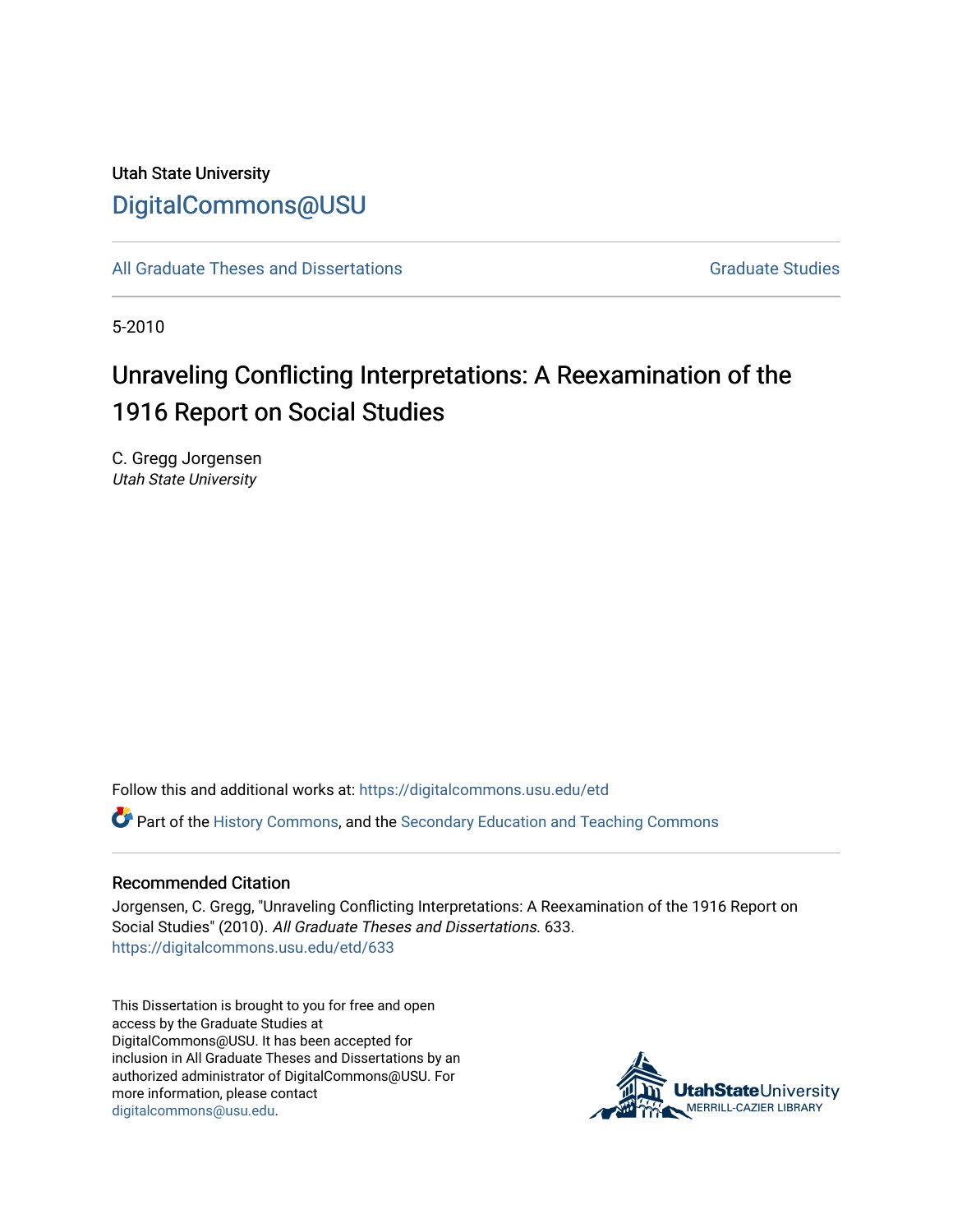## UNRAVELING CONFLICTING INTERPRETATIONS: A REEXAMINATION

## OF THE 1916 REPORT ON SOCIAL STUDIES

by

C. Gregg Jorgensen

A dissertation submitted in partial fulfillment of the requirements for the degree

of

## DOCTOR OF PHILOSOPHY

in

Education (Curriculum and Instruction)

Approved:

Barry M. Franklin, Ph.D. Ronald W. Evans, Ed.D. Major Professor Committee Member

Martha Whitaker, Ph.D. Barre Toelken, Ph.D. Committee Member Committee Member

Jeanne Thomas, Ph.D. Patricia Gantt, Ph.D.

Committee Member

Steven P. Camicia, Ph.D. Byron R. Burnham, Ed.D. Committee Member **Dean of Graduate Studies** 

> UTAH STATE UNIVERSITY Logan, Utah

> > 2010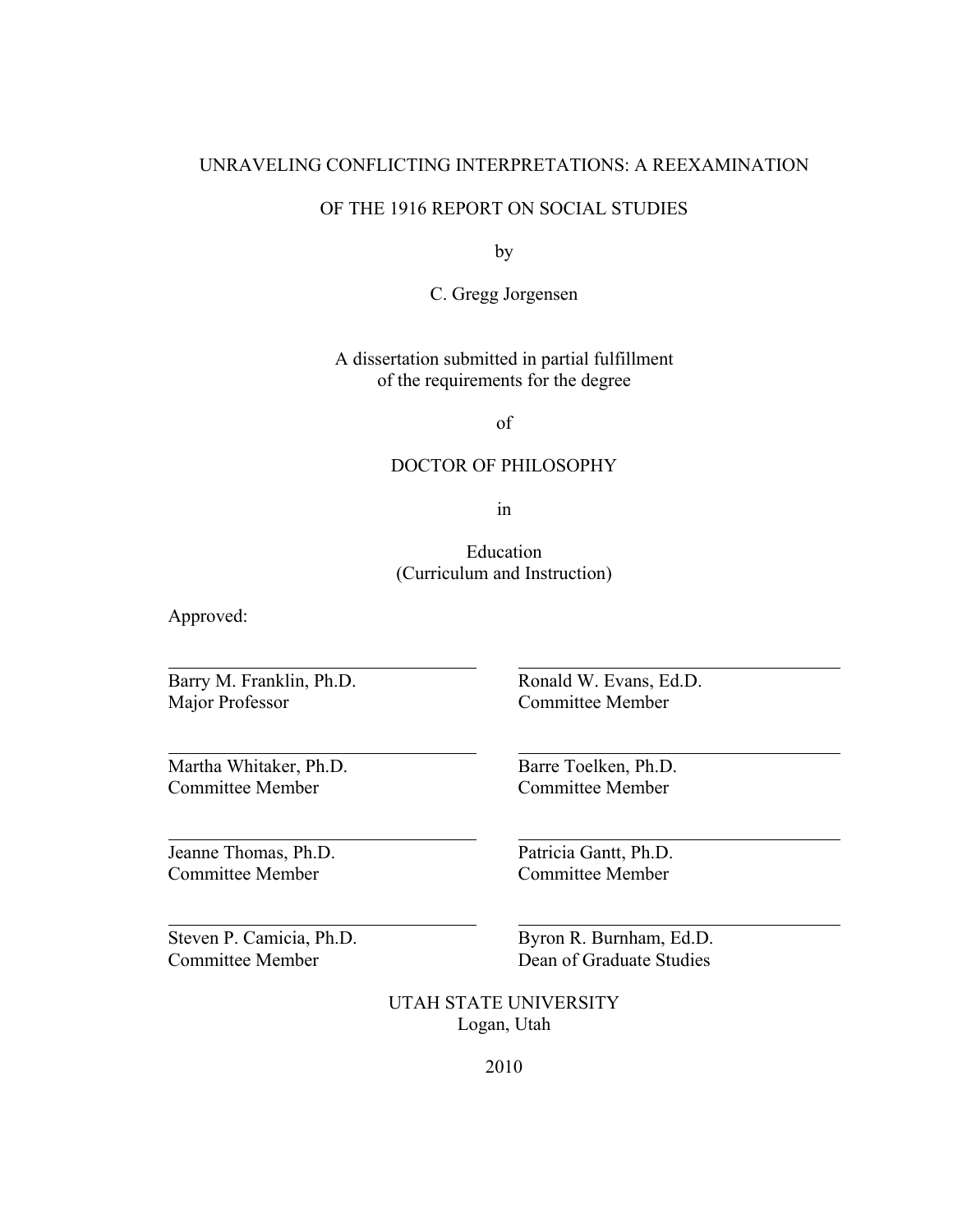Copyright © C. Gregg Jorgensen 2010

All rights Reserved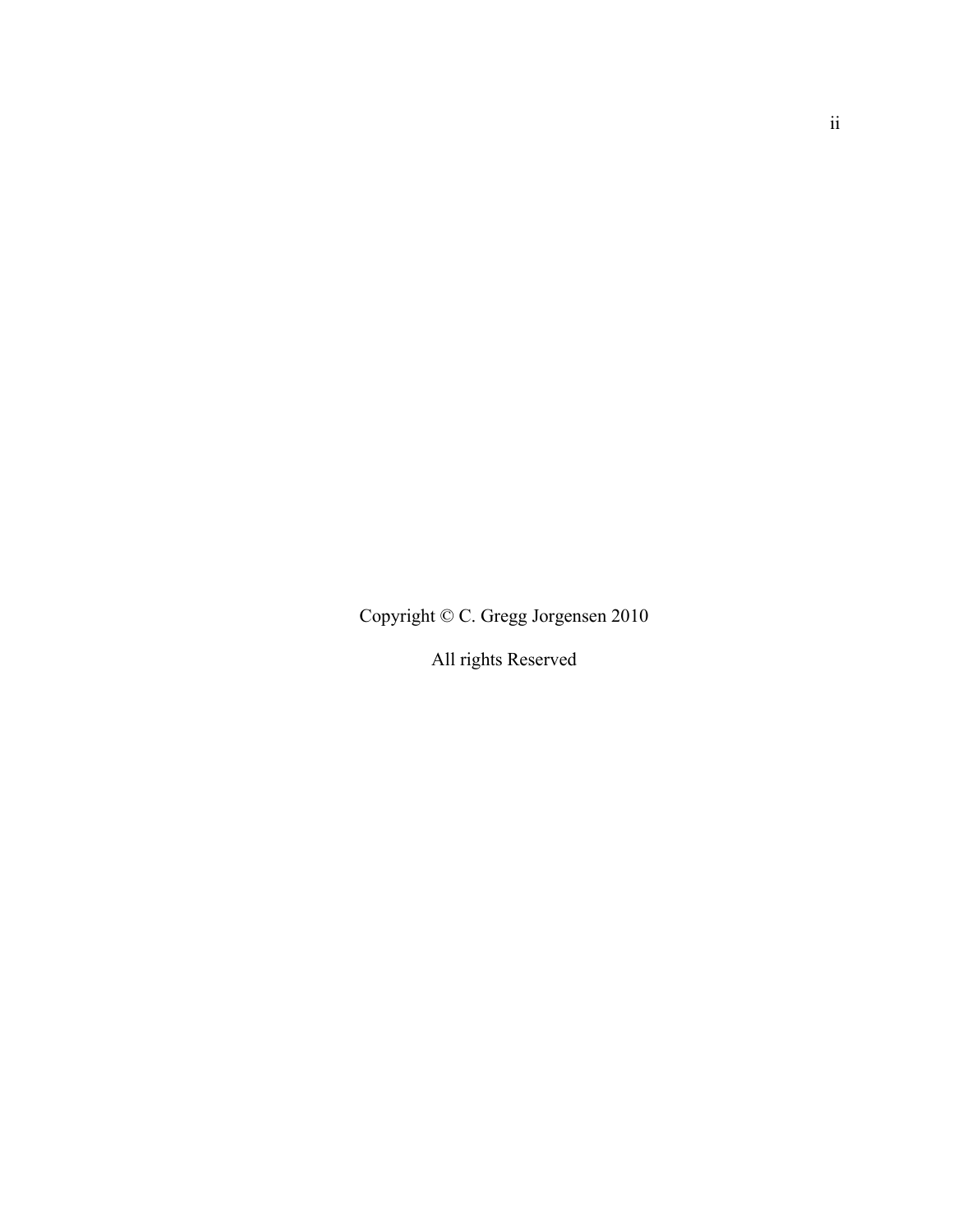## ABSTRACT

## Unraveling Conflicting Interpretations: A Reexamination of the 1916

Report on Social Studies

by

C. Gregg Jorgensen, Doctor of Philosophy

Utah State University, 2010

Major Professor: Barry M. Franklin, Ph.D. Department: School of Teacher Education and Leadership

 This study examines the *1916 Report on Social Studies* in order to determine how it has been interpreted and regarded over time. The underlying question involved is "Which interpretation, or interpretations, most embodies the intent, goals, and purpose of the 1916 Committee"? Key members of the 1916 committee have been identified for extended research and analysis. One additional individual frequently quoted throughout the Report, John Dewey, has been included in this research on the 1916 committee. The design, format, and content of the *1916 Report on Social Studies* was closely examined. This study dissected the three individual reports by time, intent, topic, and authority. The wide variety of interpretations offered by the scholars identified for this study was examined within an organizational framework utilized to discuss and analyze the broad spectrum of interpretations that exist. This examination of the report encompassed the existing theories, the meaning and intent of the 1916 committee, as well as the social and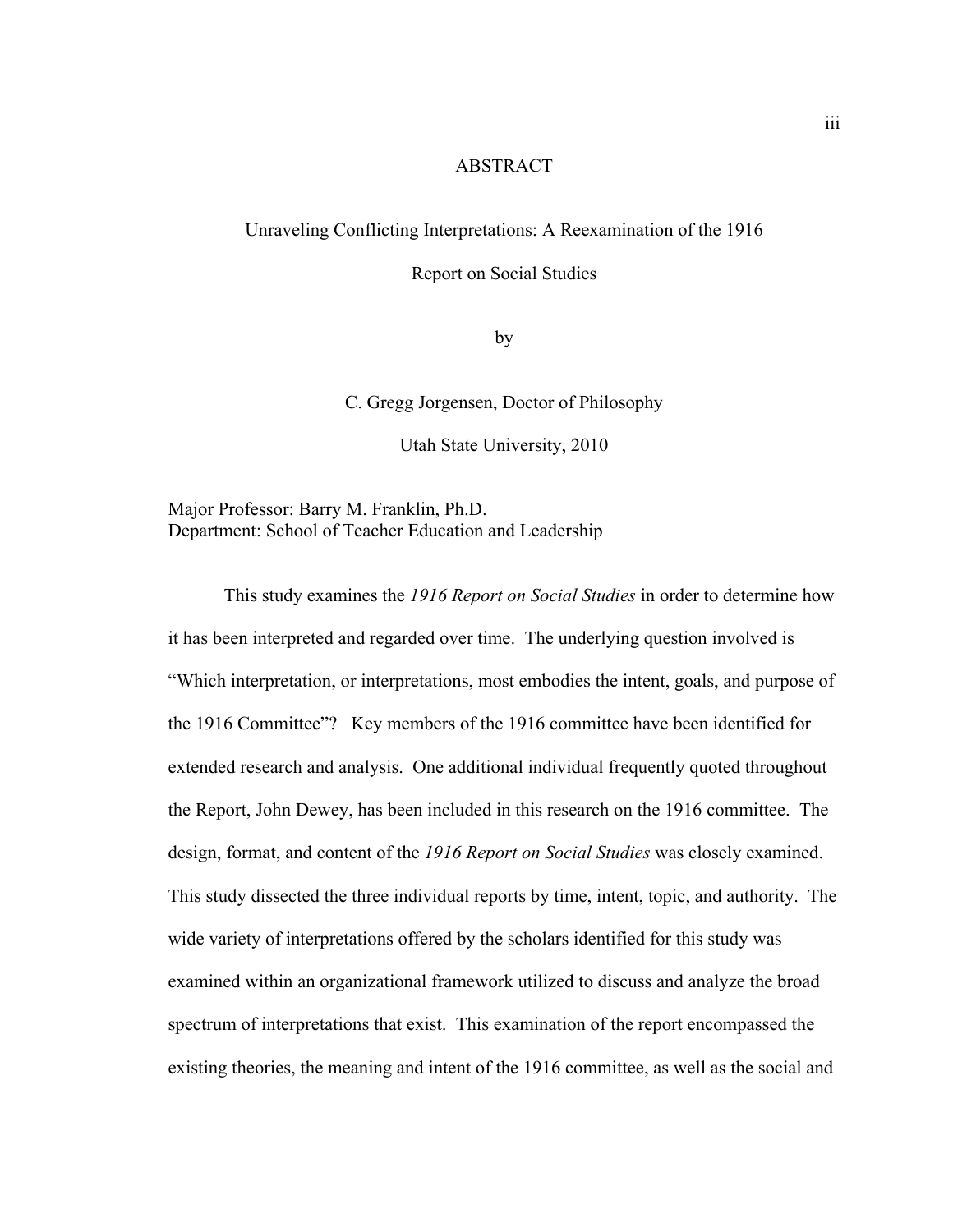political aspects and impacts of the era. The overarching intent of this study was to make sense of the various scholarly interpretations and offer insights as to whether or not a consensus of opinion among scholars existed. This study explored if, in fact, there was one dominant interpretation, or whether or not different interpretations were possible for the 1*916 Report on Social Studies*. That is, was there an opportunity for this study to employ a new lens through which to view the *1916 Report on Social Studies*?

(265 pages)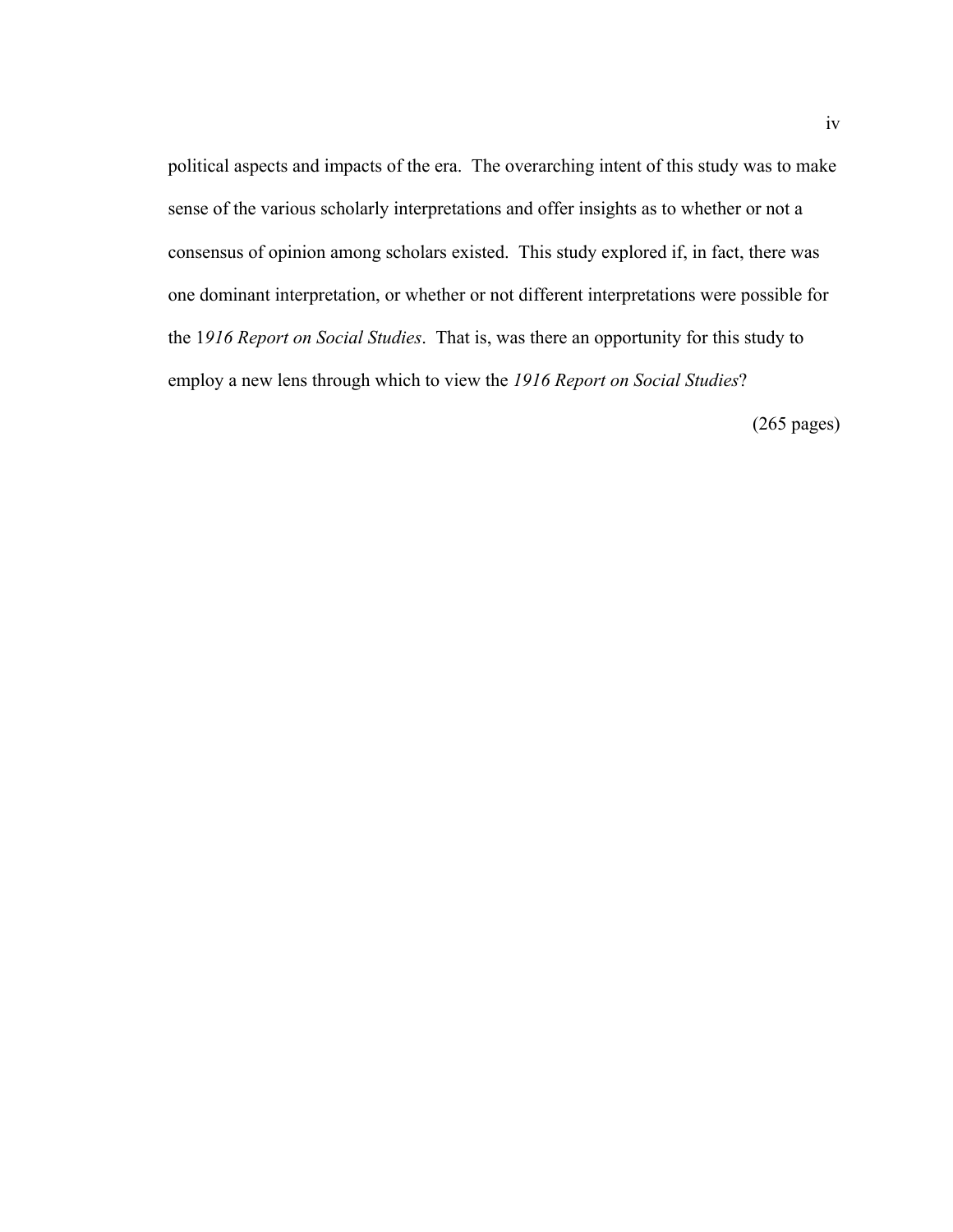#### ACKNOWLEDGMENTS

I want to begin by expressing my heartfelt thanks to Ron Evans at San Diego State University. Dr. Evans acted as an advisor, mentor, and a committee member in the final 2 years of my dissertation. I cannot adequately express how appreciative I am for the generous commitment of time he provided and for his guidance at every stage of the process. I also want to acknowledge and wholeheartedly thank my dissertation committee chair, Dr. Barry M. Franklin, and the other members of my committee, Dr. Martha Whitaker, Dr. Jeanne Thomas, Dr. Barre Toelken, Dr. Patricia Gantt, and Dr. Steven P. Camicia, for their support through the various stages of my progress and the conclusion of my oral defense.

 When I was in the drafting stages of my dissertation, I was most fortunate to connect with both Fred Newmann and Herbert Kliebard of the University of Wisconsin-Madison. I would like to thank Dr. Newmann for arranging to meet with me and engaging in an enlightening dialog in Madison. I extend special thanks to Dr. Kliebard for graciously allowing me to share my idea and approach with him in his home in Madison. Both Dr. Newmann and Dr. Kliebard were kind enough to review portions of my dissertation and to provide challenging written feedback. I remain extremely grateful for their assistance and thank them for their kindness. In addition, I want to express my sincere appreciation to Dr. Murray Nelson at Penn State University for reviewing the early drafts of my final dissertation and for providing valuable written feedback. Moreover, I wish to express my thanks to Dr. Rene Antrop-Gonzalez at the University of Wisconsin-Milwaukee for his support and assistance along the way.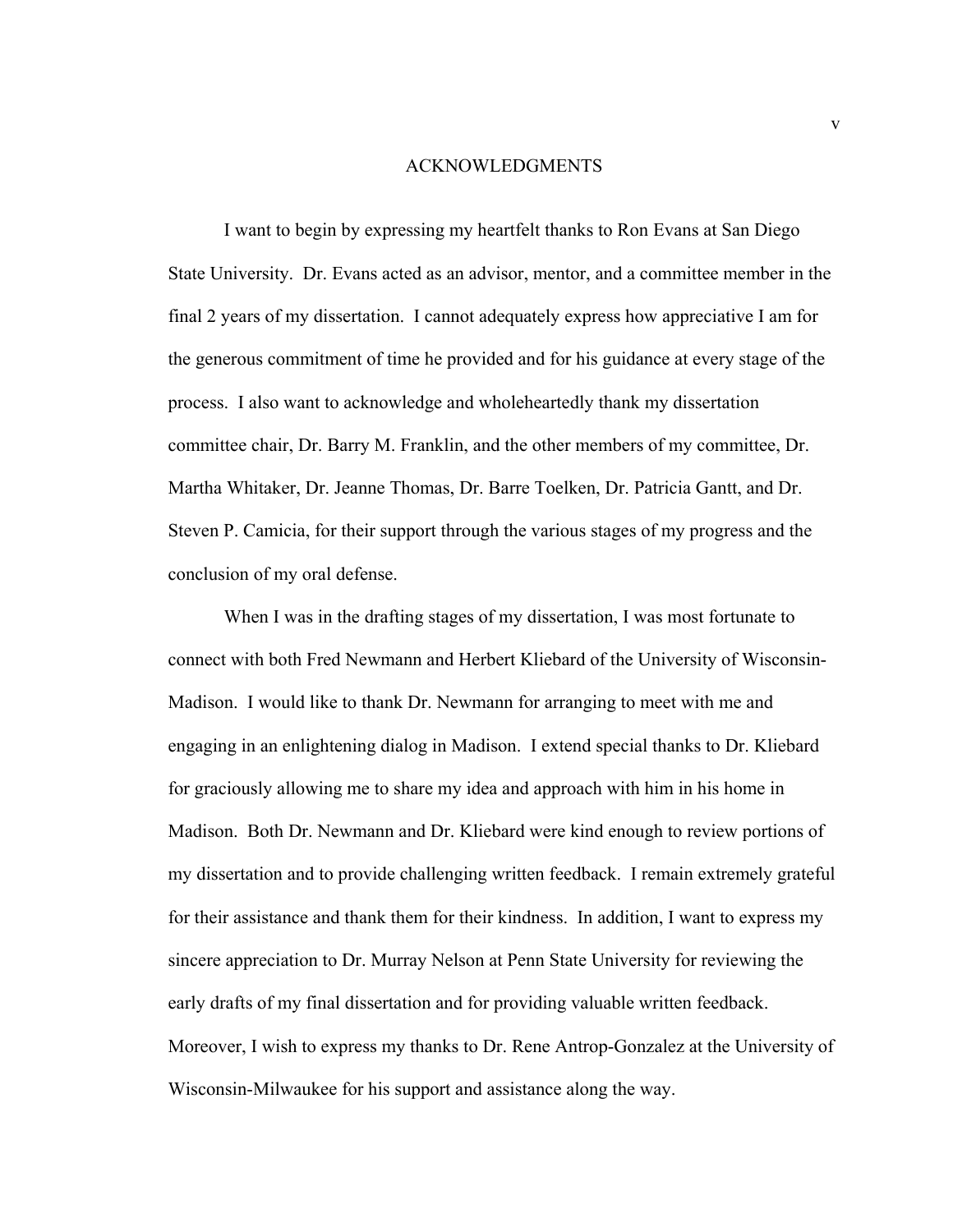Further, I want to thank Kay Camperell at Utah State University. In the early stages of my dissertation work, Dr. Camperell continually brought issues related to social studies education to my attention. She provided a great deal of sound advice and support. As always, I benefited tremendously from the ongoing encouragement of my mother, Joan, and my stepfather, Dick Arndt.

 Finally, I wish to express my thanks to Diane Schlough. Not only did she edit this dissertation, but provided insight and feedback along the way. I am most grateful for her continued support.

C. Gregg Jorgensen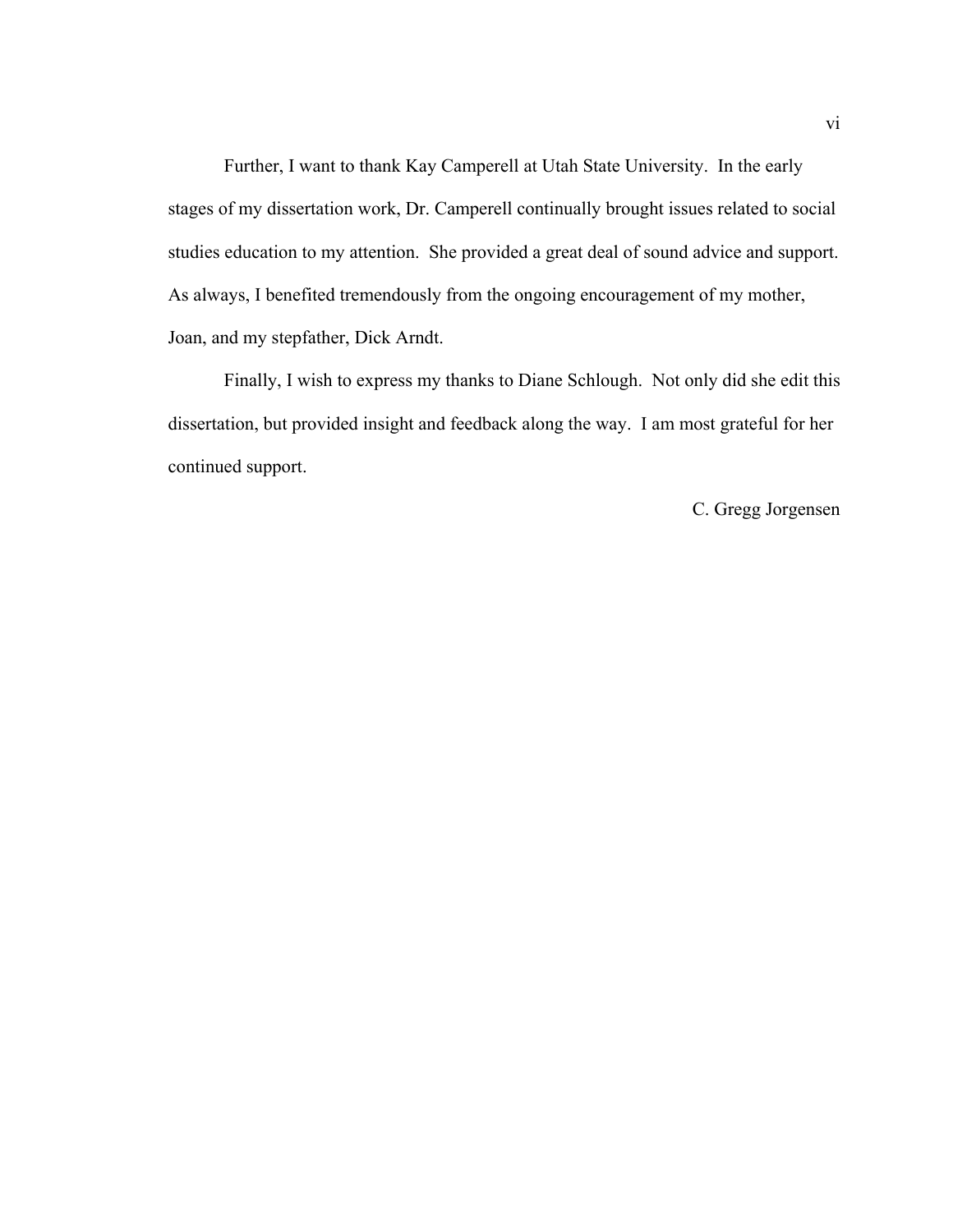## **CONTENTS**

|                | Page                    |
|----------------|-------------------------|
|                | $\overline{\text{iii}}$ |
|                | V                       |
| <b>CHAPTER</b> |                         |
| $\mathbf{I}$   | 1                       |
|                | $\mathbf{1}$<br>5       |
|                | 6<br>12                 |
|                | 14                      |
| $\Pi$ .        | 15                      |
|                | 15                      |
|                | 20                      |
|                | 26<br>35                |
|                | 40                      |
|                | 43                      |
|                | 48                      |
|                | 52                      |
|                | 58                      |
| III.           | 60                      |
|                | 60                      |
|                | 60                      |
|                | 67                      |
|                | 74                      |
|                | 98                      |
| IV.            | 100                     |
|                | 100                     |
|                | 105                     |
|                | 110                     |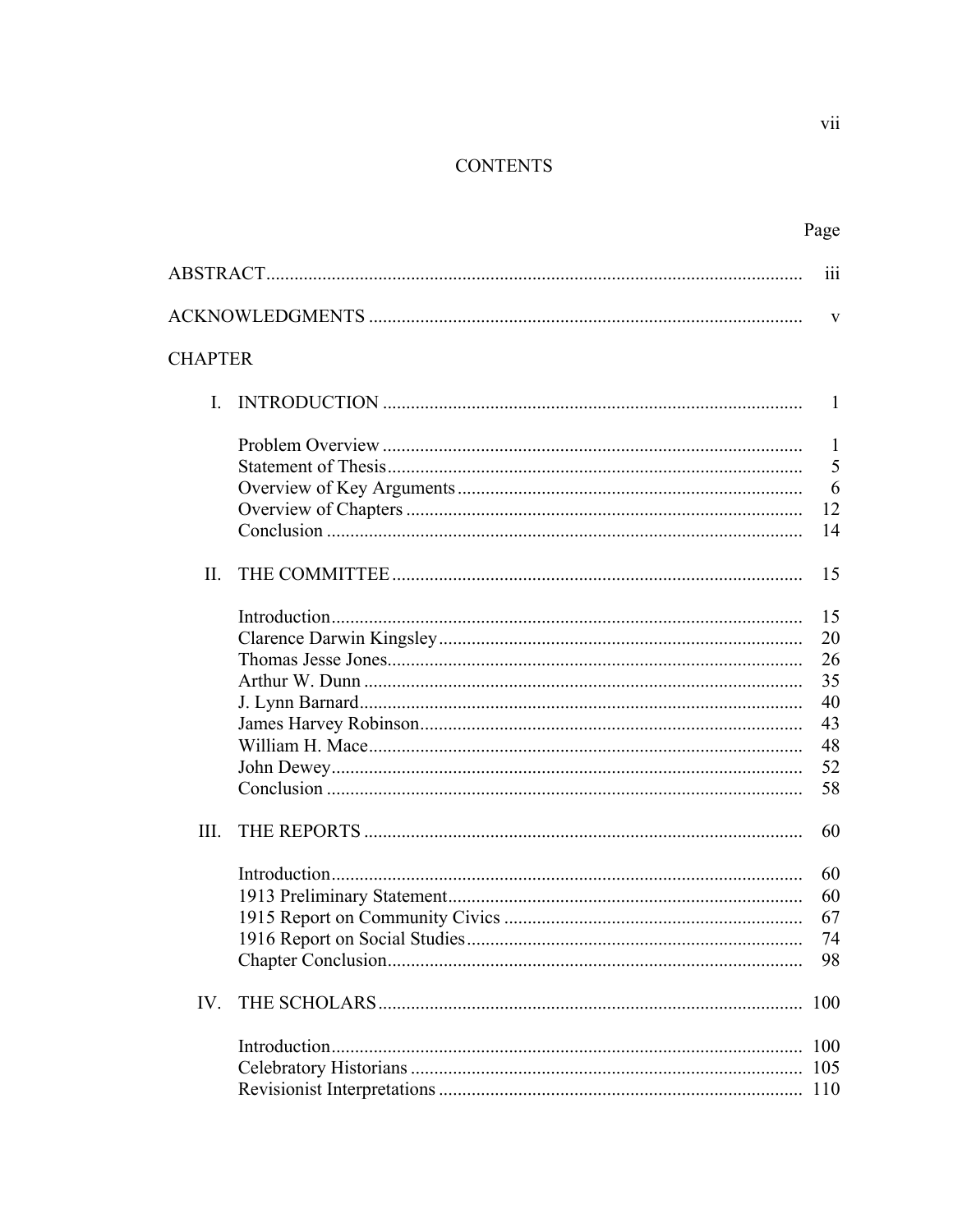viii

|--|

|     | 187 |
|-----|-----|
| V   | 189 |
|     | 189 |
|     |     |
|     |     |
|     |     |
|     |     |
|     |     |
|     |     |
|     |     |
|     |     |
|     |     |
|     |     |
|     |     |
| VI. | 236 |
|     | 236 |
|     |     |
|     | 248 |
|     | 254 |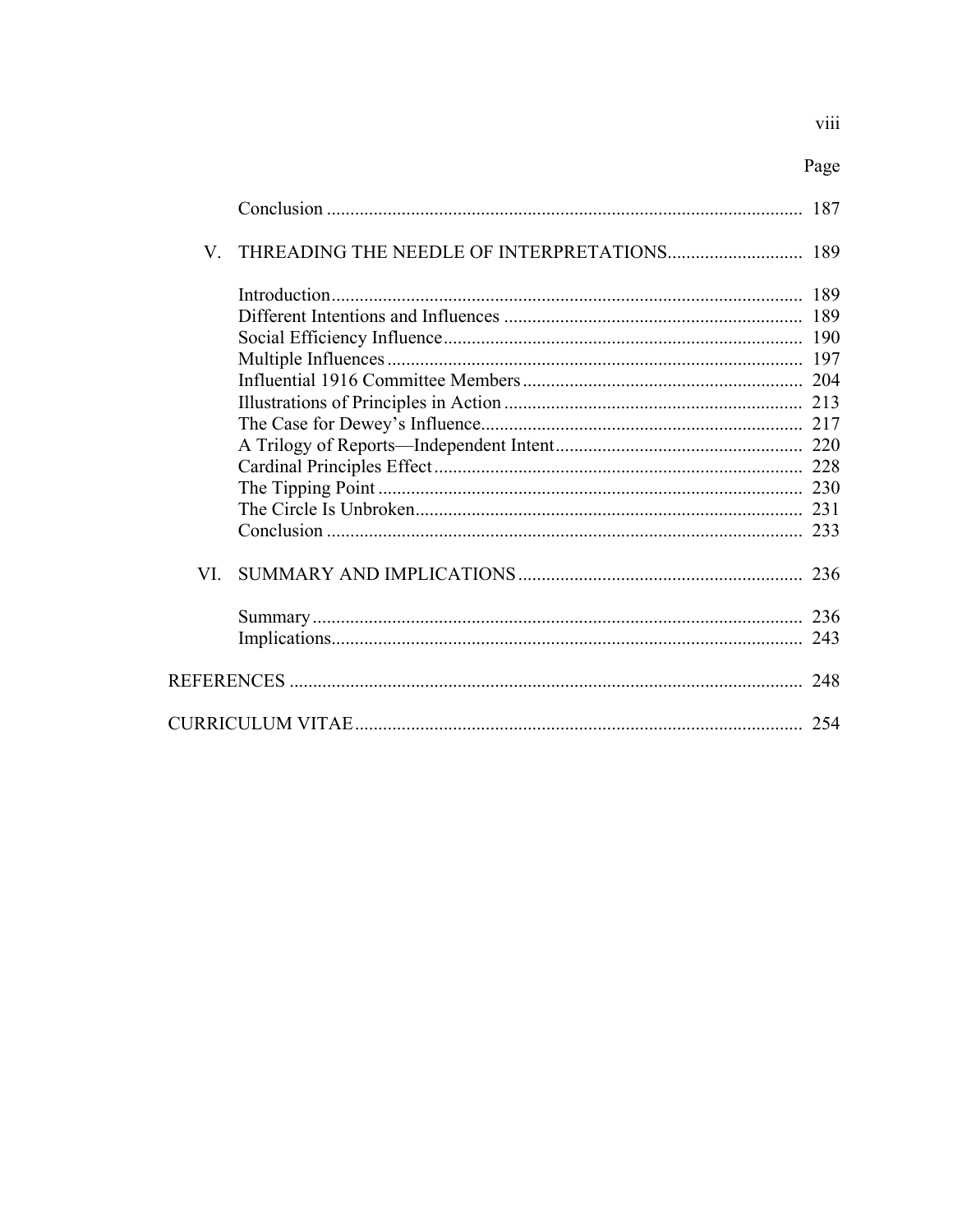#### CHAPTER I

## **INTRODUCTION**

#### **Problem Overview**

The *1916 Report on Social Studies* consisted of three separate, distinct reports produced by three different overlapping groups of individuals with three different philosophies and agendas. Yet, to date, the *1916 Report on Social Studies* has seldom, if ever, been considered as three separate and philosophically diverse documents. Instead, scholars, for the most part, interpret the *1916 Report on Social Studies* as a single unified document that encompasses a wide variety of social, political, and economic implications.

Undoubtedly, the 1916 committee was confronted by numerous concepts advocated by influential interest groups during their era. These included social efficiency, social meliorism, social reconstructionism, humanism, and developmentalism**.** These social concepts represent issues that may have affected or influenced each of the three separate reports to varying degrees.

This spectrum of social aspects influencing the 1916 committee was driven by concern over significant societal changes in the United States and other areas of the globe prior to and throughout the committee's tenure. The number of societal reactions to unforeseen challenges can be viewed as both an extremely varied and a frenetic response to immigrants literally flowing into the country, expanding urbanization, industrialization, and the resulting transformation of American institutions. During this time, society developed multiple interest group movements in what could be described as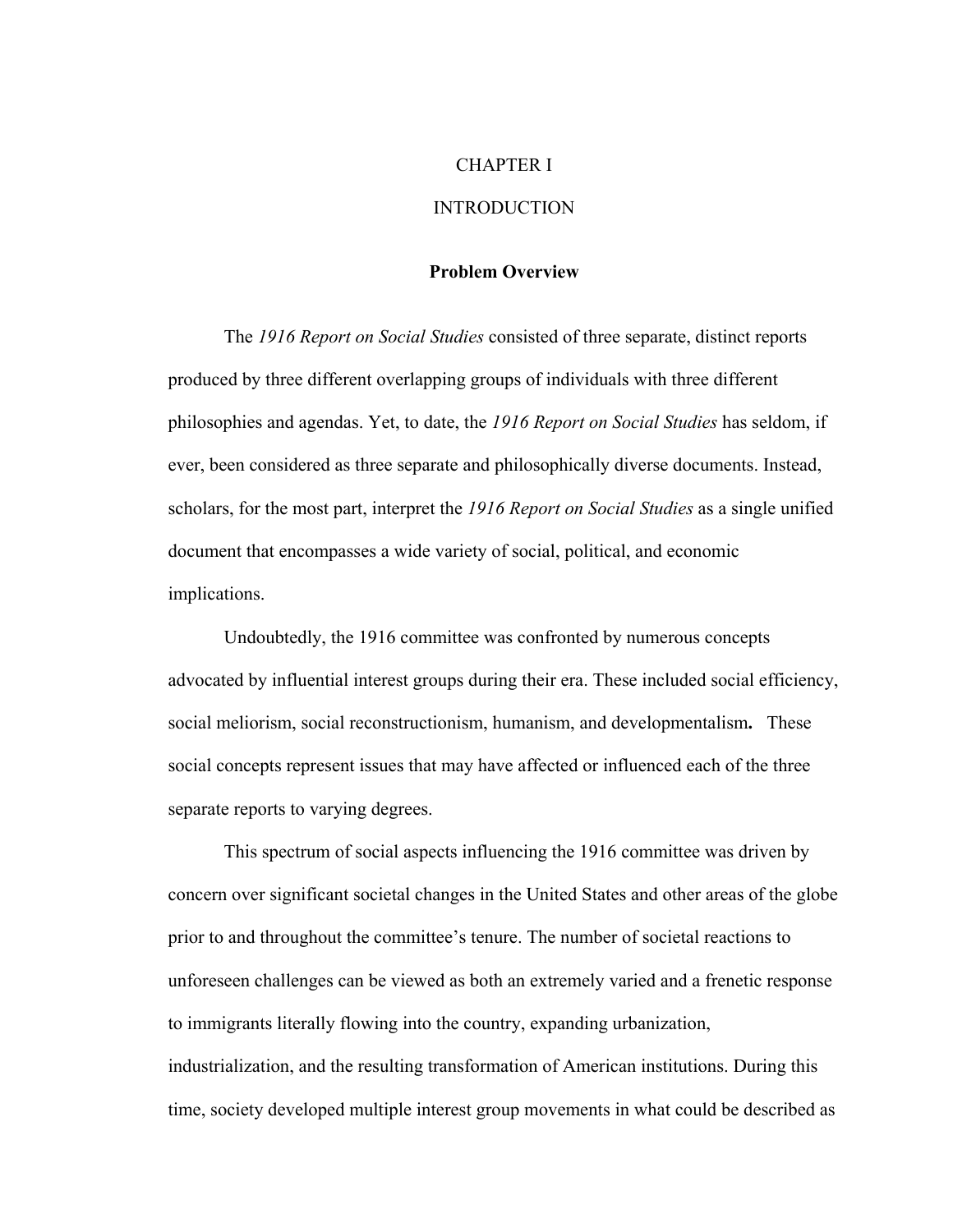a coping mechanism. In particular, citizens were facing significant problems that were by-products of the rapid industrialization initiatives involving the efforts to merge industry to accomplish wealth concentration as well as industry's ruthless exploitation of natural resources. Coupled with inefficiency and corruption in government at all levels and the incredible growth that added to the already increasing complexity of political and social problems in urban areas was a growing fear that the American middle class would adversely react to these intense problems (Callahan, 1962; Kliebard, 2004). Both as individuals and as an educational work group, the 1916 committee shared the same deep concerns as these various societal groups.

A major factor during this era was that industry was under increasing pressure to counter, Germany's industrial success. The industrialists were thrust into quick action to move the United States into the top competitive position in the world in industrial development and expansion (Kliebard, 2004).Growth in industry precipitated growth in urban populations as citizens migrated from rural areas in search of the new jobs. In tandem with this impact was the increasing tendency for the African American population, also seeking a new life and a new way of making a living, to migrate from the south to the industrial northern cities. Growth in cities was further exacerbated by the tremendous impact of immigrants from Ireland Scotland England and other countries in Europe. The immigrant population created concern among many about methods of Americanizing this massive influx of people in order to address fear of the different cultures and beliefs. The population changes caused by citizen migration and immigration from foreign countries created a concern to provide "youth with the skills that were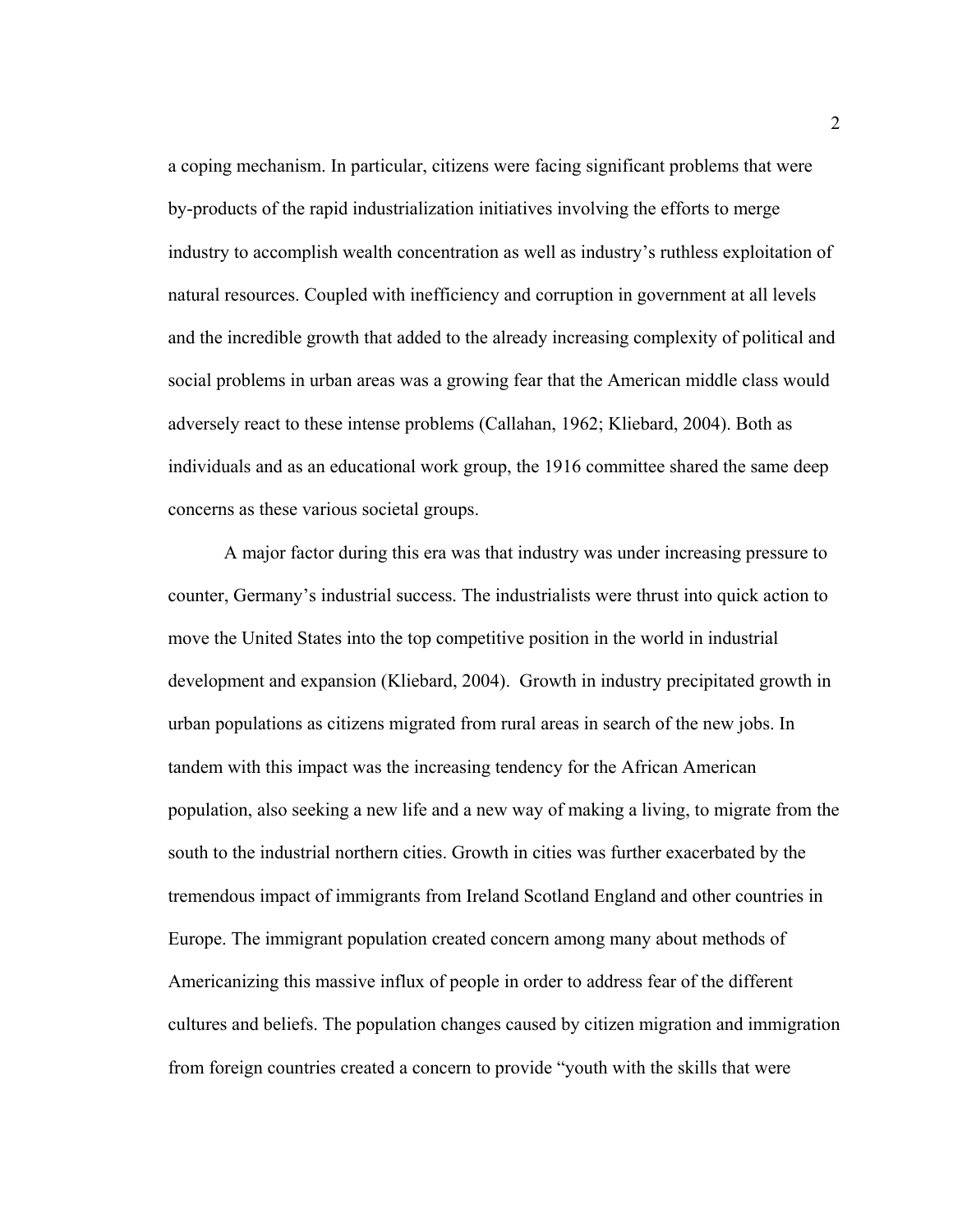required by industry and commerce" (Kliebard, 2004, p. 130). The United States, as a nation, was tremendously affected by both the immigration and migration population movements (Cremin, 1961; Kliebard, 2004).

At the same time, the threat of entering into the war in Europe loomed overhead. The steps needed to prepare for a world war became a concern for government, industry and business, as well as private citizens over an extended period—the United States did not enter World War I until 1917. This was after the 1916 committee concluded its work and published their recommendations. However, the pending war almost certainly represented an impact on their educational planning.

Thus, immigration, urbanization, industrialization, and the threat of war were the modern problems of that era. Educational leaders wanted the schools to step in and help address these significant issues while at the same time helping to keep, in general, the status quo of liberal capitalist democracy (Evans, 2004). As a result, the 1916 committee was confronted with critical social problems emanating from the rapidly changing social, political, and industrial environment of their era.

From different vantage points, the influential interest groups of the era addressed the various critical problems of a society that was changing at a rapid pace. How influential were these groups on the 1916 committee? Indeed, what constitutes influence? Influence is not limited to a linear cause and effect hierarchy. Versions of influence can be generated from peers, mentors, leaders, political representatives, and interest groups of all types. It seems reasonable to speculate that any individual or group subjected to outside influences potentially affecting their tasks or endeavor at hand needs to carefully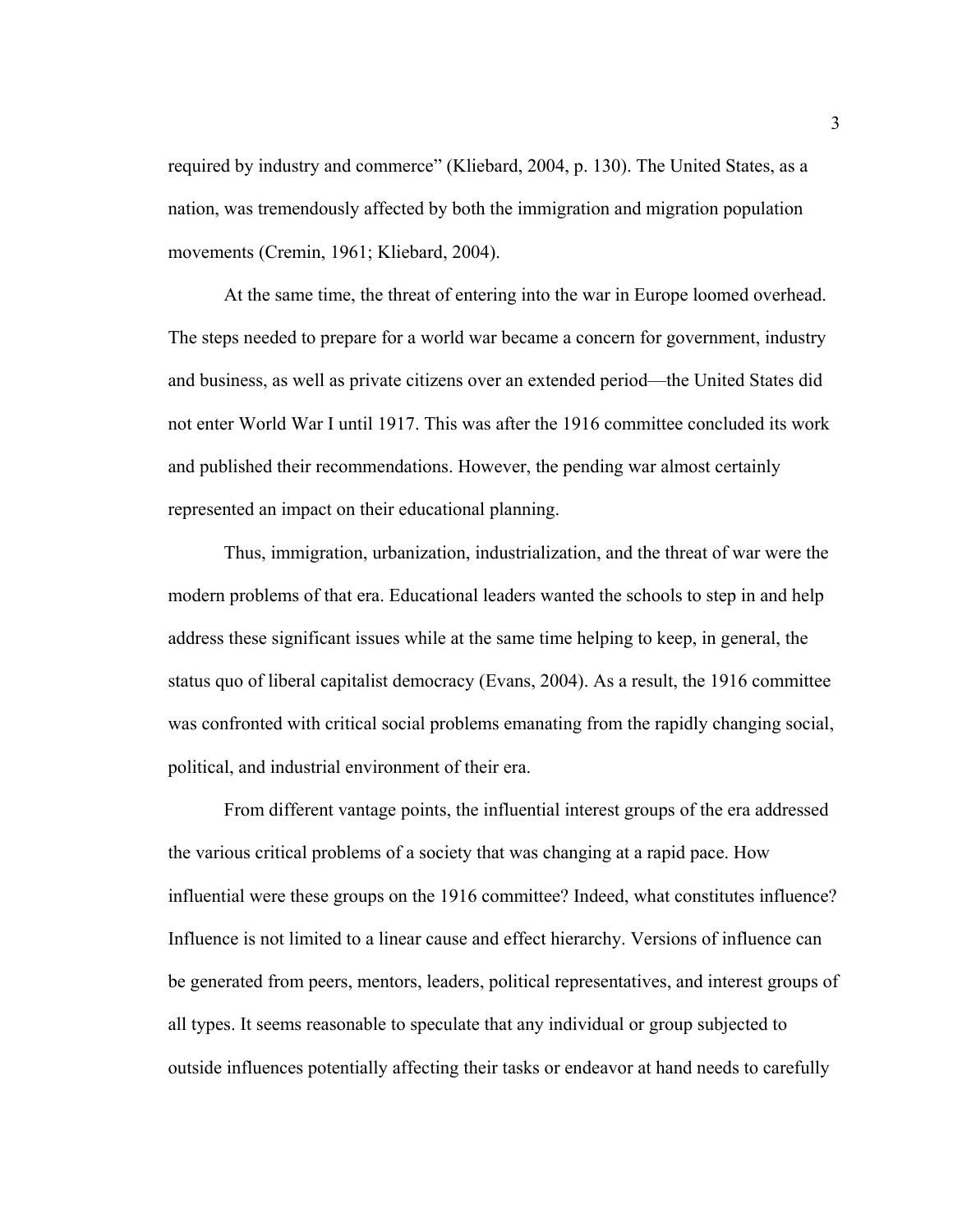evaluate and assess the level of validity and importance relative to the likelihood of successfully completing their own intended goals. A key question to address is: Does anyone influence, or a selection of multiple influences, provide value and a positive effect on projected outcomes? The challenge for historians is to determine which, if any, particular leader, interest group, peer, colleague, or governmental entity influenced their deliberations and ultimately their recommendations for the newly created social studies.

These factors may partially explain why the *1916 Report on Social Studies* suffered from various interpretations over time. The variety of interpretations may have exacerbated a commonly expressed belief that the *1916 Report on Social Studies* is, at best, inconsistent. Thus, while considered seminal in social studies education, it is not understood in a uniform manner among scholars. Nor do the recommendations in the *1916 Report on Social Studies* appear to be easily transferable to the classroom—either then or now. The grammar of schooling (Tyack  $&$  Cuban, 1995) may provide insight to explain the partial support for adoption of the teaching and learning principles recommended by the 1916 committee.

This study will address the 1916 committee, its work, and the various scholarly interpretations of its *1916 Report on Social Studies*. The goal is to determine the schools of interpretation that have developed over time, and whether or not another interpretation can be identified. In the process of doing so, this study will discuss and analyze the various entities and individuals relative to the 1916 committee and its *1916 Report on Social Studies*. It is important to note that in-depth discussions surrounding entities such as the Committee of Ten and the Committee of Seven as well as the Cardinal Principles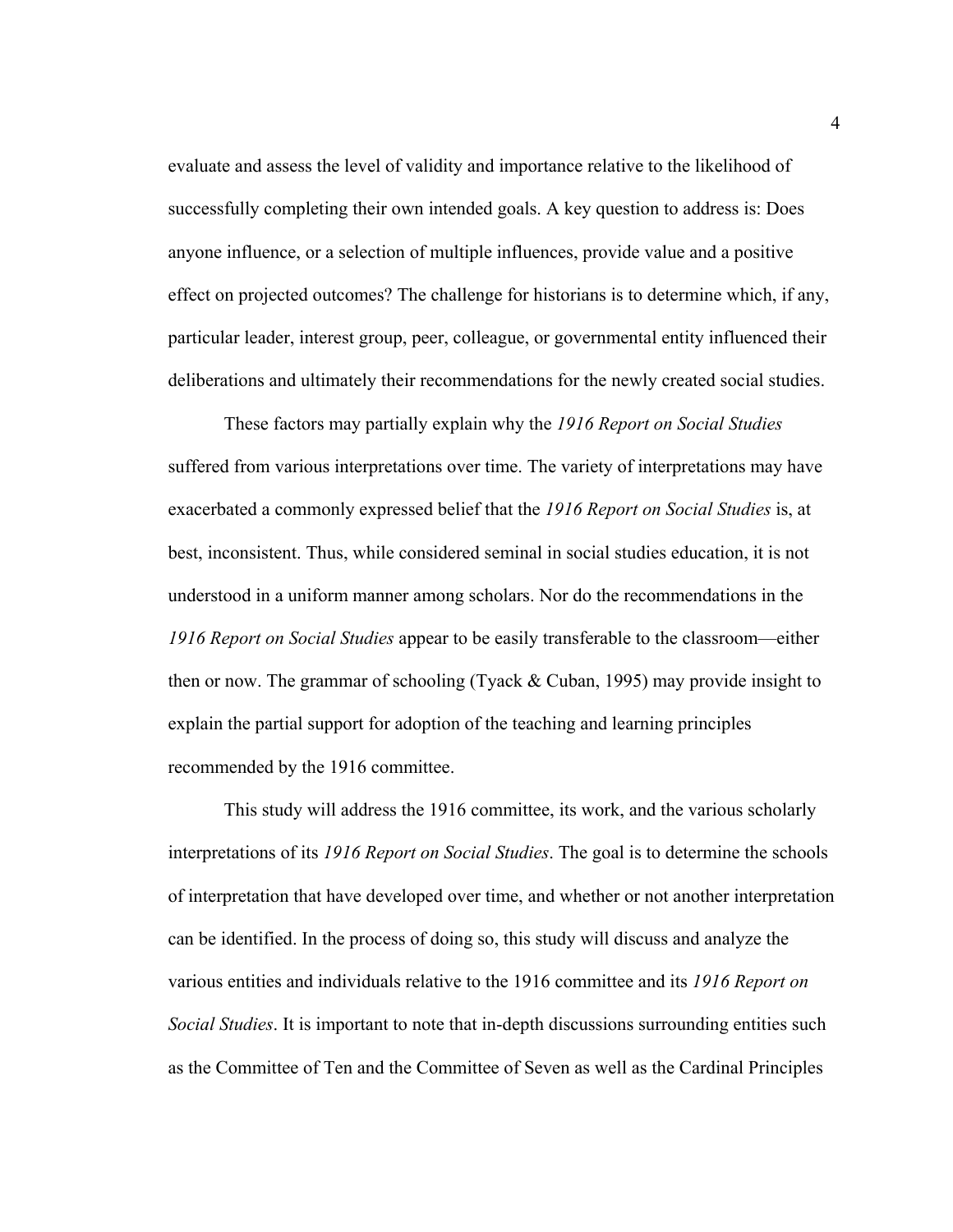report are not part of this formal study. That is, they are referenced in context to this study but are not a focus in this study.

## **Statement of Thesis**

The *1916 Report on Social Studies* is much more Deweyan than many educators and researchers over the decades have suggested. Thus, the *1916 Report on Social Studies* is not as social efficiency oriented—or in today's terms, scientific management oriented—as many modern scholars believe. Instead, in the opinion of this author, the *1916 Report on Social Studies* reflects a uniquely engineered microcosm of Kliebard's (2004) analysis of the competing ideological camps of the day.

This study recognizes that the *1916 Report on Social Studies* is three separate reports produced by three different and overlapping groups of individuals with three diverse ideologies and world views that entered into three different influences—one for each report. The recognition of a trilogy of separate reports—not one, sole report creates the opportunity for this study to employ a new lens through which to view the *1916 Report on Social Studies*.The trilogy of reports began with the 1913 Preliminary Report, which was prepared and submitted to the Commission of the National Education Association on the Reorganization of Secondary Education (CRSE) by Thomas Jesse Jones as the chairperson. This preliminary report included extensive individual statements written by J. Lynn Barnard, William A. Wheatley, James Harvey Robinson, and Henry R. Burch. The *1913 Preliminary Statement* was published as a part of a compilation of preliminary statements from all the subject committees formed by the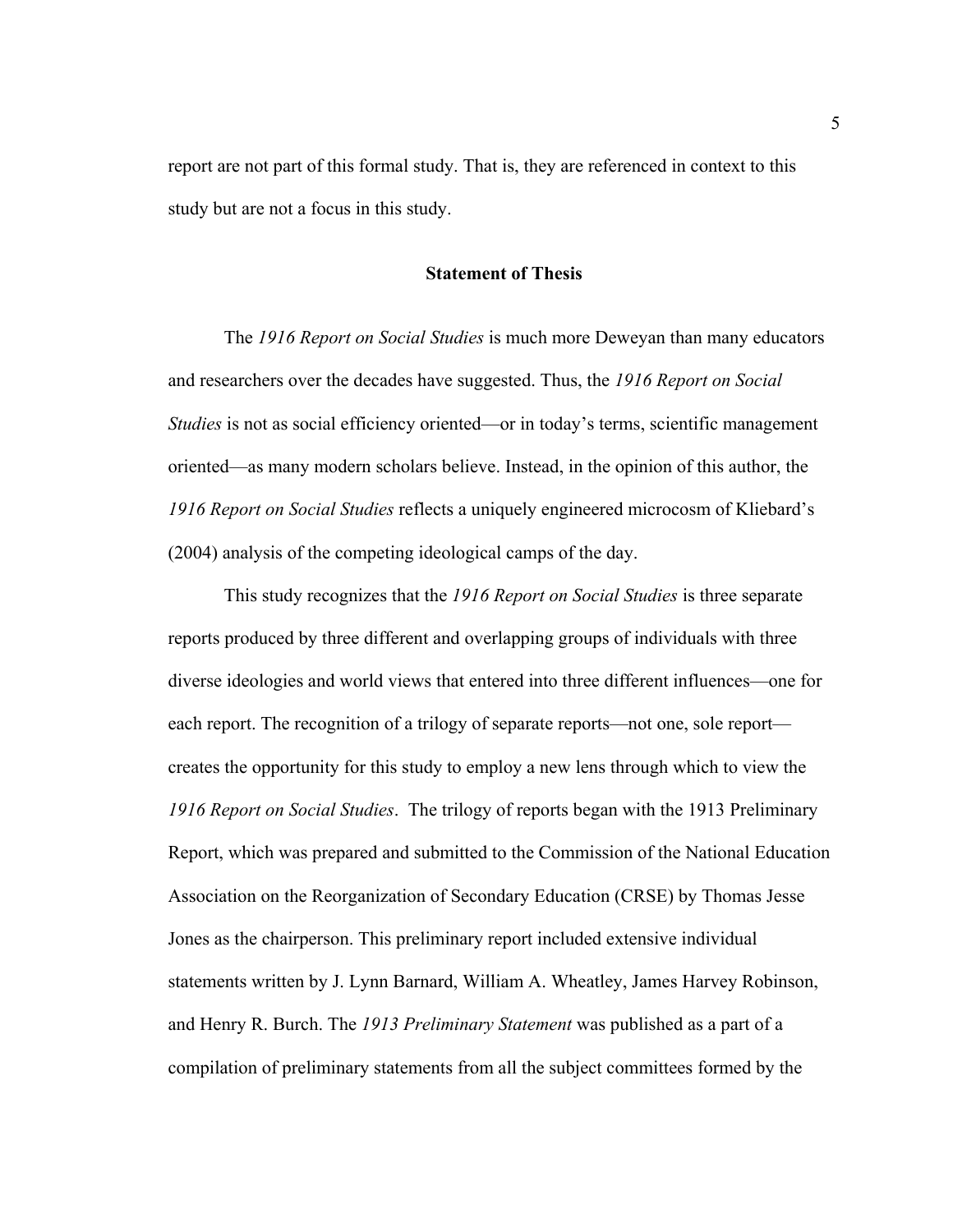CRSE. Next in the sequence was the *1915 Report on Community Civics* prepared by J. Lynn Barnard, F. W. Carrier, Arthur W. Dunn, and Clarence D. Kingsley. This second report was submitted by this special committee of four directly to the U. S. Bureau of Education. The *1915 Report on Community Civics* was published as a separate manual by the U. S. Bureau of Education and made available to teachers. The final report in the trilogy was the *1916 Report on Social Studies* prepared and submitted by the full membership of the 1916 committee to the CRSE. The *1916 Report on Social Studies* was published as the final recommendations for the teaching and learning of the newly created social studies in secondary education in all public schools.

I believe that the third and final report of the trilogy, the *1916 Report on Social Studies*, reveals the overall intent of the entire body of the 1916 committee. That is, the adopted, accepted and operational philosophy for the new era of social studies resulted from elements of multiple personal and philosophical influences including social efficiency, social meliorism, social reconstructionism, humanism, and developmentalism as imbedded in the third and final report. The unique conceptual microcosm that I believe evolved could be considered a synthesis of educational philosophy and ideas in which John Dewey directly and indirectly exerted the single most important influence on the 1916 committee. The influence of Dewey acted as an umbrella, which was a buffer over the various influences of other individuals and the societal era of that day.

#### **Overview of Key Arguments**

I have developed eight main arguments in support of the thesis statement. First,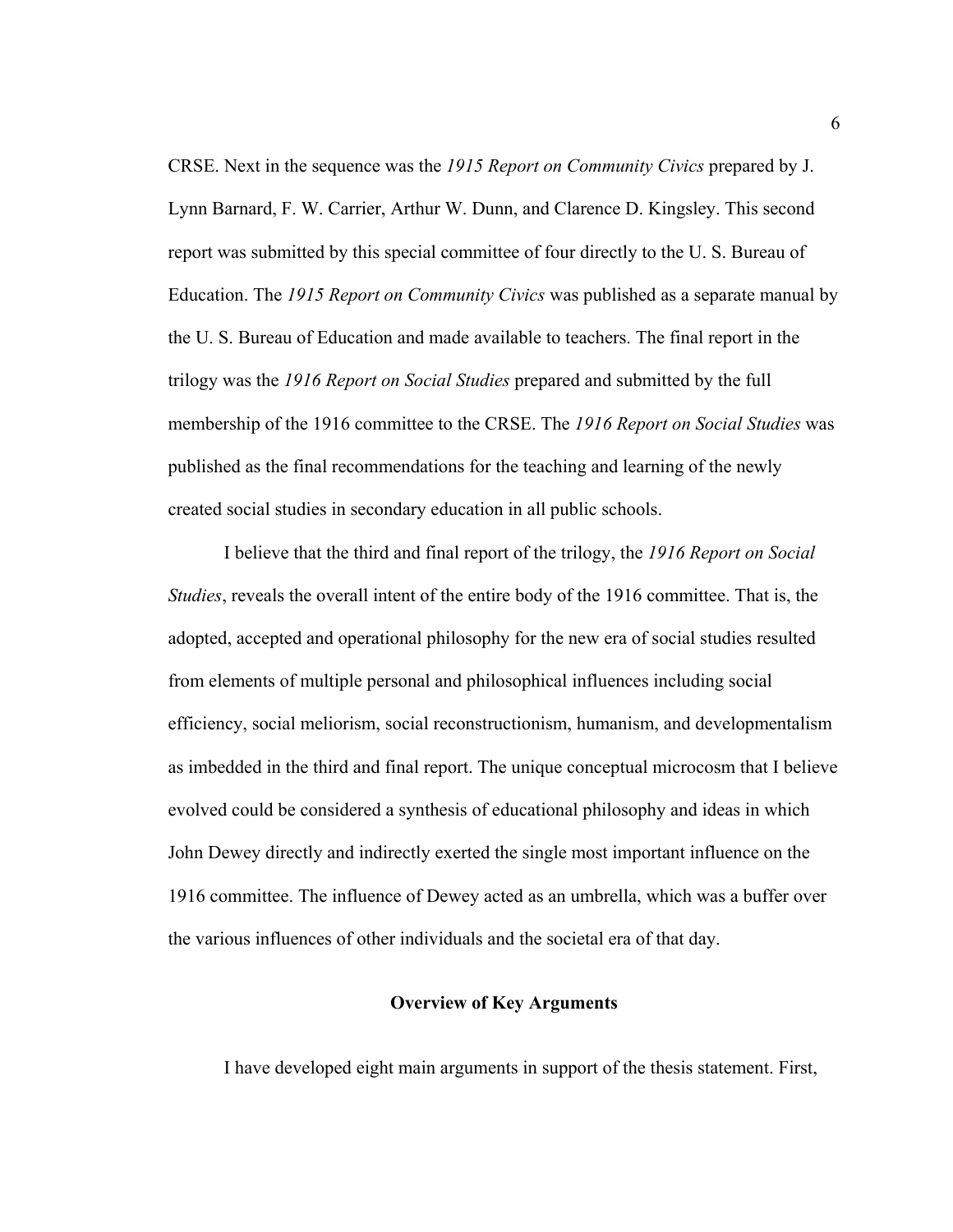the *1916 Report on Social Studies* is three separate, distinct reports. That is, it was produced by three overlapping but different groups of individuals with three different philosophies and agendas and published as three separate documents at either one year or two years apart. The reports are: (a) the *1913 Preliminary Statement*, (b) the *1915 Report on Community Civics*, and (c) the *1916 Report on Social Studies*. The following is a summary of the base distinctions and differences for each individual report.

The first report, the *1913 Preliminary Statement*, can be regarded as a call to the full 1916 committee to begin its work. The report is brief in length—approximately 11 pages. After an introduction, the report included extensive verbatim statements from four 1916 committee members. It also included recommended readings by authors who were not members of the 1916 committee. The *1913 Preliminary Statement* was submitted to the CRSE by Thomas Jesse Jones as chairperson. It does not necessarily follow that this report constituted a concrete directive solely from Jones for guiding the full 1916 committee in its efforts.

The second report, the *1915 Report on Community Civics*, was authored by a separate subcommittee consisting of four members. One, J. Lynn Barnard, was a member of the 1916 committee. However, the remaining three special committee members, F. W. Carrier, Arthur W. Dunn, and Clarence D. Kingsley were not members. That is, these three special committee members were not members of the 1916 committee at the time P. P. Claxton, Commissioner for the U. S. Bureau of Education, recommended the *1915 Report on Community Civics* for publication to make available to teachers. While the second report was widely read by educators and acknowledged by the National Education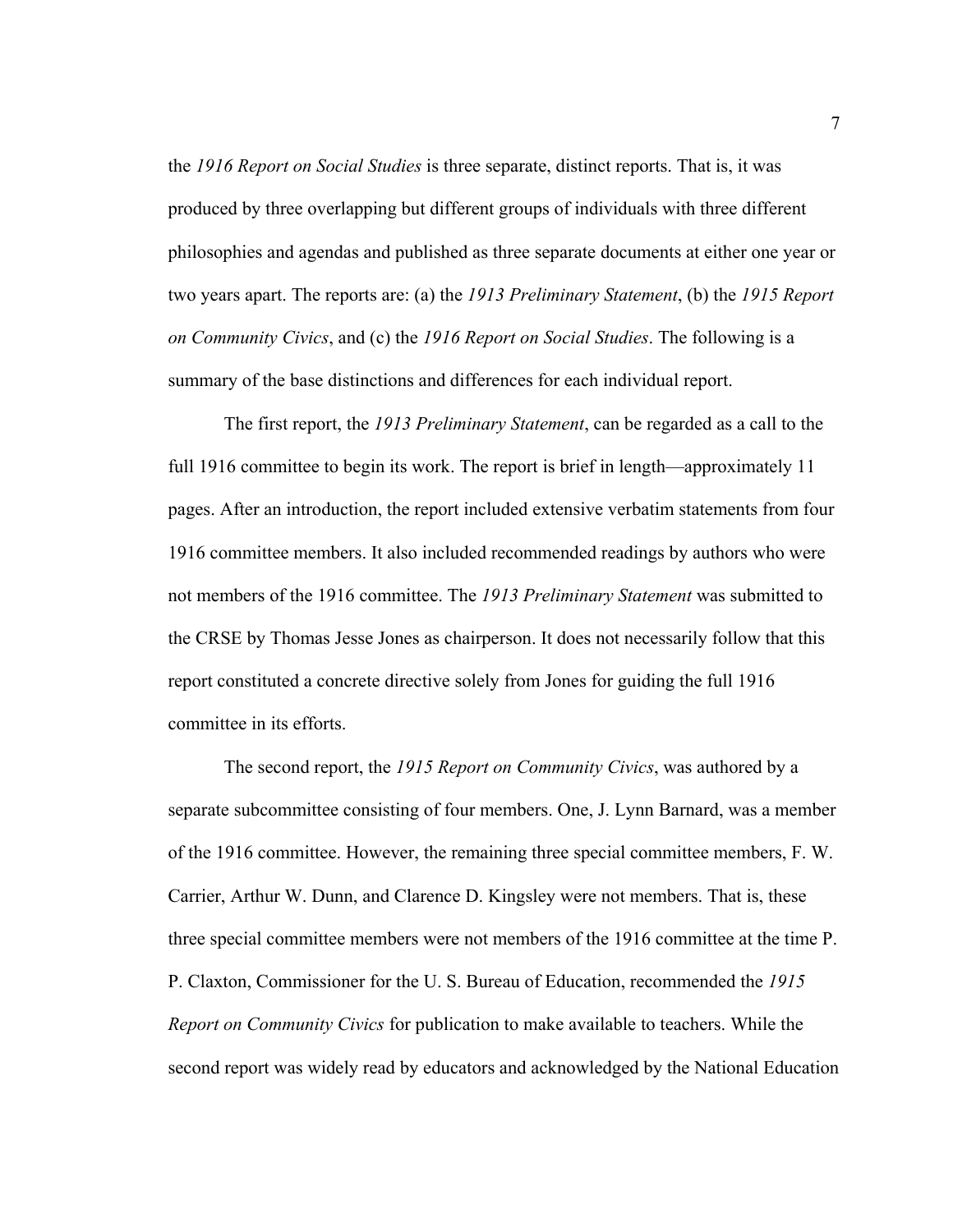Association (NEA) at the time, it primarily became a stand alone, isolated report. In striking contrast to the final report, the second report—*1915 Report on Community Civics*—focused primarily on the inculcation of citizenship ideals in the form of a standalone report. In the introduction to the third and final report, the second report is acknowledged to be an integral part of the final report. However, only limited sections of the second report were highlighted in the third and final report—the *1916 Report on Social Studies*.

The third report, the *1916 Report on Social Studies*, was produced by the full working committee. The 1916 committee verified in its own statements that as a group they met frequently and relied on input from various and numerous educators, professional organizations, and existing school entities across the United States. As such, the entire body of the 1916 committee collectively reached a revised and common philosophy of a more Deweyan approach to teaching and learning in social studies education than was evident in the first report and more particularly in the second report. However, while the *1916 Report on Social Studies* itself was eventually generally accepted, it also experienced mixed reaction from various groups.

This may explain an account set forth in *Historical Outlook* concerning the events surrounding the NEA Committee on Social Studies meeting in Cleveland on February 24, 1920. The NEA made a distinction between the third and final 1916 report—which they considered to be a "somewhat radical document" (American Historical Association, 1920, p. 203) and the second report involving community civics. However, the NEA merely referenced the second report as a byproduct produced by a subcommittee. At the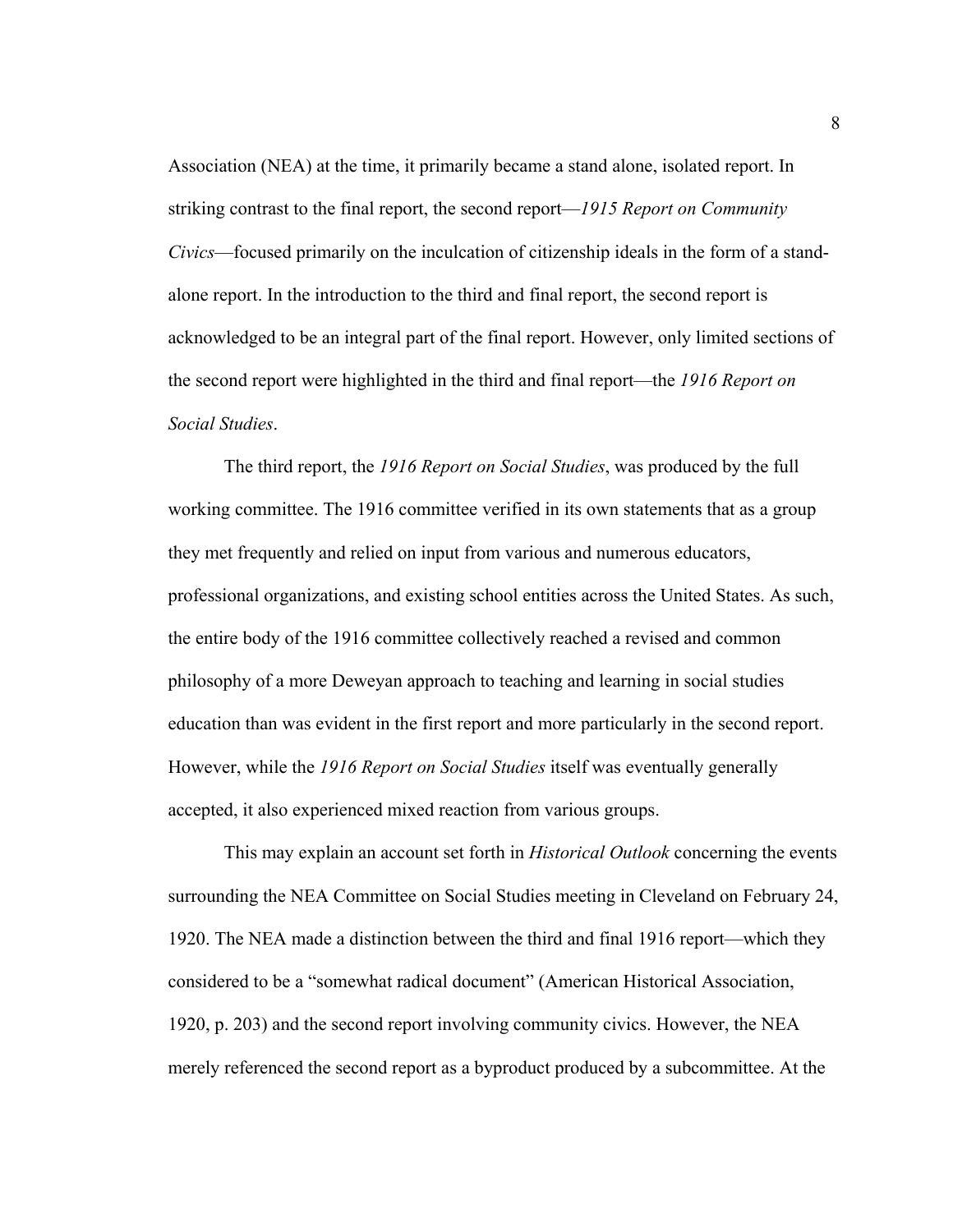same time, the NEA determined that no changes were needed for the third and final report. According to the NEA, by 1920 what had by then become the generally accepted principles of social studies education remained in good stead.

Second, I argue that the *1916 Report on Social Studies* has generally been defined and regarded by many modern scholars primarily as a document representing a social efficiency oriented, or scientific management point of view, in contemporary terms. This could be the result of strict, literal interpretations or misinterpretations or the various perspectives, beliefs, and worldviews of the authors. This could also be the result of a lack of recognition that the three reports were separated in time and by authorship, which involved different philosophical and pedagogical stances. At any rate, I believe there were other important influences that had a profound influence on the *1916 Report on Social Studies*.

Third, Krug (1964) suggested that in reality two recognized understandings of social efficiency were in place during the tenure of the 1916 committee. That is, education for social control and education for social service. He suggested that social reforms during the 1916 committee's era involved both. This represents a potentially very different view on the premise for the *1916 Report on Social Studies* than has been suggested by many modern scholars.

Fourth, most modern scholars believe social efficiency was the most dominant influence of the era. However, this belief does not necessarily mean that the 1916 committee was equally influenced. It is reasonable to look to a multitude of other influences on the 1916 committee, such as social meliorism, social reconstructionism,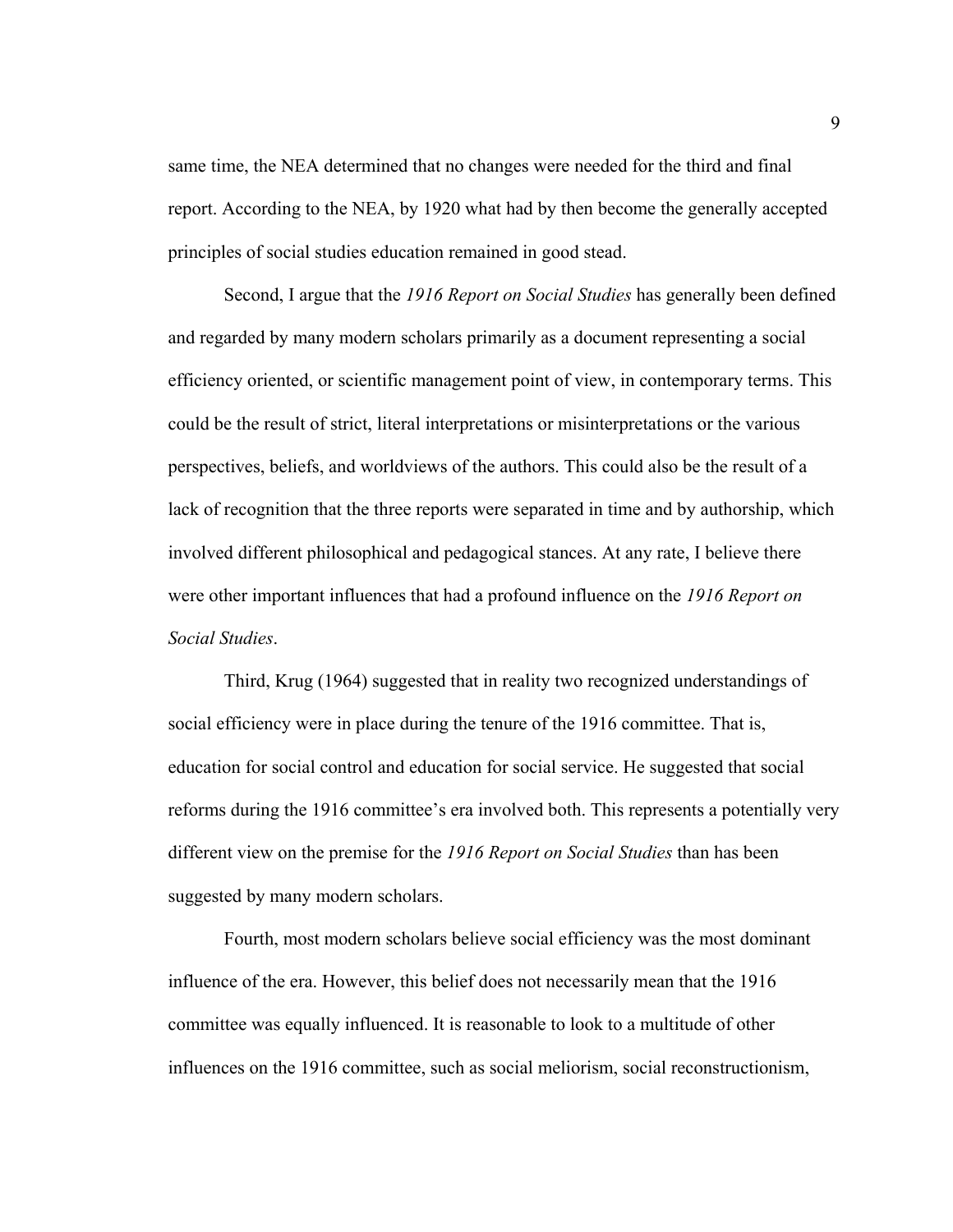humanism, and developmentalism as well as the influences of key individuals such as Mace, Robinson, and Dewey. Sorted through and added together, these multiple influences combined to mitigate and soften social efficiency as social control as the perceived overarching influence throughout all three reports. This was especially the case in the first and third reports. Therefore, there is reason to believe that the 1916 committee's view on social efficiency may have (a) differed among individual 1916 committee members, (b) differed from the mainstream thoughts of their day, and (c) also differed from how contemporary scholars view the concept of social efficiency as it existed at that time.

Fifth, as a result, the *1916 Report on Social Studies* represents a microcosm of Kliebard's (2004) competing camps. That is, in order to meet their goals for the newly created social studies in secondary education, the 1916 committee developed a consensus to carve a new path for teaching and learning. Indeed, they state this need in the initial paragraphs of the third and final report by pointing out the difference in the character of social studies in comparison to the other subjects.

Sixth, as chair of the 1916 committee, Thomas Jesse Jones became more of a managerial figurehead after the *1913 Preliminary Statement* was published. Correia (1994) documented that from 1912 to 1917 Jones was on staff for the Phelps-Stokes Fund working on a special project and also personally issued a seminal two volume study published in 1917 by the Bureau of Education under the title *Negro Education*. Thus, evidence suggests that at least one or more key 1916 committee members may have become the actual overseers of the 1916 committee through the conclusion of their work.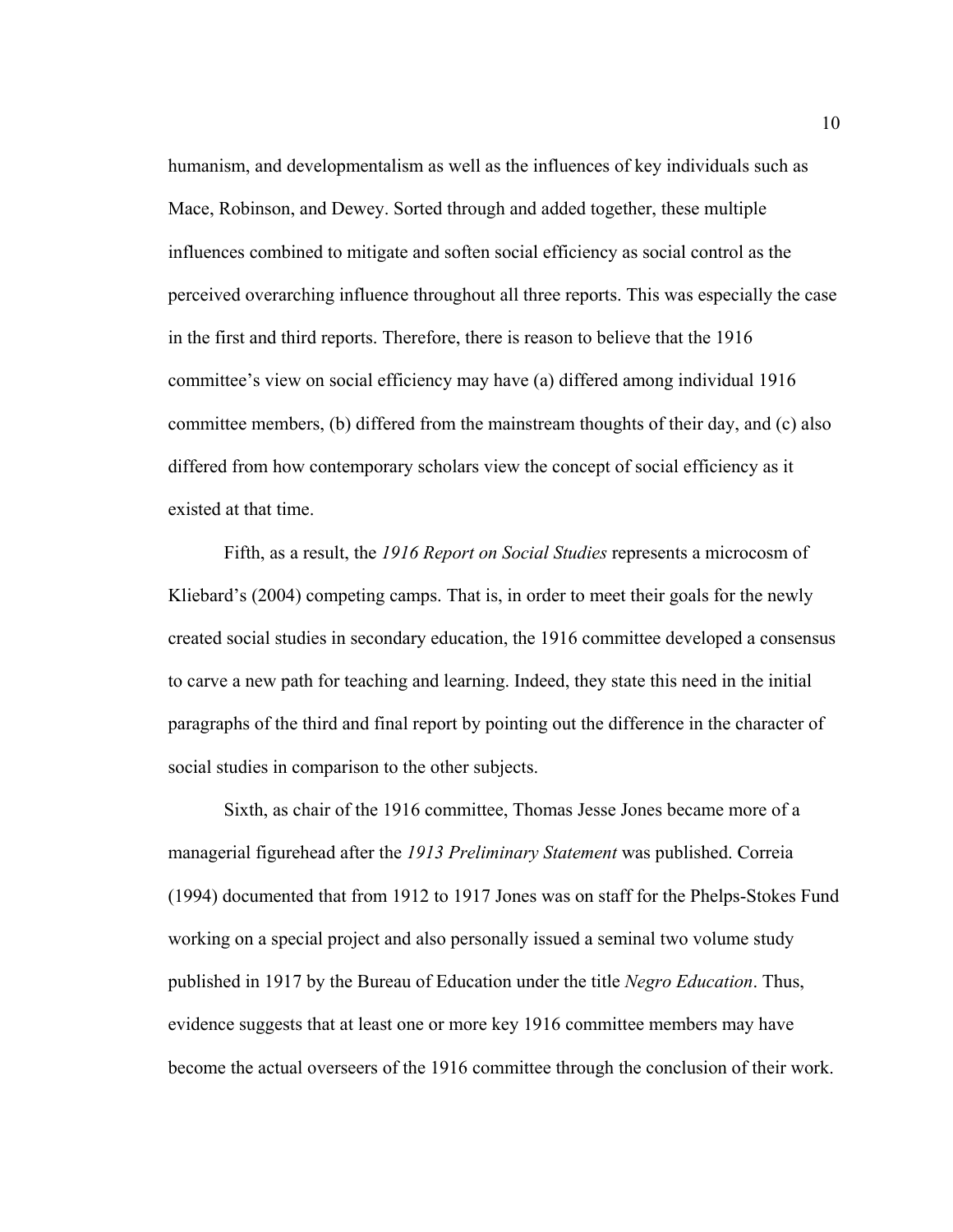In view of the possibility that Jones was not available to exert direct philosophical influence over the activities and actions of the 1916 committee, it remains to be determined who or what influenced the recommendations and intent of the *1916 Report on Social Studies*.

Seventh, the operational common denominator for the full complement of 1916 committee members who produced the third and final report was that they were educators and educational administrators with a variety of backgrounds and training. This education-focused 1916 committee maintained a commitment to develop a new approach in order to achieve its goal of launching a new subject field known as social studies. As a group, they prepared to tackle new educational reform. Both their goal and the content of the *1916 Report on Social Studies* suggested a line of demarcation from the other committees convened by the NEA at the time and also from the formal NEA report published in 1918 as Cardinal Principles. Thus, the third and final report of the 1916 committee reflected Deweyan principles and philosophies to a much greater extent than either of the first two reports or Cardinal Principles (Kliebard, 2004).

Eighth, John Dewey was a much stronger influence on the 1916 committee than many modern scholars recognize. Several scholars (Evans, 2004; Hertzberg, 1981, 1989; Nelson, 1994; Saxe, 1991) have published direct statements to this effect. The third and final report of the 1916 committee reflects Deweyan principles and philosophies to a much greater extent than the first report and certainly, than the second report. Dewey's philosophy and pedagogy are clearly presented through direct quotations in the *1916 Report on Social Studies*. The 1916 committee consistently integrated John Dewey's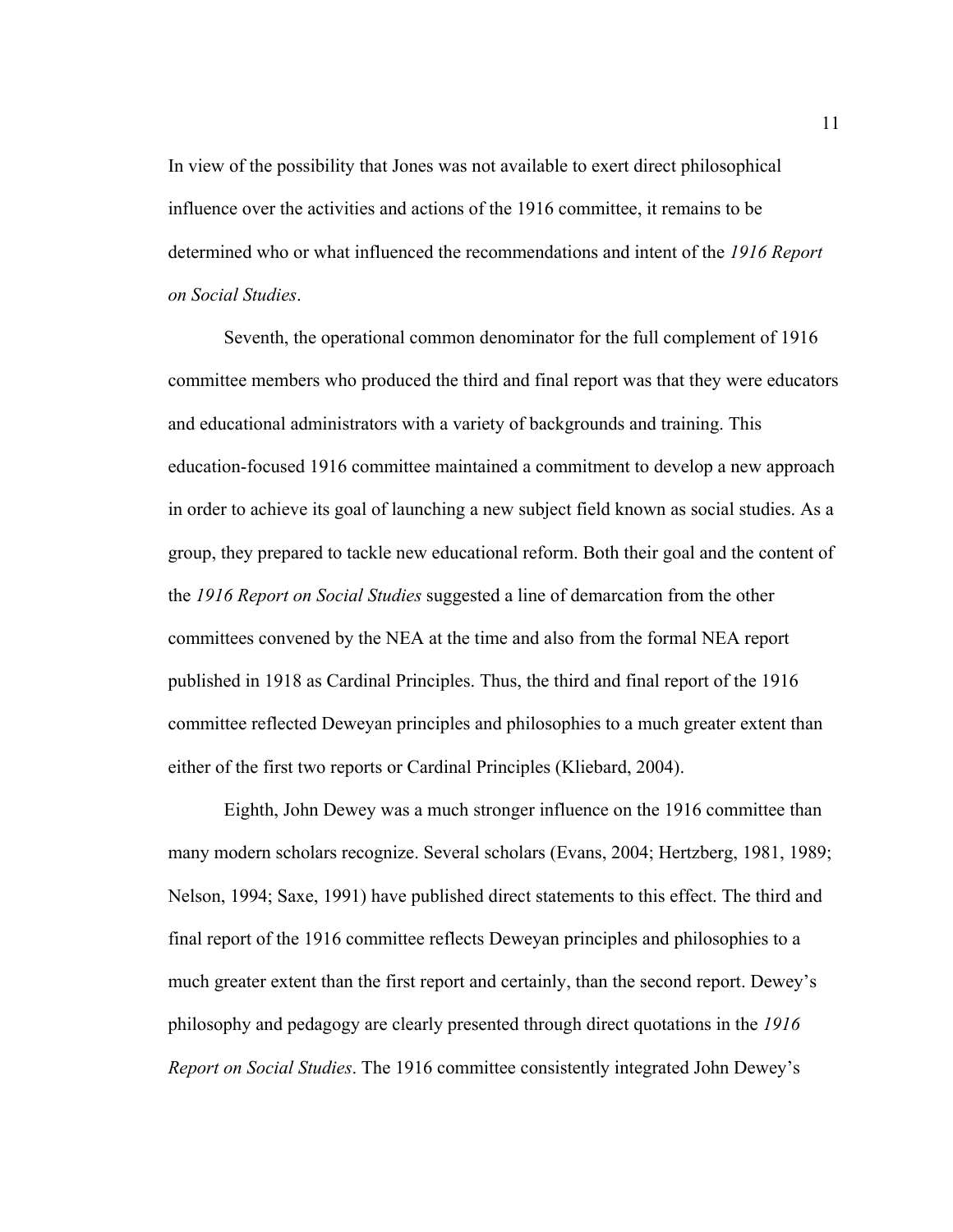principles into their recommendations from the beginning to the conclusion of the *1916 Report on Social Studies*. The teaching illustrations used as examples by the 1916 committee for the newly created social studies subject were Deweyan based teaching approaches either in planning or already in practice in a diverse set of schools across the country. Dewey was the strongest influence on the 1916 committee because it was Dewey's concepts and philosophy that provided the methodology to realize their goals for the newly created social studies.

#### **Overview of Chapters**

 The analysis and findings in this study will be presented in Chapters II through VI as follows:

 Chapter II—The Committee—examines 1916 committee members. The membership included 21 diverse individuals. Key members of the 1916 committee have been identified for more extended research and analysis. The focus is on their particular roles and levels of participation in the deliberations of the 1916 committee and on the production of their reports. One additional individual considered by many scholars to be influential to the 1916 committee, John Dewey, has been included in this research and analysis. The intent is to determine the degree to which 1916 committee members, including John Dewey, may have actually influenced the final recommendations for the newly created social studies for secondary education comprising the *1916 Report on Social Studies*.

Chapter III—The Reports—examines the design, format and content of what has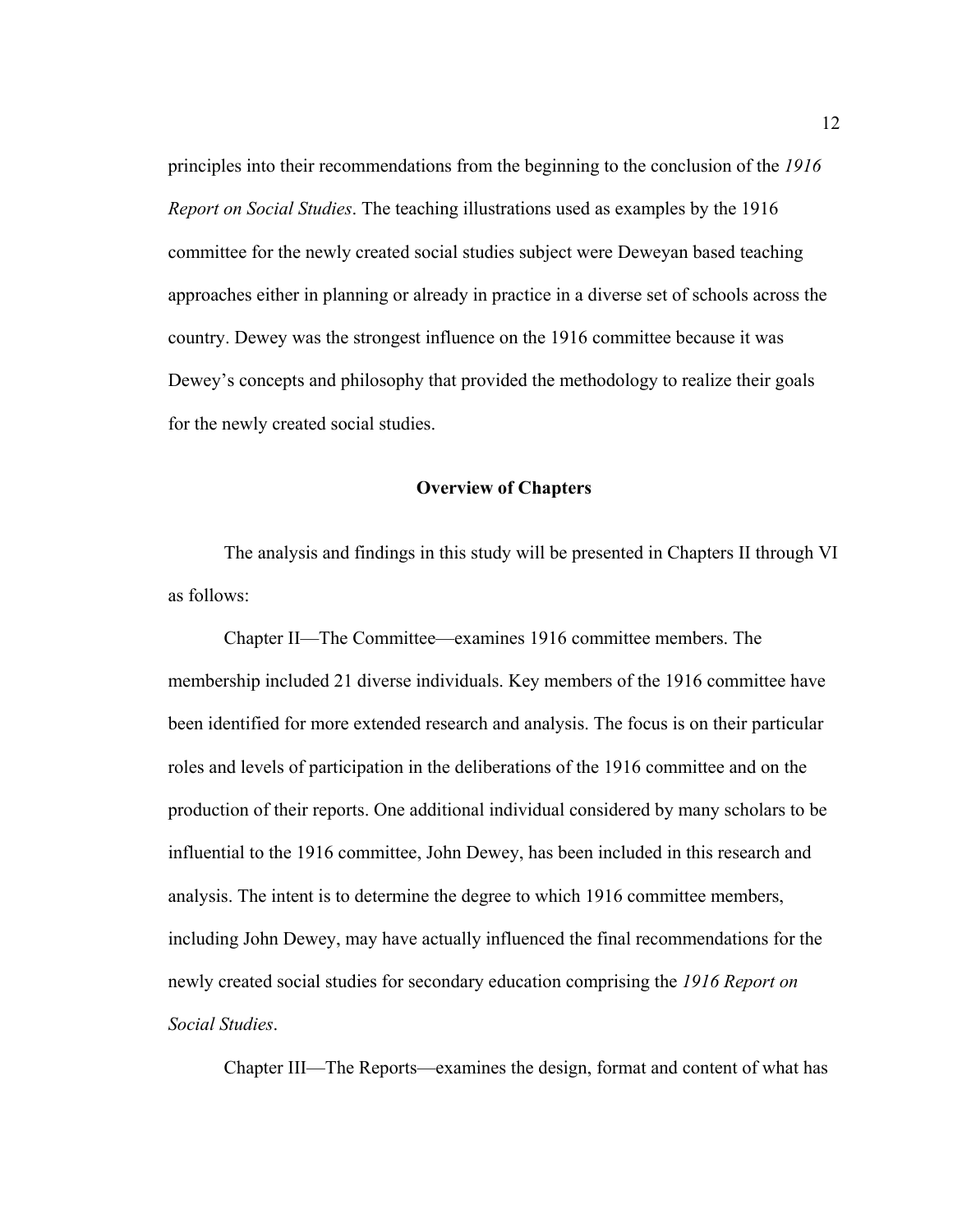become known as the *1916 Report on Social Studies*. In reality, the 1916 committee published a trilogy of separate reports. This chapter will dissect the three individual reports, which are separated by time, frame, intent, topic, and authorship. Most scholars have recognized the *1916 Report on Social Studies* as the seminal report in social studies education. It is important to this study, however, to examine each report separately as a building block to an analysis of the various scholarly interpretations of the third and final report, the *1916 Report on Social Studies*.

 Chapter IV—The Scholars—examines the variety of interpretations offered by scholars identified for this study on the *1916 Report on Social Studies*. It also examines the social, political and economic issues surrounding the 1916 committee discussed by many of these scholars. This study's analysis of the wide spectrum of interpretations and opinions is organized within a framework. That is, schools of interpretation which have emerged from the positions taken by the various scholars in this study are applied. The intent is to organize their multiple ideological stances and to situate their individual discussions within several overarching interpretations of the *1916 Report on Social Studies*. This will involve an examination of the existing theories and ideas on the meaning and intent of the work of the 1916 committee as well as on the social and political issues of the era.

 In Chapter V—Threading the Needle of Interpretations—this study will attempt to make sense of the various schools of interpretation and offer insight as to whether or not a consensus of opinion exists among these scholars. In doing so, this chapter will explore if, in fact, there is one dominant interpretation. In addition, this study will determine if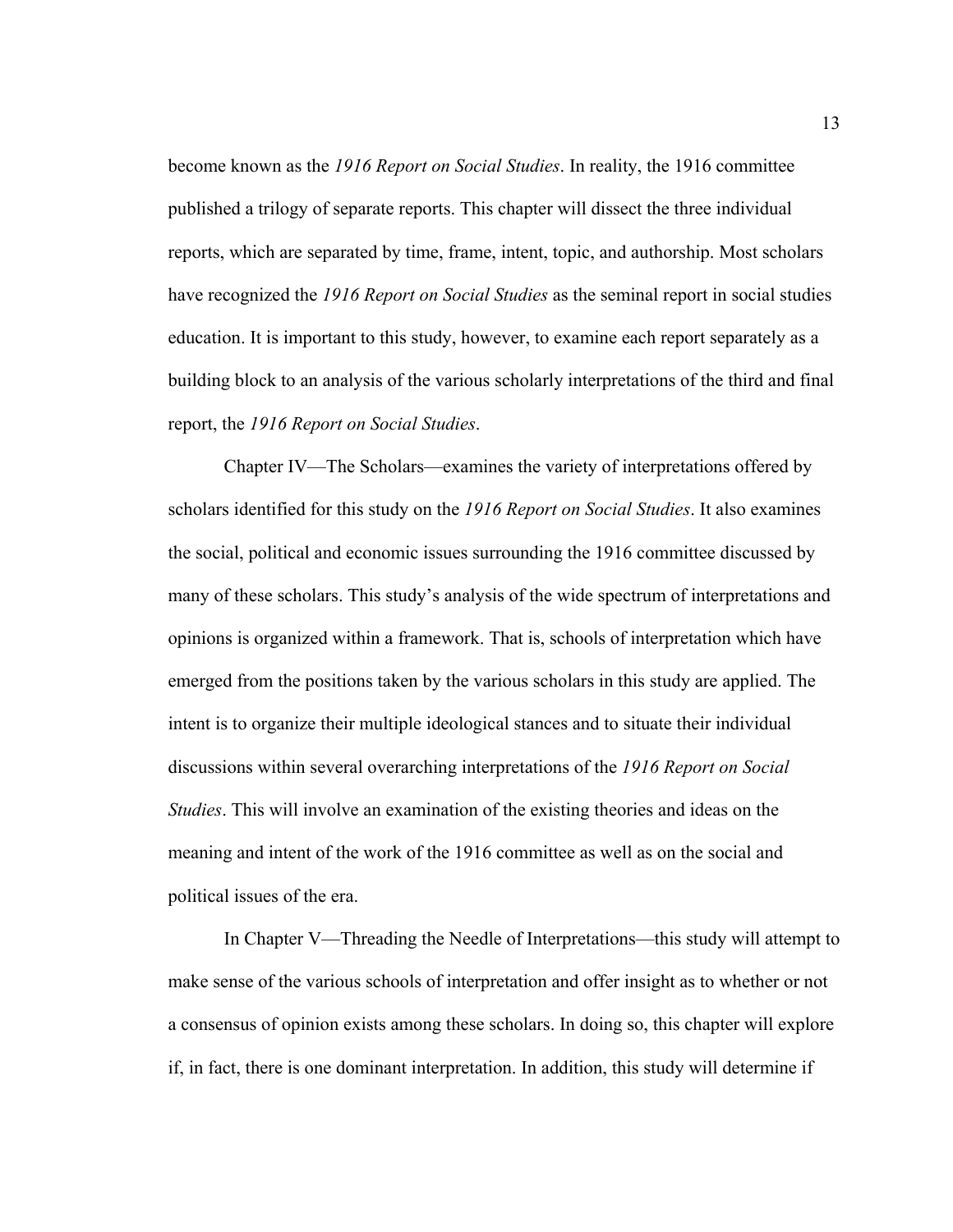insights gained from this study reveal possibilities for a different interpretation of the *1916 Report on Social Studies*.

 Chapter VI—Summary and Implications—provides a summary of findings from this study and relates the findings to other relevant contemporary research.

## **Conclusion**

 A resolution for each of the eight key arguments involved in this study will be discussed in Chapter V. The resolution will be reached by addressing the following questions derived from the thesis statement.

1. What was the true nature of the *1916 Report on Social Studies*?

- 2. What were the effects of the multiple and various social, political, and economic influences on the *1916 Report on Social Studies*?
- 3. Who or what were the strongest overall influences on the *1916 Report on Social Studies*?

The study will conclude with a discussion of why the *1916 Report on Social Studies* still matters and why it should continue to be regarded as consequential to social studies education in contemporary times. Implications derived from the study will lead to linkages to relevant contemporary research which may be consistent with the recommendations contained in the *1916 Report on Social Studies* and which may illustrate the continuing relevance of the 1916 report for today's social studies education, that is, ways in which the 1916 committee's recommendations may be applied in the  $21<sup>st</sup>$ Century.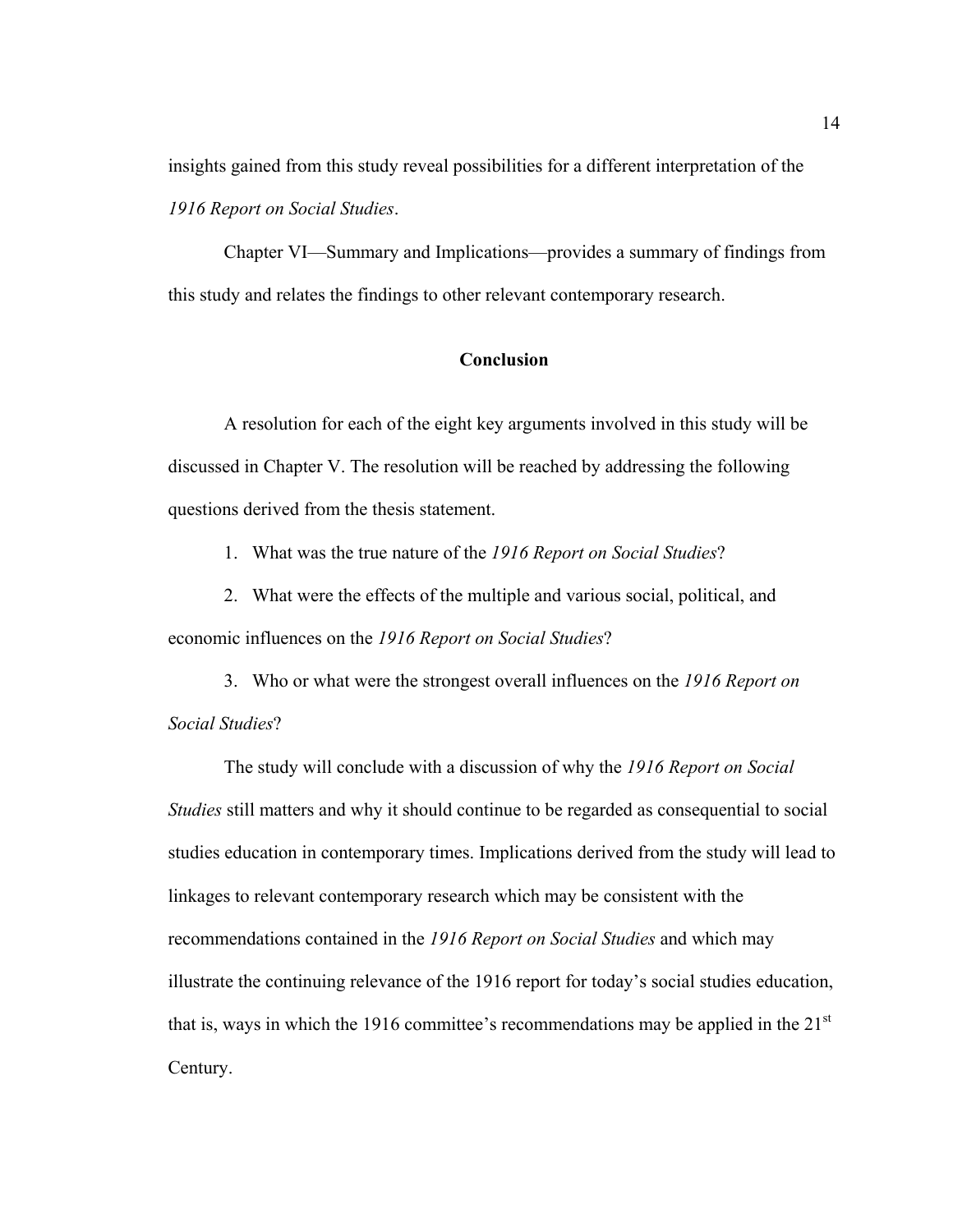#### CHAPTER II

## THE COMMITTEE

## **Introduction**

 It is difficult to imagine a committee comprised of individuals and influences who are more extreme or diverse and that has experienced so many absolute and unwavering yet conflicting statements about it voiced by scholars over time. A number of scholars have interpreted the work of the 1916 committee as an example of social efficiency applied to curriculum. For instance, Kliebard (1994) initiated the title of an article on Thomas Jesse Jones, chairperson of the 1916 committee, with a W.E.B. Dubois phrase describing Jones as *"That evil genius of the negro race."* In clearly noting the dislike that Dubois held for the chairperson of the 1916 committee, Kliebard restated his opinion that Jones' work in curriculum development resulted in courses that were "designed for future 'servants and laborers and *not* educated men and women…" (p. 5). Another group of scholars have emphasized the influence of progressive historians and educators. For example, Jenness (1990) in his discussion of the 1916 committee stated that James Harvey Robinson and John Dewey were not only close friends, but also that Dewey was influenced by Robinson during their association at Columbia University. Robinson became one of the most notable individuals within the 1916 committee membership. Dewey, although not appointed to serve on the 1916 committee, is considered by many scholars to have substantially influenced the deliberations of the 1916 committee and the trilogy of reports published by them (Correia, 1994; Evans, 2004; Hendricks, 1946;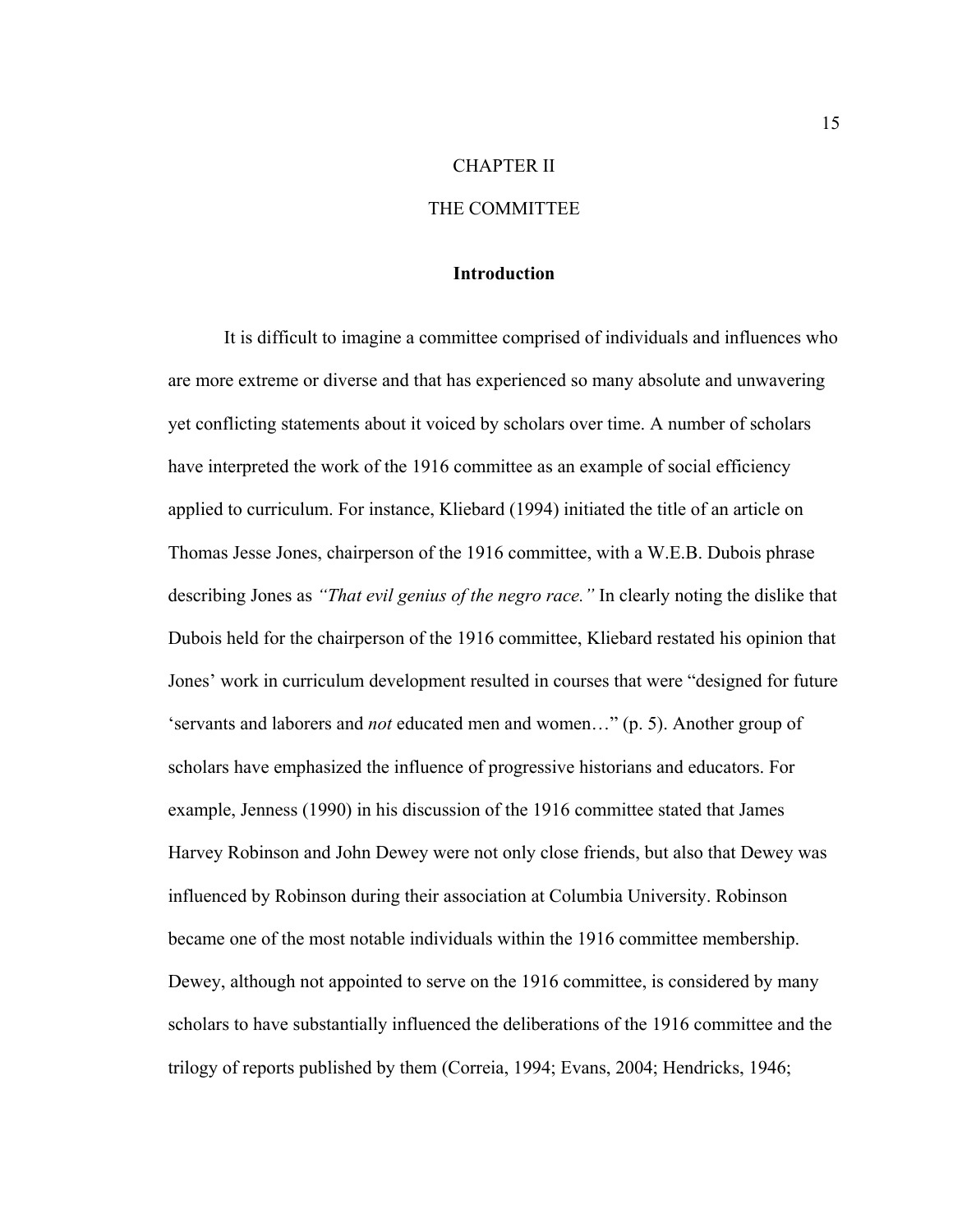Hertzberg, 1981; Jenness, 1990; Nelson, 1994; Saxe, 1991; Westbrook, 1991).

## **The Creation of the 1916 Committee**

The process of initiating and setting up the 1916 committee occurred during a time of social movements that advocated a focus on vocational education and the expansion of social efficiency approaches for secondary schools. In light of these expectations, Clarence D. Kingsley, chairperson of the CRSE, prepared an outline for each of his CRSE subject committees to use as a guideline before submitting their respective preliminary statements to the reviewing committee. Krug (1964) stated:

The portion of the outline dealing with purpose ran as follows: 'To which the following ends does the subject make substantial contribution? (a) Development of specific efficiency: civic, vocational, domestic. (b) Development of general efficiency: that is, intellectual power. (c) Development of ideals: civic, vocational, domestic, personal character. (d) Development of appreciation: aesthetic, literary, scientific, social. Indicate how the dominant purposes or purposes of the subject modify and control the methods of instruction. (pp. 339-340)

Within the realities of the existing social and secondary education environment,

the 1916 committee and all its various personalities commenced their work in 1913 to construct recommendations for the social studies subject in what is now commonly called the 1916 Report—actually a trilogy of reports to be examined later in this study. Nelson (1994) related his belief that an examination of the report required an understanding of the 1916 committee members. He argued that, measured in terms of the number of publications, the ideas of Thomas Jesse Jones and Arthur W. Dunn dominated the 1916 committee. In addition, he noted that correspondence existed which indicated that both Jones and Dunn claimed to have written the report.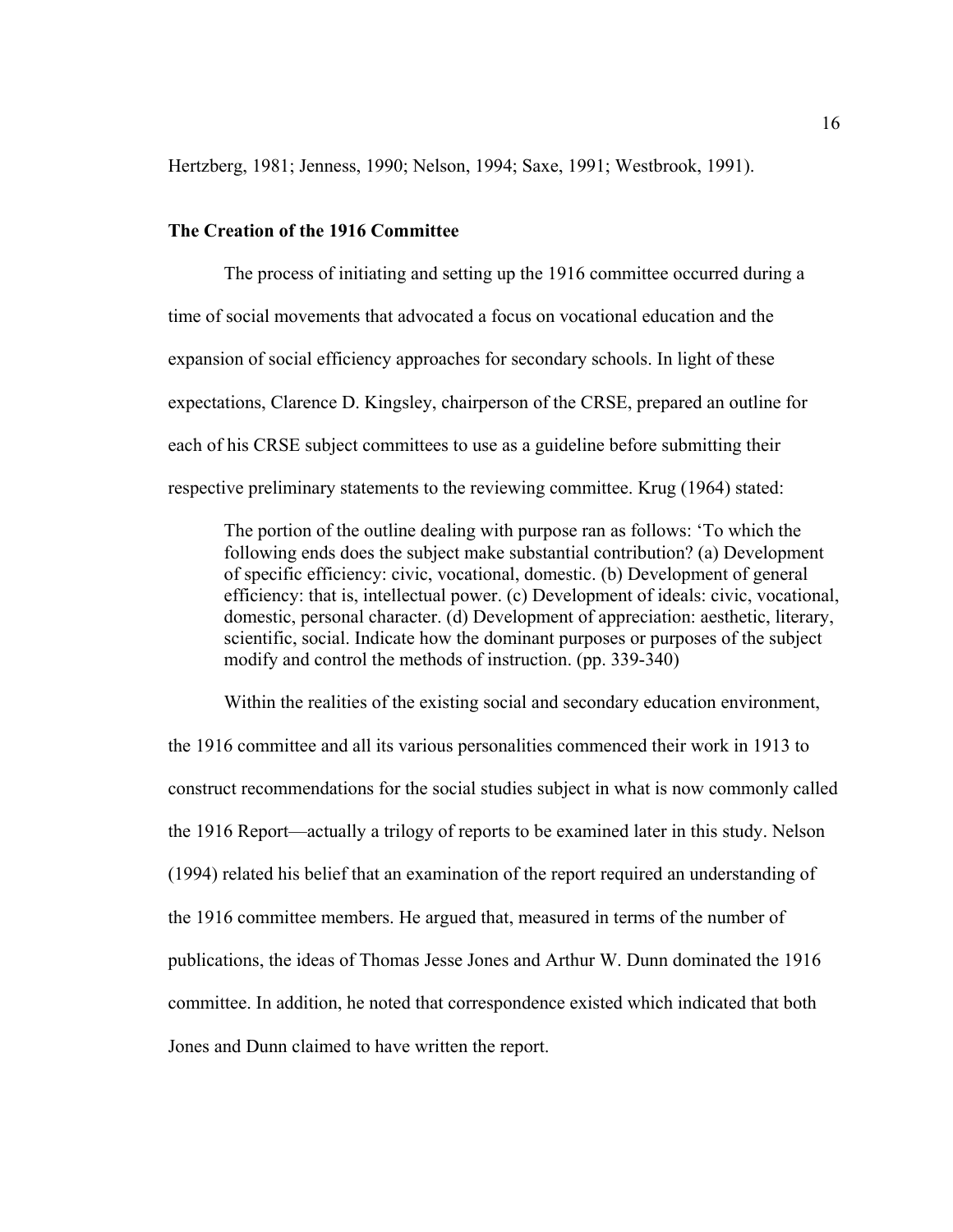## **The Members of the Committee**

By the time of the publication of the *1916 Report on Social Studies*, the 1916

committee was composed of 21 members. The membership roster first listed the

chairperson and secretary of the 1916 committee followed by the remainder of the

members listed alphabetically.

- Thomas Jesse Jones, Chairperson, United States Bureau of Education, Washington, D.C.
- Arthur William Dunn, Secretary, United States Bureau of Education, Washington, D.C.
- W. A. Aery, Hampton Institute, Hampton, Va.
- J. Lynn Barnard, School of Pedagogy, Philadelphia, Pa.
- George G. Bechtel, Principal, Northwestern High School, Detroit, Mich.
- F. L. Boyden, Principal, High School, Dearfield, Mass.
- E. C. Branson, University of North Carolina, Chapel Hill, N.C.
- Henry R. Burch, West Philadelphia High School, Philadelphia, Pa.
- F. W. Carrier, Somerville High School, Somerville, Mass.
- Jessie C. Evans, William Penn High School for Girls, Philadelphia, Pa.
- Frank P. Goodwin, Woodward High School, Cincinnati, Ohio
- W. J. Hamilton, Superintendent of Schools, Two Rivers, Wis.
- Blanch C. Hazard, Cornell University, Ithaca, N.Y.
- S. B. Howe, High School, Newark, N.J.
- Clarence D. Kingsley, State High School Inspector, Boston Mass.
- J. Herbert Low, Manual Training High School, Brooklyn, N.Y.
- William H. Mace, Syracuse University, Syracuse, N.Y.
- William T. Morrey, Bushwick High School, Brooklyn, N.Y.
- John Pettibone, High School, New Milford, Conn.
- James Harvey Robinson, Columbia University, New York City.
- William A. Wheatley, Superintendent of Schools, Middletown, Conn. (U. S. Bureau of Education, 1916, pp. 6-7)

## **Observations about the Committee**

The composition of the 1916 committee membership is significant. Various

accounts regarding the actual number of members range from 16 to 17 to 21 (Hertzberg,

1981; Krug, 1964; Saxe, 1991). Their educational and career backgrounds varied. The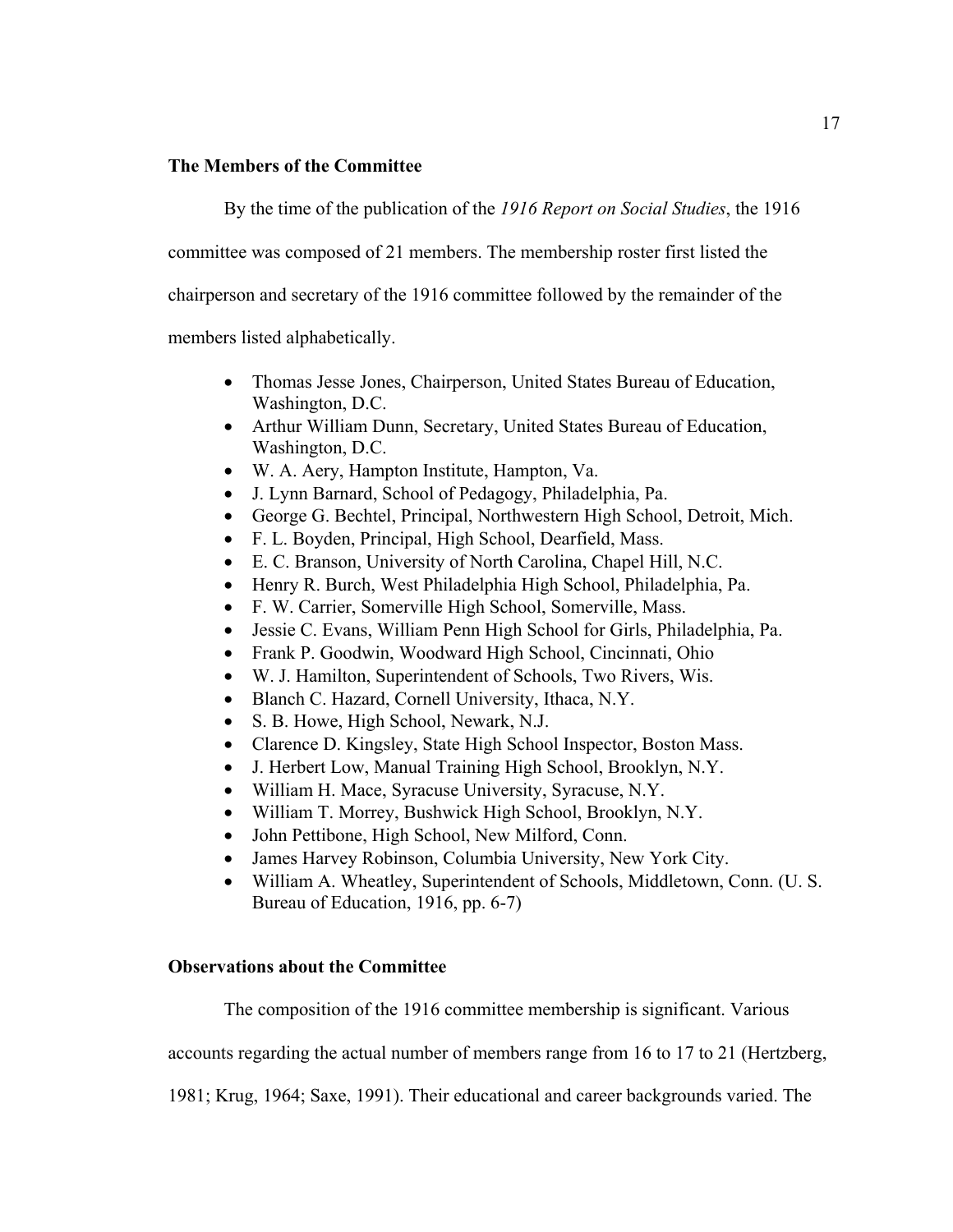membership was dominated by secondary education professionals (Saxe, 1991). Nine of the members were from regional history teacher's associations, predominantly from the Middle States region (Hertzberg, 1981). College and university professors were hardly represented (Nash, Crabtree, & Dunn, 2000; Saxe, 1991). Specifically, the membership included seven teachers from the secondary schools and three college professors, at least two of which were history professors, Robinson and Mace (Krug, 1964). Barnard was also considered as a history professor (Saxe, 1991). Robinson has been described variously as the "doyen of the 'new history'" (Hertzberg, 1981) and "the prophet of 'new history" (Krug, 1964). In addition, Robinson served on both the NEA Committee of Ten's Subcommittee Conference on History, Civil Government, and Political Economy in addition to numerous other committees on history education. At the time, he was also considered a leader of the Middle States Regional History Teachers Association (Hertzberg, 1981). Kingsley, Jones, and Dunn, considered notable 1916 committee members, were bureaucrats (Saxe, 1991). Bechtel, Carrier, Hamilton, and Kingsley were appointed or nominated to serve mid-stream during the tenure of the 1916 committee (Nelson, 1994). Dunn was not listed as an original 1916 committee member in the *1913 Preliminary Statement*. However, after Dunn joined this group, he became a notable member and was listed as the report compiler for the 1916 committee.

Jones, Dunn, Barnard, Robinson, and Kingsley were probably the most influential 1916 committee members (Saxe, 1991). It was suggested that "Control over policy and philosophical positions appeared to rest squarely upon" these five noted 1916 committee members (Saxe, 1991, p. 167). Kingsley's specific best contribution or influence was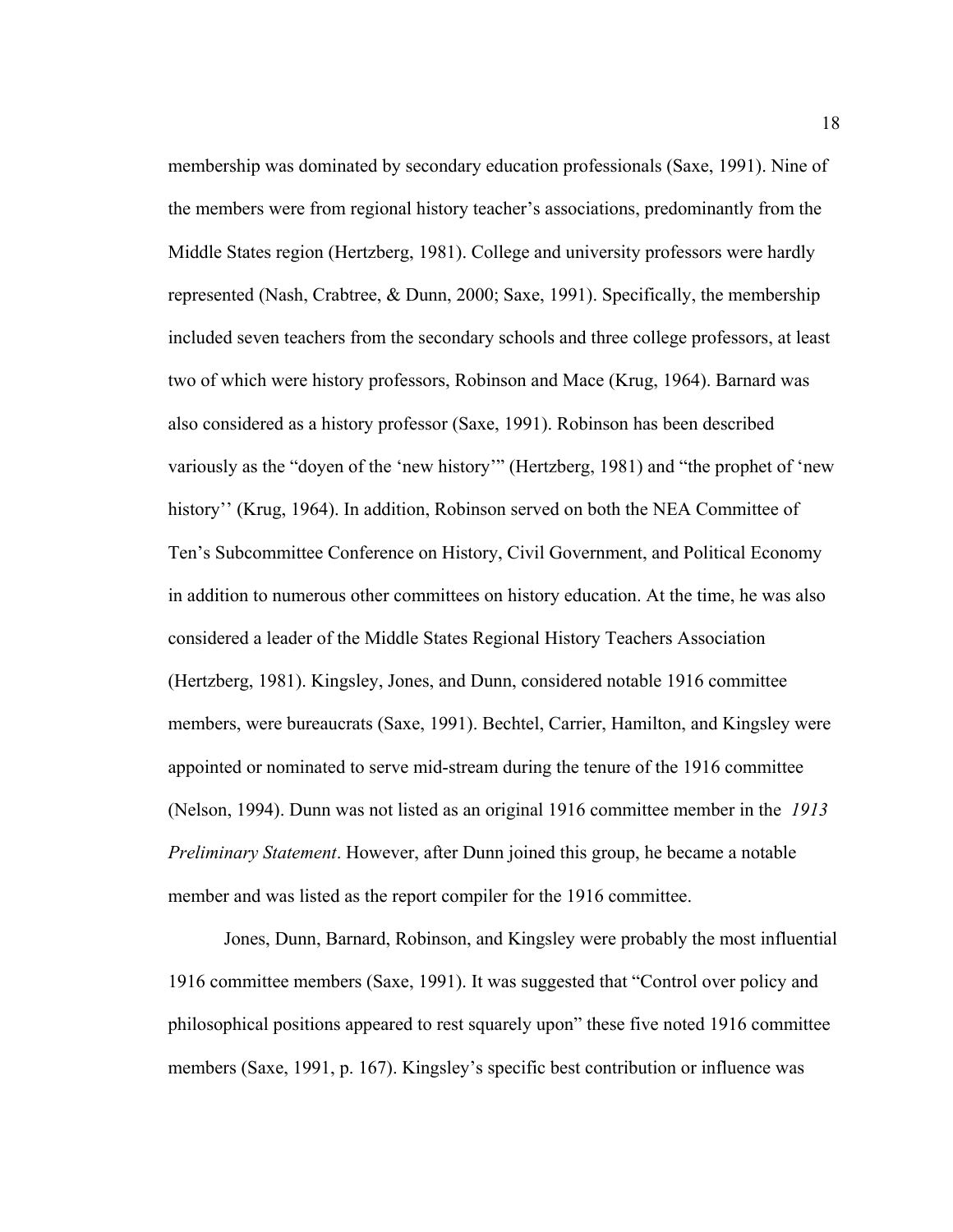considered to be his judicious selection of committee members and appointment of the chairperson (Saxe, 1991). Kliebard (2004) suggested Kingsley's contributions to *Cardinal Principles,* the culminating report of the findings and recommendations of their subject-oriented secondary education committees issued by the CRSE in 1918 after the publication of the *1916 Report on Social Studies* can never be underestimated.

Apparently outside relationships were held in common by various members of the 1916 committee which might be of importance. One stream of relationship outlined was a connection of the 1916 committee to sociologist Franklin Giddings: Jones, Kingsley, Arey were students of Giddings; Barnard and Burch shared Darwinian theory with Giddings; Bechtel, Boyden, Evans, Low were all students at various institutions using Giddings textbooks; Carrier was a student in a class taught by Barnard; and Hazard was a member of the Cornell faculty with deep roots in social welfare movement. Another common link was through the National Municipal League (NML). The 1916 era saw the growth of the NML as civics oriented organization throughout the metropolitan areas of the country. Local leaders from various entities including education institutions joined the membership ranks. The NML's intent was to address social and economic aspects and impacts on the growing municipalities. Morrey, Wheatley, Barnard, Bechtel, Branson, Burch, Carrier, Jones, Kingsley, Dunn all were members of the League (Lybarger, 1981; Nelson, 1994). Mace was retired by the time he served on the 1916 committee (Nelson, 1994).

 A cursory review of the membership list indicates a broad scope and variety of individuals selected as members. Some of the members are considered relatively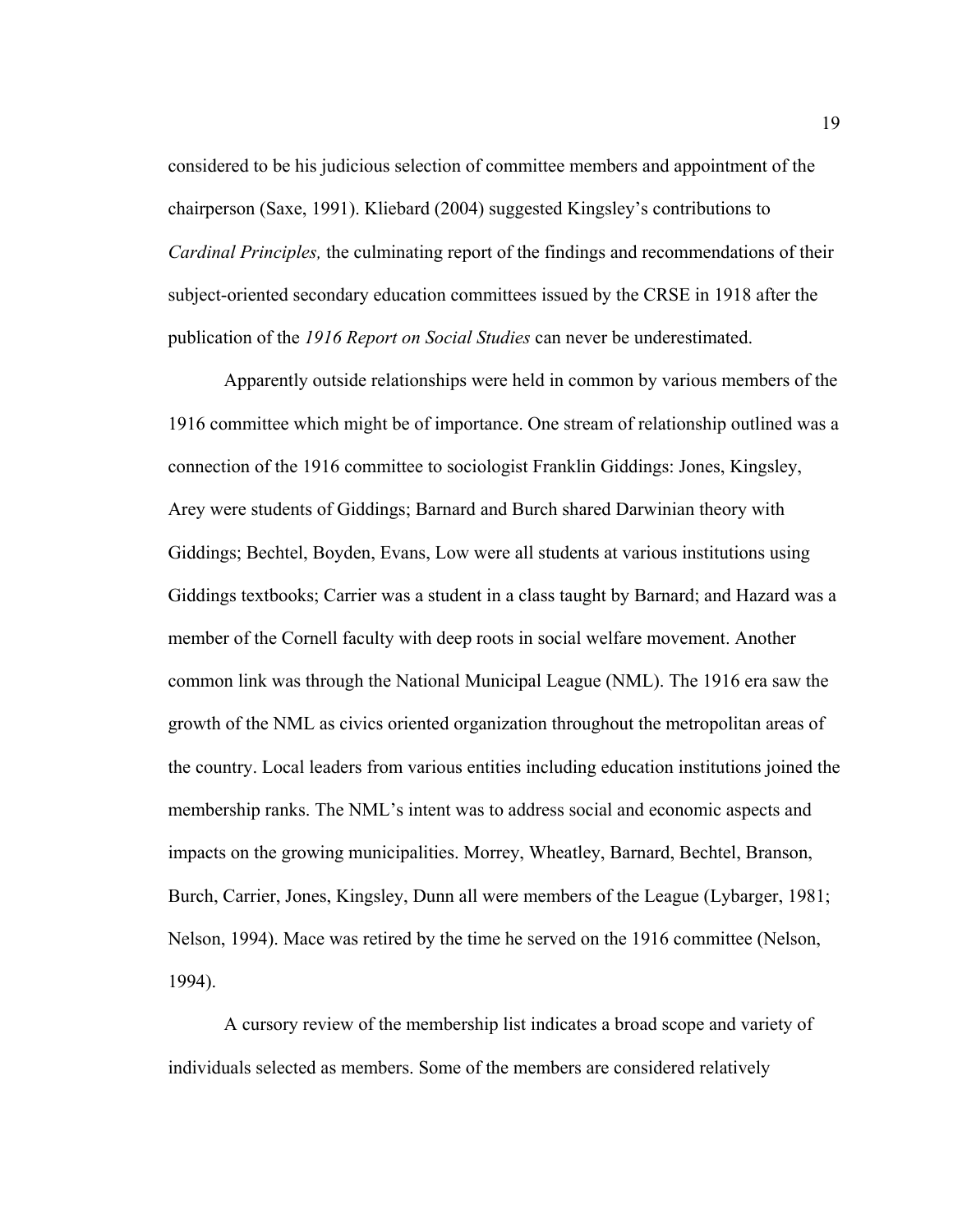unknown to the contemporary scholar, while others are now viewed as individuals of fame and notoriety in the educational history of the  $20<sup>th</sup>$  century. As Nelson (1994) advised, the next step is to take a closer look at these contributors to the 1916 committee's trilogy of reports.

The remainder of this chapter will examine members of the 1916 committee based on available research and their writings. This approach will attempt to gain insight into the *1916 Report on Social Studies* through the eyes and ears of the 1916 committee members. Individuals who comprised the 1916 committee on Social Studies who have been deemed influential in the field of social studies will be presented in some depth. The goal of this endeavor is to understand key 1916 committee members as individuals and to attempt to determine what each one brought to the meeting table of the 1916 committee. The discussion for each key member involves two aspects: First, a summation of their life history and philosophies from the viewpoint of scholars, and second, a look into their writings and the beliefs or philosophies that may be ascertained from their own words.

#### **Clarence Darwin Kingsley**

#### **Life, Career, and Committees**

As a personality, Clarence D. Kingsley was described as "Brisk, efficient, and businesslike" (Krug, 1964, p. 295). As chairperson of the CRSE, Kingsley also appointed himself as an additional member of the 1916 committee. One can surmise this occurred during or after the completion of the *1915 Report on Community Civics*, which he participated in authoring by also serving on the special committee that was formed to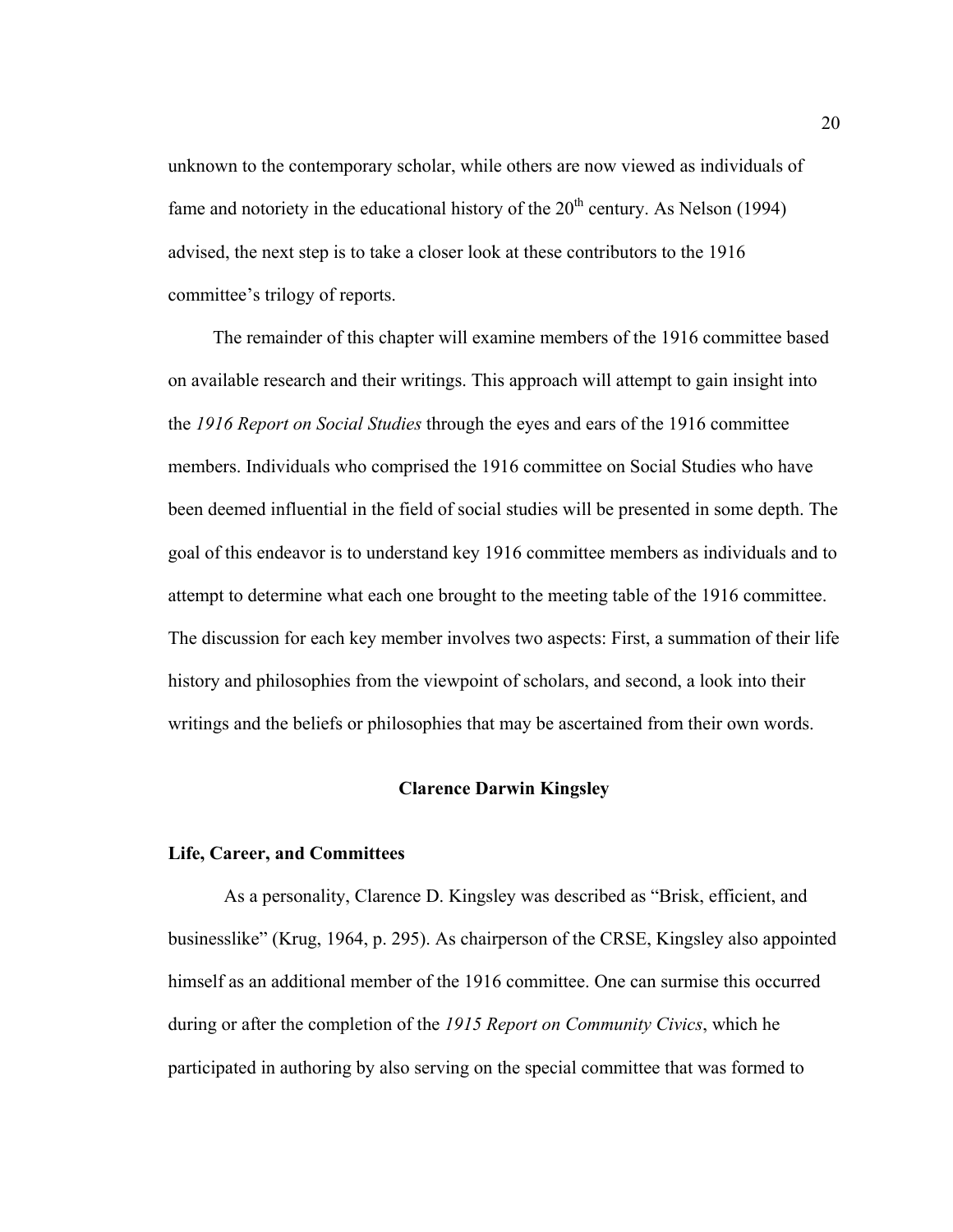prepare it. Indeed, these factors may explain why "His presence on it [1916 committee] may have accounted for the speed with which the committee prepared its major report, having it completed by 1916" (Krug, 1964, p. 354).

Kingsley's role on the CRSE included the oversight of the *Cardinal Principles* report ultimately issued as a culmination of the efforts of both the subject committees and more particularly the reviewing committee*.* This CRSE report was published under the auspices of the NEA in 1918. Throughout his tenure on the CRSE, Kingsley wrote articles and presented speeches that continued to develop the points of view that he brought to the work of the CRSE. He also held employment with the State Department of Education of Massachusetts and reported to David Snedden. Saxe (1991) noted that this employer-employee relationship created the opportunity for Kingsley to be influenced by the concepts of social efficiency in a fashion similar to Snedden. However, in observing that Kingsley and Snedden were both advocates of social efficiency, Saxe noted they were not of the same opinion regarding the social efficiency movement. Saxe argued that Snedden's "version was more directed at social control" (p. 145) According to Saxe, Kingsley's version required that students of every type be combined as one cohesive group in the schools.

Kingsley's view for the new civics curriculum design was to socialize the students in a methodology that resulted in a new, more cosmopolitan group of citizens. Kingsley's belief that subject matter could become a method or avenue to an achievement, not merely the product, was in contrast to the social efficiency ideas of the era. For instance, Kingsley indicated one aim in studying history topics was for students to learn to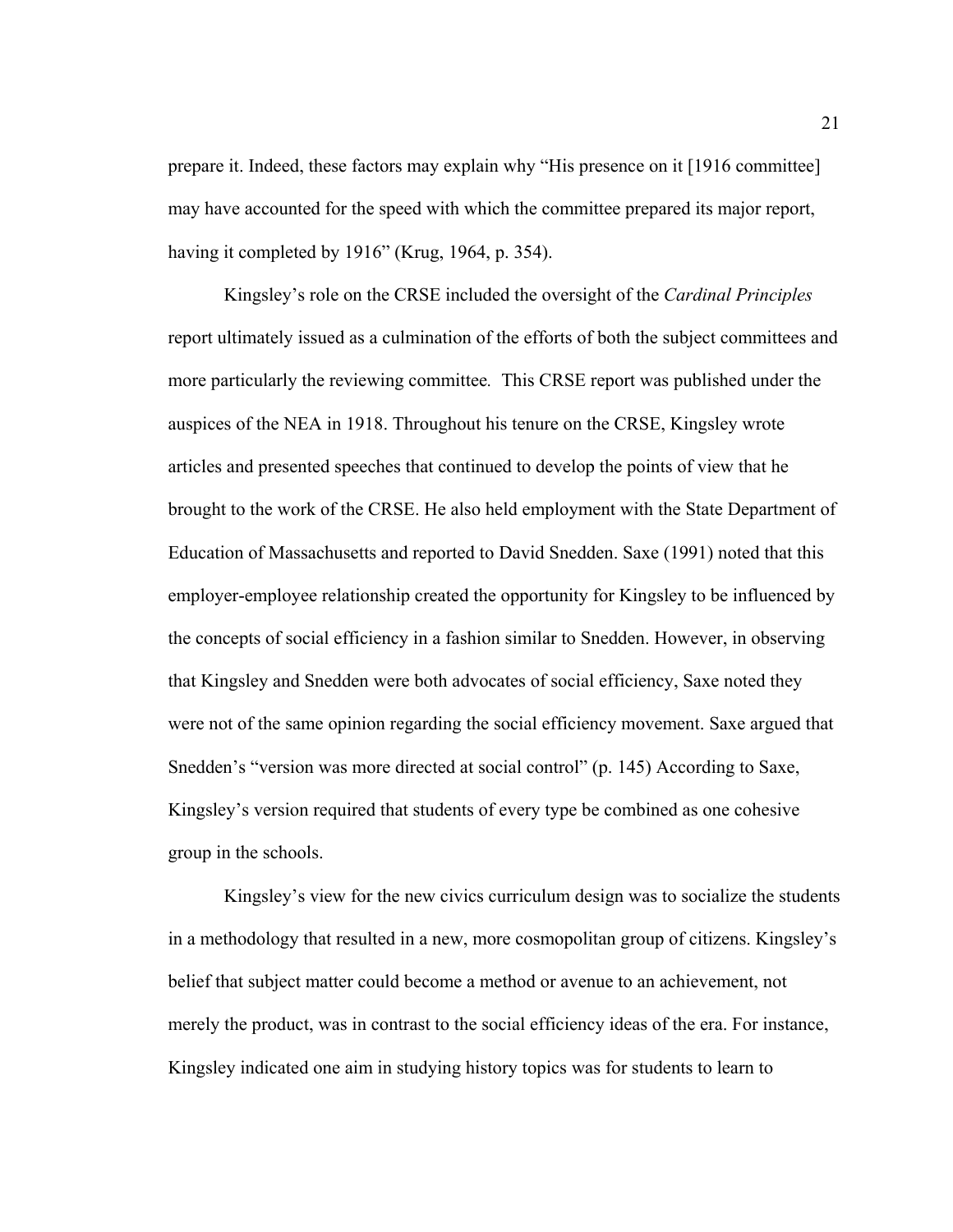appreciate the continuing development of individual rights of Anglo-Saxons. In civics, according to Kingsley, a teaching approach that resulted in students learning to better cooperate with charity organizations was an appropriate aim under the concepts of social efficiency (Krug, 1964; Nelson, 1994). Indeed, one point of view held that "Kingsley's selection of Jones aimed to realize that goal" (Saxe, 1991, p. 145).

In explaining the reasons why Kingsley appointed Thomas Jesse Jones to be chairperson of the 1916 committee, a less ideological explanation is more likely. There is evidence of the value Kingsley placed on the similar background that Jones shared with him. Nineteen of the 26 members of the Reviewing Committee that Kingsley appointed also possessed the same common ground: (a) Columbia University, (b) the U.S. Bureau of Education, (c) the Massachusetts School system, and (d) the City of New York. A review of these shared background factors indicates a pattern followed by Kingsley in the process of selecting individuals to serve on his commission (Correia, 1994). Despite the fact that Kingsley belonged to a higher socioeconomic class, his life and career background actually paralleled that of Jones to a significant extent (Kliebard, 2002).

Kingsley's father passed away when he was young (Kliebard, 2002). He attended Colgate as an undergraduate where he simultaneously studied at the Colgate Theological Seminary (Correia, 1995). However, instead of becoming a minister, he developed a focus on social work. Kingsley served as an agent of the New York Charity Organization Society after he taught math for four years at Colgate. During this time, he earned a Master of Science degree at Teacher's College of Columbia in 1904 for which he wrote a thesis titled "The Treatment of Homeless Men in New York City." From 1904 to 1912,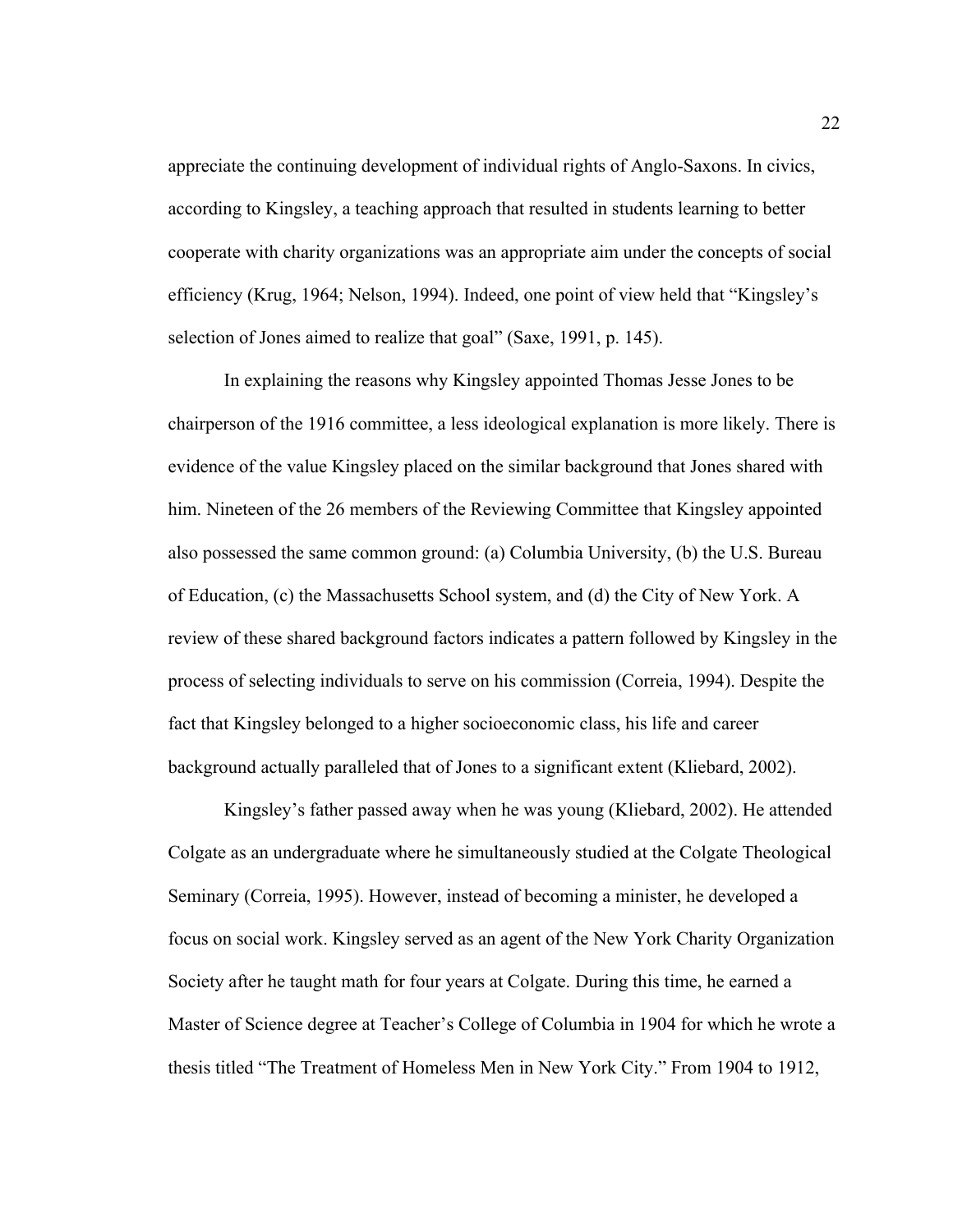he reverted to teaching mathematics—this time at the Brooklyn Manual Training High School and was an active member in the New York Teachers' Association. During his participation with the teacher's association, he studied aspects of the New York school systems and became chair of this association's Committee on the Articulation of High School and College. This latter endeavor was a key factor leading to his future role on the CRSE. He then served as inspector of high schools in Massachusetts.

At this point, Clarence Darwin Kingsley made a leapfrog jump into a higher level of academic related endeavors. He was nominated to the chairpersonship of the NEA's Committee on the Articulation of High School and College. This career leap resulted from the fact that he ambitiously circulated a report from his New York Teacher's Association Committee. This report caught the attention of the NEA during their 1910 annual meeting. The NEA's Department of Secondary Education promptly established a corollary committee and selected Kingsley as chair. This NEA committee expanded into several subject oriented subcommittees. Thus, the CRSE was born in 1913. Based on his previous experience, Kingsley moved into the CRSE chairpersonship (Correia, 1995; Evans, 2004; Saxe, 1991). As such, he became the key figure in coordinating and administering the CRSE and joined the company of "Prominent names, or names that were later to become prominent, on the reviewing committee" (Krug, 1964, p. 378). Kingsley himself became head of the Reviewing Committee of the CRSE. It is important to note that one of the original CRSE subcommittees, the Committee on Social Science, was reformatted and renamed the Committee on Social Studies in 1913 after Kingsley nominated Thomas Jesse Jones as chair.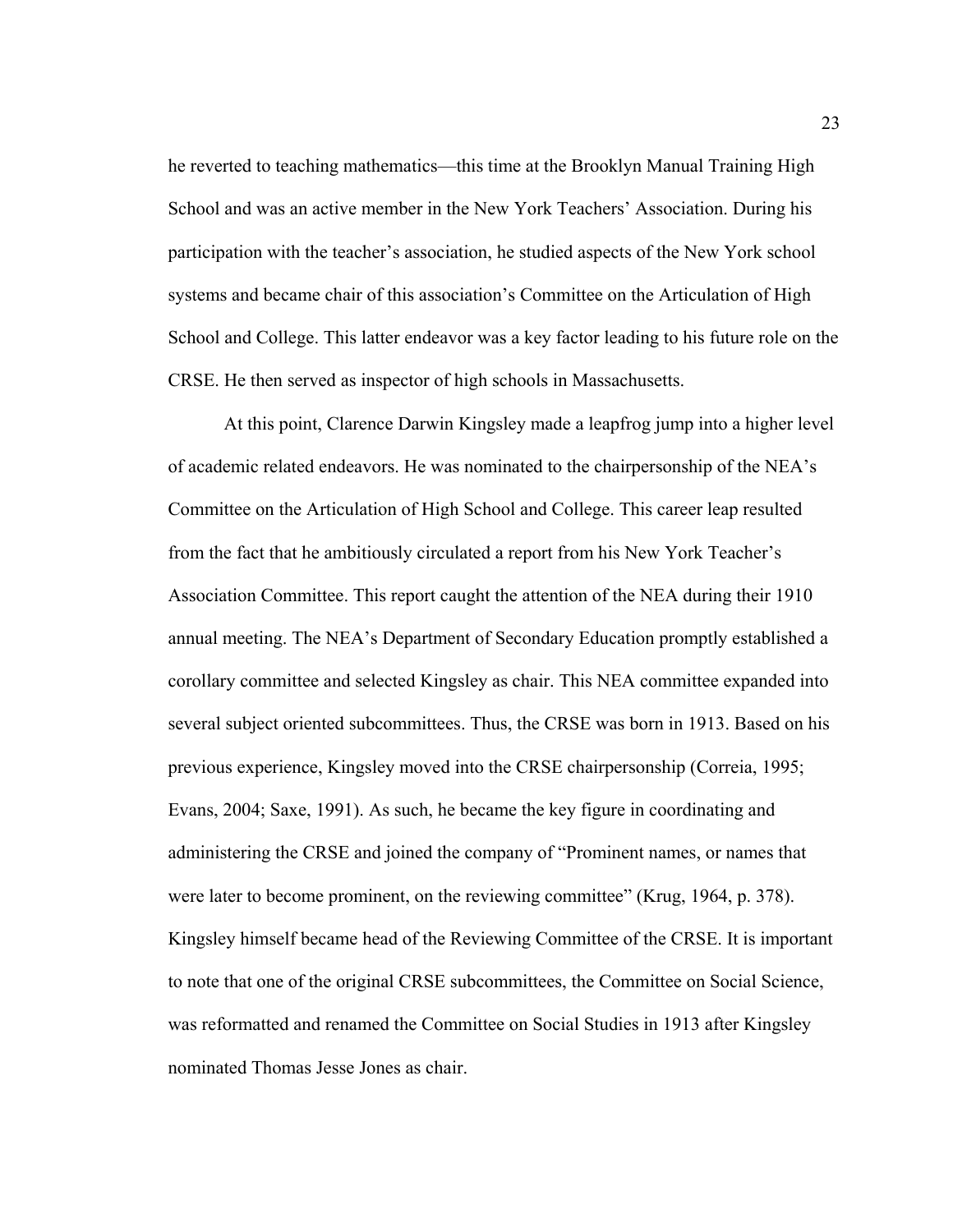## **The Writings of Kingsley**

 After joining the 1916 committee officially as a member, Kingsley introduced a curriculum concept for consideration. The concept was presented in an article by Kingsley published in 1916 entitled, *The Study of Nations: Its Possibilities as a Social Study in High Schools.* 

Kingsley (1916) established that his study of nations would be based on an indepth teaching of what he defined as a select subset of what he considered to be welldeveloped, successful cultures. In other words, in attempting to present a study of a variety of nationalities, he limited its scope to those nations he determined worthy of studying. These included England France, Germany, Russia, and Japan. Kingsley also emphasized that his study would not be from a science-oriented viewpoint. Rather, he determined that the times required a change to a research and study oriented approach. In advocating for his course, Kingsley represented his rationale as:

 It would lead us to be more helpful in our relations with backward peoples, because it would help us to value them on the basis of their latent possibilities rather than on the basis of their small present achievement. This gain would be of special value in dealing with the Negro and the Indian. (p. 40)

In part, Kingsley (1916) advocated this social studies course content because of his apparent concern that little time was being devoted in the schools to the subject. However, it appeared that his real underlying concern was that new curriculum needed to be developed for African Americans and the Native Americans that he identified as being a different and backward people. Indeed, Kingsley's rationale appeared to be that he also defined his student audience as "backward."

Kingsley's view of history as a subject that represented a study of nations may be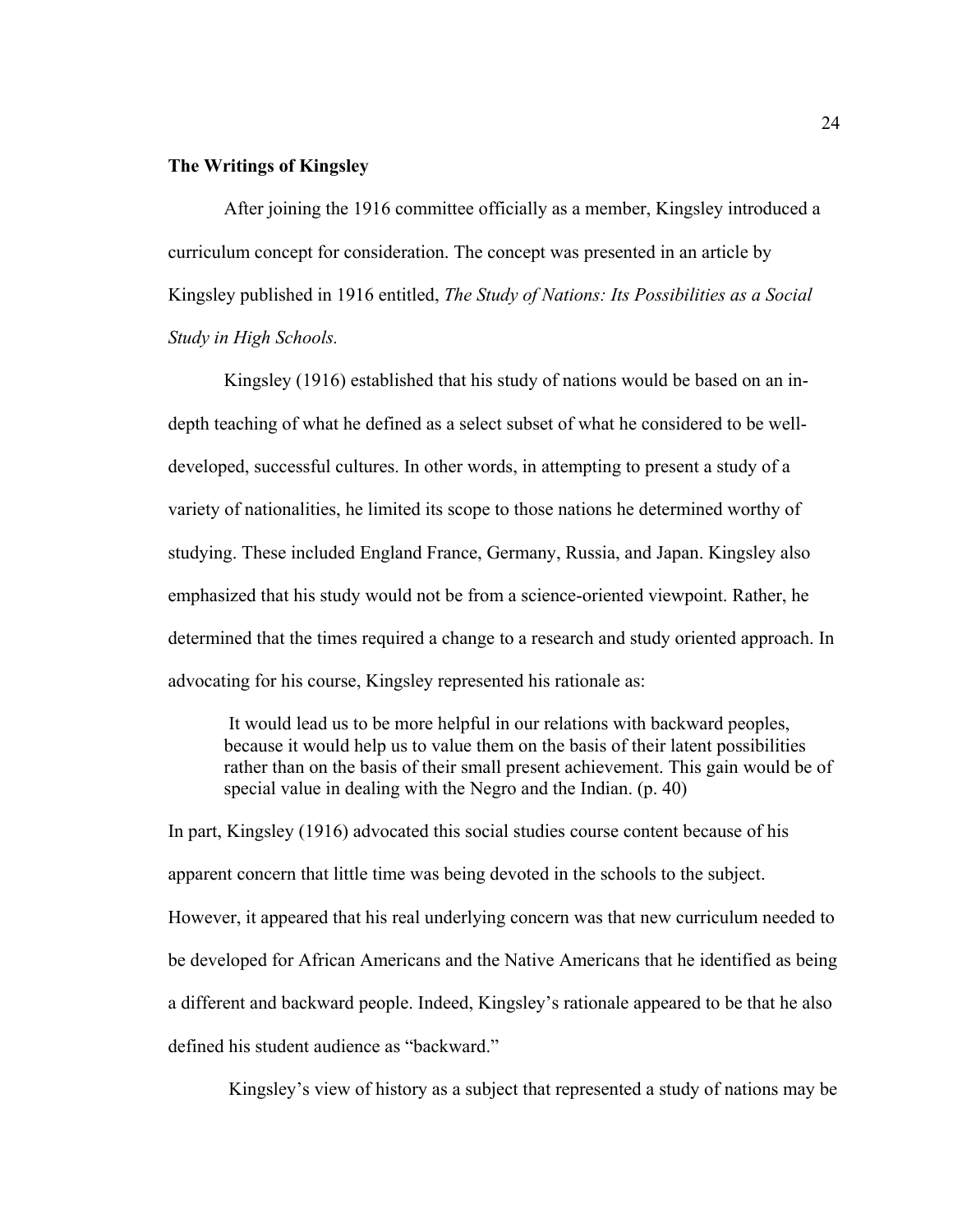considered in two distinct ways. First, Kingsley's concept was highly influenced by the viewpoint of Herbert Spencer (Krug, 1964). Underlying assumptions for this first observation regarding his view of history as the study of nations may be evidenced in his concern for what he described as "typical backwards peoples" (Kingsley, 1916, p. 39) and for what he believed was a responsibility to enable them to learn and to make distinctive contributions to society.

Spencer, a  $19<sup>th</sup>$  century English philosopher, believed science was the key to knowledge and the basis to establish a good, productive life. His thesis was that the aim of education needed to be relevant to effective living and not be used as a vehicle to merely reflect tradition and history. According to Krug (1964), Kingsley was influenced by Spencer and adapted Spencer's expression "education for complete living" (p. 401). Second, while Kingsley's work in the Study of Nations was influenced by Spencer, he also accepted the views on history from his colleague and fellow 1916 committee member, James Harvey Robinson. Robinson's concept was considered the "notion of history as related to present problems and as service to the citizen" (Krug, 1964, p. 402). That is, Krug suggested that Kingsley was not opposed to Robinson's concepts even though Robinson presented a position directly opposite from the writings of Spencer and from the social efficiency concepts in general.

#### **Kingsley's Influence**

Along his career path, Kingsley left mathematics to take up social studies as his major field of concern. This led to Kingsley serving not only as the director over all the CRSE committees but also as a member of the 1916 committee. His background was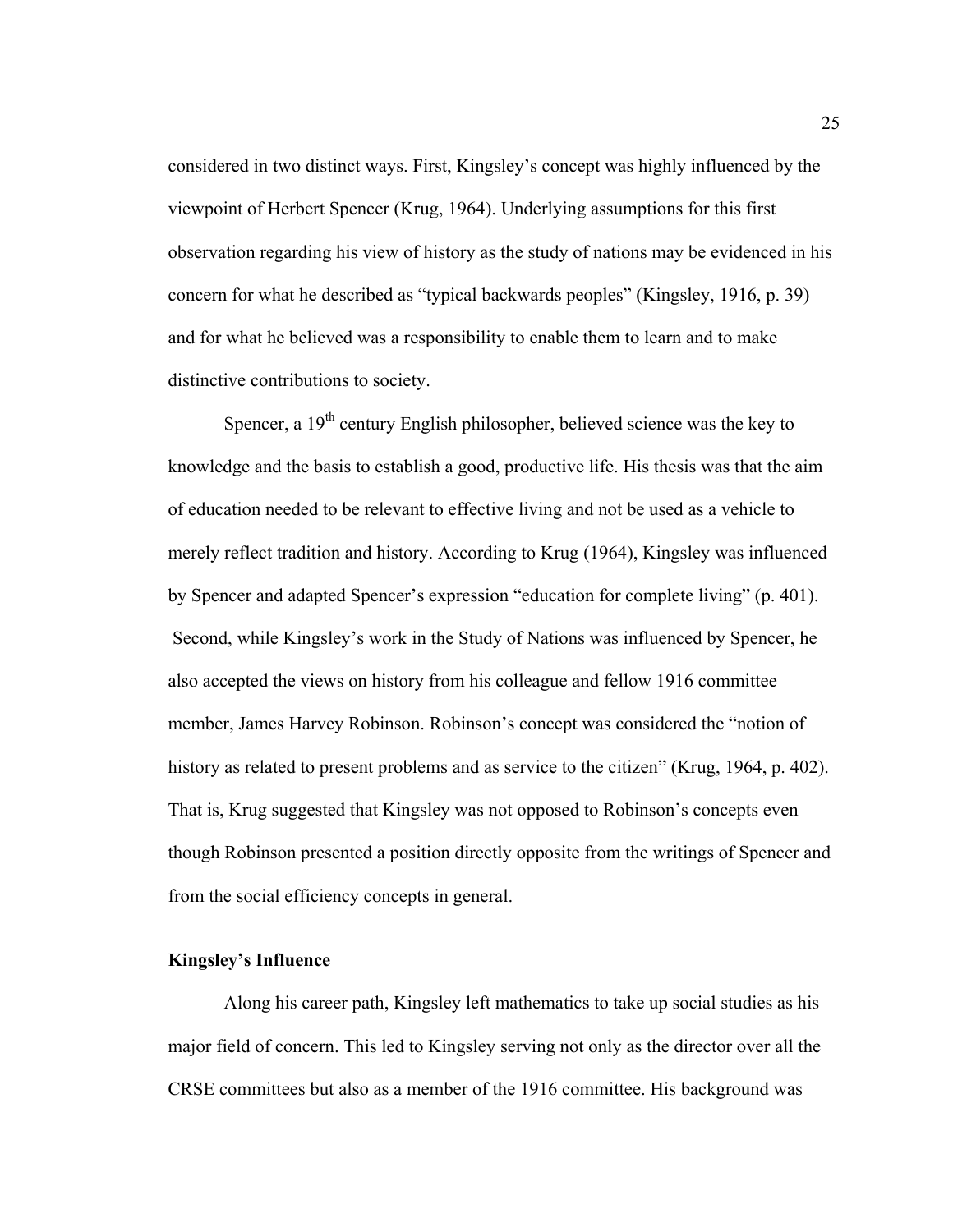very similar to other 1916 committee members. Kingsley's academic history was traced to Giddings and a sociological outlook, albeit he trained in engineering. He, too, was involved in charity organizations. His career steps indicate a unique, driving personality that resulted in a significant influence on the 1916 committee, as well as an influence through his CRSE oversight of all its subject committees (Correia, 1995; Krug, 1964; Lybarger, 1981).

Drawing on his level of energy and a desire to keep his various committees to a tight schedule, Kingsley was considered the motivating force behind the work of the 1916 committee. The *1916 Report on Social Studies* has become one of the most successful of all the CRSE subject committees (Krug, 1964). Many of its recommendations were and have been adopted in secondary education. More importantly, the work of the 1916 committee served as an important reference in the field of social studies.

It is very reasonable to suggest that Kingsley was responsible for keeping the 1916 committee on target to complete their mission for the newly created social studies (Krug, 1964). One significant reason may be that it is also conceivable that even more important both to Kingsley and to scholars is the fact that "…Kingsley was to engineer, almost single handedly, the Cardinal Principles Report, as a major landmark in secondary education in the United States" (Kliebard, 2004, p. 95).

## **Thomas Jesse Jones**

#### **Life, Career, and Committee**

In *Personal,* a writing in the style of an obituary, on Thomas Jesse Jones, Carter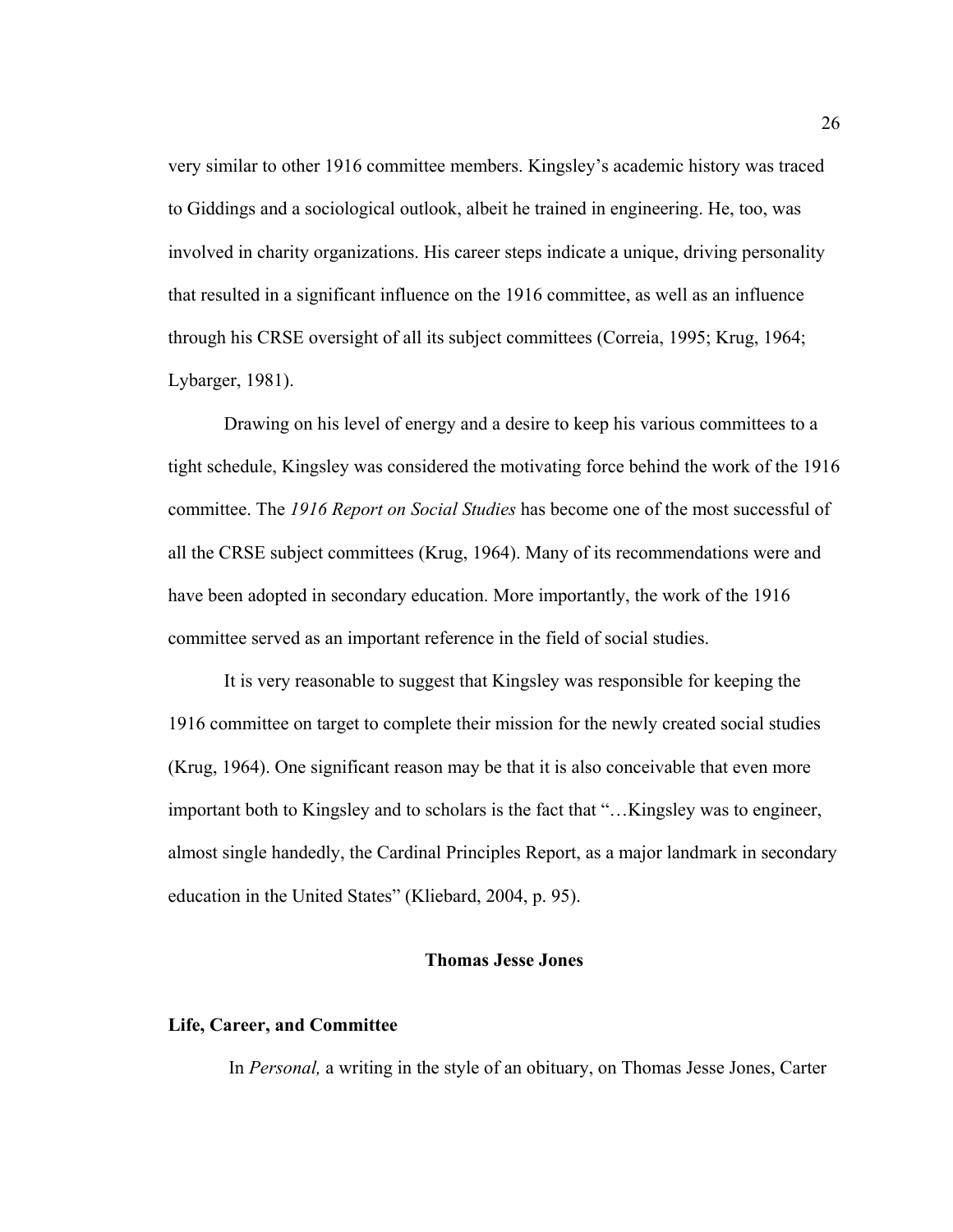#### G. Woodson (1950) wrote:

On the fifth of January Thomas Jesse Jones, a career man in Negro life, died. He was born in Wales on August 4, 1873 and claimed relationship with Lloyd George, the premier of England during the First World War….

Jones' judgment led most Negroes to consider him an evil in the life of the Negro; but he nevertheless, catapulted into fame among the capitalists and government officials supporting the education of Negroes. (p. 107)

Woodson's view was modified indirectly to a certain extent by Correia (1994), who described Jones as having the reputation of an influential individual in the history and development of social studies. However, the African American education models designed by Jones have been considered to possess a dangerous, even sinister, theme (Ravitch, 2007). It would appear Jones' Native American education model could have received the same criticism because his models were intended for both African Americans and Native Americans. Based on this view, Jones' persona was considered indicative of a leader in education whose career success varied in degree (Correia, 1994).

However, another point of view is offered for Jones, namely, that he had become a societal "do gooder" who was also influenced by the educational reforms occurring in his era. Over time "Jones came to personify the humanitarian zeal, the supreme faith in science, and the emerging professionalism inherent in what became known as progressive education" (Kliebard, 1994, p. 6). These aspects of Thomas Jesse Jones' character were not reflected in the trilogy of reports published under the members of the 1916 committee. This view of Jones will be examined after further looking into Jones as both an individual and as chair of the 1916 committee, as well as examining the reports of the 1916 committee.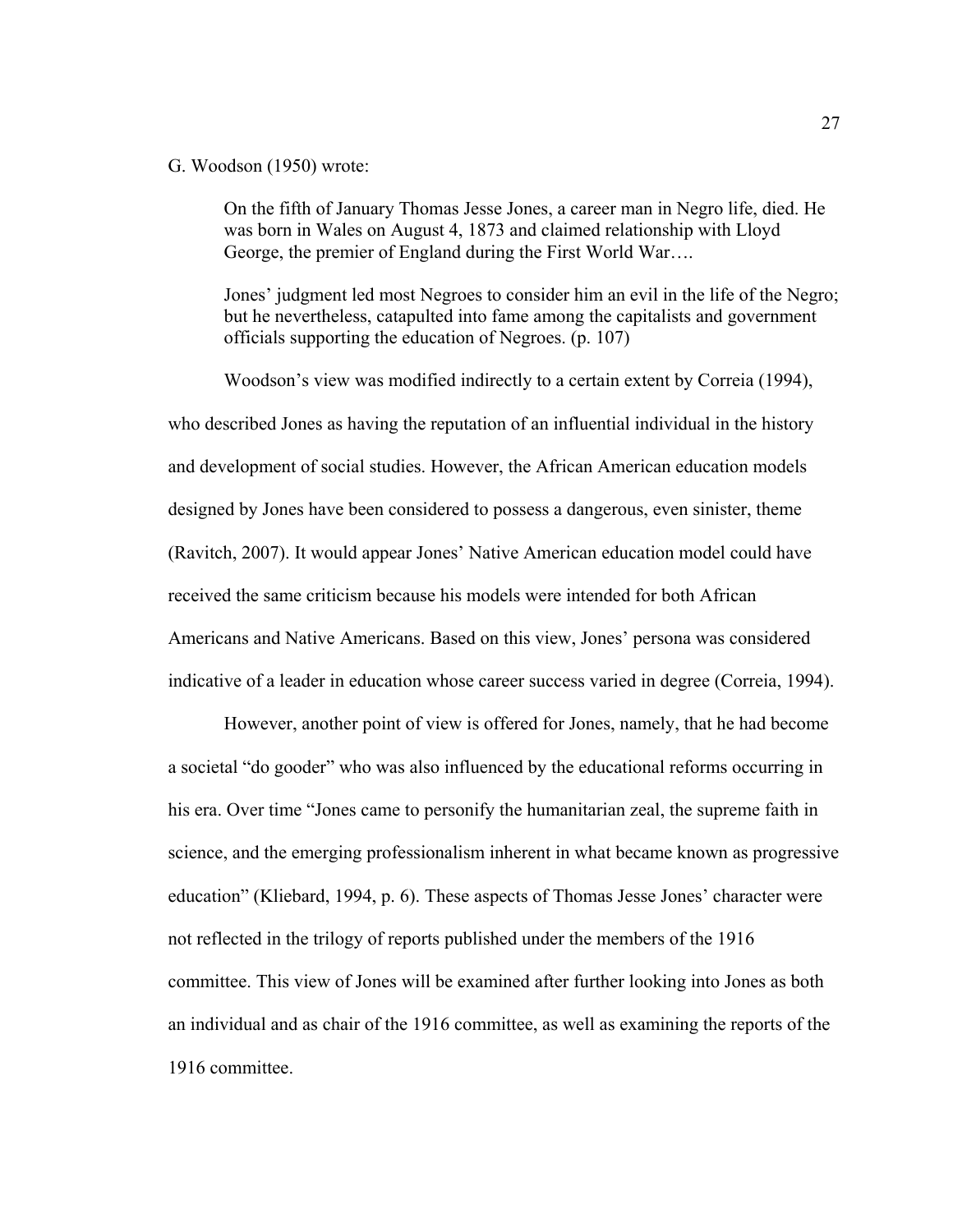Jones' began as an immigrant from Wales, his country of origin. Jones joined family members living in Ohio. Thus, Jones' path was not through the typical immigration locations of New York or Chicago where immigrants grouped in countryoriented enclaves. Whether Jones' early experience included any instances of language or assimilation issues generally associated with immigrants is unclear. However, Jones attended school in the public education system. His schooling continued through higher education in several universities on scholarships obtained through his ministers. Along the way Jones became an ordained minister (Lybarger, 1981).

Jones' scholarship to Washington and Lee University was from a religious organization. Linking the scholarship arrangement with his on-going church activities formed the "bond of formal religious training to education [that] would continue throughout Jones's lifetime" (Correia, 1994, p. 95). Jones' Master's thesis may be his first authorship of note. The theme and tone of Jones' thesis completed in 1899 at Columbia University encompassed the idea that good citizens were those who accepted leaders in all levels of government and conducted themselves to be responsible to society and put it ahead of their personal needs. For Jones, education was the avenue to use in order to create this type of good citizen (Correia, 1994).

Jones' study of a New York City block—Block X—which comprised Jones' doctoral dissertation completed in 1904 at Columbia University, represented a reflection of Jones' ideas to that point in his career. Jones believed the schools at that time did not meet the needs of students. That is, schools needed to provide students the opportunity to learn and gain experiences for an improved life and not have students learn in isolation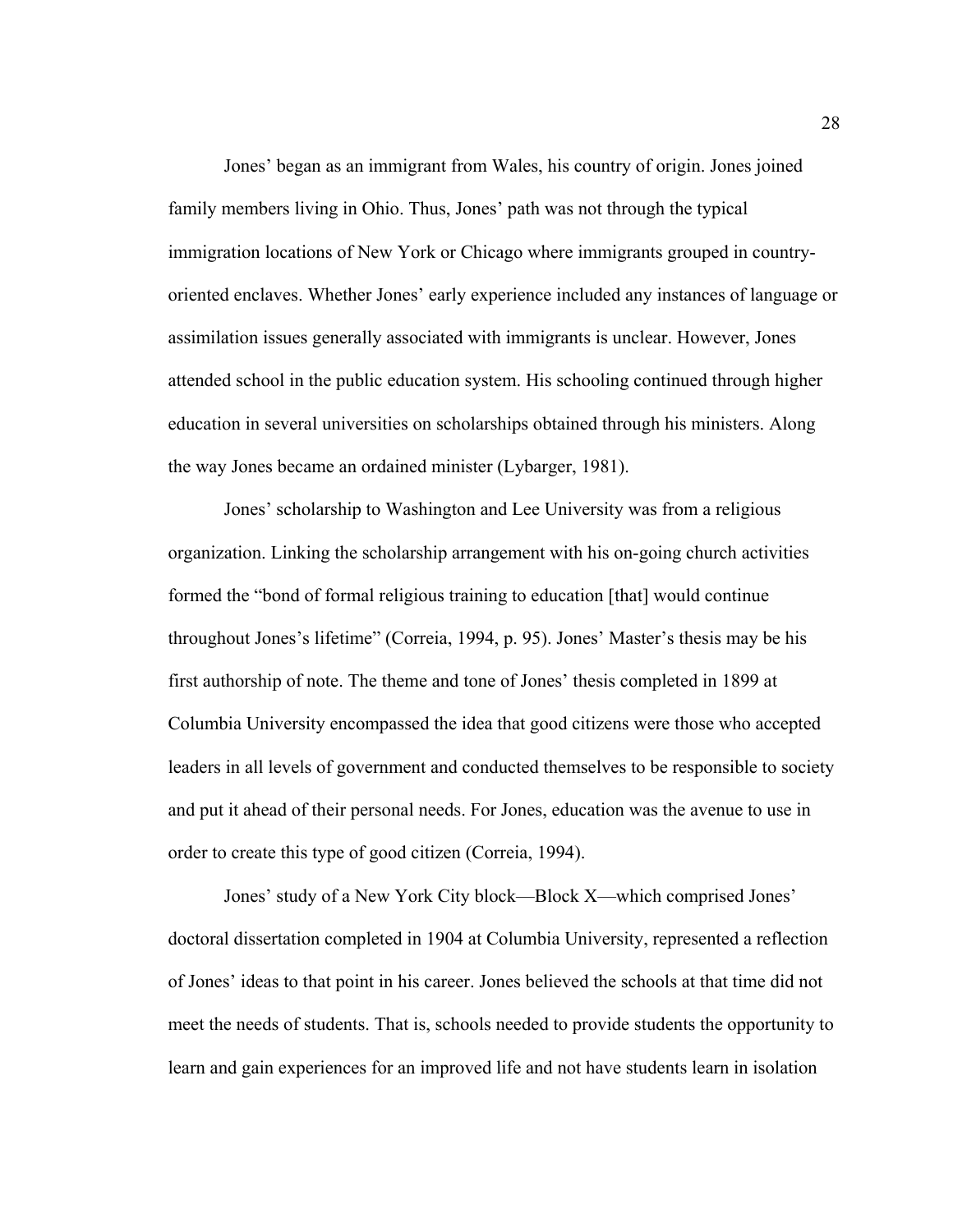(Correia, 1994). In relationship to this view, it is possible that Jones interpreted "needs" to be life acquisitions or experiences which provide the opportunity for "lower races to evolve in the Anglo-Saxon ideal" (Correia, 1994, p. 101).

Jones developed his Hampton Institute social studies program from a five article series first published in the "Southern Workman" during the span of 1905—1906. It was later published in book form in 1908. In particular, the article "Sociology and Society" has been identified as the outline for the course in sociology at Hampton. Several scholars have argued that because Jones studied under Franklin Giddings at Columbia, he subscribed to Giddings' philosophy, became his avid student, and later became his associate. Under Giddings' tutelage, Jones elected to conduct his study of immigrants living in a New York City urban block as his thesis. Later, Jones joined the Hampton Institute as a social studies curriculum expert. The goals of Hampton—designing and establishing course curriculums involving African Americans and Native Americans matched with the work and philosophy of Jones (Lybarger, 1981)

Jones' course at Hampton incorporated the use of one textbook author in particular. His textbook of choice was *The Elements of Society* by Franklin Giddings. Another text by Giddings apparently was used in Jones' sociology course. This text was *Inductive Sociology*. The Hampton course was organized around categories that were extrapolated from Giddings: "social population, social mind, social organizations, and social welfare" (Lybarger, 1981, p. 58).

A review of Jones' education and background appeared to determine that Jones' ideas stemmed from two major reform initiatives of the time that became known as social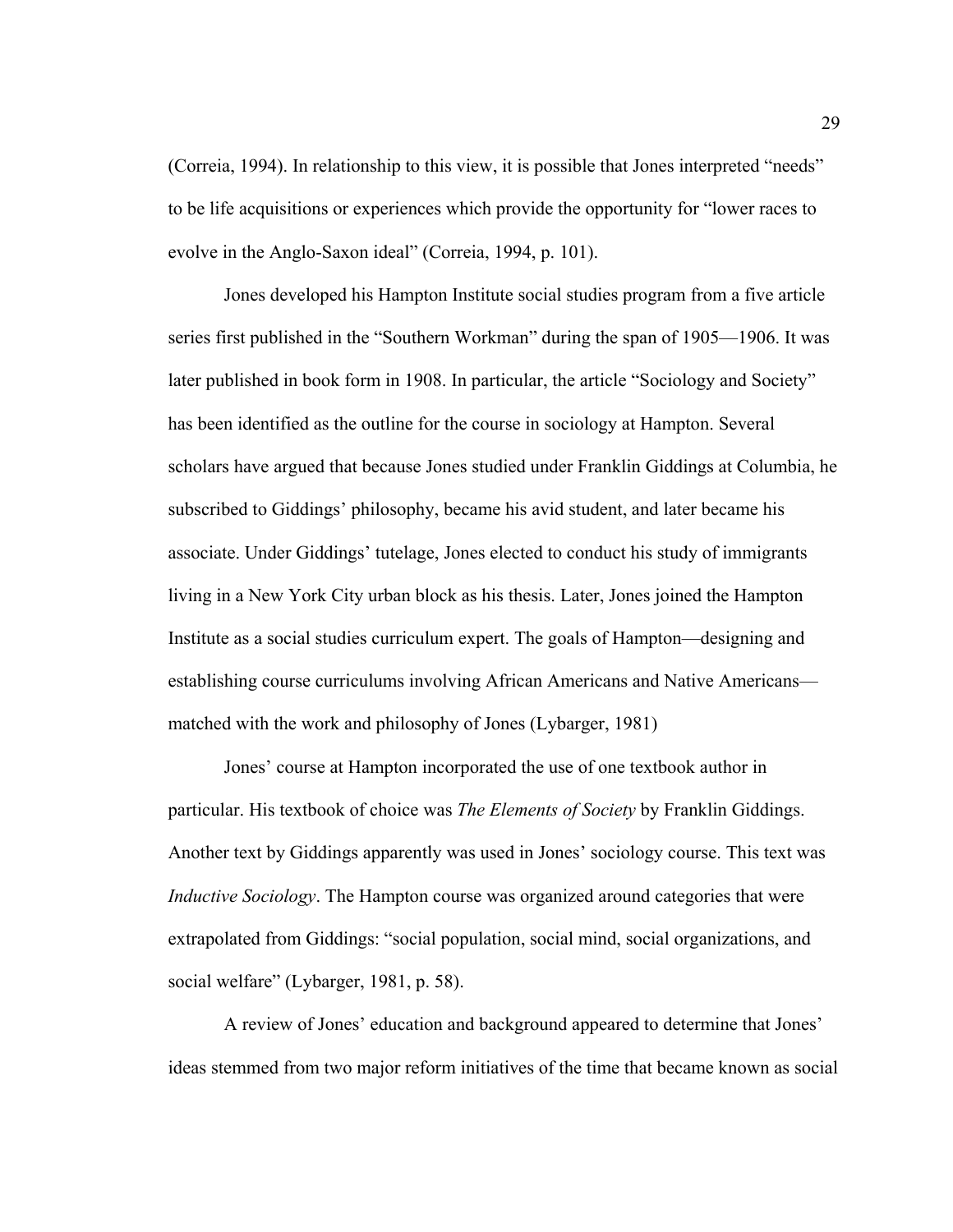gospel and society's application of science to human affairs. Jones maintained that some of the characteristics of people he studied were undesirable, but Jones' "do-gooder" thinking may have led Jones to also determine that the same people could be educated. Based on this thought process, Jones proceeded to utilize the four mental types identified by Giddings in *Inductive Sociology* to evaluate and classify immigrants involved in his studies (Kliebard, 1994; Lybarger, 1981).

Jones' concept of social studies was not in the academic vein supporting the study of traditional history or the social sciences. Instead, it was intended to address "directly the problems faced by his students and by society at large. Jones was always careful to delineate the sources of problems of people of color" (Kliebard, 1994, p. 11). Jones' course design, therefore, was focused on practical or functional utility; namely, civics was oriented to social welfare and economics encompassed material welfare (Kliebard, 1994).

In reviewing the education and career moves of Jones prior to his chairpersonship of the 1916 committee, Correia (1994) formed the following summary.

Jones's sociological theory fitted him with the belief that ALL races were inferior to the Anglo-Saxon race. Therefore, it was logical that any education program with which Jones was associated would reflect both his sociological training and religious beliefs. (p. 105)

During his tenure as chairperson of the 1916 committee, Jones also started a fulltime career in Federal government employment. Jones began as early as 1912 what became a successful association with the Phelps-Stokes Fund, which spanned 40 years. From 1912 to 1917 Jones worked on a special project for the Fund and issued what has been considered a seminal study published in 1917 by the U.S. Bureau of Education that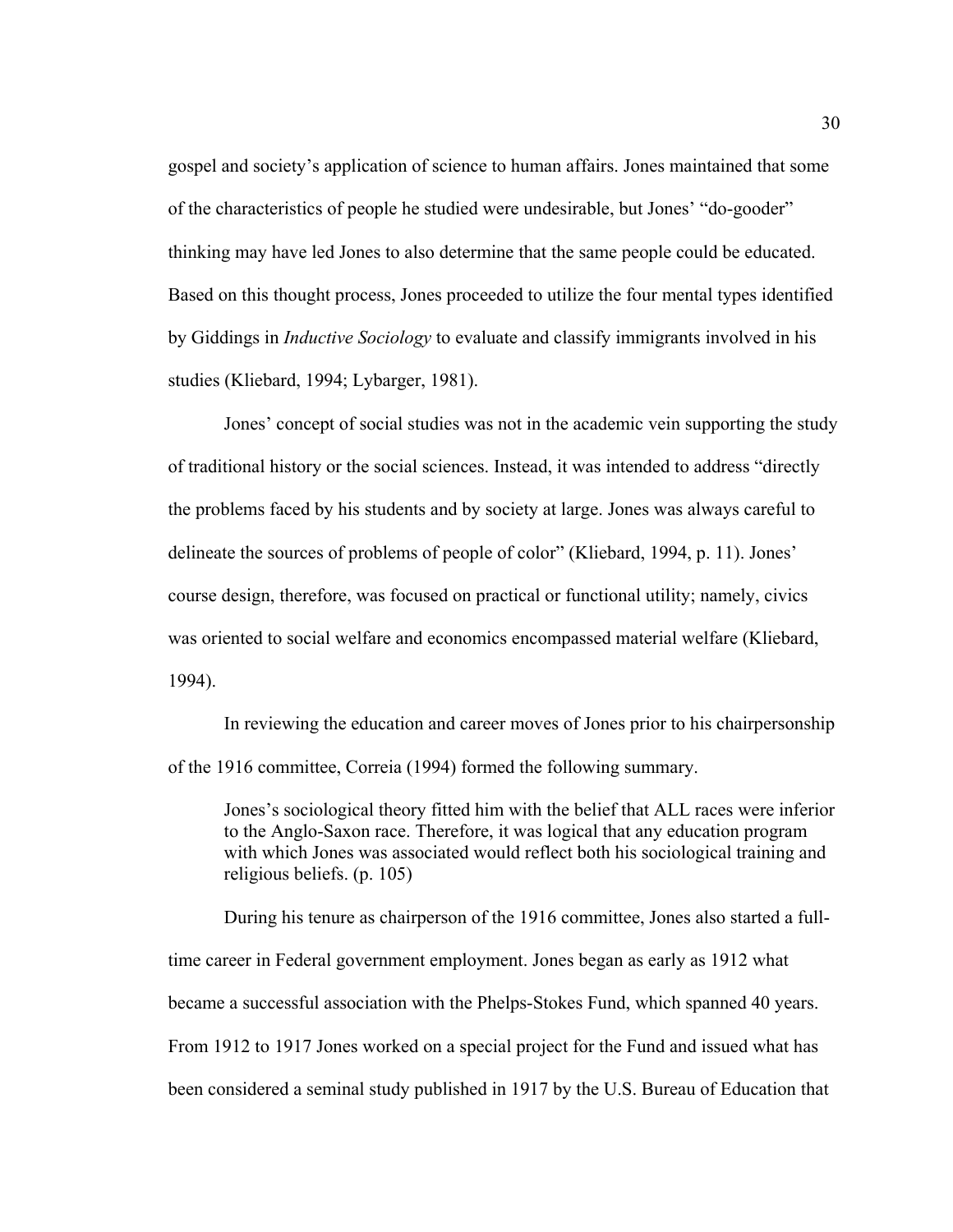was titled *Negro education: A Study of the Private and Higher Education Schools for Colored People in the United States.* Ravitch (2000) portrayed Jones as a racial matters specialist. She also described Jones' *Negro Education* as an important Federal report (Ravitch, 2007). As a noted study, this publication became a report that recommended an education for African American students, which prepared them for employment as domestic employees or for general farm or labor positions. This report was considered to significantly discourage African American parents from even considering a college track for their children (Correia, 1994; Ravitch, 2007).

Several scholars cited in this study acknowledge that Jones and Clarence Kingsley were kindred or like spirits—alluding to the striking similarities of both their education and work background. This similarity may be the key reason that Clarence Kingsley, as chairperson of the CRSE, solicited Jones in 1912 to be chairperson of the 1916 committee. Kingsley's selection of Jones to chair the 1916 committee was not necessarily based on Jones's career at Hampton Institute. Most likely Kingsley's decision was reinforced by the similarity of Jones' education and work background to his own—the same decision process he used in selecting most of the other CRSE committee chairs (Correia, 1994; Kliebard, 1994).

### **The Writings of Jones**

Thomas Jesse Jones' career in education was reflected in multiple publications prior to and during his tenure as chairperson of the 1916 committee. In Jones' (1906) book, *Social Studies in the Hampton Curriculum*, he included seven chapters: (a) *Why Are They Needed?* (b) *Civics and Social Welfare*, (c) *Economics and Material Welfare*,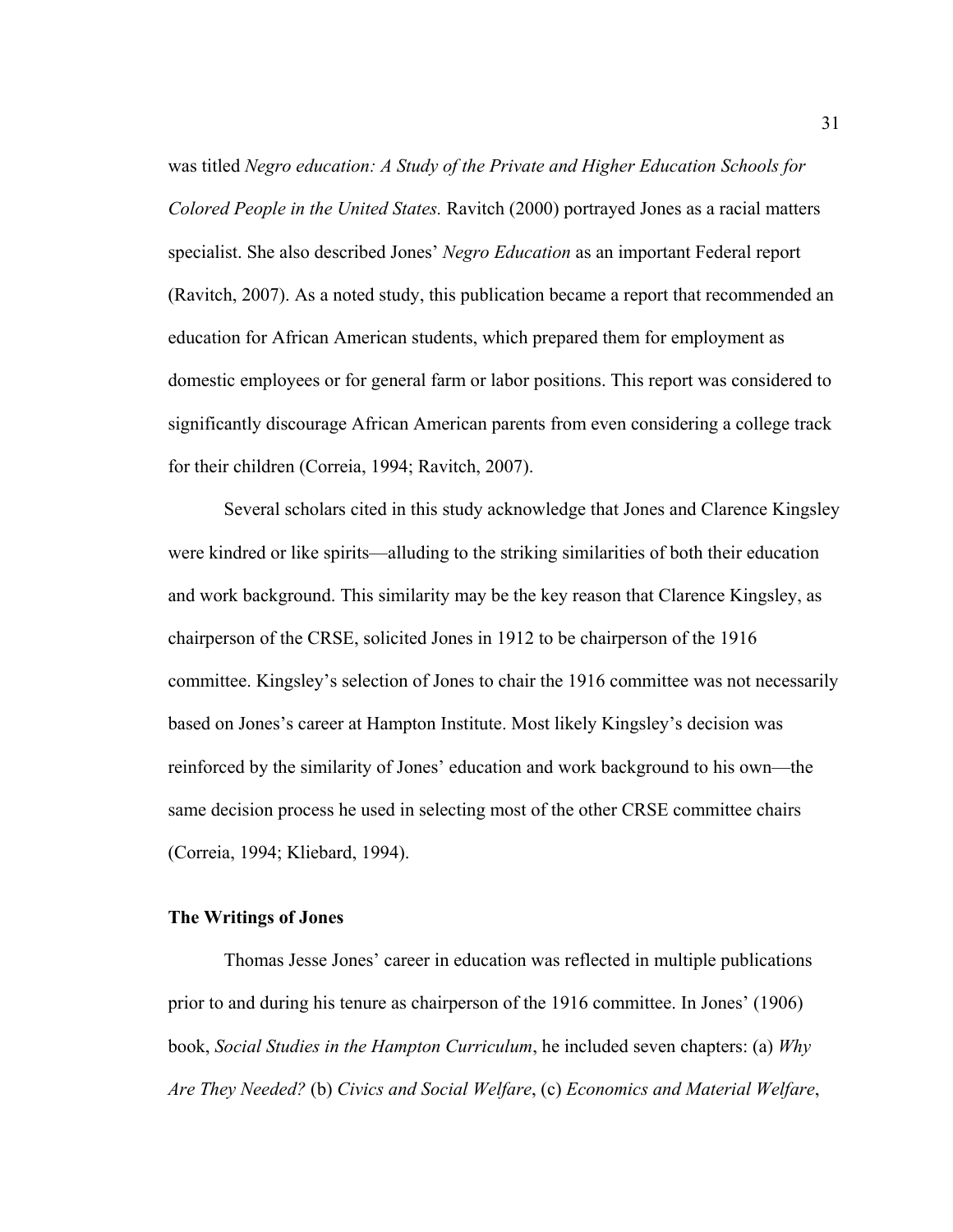(d) *United States Census and Actual Conditions*, (e) *Tuberculosis Among the Negroes*, (f) *Sociology and Society*, and (g) *The Progress of the Indians*. Many of its themes rest on several influences—the work he did at the Hampton Institute, the outlines and publications of Franklin H. Giddings, a sociologist at Columbia University, and in Jones' (1904) publication of *Sociology of a New York Block*. As a result, *Social Studies in the Hampton Curriculum* considered the teaching and learning of social studies—and especially sociology—on several different levels.

In the chapter, *Why Are They Needed,* the "they" in question was actually the spectrum of the social studies subjects at the Hampton Institute. Jones reported that historically political economy, civil government, mental and moral science, general history, and the historical study of the Bible all came under the social studies umbrella taught at Hampton (Jones, 1906). The reason such subjects were taught to African Americans and Native Americans at that time, he suggested, was because "they have been suddenly transferred from an earlier form of society into a later one without the necessary time for preparation" (Jones, 1906, p. 4).

The section titled, *Civics and Social Welfare*, indicated that the civics course at Hampton was divided into three parts: (a) the origin and development of government, (b) government and public welfare, and (c) the machinery of government. Of the three, Jones stated that the section on the machinery of government—the one he claimed was most often taught in the traditional government or civics course—was the least important. The reason he expressed was the total extent of the contribution of machinery of government to the student was knowledge of government form and function that generated ideas on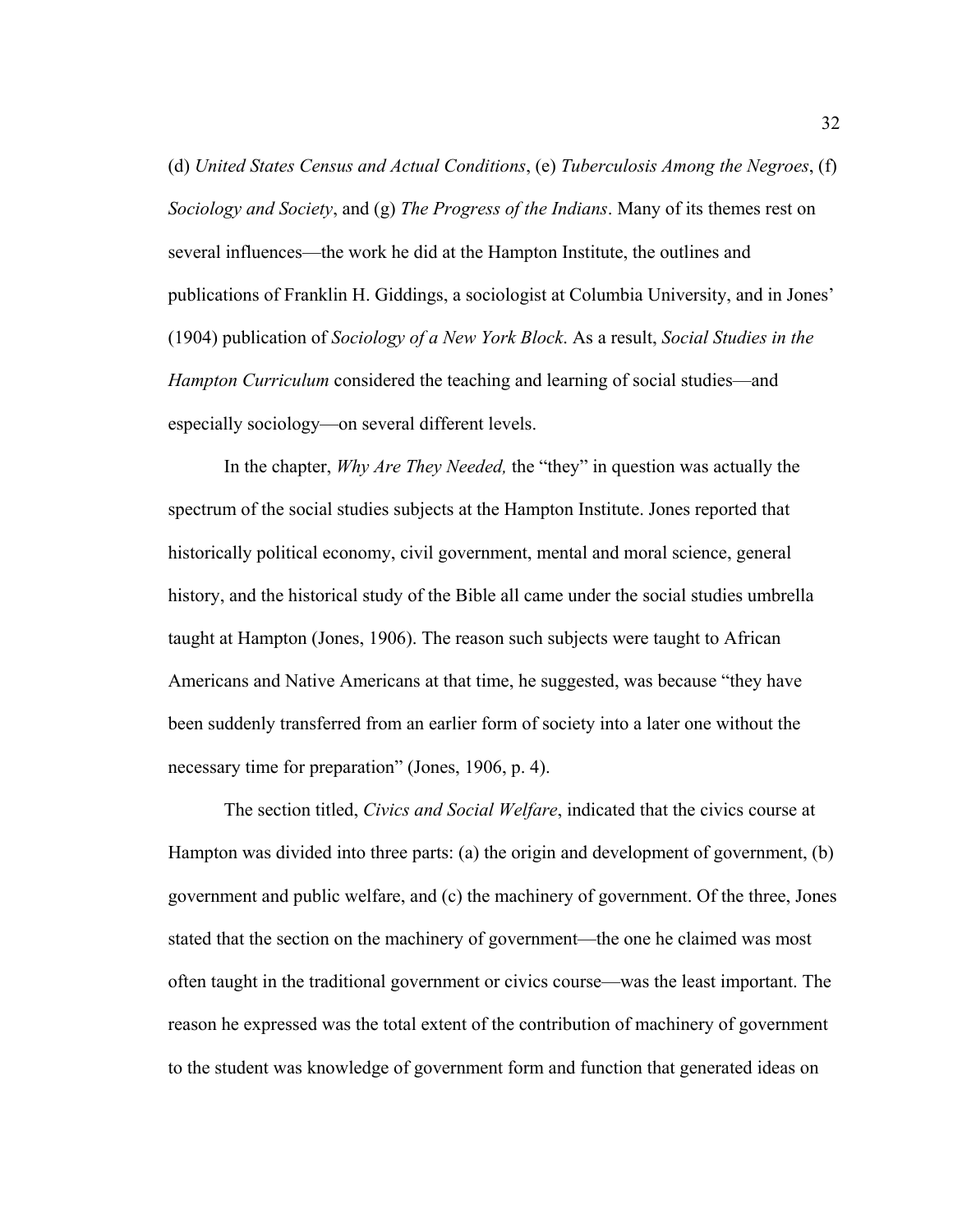the value of government and the power of democracy (Jones, 1906).

 Another course at the Hampton Institute was economics. The aim of this course was to "impart knowledge of the simple principles underlying the acquisition and use of wealth" (Jones, 1906, p. 12). The following topics were listed in the course: (a) consumption or demand (b) production or supply, (c) distribution and proportion, (d) educational progress among races, (e) economic conditions between races, and (f) vital statistics and rates of increase among races.

A course at the Hampton Institute known as sociology and society was also taught. This course included subjects such as: (a) social population—including the study of the relation of population to natural features, such as fertility of soil, kind of crops, waterways, and rainfall, (b) social mind—that purported to enable students to recognize the various grades of mental and moral activities, (c) social organization—that in theory enabled the student to understand the character and efficiency of such institutions as the home, church, club, and state, and (d) social welfare—where the social well-being of a people was variously interpreted by students. Jones (1906) indicated that the "types of character" (p. 43) developed with respect to the social mind were derived from his 1904 research conducted through Columbia University which resulted in his Block X study.

## **Block X**

 Jones' (1904) rationale for doing his study, *The Sociology of a New York City Block*, was "A previous knowledge of the people is necessary to accuracy in studying their mind and character" (p. 10). In his estimation, prior studies had incomplete results or conclusions. One reason was that those investigations were not systematic and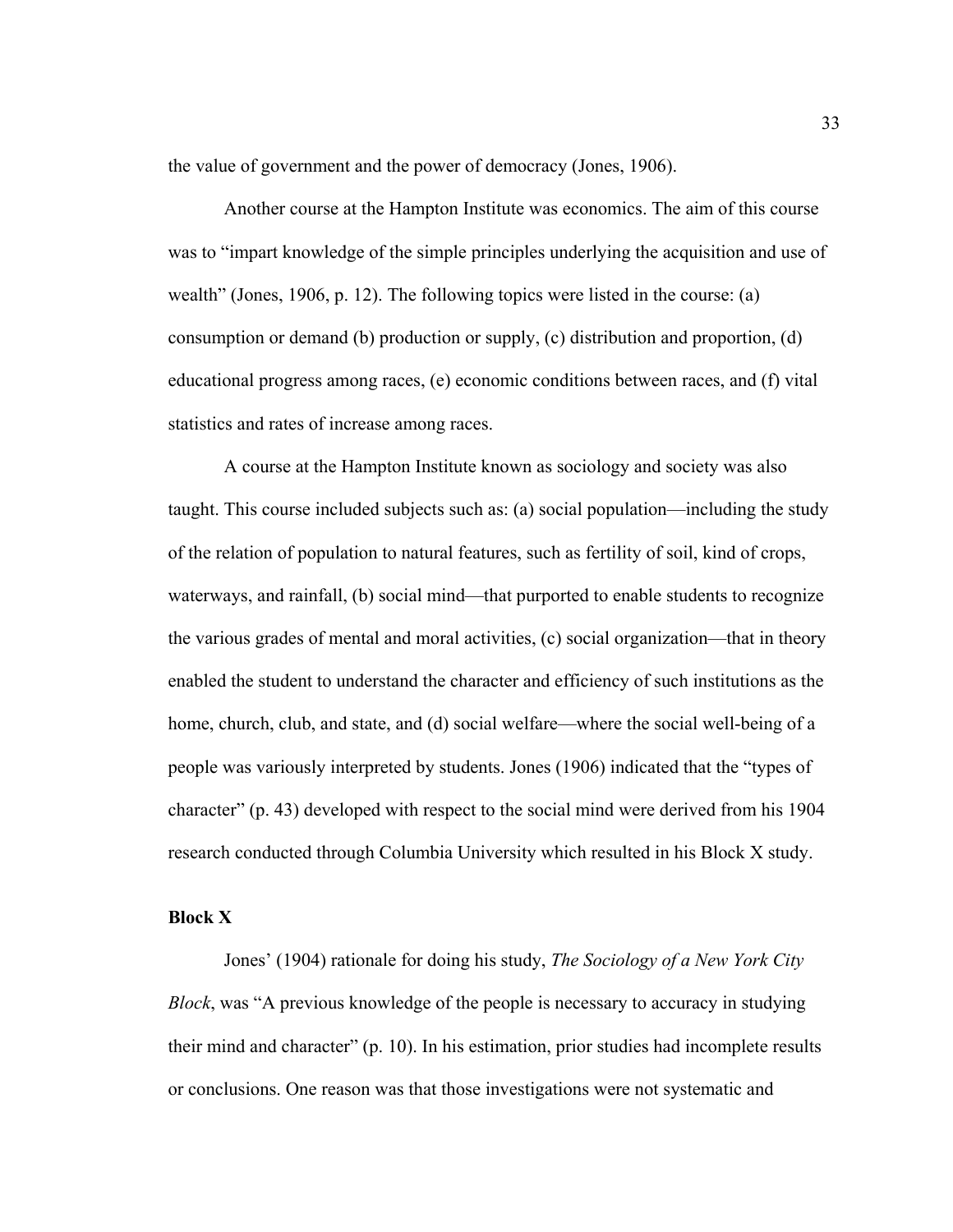comprehensive when they tried to study all types of characters (Jones, 1904).

In contrast, his study was developed on a premise that is unequivocally systematic. It was designed to study the residents on a street in New York City using a system based on social principles. One reason for his specific approach is that, "Without a system the study of a people is but a wild goose-chase…" (Jones, 1904, p. 8).

The Block X study was centered on detailing and documenting what he perceived as unique differences in nationalities. Jones argued that establishing structured data to define these differences would lead to methods of addressing the education of the variety of individuals in Block X. He suggested that the public schools did not adequately meet the needs of the various nationalities due to a lack of understanding. He suggested that the level or amount of discipline applied to students was in the hands of teachers (Jones, 1904). He specifically pointed out that "Some teachers handle their pupils so as to develop independence; others manage them so that they always require a boss to direct them (Jones, 1904, p. 119).

In the Block  $X$  study, Jones (1904) indicated that the public schools at that time were failing in their teaching of students. His concern was that the teachers were not tailoring their curriculum to the different types of students in their classes. He suggested instead that public schools should be teaching courses to "develop the ideal American or 'Anglo-Saxon' character" (p. 131). In his opinion, public schools needed to conduct research and develop curriculum so that the students would be able to learn and adopt what he termed "American disposition" (p. 131). By way of example, he stated,

Furthermore, public teachers are so occupied with their schedule duties that they have little time to study individual defects in the personality of the children.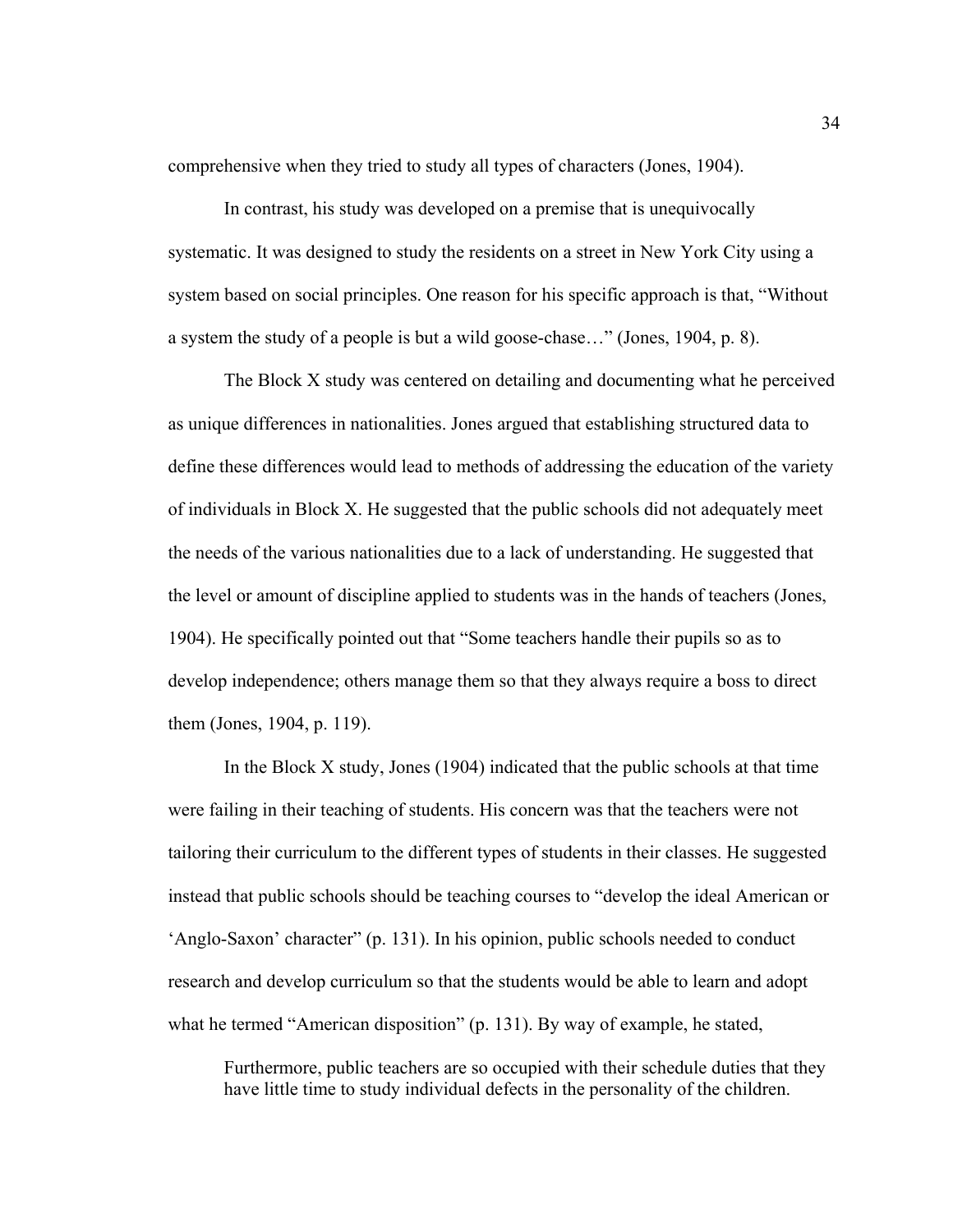Consequently, such extreme types as the Jews and the Italians are educated in an almost identical manner. The nervous, flitting, uncertain little Italian receives the same treatment as the steady, persevering, plodding little Jew. (p. 131)

# **Jones' Influence**

Hertzberg (1981) wrote succinctly about Jones' role on the 1916 committee by noting that Thomas Jesse Jones, "who had been on the staff of Hampton Institute for blacks and a few Indians" (p. 25), was chair, and is also most likely responsible for naming the committee which, according to Hertzberg, became the "Committee on the Social Studies" (p. 25).

Over time, Jones has consistently been noted for his chairpersonship of the 1916 committee. He has been recognized as the author of the *1913 Preliminary Statement*. He has been portrayed as the author of the *1916 Report on Social Studies*. However, Arthur W. Dunn has also been awarded the authorship status of the 1916 Report (Correia, 1994; Lybarger, 1981; Nelson, 1994). Therefore, Jones' authorship the *1916 Report on Social Studies* is in doubt and so is the level of his influence on the final report.

#### **Arthur W. Dunn**

#### **Life, Career, and Committee**

Arthur W. Dunn has been singled out as an example of the 1916 committee members who were representative of educational and sociological ideas that differed from Thomas Jesse Jones. In general, Jones' perspective diverged significantly from other members of the 1916 committee. This idea, in part, is supported by the fact that Dunn graduated from the University of Chicago. The environment at that university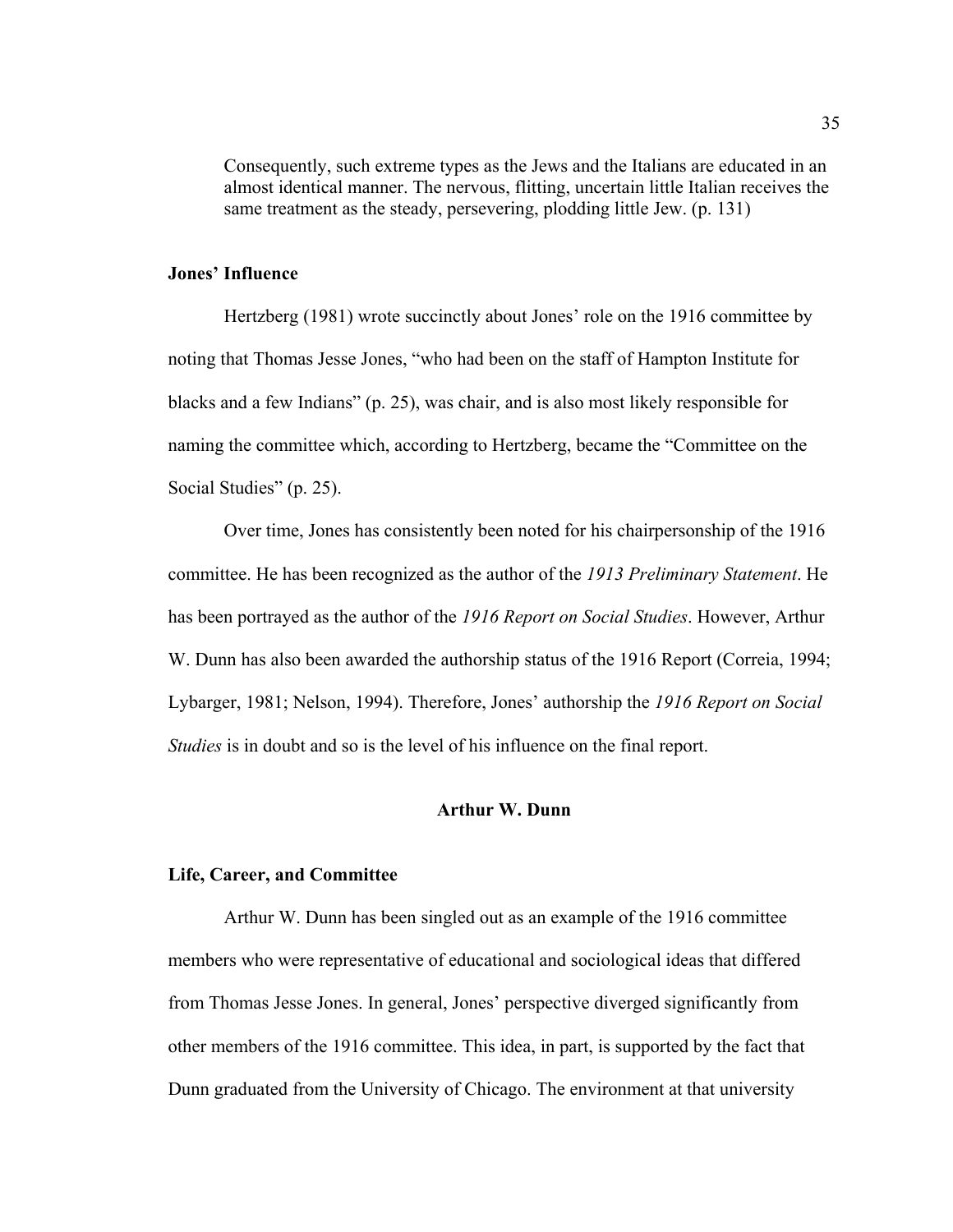apparently did not involve the positivism and evolutionary constraints professed by Giddings at Columbia (Correia, 1994).

Dunn's *The Community and the Citizen*, published in 1907 presented radical innovations for the subject of civics (Wesley, 1937). The premise of his book surrounded the student's involvement in community activities or civic endeavors. He argued that civics, as a process to teach students, needed to be dynamic and not static. He stated, "It is a mistake to think that the school is merely a place to prepare for life, it is life" (Dunn, 1907, p. 125). It appeared that differing versions of Dunn's text were prepared for the culminating elementary grades as opposed to the secondary schools. However, it appeared that a definitive dividing point between elementary and secondary usage was not very clear (Wesley, 1937).

 To some extent Dunn enjoyed a more prominent role than other 1916 committee members. Dunn served on the special committee that wrote the *1915 Report on Community Civics*. Subsequently, the *1916 Report on Social Studies* was compiled under Dunn as its secretary (Kliebard, 1994). Because Dunn served as chief secretary of the 1916 committee, and because he is acknowledged as the report compiler, he is considered influential in the work of the 1916 committee (Nelson, 1994).

 While not necessarily considered in most accounts as an originator of social studies, Dunn was significant to the trail of the development of social studies. Dunn might have been the motivator behind the idea of community civics as opposed to civics. As will be discussed in the writings of Dunn, apparently, a connection has been found to exist between Dunn's views and the ideas of Dewey (Saxe, 1991).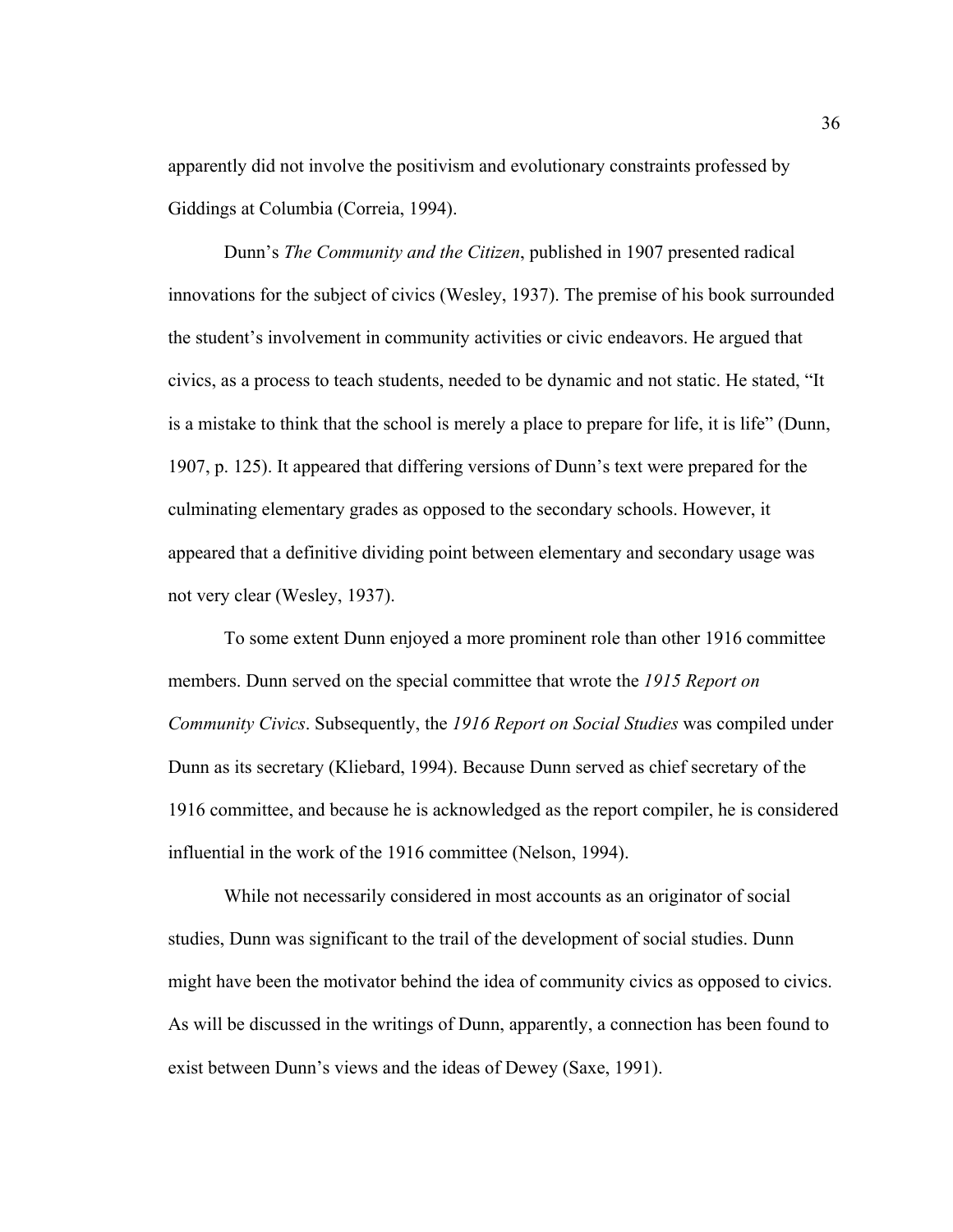### **The Writings of Dunn**

Almost a decade prior to the *1916 Report on Social Studies*, Dunn (1907) authored *The Community and the Citizen.* A review of Dunn's preface indicates that the book was designed to represent a departure from the traditional teaching of the subject he termed as civics. Dunn was concerned with the development of citizenship. He believed that the current traditional method of teaching civics failed to create and instill in students the meaning of being a member of the community and becoming an active citizen. In referencing a change in the teaching of civics, Dunn pointed out that the pedagogical method of observation, analysis and inference was used in his new book. He also believed it was important to begin the teaching of civics in the elementary grades and to continue it through secondary education.

In addition, under a section titled "Suggestions to the Teacher" (p. vi), Dunn (1907) emphasized that teachers needed to do their homework, that is, to really learn and understand the content of his or her specific text. In addition, he expressed that teachers should be prepared to present the content with "spirit." He stated, for the teacher's benefit,

No better preparation can be made for the use of the text in the spirit in which it is intended than by a careful reading of Professor Dewey's "Ethical Principles Underlying Education"…and also "The School and Society" by the same author. (p. vi)

Further, in a passage reminiscent of Dewey's notion of "immediate interest," Dunn offered In support of the pedagogical method he applied in his text: "…the surest way to kindle and maintain the child's interest is to build on his own experience, passing constantly from the facts of his experience to related facts just beyond his experience, and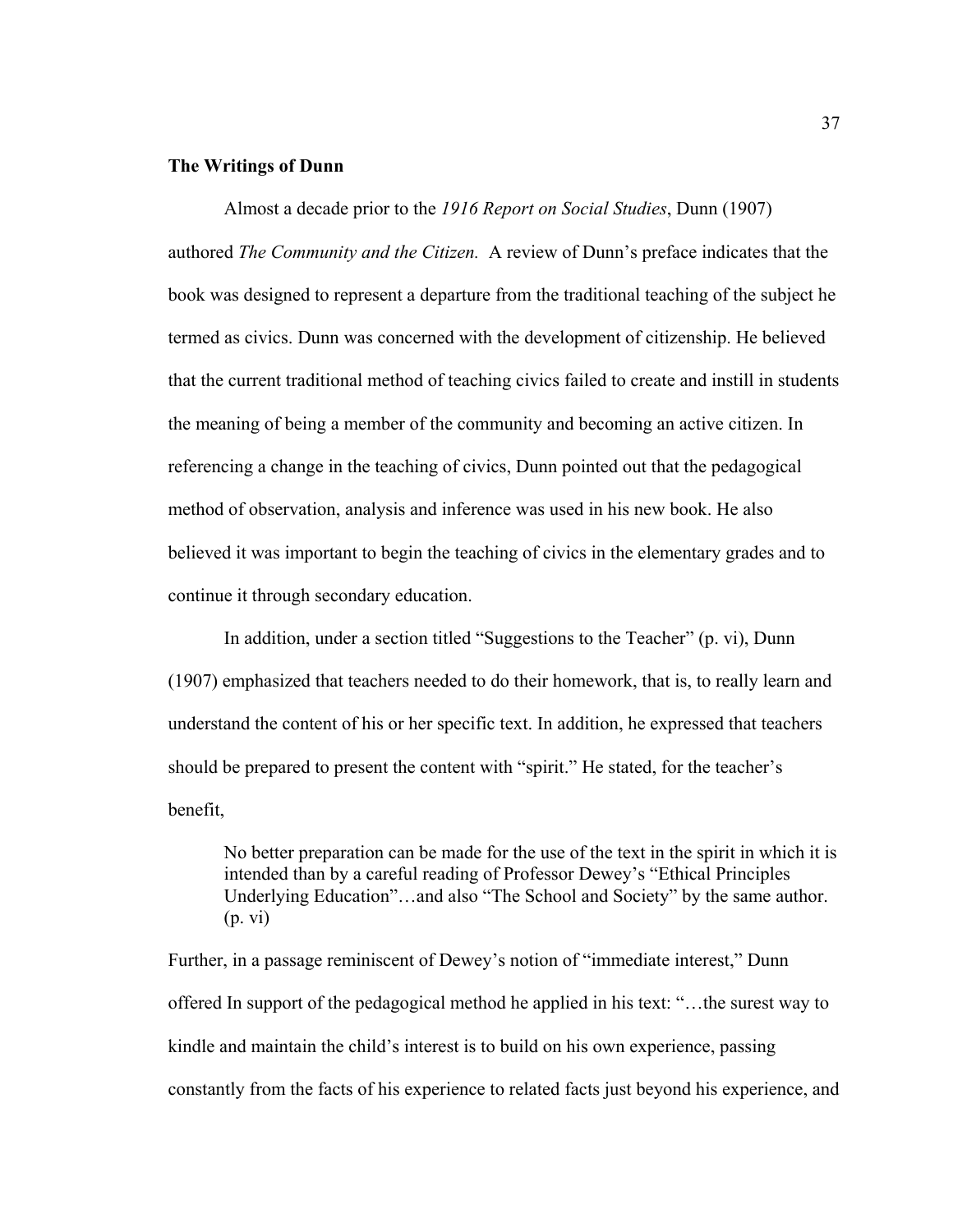back again to his own experience" (p. vi).

Dunn (1907) also pointed out to teachers that he included study aids at the end of each chapter. These aids were to assist the student in the study of community life in his own backyard. Dunn believed this would be a benefit to the teachers but also would give them license to modify or substitute as they deemed necessary. He expressed the opinion that the students needed to be exposed to readings and other information, including local newspapers, in the teaching of civics. He delegated to teachers the responsibility for creating a class that is even more current and more relevant to the student than he believed his own textbook could supply.

The chapters in Dunn's (1907) text followed a progression from definitions of a community, people and families in a community, to the various areas in which the community aids the citizen. This included the topics of heath, life and property, business life, transportation, knowledge, religion, beautiful neighborhoods, self-government, and government. In his chapter on knowledge, for instance, Dunn taught that the avenue for the community to aid citizens was through education.

With the community held responsible for providing education, Dunn also believed that the cost of education should be considered a means or method to exchange for the development of good citizenship. Dunn stated that there were two primary ways for the schools to train students for citizenship: (a) through a course of instruction that revealed to students their various roles throughout life by providing levels of information and developing avenues of analysis, and (b) through the realization that the school setting was representative of life and could, therefore, train the student for citizenship. In Dunn's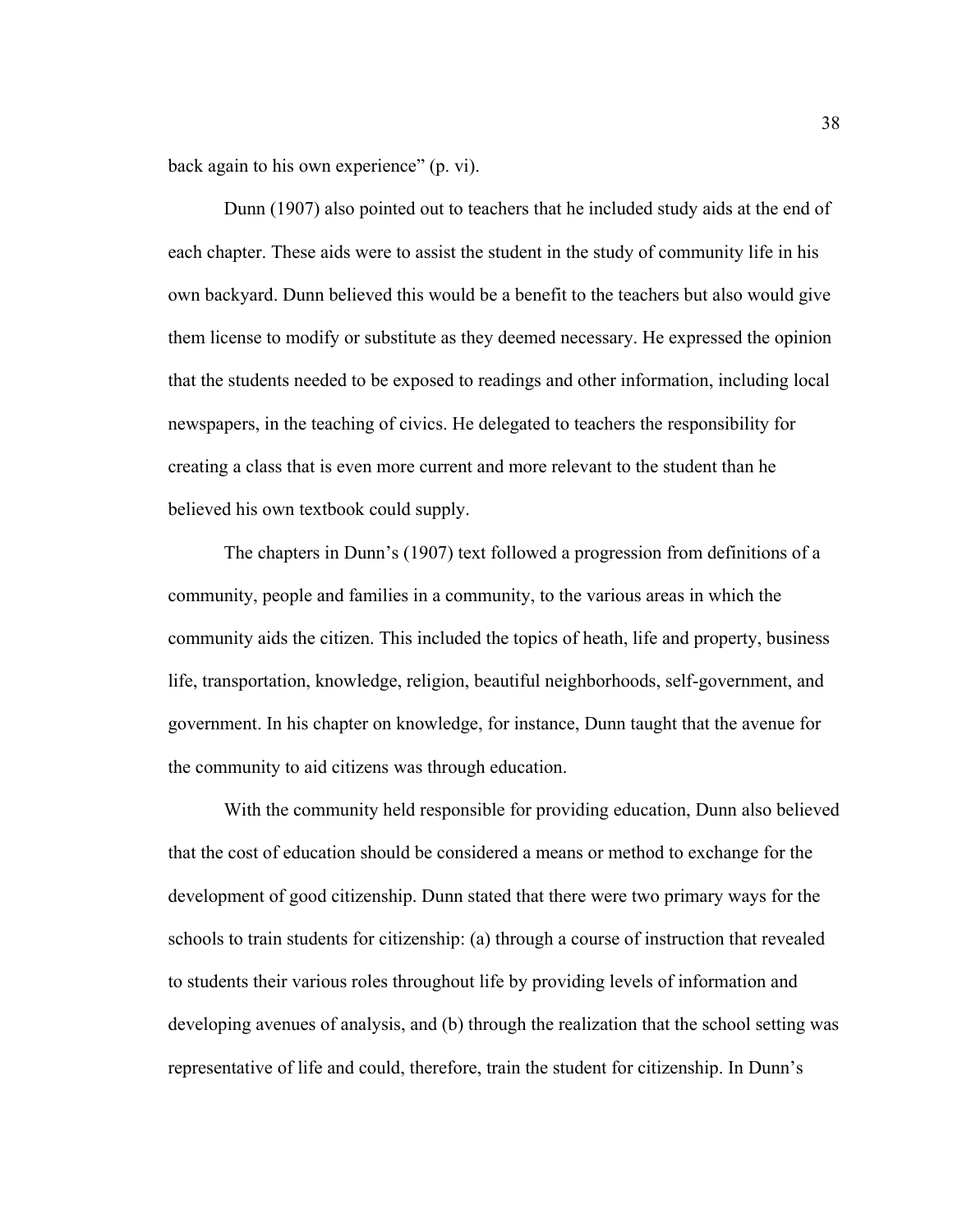view, the school was synonymous with community, which translated into larger community relationships. His idea was that the school should be elevated from just a place to be as a student into living life both as a student and as a community member (Dunn, 1907).

Nevertheless, while it appeared that Dunn's apparent Deweyan progressive education notions were reflected throughout his text, it should be noted that the overall tone reflected his belief the role of the school was to inculcate students with what he believed were the attributes of a good citizen. This is particularly shown in a section that indicated concern about the effect of citizens who could not or would not be good citizens in the community. His text outlined how the community could either aid or control citizens. Dunn accomplished this by classifying citizens into three categories or types that he identified as: (a) defectives—those who are physically or mentally unable to contribute positively to the community, (b) dependents—those who are physically able but are not self-supporting and need community support, and (c) criminals—those who are violators of the law (Dunn, 1907).

## **Dunn's Influence**

 Arthur Dunn numbers in the group of notable 1916 committee members. He served as secretary for the 1916 committee during the preparation of the 1916 Report and has been recorded as the report compiler for the 1916 committee (Nelson, 1994). In addition, records exist in which Dunn indicated he actually wrote the *1916 Report on Social Studies* (Lybarger, 1981; Nelson, 1994). Nevertheless, as the author of the first textbook on community civics, Dunn has been considered the major contributor to, and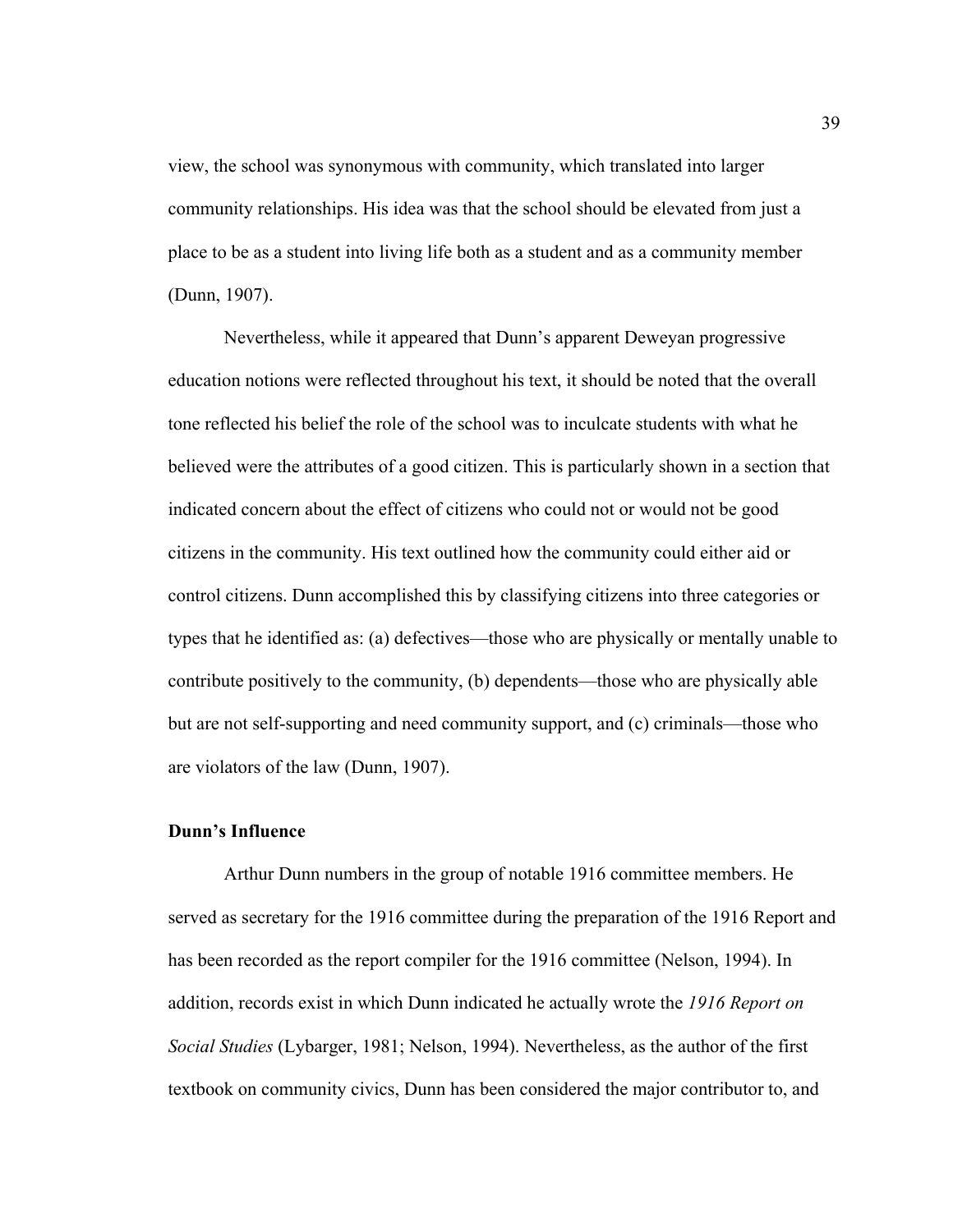advocate of, the *1915 Report on Community Civics*. As such, he has been recognized as a strong supporter of social efficiency in education (Nelson, 1994; Saxe, 1991).

### **J. Lynn Barnard**

### **Life, Career, and Committee**

 J. Lynn Barnard became associated with the 1916 committee at its outset. His first appointment was to the special committee assigned to research and study civics. At some point, he joined the entire body of 1916 committee and worked on the production of the *1916 Report on Social Studies*.

Barnard completed his Ph.D. dissertation at the University of Pennsylvania in 1897 under the title of "Factory Legislation in Pennsylvania: A Study in Social Politics." At that time, Barnard demonstrated a concern with social welfare and improvement. Barnard also taught at their School of Pedagogy during this same time. A relationship between Barnard and Robert Ellis Thompson was been drawn (Lybarger, 1981). Thompson was considered the only early social scientist who devoted most of his career to teaching at the University of Pennsylvania. Lybarger suggested that Thompson's approach to social science both influenced Barnard and was reflected in the School of Pedagogy curriculum at the University of Pennsylvania (Lybarger, 1981).

 In 1911, the American Political Science Association (APSA) formed a group of individuals to serve on its new Committee on Instruction. Barnard was nominated as a member. This committee worked together with the U.S. Bureau of Education to conduct a study that solicited information directly from schools. Wesley observed that due to some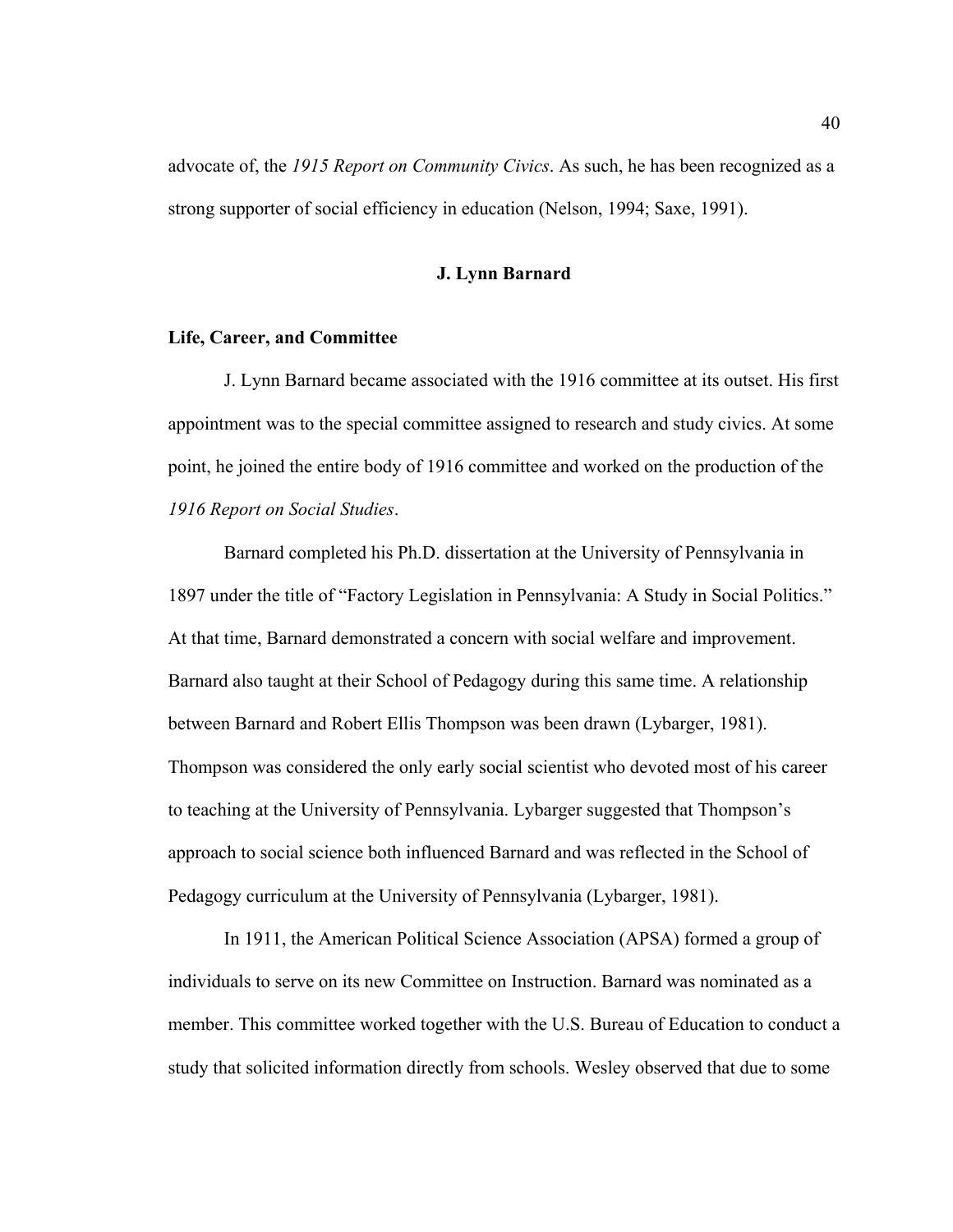of the individuals serving on this committee, taking note of the contents and tone of its recommendations, that a possible connection could be drawn between this APSA committee and the 1916 committee (Wesley, 1937). There were definite similarities.

Barnard apparently held a personal goal of establishing civics as a mainstay within the history subject in schools, but not to the detriment of traditional history. He believed that the teaching of civil government needed to be replaced with community civics and that the civics that existed in the curriculum should not be taught as a part of history (Saxe, 1991).

### **The Writings of Barnard**

In September 1916—the same year that the *1916 Report on Social Studies* was issued—Barnard (1916) penned and published an article titled *Training in the Schools for Civic Efficiency.* As a basis for his article, Barnard took the position that up to that point schools had not been teaching civics in a manner that produced an attitude of "civic efficiency" in students. However, he acknowledged that schools had recognized this deficiency and were in the process of changing. Using the traditional term civics as opposed to community civics, Barnard noted that in his opinion this type of course came into being much earlier, perhaps after the Civil War. However, he further claimed that the course had been poorly developed and remained undeveloped. Thus, it made sense to Barnard that a traditional civics course would be criticized by all groups battling for the American curriculum. He stated, "A course so lacking in interest for pupil and teacher alike, and so valueless as a means of real civic training, could hardly fail to be attacked from all sides" (p. 27). He concluded that educators were now motivated to initiate "new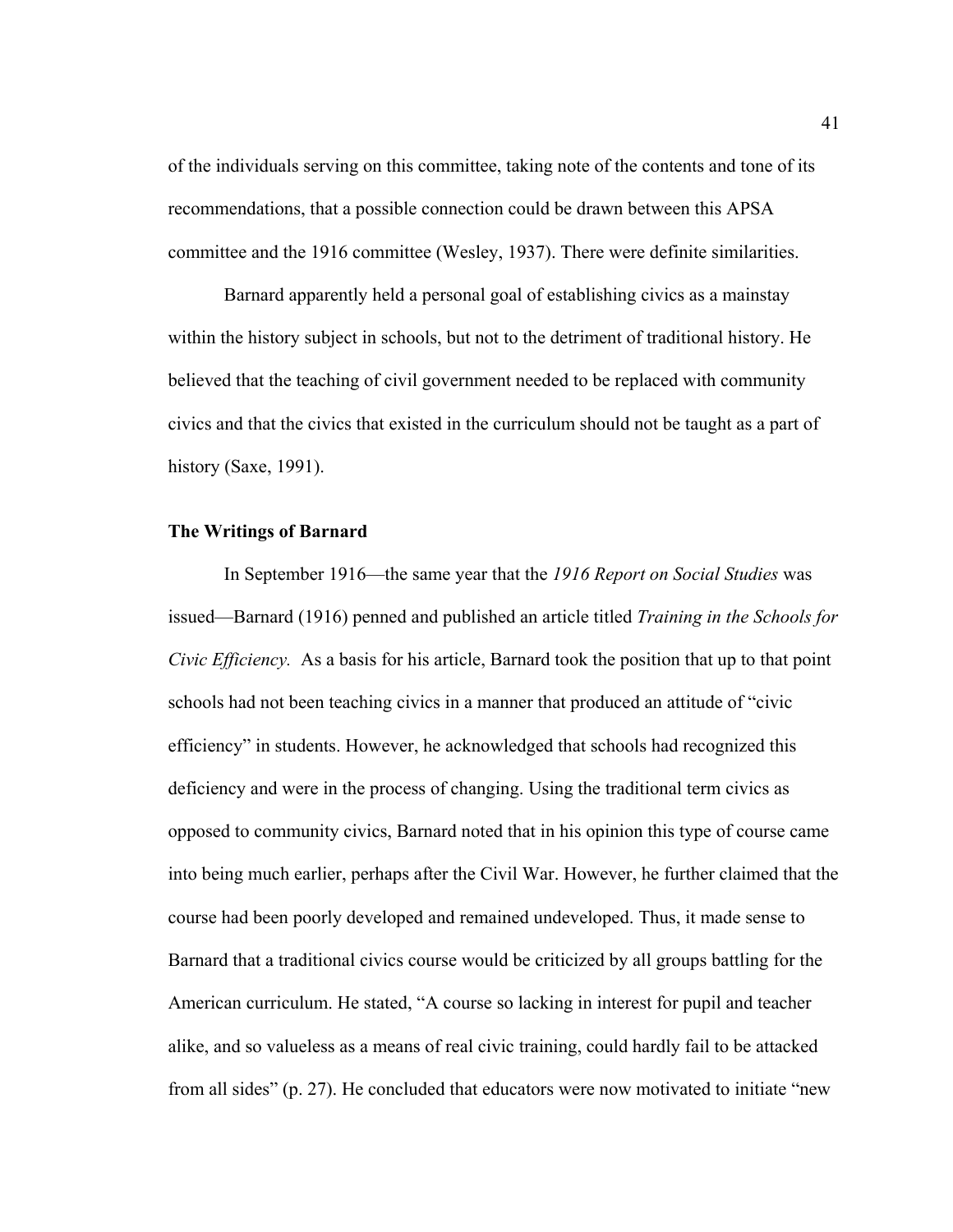civics" under a two-fold premise. The first would be cultural and allow the student to learn about his environment. However, the second would be practical and allow the student to train for citizenship (Barnard, 1916).

In discussing civics in secondary education, Barnard (1916) noted that it was wholly inadequate—barely more than a repetition of elementary school—and needed to be changed. At this point, Barnard apparently coined what he considered to be the new term of social science to replace civics. He proposed that social science would lead to a richly enhanced civics curriculum. It appears that he believed that social science could be taught as both interesting and important because it would be problem based. Barnard stated,

Social science will include the elements of social theory—economic, political, sociological—with constant illustration and application to the concrete problems of life. All the practical civics and the socialized history that the school has found time for must be drawn upon as a basis, no matter what the method of approach that shall finally be adopted. (p. 32)

Barnard (1916) viewed the goal of teaching social science as not encompassing rote memory. Instead, he believed the goal should be to create the ability and desire to learn and understand society and its surroundings. He concluded that his proposed social science curriculum would also move beyond the practical. The reason was that it would provide training involving the "powers of observation and demand a fair modicum of close, consecutive thinking" (p. 33). Barnard argued that new social science studies would set the path for schools to positively change the training for civic efficiency and lead the way toward achieving his stated goals for new civics.

Barnard (1916) suggested that the goal of the new civics was to become a solution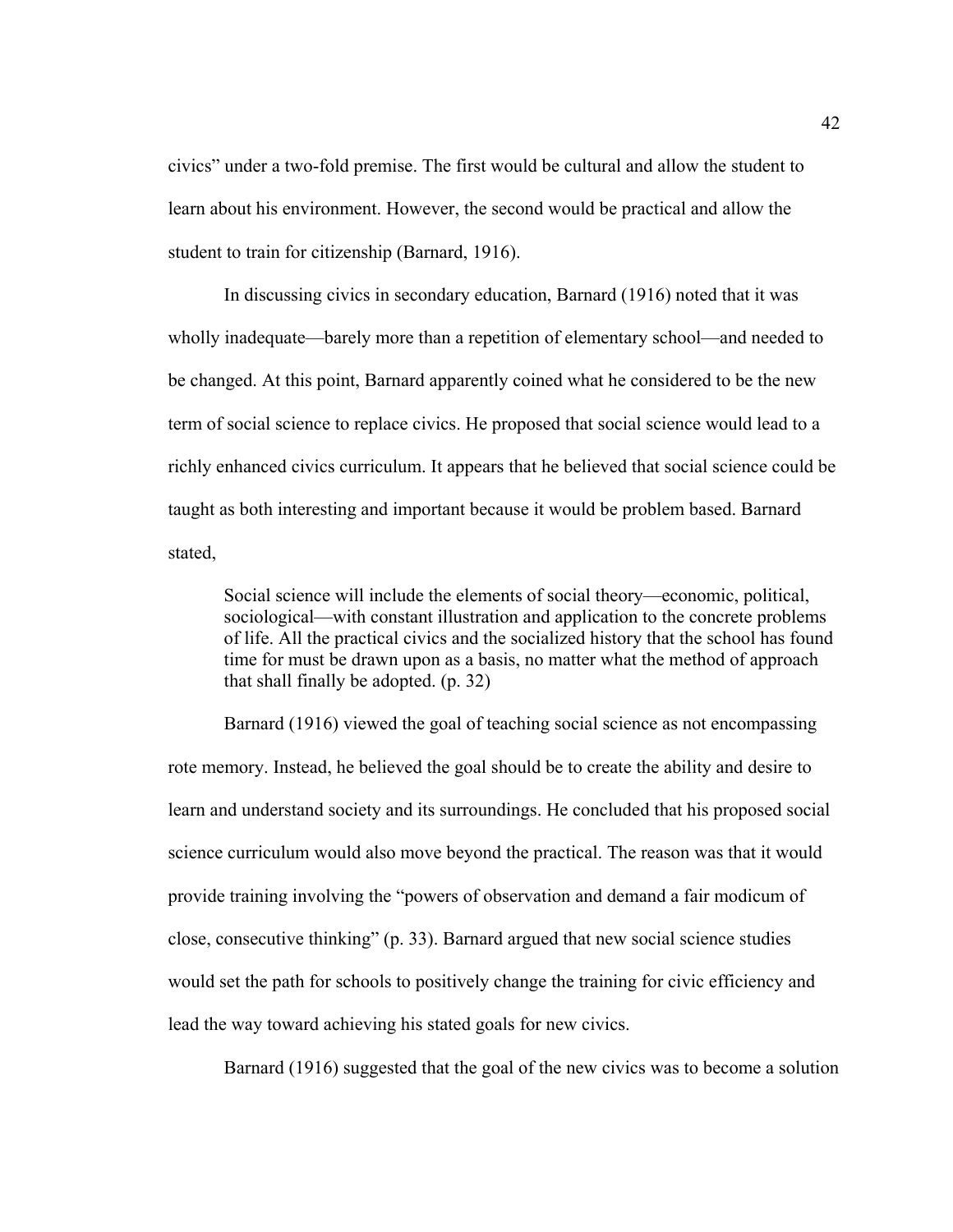for the teaching and learning of a broad scope civics curriculum. He apparently believed the new civics reflected the interrelated nature of ever expanding communities and also captured the interest of the students. He proposed that the teaching of civics in elementary schools could result in students learning how their future possibilities might be increased by completing high school. Indeed, he viewed the civics curriculum as the way for students to gain a high regard for hard work no matter which career path (trade or professional). This ideal of hard work was especially important to Barnard because he viewed the alternative to be acquiring the tendency to become inefficient and lazy.

# **Barnard's Influence**

 J. Lynn Barnard was considered a very influential member of the 1916 committee. He was known as a political scientist and professor of pedagogy. However, he has also been called a history professor (Saxe, 1991). He, like other 1916 committee members, was involved in charity work. In addition, being one of the four authors of the *1915 Report on Community Civics*, However, the ideas and recommendations in his 1916 article may be seen as a positive reflection of his several years' participation as an active member of the 1916 committee (Lybarger, 1981; Tryon, 1935).

### **James Harvey Robinson**

### **Life, Career, and Committee**

Prior to the formation of the 1916 committee, James Harvey Robinson had gained recognition and prestige as a noted historian. In particular, he was an author and coauthor of history textbooks for secondary schools. Indeed, according to records, two of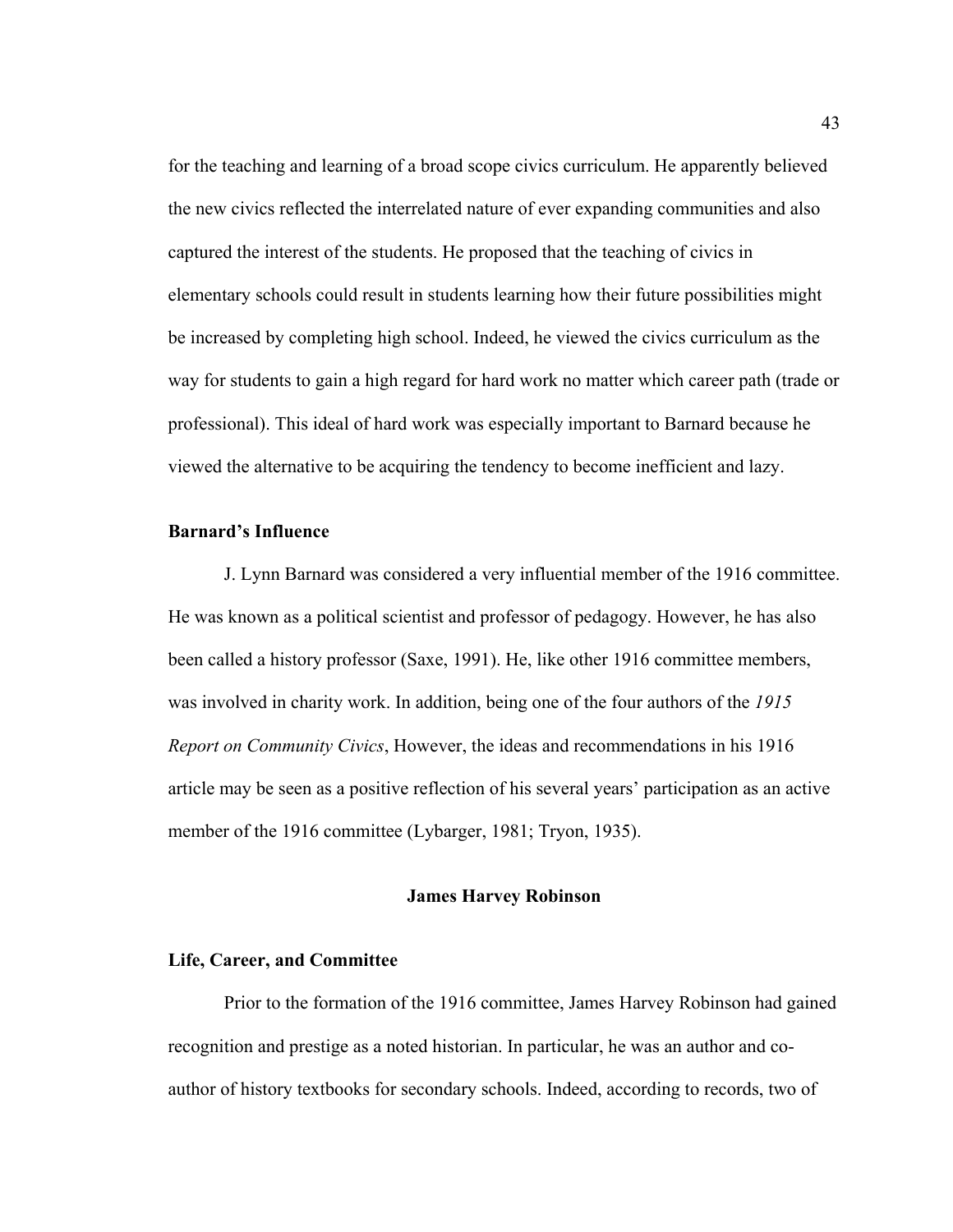his high school texts sold over a million copies (Hendricks, 1946). This is quite an astonishing number for those times. More important to the purposes of the 1916 committee, Robinson had acquired a reputation as the foremost proponent of "the new history" (Krug, 1964) which became the title of his most well known book. Thomas Jesse Jones stated during an interview with a researcher on April 3, 1945, "Robinson was selected to be a member of the committee because of his leadership in advocating more attention to contemporaneous life and less attention to the remote facts" (Hendricks, 1946, p. 61). The leading intellectual influence on the 1916 committee may well have been Robinson, the author of *The New History* (Jenness, 1990).

James Harvey Robinson had been a member of the 1893 NEA Committee. A significant elapse of time occurred until the initiation of the next NEA committee, which evolved into the CRSE, and its numerous subject-oriented committees. The 1916 committee, which developed a new focus well beyond the Committee of Ten, allowed Robinson to once again exert effort to directly impact history in education. Robinson apparently moved to the forefront of the 1916 committee because he was motivated and determined to have the recommendations of this committee become noteworthy and accepted (Hendricks, 1946). Robinson was a valuable 1916 committee member who strongly influenced the work and recommendations that emanated from the 1916 committee (Krug, 1964; Saxe, 1991).

One reason was that during the time of the 1916 committee, a tremendous change was underway in the secondary schools. This was precipitated in large part by the significant increase in the number of high school students. Up to that point in time,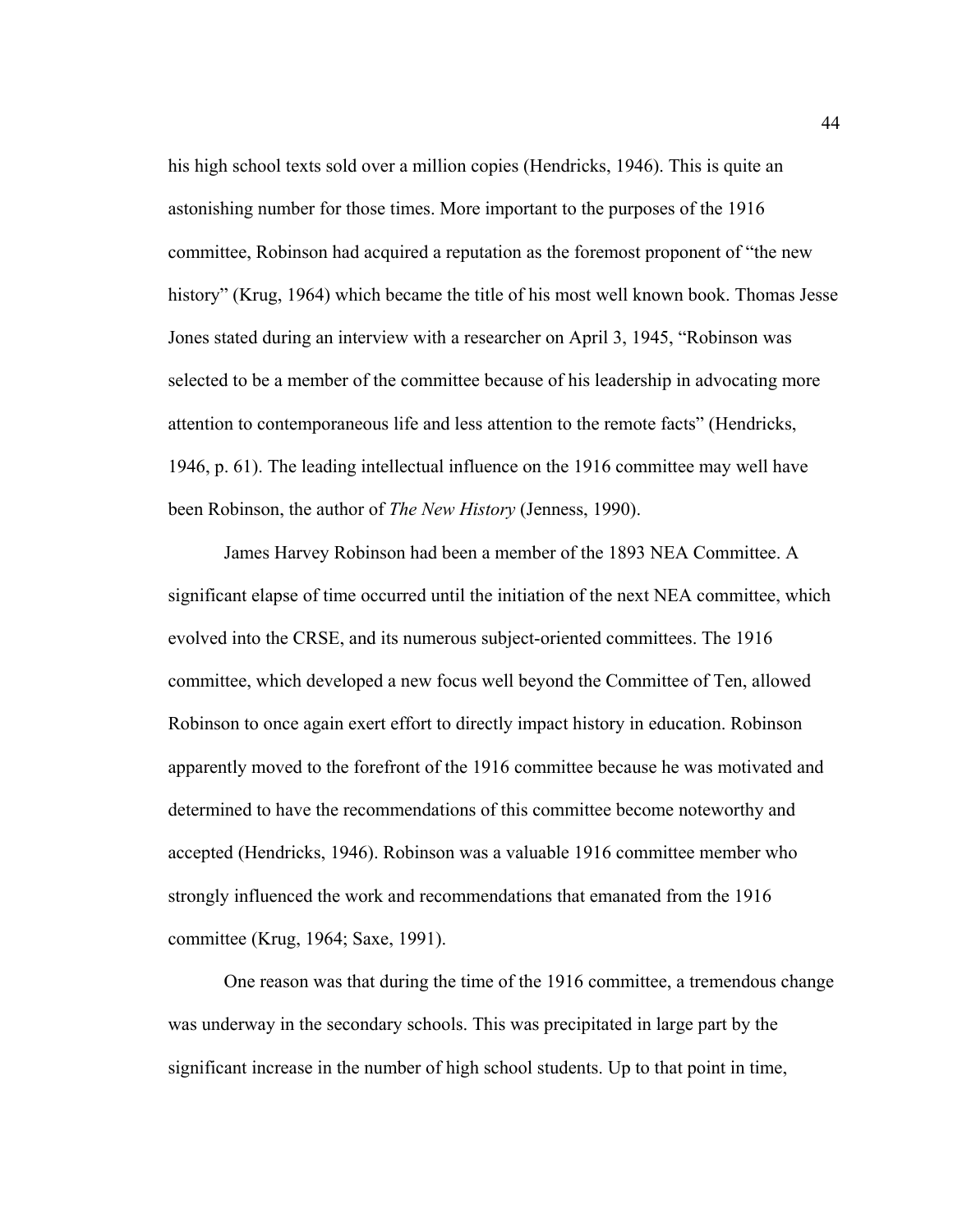secondary education had been designed to prepare small numbers of select students to go to college. Robinson was among other 1916 committee members who recognized that their task on the committee involved developing a type of general education for the large number of students who were entering the high school—including those who did not plan to go to college. This task was further challenged by the incoming wave of immigrants' children attempting to merge with the children and ideologies of long-time residents.

No doubt, Robinson welcomed this opportunity. He indicated his on-going concern with society's reluctance to examine and use history in order to think and to effect change (Robinson, 1912). Robinson had adopted the position that "He was repelled by what appeared wasteful, unjust, regimented, or standardized" (Hendricks, 1946, p. 23). The 1916 committee represented an avenue that Robinson would use, and use well, toward fulfilling his goals for the new history.

### **The Writings of Robinson**

When *The New History* was published, Robinson (1912) was aware that society had a fixation with scientific management and social efficiency. This was especially true for those who supported the idea that these concepts would enhance education. Yet, Robinson believed society's fascination with scientific management and social efficiency neglected aspects of the cultural, political, and social dimensions of being human. Indeed, rather than support a bottom-line profit motivated agenda without concern for human cost, Robinson asked why industry could not strike a balance between making a reasonable profit while also attending to the growth of the worker through the promotion of humanism, aspects of mental discipline, and social meliorism in the workplace.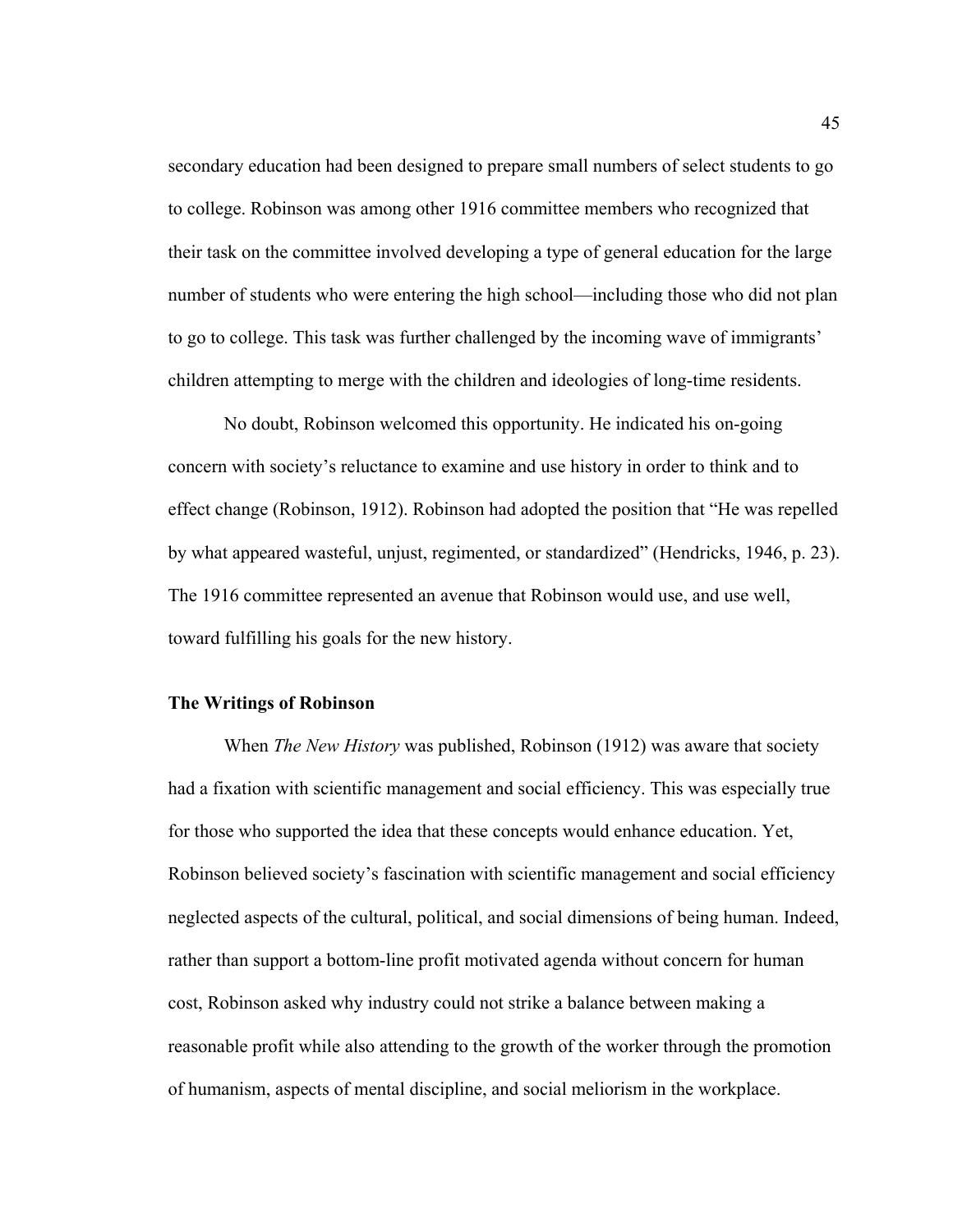This is particularly apparent when Robinson (1912) described the interaction of the assembly-line worker with his or her employer. He did not paint the worker as an efficient link in the industrial cog, or even as a victim of top-down processes that enveloped the worker under the umbrella of social efficiency, which he considered a hindrance to the individual's mental capacities. Instead, Robinson took the opportunity to illustrate what could be accomplished with the human spirit through the study of history if reason, mental discipline, a humanistic rationale, and notions of social meliorism were applied to the manufacturing process.

One reason Robinson (1912) believed history could be expanded in order to improve the human condition was timing. At the turn of the  $20<sup>th</sup>$  century, developments were occurring in the fields of anthropology, economics, psychology, and sociology. These emerging disciplines, it was believed, would allow people to understand the origins, progress and prospects of the human race in ways that had never before been possible. At the same time, Robinson recognized that historians still viewed history as a static entity. This, he suggested, rendered historians unable to respond to rapidly changing social environments. In response, Robinson argued that history itself had to evolve. Thus, Robinson proposed a new approach to the teaching and learning of history.

Robinson (1912) suggested that within the realm of history there was room for the complexity of human events. Indeed, rather than follow the manner in which historians had attempted to refine their methods through the traditional ways of accumulating, criticizing and assimilating new material, Robinson's purpose was to engage traditional notions of history with the emerging social sciences. What was needed, according to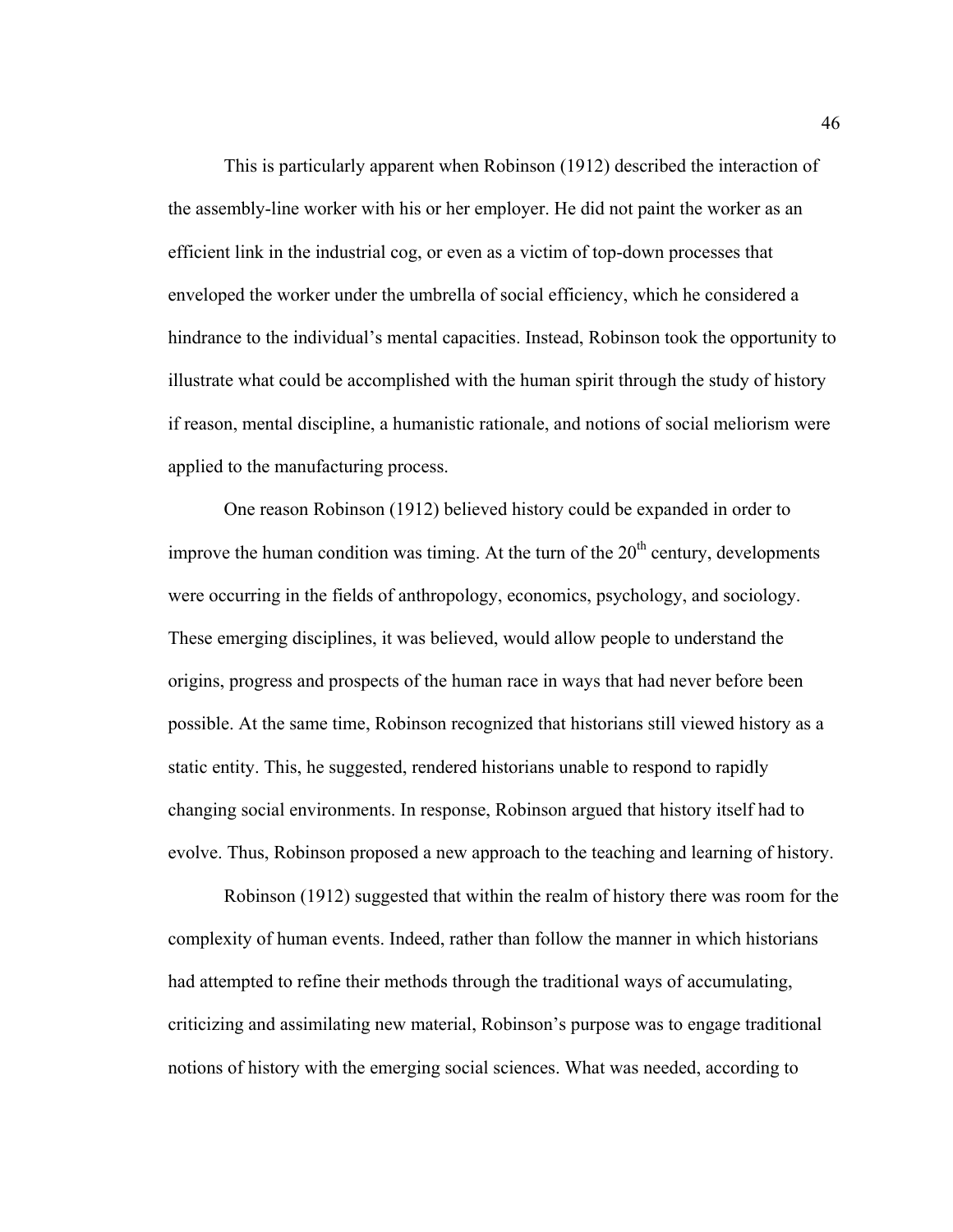Robinson, was the unprecedented approach of applying a scientific approach to the study of history in a way that had never been tried.

 For instance, Robinson (1912) suggested this be accomplished by negotiating the difficult business of applying scientific principles to the subject in a manner that would bring all people—including what he called common pupils—into the educational policy making process through the application of equalitarian principles. For instance, Robinson advocated that history and the social sciences be used to answer questions that met the "modern needs and demands" of "our boys and girls." According to Robinson, this approach would commence with historical narratives that discard the "facts that are not worth while" and concentrate on "those things that are best worth telling" (p. 137). Robinson's new history was so highly regarded that an extensive quote from Robinson was included in the *1913 Preliminary Statement* as its narrative for the subject of history. In part, it stated,

No one questions the inalienable right of the historian to interest himself in any phase of the past that he chooses. It is only to be wished that a greater number of historians had greater skill in hitting upon those phases of the past which serve us best in understanding the most vital problems of the present. (U. S. Bureau of Education, 1913, p. 24)

### **Robinson's Influence**

Robinson's new history concepts recognized the comprehensive quality of history as a subject and established the need to closely coordinate it with the family of social science disciplines. He identified history as obligated to draw facts from past events and years in order to begin to solve modern day issues. Robinson believed that by explaining the beginnings and back stories of existing beliefs and traditions, history would facilitate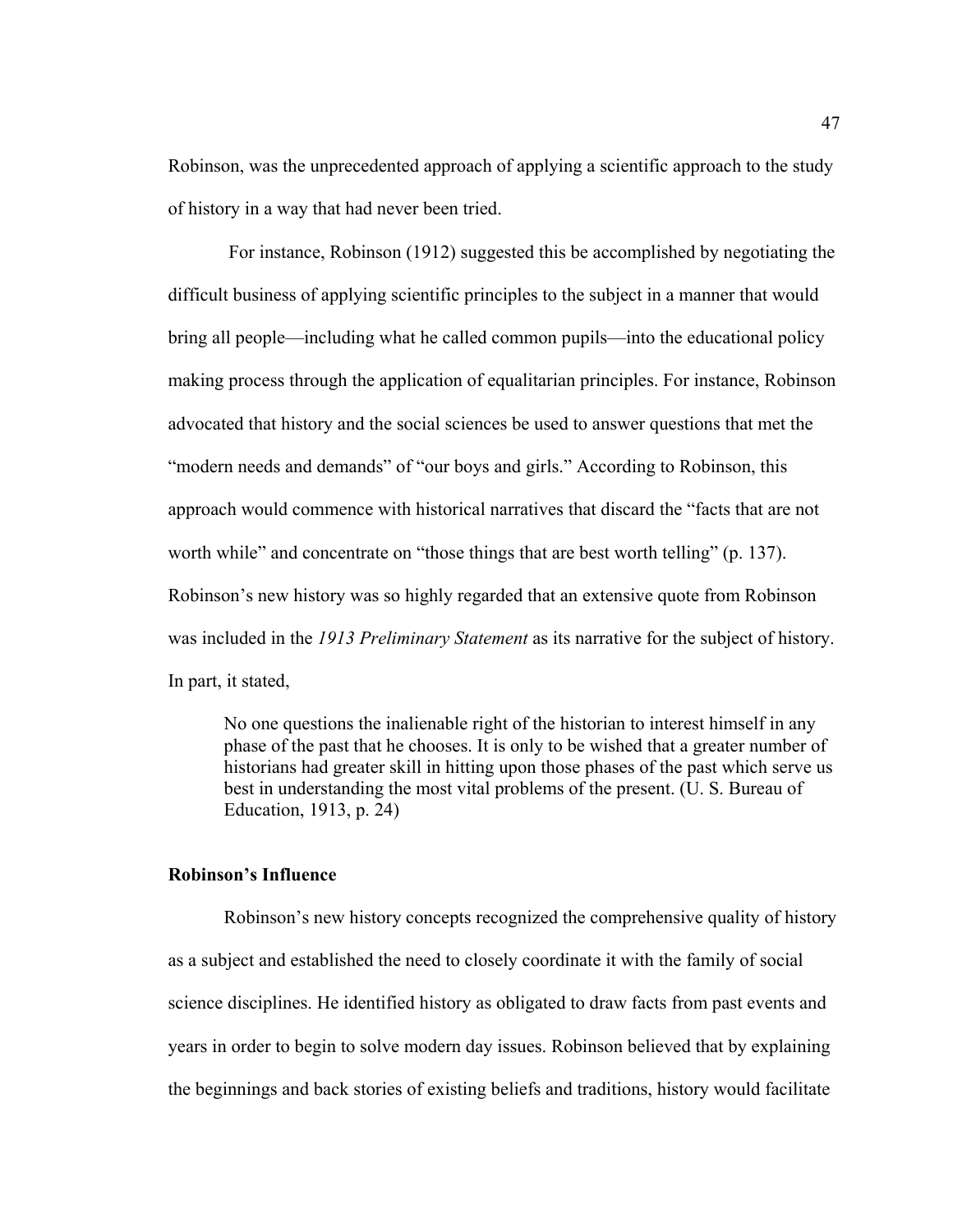individuals to think and reason out adjustments to make in a rapidly changing world environment (Hendricks, 1946). It has been noted that John Dewey, while teaching at Columbia, benefited and learned from close association with several professors, particularly from social science. James Harvey Robinson was one of these close associates (Westbrook, 1991)

In turn, Robinson's concepts were a direct influence on the other 1916 committee members (Evans, 2004; Hendricks, 1946; Saxe, 1991). Indeed, Hendricks (1946) stated: "The many direct quotations from *The New History* reveal that the members of the committees had been influenced by its ideas and that the members were of the belief that it contained the best statement of the philosophy of history appropriate to our times" (p. 63). Later, Barr, Barth, and Shermis (1978) summed Robinson's persona and influence with: "such eminent historians as...James Harvey Robinson set out to see that history was to be taught in the schools and taught well" (p. 68).

## **William H. Mace**

#### **Life, Career, and Committee**

 William Mace was known as a professional university historian. Yet, at the time of the formation of the 1916 committee, he was retired (Saxe, 1991). Still, as a member of the 1916 committee, Mace (1902) much like Robinson (1912), did not represent a voice or an approach for the continuation of existing educational policies or even traditional historical thought. Rather, he became a major contributor to the *1916 Report on Social Studies* by way of his developing principles to structure the study of subjects.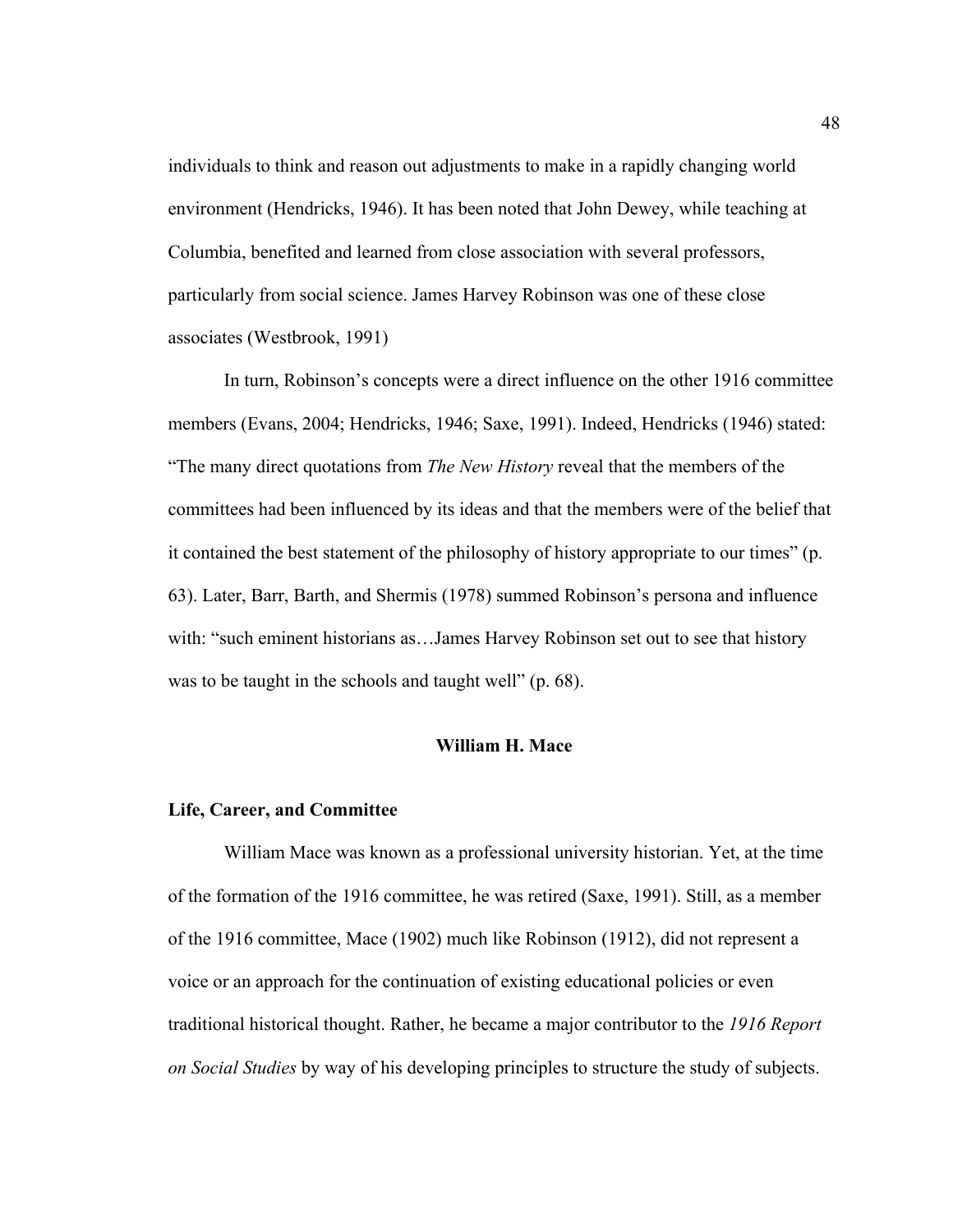This represented a break with the traditional notions of how history should be learned and taught.

Mace was considered a less than prolific writer among the 1916 committee members, especially when compared to Robinson (Saxe, 1991). The theory that Mace presented in his Study on History in 1902 was adopted for use by the 1916 committee*.*  Mace (1902) believed that knowledge, that is, the extent of knowledge to be gained by a student, was open ended. When a particular subject was studied, the process of doing so involved the discovery of principles that could be used as study guides for students. Applying this methodology allowed the students to be more efficient, more productive in learning. This technique was a significant improvement over covering a text from beginning to end in absolute page number order. Mace's principle for study was consistently applied throughout the *1916 Report on Social Studies* (Saxe, 1991).

### **The Writings of Mace**

In addition, in a manner similar to James Harvey Robinson and some other 1916 committee members, rather than support the notion of top-down decision making—the essence of social efficiency and scientific management concepts—Mace was an early proponent of developing and supporting teachers to enable them to conduct their subjects in the classroom. Mace (1902) did not believe that school administrators should be assigned that role. The reason was that Mace believed that teachers need the autonomy to make instantaneous decisions in the classroom. This is particularly true when presented in the context of traditional classroom resources.The historical textbooks of his day first tended to cover military exploits, especially with respect to Native Americans. Eventually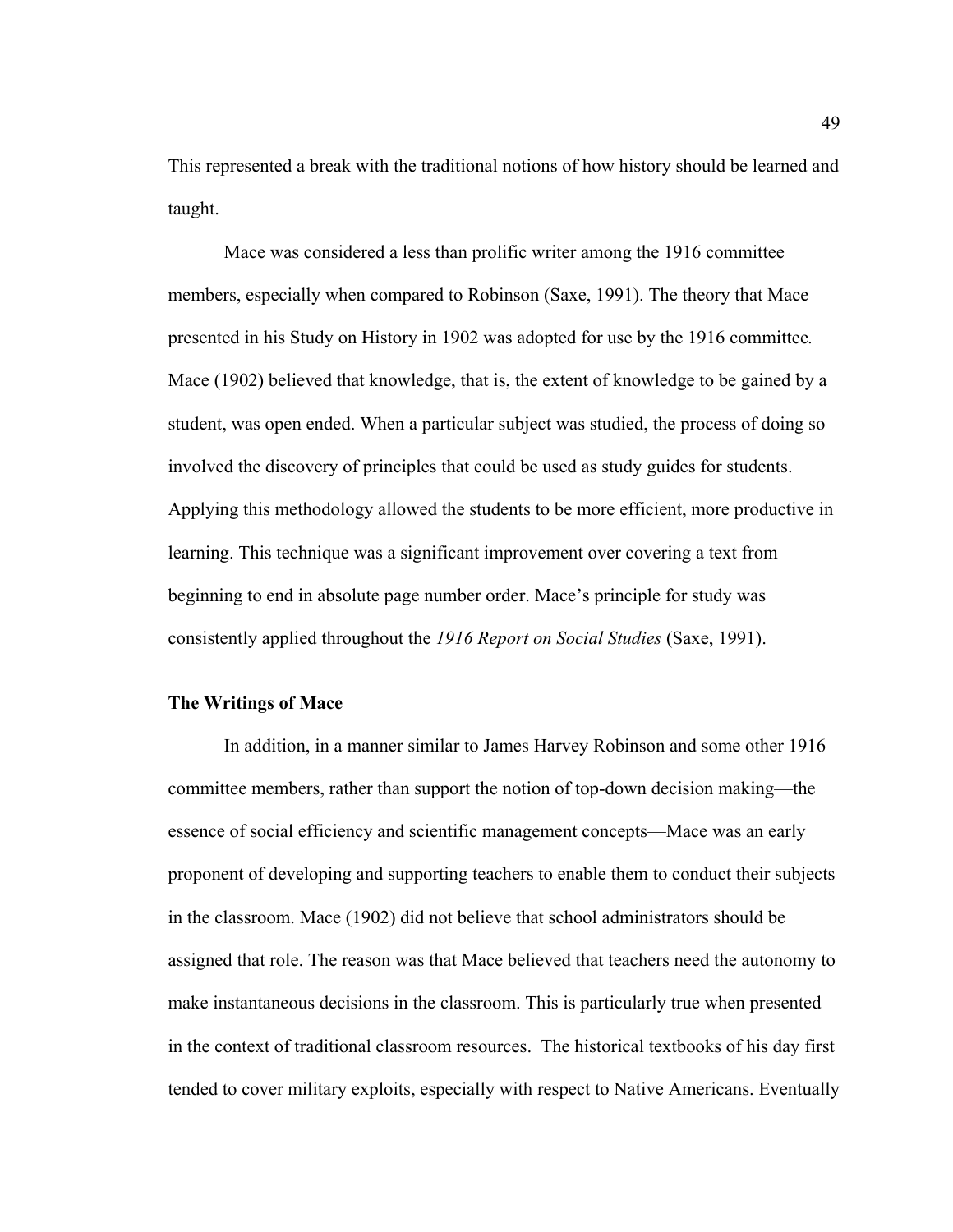the texts made a transition from covering less war, and more political events. At the time of his writing, textbooks were beginning to deal with the life of a people in the process of their growth. However, he believed the texts still did not provide a complete understanding of historical information

The problem with traditional notions of teaching and learning in history was that it did not often account for real life. For instance, Mace (1902) suggested that in life, one could find five phases that would apply to all civilizations: (a) political, as represented by government institutions, (b) religious, as demonstrated by churches, (c) education and culture, encompassed by schools, (d) industrial, which included occupations and work skills, and (e) social, which were contained in family life. The institutions involved in these five phases "have become great crystallized centers of life around which the thoughts and feelings of people grow" (p. 11).

Mace (1902) believed that the teaching and learning of history should include the concept of history as a living organism. That is, historical figures and events should not be presented merely as data. Rather, they should be presented in a manner that would give the student an understanding of the motives, thinking, and resulting actions that would carry forward and have an effect on subsequent times**.** He believed that history curriculum played a much larger role in education than mere dates, faces, and places. Mace represented the position that history as course work should explain events and personalities with a view toward learning how to approach future community, nation and world life experiences. Prior to his service on the 1916 committee, Mace provided an illustration of how this could be accomplished.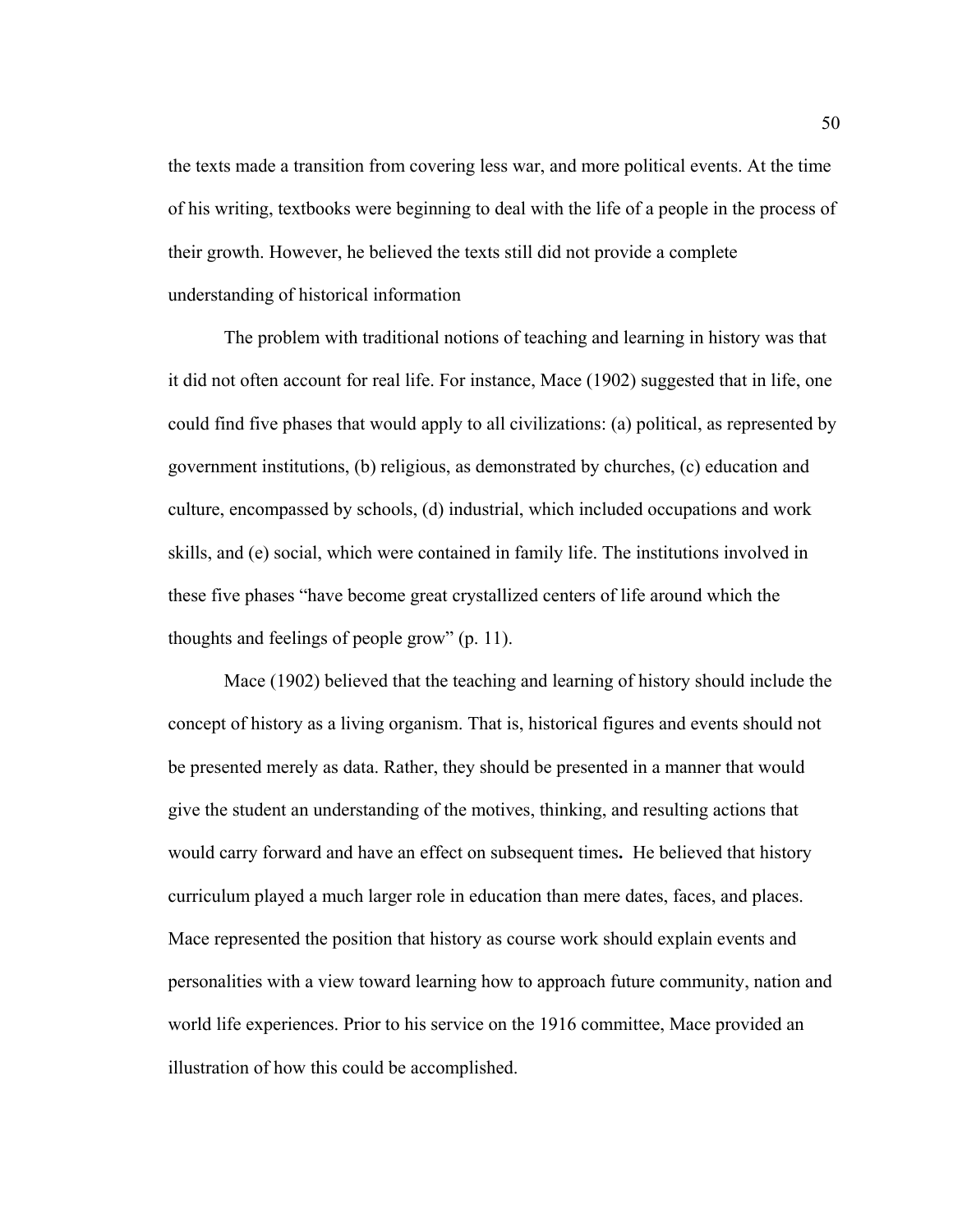In *A School History of the United States*, Mace (1904) put the theory articulated in his 1902 methods text into practice. His 1904 elementary history text was both friendly and challenging to the elementary student in the learning process. The text encompassed aspects of historical narratives that were contrary to the manner in which history was often presented in the classroom. For instance, Mace utilized a chronological order simply as a tool to maintain continuity in order to relate history. He advised the teacher and student to observe historical dates as a frame of reference. Memorization and recitation was not a part of this teaching and learning method.

Even though Mace (1904) promoted the concept of a text with a friendly approach, it is interesting to see that he also offered the student challenges by providing essential study guides and study questions. His intent was to create an expanded and higher level of learning that the student would still perceive as friendly. This was carried throughout his textbook. His theory was contained within his conclusion that:

We have studied about the great things that it has done, the noble history it has made, and the lofty principles it has established…. Year by year, we shall each have an increasing opportunity to play a part in determining what the future history of our country shall be; if we have profited by the study of its past, we shall not be unworthy of its future. (p. 466)

### **Mace's Influence**

 One should not overlook the influence that Mace may have had on the outcomes of the 1916 committee. While "a less prolific writer," Mace was certainly published and noted for his textbooks. It is not hard to imagine that his approach to teaching and learning in history was seen as consistent with Robinson's in the eyes of the 1916 committee. Mace's approach to history education paralleled that of Robinson in many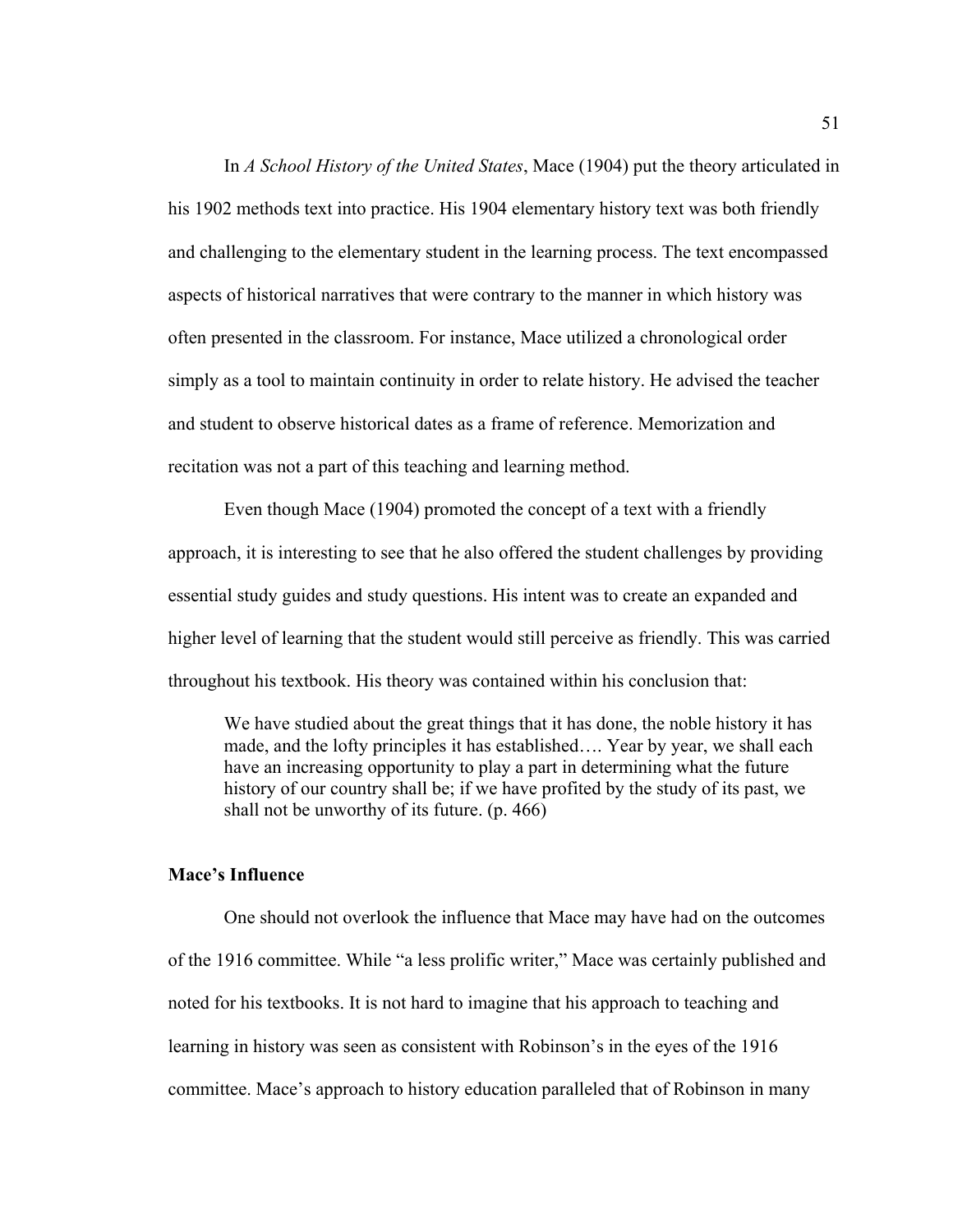respects. The one notable exception was the impact of social science knowledge which was in its beginning stages and which Robinson was in a position to begin adapting. Mace, on the other hand was retired. This, however, did not diminish the influence and value of Mace's approaches to the deliberations of the 1916 committee as evidenced by their use of his principle for study throughout the *1916 Report on Social Studies* (Saxe, 1991).

### **John Dewey**

#### **Influential but Invisible**

John Dewey was not a member of the 1916 committee. However, before, during, and subsequent to the tenure of the 1916 committee, Dewey was regarded as a leading educator, and in particular an educational philosopher (Hertzberg, 1981; Westbrook, 1991). As a result, Dewey's brand of principles and educational philosophy was of benefit to the 1916 committee in their development of teaching principles for the newly created social studies. Rather than risk paraphrasing and making Dewey's practical teaching methodology unclear, the 1916 committee relied on his principles in their recommendations and in their use of direct, verbatim quotations of his philosophy throughout the body of the *1916 Report on Social Studies*.

The *1916 Report on Social Studies* was replete with reflections, examples, and recommendations the 1916 committee deemed most advantageous for the purposes of secondary education. These recommendations cumulatively called for the adoption of a problem solution method and the selection of study topics that met both the students'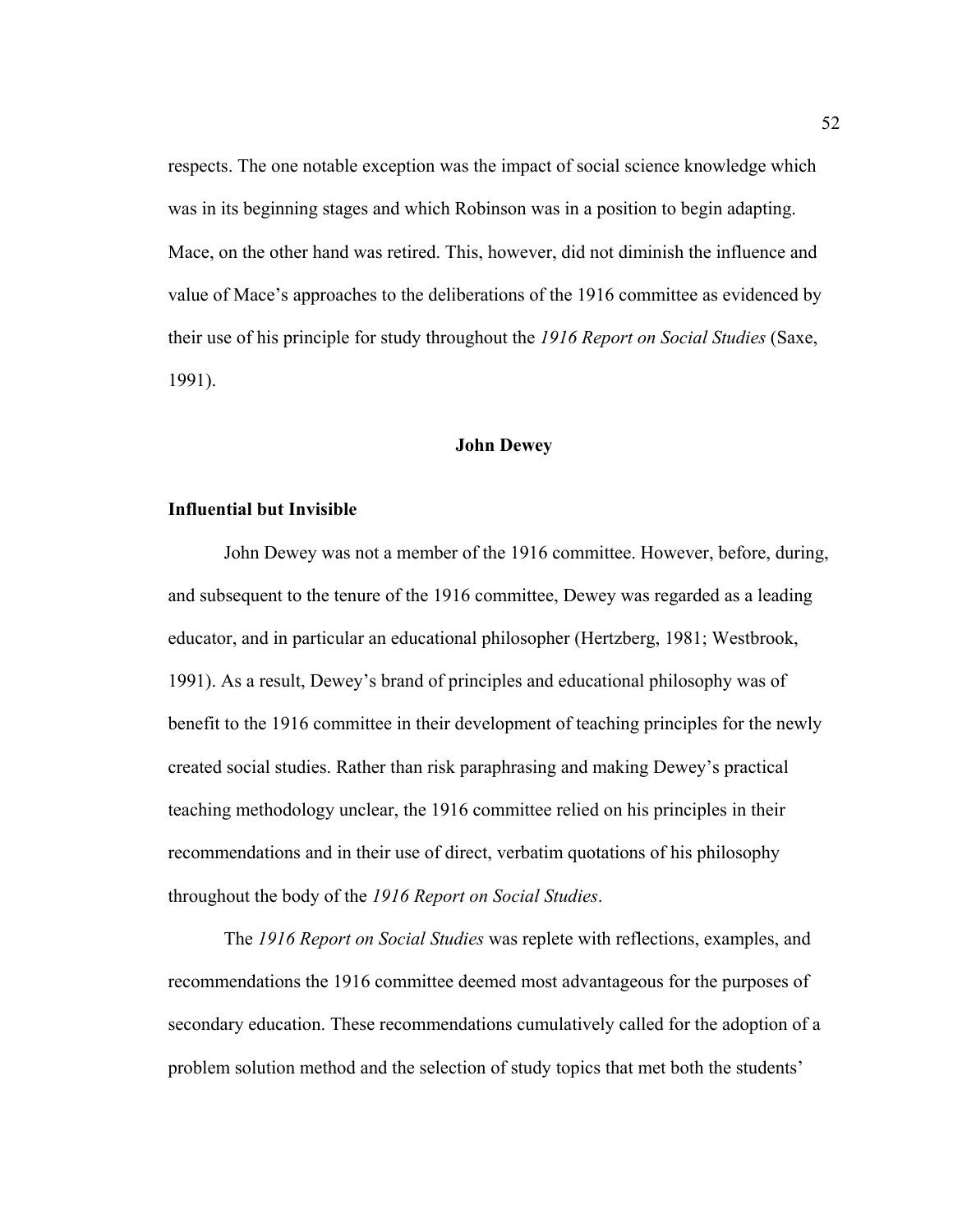immediate interests as well as social significance in the teaching and learning of social studies. Therefore, it can be argued that their ideas for formatting the new social studies were drafted straight from Dewey's educational playbook.

 Lybarger (1987) chose not to include views of Dewey in his work. However, he did briefly call attention to the 1916 committee's adoption of the immediate needs principle by stating that they "claimed the work of John Dewey as warrant for their principle" (Lybarger, 1987, p. 177). Saxe (1991) adopted a more direct view. He indicated that the 1916 committee's primary principle was indeed Dewey's needs and interests principle for education. This factor made "Dewey another important though somewhat passive contributor [to the *1916 Report on Social Studies*]" (Saxe, 1991, p. 168).

Yet, when it came to determining which philosophy from the competing camps vying for the American curriculum Dewey embraced during the time of the 1916 committee, Kliebard (2004) believed it was unclear. On the one hand Kliebard suggested Dewey viewed the various curriculum reform groups that emerged at the end of the  $19<sup>th</sup>$ century as not desirable options for education. On the other hand Kliebard believed these groups provided Dewey with the raw material for his own educational research and reflection. To further muddy the waters, Kliebard suggested Dewey used the same terms**,**  such as social efficiency**,** as his contemporaries. However, Dewey's ideas stemmed from different intentions and goals. Kliebard wrote "while competing interest groups eagerly looked to him for support and leadership, Dewey's own position in critical matters of theory and doctrine actually represented a considerable departure from the main line of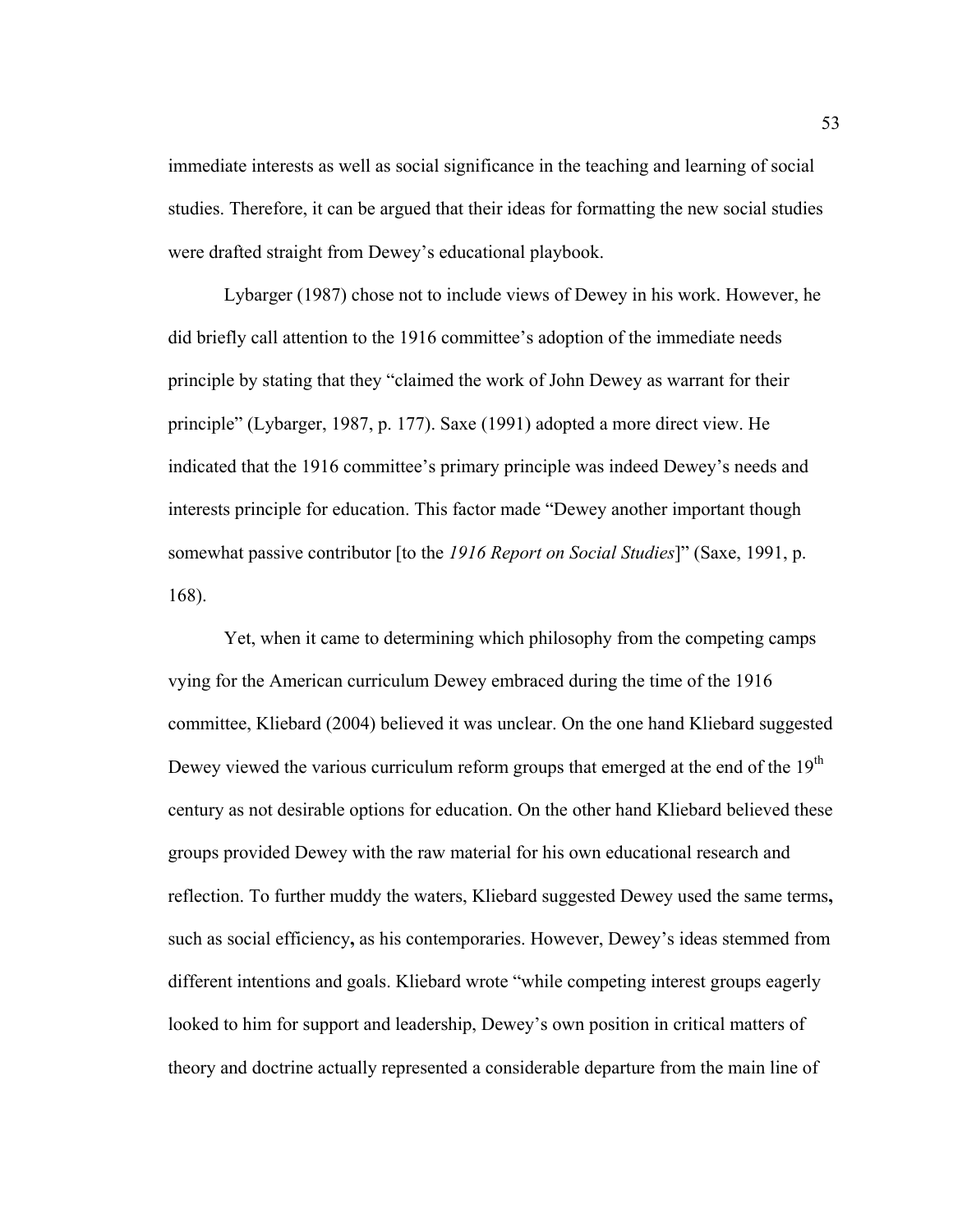any of the established movements" (p. 26).

 One of Dewey's stances, which were very different from these groups, can be seen in his own statement.

It must be borne in mind that ultimately social efficiency means neither more nor less than capacity to share in a give and take of experience. It covers all that make's one's own experience more worthwhile to others, and all that enables one to participate more richly in the worthwhile experiences of others. Ability to produce and to enjoy art, capacity for recreation, the significant utilization of leisure, are more important elements in it than elements conventionally associated oftentimes with citizenship. (Dewey, 1916, p. 141).

Thus, Dewey was not central to any single reform group. Kliebard (2004) suggested that Dewey selectively chose interpretations and reconstructed some of the ideals available from the various groups competing for influence in the American curriculum. This most likely accounted for scholars identifying Dewey with multiple reform groups. At the end of the day, Kliebard argued that "Dewey's position in curriculum matters is best seen, not as directly allied to any of the competing interest groups, but as something of an integration and especially, a transformation of the ideas they were advocating" (p. 26).

 Volumes of literature have been written about John Dewey. This includes writings by a wide range of scholars resulting in varying assessments of his life's work and the level of impact he may have had. In general, Dewey has been widely recognized as one of the 20<sup>th</sup> century's most well known and highly regarded American educators.

 Throughout his life, Dewey maintained a very broad focus on issues and concerns in the areas of philosophy, education and politics. Both during his lifetime and since his death, the scholars who have read Dewey's works have continuously interpreted and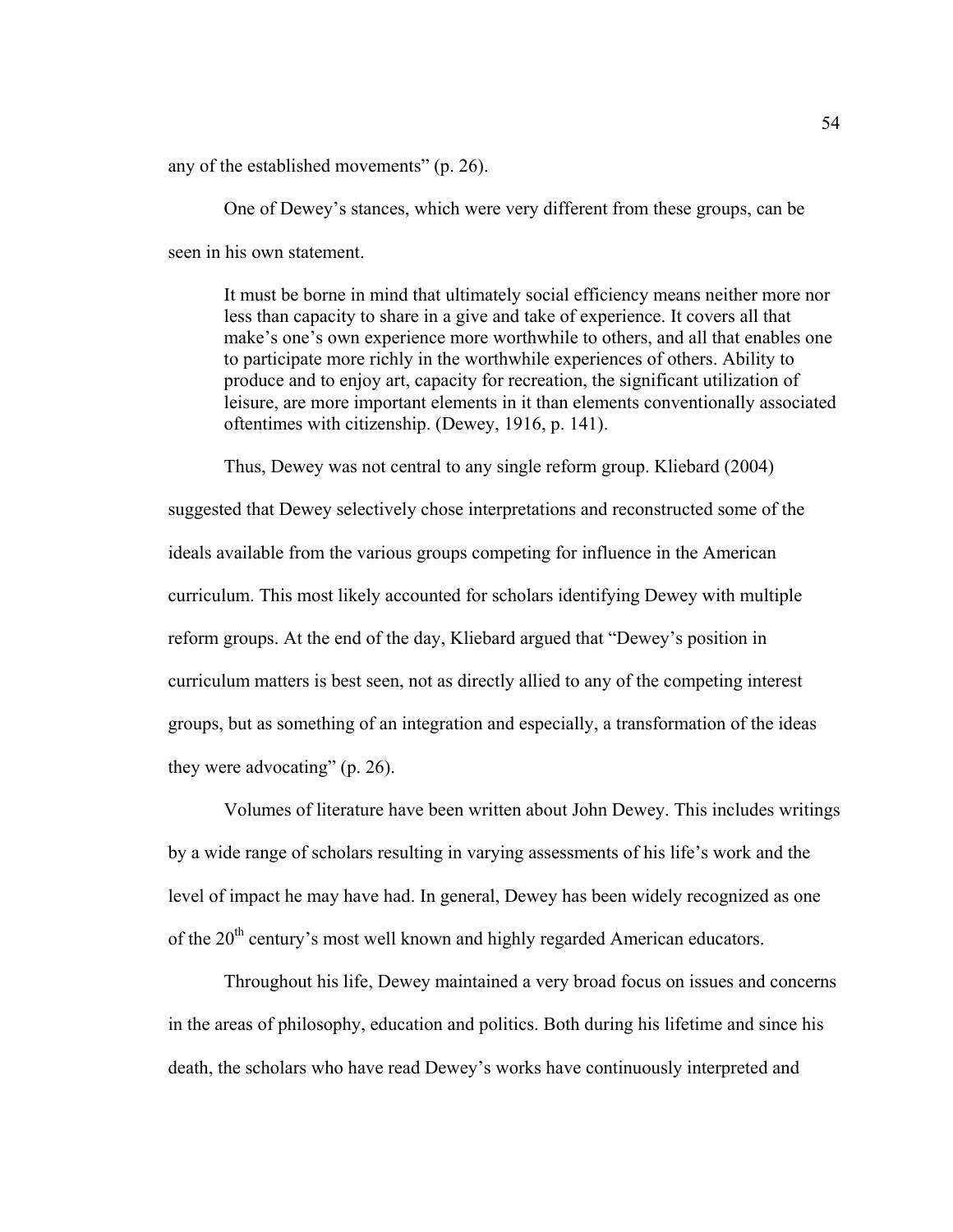reinterpreted Dewey's views and ideas. As closely as Dewey's works have been followed by educators and scholars, it is difficult to ascertain the reasons why his ideas were not brought forth into classrooms across the country. Yet, across the board, Dewey's educational philosophy remains relevant to education. After all, Dewey wrote: "the teacher is engaged not simply in the training of individuals, but in the formation of the proper social life" (Dewey, 1897, p. 80).

 In addition to his own teaching endeavors—primarily in philosophy—at several universities, Dewey was an active participant on an ongoing basis in a wide range of educational, social, and political issues. These experiences and his personal involvement with an experimental elementary school, while at the University of Chicago, formed the background that helped Dewey develop his educational and philosophical ideas that were disseminated in his many articles and books. Dewey was particularly concerned with developing a fundamental philosophy of education. He wrote, "If we are willing to conceive of education as the process of forming fundamental dispositions, intellectual and emotional, toward nature and fellow men, philosophy may even be defined *as the general theory of education*" (Dewey, 1916, p. 328).

 To Dewey, schooling was the platform from which intellectual development as well as social change was to occur. That is, he believed schooling should not only embrace the democratic process, it should promote democracy itself by embodying the principles of democracy as a showcase of how a working and evolving society changes over time. This could be accomplished by making "each one of our schools an embryonic community life, active with types of occupations that reflect the life of the larger society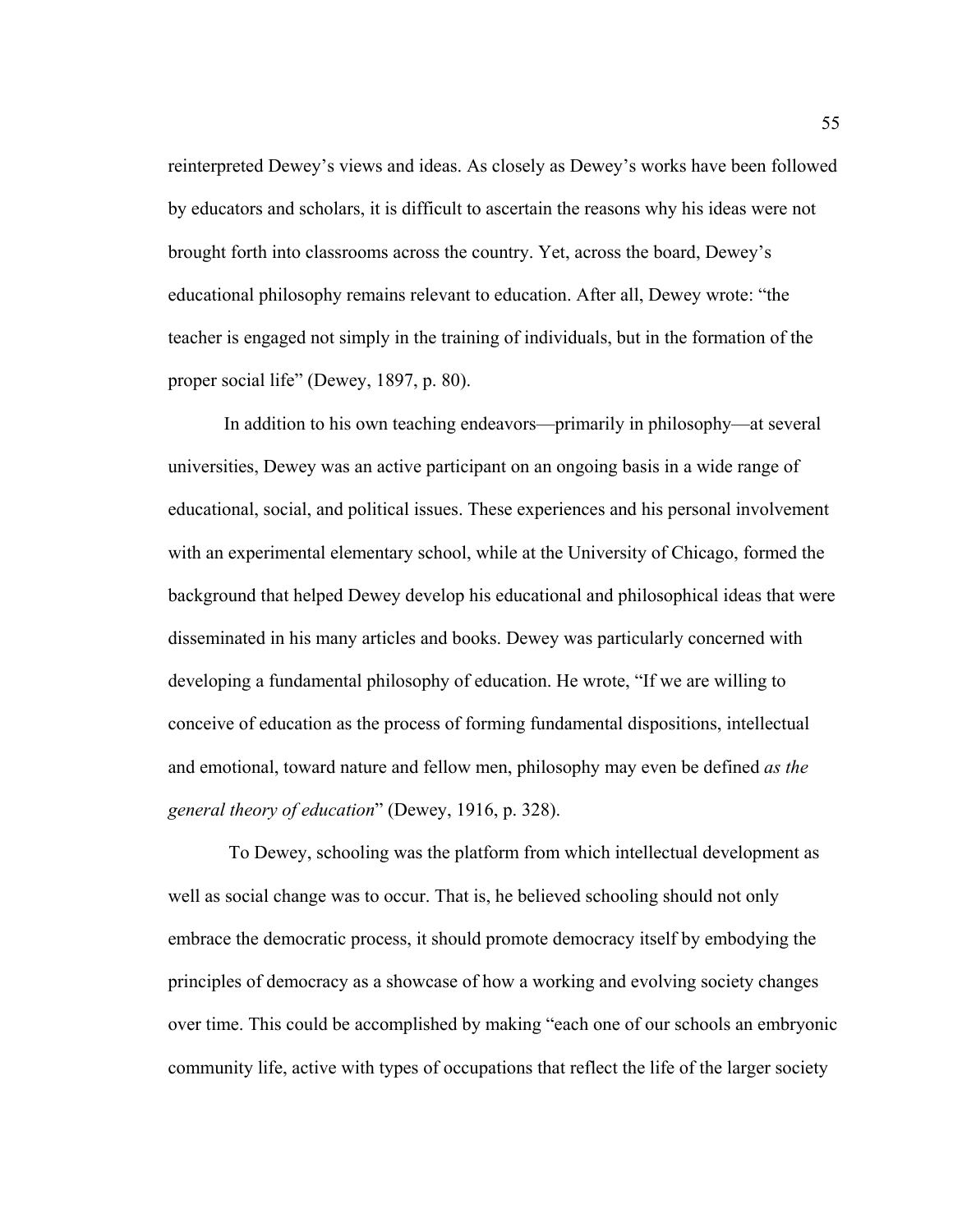and permeated throughout with the spirit of art, history, and science" (Dewey, 1899, p. 27). In turn, the foundation of a democratic community required educated individuals who possessed reasoning methods that allowed for rigorous, thoughtful academic inquiry. For instance, Dewey wrote, "There is indeed no magic by which mere physical activity or deft manipulation will secure intellectual results" (Dewey, 1910, p. 168). Thus, schooling and education, in Dewey's belief, was the open door to intellectual development and social development within the community.

 Dewey placed his focus on the pedagogy of schools. His design for a school community was a curriculum based on addressing children's present interests, not only in a motivational way, but, as a method of teaching "the essential relationship between human knowledge and social experience" (Apple & Teitelbaum, 2001, p. 180). His embryonic or miniature version of democratic society—as schooling itself—was in sharp contrast to the factory model of schooling in vogue at the time. This perspective was opposite to the ideas being proposed for schools that positioned students as essentially open books to be formed into future citizens by rote teaching methods absent of any social or moral content. Rather than recommend courses that differentiated between those that were aligned with college entrance requirements and those that were designed solely for vocational education, Dewey believed both should be available for all students. Rather than supporting a top-down curriculum, Dewey believed teachers were capable of designing their own bottom-up curriculum. Dewey also advocated experimentation in the curriculum. He was opposed to so-called "expert" control of the curriculum. As a result, Dewey envisioned the school as a micro-version of the community that could be capable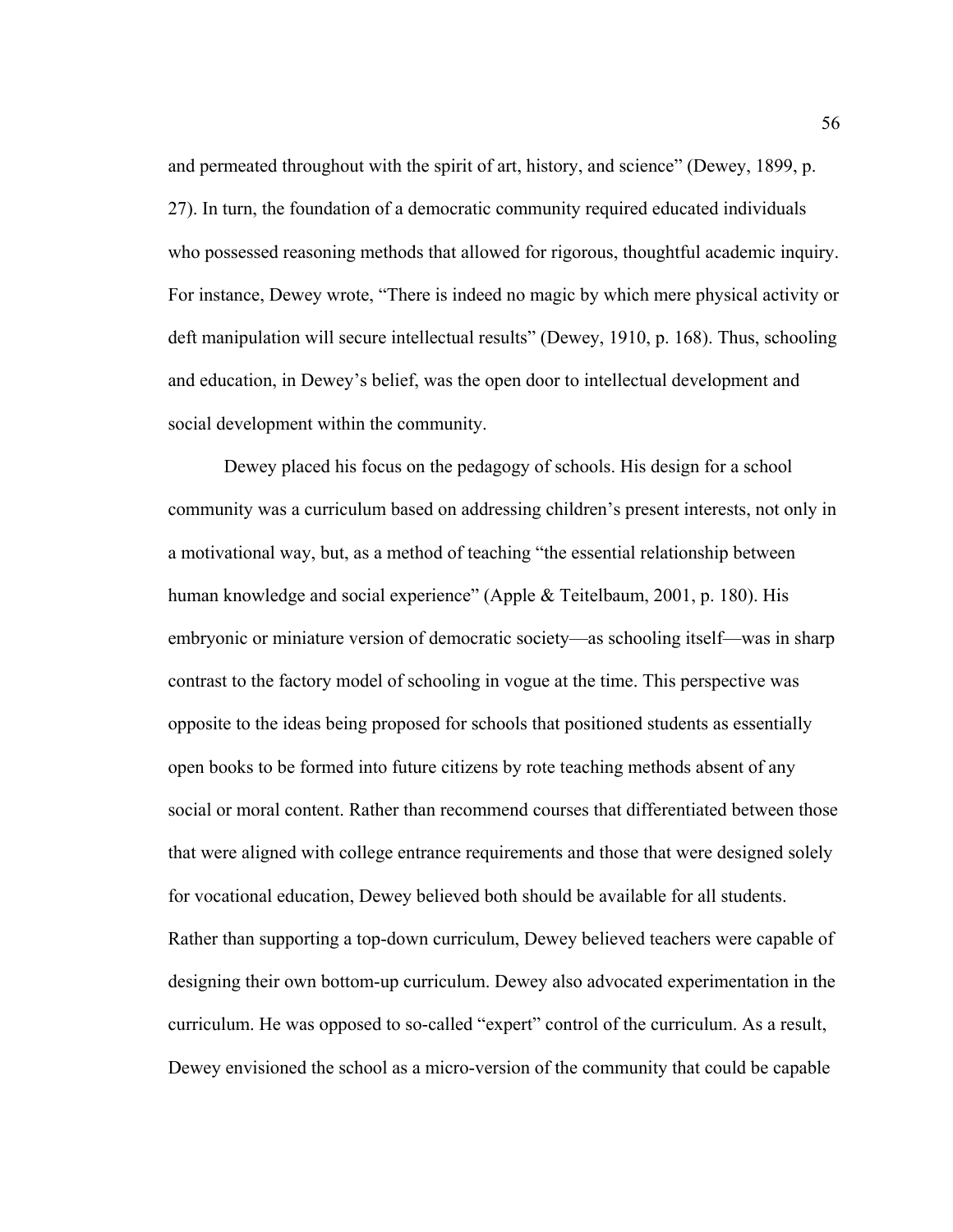of supporting the growth of democracy in spite of the stresses caused by an increasingly industrialized society.

 Dewey was clear in outlining that the teacher's role was to help establish a link between the child's interest and ongoing intellectual growth as well as his or her experiences. This perspective maintained an experimental and present oriented posturing. According to Dewey, educators have a twofold responsibility: "First, that the problem grows out of the conditions of the experience being had in the present, and that it is within the range of the capacity of students, and secondly, that it is such that it arouses in the learner an active quest for information and for production of new ideas" (Dewey, 1938, p. 79). As a result, Dewey was opposed to blueprints for teaching fixed social beliefs. Instead, he advocated developing solutions to social problems by applying creative and reasoned inquiry based on conditions found in present student experiences.

 Dewey has received accolades for his educational philosophy and reasoned, yet creative, approach to the development of curriculum that has survived the test of time. The 1916 committee may have been a group of educators well ahead of the curriculum curve. That is, they may have determined that Dewey's ideas for education brought the creativity and the enduring platform for an emphasis on knowledge growth that they determined was needed for the newly created subject of social studies.

 The author believes that Dewey's influence transcended the multiple societal issues and challenges confronting the 1916 committee. The trilogy of reports published under the umbrella of the 1916 committee address the complexities of developing a new social studies subject but each stands alone in purpose. It may be argued that the 1916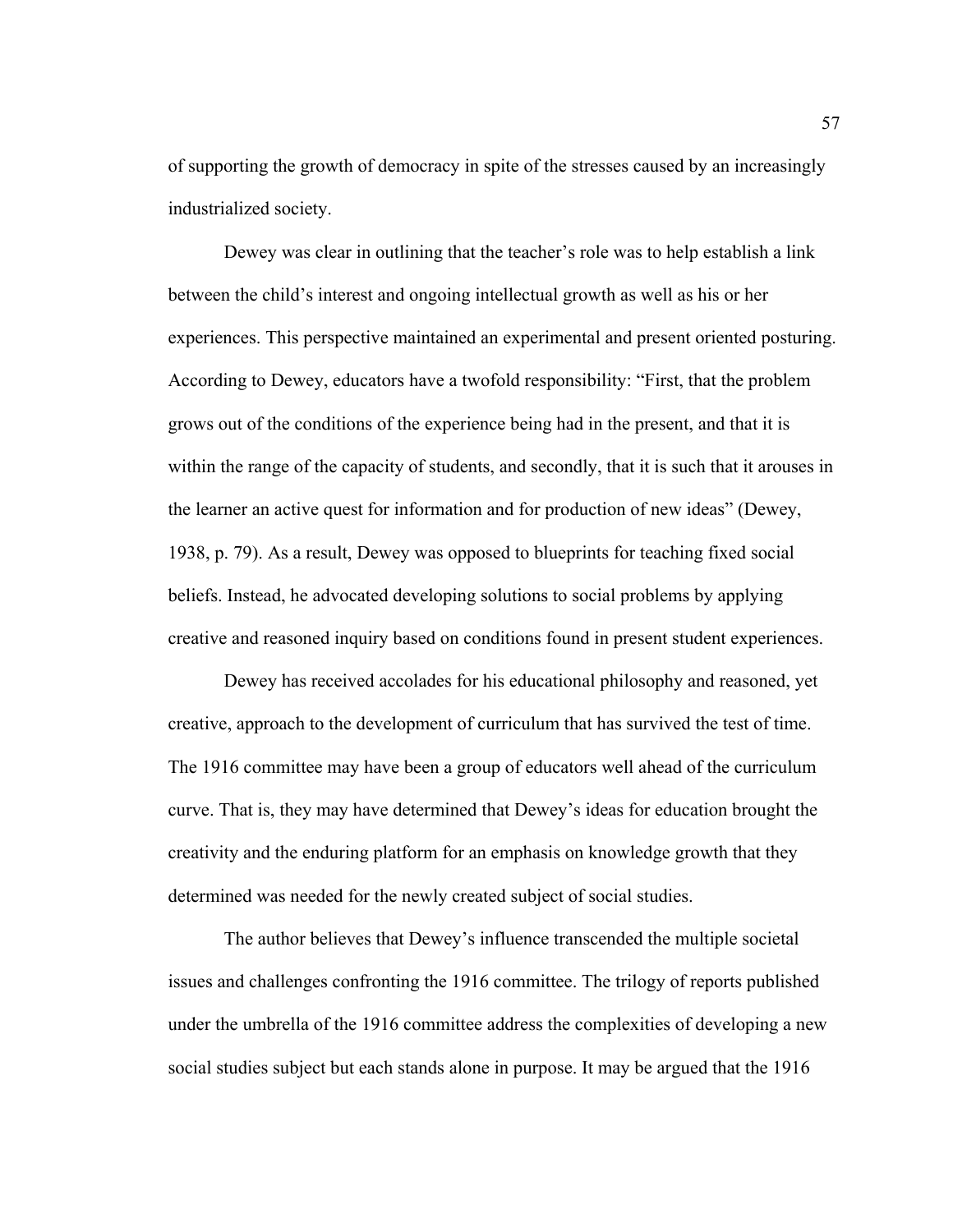committee's final and third report resolved their concerns for the newly created social studies by embracing and imbedding the philosophy of John Dewey through many of their recommendations. The author believes it is not only warranted but it is important to include John Dewey and the impact he had on the deliberations of the 1916 committee in this study

### **Conclusion**

 I presented the idea that the 1916 committee adopted a decidedly historical approach. Indeed, I have argued and provided evidence that it was Robinson who was instrumental in separating the 1916 committee from any outcomes of the Committee of Seven and led them in creating new outcomes for this new social studies subject (Saxe, 1991).

Quite separate from this idea, however, a theme of connectivity has been used by some scholars to trace the academic background of Kingsley, Jones, Arey, Dunn and Howe to sociologists Franklin H. Giddings, George Vincent, and Albion Small. All these identified 1916 committee members, except Dunn, studied under Giddings at Columbia. Dunn was a student of both Vincent and Small at the University of Chicago. Dewey was also influenced by Vincent and Small (Cremin, 1961). The more influential Jones, Kingsley and Dunn—leaving out Aery and Howe—are thought to lend a sociological outlook to the 1916 committee.

Nevertheless, the 1916 committee looked favorably to Robinson and his views of the new history. Robinson wanted the 1916 committee to rethink, reexamine, experiment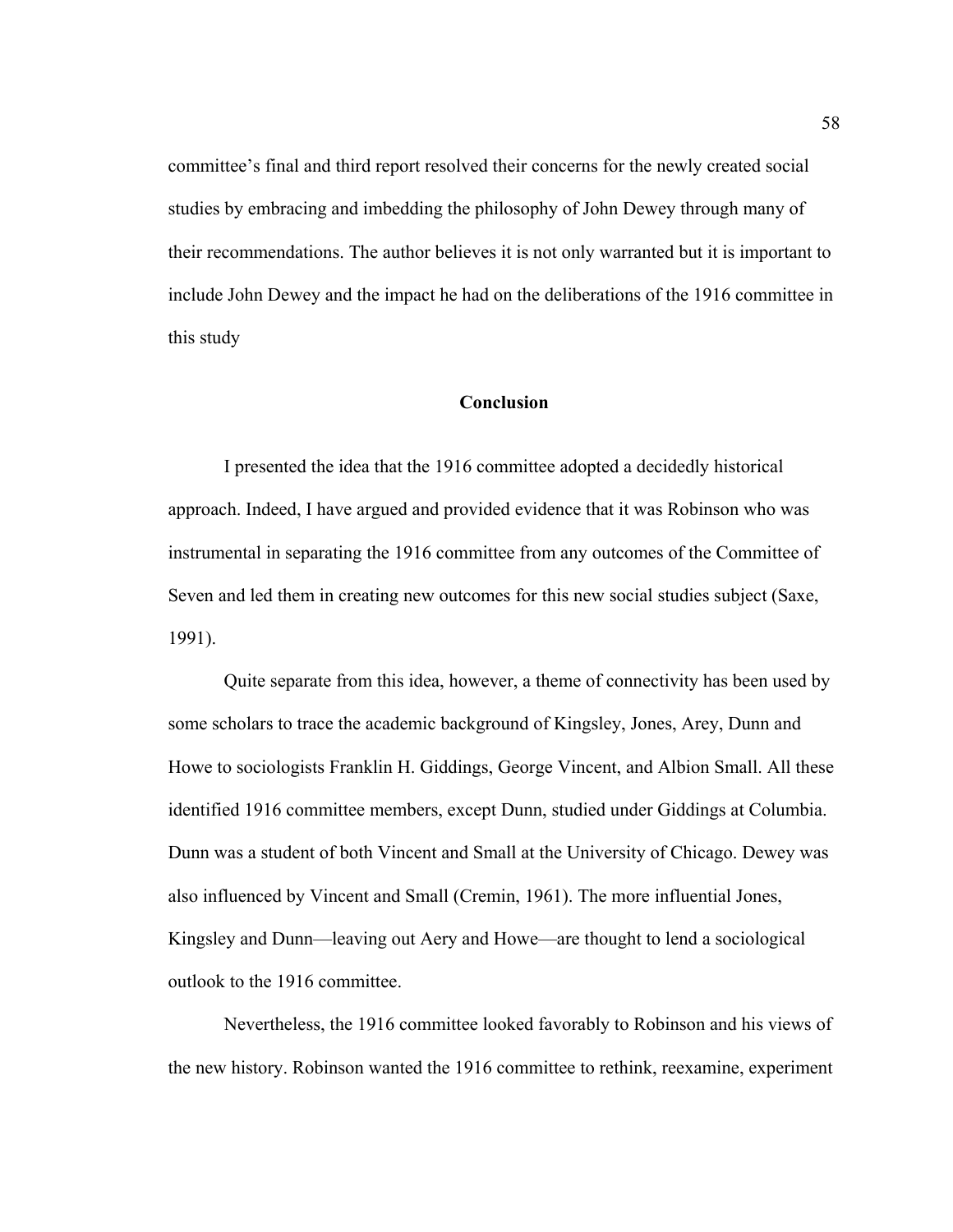and utilize their initiative to be able to develop the new social studies (Saxe, 1991).

 A critical question to pose regarding the 1916 committee's work is: How influential were Thomas Jesse Jones and Clarence Darwin Kingsley in preparing the reports of the 1916 committee? A follow-up question becomes what other 1916 committee members presented an influence on their deliberations? The ultimate question then becomes which 1916 committee members actually influenced their final recommendations for the new social studies in secondary education? And what about the influence of Dewey as a nonmember?

 The 1916 committee members strived for a final document that was both practical and flexible—one that would become a tool for teachers (Evans, 2004, p. 29). As a group, these developers of the new social studies gave a voice and an emphasis to many issues of concern that had been arising from the various social reform movements for decades prior to the work of the 1916 committee. It is unfortunate that no known notes or records of the 1916 committee members' discussions or deliberations exist to reveal more personalized insight to their actions and inter-actions (Evans, 2004). However, based on the concern regarding the impact of immigrants, the influence of social efficiency concepts, as well as the influence of Robinson and Dewey as evidenced in the 1916 committee's trilogy of reports, we can surmise that the 1916 committee was very representative of a microcosm of Kliebard's (2004) competing camps.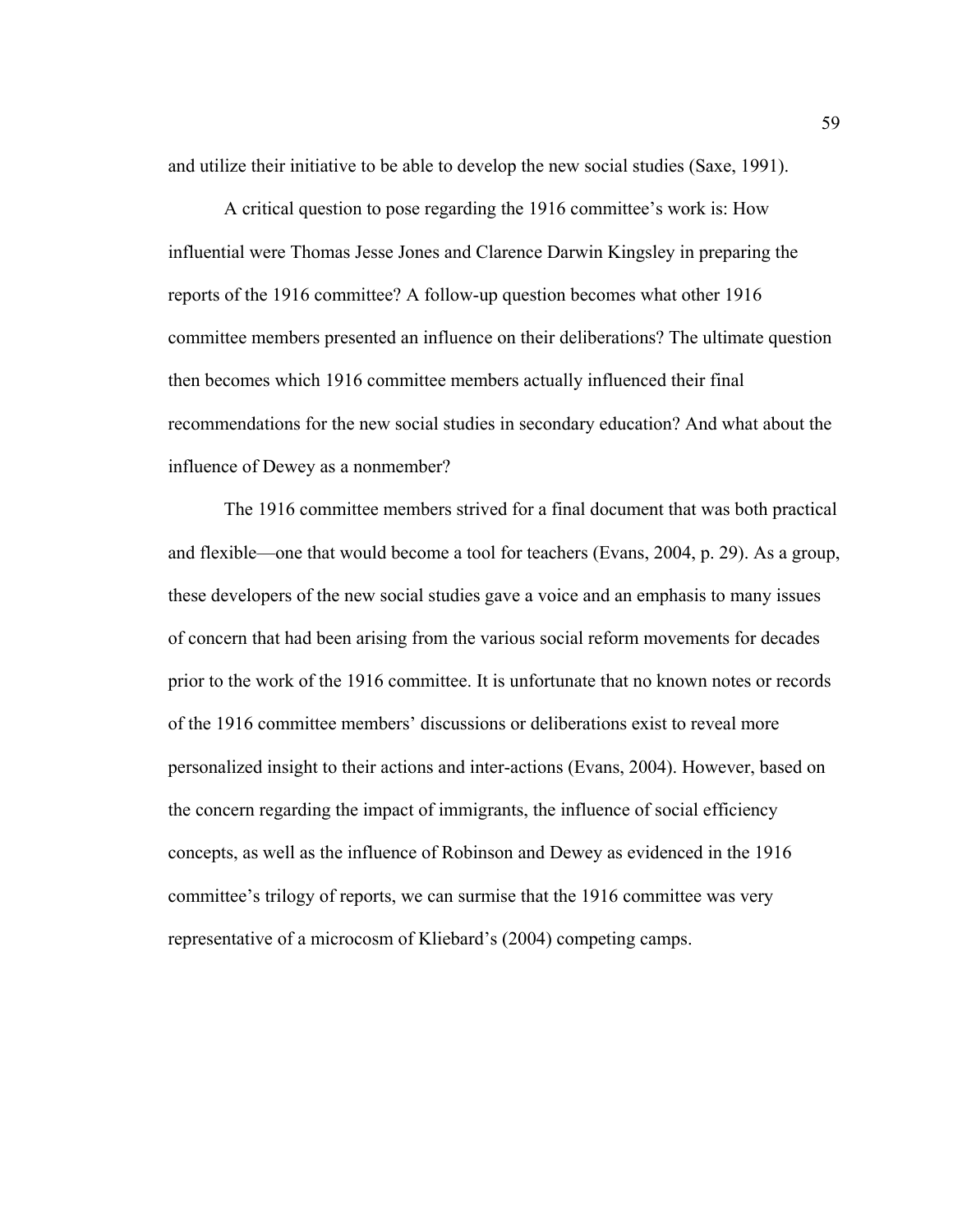## CHAPTER III

# THE REPORTS

# **Introduction**

 The design, format, and content of what has become known as the 1916 Report is presented in this chapter. The colloquially titled 1916 Report will be dissected into its actual three individual reports, which are separated, by time frame, intent, and topic. The reports are differentiated and discussed individually. One important factor is that each report has distinct and separate authorship. For ease and continuity of readability, this dissertation uses the following titles for the three reports of the trilogy: the *1913 Preliminary Statement*, the *1915 Report on Community Civics*, and the *1916 Report on Social Studies*.

### **1913 Preliminary Statement**

### **Introduction**

The *1913 Preliminary Statement* of chairperson of the committee on social studies was made part of the publication of preliminary reports prepared by the chairmen of each of the CRSE committees. Officially, this publication is known as U.S. Bureau of Education Bulletin, 1913, No. 41. Thomas Jesse Jones, as chairperson of the Committee on Social Studies, was the sole signatory on the *1913 Preliminary Statement* as presented and published under the umbrella of the CRSE. Jones' preliminary statement was third on the table of contents listing nine other subjects and Kingsley's statement of the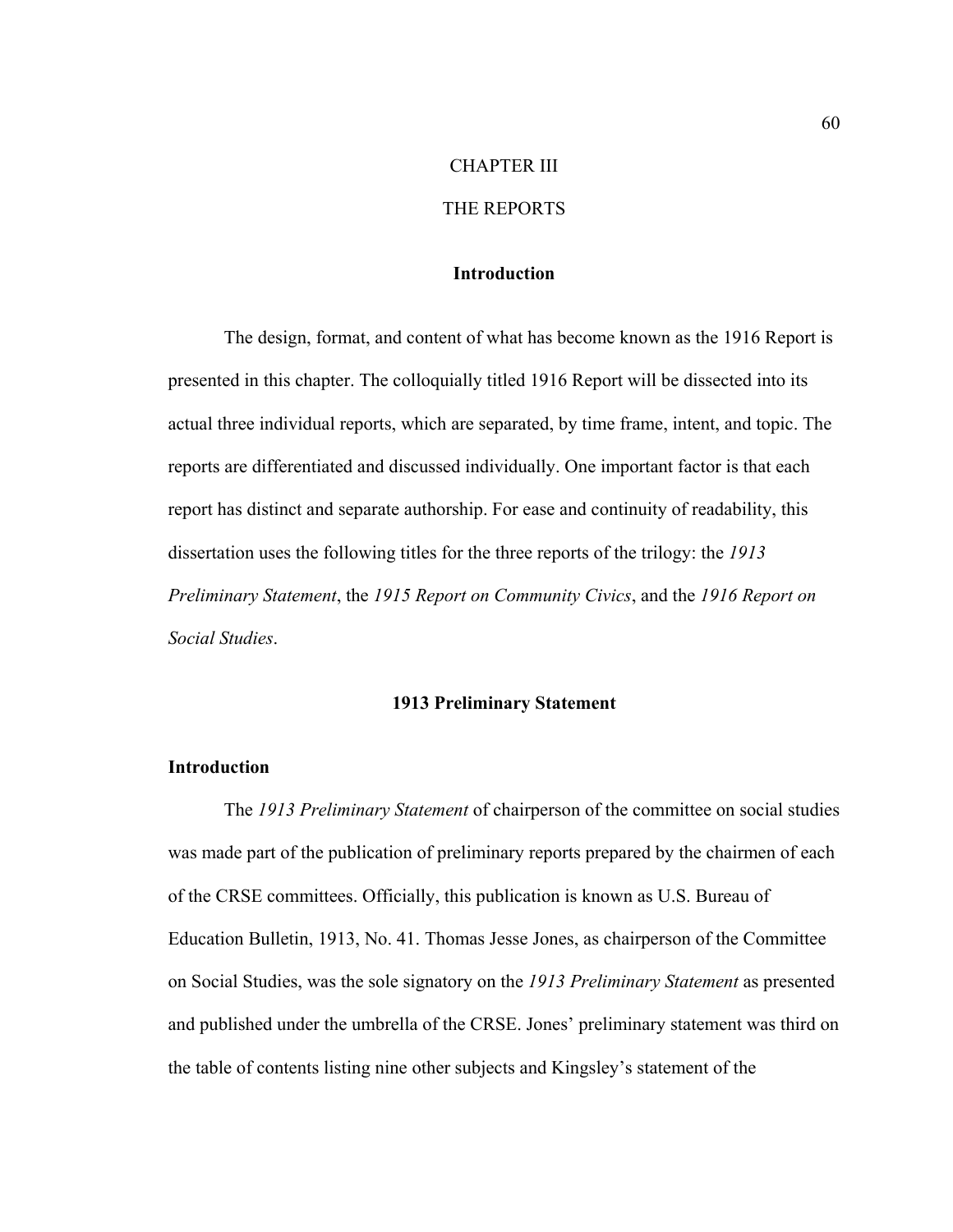chairperson of the Committee on the Articulation of High School and College.

 The entire group of CRSE committee reports was published under a letter of transmittal from The Department of the Interior, U.S. Bureau of Education, dated September 23, 1913, and signed by P. P. Claxton, Commissioner. His letter explained the need to address "the problem of secondary education," acknowledged that "this bureau [of education] has no specialists in secondary education," and "welcomes all the more heartily" the CRSE's cooperation (p. 5). Claxton set the goal for the CRSE to research and search the entire country for the best advice and ideas for improving aims and methods for secondary education. The transmittal letter advised that the CRSE was to publish a final report as a revision to this bulletin.

### **1913 Preliminary Statement**

 At the outset, the title of this first report of the trilogy that comprised the complete set of reports by the 1916 committee was immediately footnoted. Attached to the title, Footnote 1 clearly stated that the term "social studies" was used to include history, civics, and economics. Under the sub-title, "The Point of View," the *1913 Preliminary Statement* delineated not only the need for the new subject of social studies, but differentiated the new subject using an expanded goal from the existing, or old, subject considered as traditional civics. To this effect, the *1913 Preliminary Statement* stated, "Good citizenship should be the aim of social studies in the high school" (p. 16). In addition, it stated, "Facts, conditions, theories, and activities that do not contribute rather directly to the appreciation of methods of human betterment have no claim" (p. 17).

By way of explanation, the *1913 Preliminary Statement* provided an extensive list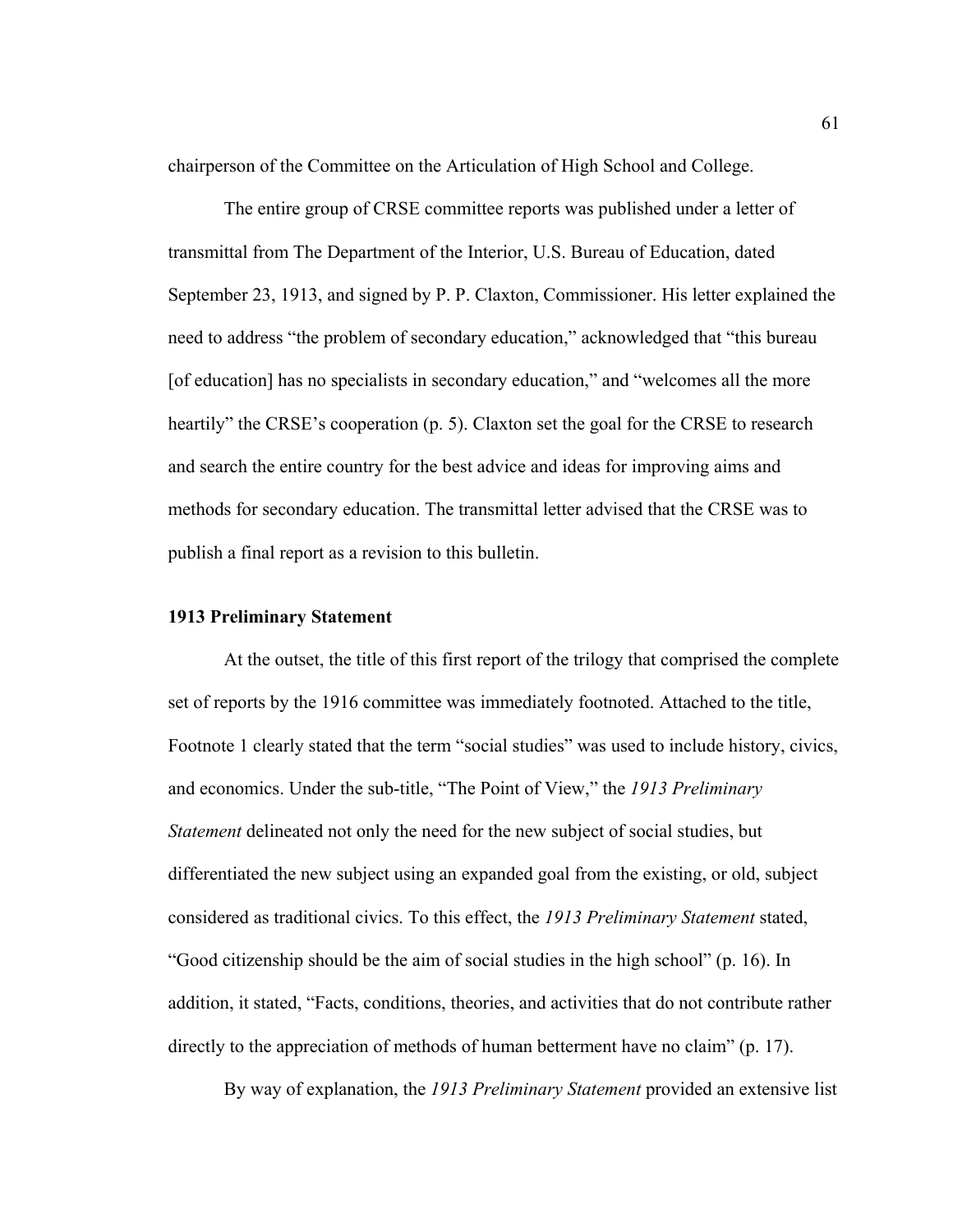of topical items to be included under social studies. This list was identified in order not to simply teach the student how a bill becomes law or how the President is elected. Rather, the list emphasized the opportunity to use social studies more effectively to teach topics such as community education, public recreation, human rights versus property rights, and what is described as the selfish conservation of tradition, to name a few. However, it is important to note that a caveat was added to the list: "Long as the foregoing list is, it is quite apparent that many more vital topics could be added" (p. 17). This broad scope vision for the new subject of social studies apparently was expressly geared to give the student (a) a clue to the significance of these topics, and (b) to create a desire in students to know more about their environment.

The *1913 Preliminary Statement* highlighted the importance of this new subject in order to: (a) make a contribution to the social welfare of the community, and (b) allow the "boy and girl" to be a constructive member of the social group. History was presented separately and challenged as the topic that "must answer the test of good citizenship" (p.17). It stated that in order to realize the social studies aims just presented, the *1913 Preliminary Statement* proposed five units of social studies: a community civics topic, three history topics, and an economics and civic theory topic.

The *1913 Preliminary Statement* qualified the term "civics" as including the spectrum of possible activities of individuals, private organizations, or government. The purpose of developing a community civics course was to make students aware of civic conditions in their own communities. Community civics courses, therefore, would start as early as possible with the elementary grades. An extensive quotation from an article by J.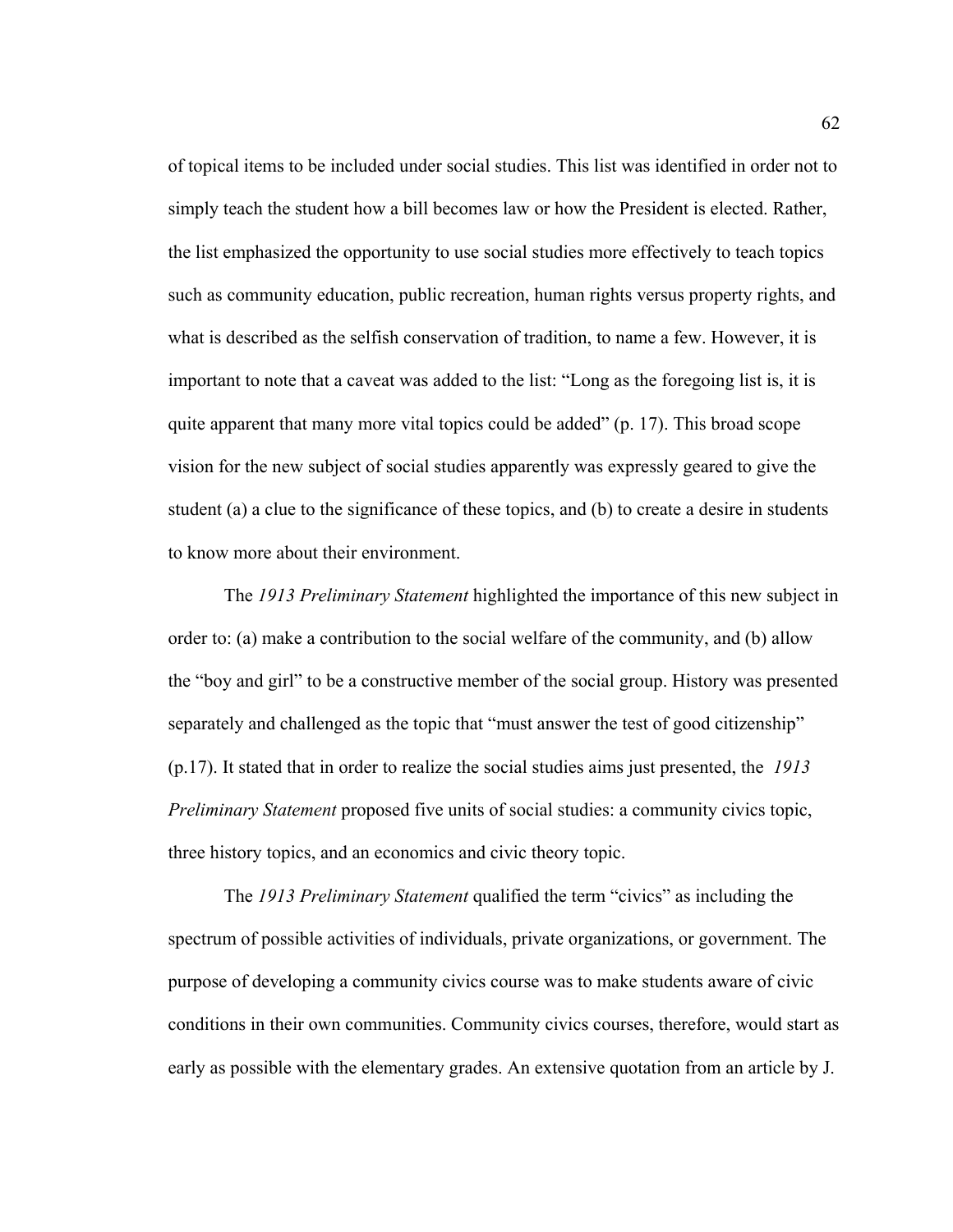Lynn Barnard supported this concept by describing methods applied in his practice school—fifth to eighth grades—in Philadelphia. He believed his methods proved successful in these grades. To some extent, the general tenor of Barnard's school was emphasized by noting that the more general term "community" was used to replace the word government. By doing so, an important concept, according to Barnard, was impressed upon the students that they were "now citizens of various communities, namely, the home, the school, the playground, the church, the city, the State, the Nation" (p. 19). This, in turn, involved students in a series of studies to discover how the community helped "the normal citizen" with issues involving "life, health, property, working and business conditions, transportation and communication, education, recreation, [and] religious worship" (p. 19). Then, Barnard's approach engaged students in a "brief study of how the community takes care of its subnormal citizens, usually referred to as the dependents, the defectives, and the delinquents" (p. 19).

 Barnard's article stressed that textbooks were not used until the seventh and eighth grades. However, he highlighted that "a helpful textbook has been found which admirably illustrates the newer civics" (p. 20). Dunn's textbook "*The Community and the Citizen*" (p. 20) was a good illustration of the new approach to civics. His conclusion offered that a desired outcome of this instructional method would eliminate superficial teaching practices such as memorizing historical documents—apparently in vogue during that time. He also anticipated that another positive outcome would take place through the interplay of the community acting with government and the citizens. Barnard suggested that the result was to liberate teachers who sought methods of revising courses of study.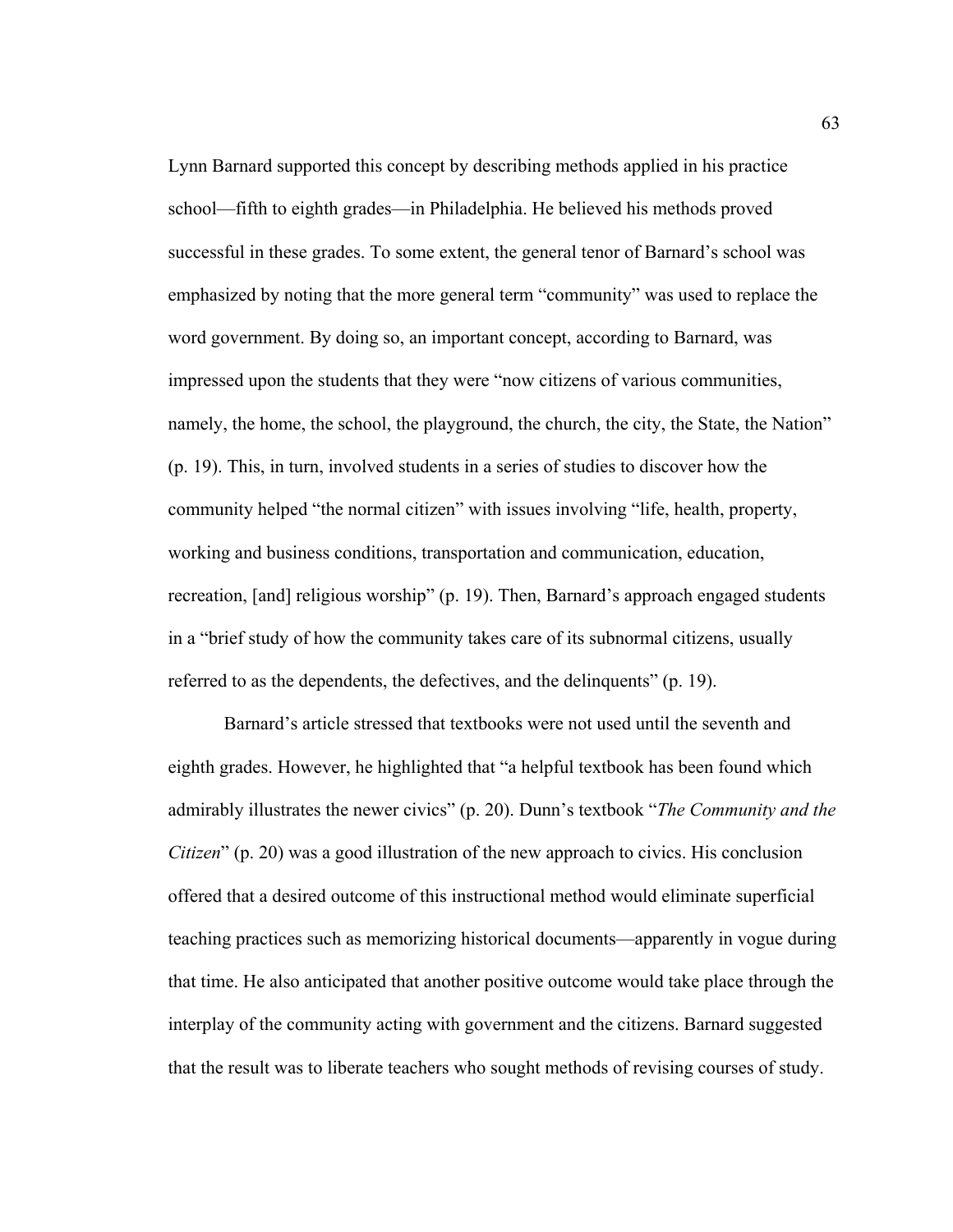The *1913 Preliminary Statement* indicated flexibility should be built into teaching the new social studies civics in the sense that "The subject matter of community civics will vary with the community in which the school is located" (p. 21). This flexibility surfaced in a proposed "Survey of Vocations" course. Its contents were written by William A. Wheatley, a 1916 committee member, as a description of a course under his supervision at Middleton High School in Connecticut. Wheatley detailed a half-year course in vocations. The outline of this course was intended to acquaint the student with most, if not all, the vocations or employment opportunities available within the sphere of their community. The course covered background information and other factors besides qualifications for the vocations presented. Wheatley indicated in the *1913 Preliminary Statement* the course was successful. He concluded with a recommendation that his "Survey of Vocations" course be taught in all high schools. After all, Wheatley reasoned, high schools "are the people's elementary colleges" (p. 22).

 The *1913 Preliminary Statement* opened a section on history with the announcement that the 1916 committee was relying on and deferring to James Harvey Robinson to address this part of the new social studies. Robinson was a member of the 1916 committee and one of the most prominent historians of his time (Barr et al., 1978; Hendricks, 1946; Whelan, 1991). In typical fashion, Robinson eloquently wrote his section of the *1913 Preliminary Statement* endorsing the adoption and/or adaptation of a new history. First, in support of his position, Robinson suggested that teaching and learning in history should involve historians who "would look back on the past for explanations of what he found most interesting in the present and would endeavor to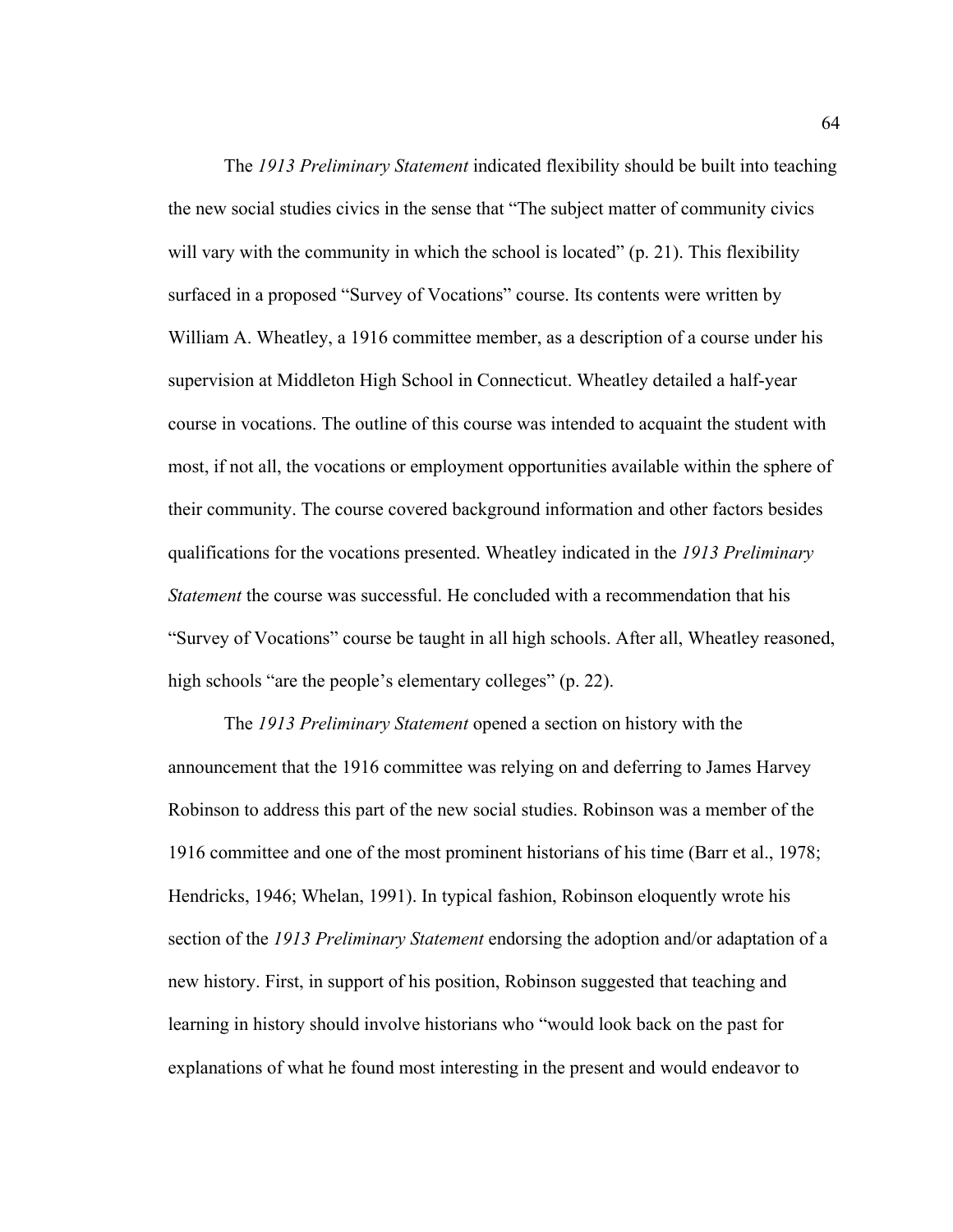place his readers in a position to participate intelligently in the life of their own time" (p. 23). Second, he recognized that historians established methods of teaching history which a "new history" approach did not need to dramatically change—but change was needed to be more effective. Both these concepts form the basis of Robinson's new history format of using past issues to reach understanding of current problems. Robinson explained: "No one questions the inalienable right of the historian to interest himself in any phase of the past that he chooses. It is only to be wished that a greater number of historians had greater skill in hitting upon those phases of the past which serve us best in understanding the most vital problems of the present" (p. 24).

 Based on Robinson's views on teaching and learning of history, the *1913 Preliminary Statement* included a recommendation that the 1916 committee identify skilled historians to begin the process of developing and experimenting with material for phases of history they determined useful to high school students that met Robinson's criteria. The plan called for reviewing and referring this new coursework to high school history teachers to be used on a trial basis.

The subject of economics was covered in a statement written by Henry R. Burch, a 1916 committee member, which was made part of the *1913 Preliminary Statement*. Burch outlined that the emphasis for high school economics should be on the concept of production and consumption, which he asserted were essentially concrete and objective in nature. To this end, Burch included the caveat "Concrete economic problems should be taken up whenever possible in connection with that factor of production to which it is most closely related" (p. 25). His concluding statement was all inclusive of the era's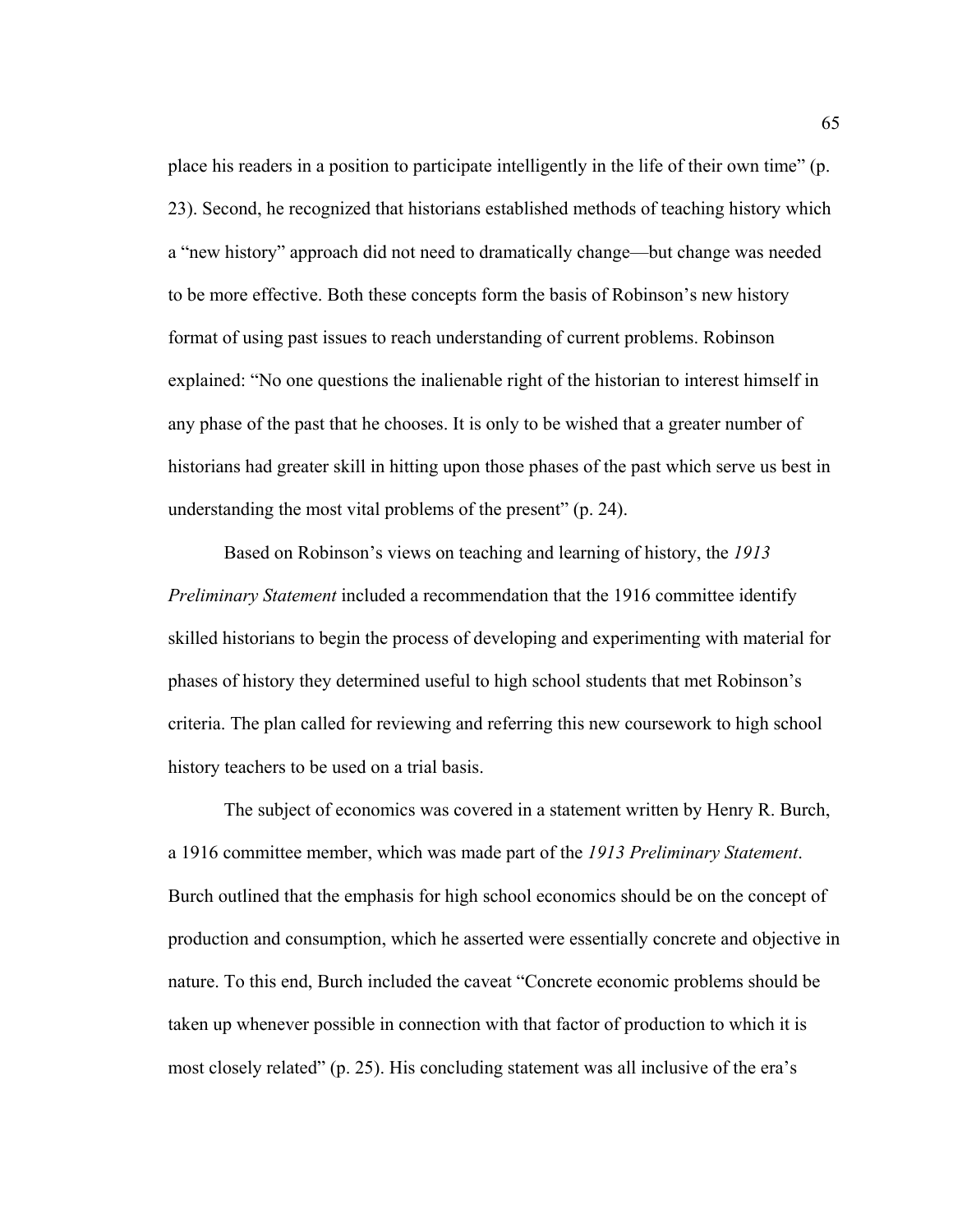particular economic factors that were evident in society. Through studying economics, the student would gain an awareness of the economic reform currently underway. More importantly, the student would ideally learn what the groups which were active in this reform—proponents of organized labor and government regulation, social workers, socialists, individual taxpayers—hoped to gain.

 In comparing the proposed Civic Theory and Practice course to community civics, the content of the former was identified as "formal elements of thought." The aim for this course was to allow students to evaluate what they observed and studied to ascertain the relationships between events and the forces behind them. Woodrow Wilson's "The State," James Bryce's "American Commonwealth," and Charles A. Beard's "American Government in Politics" were texts intended to be used to support this premise.

 In addition, the *1913 Preliminary Statement* pointed out that other publications and reports should be used in the Civic Theory and Practice course to cover a litany of topics. This effort to provide outside materials was considered in order to add a dimension to the actual observations made by students of conditions and events. However, "Emphasis on the formal study [civic theory and practice] must not be permitted to crowd out the observation of actual conditions nor such experience in social service as the time will permit" (p. 26). A topical outline was provided primarily as an aid to teachers wanting to change their methods for teaching civics.

 Without any concluding or summary remarks, the *1913 Preliminary Statement* simply ended with Thomas Jesse Jones' signature. A list of the 1916 committee members as of the issuance of this report followed. It indicated 17 members in addition to Jones.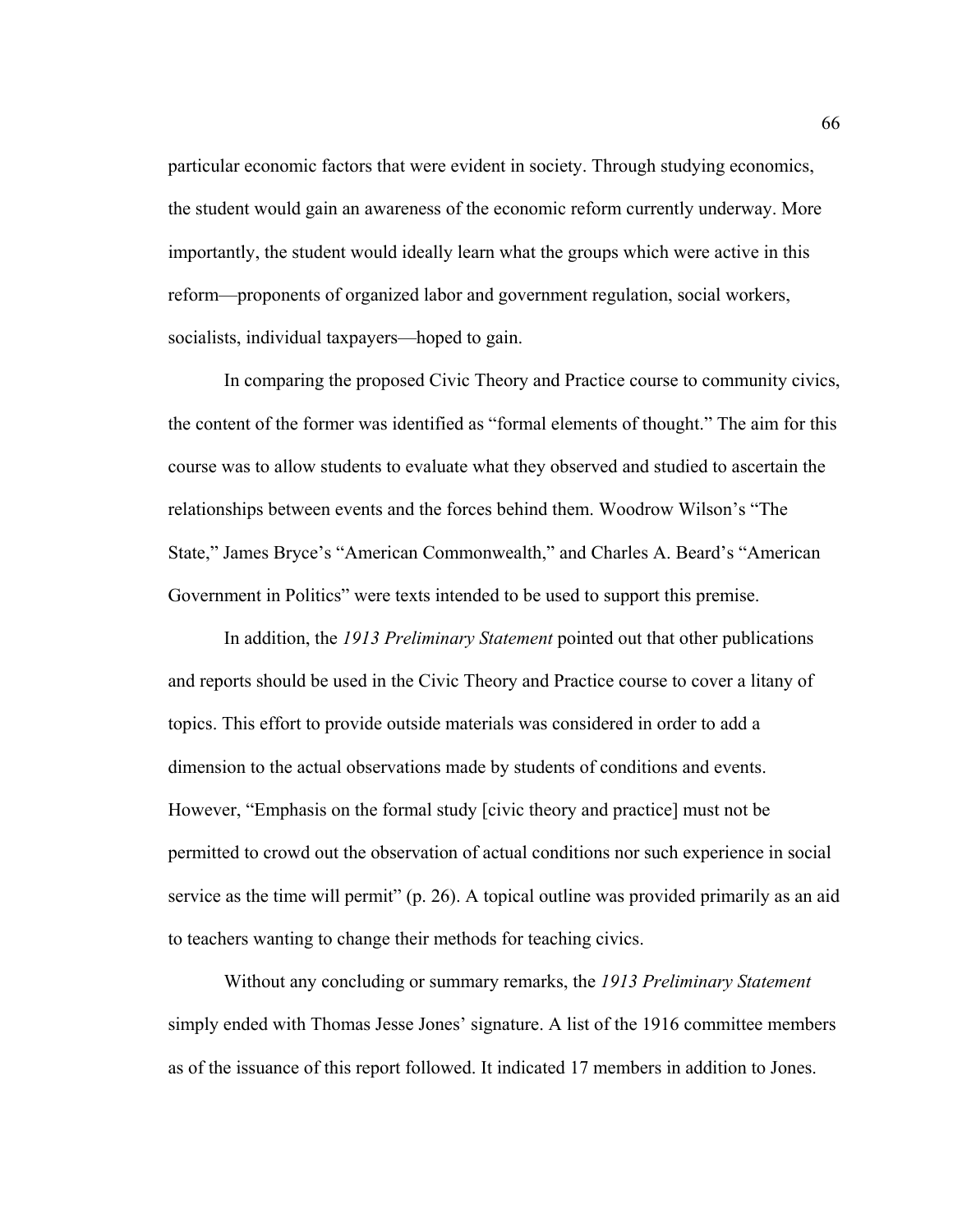Notably missing from this initial list was: Clarence D. Kingsley, Arthur W. Dunn, and F. W. Carrier.

### **Conclusion**

 Jones called upon a broad scope representation of the 1916 committee members as contributors to his preliminary statement to the CRSE. Barnard, Wheatley, Robinson, and Burch can be considered multi-faceted in their ideas for approaches proposed for the new social studies subject. Indeed, a cross-section of ideas was presented ranging from a selected definition of community civics, to teaching about available vocations, to essentially, in today's terms, beta testing for a new approach to history. Yet, the *1913 Preliminary Statement*, which is approximately 11 pages, concluded without definitive directions from the Chairperson of the 1916 committee.

#### **1915 Report on Community Civics**

### **Introduction**

The second report, *The Teaching of Community Civics*, was published in 1915. In a letter of transmittal dated June 8, 1915, P. P. Claxton, Commissioner, recommended the publication of the *1915 Report on Community Civics*. He pointed out this report was prepared by a special committee of the CRSE identified to perform work on behalf of the 1916 committee. He named the four members: J. Lynn Barnard, F. W. Carrier, Arthur William Dunn, and Clarence D. Kingsley. As noted above, three of the four, Carrier, Dunn, and Kingsley, were not among the 1916 committee members listed on the *1913 Preliminary Statement* publication.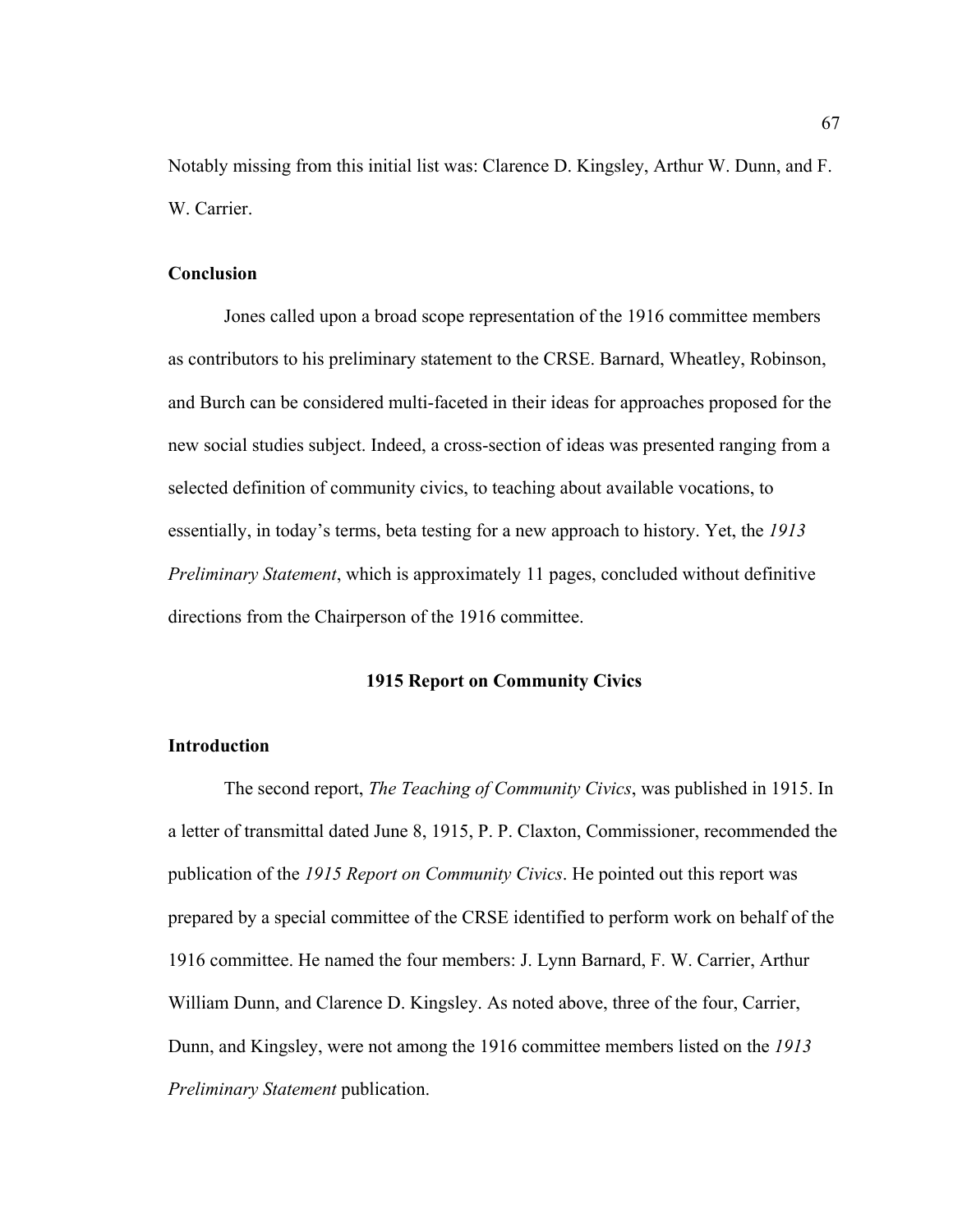# **Preface**

 As introductory remarks, this four-person "special committee of the committee on social studies," (p. 7) advised their work was based on a course conducted by Barnard in the summer of 1914. They acknowledged that part of the material for Barnard's course was prepared by a committee of five Massachusetts educators, which included Carrier and Kingsley. This special committee also noted "valuable suggestions from Dr. David Snedden…Thomas Jesse Jones…and Jessie C. Evans" (p. 7). David Snedden was not listed as member of the 1916 committee.

### **Part I**

Introductory paragraphs covered defining a good citizen and the stages in developing good citizenship through schooling. It was noted that civic education should include elementary history, community civics, and some type of study on typical vocations. The report offered the rationale that civic education would help students learn to compare their current and previous community conditions with those in other communities. More importantly, it pointed out a belief that "this habit of comparing social conditions will be almost indispensible to the pupil when he comes to the history that should follow, because the new type of history is placing its emphasis on such comparisons" (p. 10). The premise of the *1915 Report on Community Civics* was designed to outline an area of civic education identified as "community civics."

 The special committee defined community civics and the place they believed community civics should play in the school program. They outlined that this course would reside in the elementary grades and carry into high school for one year. The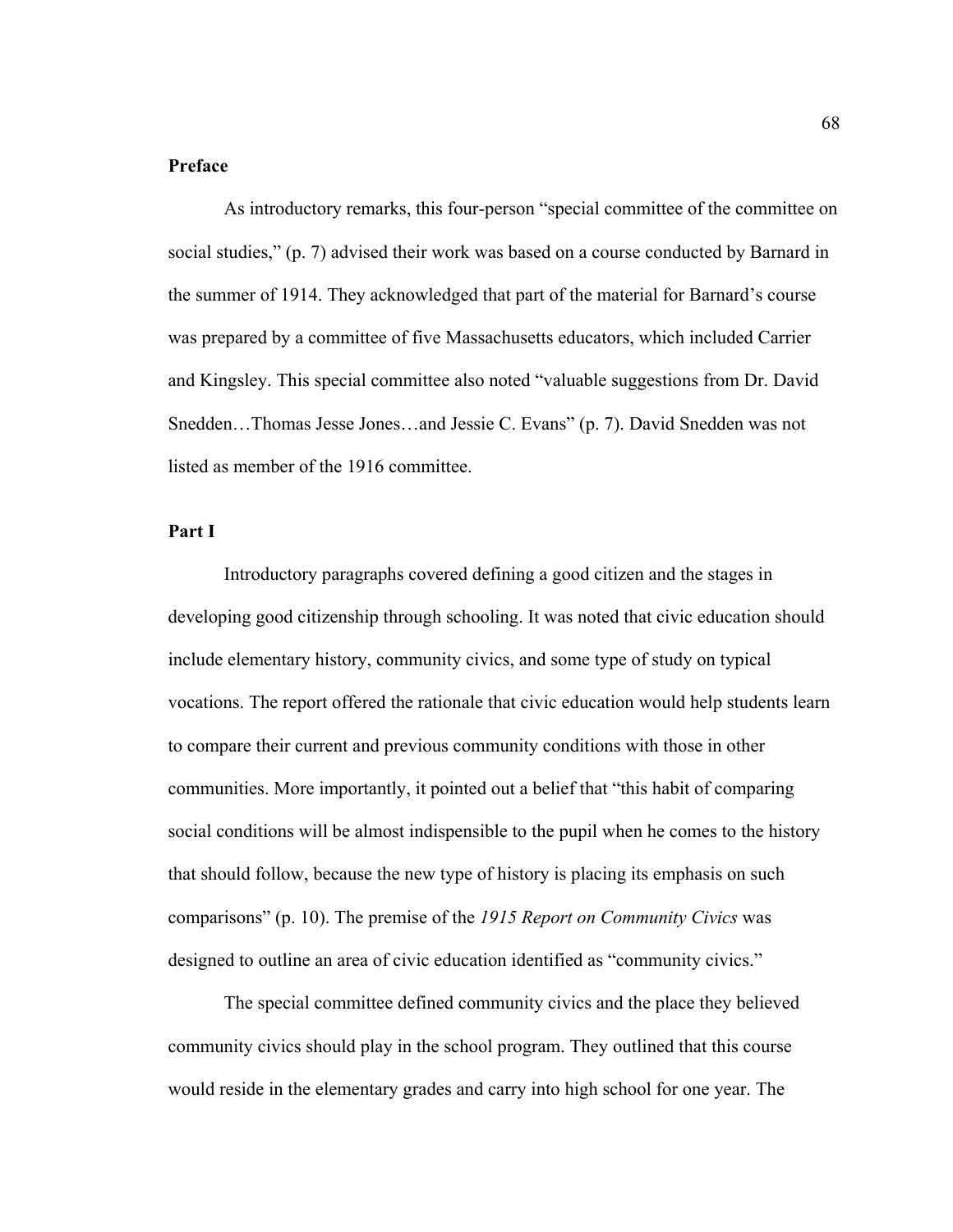special committee highlighted their concern that many students did not go to high school. They indicated that this course, if made part of elementary education, would allow students to be prepared, in particular, for social studies in secondary education. In detailing the aim of community civics, this special committee stated "Many courses in civics fail because they fix attention upon the machinery of government rather than upon the elements of community welfare for which government exists…" (p. 12).

 The special committee suggested the topics of (a) health; (b) protection of life and property; (c) recreation; (d) education; (e) civic beauty; (f) wealth; (g) communication; (h) transportation; (i) migration; (j) charities; (k) correction" (pp. 12-13) for community civics. These topics were titled the "elements of welfare." In detailing ideas for the method of teaching community civics topics, this special committee outlined that the student needed to be trained to evaluate facts, make value judgments, and find best solutions.

 The special committee defined a method of how to conduct a study of each of the topics, or elements of welfare, in three steps: first, explain a suggested approach to each particular topic; second, conduct an investigation of agencies involved in the topic of study; and third, present a summary recognizing present and future responsibility to the topic for individuals. This was followed by a narrative defining and outlining these steps. In this narrative, they provided two quotations from Dunn that related classroom examples or stories of right motives and wrong motives for civic actions.

 The *1915 Report on Community Civics* wove through an extended discussion on civics education or training as applied to student conduct. This included observations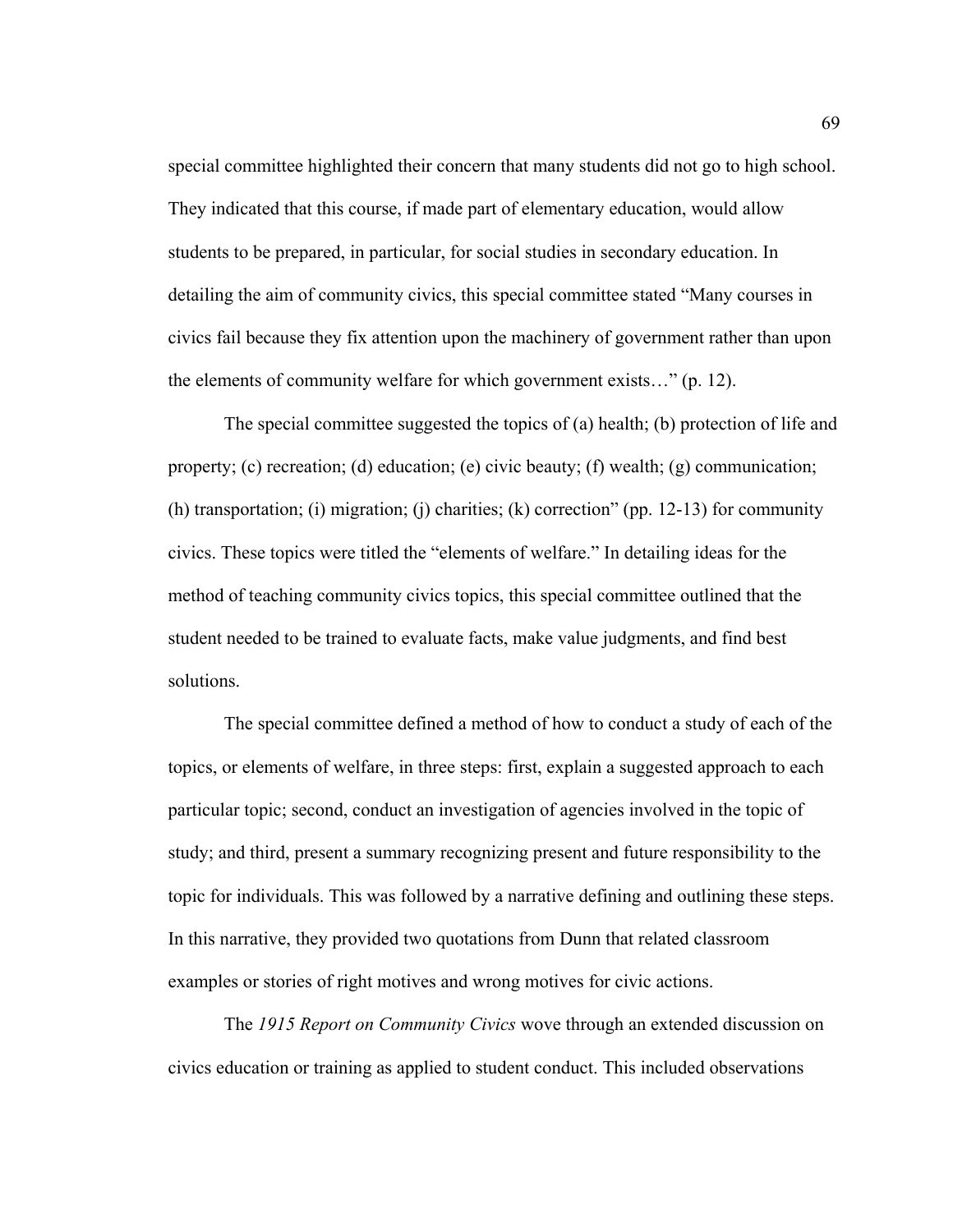concerning "Conduct that has self-interest as an evident end…and…Conduct that is more evidently social in character and based primarily upon the *interest of others* or upon *a common interest*" (pp. 18-19).

#### **Part II**

 This section of the *1915 Report on Community Civics* presented an extensive written discourse applying the recommended study approach detailed in Part I with personalized examples from the special committee on each of the elements of welfare topics. Their consistent application of this same study format essentially utilized a limited problems approach. However, the study approach was somewhat repetitive even with the premise of tailoring each topical section

 The first step, or approach, was dominated by a laundry list of specific questions that could be addressed or researched and potentially answered by students. Each question for research concerned one or more of the recommended agencies, which were listed uniquely for each topic. Here the term "agencies" was more expansive in intent. The sample question list for each topic included numerous subjects, items, places, and private as well as public organizations.

A representative theme for Part II was presented in the Civic Beauty topic or element: "As in the case of other topics, the study should be related as closely as possible to the pupils' interest, proceeding from matters familiar to them to matters less familiar" (p. 32). A philosophical outlook regarding monetary versus life values or the value of elements of welfare was expressed under the topics or element of Wealth,

It should be made clear to the pupil that the money a worker receives for his work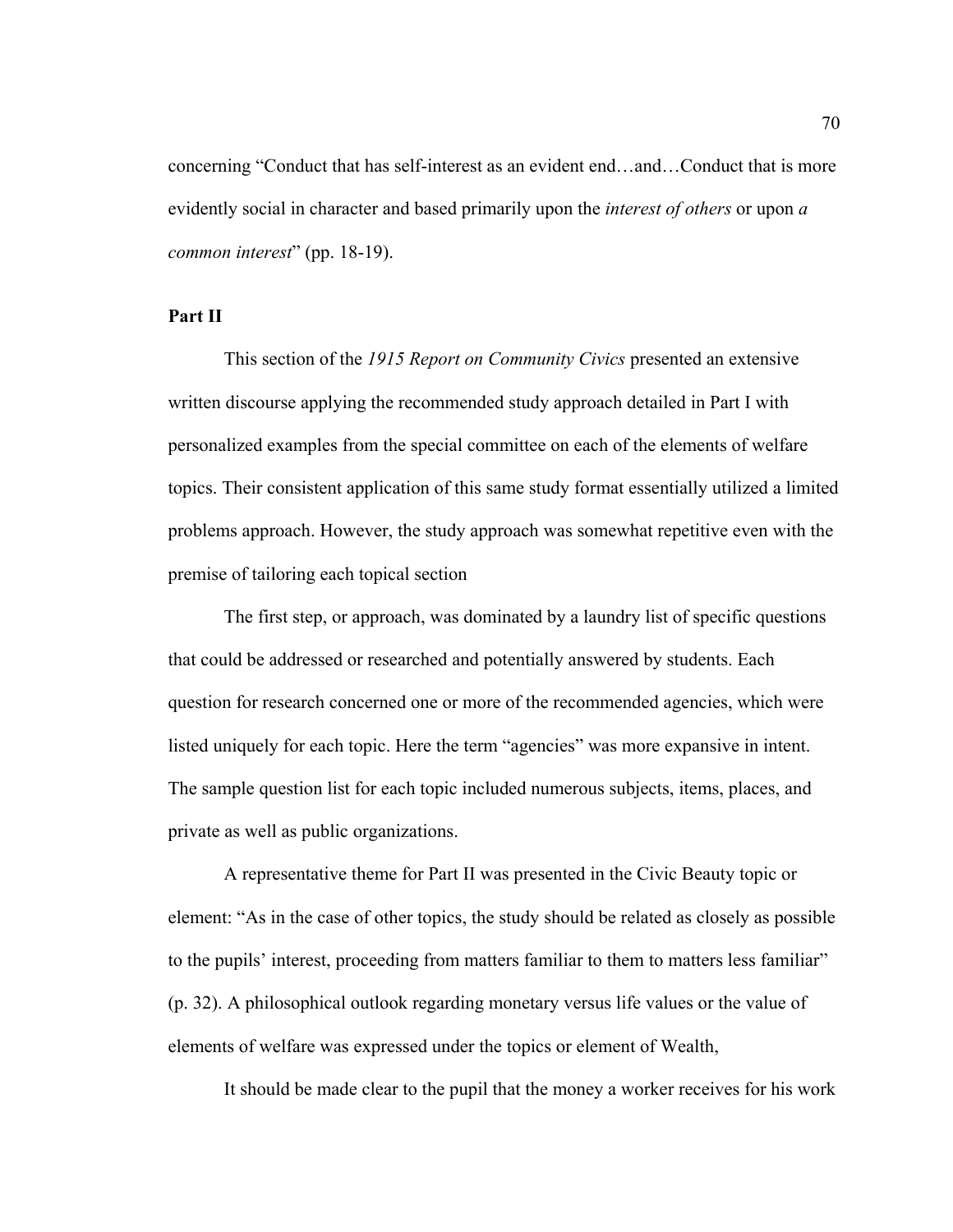is only a measure of his 'living' or of the value of his services, and that the real 'living' that he receives in return for his work is the more or less complete enjoyment of the 'elements of welfare'—protection of health, life, and property, education, recreation, etc. Wealth is merely the material means by which the real elements of welfare are secured. (pp. 33-34)

Intermingled throughout Part II were comments and suggestions for the student's study

approaches that were examples of utilizing history for the research. The Communications

topic contained such a reference: "Make comparisons between present and past times

with reference to means of communication" (p. 38). The special committee emphasized

the importance of examining and linking multiple elements, such as Transportation with

Communication, during the student's research.

Under the Migration topic, the special committee offered the following opinion

and philosophy on the value and potential good impact of immigration,

Migration is no unusual thing. The motives that lead to it consist of the desire to secure one or other of the elements of welfare. The motives that bring foreigners to America are the same as those that have led to the settlement of the West, or the early colonization of America, or the movement of a family from one town to another, or from the country to the city; except that the desire for political and religious freedom have played a more important part in immigration than in the ordinary movements from place to place within this country. (p. 41)

Another philosophical view is contained under the Charity topic. This view

concerned the need for charities due to the failure of some individuals on their own, or

because of outside organizations, to attain or enjoy all the elements or topics of welfare.

Continuing this thought, the special committee wrote under the Correction topic, "A free

community is one in which a maximum of liberty is secured to all members" (p. 46).

 The theme of the twelfth topic, How Governmental Agencies Are Conducted, used an aim to set up government (a) as a vehicle for cooperation within the community,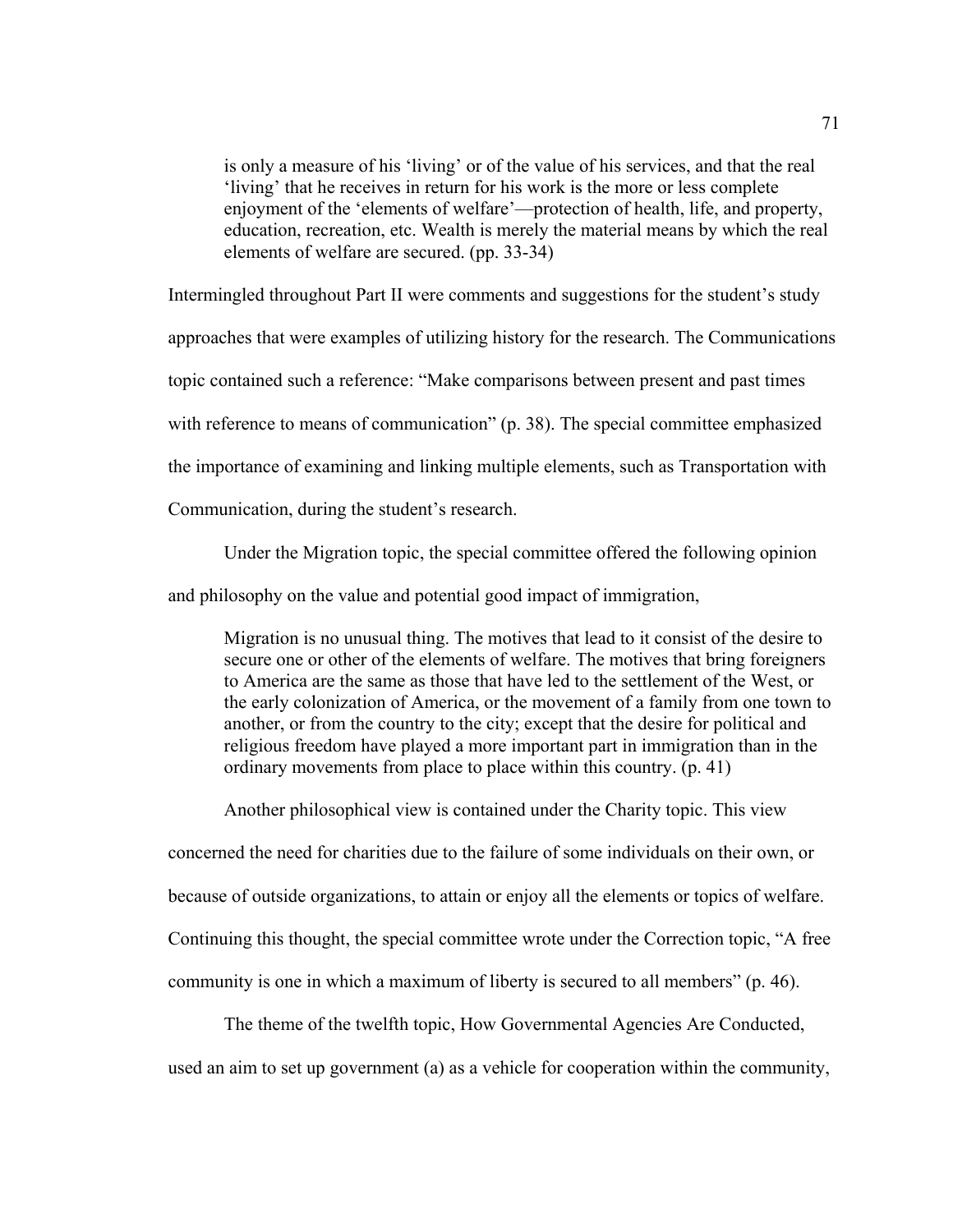(b) to afford students and citizens a clear and broad knowledge of government functions and organizations, and (c) to allow students to see how the character of government changes to meet new conditions. This topic, therefore, would create an interest in and a desire to know more about it.

 The special committee's philosophical view of responsibilities under the How Governmental Agencies Are Financed topic was plainly expressed. It stated, "The subjects of evasion of taxes, extravagance and inefficiency in the expenditure of the people's money, and ignorance on the part of citizens regarding the way in which their money is spent and the returns they are getting for it, are among those that may be discussed"  $(p. 49)$ .

### **Part III**

 This third section of the *1915 Report on Community Civics* is titled using the term "suggestions." However, under "biographical suggestions," the special committee covered a broad arena of items considered of importance. The first was an emphasis by the special committee to explain the scope and method of community civics. In order to make it clear, they believed this subject needed to be a study of "the real community and the real relations of each citizen to his own community life" (p. 51). The second was their emphasis on having a textbook that reaches beyond facts into serving as a true guide for students in their research and study. A text, in their opinion, needed to assist teachers and pupils in looking for and interpreting information beyond set facts and figures.

Under the heading "reference texts," the special committee recommended that multiple textbooks be used for each class in order to provide a variety of versions of civic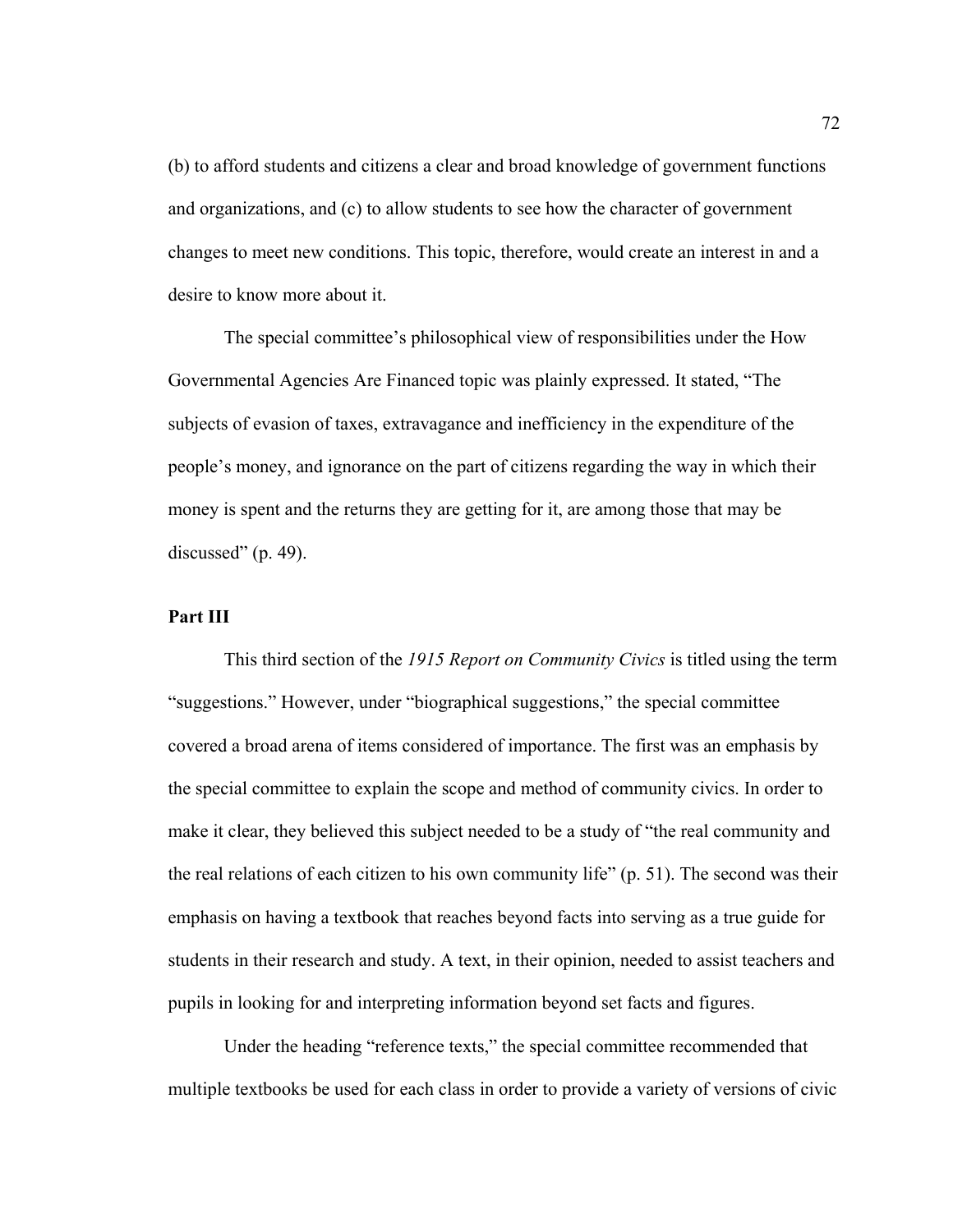information. In addition, source materials well beyond books and texts were presented and enumerated. To this end, the special committee stated, "It is not intended in community civics that the mechanism of government be entered into in great detail, but it is sometimes necessary to trace out such facts" (p. 52).

 At the time, apparently availability of textbooks was limited. Therefore, the special committee appeared compelled to provide references they qualified as both appropriate and available for the new subject of community civics. Included in their list of numerous and various references was John Dewey's "Ethical Principles Underlying Education" which was followed by Arthur W. Dunn's "Aims and methods. Introduction for teachers in The Community and the Citizen (revised edition)."

 Part III is the conclusion of the *1915 Report on Community Civics*. This second report of the trilogy is 55 pages. It was signed by all four of the members of this special committee.

#### **Conclusion**

 The *1915 Report on Community Civics* special committee essentially was formatted as an independent unit to research and report on civics education. It could be considered merely a civics study group (Jenness, 1990). This study group relied on their own personal, then contemporary, school course of study experiments as well as input and criticisms from several other teachers. The narrative gravitated into a sharing of ideas for teaching the subject of community civics while stressing the importance it held for public education. This special committee or study group used the terms "suggestions," "study" and "problems for study," among others, throughout the *1915 Report on*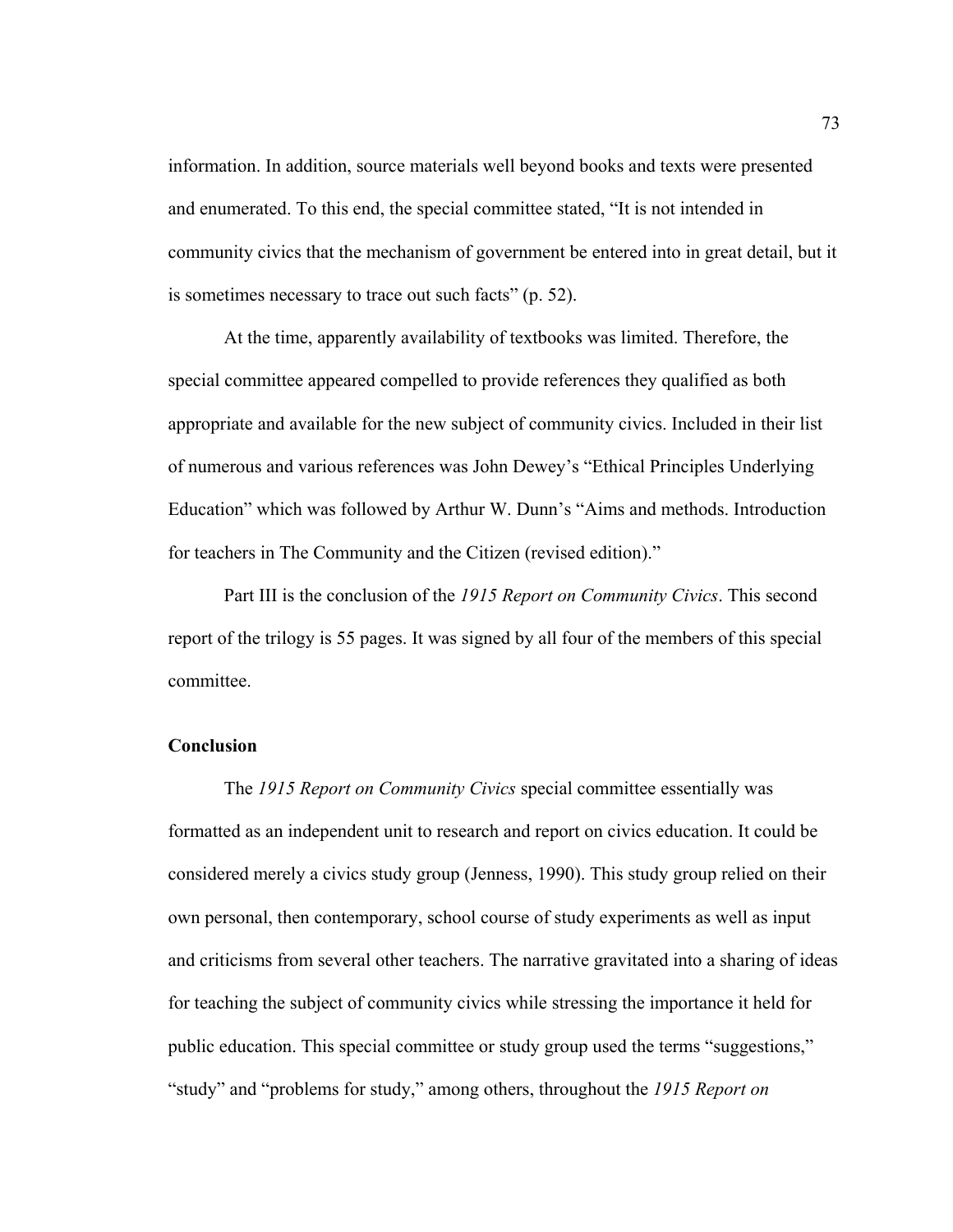*Community Civics*. The end result of their work did not actually develop into specific planning or direction. Indeed, to attempt to say that this group prepared guidelines to follow could be a tremendous over-statement. In essence, the publication is a summary report that the special committee apparently submitted directly to the CRSE, and not through the auspices of the full 1916 committee. Moreover, the *1915 Report on Community Civics* embodied a direct application of education for social efficiency.

#### **1916 Report on Social Studies**

#### **Preface**

The brief introduction to *The Social Studies in Secondary Education* report clearly stated that the 1916 committee identified that the growth of the schools and the numbers of schools and students created an unanticipated impact on communities and society in general. At the same time, the 1916 committee believed this growth provided social studies teachers with the unique opportunity to improve the education of citizens

The preface concisely presented that the 1916 committee was a real, working committee. Over a continuous three-year span from the publication of the *1913 Preliminary Statement* through the completion of the *1916 Report on Social Studies*, the 1916 committee met frequently and appointed subcommittees and occasionally individuals to conduct assignments that would add contributions to the committee as a whole. It was made clear that the 1916 committee planned to search wide and far across the United States in order to consult with many people to gather both suggestions for the new social studies and to research criticisms of existing courses. Conferences were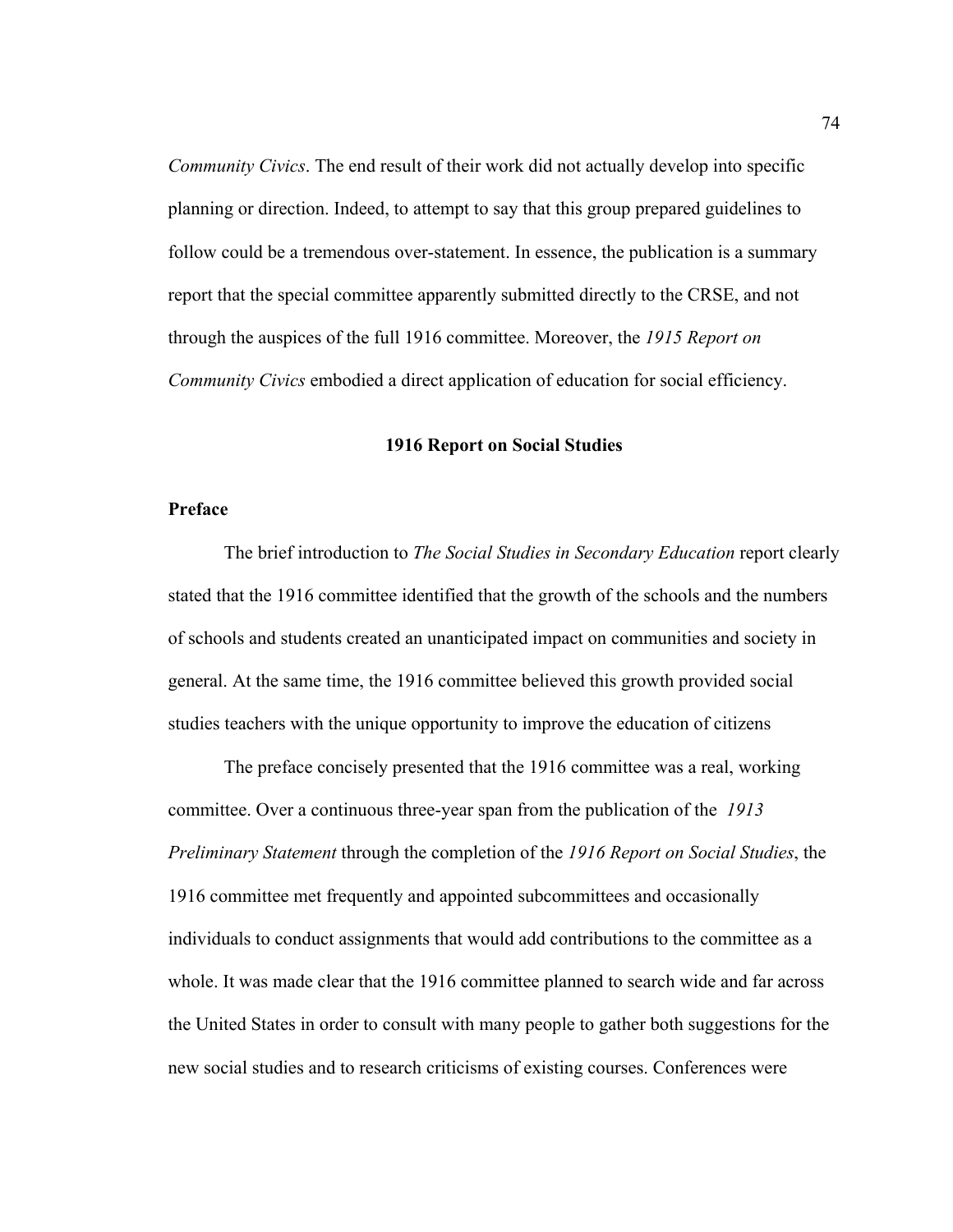scheduled with both the American Historical Association (AHA) and the American Political Science Association (APSA). It is noteworthy that the 1916 committee chose not to highlight the American Social Science Association (ASSA). This particular group (ASSA) was founded on an interdisciplinary format yet this association was still absent from the report. However, the preface stated: "In short, the committee has sought for every available source of suggestion, criticism, and contribution of material that would aid it in formulating and explaining its conclusions" (p. 5).

The preface acknowledged that the *1916 Report on Social Studies* was compiled by Arthur William Dunn who had been secretary for the last year. The fact that Dunn served as a special agent in civic education for the U.S. Bureau of Education was noted as a valuable connection by the 1916 committee to draw on "the experience and thought of the entire country" (p. 6). It was stated that the bulletin that comprised the 1915 *Report on Community Civics"* is referred to in the body of the present report" (p. 6). As such, it was to be considered an integral part of the *1916 Report on Social Studies*. The preface concluded with a statement that a summary of the 1916 Report was approved by the reviewing committee of the CRSE. It then added the caveat that their approval of the summary did not necessarily represent that all the members of the CRSE reviewing committee endorsed all the recommendations of the *1916 Report on Social Studies*. The approval, however, meant agreement with the general recommendations. Therefore, the *1916 Report on Social Studies* was authorized for publication by the CRSE. The preface was signed by both Thomas Jesse Jones as chairperson of the 1916 committee and Clarence D. Kingsley as chairperson of the reviewing committee of the CRSE.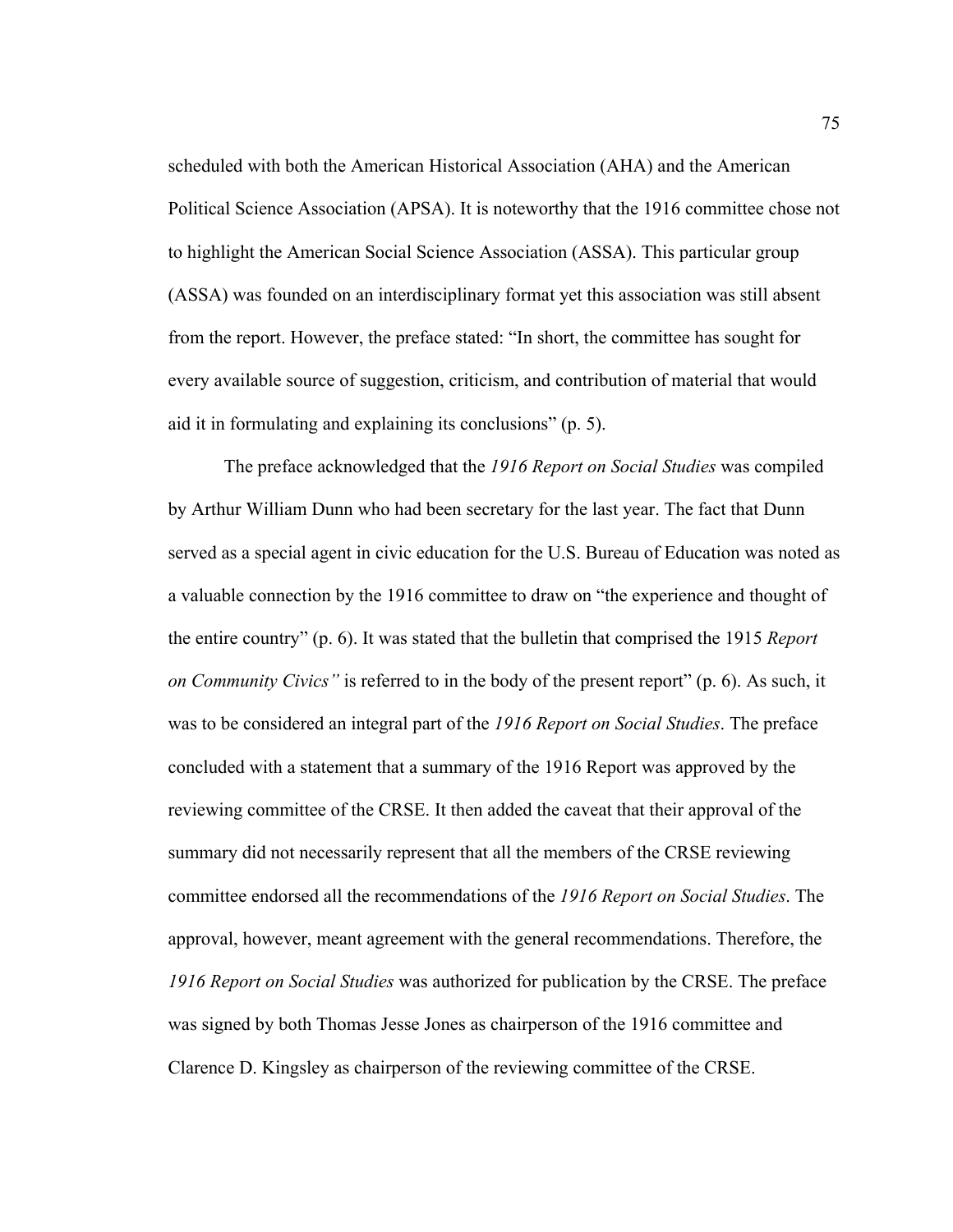#### **Part I Introduction**

The body of the *1916 Report on Social Studies* does not begin until page 9, which puts the length of the actual report at 54 pages. The initial statement presented the 1916 committee's definition of social studies. They stated, "The social studies are understood to be those whose subject matter relates directly to the organization and development of human society, and to man as a member of social groups" (p. 9).

At the outset, the *1916 Report on Social Studies* differentiated the social studies from other subjects by the aspect of social aims or goals versus social content. After noting that social efficiency was a key ingredient to achieve the social aims in the education of their day, the 1916 committee offered: "Yet, from the nature of their content, social studies affords peculiar opportunities for the training of the individual as a member of society" (p. 9). The Introduction continued to outline social studies as a forum to cultivate the concept of membership in the "world community" that encompassed an understanding of the different aspects of society. Finally, the 1916 committee highlighted that an intelligent loyalty to national ideals should be one of the aims of social studies.

It appeared that the 1916 committee was concerned with the status of the interplay between history and the other social studies. Was one preempting any of the others? Were any privileged over the others? The 1916 committee directly stated that "it was appointed, not to 'obtain justice' for a group of social studies as against other groups, or for one social study as against others, but to consider wherein such studies might be made to contribute most effectively to the purposes of secondary education" (p. 10).

Using traditional civics as an illustration in this regard, the 1916 committee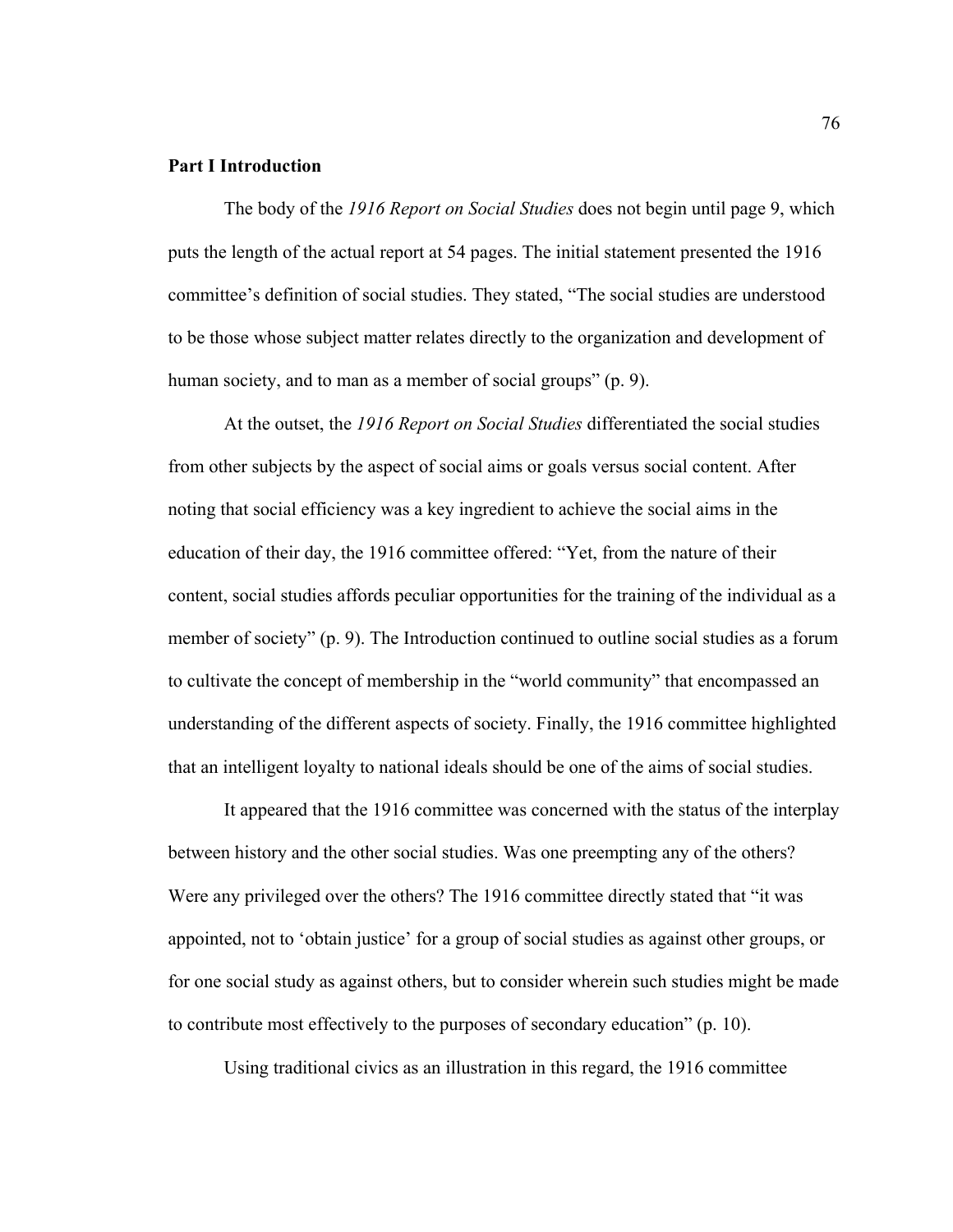offered the conclusion that no matter how a course in civics was designed, if it was not flexible and adaptable to students "immediate needs of social growth" it would not hold value for education. Essentially, they also point out that this concept of flexibility and adaptability was needed for the other social studies subjects. In this light, the 1916 committee believed that any use of detailed course outlines in their report may have the negative impact of fixing, formatting, or stereotyping instruction. Therefore, they clearly avoided this practice and remained steadfast in the idea that "The selection of topics and the organization of subject matter should be determined in each case by immediate needs" (p. 10).

The 1916 committee identified one principle that it would utilize throughout the *1916 Report on Social Studies* "because of its fundamental character" (p. 10). This principle that they adopted set out that it was important to teach children what they need to know in the present which they carry into their future lives. This concept was considerably different from the traditional adult stance of teaching children what adults think children need to know for future use. The heart of the 1916 committee's key principle was incorporated into the text of the report by citing the following quotation from John Dewey.

 We are continually uneasy about the things we adults know, and are afraid the child will never learn them unless they are drilled into him by instruction before he has any intellectual use for them. If we could really believe that attending to the needs of present growth would keep the child and teacher alike busy, and would also provide the best possible guarantee of the learning needed in the future, transformation of educational ideals might soon be accomplished, and other desirable changes would largely take care of themselves. (p. 11)

In view of this primary principle, the 1916 committee expressed a need to identify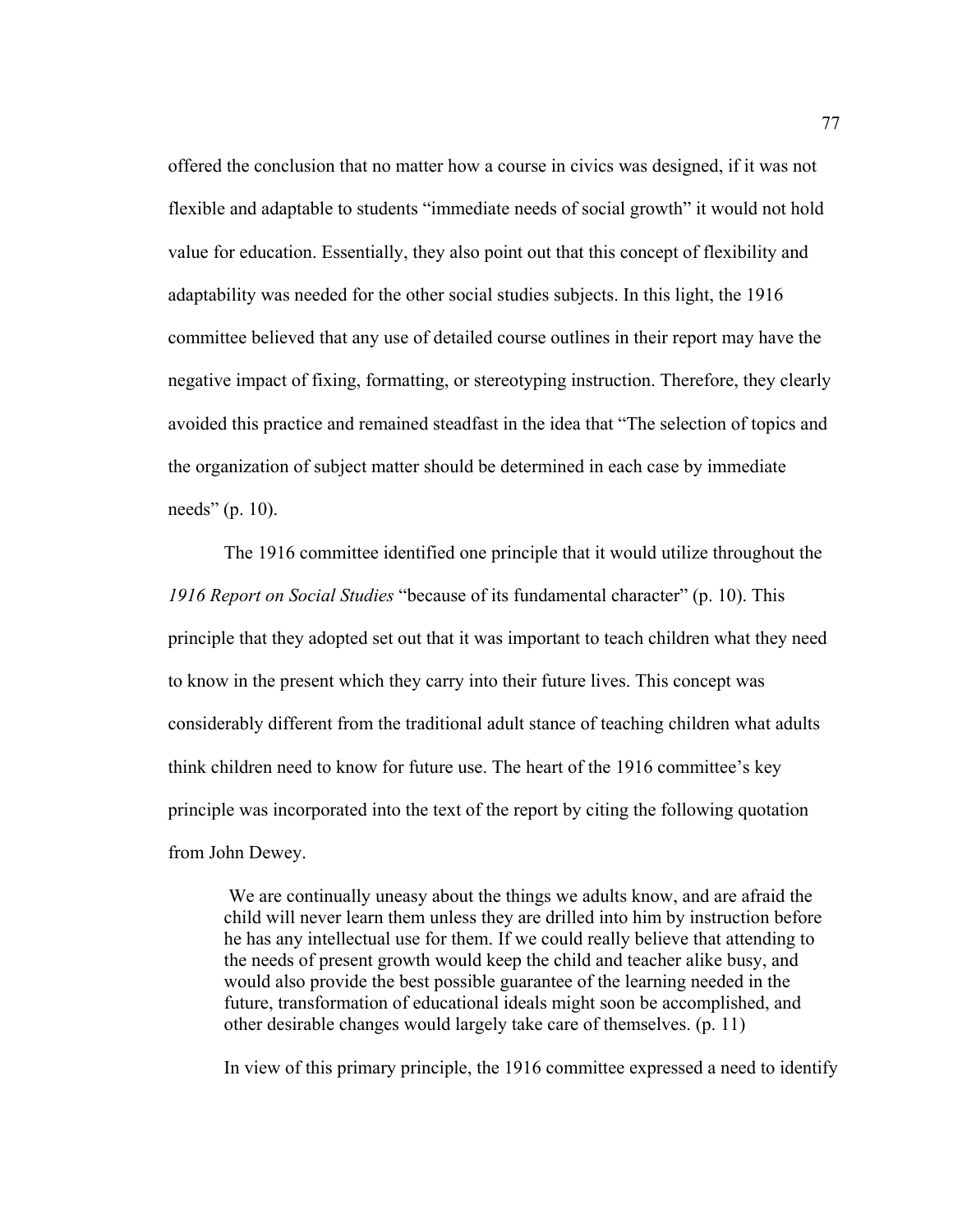a balance between the "needs of present growth" and basic, immediate utility. The 1916 committee's vision appeared to be that education expanded a student's horizons and created an interest in learning facts as long as the same would be of immediate interest. The 1916 committee stated, "The best question that can be asked in class is the question that the pupil himself asks because he wants to know and not the question the teacher asks because he thinks the pupil some-time in the future ought to know" (p. 11).

The *1916 Report on Social Studies* offered that in order for social studies education to be effective in high school, some social studies work must be conducted in the elementary grades. The 1916 committee conducted a discussion on potential elementary and secondary school cycle plans for social studies. It outlined as illustrations both the Indianapolis course discussed in the *1915 Report on Community Civics* and a new course being developed in Philadelphia.

 The 1916 committee clearly stated that its recommendations were not dependent on the type of cycle plan adopted for schools. However, with an eye toward the 1916 committee's concern with the drop-out rate of students, it pointed out that the 8-4, or elementary-secondary, cycle was more likely to experience students leaving at the end of the eighth year. As such, the *1916 Report on Social Studies* was essentially outlining that the proposed ninth grade civics course would have a tendency to keep students in school under either one of these plans. The Introduction ended with the following emphasis: "Let it be repeated, however, that one of the chief purposes of both eighth and ninth civics should be to provide the pupil with a motive for the continuation of his education" (p. 14).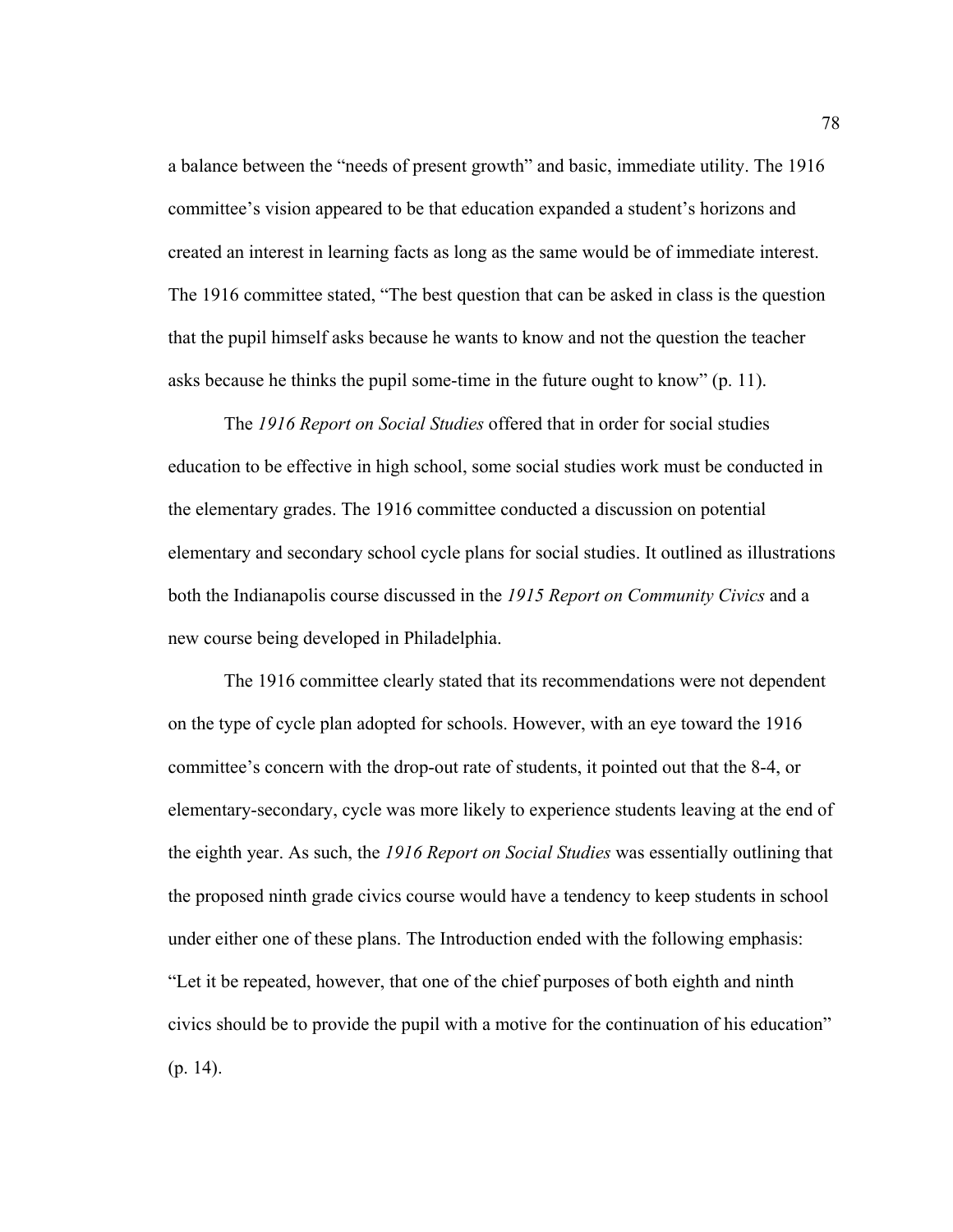## **Part II: Social Studies for the Seventh, Eighth, and Ninth Years**

This section detailed that the social studies courses for the seventh, eighth, and ninth grades was comprised of geography, history, and civics. The *1916 Report on Social Studies* identified that, as a subject, geography should be correlated or coordinated with the other two. The narrative moved into a discussion of suggested alternative plans for organizing social studies for these three grades. The 1916 committee discussed one planning method in particular and used the Indianapolis plan from the *1915 Report on Community Civics* as an example. In highlighting that the Indianapolis schools integrated civics into the lower elementary grades, the 1916 committee indicated civics was not a separate subject until the eighth grade. A quote from the *1915 Report on Community Civics*, in part, stated: "The aim in the Indianapolis elementary schools seems to be to make of education, not a process of instruction in a variety of subjects, but a process of living, of growth, during which the various relations of life are unfolded—civic, geographical, historical, ethical, vocational, etc." (p. 16).

The 1916 committee pointed out in this example a skillful teacher was capable of closely coordinating civics with American history so that the students were not truly aware that two subjects were involved. According to the 1916 committee, the second plan for the Indianapolis schools, based on their observations, was advantageous because of a concentration and continuity of a focus on interests. In their opinion, this second plan was more likely to be effective for a greater majority of teachers. A third suggested plan was one that involved the Philadelphia schools. This plan apparently presented advantages by providing continuous civics courses in the early years on a limited basis and continuing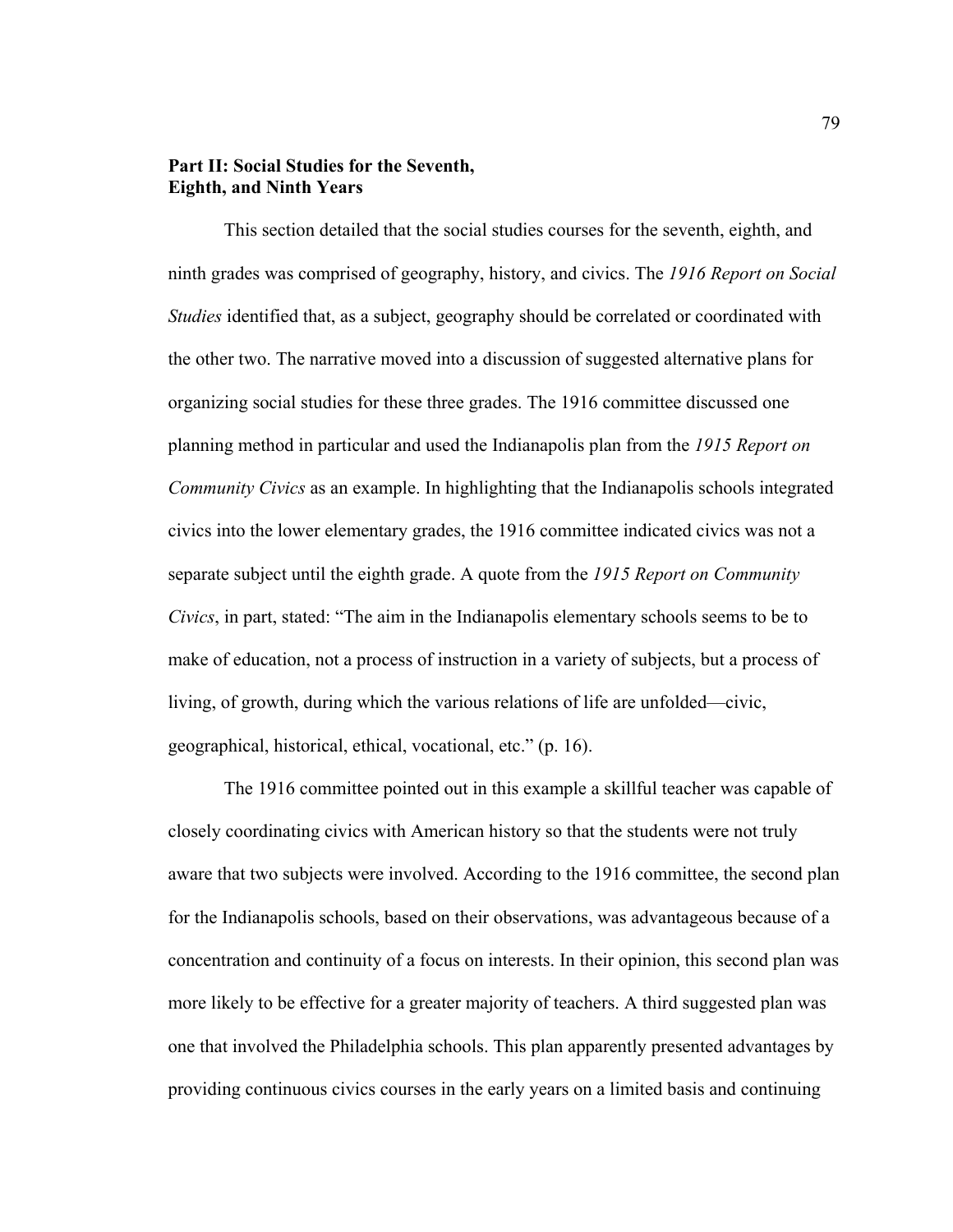into the junior high school years. They believed this would provide in some fashion a cumulative learning effect. However, the 1916 committee observed that at the time data did not substantiate this claim.

Apparently, the suggested plans were subject to criticism due to a misperception that the term "community civics" indicated the focus was only on the local community. However, in the view of the 1916 committee: "The term 'community civics"' has arisen (it was not invented by this committee) to distinguish the new type of civics from the traditional 'civic government,' to which the name civics was also applied" (p. 17). In defense of the various plans, it was made quite clear the course and content recommendation was not isolated to a study of "the pupil's own town" (p. 18). Related to this point, the 1916 committee continued with suggestions for expanding community civics content to allow students to confront problems of society emphasizing vital issues for sixth, seventh, and eighth grades. In quoting the Indianapolis plan published in 1914, the 1916 committee focused on the need to provide a sample of typical problems but with the understanding that no more than a suggested outline would be presented in the *1916 Report on Social Studies*. They noted, "The most vital problems, however, grow out of current events that stimulate questions in the minds of children. Therefore, problems may change from year to year" (p. 18).

This same format of sample typical questions for students to research and study the subjects of both geography and history during the seventh and eighth grades was presented. A review revealed what appears to be a very broad scoped topical view of each of these two subjects. For instance, seventh grade geography study was suggested to be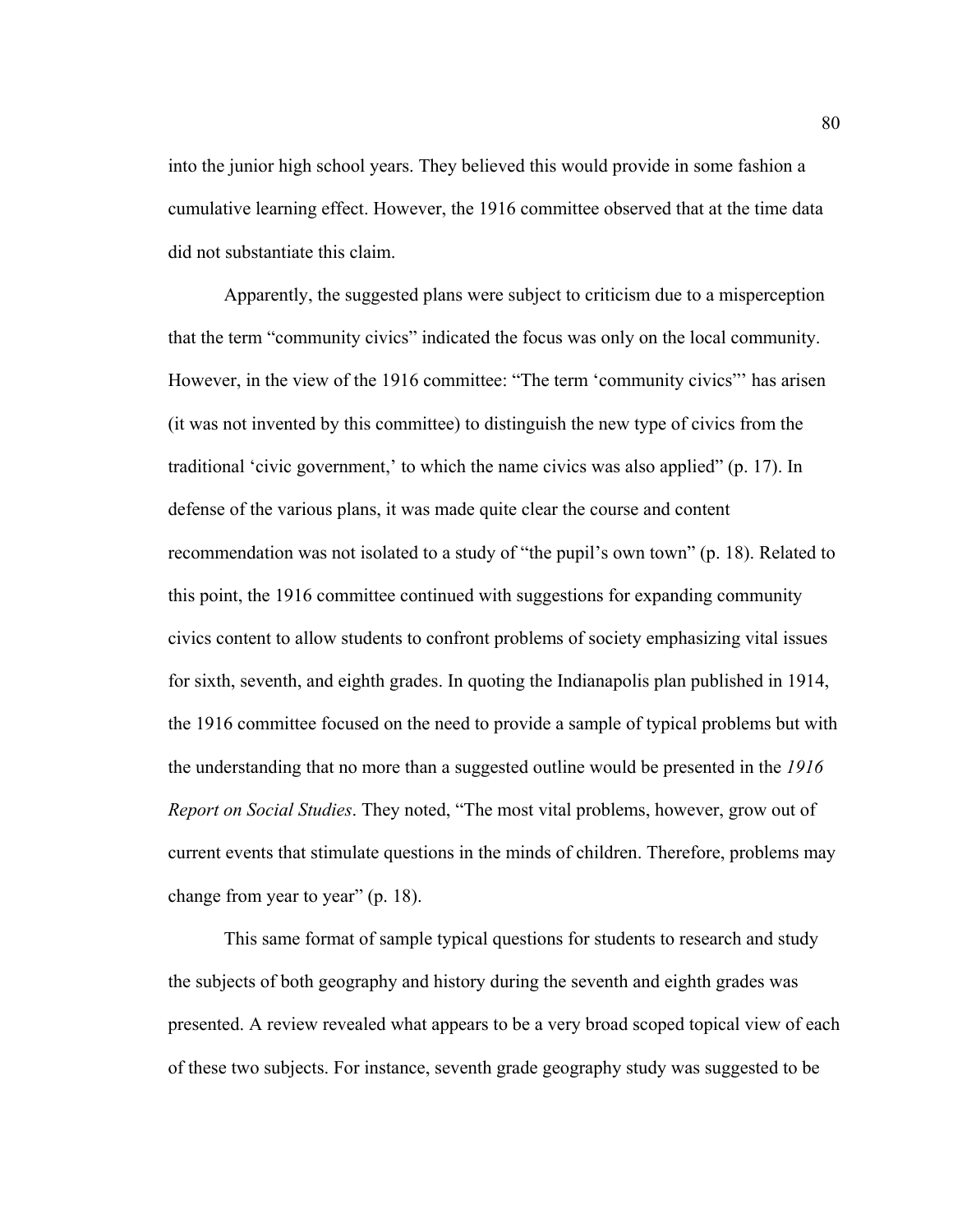focused on prominent world nations with a look to the world in general. To this end, the 1916 committee suggested studying such topics as: (a) the sea as a great commercial highway, (b) causes which contributed to an increase in commerce, (c) natural conditions affecting commerce, (d) human control of commercial activity, and (e) types of transportation involved.

In discussing seventh grade history, the 1916 committee again turned to John

Dewey. They noted,

In his "Moral principles in education," Dewey says: "History is vital or dead to the child according as it is, or is not, presented from the sociological standpoint. When treated simply as a record of what has passed and gone, it must be mechanical, because the past, as past, is remote. Simply as the past there is no motive for attending to it. The ethical value of history teaching will be measured by the extent to which past events are made the means of understanding the present."  $(p. 21)$ 

The 1916 committee continued this important idea with, "No history, therefore, should be treated as though it had meaning or value in itself, but should constantly be made to show its relation or contribution to the present" (p. 21).

The 1916 committee appeared to consider that eighth grade history in conjunction with community civics was a separate subject. As such, it provided a link with the value of historical background and the elements of welfare topics in community civics. The *1916 Report on Social Studies* stated, "This means primarily that the history of the Nation is treated as the story of the growth of a national 'community,' involving all the 'elements of welfare'…made familiar in their civics work" (p. 22). That is, the 1916 committee outlined that learning the background of historical exploration and colonization, east coast to west coast, was similar to studying a student's own community and state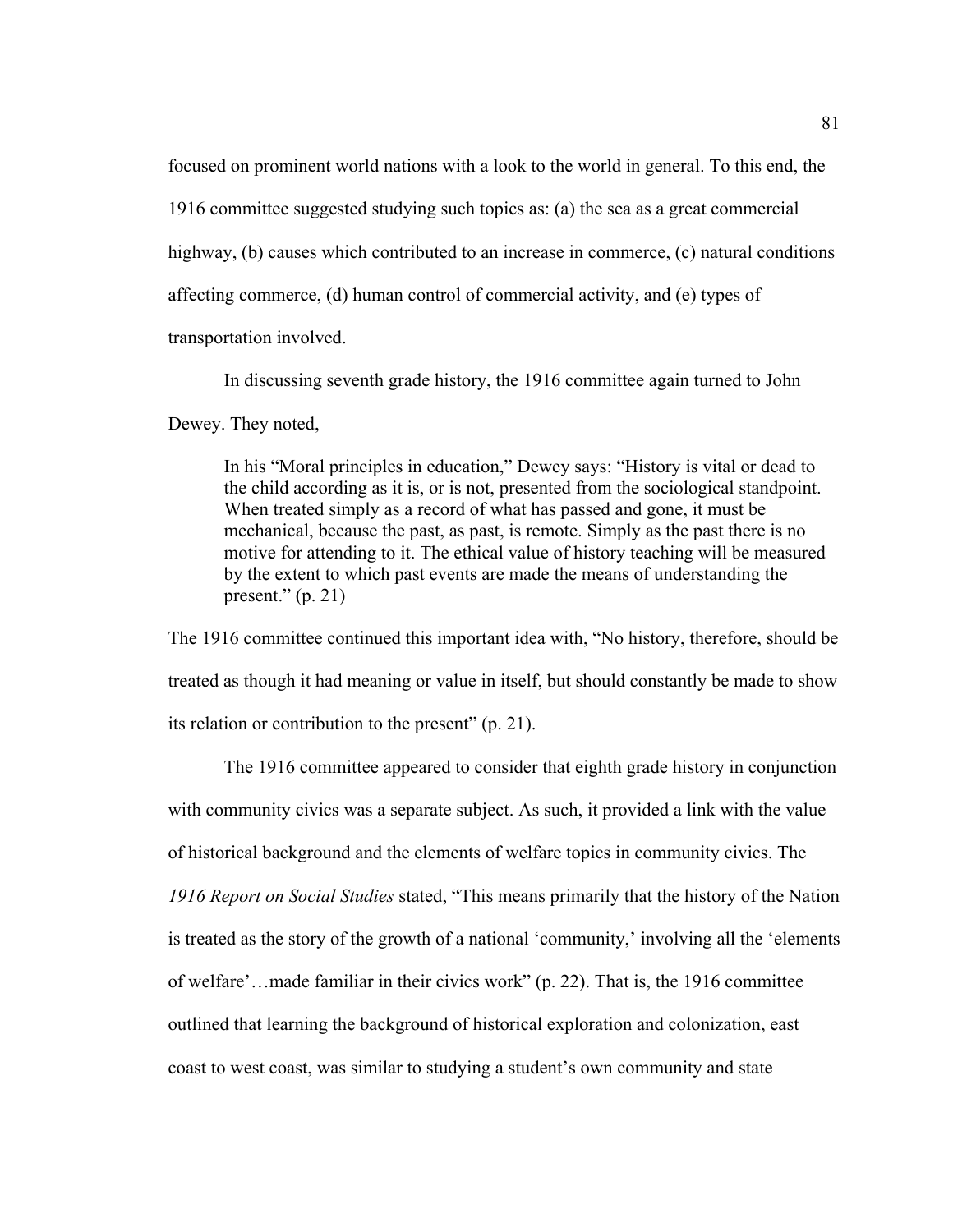development and growth. For instance, historical study emphasized the importance that the development of transportation and communication—as elements of welfare or topics—had on a student's community, state, and nation.

### **Civics for Years VII—IX**

The 1916 committee noted that the *1915 Report on Community Civics* represented a manual made available to and for educators. Therefore, they believed it was not necessary to present the entire report, and instead chose to highlight some essential facts from the report. The 1916 committee stated community civics was not geographical. Instead, the term's significance implied a community of interests. They noted that the aim of community civics for a student was "not merely a lot of facts about it [community], but the meaning of his community life…. (p. 23). The 1916 committee incorporated the portion of the *1915 Report on Community Civics* that included (a) the content of community civics involving the 14 elements of welfare as organizing principles, (b) social facts on which the methods that the teaching of community civics should be based, and (c) the recommended three-step approach for teaching the elements of welfare.

In discussing that the ninth grade civics course should not be a repetition of the earlier civics course no matter which school plan was in place (6-3-3, 8-4), the 1916 committee expressed that the ninth grade should lay the foundation for succeeding years of social studies courses. The 1916 committee presented a concern that there was a negative public reaction to the "exclusive and formal study of national government" (p. 25) which resulted in increasing the study of local community relations. Instead, the 1916 committee apparently believed the two aspects of civic life and relations—that is, local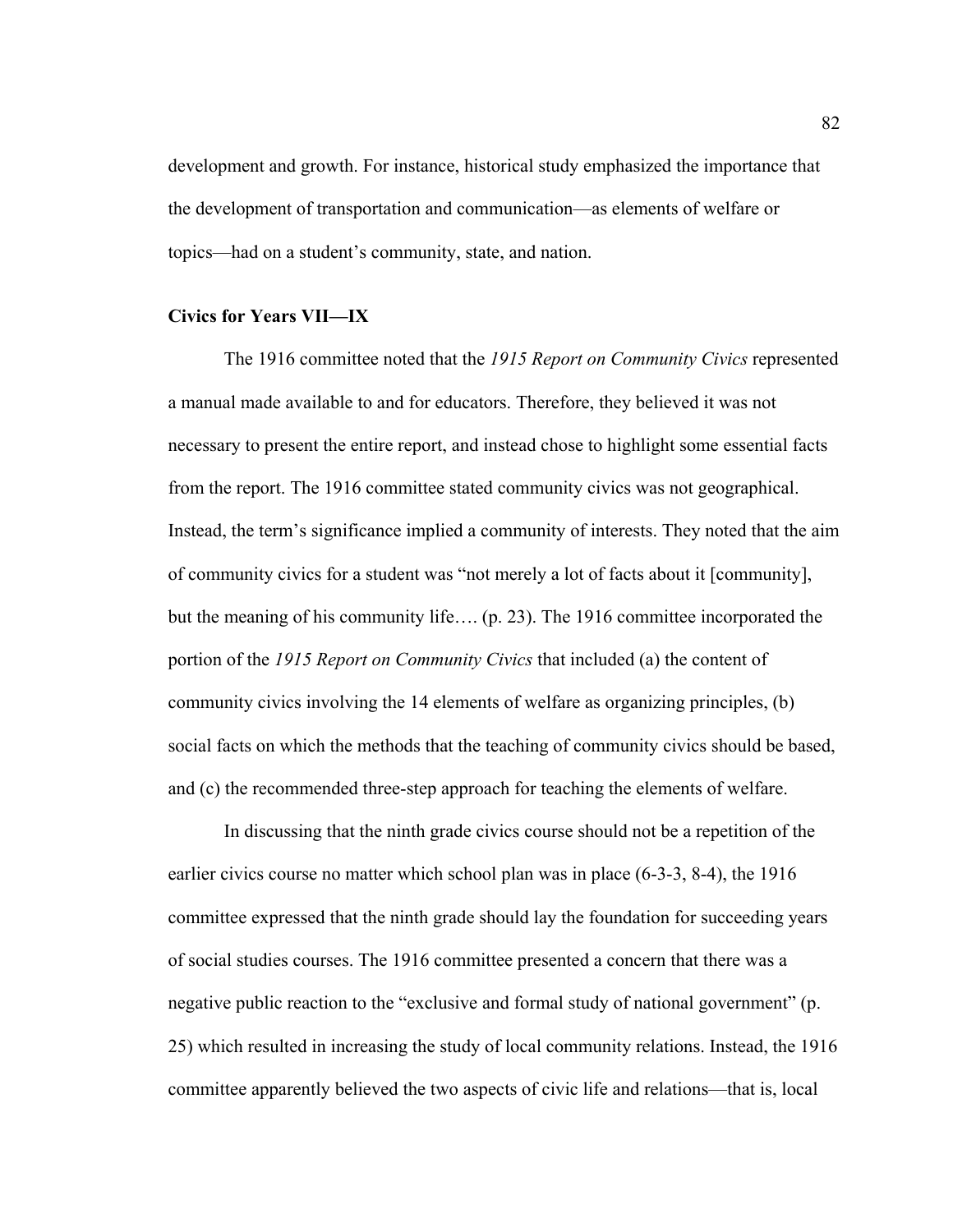and national—should function together and support each other. They expressed that community civics should expand beyond thinking locally. It should cultivate the idea that "humanity as greater than its divisions" and therefore should develop the concept of a "world community" (p. 26). In amplifying the idea of world community, the 1916 committee stated, "Common world interests need emphasis, world sympathies need cultivation" (p. 26).

 Further, the 1916 committee encouraged breathing life back into the term "patriotism." The 1916 committee was concerned with the fact that it had been abused. They emphasized restoring its real meaning and significance—thus making patriotism a good word once again. This thought was extended by taking the stance that this should be an aim of secondary education. The 1916 committee stated,

The committee submits that this should be a definite aim of secondary education, and that one of the means of attaining it is by applying to the study of our national interests, activities, and organization, the point of view, the spirit, and the methods of community civics. (p. 26)

This was the 1916 committee's solution to bring the use of the word patriotism back to its deserved level of significance and "to imbue it with real meaning and to make it a potent influence in the development of a sound national life" (p. 26).

In addition to the opportunity to cultivate world community concepts, and restore the good meaning of patriotism, the 1916 committee opened up another opportunity in the area involving the civic relations of vocational life. They viewed the high school as a vehicle to take advantage of this perceived opportunity. The 1916 committee acknowledged that students needed vocational guidance but that there were many diverse opinions as to what guidance and how it should be afforded to the students. However,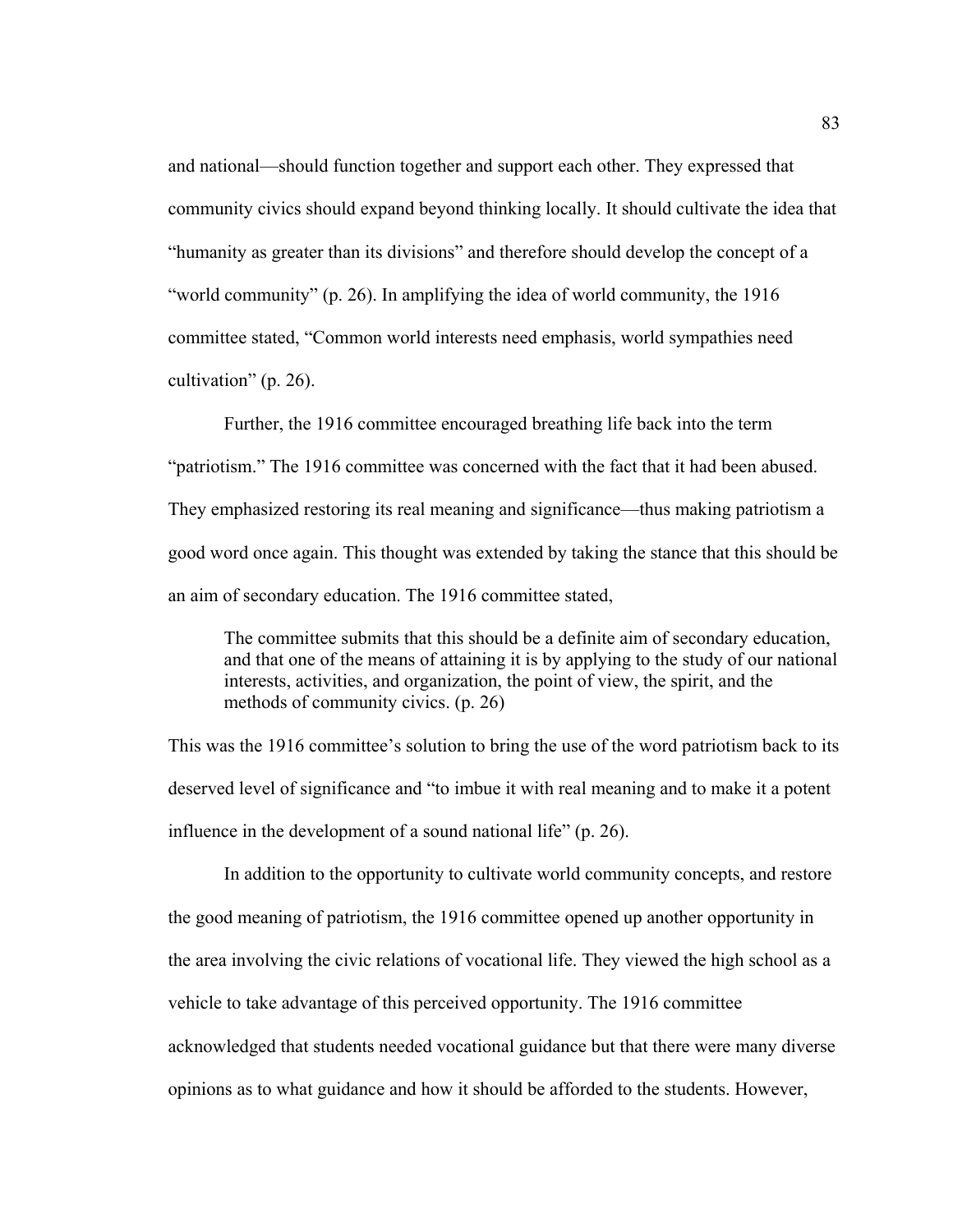they noted their plans for ninth year community civics as:

The committee is here interested in its vocational guidance aspect only as an incident to the broader social and civic training of the youth. If it can be made to contribute anything to his guidance toward a wise choice of vocation and intelligent preparation for it, it is that much gain. (p. 27)

The view of the 1916 committee was that the community civics course

emphasized the importance that real life situations and social occurrences played in a student's life. Thus, in their opinion, this course was in a position to enable students to understand issues surrounding life's vocations. After searching for an example of a vocational civics course that met their criteria, the 1916 committee provided a half-year course by William A. Wheatley, superintendent of Middletown, Connecticut, schools. Wheatley's course, titled, "Vocational Enlightenment" was introduced in the *1913 Preliminary Statement*. The 1916 committee followed up by including a lengthy section written by him in their *1916 Report on Social Studies*. Wheatley's conclusions on his course were quoted as:

Besides being intrinsically interesting to the pupils, it gives them greater respect for all kinds of honorable work, helps them to choose more wisely their life work, convinces them of the absolute necessity for a thorough preparation before entering any vocation, and holds to the end of the high-school course many who would otherwise drop out early in the race. (p. 29)

The 1916 committee then expressed their view, which reflected Wheatley's work.

That is, the approach for teaching about any vocations would not be with an emphasis on

remuneration, but rather on the role, a vocation would play in the life of the individual.

They suggested that students should be taught how to seek a vocation that would be the

best for them as individuals.

In addition, the 1916 committee recognized there would be a difference for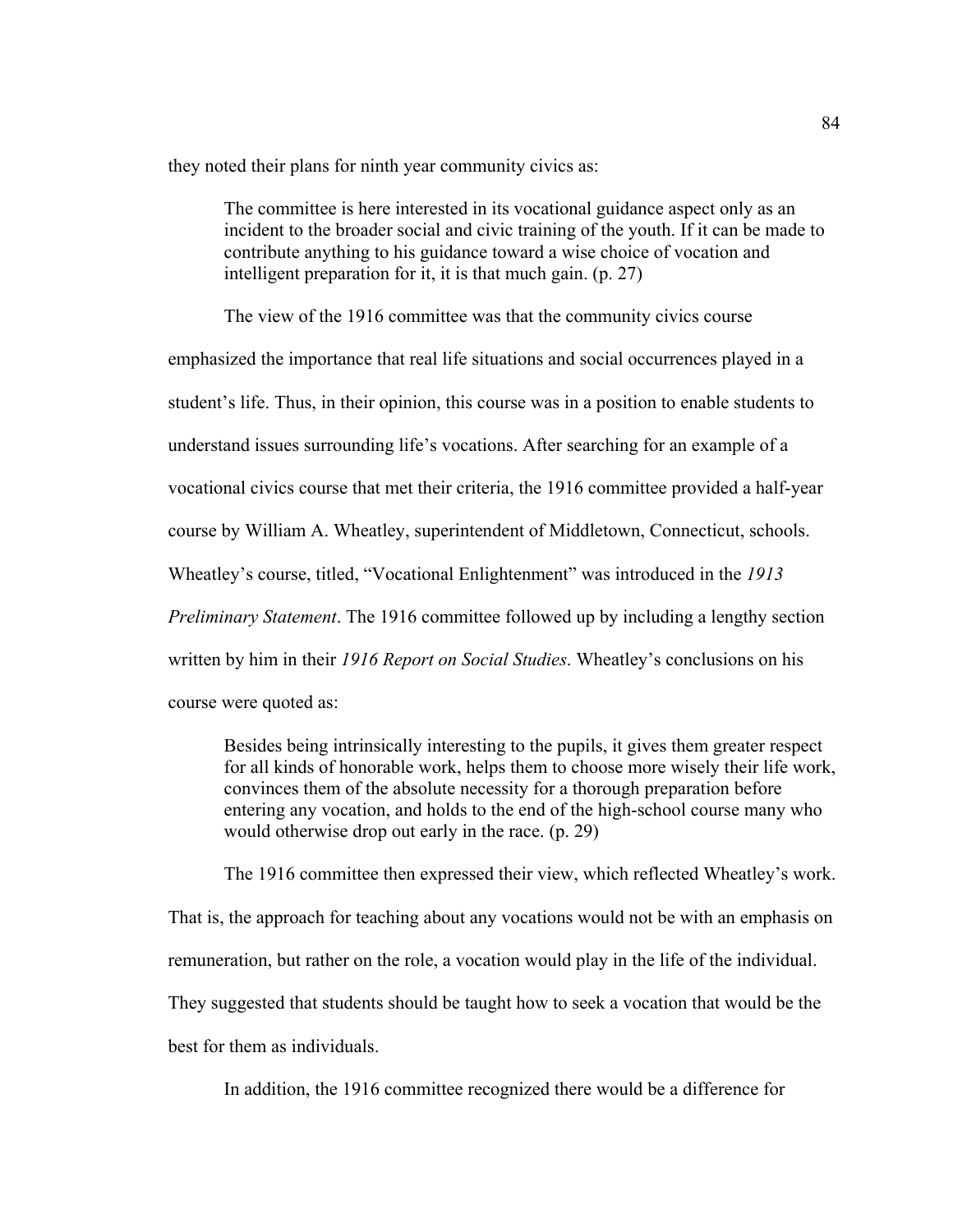teaching community civics in rural schools. An example of a successful course that applied to most local rural conditions is a lesson plan that was detailed first in the *1915 Report on Community Civics*. It was determined valuable and important to reproduce it in the *1916 Report on Social Studies*. The lesson plan quoted was developed by Professor J. F. Smith. It was considered a very creative study and report on conditions of roads in the community. In the study, the students and teachers actually performed road work in order to assist them in researching the problems presented. The 1916 committee provided several other rural classroom examples including one from Delaware, which covered a number of topical issues.

 The 1916 committee stressed a positive relationship between community civics and history teaching. They reiterated that the study of the past related to the present. For example, the 1916 committee noted that children in the early grades have a natural, positive reaction to historical hero and pioneer stories. In addition, the 1916 committee recommended that by the first year of high school teaching community civics was a good transition for the high school history courses that followed later. The rationale was that community civics provided opportunities for students to actually use historical information. The 1916 committee stated, "Community civics affords opportunity to use history to illuminate topics of immediate interest" (p. 32). They detailed suggestions for utilizing history in conjunction with community civics under several of the element topics.

 The 1916 committee concluded its recommendations for the seventh through ninth grades. Part II was summarized as follows.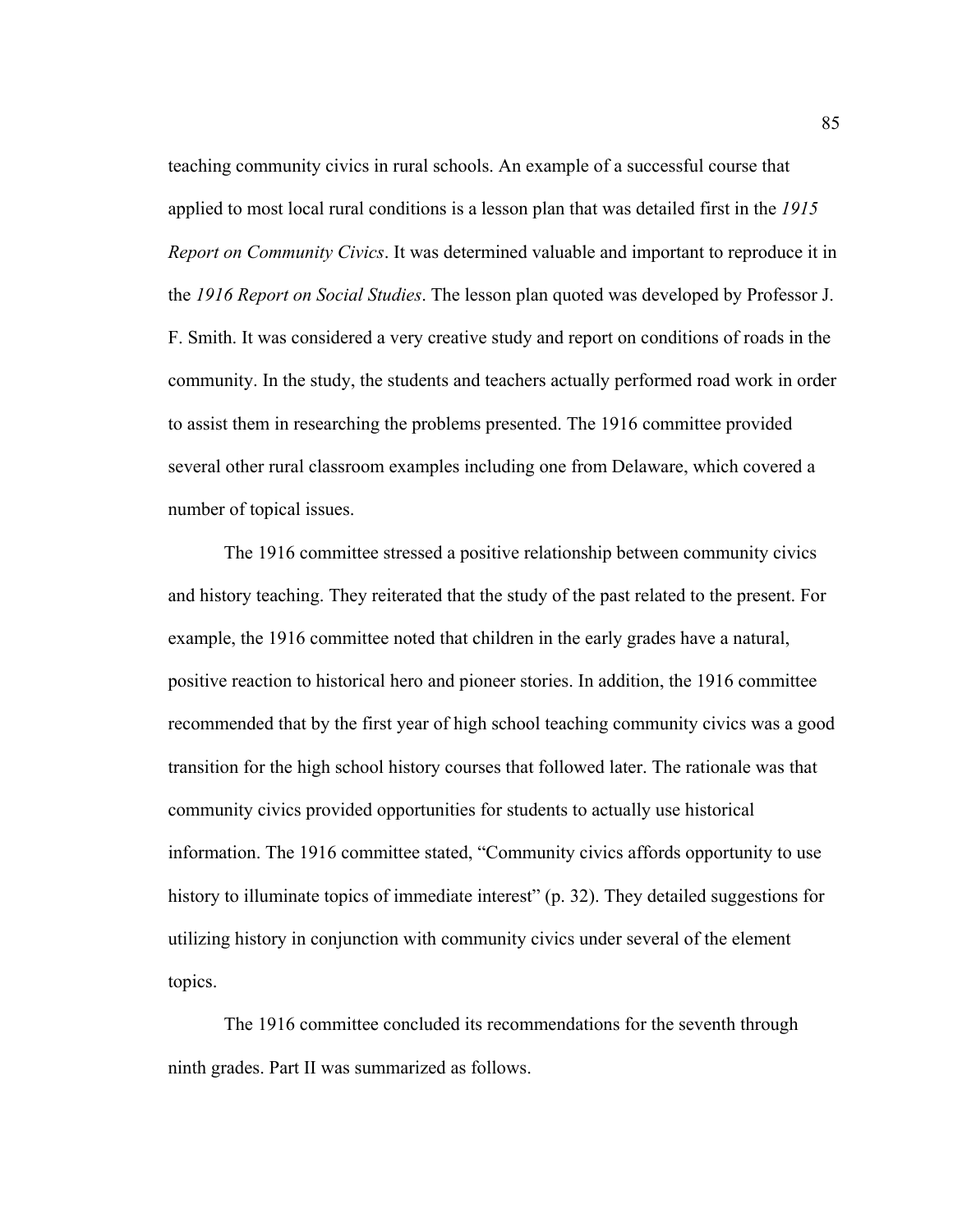Community civics is a course of training in citizenship, organized with reference to the pupil's immediate needs, rich in its historical, sociological, economic, and political relations, and affording a logical and pedagogically sound avenue of approach to the later social studies. (p. 34)

### **Part III: Social Studies for Years X-XII**

For the last 3 years of secondary education, the 1916 committee outlined three history courses—European history to about the end of the  $17<sup>th</sup>$  century, European history and English history after the  $17<sup>th</sup>$  century, American history since the  $17<sup>th</sup>$  century followed by Problems of American Democracy as the final course. It was noted their outline repeated the social studies course cycle for seventh through ninth grades. At the outset, it was stated that their suggested principles of course organization were designed to be flexible, and adaptable for the schools and the students.

The 1916 committee recognized that not all students would be taking each of the social studies courses outlined for grades ten through twelve. They clearly stated, "…this means that any course of history instruction should be so organized that the pupil will inevitably acquire some familiarity with the economic, social, and civic factors in community life, just as in the study of civics or of social problems he should inevitably learn much history by using it" (p. 36).

The 1916 committee did not negate teaching all the historical periods. They clearly emphasized spending a longer time on European history through the  $17<sup>th</sup>$  century because this historical period both contained a wide range of material and allowed topics to be developed continuously, not impeded by chronology or geography. They also recommended spending equal or more time on either the European or the American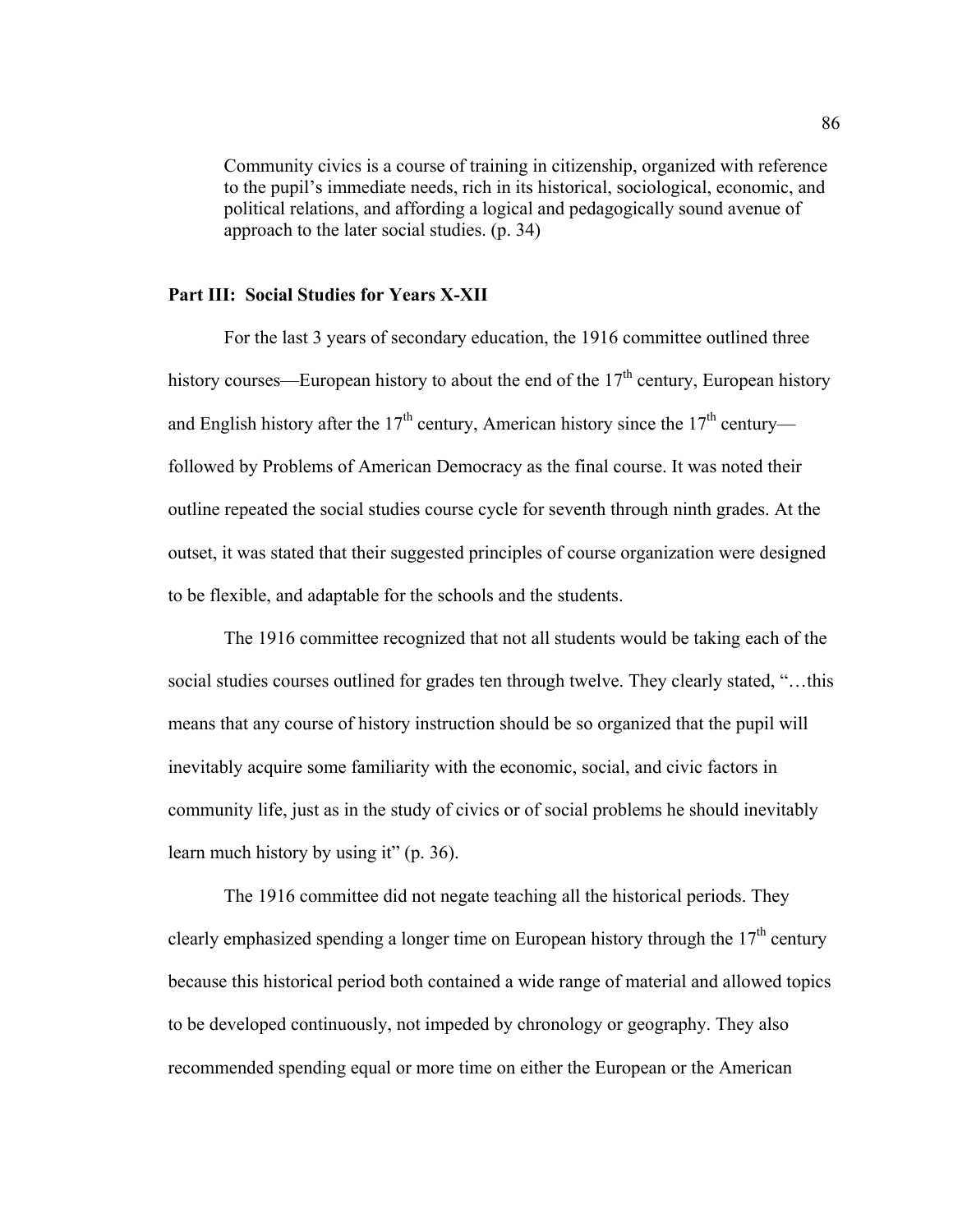history period after the  $17<sup>th</sup>$  century. To support this later history period course, the 1916 committee expressed the "conviction that recent history is richer in suitable materials for secondary education than the more remote periods, and is worthy of more intensive study" (p. 36). They noted that since the secondary education cycle was repetitive of the elementary cycle, any student who could not complete the secondary cycle would still be the beneficiary of history education.

The 1916 committee expressed concern that many teachers were inadequately prepared to follow their recommendations for the teaching and learning of history. A key phrase recognized that their conceptual premise for secondary education "requires the selection of materials on the basis of the pupils' own immediate interests and of current problems" (p. 37), the 1916 committee emphasized that their organization for history instruction "…unquestionably requires greater skill on the part of the teacher than the traditional method…" (p. 37).

Two different teachers—Miss Harris and Miss Dilks—were used as examples of applying greater skill in their teaching methods. The 1916 committee pointed out that certain topics, due to their universal appeal, lent themselves to a broad range of available material—including ancient history as needed. Based on the variety in types of topics being taught, the 1916 committee believed both these teachers should not be constrained in selection of materials. In particularly noting that the concept of beauty or beautiful was universal in interest, the 1916 committee stated "It is hardly conceivable, for example, that Miss Dilks could have omitted a study of 'Athens—the City Beautiful'." (p. 37).

The 1916 committee stressed using their organizing principles outlined for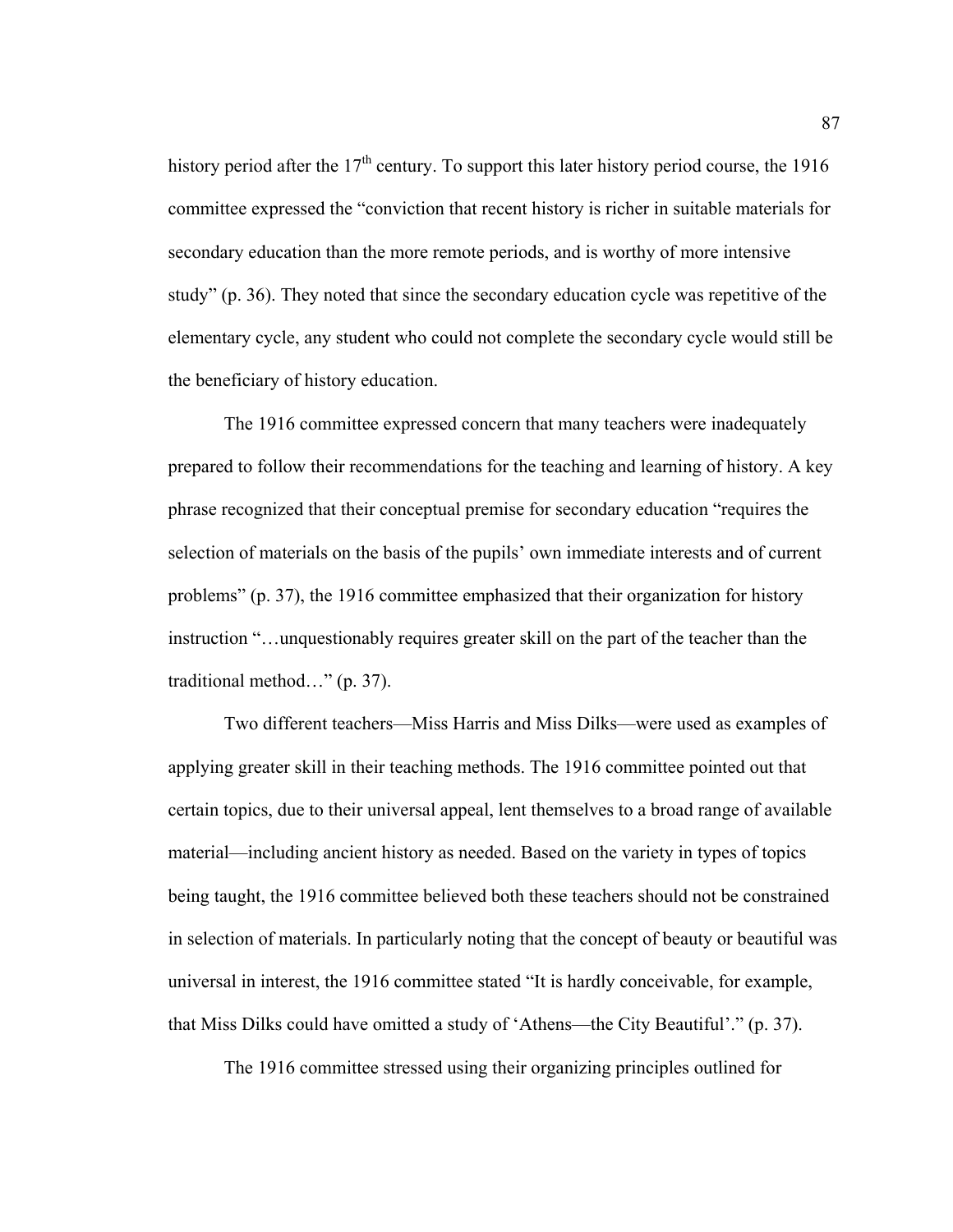community civics in the teaching of history. Their intent was to maintain the same design for meeting both interests and the topics involved in the elements of welfare. In their opinion, utilizing the same principles of organization facilitated discussion and experiment in the teaching of history and improved instruction.

In discussing aims or goals in teaching history, it naturally flowed that the 1916 committee presented that the nation needed to develop solidarity—economic, social, and political efficiency—in order to function effectively in the world community. However, it was noted that studying the history of other nations would result in cultivating an understanding of those nations and people. To this effect, the 1916 committee pointed out that a 1-year history course known as "A Study of Nations" was available for use at that time. Clarence D. Kingsley was quoted as suggesting this particular study course. The 1916 committee noted that Kingsley viewed that rather than leading with a focus on the past, this course "would start frankly with the present of typical modern nations— European, South American, oriental—and would use history in explanation of these nations" (p. 39).

The *1916 Report on Social Studies* outlined that by focusing on tradition and the requirements of going to college, the existing traditional history curriculum was "ill adapted to the requirements of secondary education" (p. 40). Regarding this concern, the 1916 committee quoted a portion of a speech by Miss Jessie C. Evans, from a high school for girls in Philadelphia as, "The new definitions of culture and the new demands for efficiency are causing very severe tests to be applied to any subject that would hold its own in our schools" (p. 40). This led the 1916 committee to pose an important question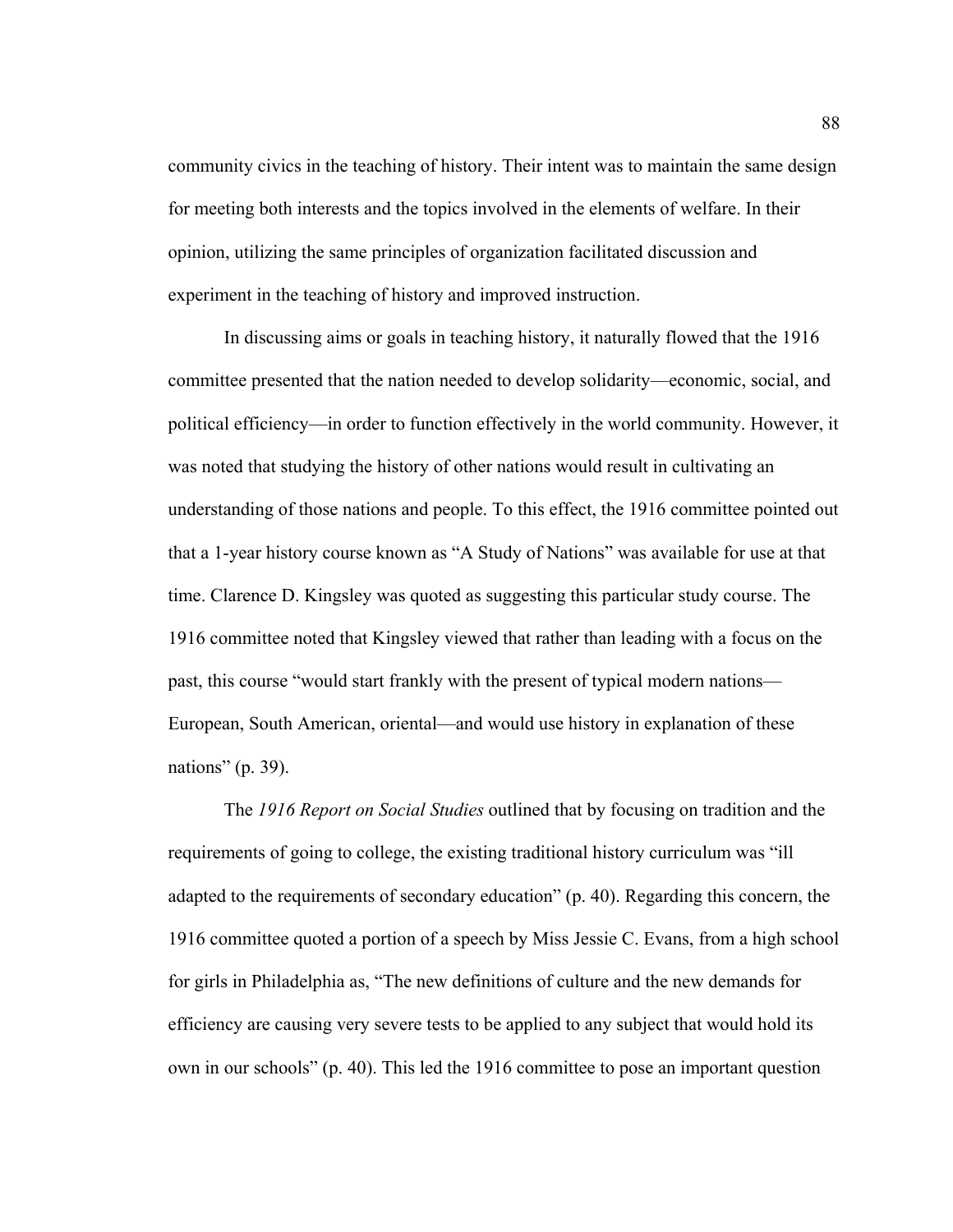regarding the ways, or to the extent, that college requirements and life requirements might be mutually exclusive. They relied on John Dewey for an answer.

If we could really believe that attending to the needs of present growth would keep the child and teacher alike busy and would also provide the best possible guarantee of the learning needed in the future [in college or elsewhere], transformation of educational ideals might soon be accomplished, and other desirable changes would largely take care of themselves. (p. 40)

In taking an extraordinary measure by repeating a major portion of the Dewey quote already represented on page 11 of the *1916 Report on Social Studies*, the 1916 committee appeared to encourage and endorse that each level of schooling—elementary, secondary and college—would best serve students by focusing on "proper attention to the needs of present growth" (p. 41).

Following the passage from Dewey, the 1916 committee asked an intriguing question regarding whether or not an increase in the amount of history instruction offered assurance of broad scope or better social education. In response, the 1916 committee provided their own answer in that they suggested that there was not necessarily a direct proportional relationship to the number of history courses actually taken by a student and the amount of history the student gains. They recognized that the number of history courses taken was dependent both upon the student's personal selection and the time constraints imposed by the other subjects in the required curriculum. However, they viewed history as an underlying component of social studies courses in general. Therefore, the student continued to gain history knowledge throughout their total course of studies.

The 1916 committee posed a third query regarding what criteria should be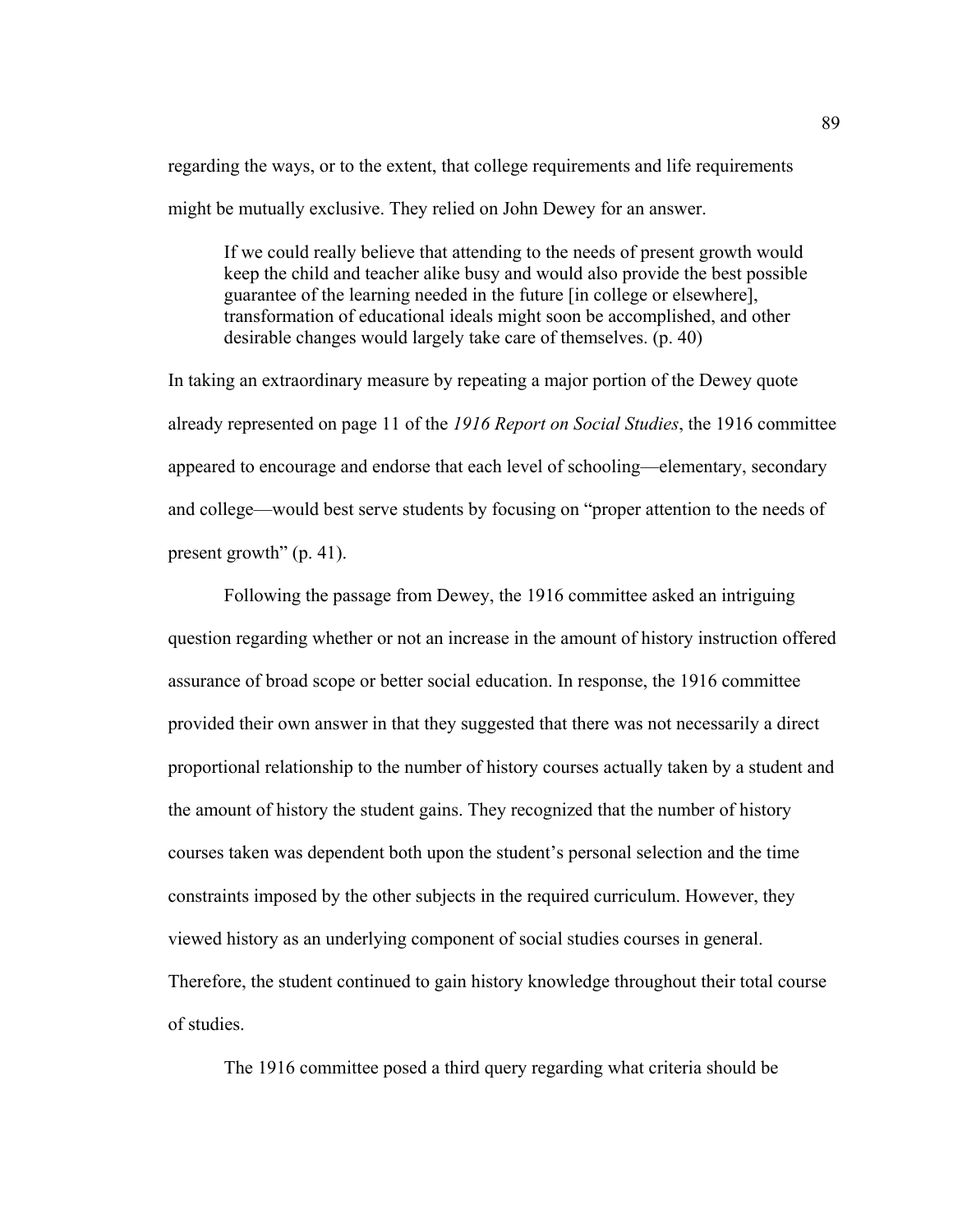considered in order to ascertain whether or not history courses provide a value to students. In answer, they pointed out that traditional history failed to meet new definitions of culture and new demands for efficiency. In particular, the 1916 committee noted that the designer of the course of study, the author of the textbook, and the teacher all needed to supplant for the historian's oversight. In support of this conclusion, the 1916 committee reintroduced a passage from James Harvey Robinson's book *The New History*. In this quote Robinson wrote:

No one questions the inalienable right of the *historian* to interest himself in any phase of the past that he chooses. It is only to be wished that a greater number of historians had greater skill in hitting upon those phases of the past which serve *us* best in understanding the most vital problems of the present. (p. 41)

The 1916 committee specifically noted that they italicized the words "historian" and "us" in the James Harvey Robinson quotation. The indicator on "us" allowed the 1916 committee to interpret for the purposes of their discussion the meaning to be high school students. As an additional highlight, they also interpreted and amplified that "'the most vital problems of the present' for the high-school pupil are the problems which he himself is facing now or which are of direct value to him in his present processes of growth" (p. 41).

The 1916 committee then used an extensive quote from William Mace, a noted historian, also supporting this view. The essence of the Mace quotation is, "Whenever or wherever he [the student] strikes a point in history…the point must be connected with modern life. Otherwise it may have only a curious or perhaps an academic interest for him, or it may have no interest whatever" (pp. 41-42).

The supporting statement from Mace was followed by yet another Robinson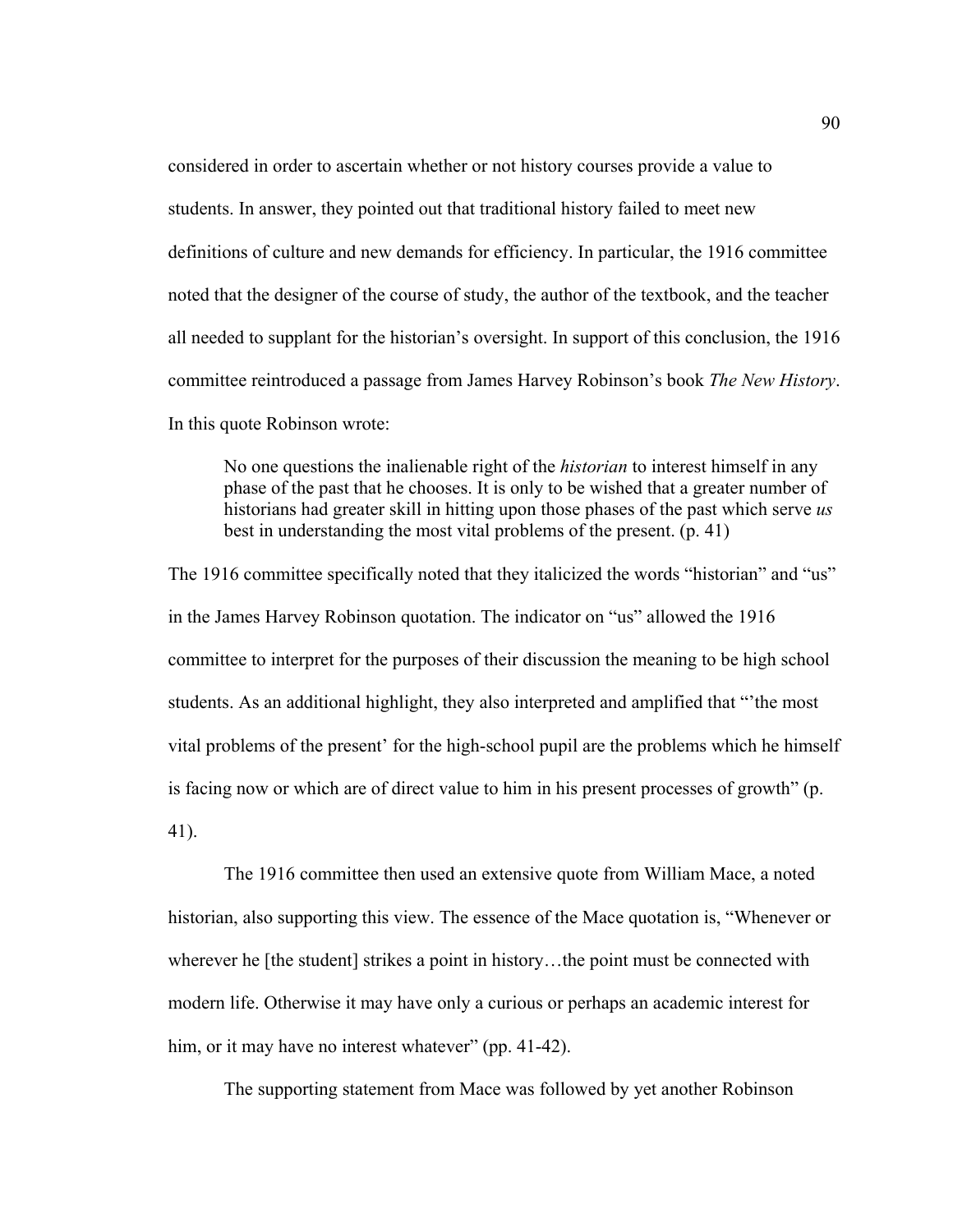quotation to further bolster the view of the 1916 committee. The entire Robinson quotation appears to be a portion of a memorandum written on behalf of the 1916 committee. They specifically included the notation that they italicized a portion of Robinson's statement for the reader's future reference. A key phrase in the Robinson quotation is, "While events can be dealt with chronologically, conditions have to be presented topically if they are to become clear" (p. 42).

 Robinson concluded the memorandum with a statement regarding the importance of content knowledge. According to Robinson, this was particularly important for the role of the teacher. He emphasized that a teacher must avail him or herself of every opportunity to obtain in-depth knowledge of each subject that will be presented in class. The Robinson memorandum stated, "As for the teacher, no satisfactory results will be obtained until he learns to outrun the textbook and becomes really familiar, through judicious reading or university instruction, with the institutions which he proposes to deal with"  $(p. 43)$ .

### **What Does It Mean to Be Functioning in the Present?**

The 1916 committee acknowledged they established general agreement between themselves that, as a subject, history must function in the present to be of value. However, disagreement among the 1916 committee members involved first, the meaning of "functioning in the present" and second, a method of how to organize history material to this effect.

According to the 1916 committee, "functioning in the present" could result in two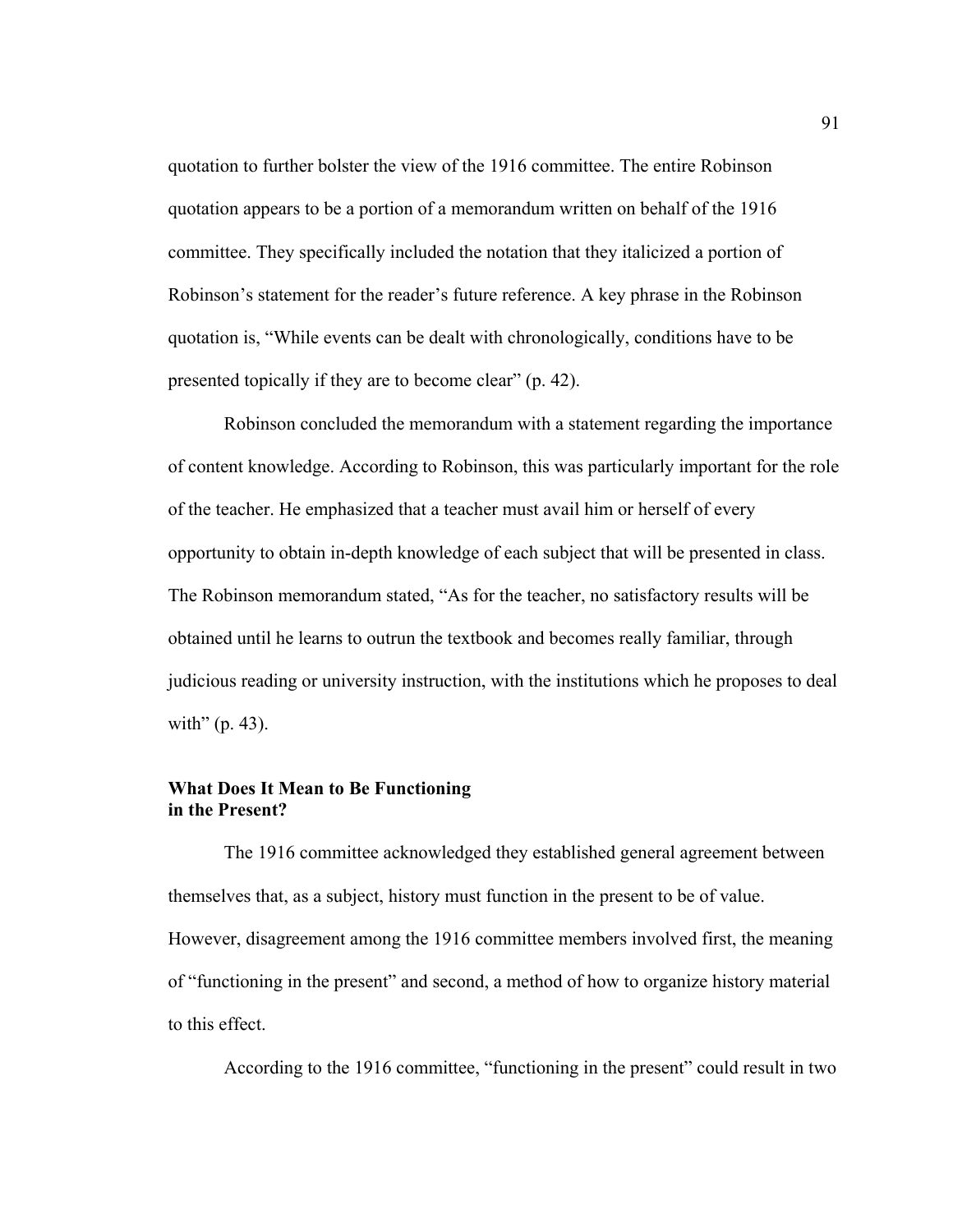interpretations: (a) sociological, in which it is sufficient to make history explain present conditions and institutions, and (b) pedagogical, in which to be of educational value history needs to address the present interest of the student. It was pointed out that "children have very little chronological perspective" (p. 43). Thus, the 1916 committee expressed that even though recent periods provided better history material for present application than earlier historical periods, it did not necessarily follow that present issues were of more educational value than prior historical issues.

The 1916 committee developed a principle that was essentially an answer to Robinson's question, "what is worthwhile?" (p. 44). The 1916 committee stated,

The selection of a topic in history and the amount of attention given to it should depend, not merely upon its relative proximity in time, nor yet upon its relative present importance from the adult or from a sociological point of view, but also and chiefly upon the degree to which such topic can be related to the present life interests of the pupil, or can be used by him in his present processes of growth. (p. 44)

In outlining this principle, the 1916 committee acknowledged that it placed the underlying problem of both selection of topics and method of approach directly upon the teacher. To guide the teacher in applying this principle, the 1916 committee provided three examples from teachers in the field illustrating selecting topics and using different approaches in order to fulfill the students' immediate interests. The first was from a teacher in Massachusetts. Miss Hannah Harris' program illustrated the topic selection and method of approach as related to the student's immediate interests. The second was from a teacher in Philadelphia, Miss Dilks. This example used the City of Athens and Greek art and architecture to illustrate a method to cultivate the aesthetic interests of students. A third example was provided from Blanche Hazard from New York Agricultural College.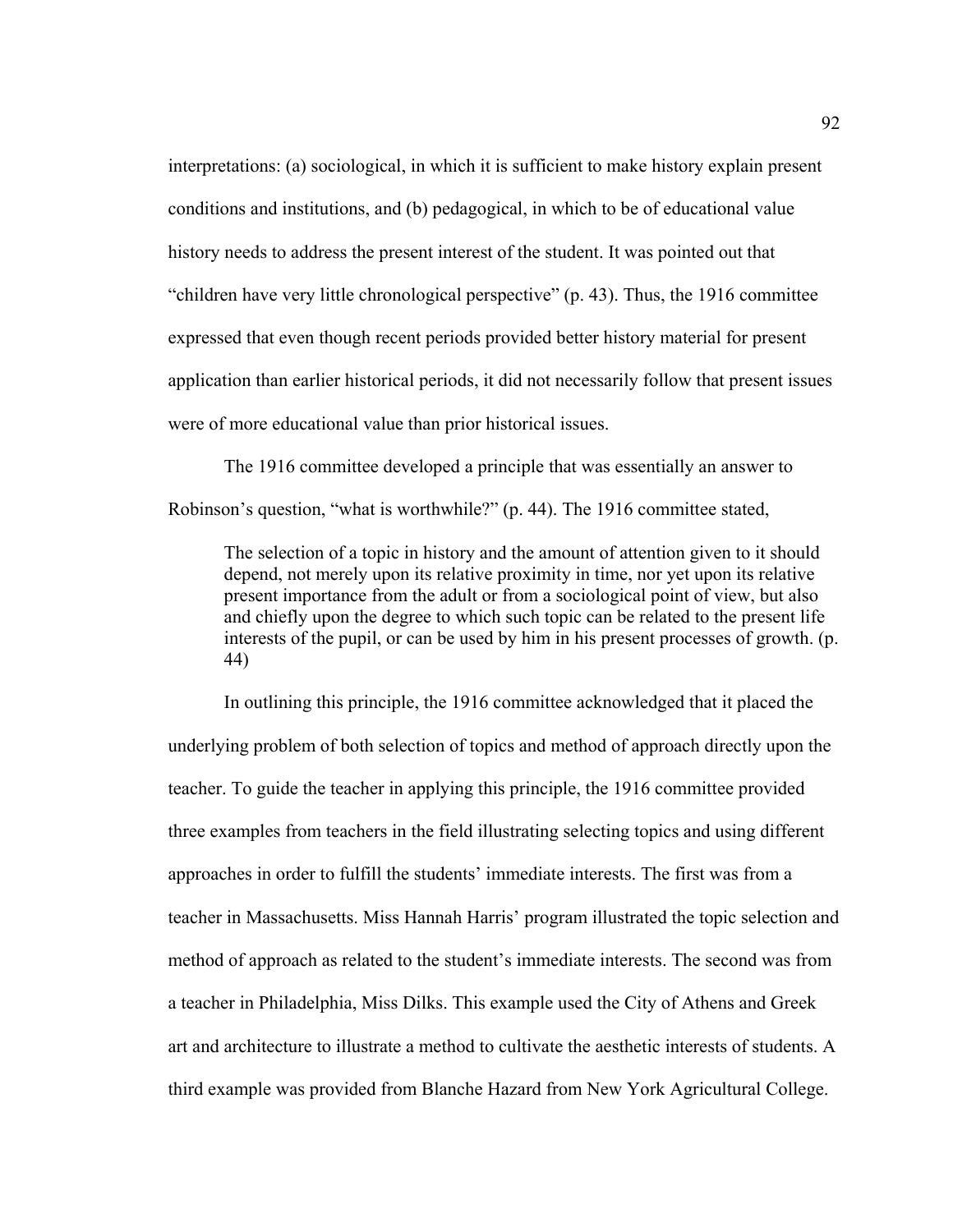This approach used native crafts or skills used in occupations to illustrate using a practical approach as a teaching method. As outlined, the selected examples spanned a variety of topics from the War of 1812 to the City of Athens to a study of crafts in medieval history. Each example uniquely applied the history of the topic to teaching understanding of present day issues.

# **How to Organize History for Secondary Education**

The opening statement regarding the method of history organization for secondary education is a quotation from Robinson. He outlined that up to this point in time, history was organized in a chronological, political fashion. In addressing their sociological and pedagogical interpretations under the 1916 committee's new principle of meeting a student's present processes of growth, a statement provided by Hanna Harris, a Massachusetts teacher, was used. Her statement proposed that the solution involved the possibility of combining facets of both the sociological and pedagogical interpretations. As an illustration of her premise, the 1916 committee included "One of the most radical experiments in the reorganization of history instruction to 'meet the needs of present growth'." (p. 49) developed by J. L. Meriam for an elementary school in Missouri. They noted that Meriam believed the experiment was successful enough to make it adaptable to secondary schools. In his explanation, Meriam included a study outline borrowed from Robinson's *New History*.

The 1916 committee apparently viewed Meriam's reliance on Robinson important. To this effect, the 1916 committee reserved a section of the *1916 Report on*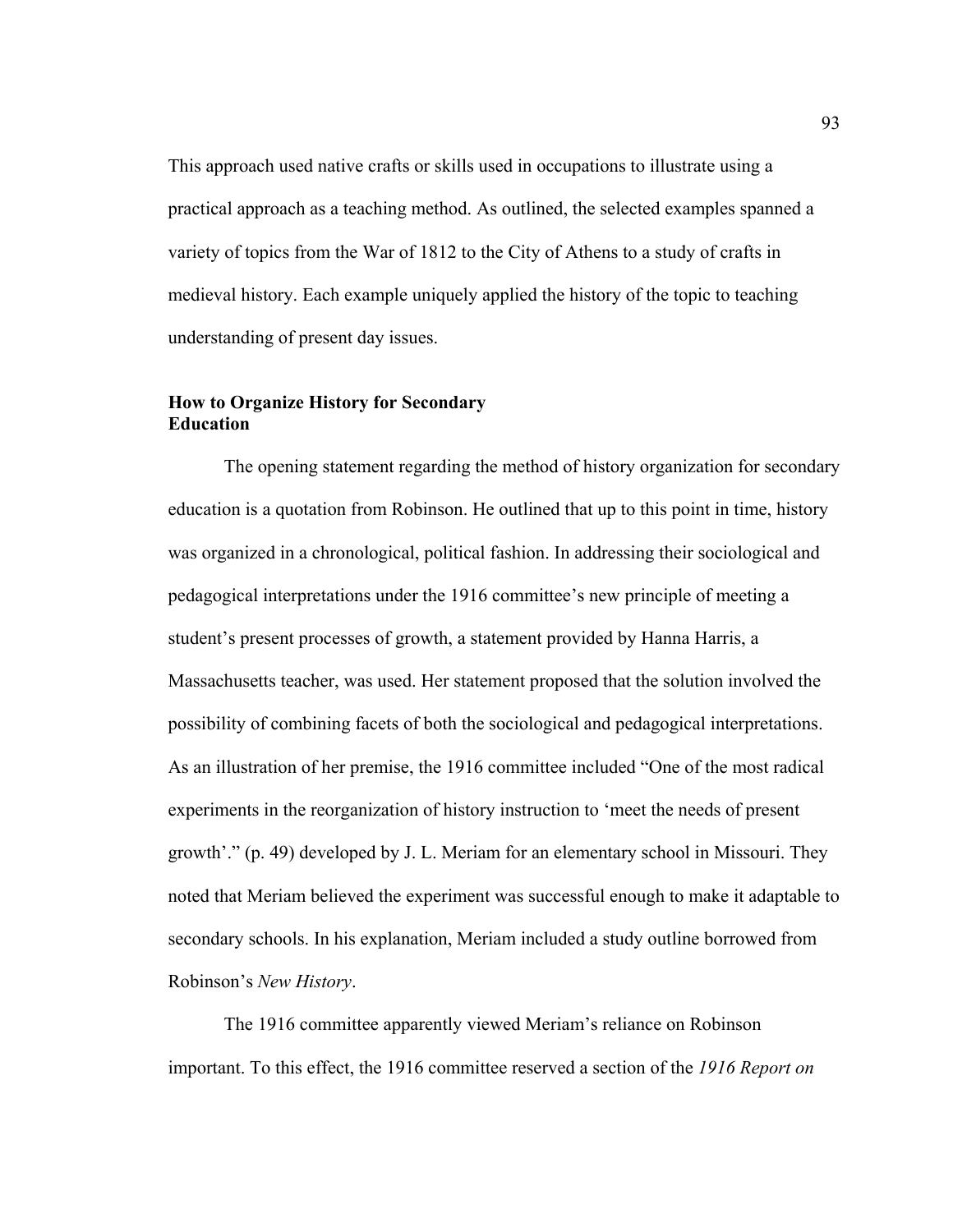*Social Studies* to print an excerpt from a Robinson speech to school superintendents on the "History for Common Man" chapter in his book. The 1916 committee noted,

What Prof. Robinson suggests is that, given a group of boys and girls whose economic and social position is preordained to the ranks of the great majority of men and women "who do common things," the history instruction should be organized, not on the traditional basis of chronology and politics, but on that of their own immediate interests. (p. 51)

The 1916 committee noted that both their illustrations of work by Blanche Hazard and Dr. Meriam directly reflected Robinson's concept. The 1916 committee endorsed the experiment and creativity involved in these illustrations. At the same time, they recognized the difficulties involved for teachers to adopt similar methods of teaching history. The 1916 committee strongly urged experimenting in order to overcome teacher unpreparedness, unsuitable textbooks, and conservative tendencies towards traditional methods.

#### **Problems of American Democracy**

The last section of Part III was devoted to the 1916 committee's outline and recommendation for the Problems of Democracy course. The 1916 committee engaged in an extensive narrative presenting the background, the problems, and three options available to consider for the last year—the twelfth year of study. Their options included: (a) to agree to select one of the three fields of study [political science, economics, and sociology], (b) to suggest a type of course for each of the three fields of study, leaving the choice of one as optional to the local school, and (c) to recommend "a new course involving the principles and materials of all three fields, but adapted directly to the immediate needs of secondary education" (p. 52).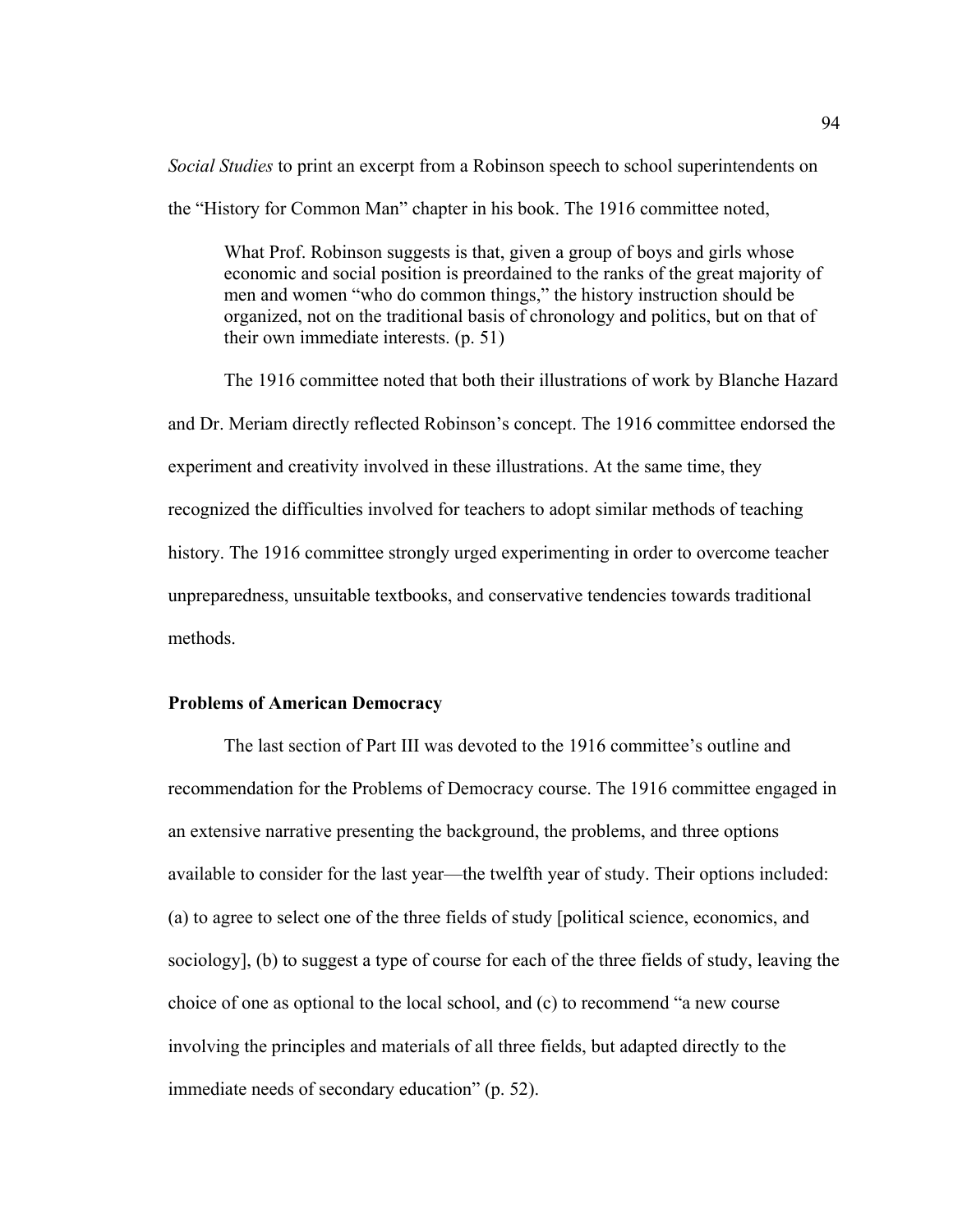After analysis, the 1916 committee concluded that the third option would be their recommended course of action. This third recommended option was designed to answer an important question posited by the 1916 committee, which was written as if in their own voice. However, their question was shown in quotes as an indication the words were borrowed from Robinson's *New History*: "Is it not time, in this field as in history, 'to take up the whole problem afresh, freed …from the impressions of' the traditional social sciences?"  $(p. 53)$ .

The new course was based on the same principle the 1916 committee used for organizing civics and history. That is, the course of study should involve problems or issues that would be identified by teachers based on immediate interest to the students and vital importance to society. It was inherent in their selection of the third option that history was included as the unnamed, but fourth, subject in their options for the Problems of Democracy course.

As an illustration for Problems of Democracy content, the *1916 Report on Social Studies* outlined a suggested broad scope study approach involving the economic, sociological and political relations or issues surrounding immigration. The illustration by the 1916 committee maintained the same study-planning format of sample questions, topics, and issues that was used throughout the *1916 Report on Social Studies*.

The illustration led to a notation that secondary school students were ready for studying facts and issues related to the "social mind" if there had been sufficient background and study planning. The 1916 committee noted that they found two study illustrations in a social studies description for the Hampton Institute curriculum. The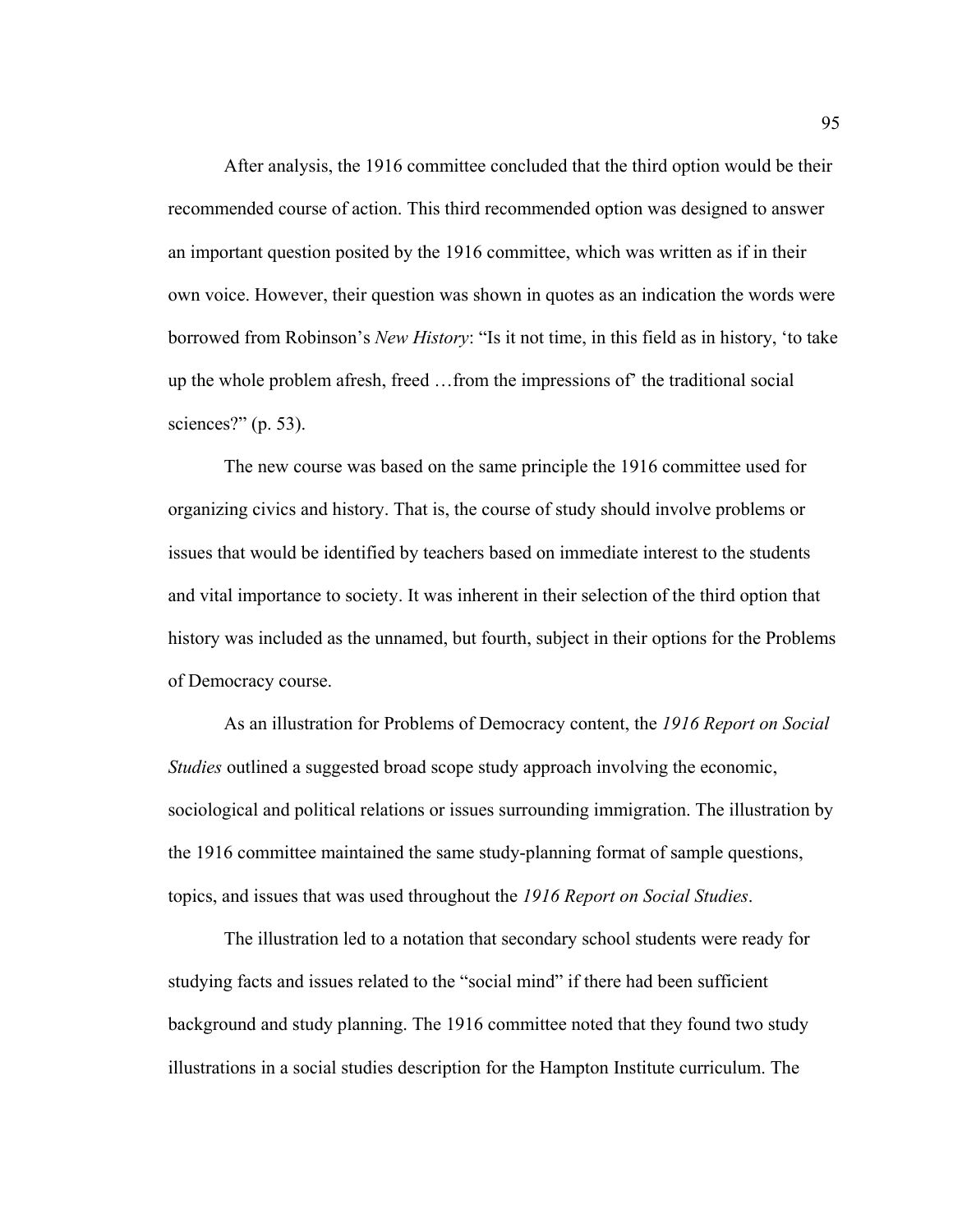illustrations of social mind expressions were listed as: (a) any daily newspaper or the life of any large school, and (b) the power and effects of tradition. As a result, the 1916 committee briefly noted that it "found no better illustration of the organization of economic and sociological knowledge on a problem basis, and of the selection of problems for study with direct reference to the pupils' immediate interests and needs than that offered in the work of this institution" (pp. 55-56). This represented the total extent of their narration on both the "social mind" and the Hampton Institute as an illustration or example.

 In their summary for Part III, the 1916 committee suggested that this newly designed course—Problems of Democracy—was needed to fulfill the purposes of secondary education. The 1916 committee advised that their defined principles needed further experiment and refinement and urged educators to move forward in this effort.

### **Part IV. Standards—Preparation of Teachers—Availability of Material**

In the final section of the *1916 Report on Social Studies*, the 1916 committee addressed standards by which to test methods of teaching. They did so by inserting a substantial portion of a speech by Arthur W. Dunn on "Standards by which to Test the Value of Civics Instruction" (p. 57). The 1916 committee considered Dunn's standards applicable in general to all social studies subjects. Regarding preparation of teachers, the 1916 committee reiterated their belief that the greatest obstacle to initiating and beginning the teaching of social studies as a subject was the deficiency in teacher training and preparedness. Their concern was followed by extensive suggestions to solve this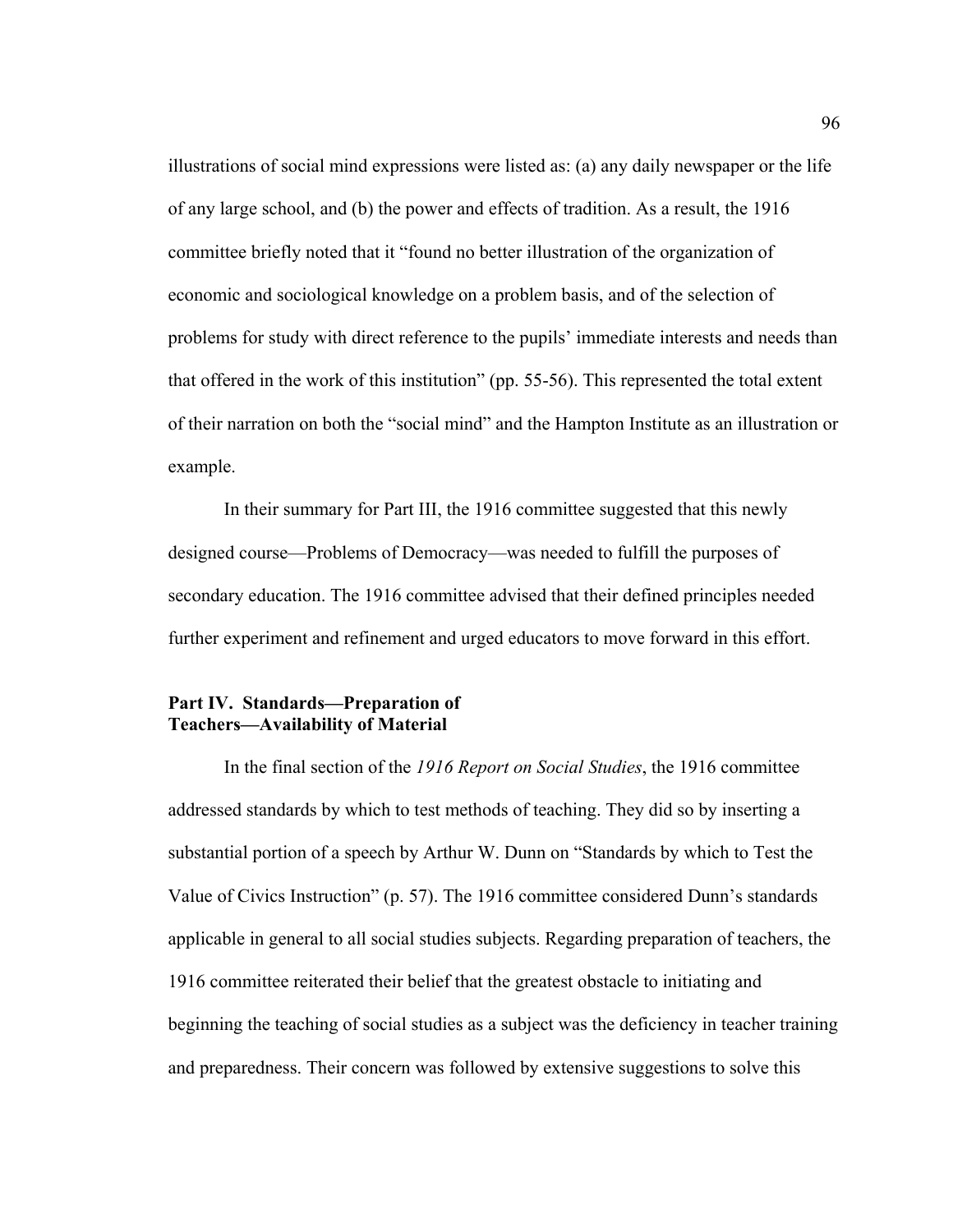problem.

One primary issue related directly to inexperienced or untrained teachers or teachers trained only in traditional methods. The 1916 committee recognized that the lack of availability of textbooks written based on their principles and recommendations exacerbated this issue. With this in mind, they noted that having all their recommendations adopted for the next school year would most likely not occur. Optimistically, the 1916 committee believed that teacher training and organized textbooks would follow the publication of the *1916 Report on Social Studies*.

The 1916 committee expressed belief that as development continued in education, history and other social science instruction, both the elementary and secondary levels would be organized more definitely "around the immediate interests and needs of the pupils" (p. 62). The 1916 committee issued caution regarding a tendency—especially in the teaching of community civics—to dispense with a textbook altogether. Their second caution regarded using textbooks that were more descriptive of the local community and prepared in the local community. The favorable aspect of "local textbooks" was recognizing the value of local life and conditions in educating students, but the danger involved leading to confusion between "community civics" and "local only" civics.

The 1916 committee specifically observed that in reality locally prepared texts often just swapped detailing the national government organization and mechanism with a similar detail description of the functions of local government. In lieu of a locally prepared textbook, the 1916 committee recommended obtaining useful supplements to a good text from public libraries, chambers of commerce and other civic agencies.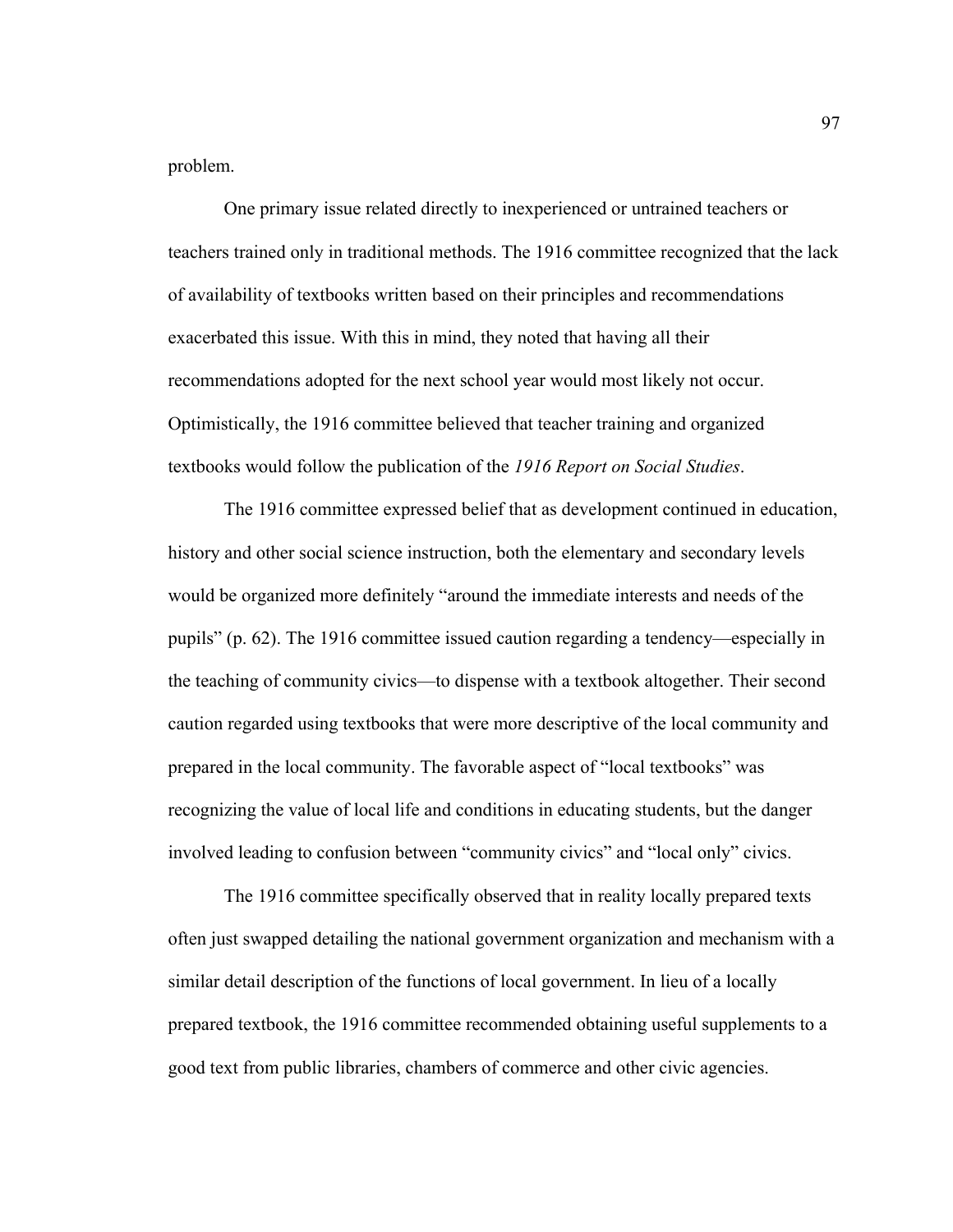Part IV concluded the *1916 Report on Social Studies*. Signatures of the Chairperson of the 1916 committee or of any of the 1916 committee members were not evidenced on the *1916 Report on Social Studies*. It is reasonable to assume that the *1916 Report on Social Studies* was acknowledged by the entire 1916 committee membership.

## **Conclusion**

 In its *1916 Report on Social Studies*, it became clear that the 1916 committee attempted to be transparent in its reasoning, deliberations, and multiple points of view. In their statement that they sought input from a variety of institutions, stakeholders, and educators from every walk of life, the 1916 committee indicated that it was confronting real world education and curriculum issues of their day. They endeavored to make informed decisions in order to formulate their recommendations for the newly created subject of social studies in secondary education. Indeed, the motivation needed to understand the present—particularly when manifested as an outcome once the "needs of present growth" were attended to—became the underlying rationale of the manner in which teaching and learning in community civics, history, and Problems of Democracy would occur.

#### **Chapter Conclusion**

 In summary, it is reasonable to consider a snapshot of the trilogy of reports to be as follows.

1. The *1913 Preliminary Statement* was not intended to be a standalone report. It was not written by a committee. Instead, it represents a package of statements compiled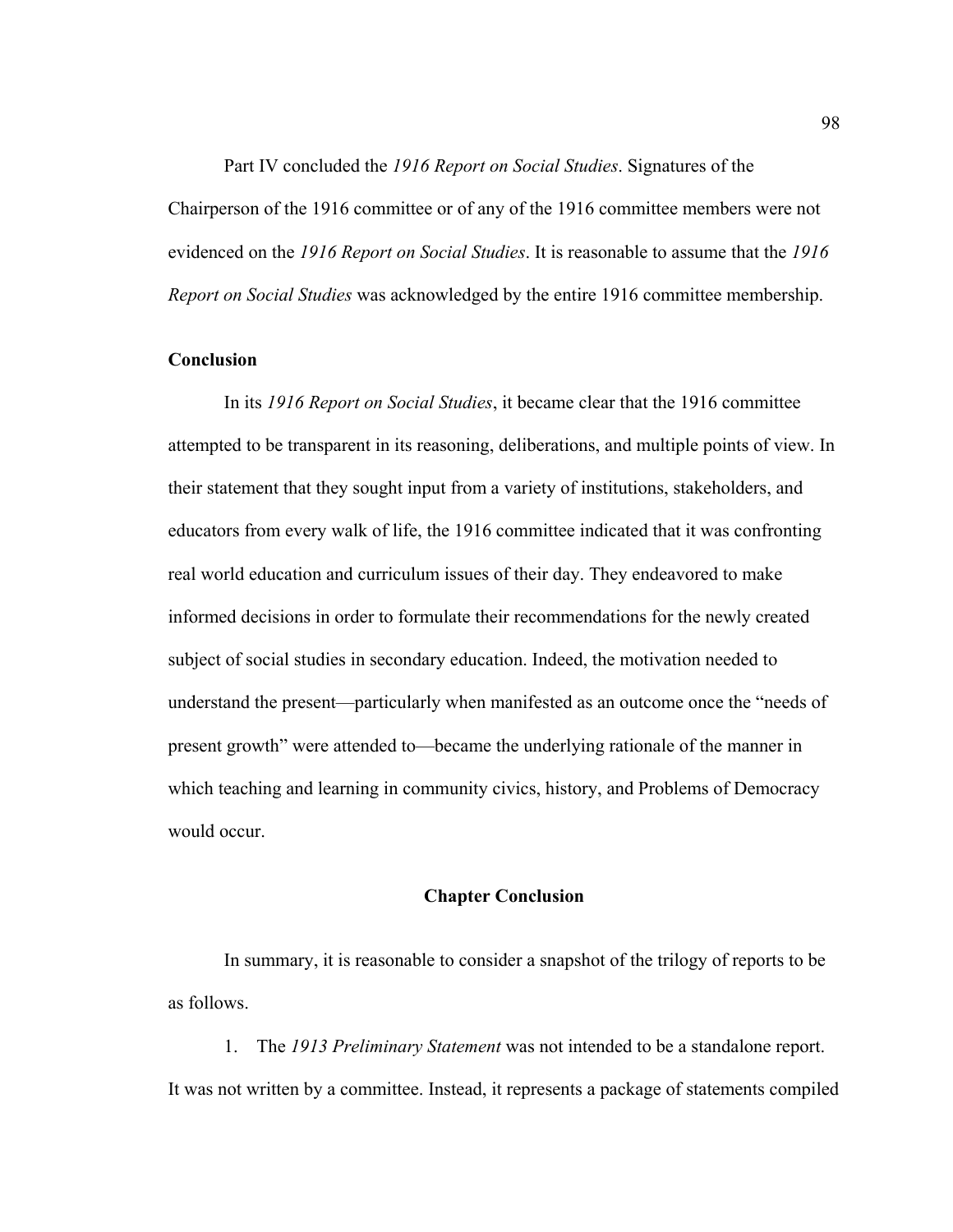from several noted individuals.

2. The *1915 Report on Community Civics* was intended to be a special study of one subject from the several social studies subjects. It is a summary of a study conducted and written by a small, specifically appointed special committee.

3. The *1916 Report on Social Studies* was designed, prepared, and finalized by the entire, actively engaged 1916 committee. It presents the 1916 committee's recommendations for the teaching and learning of the new social studies.

Two common threads of expertise and insight from experts in the field during the era of the 1916 committee weave their way throughout the entire trilogy of reports: Dewey and Robinson. Herein, lays the foundation and basis for the principles formed by the 1916 committee. At the same time, however, nuts and bolts experience from the school environment is amply drawn from teachers, administrators, and other outside sources to round out the actual recommendations for the newly created social studies.

 Moreover, the 1916 committee evidenced throughout their report the impact of dealing with the prominent social movement of the era, namely social efficiency. Also, it cannot be overlooked that both Dunn and Barnard were on-going, contributing members throughout the deliberations of the 1916 committee. However, their major input was in the *1915 Report on Community Civics*.

 It is evident throughout the trilogy of reports, but more particularly in the *1916 Report on Social Studies*, that the 1916 committee accepted the gauntlet from Claxton's first transmittal letter in 1913. That is, the committee embraced the challenge to develop the aims and methods that should prevail for social studies in secondary education.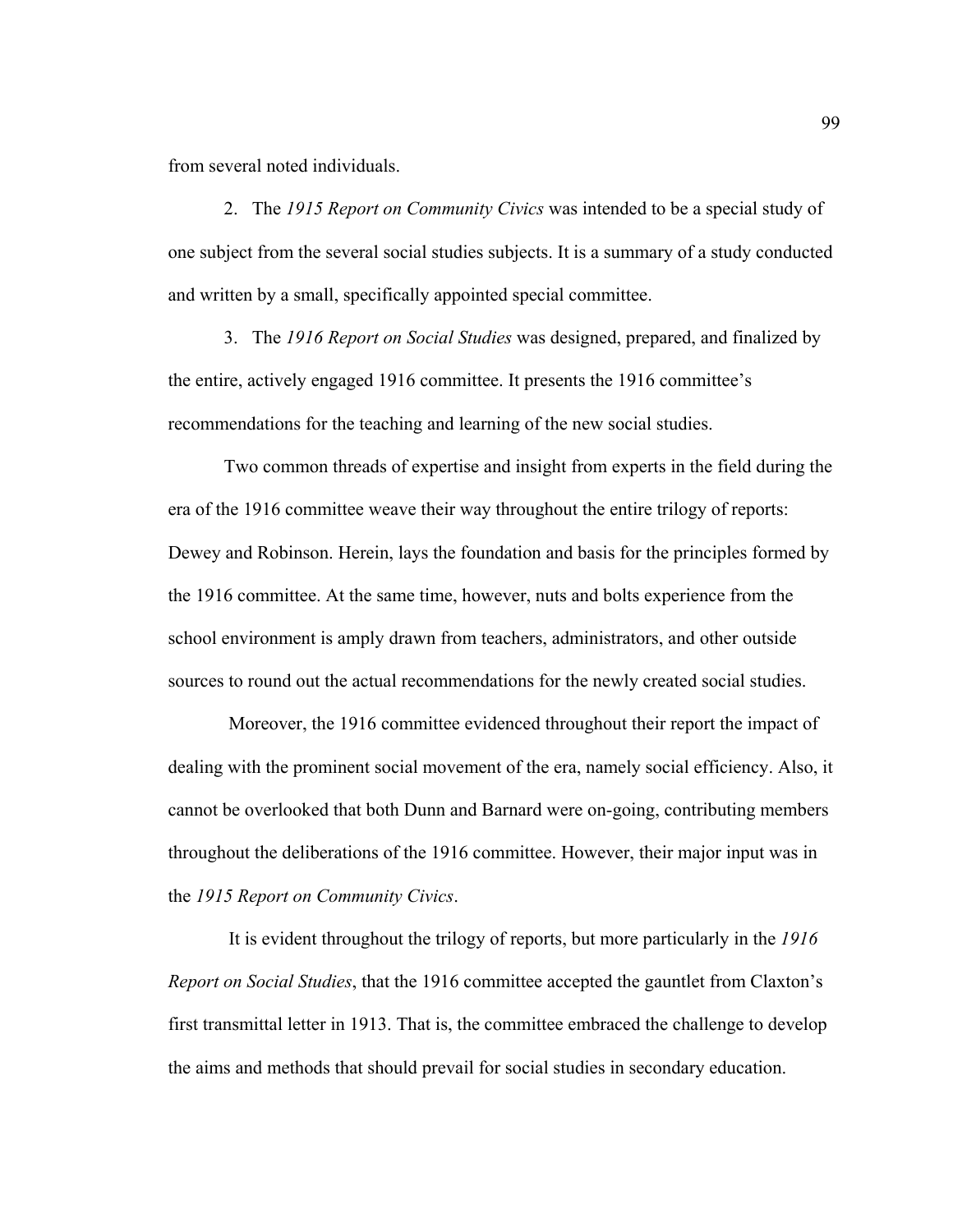#### CHAPTER IV

# THE SCHOLARS

## **Introduction**

The *1916 Report on Social Studies* has been called a "seminal document" by several scholars. Other scholars have said it has "stood the test of time." Opinions from additional scholars lie somewhere in between or on a tangential path. Likewise, scholars have offered a variety of interpretations of the *1916 Report on Social Studies* and the social, political, and economic influences surrounding the 1916 committee. Thus, the following schools of interpretation have emerged in my attempt to read and interpret works by each of the scholars identified for this study. The intent is to identify ideological positions as well as to facilitate discussion of the various existing interpretations of the *1916 Report on Social Studies*.

 The schools of interpretation for this study are titled: celebratory historians, revisionist interpretations, and post-revisionists. The School of Revisionist Interpretations, however, is a varied conceptual spectrum. To become manageable for this discussion this school lent itself to a breakdown into satellite schools of interpretation which are Social Efficiency, The Dewey and Robinson School of Interpretation, Multiple Influences, and The Neoconservative Revisionists. Therefore, six schools of interpretation emerged for this study.

First, some scholars are celebratory historians in an essentially traditional fashion. Celebratory historians view the *1916 Report on Social Studies* as the creation of social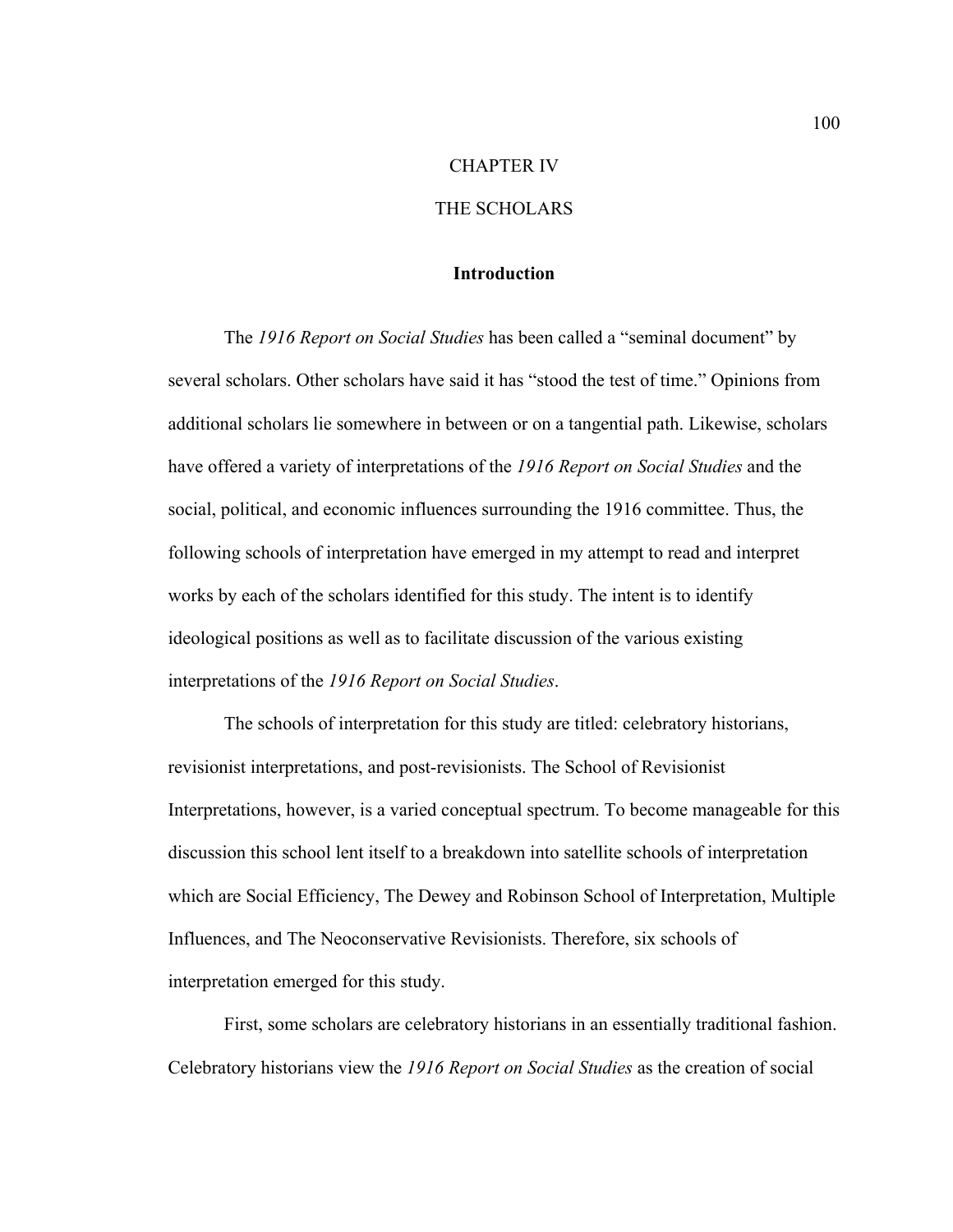studies as a new field. They accept the official reasons for the creation of the 1916 committee and view it as part of the march of progress in education. Celebratory historians are essentially progressive educationists who view each development in education as progress. These scholars hold to a belief that each step forward leads to a positive end. In their view, history is a vehicle to create pride in all education professionals. They maintain that history can provide solutions to present day problems and prevent repeating mistakes from the past. That is, there can be very positive results from learning and understanding past struggles (Tryon, 1935; Wesley, 1937).

 Second, revisionist interpretations are identified as several somewhat unique strands each of which offers a revisionist school of interpretation. Each strand has a different view of the *1916 Report on Social Studies* and its recommendations. All have merit. One does not necessarily override the other. A pecking order of importance or a value cannot be attributed, nor would one be warranted. A number of revisionist scholars believe the *1916 Report on Social Studies* is a social efficiency document that consistently attempts to promote citizenship education as a vehicle to inculcate citizen actions and thinking. Social efficiency revisionists consider themselves as scholars who have a heightened awareness of social class, gender, and ethnicity. This group maintains ideological notions to explore power relationships in curriculum construction. In their view, principles of efficiency, centralization, and bureaucratic decision-making were prominent factors in development of the *1916 Report on Social Studies*. Their social efficiency theory suggests the pervasive influence of business models allows for economic interpretations of educational reforms (Callahan, 1962; Kliebard, 1994, 2004;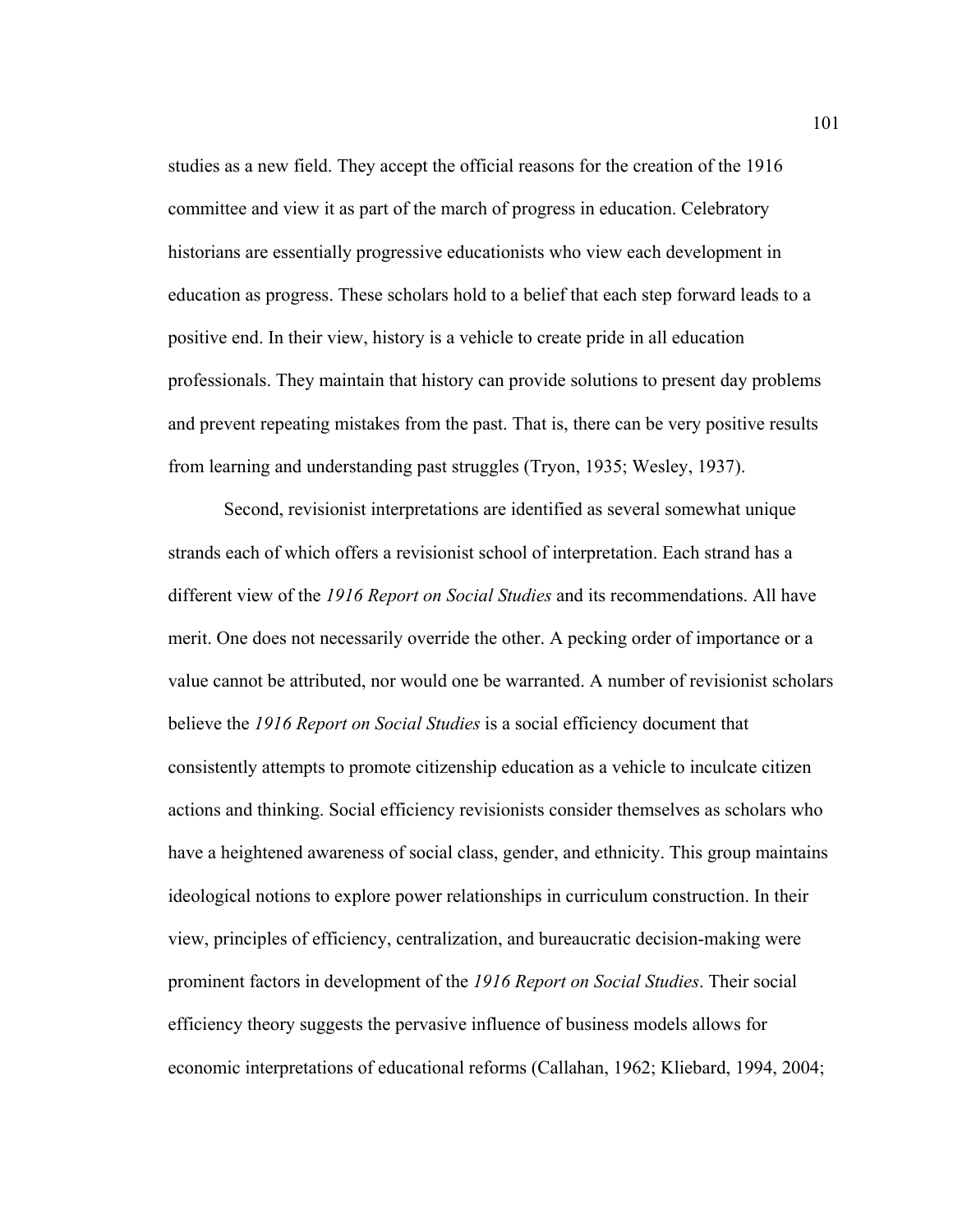Krug, 1964; Lybarger, 1981, 1983, 1987).

Both Dewey and Robinson are quoted in, and their concepts permeate, the narrative throughout the *1916 Report on Social Studies*. These factors represent the starting point for another group of historians who believe that the 1916 committee and its recommendations were strongly influenced by Deweyan ideals and by the writings and 1916 committee membership of James Harvey Robinson. In the case of Dewey, this is particularly due to his wariness of large, industrialized organizations, which claimed to be scientifically managed by strong leaders. Historians of the Dewey and Robinson School of Interpretation believe that both the philosophy of John Dewey and the "new history" promoted by James Harvey Robinson are prevalent and pervasive throughout the *1916 Report on Social Studies*. The Dewey and Robinson revisionists believe Dewey, and thus the 1916 committee, favored participatory democracy and openness to racially and socioeconomically diverse students. They apply Dewey's understanding of community as their frame of reference. Dewey and Robinson revisionists believe Robinson's approach of designing the teaching and learning of history assists the common person to rise and realize higher human achievement is vastly different from Thomas Jesse Jones' view of maintaining the acceptance of the status quo. In addition, they believe Robinson viewed history as an instrument of change. This group also believes that Dewey generally agreed with Robinson's philosophy of education. In the alternative, the group also believes Robinson generally agreed with Dewey's philosophy of education. Thus, at the end of the day, the Dewey and Robinson revisionists believe both Dewey and Robinson strongly influenced the tone and character of the *1916 Report on Social Studies* (Correia, 1994;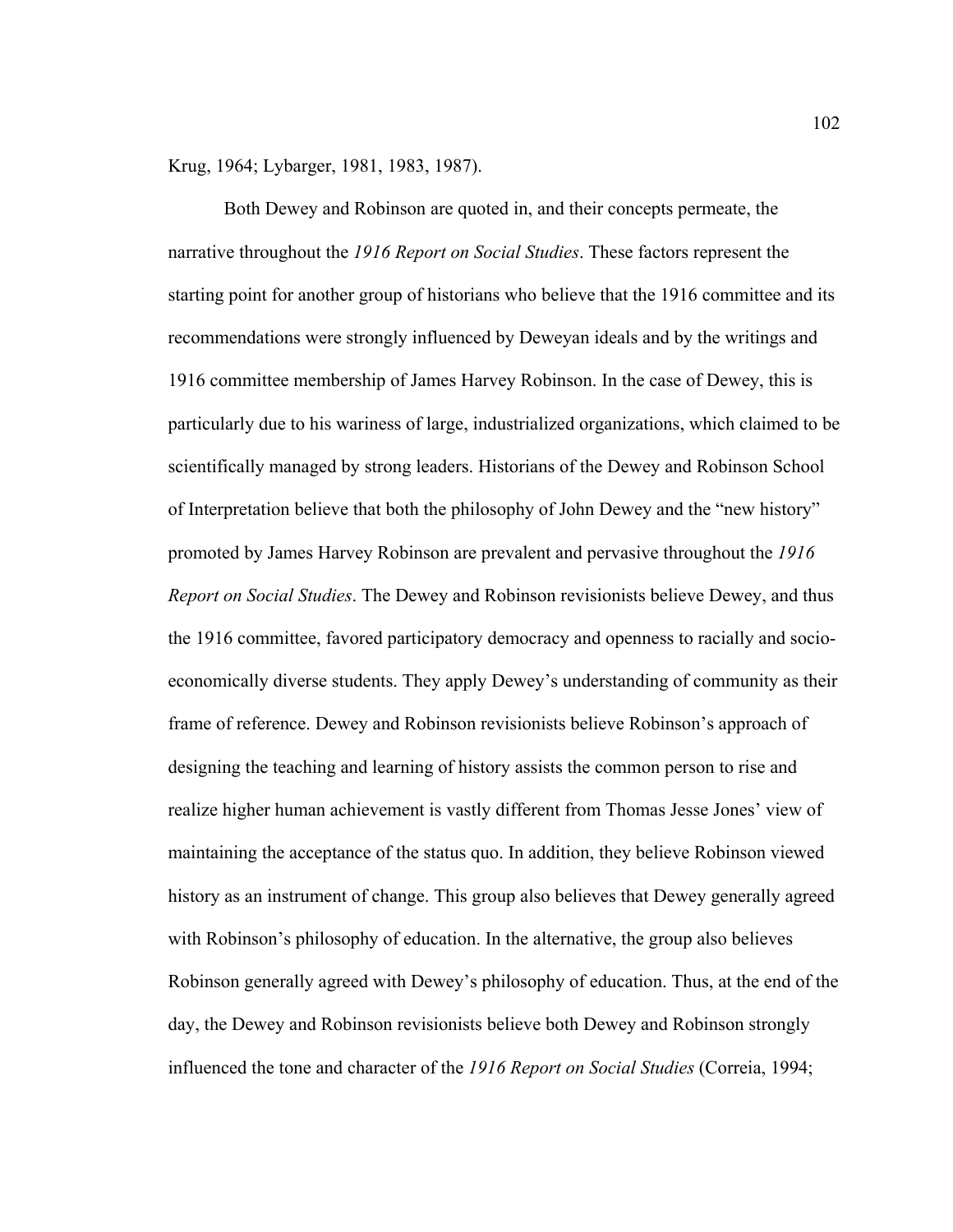Evans, 2004, 2007; Hendricks, 1946; Saxe, 1991).

Other scholars reflect a revisionist school of interpretation involving multiple influences. Multiple influence revisionists believe a combination of social issue aspects and certain individuals affected the philosophy and outlook of the 1916 committee and its recommendations. For instance, Krug (1964) argued that at the time of the *1916 Report on Social Studies* the slogan "education for social efficiency" was understood to encompass: (a) the school as an agency of social control, and (b) the school as an agency of social service. That is, the multiple influence revisionist group supports the notion the concept of social efficiency involved training individuals to act on behalf of the group in conjunction with supporting Dewey's ideal that schools act as social and community centers (Cremin, 1961; Jenness, 1990; Nelson, 1994; Whelan, 1991, 1993, 1997a, 1997b, 2006).

A different revisionist school of interpretation enters into play with the neoconservative revisionists. Neoconservatives are traditional history and anti-social studies activists who, in the main, do not support the work of the 1916 committee. The reason is that they firmly believe social studies detract from the teaching and learning of traditional history. The neoconservatives believe academic standards have eroded and academic achievement has declined because schools have suffered from two problems: (a) social experiments that both placed demands on schools and diverted schools from their basic mission, and (b) undue government pressure on schools to promote educational equity. Their philosophy reflects the back-to-basics movement. They support the idea that schools should recommit themselves to academic excellence, reinstitute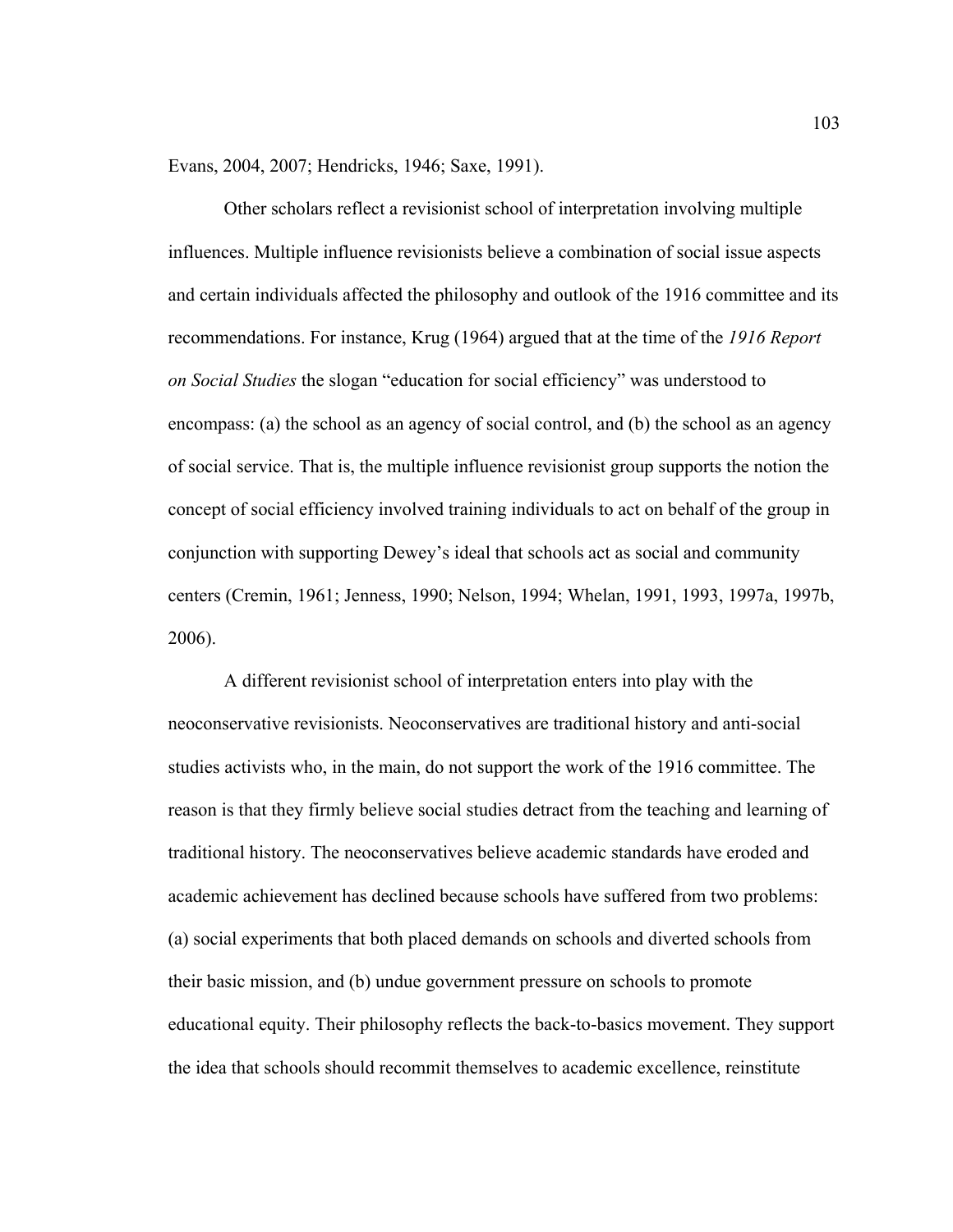basic-skills courses, emphasize competitiveness and other "traditional" values and pedagogy, as well as school and teacher accountability. The neoconservatives believe social studies is not useful, promotes social efficiency, and is utilitarian (Hertzberg, 1981, 1989; Ravitch, 1978, 1985, 1989a, 1989b, 2000).

Third, another related school of interpretation is post revisionist. These scholars reach either beyond or outside the various revisionist groups. The post revisionists maintain the NEA, as it was structured during the era of the 1916 committee, and its Commission on the Reorganization of Secondary Education embodied both a mix of influences and had multiple effects. They generally view urban school reform during the early part of the  $20<sup>th</sup>$  century as a contested terrain involving administrative progressives, working-class immigrants, and racial minorities. This group developed the term administrative progressive. The post revisionists conceptually contrast administrative progressives against Dewey. They also use administrative progressives to connect the NEA to social efficiency concepts. Post revisionists support a willingness to embrace the complexities of education as a social and political process of change involving not only struggle, but also opportunity for growth with the hope of progress. They view education as building upon, not rejecting, past experience of schools. Their approach challenges traditional and celebratory thinking as well as revisionist interpretations. They utilize "no blame" statements and strive to provide a framework for understanding curriculum change. Moreover, they attempt to strike a balance between traditional and revisionist camps. In reaching beyond or outside any of the revisionist schools of interpretation, the post-revisionists also strive to develop new schools of thought aiming to synthesize a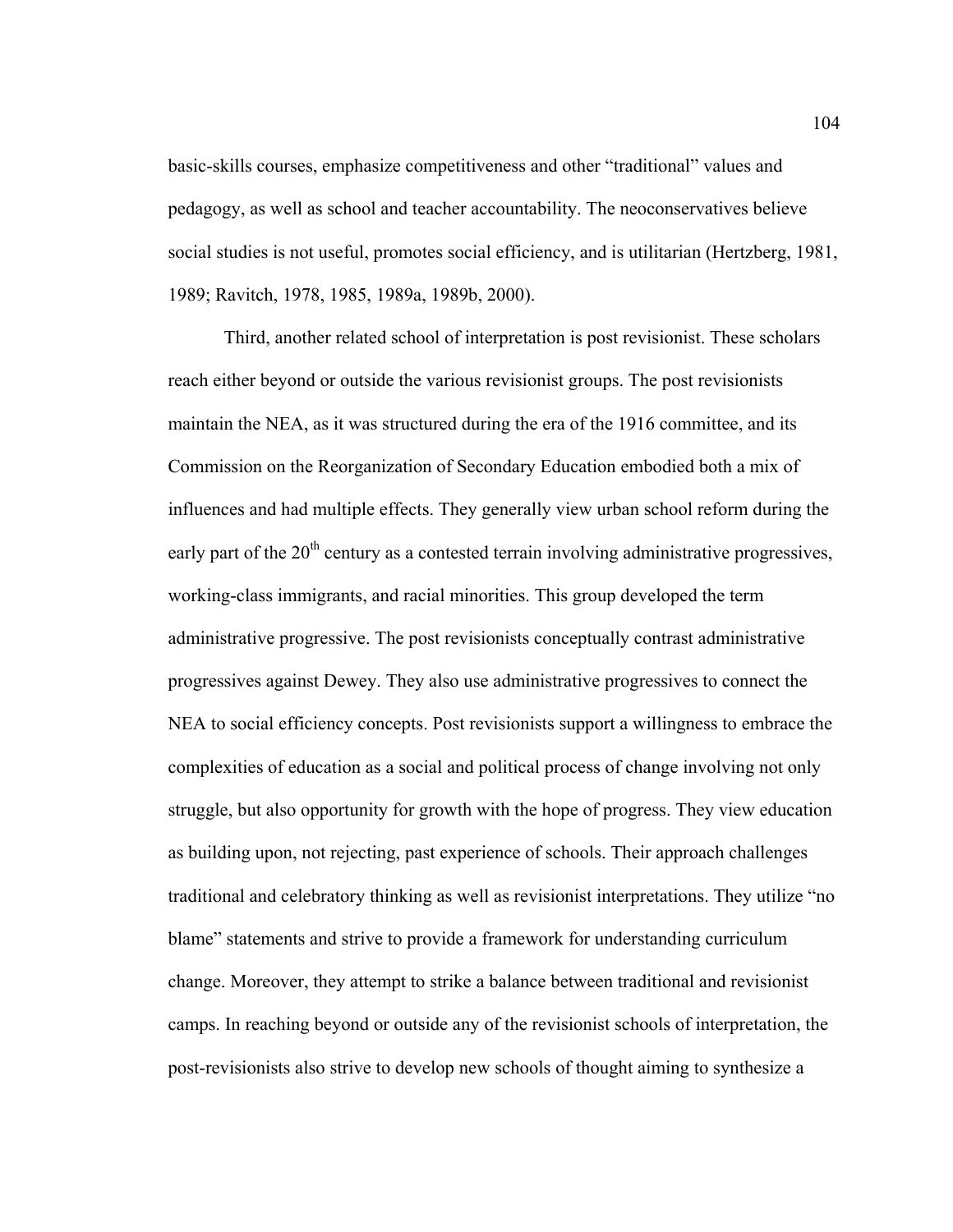variety of interpretations. Therefore, their work relates to the *1916 Report on Social Studies* without providing direct analysis or interpretations (Tyack & Cuban, 1995; Westbrook, 1991).

Next follows a discussion of each scholar and school of interpretation.

## **Celebratory Historians**

 This school of interpretation holds that each and every development in education represents progress. In turn, the *1916 Report on Social Studies*—the document that created the new subject of social studies—is, in their opinion, considered the cornerstone of progress in social studies education. In addition, they believe the subject of history is the primary avenue to find solutions to current problems and prevent of repetition of past mistakes. This study examines their individual views within this school of interpretation.

#### **Rolla M. Tryon**

 Tryon (1935) celebrated the fact that, in his opinion, by 1913 the NEA finally decided to reassume its leadership in secondary education. In that year, the NEA formed the CRSE, which published preliminary statements from the chairpersons of its committees on various high school subjects. Among the first of the school subject committees to publish a final report was the 1916 committee. According to Tryon, the 1916 committee, in its final document, "set forth its revolutionary recommendations with respect to the social sciences in the senior high school" (p. 16). He observed that the 1916 committee recommendations for elementary grades were generally in accordance with existing teaching practices. He believed their methodology of recommending alternative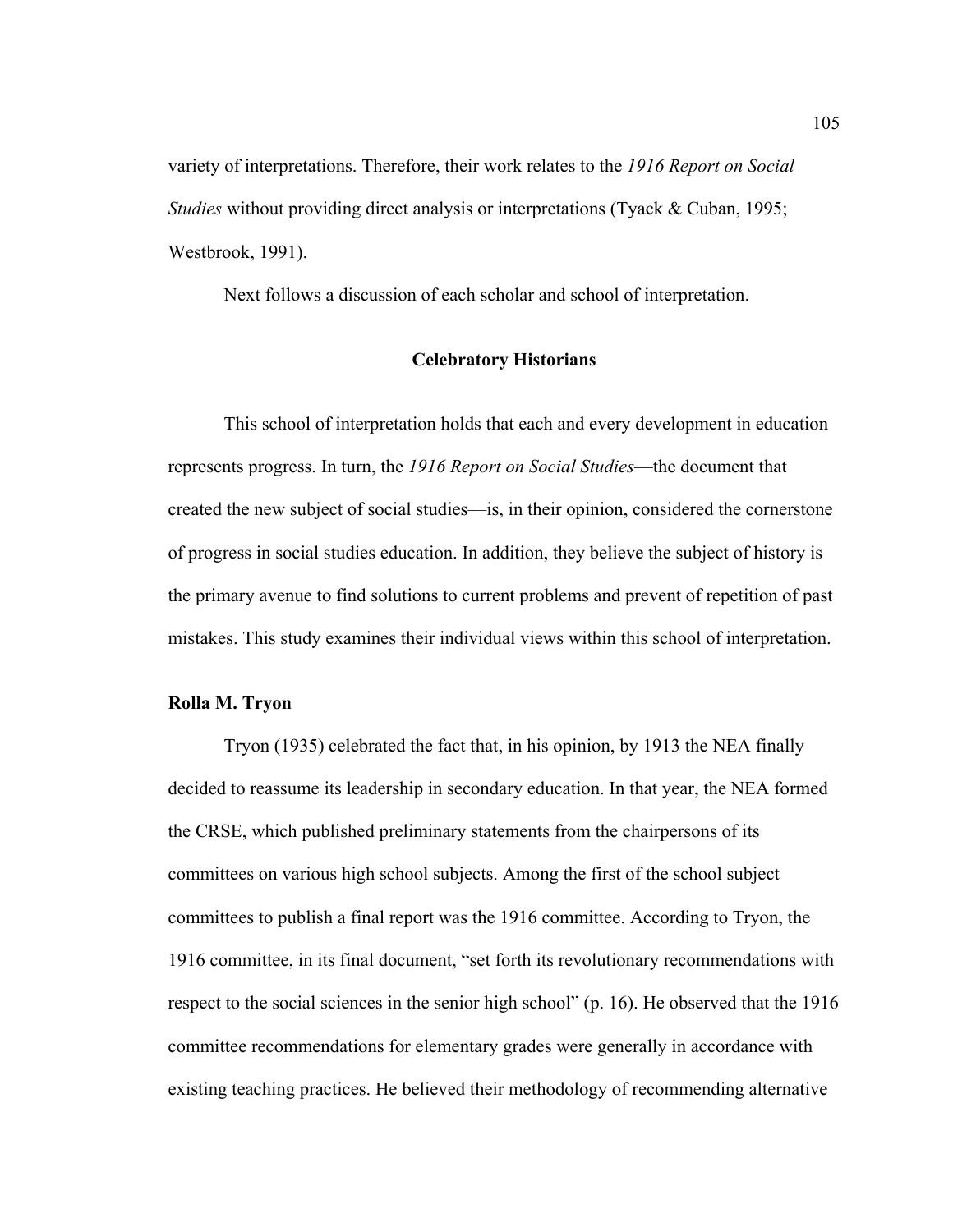plans represented a significant and liberal change. He also noted their recommendations for the high school grade courses on early European history and Problems of American Democracy were revolutionary. Tryon indicated the 1916 committee considered the existing courses in advanced civics, economics and sociology inadequate. Tryon believed the 1916 committee's solution was the new course, Problems in American Democracy.

 Tryon stated, "It would be difficult to overstate the influence of the report of this [1916] Committee" (p. 20). He identified that he traced teaching practices contemporary to his time directly to the *1916 Report on Social Studies*. Indeed, Tryon noted that numerous social science associations formed committees essentially in a cooperative effort to support social sciences in the schools. In particular, he mentioned that the National Municipal League's committee was focused on the need for teaching municipal government issues. He stated it most likely paved the way for a social movement to study local institutions. In particular, he noted that American Sociological Society's committee reports "were influential in backing up the report of the Committee on Social Studies in Secondary Education which appeared in 1916" (p. 71).

 Tryon believed the 1916 committee validated the term social studies for education. He acknowledged that the expression first appeared in a description of the Hampton Institute's work in the subjects of civics, economics, and sociology published in the *Southern Workman* in 1905. He noted at the same time the instructor in social studies at Hampton Institute was in fact the chairperson of the 1916 committee, Thomas Jesse Jones. Thus, it was an easy transition to use this term—social studies—in naming the 1916 committee and in publishing the *1916 Report on Social Studies*. He indicated in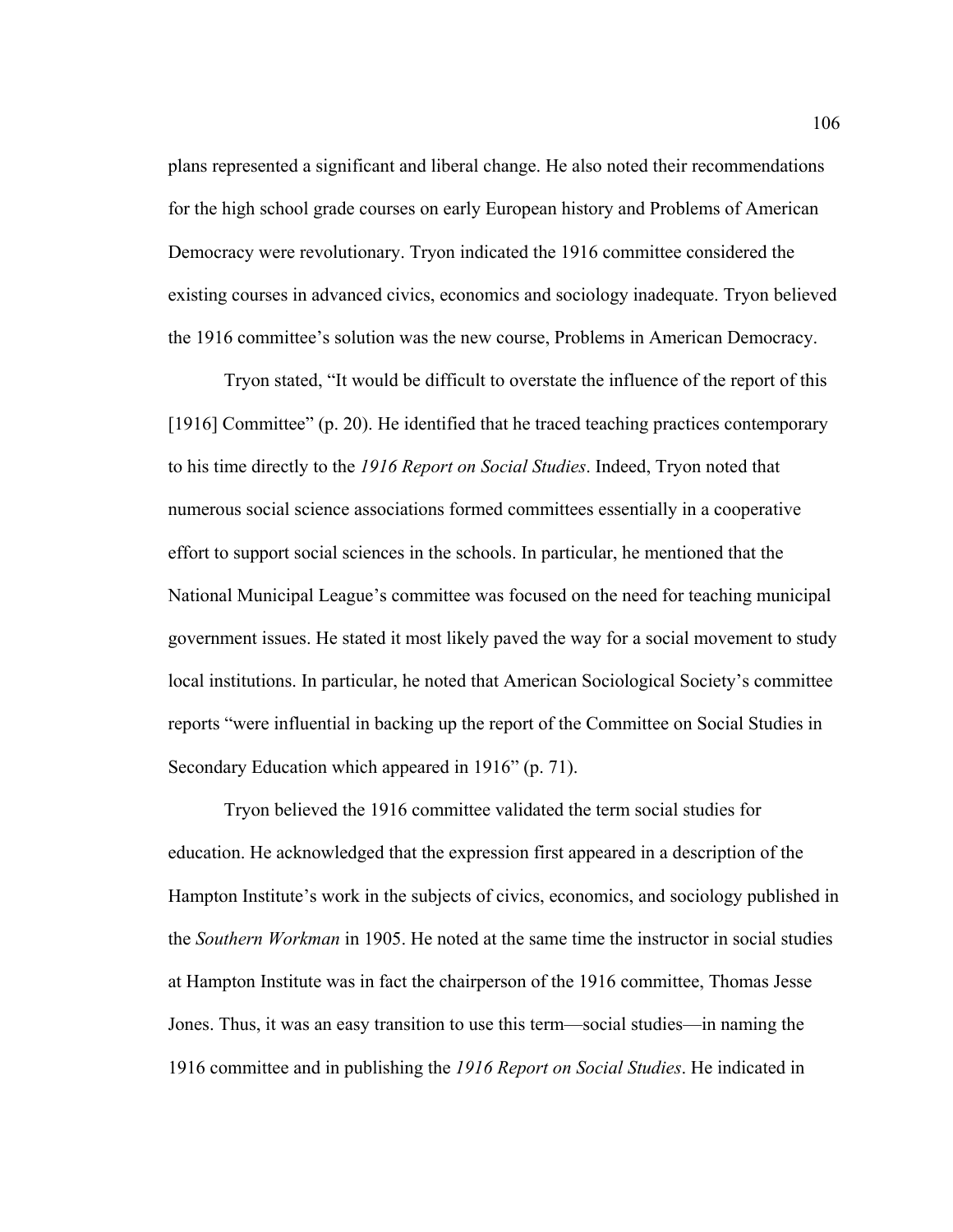1916 the term social studies became accepted into general circulation.

 Tryon discussed the significance of issues regarding the social value of history and the proper type of instruction for history, which was in controversy at that time. He suggested there were two different, competing groups: history writers and history teachers. The two groups or schools were significantly opposed to each other. He described the older school as "the conservative, reactionary, stand-pat school [that] says history should be studied for history sake" (p. 88). The other or second school, he termed "the insurgent, progressive, radical school" (p. 88). This newer school, according to Tryon, advocated "study the past, know the facts of the past, study the things that have been, but [also study] *what* things and why…but don't stop *right* there" (p. 88). The new group focused on a study of the past in order to understand the present as it has evolved. In other words, Tryon stated the new school believed history teaching needed "to develop *constructive* and *interpretive power*" (p. 89). This would allow students to learn to evaluate society's problems, initiatives, organizations and government. Tryon believed the first or older school was comprised of history specialists. However, he suggested the second or newer school educators were formed under the "able leadership in the Dean of American Philosophers, Professor John Dewey" (p. 89).

Tryon believed the extensive secondary education recommendations by the 1916 committee under the auspices of the CRSE caused educators to change their minds. He stated after 1916, the secondary school educators had one primary question: "shall we join the revolters or stand pat on the four-block system of the Committee of Seven?" (p. 208). Tryon observed that as early as January 1916, many states changed their history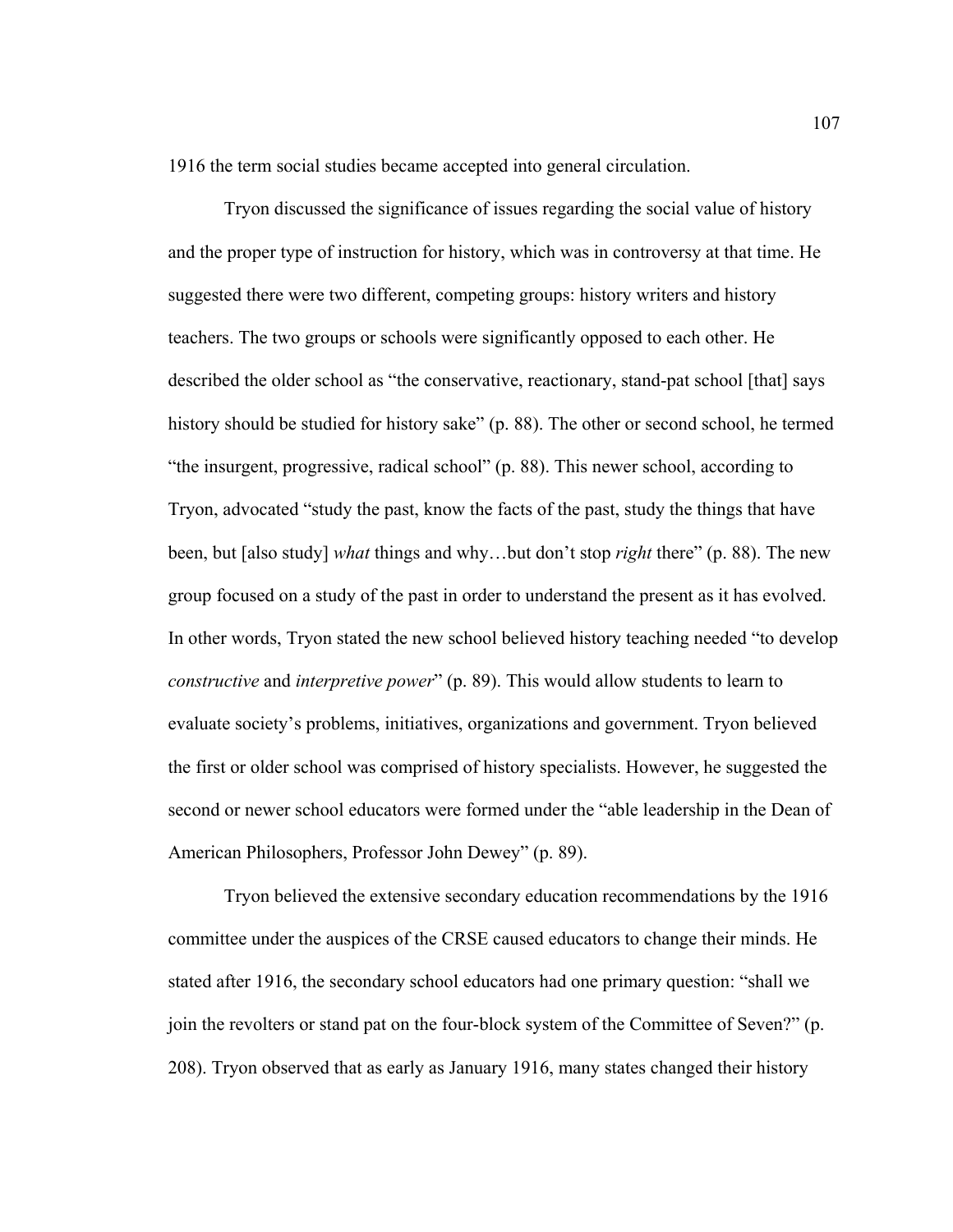teaching programs to meet the recommendations of the 1916 committee. Numerous individual cities and towns followed this lead. Tryon indicated that some scholars put forth the idea the Committee of Seven's influence ended after the *1916 Report on Social Studies* was published. He believed these scholars would be surprised to discover that the influence of the 1916 committee's recommendations commenced almost immediately and "was somewhat dominant during the 1920s" (p. 213). In fact, Tryon stated: "the revolt from the *status quo* in the realm of high-school history content began with the report of the Committee on the Social Studies in Secondary Education in 1916" (p. 217).

The 1916 committee's focus on the teaching of social sciences in schools was covered extensively by Tryon. In doing so, he highlighted, in his opinion, the significant influential role the *1916 Report on Social Studies* had played, and continued to play in social studies programs. As a result, he observed the social sciences material changes would only result in a continuing quest for the most desirable balance of the various social studies subjects. Tryon suggested that educators "will probably feel that there is not *the* method of organizing the social sciences for teaching purposes, but only *a*  method" (p. 229).

### **Edgar B. Wesley**

Wesley's (1937) view of the history of the social studies was incorporated into his methods text *The Teaching of Social Studies* in 1937. He expressed in general, "the *social studies* are the *social sciences* simplified for pedagogical purposes" (p. 4). After the Committee of Ten successfully completed their work, in his opinion, the NEA entered into a period of neglecting social studies. He believed the NEA finally redeemed itself in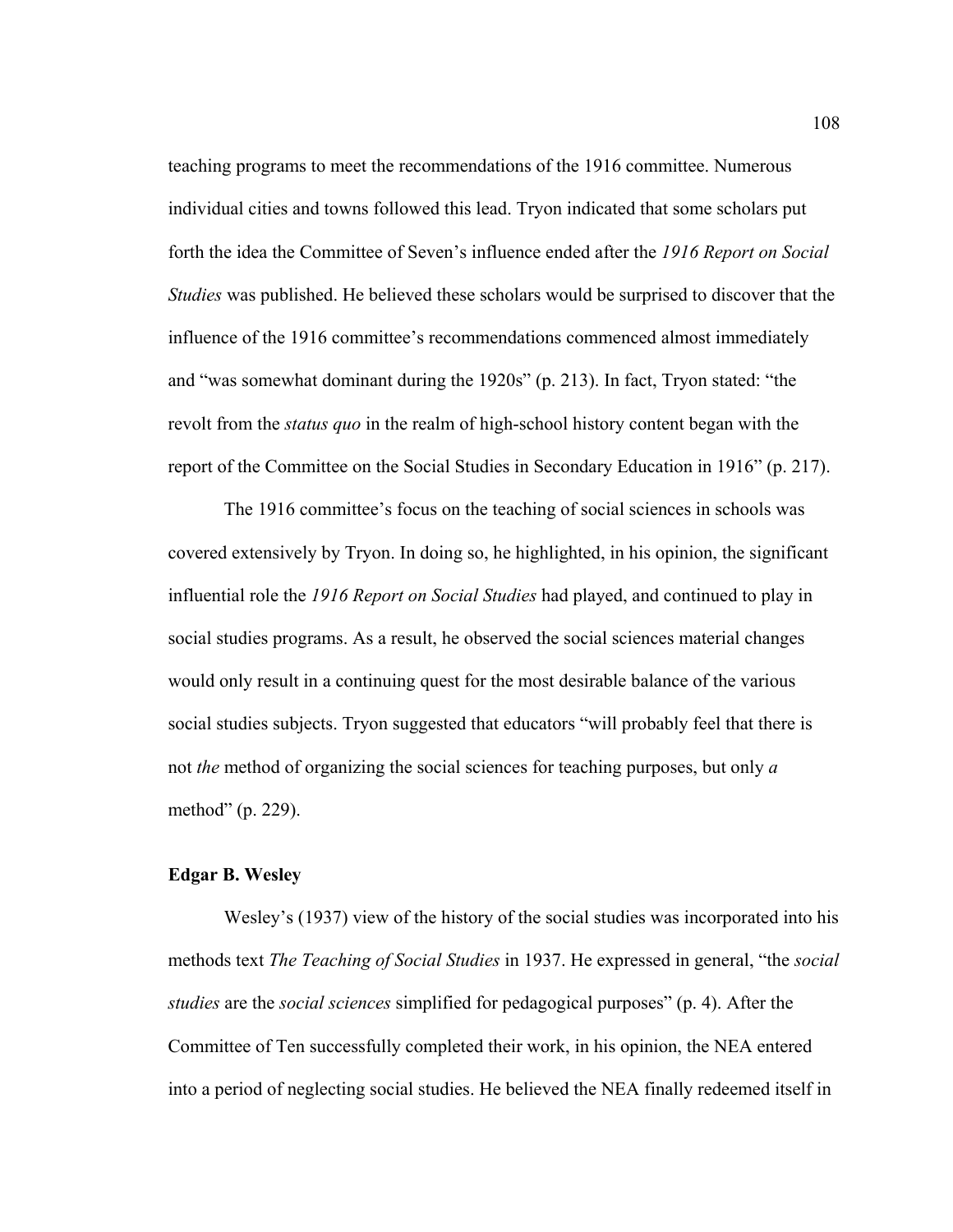1912 and reassumed its leadership role by forming the CRSE, which included the 1916 committee. In his opinion, the *1913 Preliminary Statement* announced the social studies focus for the 1916 committee would be community problems as well as history. Wesley quickly passed through the *1915 Report on Community Civics* noting it affected "radical changes in the teaching of civics" by moving "the emphasis from the machinery of government to community civics" (p. 97). It was the *1916 Report on Social Studies* that Wesley welcomed and praised the NEA for sponsoring. However, his opinion went beyond the subject of social studies. He stated, "Perhaps the history of American education affords no other instance in which so unpretentious a booklet has wielded so great an influence upon the curriculum" (p. 97).

In Wesley's opinion, the 1916 committee's recommendations were flexible and stressed using one of two grade-level cycle plans, while at the same time noting either plan would be workable. As a result, he believed either plan provided for repetition of social studies subjects from the elementary cycle to the secondary cycle. That is, the cycle plans not only embraced a concern with students dropping out of school, but also included provisions designed to encourage students to remain in school. In Wesley's opinion, the 1916 committee's recommendations for the Problems of Democracy course and for extending American history to a full year course were considered revolutionary. In turn, he indicated these recommended changes represented a tremendous enhancement in teaching and learning.

Wesley believed the *1916 Report on Social Studies* rightfully brought the NEA to its traditional leadership role in curriculum development. In addition, in his opinion, it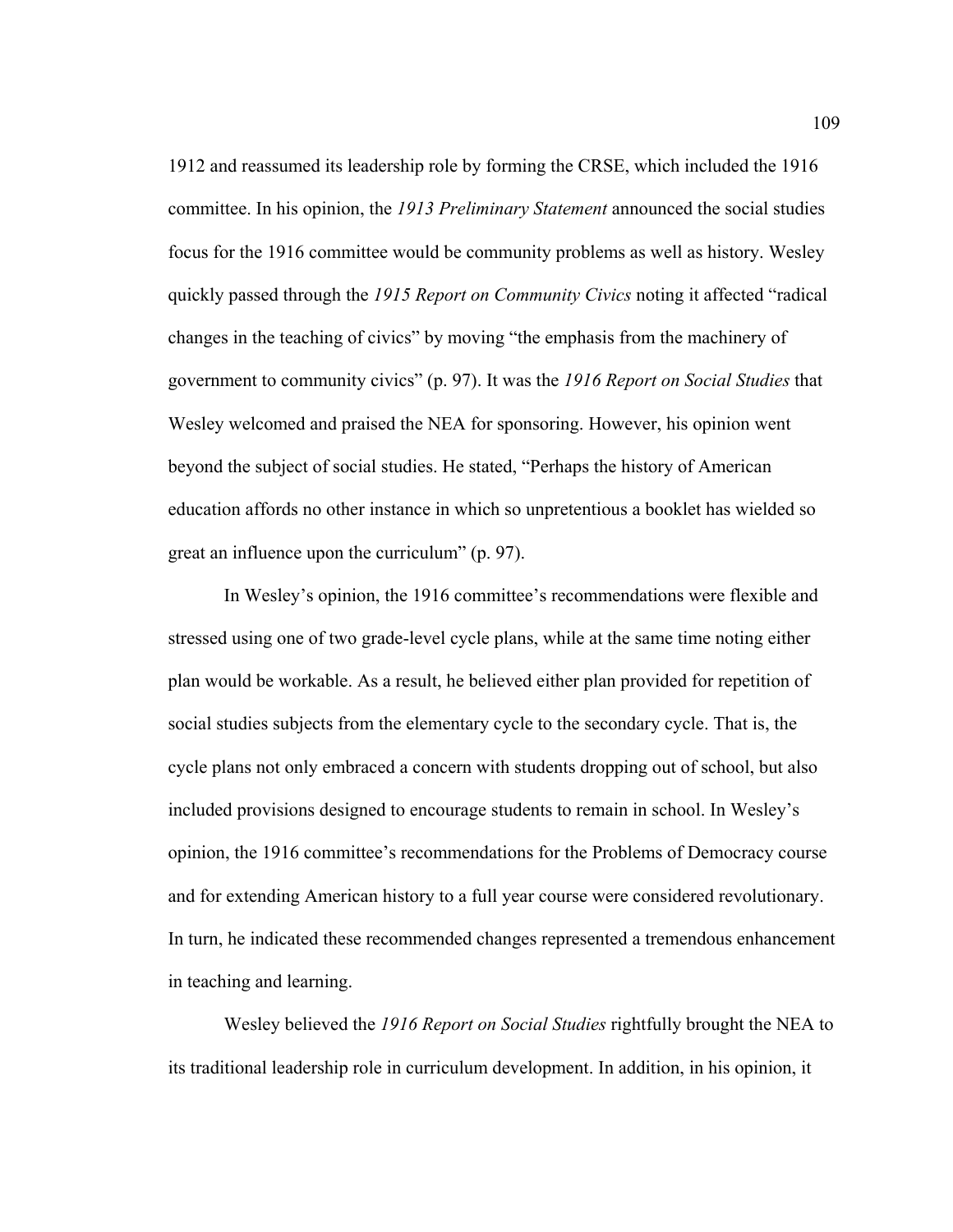raised social studies to the level of respectability it deserved. Lastly, he recognized the *1916 Report on Social Studies* brought attention to the actual needs of students and recognized an emphasis on students' growth.

## **Revisionist Interpretations**

 Several tangential revisionist interpretations have been applied in this study. The four separate revisionist interpretations are social efficiency, The Dewey and Robinson School of Interpretation, multiple influences, and the neoconservative revisionists. No significance is attached to the sequence of these interpretations. Each revisionist interpretation stands on its own.

## **Social Efficiency**

 One prominent group of curriculum historians, some based at the University of Wisconsin's consortium of educators, has argued that principles of efficiency, centralization, and decision-making were significant influences at the time of the 1916 committee. Indeed, some have specifically indicated that the *1916 Report on Social Studies* itself represented a social efficiency oriented point of view.

**Raymond E Callahan.** Callahan (1962) provided a detailed, introspective view of the growth of the impact of social efficiency on schools brought upon by the demands of society during the era of the 1916 committee. He created a basis to rationalize that the 1916 committee's recommendations were formed, in large part, by progressive school administrators who had already experienced the influence of social efficiency concepts in their work. At the same time, Callahan made it very clear he believed social efficiency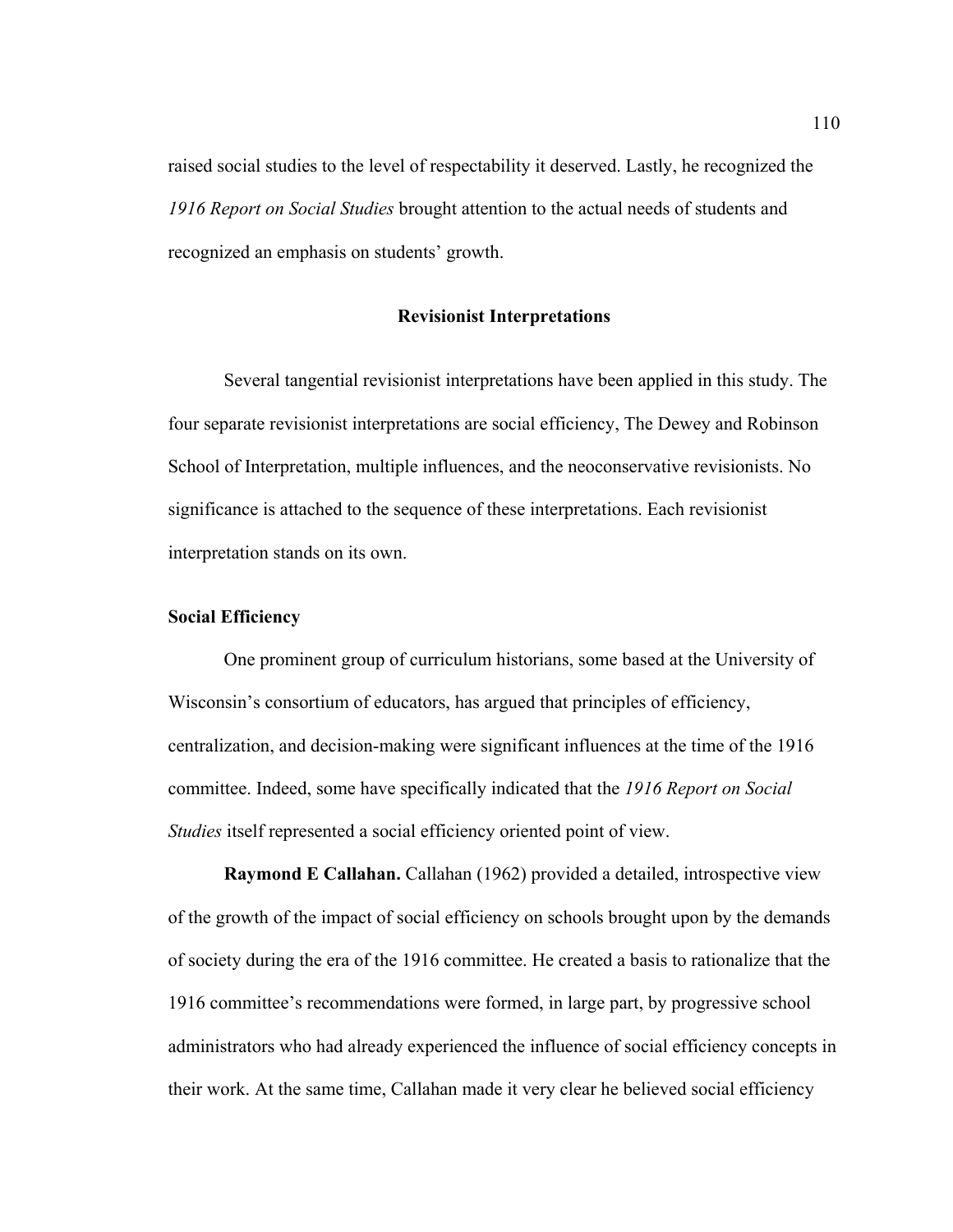concepts had a tragic and detrimental effect on education during that time, and from that time forward.

Callahan suggested during the period 1900 to 1925 procedures became standard for schools to adopt the appearance of operating in a more business-like fashion. The procedures developed through a process that first involved an unfavorable comparison of schools to business organizations. Second, the process applied business economic and efficiency principles to education. Ultimately, the final step suggested, "business and industrial practices be adopted by educators" (p. 6)

As a result, Callahan indicated schools were pressured to move further into skills training which was perceived to be needed by industrial workers. This effectively moved schools further away from their focus on general education. He stated this situation also made educators very aware of the power of the industrialists and "it served to condition them to the pattern of capitulation which was to become prevalent in educational administration between 1911 and 1925" (p. 14).

Callahan suggested a number of factors contributed to the change in educational administration. These included the: (a) dominance of businessmen, (b) widespread acceptance of business values such as efficiency and economy, (c) profit-seeking entities, (d) accusations that all American institutions were mismanaged, and (e) increased cost of living. Callahan believed this paved the way for Fredrick Taylor, who he called "the great preacher of the gospel of efficiency" (p. 18) and others of similar philosophy and business outlook. These factors, according to Callahan, brought school administrators "under even stronger criticism and forced to demonstrate first, last, and always that they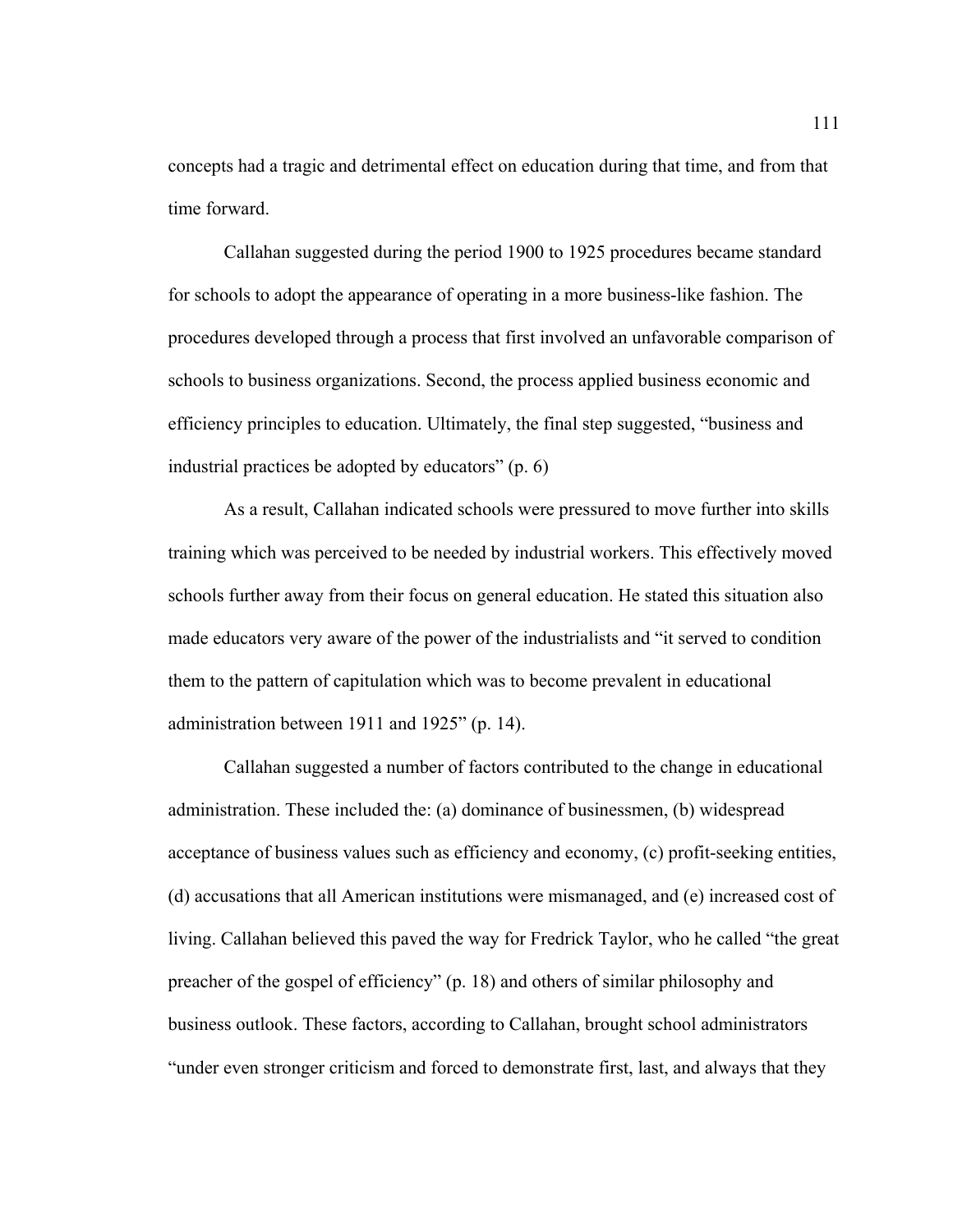were operating the schools efficiently" (p. 18).

 It was not surprising, Callahan suggested, that educators decided to strive to mirror business efficiency. Callahan stated, "The idea was a new system of industrial management known as 'scientific management,' or the 'Taylor system' after the man generally credited with its origin and development" (p. 19). At this point, scientific management principles were enthusiastically received and scientific management surfaced to the top of the then current business methods. As a result, that era's society attempted to apply scientific management concepts to numerous areas of society such as homes, families, churches, military organizations, legal professionals, "and last but not least, to education" (p. 23).

Callahan indicated that in 1910 the so-called efficiency expert "made his grand entrance into American society" (p. 42). As a result, overnight, Taylor became nationally known and moved the country into "efficiency-conscious" thinking. Callahan suggested in the years after 1910 the terms "efficiency" and "scientific management" received such significant press coverage "it is appropriate to label this period in American history as an 'age of efficiency'" (p. 42). The press kudos awarded to scientific management, according to Callahan, increased the intensity of society's perception that "great waste existed everywhere" (p. 46). The public, Callahan stated, directed more criticism at "many institutions, especially those large enough to be suspected of gross managerial inefficiency and those supported by public taxation" (p. 47). Still, according to Callahan, Taylor's design for industrial management did not become widely known in the United States until after 1910.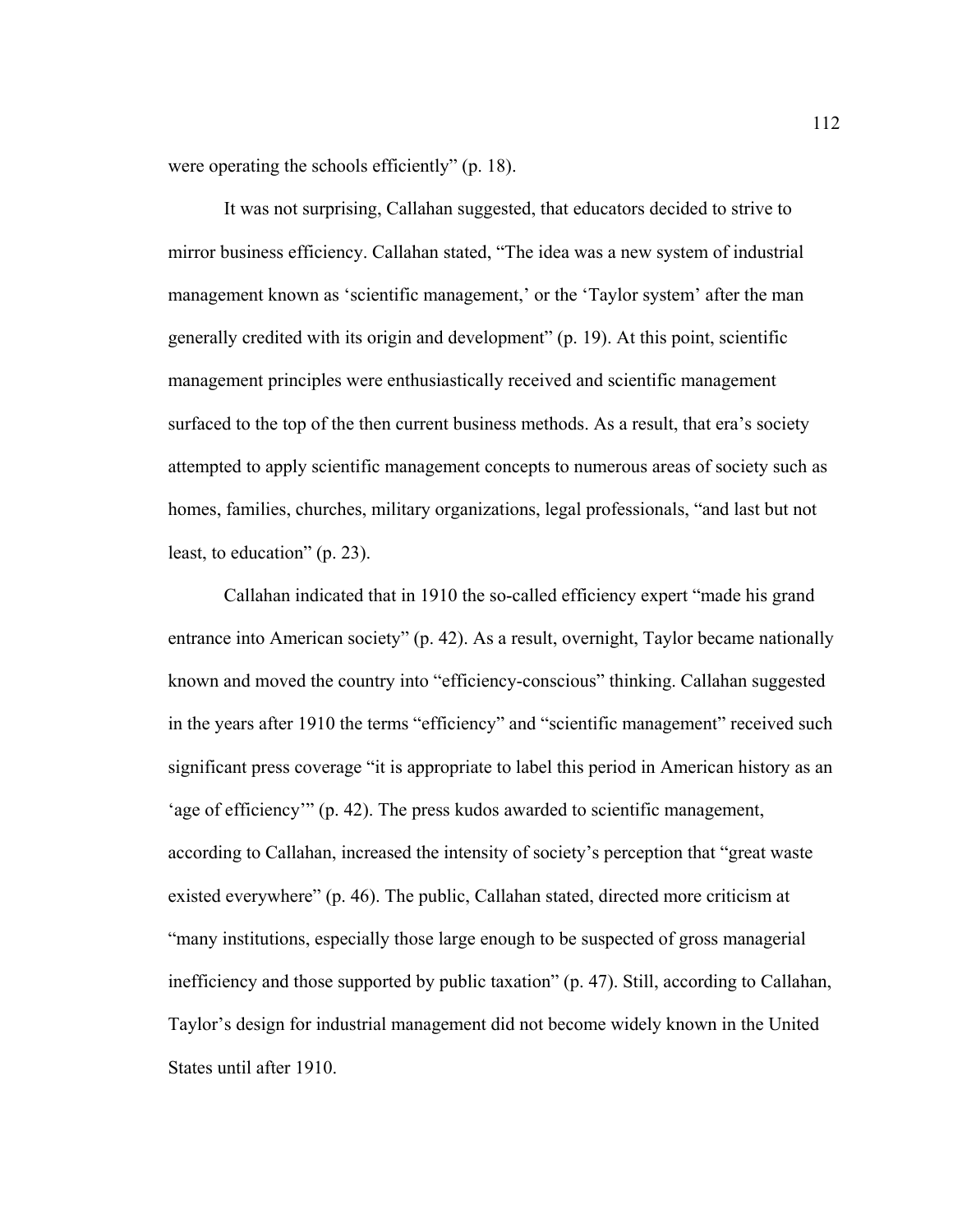Thus, Callahan stated school administrator's actions to adopt various business efficiency practices prior to the time of the 1916 committee were related to what he termed "the magic words 'scientific management'" (p. 95). This was particularly applicable to administrators adopting what they perceived to be efficient operation changes. Callahan stated: "This was especially true when someone who could lay claim to the title 'educational efficiency expert' had participated in what was done, or when the work could be traced to the recommendation of such a person e.g. ... [Franklin] Bobbitt" (p. 95).

As criticisms of the school systems rose, school systems were increasingly investigated. School administrators were advised of industry's developments in areas such as labor saving, more detailed instructions, and keeping accurate records. One of the fundamental doctrines, according to Callahan, was the elimination of waste. Callahan suggested detailed record keeping was highly regarded by business leaders. Based on this theory, if educators adopted the same practice, this new tool would assist them when the public or business was critical of an educator's product.

However, Callahan believed the appearance of scientific management on the education scene was not beneficial. One reason suggested was that "instead of approaching the study of administration through the social sciences, school administrators applied the 'science' of business-industrial management as they understood it" (p. 245). In spite of this, school administrators found maintaining the perception of adopting business-industrial practices helped them maintain their positions and realize a level of status in the new industrialized society. By 1925, Callahan noted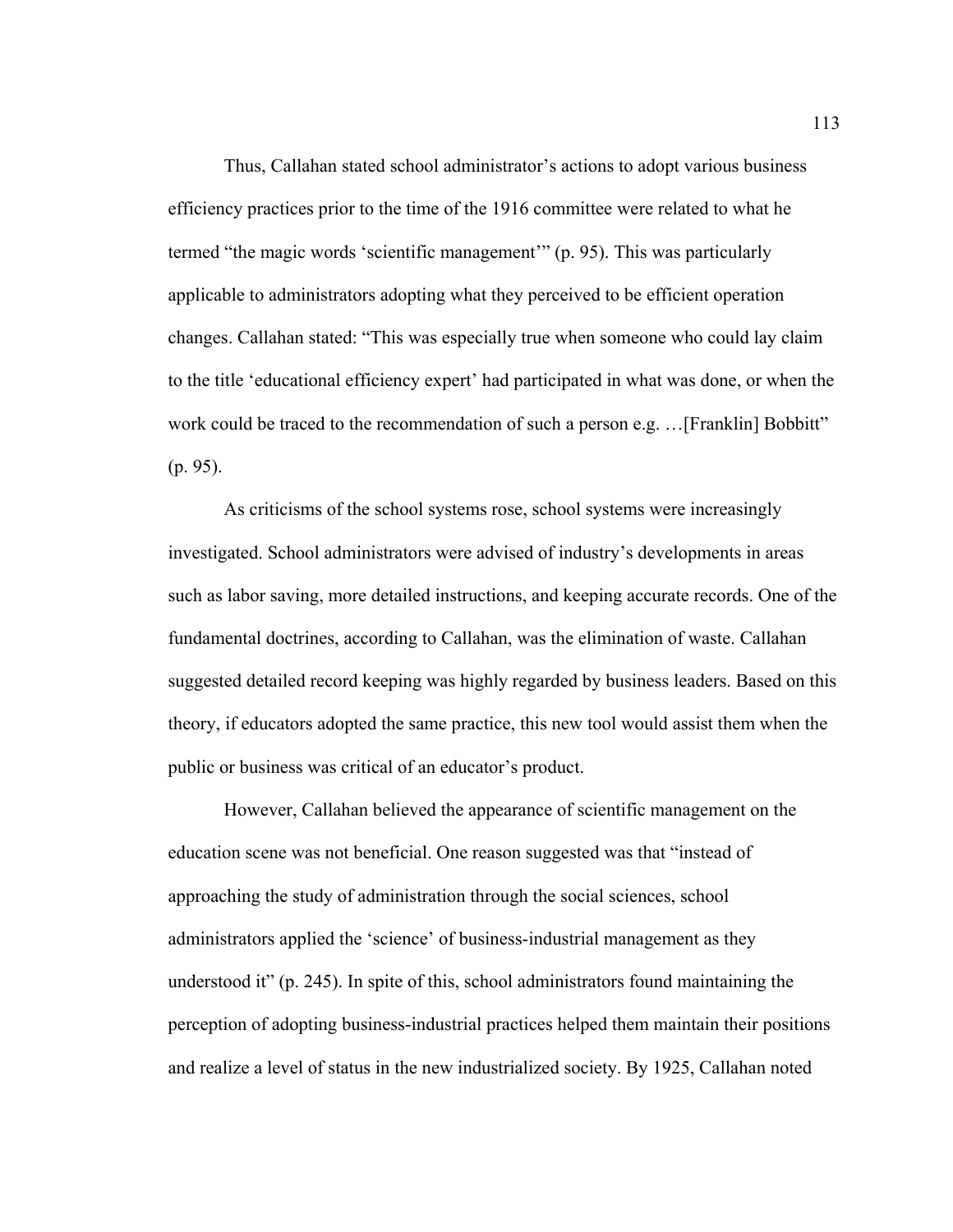that the appearance of applying business and industry practices to school administration was in place and "efficiency seemed to have been accepted as an end in itself" (p. 246).

 Due to their inadequate training and vulnerability to public criticism, Callahan believed the new school administrators really had no other alternatives than to turn to industry concepts. He expressed that university leaders had alternatives but they would have had difficulty completely resisting industry's influence and the demands for efficiency. One alternative suggested by Callahan was that university leaders could have presented some resistance to the pressures of industry by achieving balance in graduate programs. In Callahan's opinion, this could have at least tempered industry's influence. Instead, he believed universities also moved with the force of public opinion. Once educators began their movement and gained momentum in adopting industry practices, it was too late to resist.

 The result, Callahan stated, was (a) education issues were subordinated to business practices, (b) administrators became non-educators, (c) scientific management terms were used to identify dubious and unscientific methods and practices, and (d) an already prevalent anti-intellectual environment was strengthened. Therefore, Callahan believed industry practices led educators to make ongoing educational decisions based on either economic or noneducational premises. He stated, "The whole development produced men who did not understand education or scholarship" (p. 247). More importantly, "Their training had been superficial and they saw no need for depth of scholarship" (p. 247). Indeed, the new school administrators did not view schools as education centers. Instead, they formed a view that schools were efficiently run as long as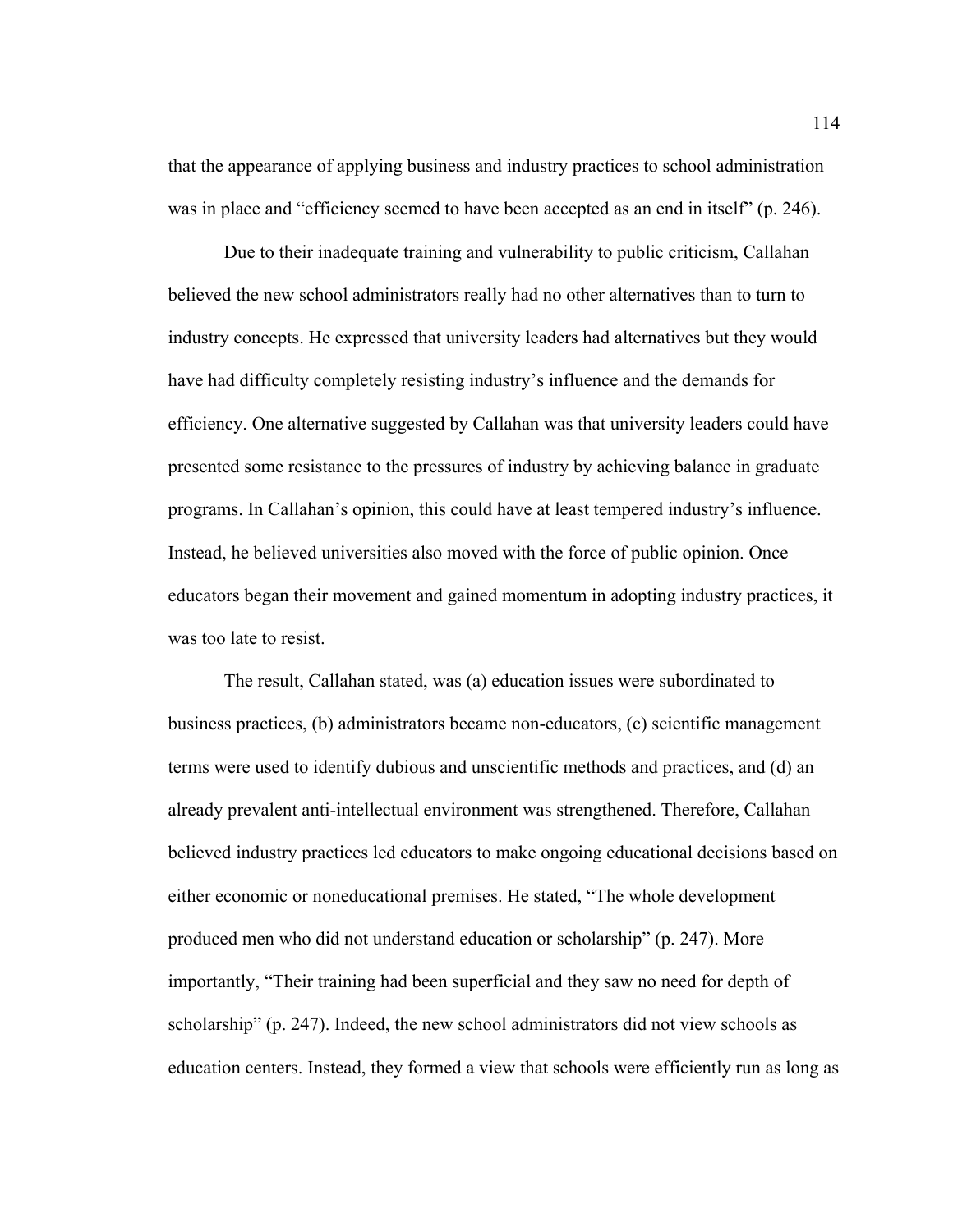students did not fail, graduated on time, and schools operated economically.

As administrators further developed their move into what could be argued was businesslike efficiency, society continued their pressure for this change. As a result, Callahan believed "American public education did little but to respond to the dominant forces. But some evidence has been given of the existence of dissenting opinion by educators" (p. 120). He identified John Dewey as one educator who provided insightful criticism. Callahan stated Dewey was a voice against "the inappropriate application of business and industrial values and procedures on schools" (p. 124). Callahan also stated Dewey "criticized the oversimplified and superficial activity being engaged in, often in the name of science" (p. 124).

However, impending war actually highlighted and created more attention to adopting efficiency measures. Callahan expressed that on the surface, no one could deny that business practice applications to schools could be appropriate to some extent. However, he believed they should have been a tool to provide the best possible education for students. He stated, "When efficiency and economy are sought as ends in themselves, as they were in education in the age of efficiency…the education of children is bound to suffer" (p. 178). Nevertheless, he believed that school administrators after 1911 and during the era of the 1916 committee did not seek efficiency per se, but instead sought "*economy plus the appearance of efficiency*" (p. 178).

 Callahan believed the adoption of industry's basic values and techniques was a serious error for the schools. After all, education was their primary purpose he argued. However, he indicated the real mistake of educators was not borrowing from industry's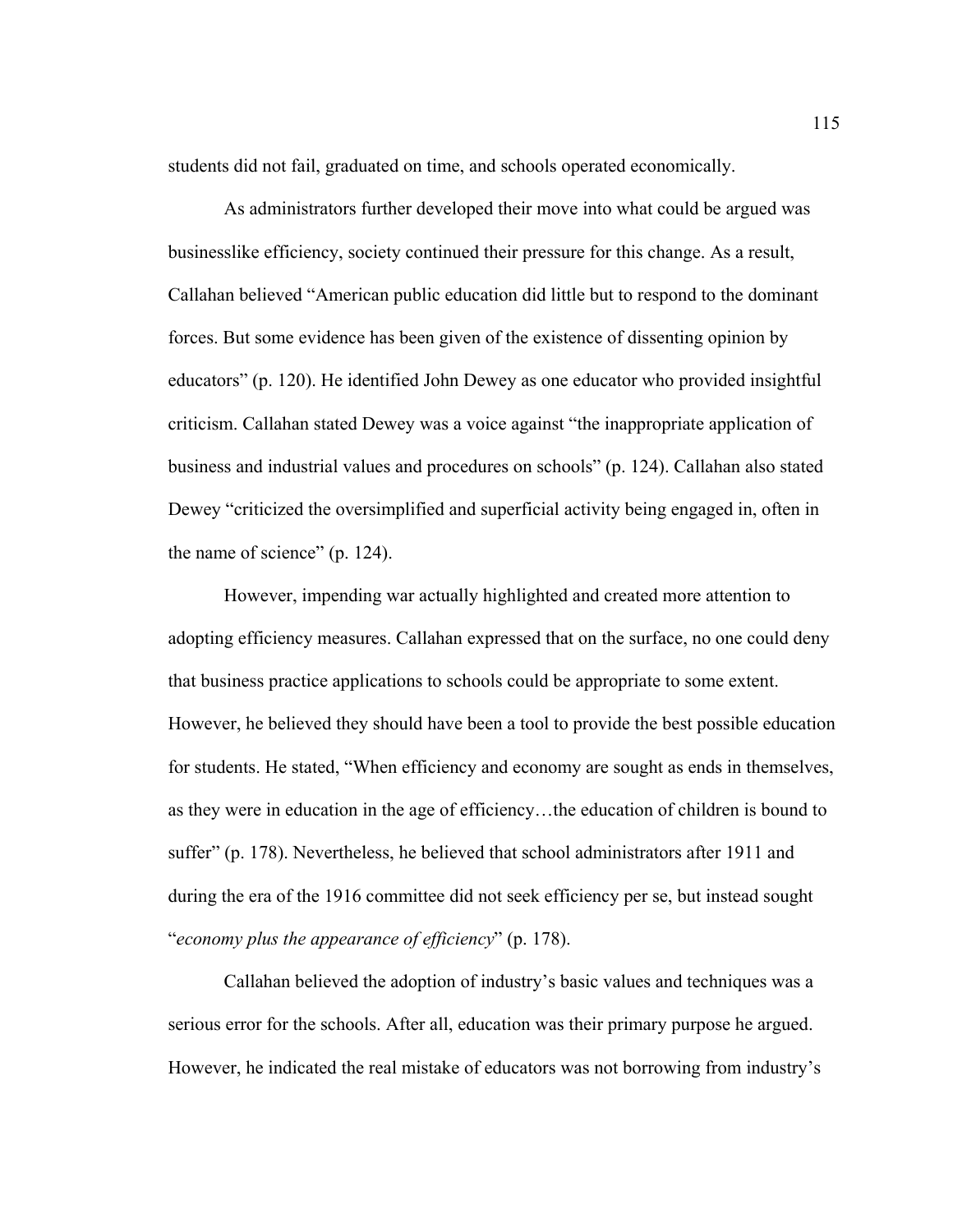values, but from its method of application. His reason was "the record shows that the emphasis was not at all on 'producing the final product' but on the 'lowest internal cost'" (p. 244). Therefore, according to Callahan, educators at that time demonstrated efficiency including per pupil cost data, but the schools were not showing product excellence.

**Edward A. Krug.** Writing a history of the curriculum in secondary education was Krug's overarching aim. Krug (1964) afforded the reader an in-depth look into the history and evolution of the American high school from the years 1880 to 1920 in his first volume. He wove wide-ranging aspects and issues involved in the American curriculum into his narrative, which surrounded and included the 1916 committee. He argued that social efficiency concepts were in conflict with several competing camps advocating for control of the curriculum during that era. He believed the social efficiency movement took supremacy and entered into the recommendations of the *1916 Report on Social Studies*.

Krug's research was broad scoped in its coverage of the social theories, educational theories, and practical realities concerning the 1916 committee and its various personalities. In addition, his treatment of the social, economic, and civic environments of the era gave perspective to the issues surrounding and confronting the 1916 committee members as they constructed the *1916 Report on Social Studies*.

Krug believed the 1916 committee commenced its work as the CRSE barely entered its infancy stage. In his opinion, the *1913 Preliminary Statement* was essentially an early publication issued during the initial steps of the NEA's renewed initiative to improve education. He described the *1913 Preliminary Statement* as an overview for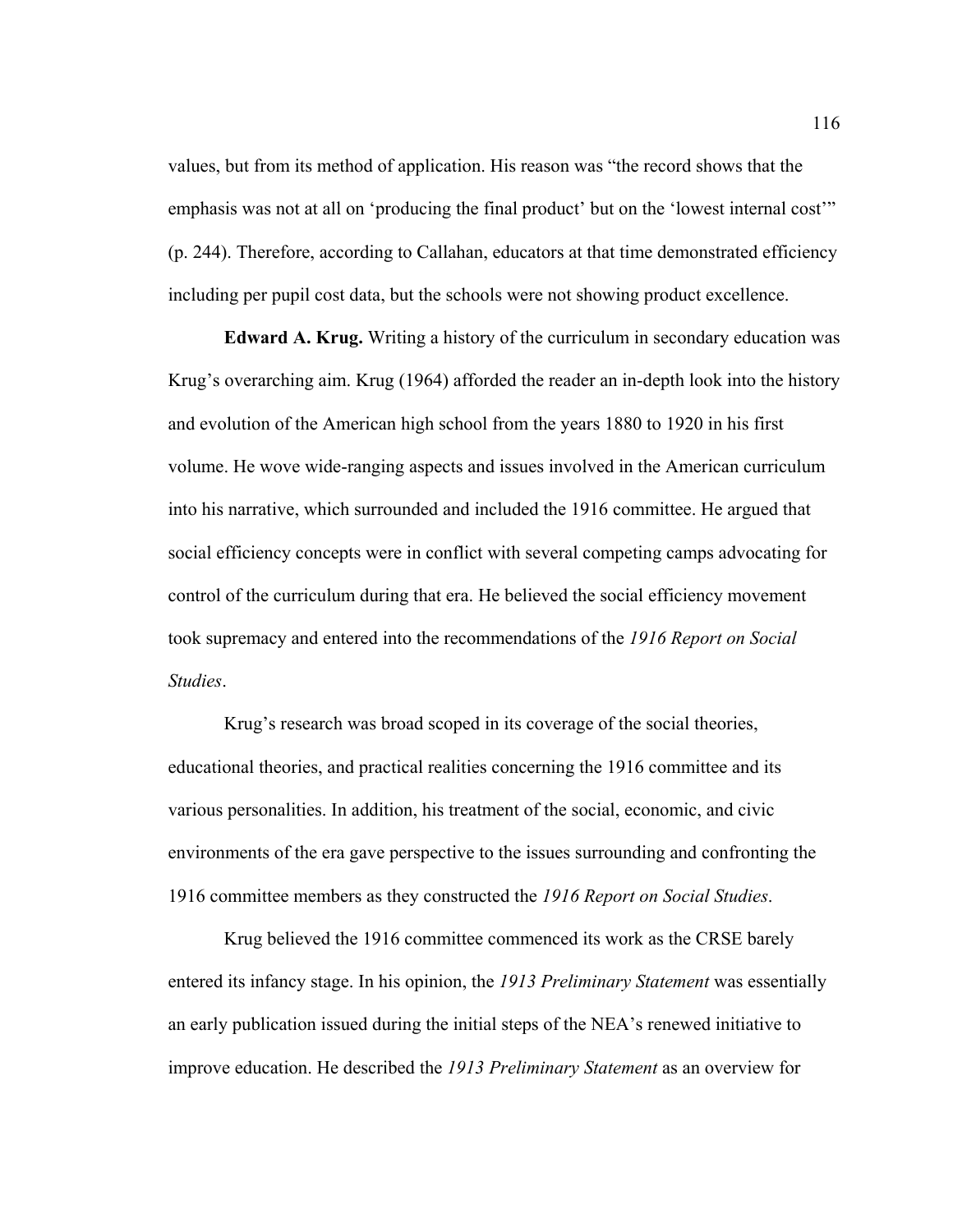future work to be done.

Krug stated the *1916 Report on Social Studies* was issued under a social atmosphere adhering to social efficiency. He noted that other curriculums such as mathematics easily accomplished a move toward social efficiency concepts, and many believed the social studies and history subjects needed to make the same transition. In his opinion, the *1916 Report on Social Studies* met the challenge that "Social efficiency called upon the school subjects to prove their right to exist" (p. 336). In his opinion, social efficiency, in the refined definition that Krug articulated, became much more inclusive in the *1916 Report on Social Studies*.

 Social efficiency was, in Krug's definition, composed of the dual components of social control and social service. He stated that a marriage of education for social control and education for social service occurred. While social control was part of the social efficiency reform movement, social service was its corollary part. In his opinion, those who started with social aims as their goal frequently gravitated to the idea of combining both—thus education for social efficiency. However, Krug indicated John Dewey believed the schools should be oriented in the social service vein much more than social control. Specifically, he observed Dewey wrote of his aim to educate students in "the spirit of service" and to provide them with a sense of self-direction to become worthy and harmonious citizens. He noted, "This was also a kind of social control, but the spirit and the accents of Dewey in this [Dewey's *The School and Society*] essay differed fundamentally from those of Small, Snedden, Ellwood, and Ross" (p. 255).

Krug indicated social efficiency became the ruling reform movement for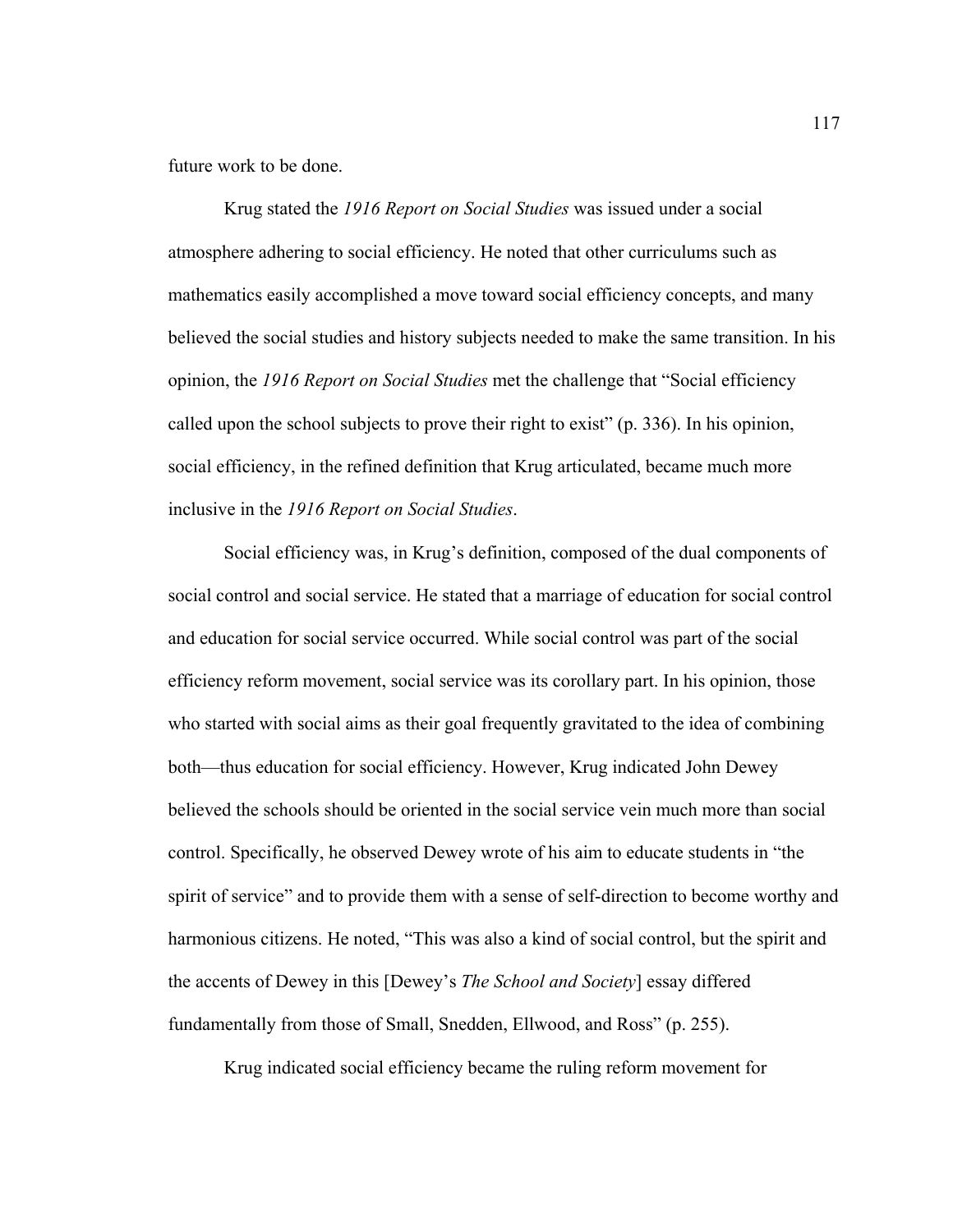education and even wrapped in what was known as industrial education under its wing. However, he argued, teachers spoke of the total school program. He believed their idea was that high school should be one, cosmopolitan school for all students and courses. Disdain for breaking out separate high schools for manual training or vocational education grew significantly. At the same time, differentiated programs for social or economic groups were not to be abandoned.

Krug argued that not separating high schools into two types—academic and vocational—was a significant conceptual move promoted by educators. Combining academics with vocationalism was developed to address the growing school enrollment, which the 1916 committee intended to help solve. Related to this issue was the 1916 committee's recommendation that teachers be given the responsibility and authority for the curriculum. In its concern for dropout rates, the 1916 committee was echoing the ongoing concern of the NEA and society in general. This concern was tied directly to the effectiveness of schools. The number of failing students was blamed on teachers and schools. Krug believed this failure was due to a disconnect between high schools and elementary schools. The *1916 Report on Social Studies* recommended the repetitive school cycles as a solution.

 The *1916 Report on Social Studies*' inclusion of vocational education was, Krug believed, in answer to the issue of colleges dictating that only traditional subjects should be taught in high schools. Up to this point, a fight between classics and modern subjects existed but was moving into a new fight he called "new dualism" (p. 294). The new dualism exemplified the conflict between the academic and the practical "so much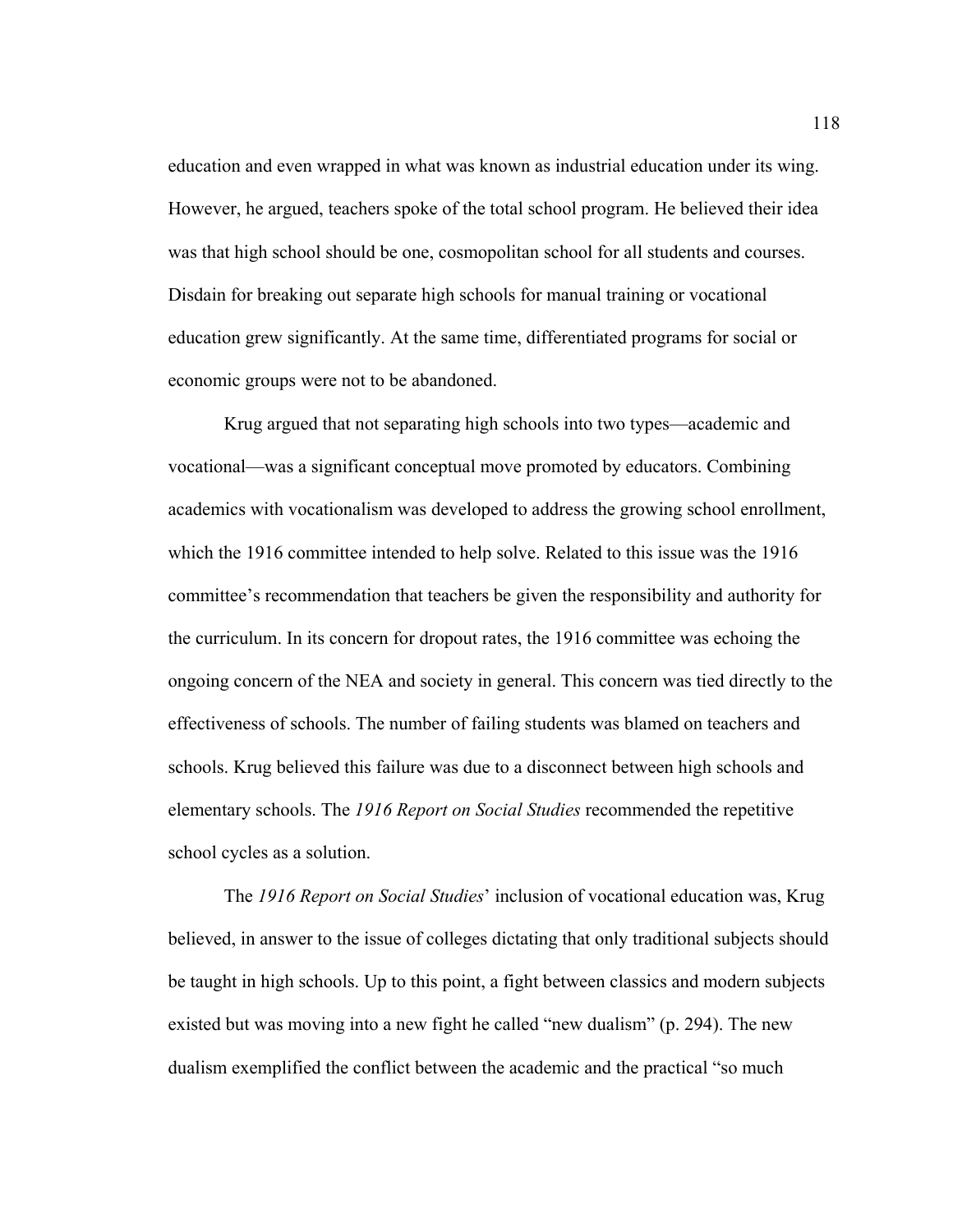deplored by Dewey" (p. 294). Krug drew a relationship between Dewey and the 1916 committee's view that colleges should not dictate secondary education curricula. However, he believed the 1916 committee also held it was possible that the principles of tradition could still be preserved with appropriate changes to curriculum.

Krug identified that a variation on the traditional notions involved in the social efficiency movement of the day was encompassed in the *1916 Report on Social Studies*. He pointed out that the NEA president in 1913 indicated any institution would fail in the 20<sup>th</sup> century if it did not utilize established business methods. Krug stated it appeared educators adopted big business ideas. However, he also indicated this was not an indication of surrender to business interests. Actually, he believed that by 1913 skepticism of industry and business motives was already growing. In juxtaposition, enthusiasm for scientific management ran in conjunction with reaction against having separate vocational schools. Krug stated, "Imitation of so-called business efficiency did not, then, necessarily imply acceptance of the pedagogical motives of big business, whatever these may have been" (p. 305).

 Social efficiency assisted the concept of "curriculum plan" which was adopted by educators of that day, in Krug's opinion. He indicated the curriculum plan design was to have many plans in place based on groups or types of students. This resulted in an education system organized to differentiate courses to meet requirements of special groups of students, rather than the needs of each student. Conceptually, this was a social efficiency oriented basis. Krug outlined many educators of the day considered the possible merger of social efficiency and scientific management concepts. He concluded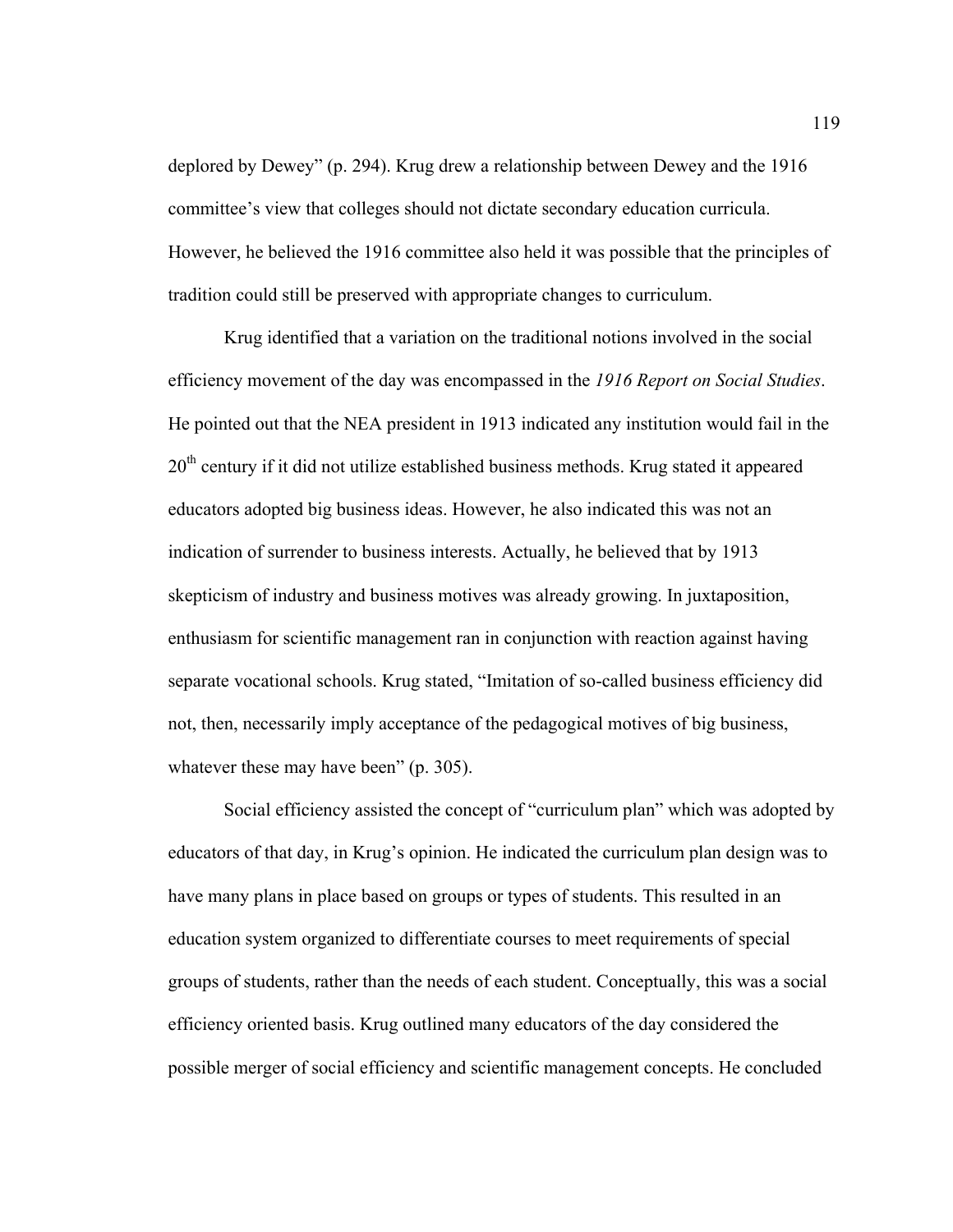this merger implied a culmination of various curriculum evolutions beginning in 1905. He outlined these as: (a) the inclusion of scientifically based social objectives, (b) the application of the social objectives to evaluate the demonstrated contributions by school courses to the same social objectives, (c) a significant negative view of foreign languages and mathematics, (d) a corollary positive view of vocational or practical subjects, (e) replacing history with the newly created social studies, (f) a view for socialized or functional forms of English, and (g) an approach aimed at differentiating groups.

Concerning the last point, Krug suggested that a need to emphasize society's perceived needs of different social groups continued. As a result, it was relatively easy to identify those not on a college track with lower socioeconomic groups. This further translated into a general societal view of this group of students that was completely nonacademic.

The 1916 committee did not work in isolation from other educationists and academics, according to Krug. He discussed the 1916 committee's adopted view of maintaining history as a subject, but as new history in the newly created social studies. He observed the *1913 Preliminary Statement* contained extended passages from James Harvey Robinson. He particularly noted Robinson requested historians to demonstrate "greater skill in hitting upon those phases of the past which serve us best in understanding the most vital problems of the present" (U.S. Bureau of Education, 1913, p. 24). Next, he observed the 1916 committee's view of history. Krug stated, "It is true, of course, that the report emphasized modern or recent history but this "presentism" was then a popular notion in many quarters. Even so, the committee by no means confined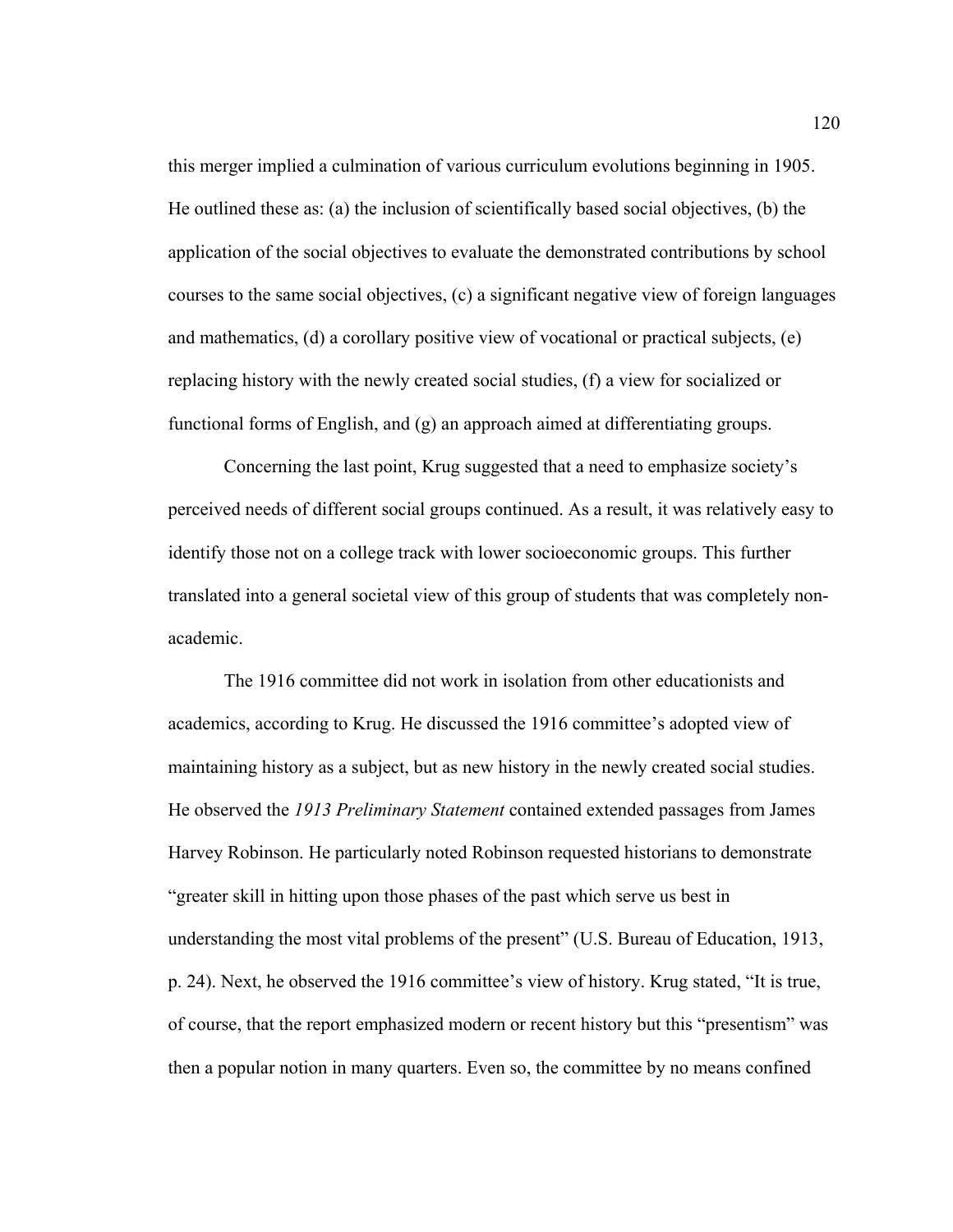itself to current events" (p. 357).

In his opinion, social efficiency concepts permeated throughout the *1916 Report on Social Studies*. However, Krug presented a theory that these concepts underwent considerable modification and adaption by the 1916 committee.

 **Michael Lybarger.** Lybarger's (1981) unpublished dissertation focused on the origins of the *1916 Report on Social Studies*. He began with a unique introduction, which forewarned the reader, as well as mirrored his final conclusions and implications. As if to catch the readers' attention at the outset, Lybarger asked the following question**:** "How did it come about that a subject and course of study designed for former slaves, their children, and wards of the government came to be considered appropriate for all children in American schools?" (p. 2).

Subsequently, Lybarger indicated "subject" meant social studies, "course of study" meant the social studies program at the Hampton Institute in Hampton, Virginia, "former slaves" meant "recently emancipated slaves" (p. 287), and "wards of the government" meant "native Americans" (p. 287). He further indicated, "a subject and course of study designed for" African Americans and Native Americans meant one designed to "meet the needs" (p. 287) of these groups.

One of the derivatives from his theories on the *1916 Report on Social Studies* involved the social studies translation of the elements of welfare from both the *1915 Report on Community Civics* and the *1916 Report on Social Studies*. His six main interpretative theories on the *1916 Report on Social Studies* were: (a) 1916 committee members understood social studies curriculum in a manner that grew out of a program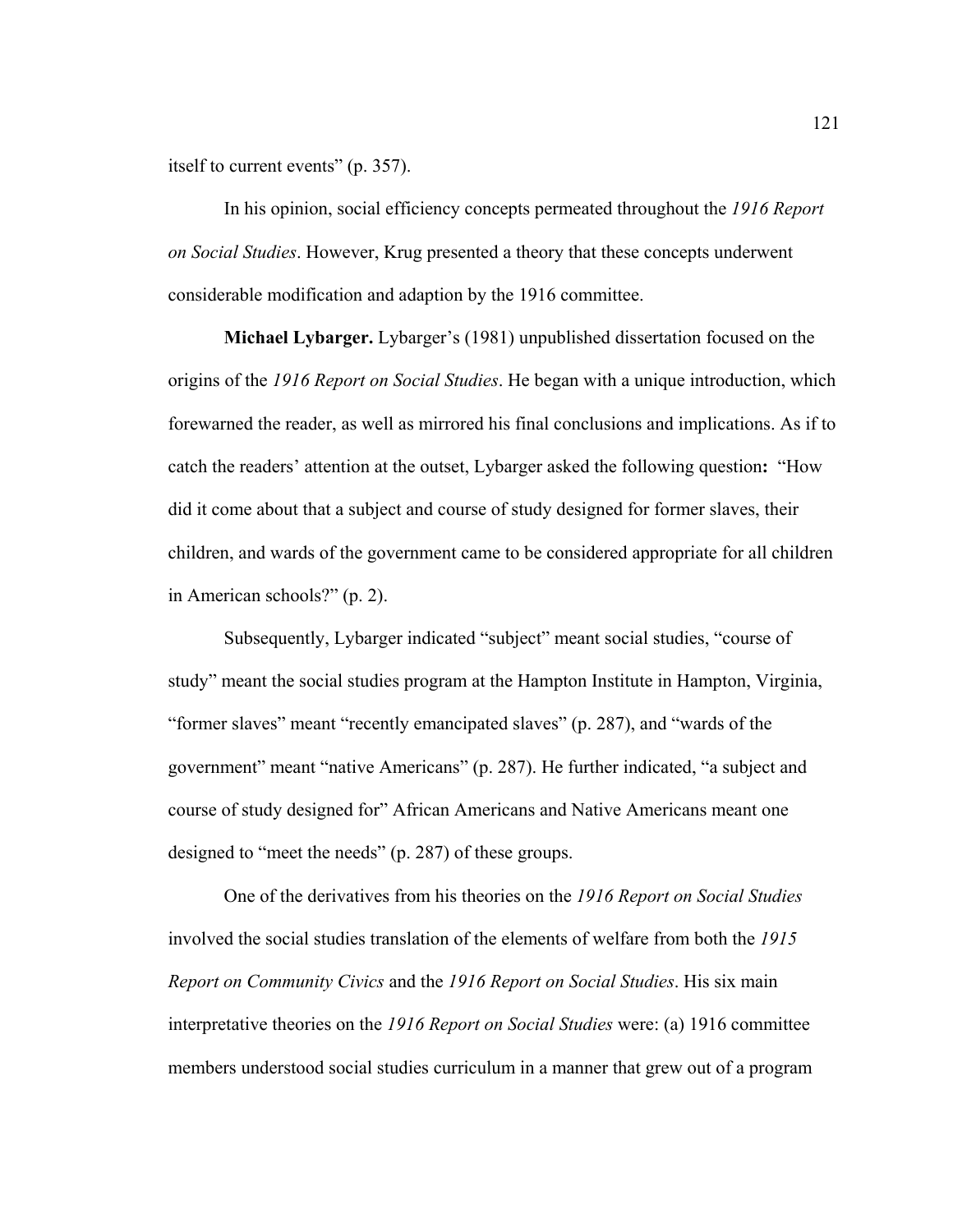designed to meet the needs of African Americans and Native Americans, (b) 1916 committee members as individuals, at best, only partly understood the history and the purpose of the elements of their recommendations, (c) American Social Science Association (ASSA) efforts resulted in the idea that advancing civic welfare was a major concern of social studies, (d) Giddings' and Small's work is the basis for the idea of a science of society, (e) the National Municipal League (NML) provided the idea for early social studies that efficient, economical, and expert government best served public interest, and (f) from social settlement and charity work, social studies developed the concept of "need" as one that reflected personal inadequacy and not institutional shortcomings. His interpretation involved a determination that Jones was the key figure orchestrating the *1916 Report on Social Studies* recommendations. This factor and his stated summary points all have solid roots in the "social efficiency" school of interpretation.

Lybarger's approach was based on his idea that Thomas Jesse Jones' work at the Hampton Institute was of tremendous interest to the 1916 committee. He launched into an extensive account and discussion of the Hampton Institute and Jones' involvement in the development of its social studies program. Lybarger believed that a series of articles in *The Southern Workman* written by Jones became the basis in 1905 for the Hampton social studies program. This represented the primary reason, in Lybarger's opinion, why Jones was recruited to join the Hampton Institute. He conducted a lengthy discussion of the Hampton social studies program, its founding father, and its popularity with some social entities of the day. Lybarger stated even though it had been a number of years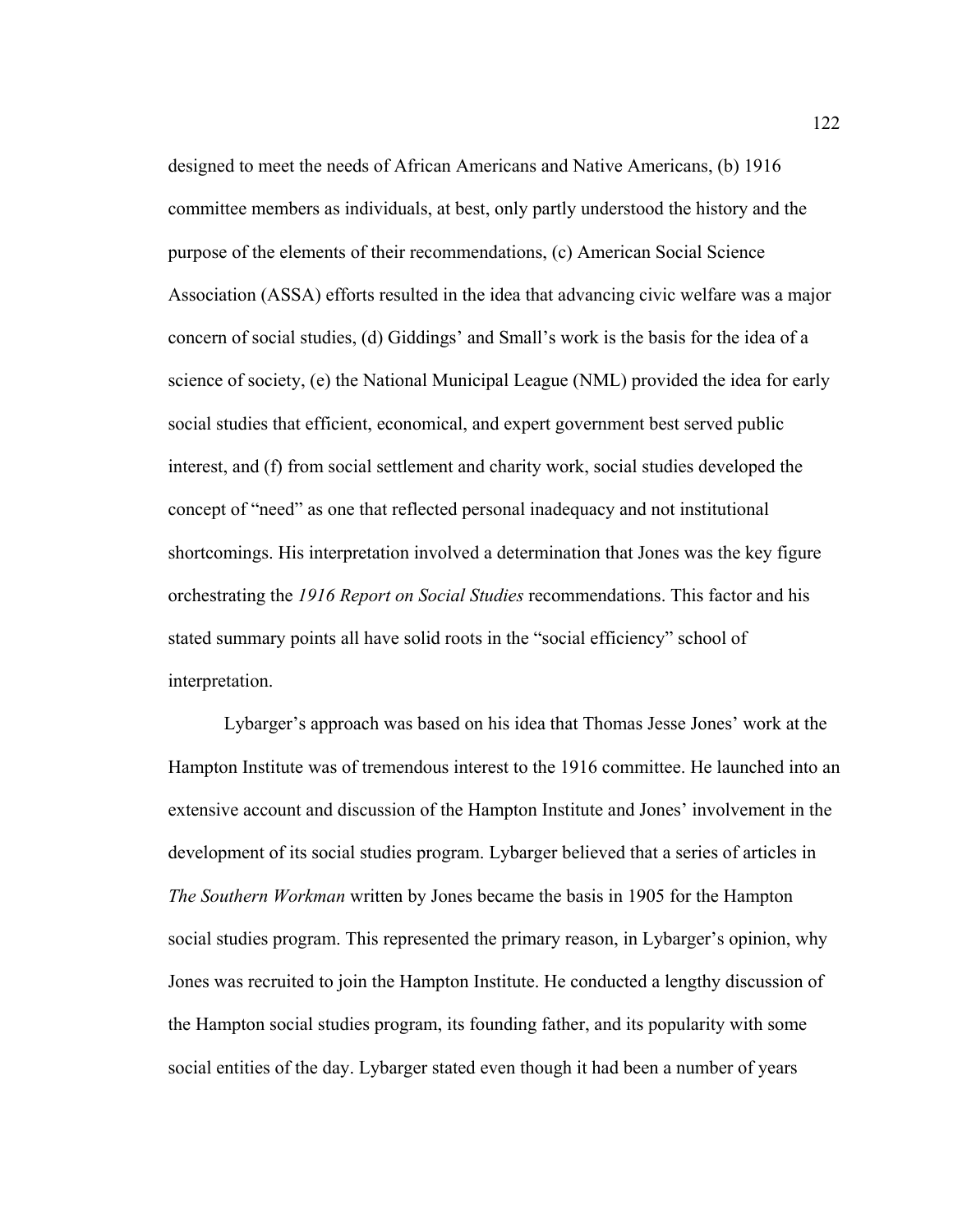since its creation, the 1916 committee looked favorably upon the Hampton social studies program and reviewed its design.

Lybarger conducted an examination of Jones' background and life before he assumed the chair of the 1916 committee. He discussed Jones' family cultural background, his connection with religion through his education as a minister, and his ongoing involvement with social programs and education. Lybarger focused and refocused on Jones' education under Franklin Giddings as well as the related social reform movement activity underlying Jones' study of immigrants and the structure of their lives in adapting to, or not adapting to, their new home and work place in New York. He included an examination of Jones' social settlement service with the Columbia University Settlement House. In doing so, as one of his research themes, Lybarger laid the groundwork for linking Jones with other 1916 committee members through a commonalty of factors found in Jones' background.

Lybarger portrayed Jones as a most, if not the most, direct influence on the social studies recommendations formed by the 1916 committee in its reports. Lybarger argued since Jones was their Chair, the vast number of 1916 committee members with similar life backgrounds most likely were inclined to look to Jones for direction and guidance. Lybarger believed it was a natural step for 1916 committee members to look favorably toward the Hampton Institute program as a prime example for the newly created social studies curriculum they set out to research, develop, and submit final recommendations to the NEA.

Pulling the 1916 committee members into a common link under Jones' influence,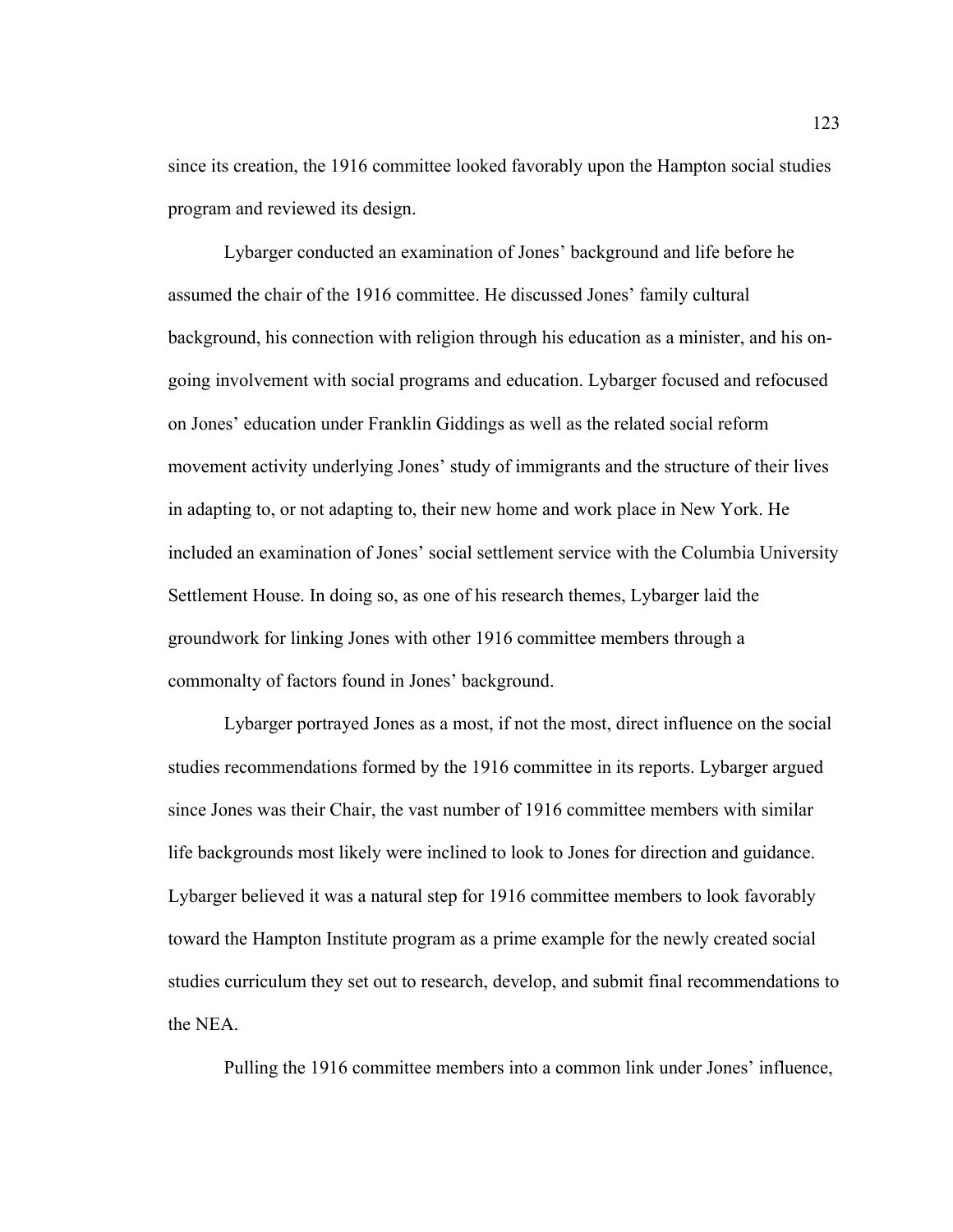Lybarger provided an interesting conclusion. He argued that the similarities between the content and rationale of the *1916 Report on Social Studies* and the Hampton social studies program demonstrated that the vast majority of 1916 committee members were influenced by Franklin Giddings and Jones' work at the Hampton Institute. After all, Lybarger noted, Giddings' text, *The Elements of Society*, was used in Jones' sociology course, part of Hampton's social studies curriculum. Lybarger asserted this Hampton Institute course was organized around categories that were extrapolated from Giddings' concepts of "social population, social mind, social organization, and social welfare" (p. 58). He stated the 1916 committee referenced this course, which Lybarger described as a "model course" (p. 72). In addition, Lybarger observed, the 1916 committee included a notation concerning the "social mind" contained in the Hampton sociology course. He suggested the 1916 committee collectively formed an opinion of Jones' work at Hampton. He stated, "the Committee on Social Studies praised the social studies curriculum of Hampton Institute in Hampton, Virginia" (p. 286). However, Lybarger interjected the caveat that "…the Hampton social studies existed in context of a debate over the nature of education for Black people" (p. 287).

The importance of the American Social Science Association was one of his themes. Lybarger examined the history of the term "social science" as well as the founding of the ASSA to support his argument. He indicated Henry C. Carey's work, *The Principles of Social Science,* published in 1859 and 1860, represented "the first definition of social science in the United States" (p. 91). Lybarger stated initial attempts to disseminate social science knowledge started "when some of Carey's followers founded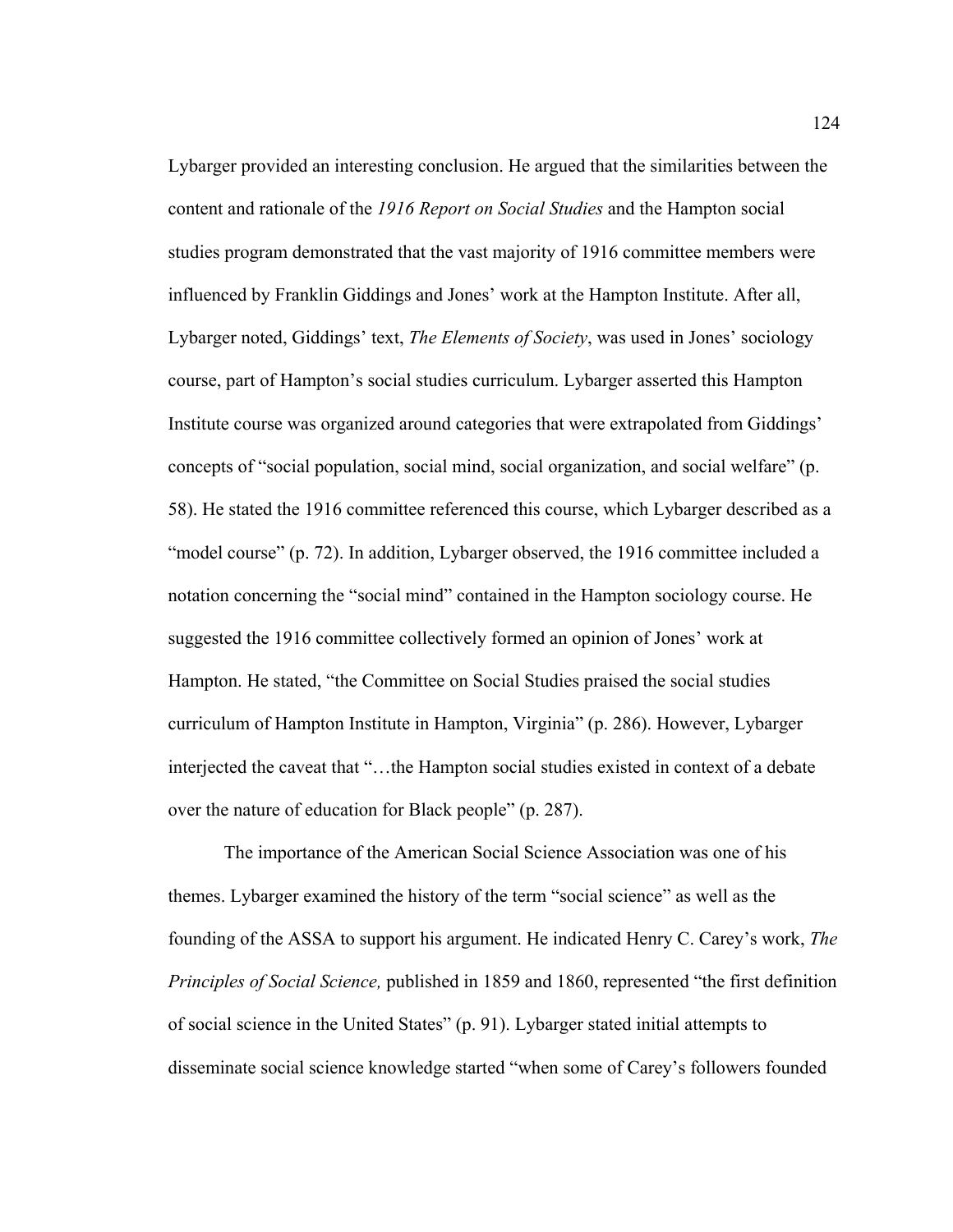the American Social Science Association in Boston in 1865" (p. 92).

Lybarger correlated the work of the ASSA with the development of social studies based on three points: (a) he suggested Horace Greeley regarded social science studies in a way that coincided with the elements of welfare used by the 1916 committee, (b) he stated the ASSA was key in promoting the study of individual social sciences, and (c) he articulated that Reverend Heber Newton, a high profile ASSA member, had indentified social studies with, among other topics, "the inability of the wives of workingmen to cook" (p. 105), the study and teaching of disease, ventilation, and nutrition. Lybarger argued these points formed a basis for the social studies concept of "elements of welfare" in the *1916 Report on Social Studies*.

To support his argument that 1916 committee members—particularly Jones and Kingsley—were influenced by individuals who espoused specific ideologies, Lybarger indicated the field of sociology in general influenced the 1916 committee.Lybarger traced and retraced early, and later, sociologists indentified for their evolutionary efforts to define a society of science and utilize the "findings of that science [once again] to advance the welfare of society" (1981, p. 291). Lybarger's primary focus was the influence of Franklin Giddings and Albion Small on 1916 committee members as a whole. He outlined any 1916 committee members who took their particular courses or read their individual textbooks were afforded the same theories which Lybarger perceived as central to sociology at that time. Namely, he suggested that social change brought suffering, was slow to develop, and that people providing education should work to mitigate the detrimental aspects of social change.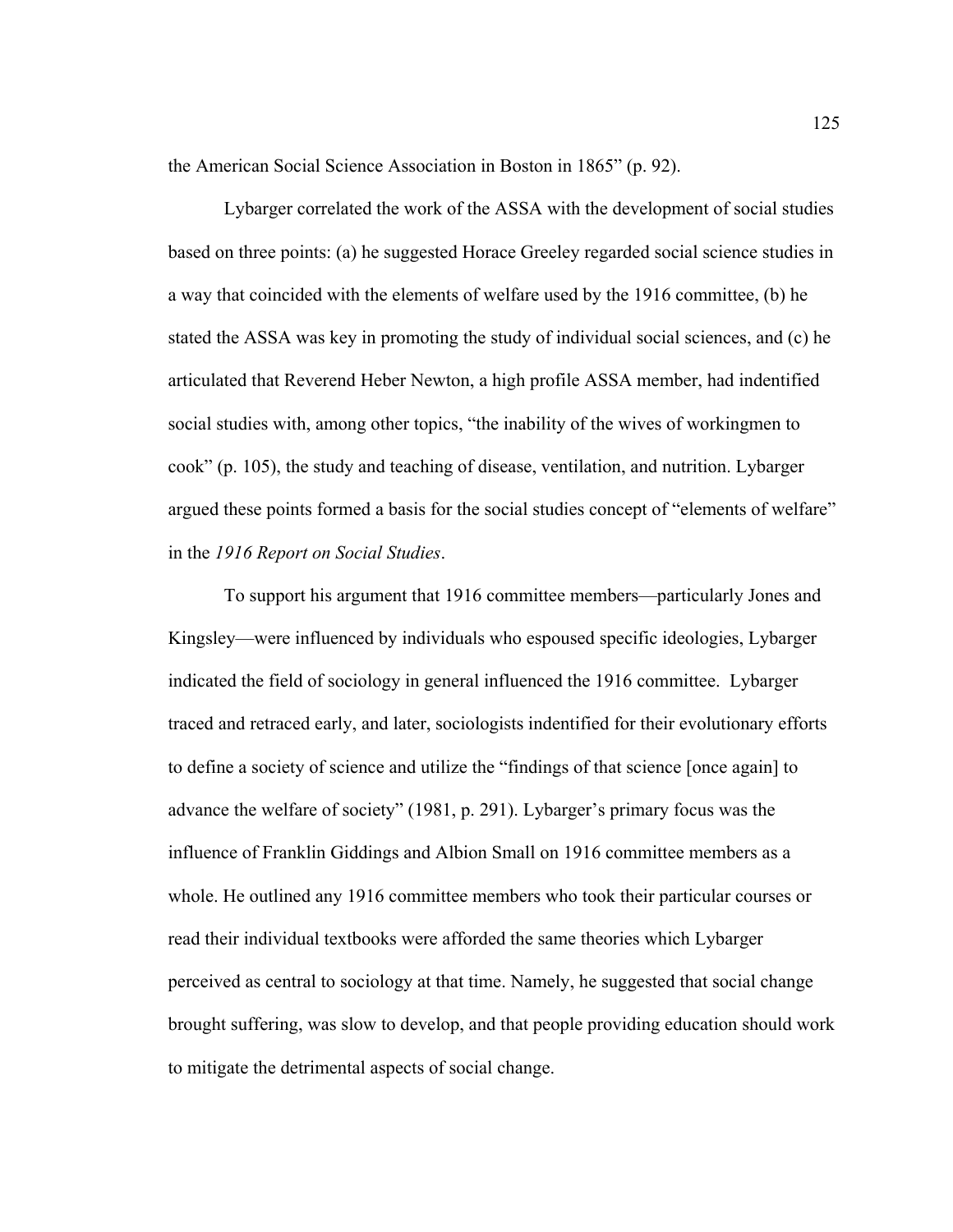As another overall theme, Lybarger (1981) isolated the National Municipal League (NML). In his opinion, it was the most notable organization to be linked to the progressive movement of the era. By tracing the growth of the NML, he drew a relationship between it and the 1916 committee. He believed direct links existed between several 1916 committee members and the NML. To do so, he examined the Civic Education Committee fostered by and through the NML. He determined similarities between social studies education as recommended by the 1916 committee and the NML's civics education efforts reflected in its Civic Education Committee's work. He believed both held five key features in common: (a) NML designed civic education programs emphasized government functions, not structure, (b) NML programs advocated citizenship duties not citizen rights, (c) NML programs focused on municipal housekeeping details, (d) NML programs were not developed in the spirit of nonpartisanship, and (e) NML philosophy supported the belief that students should rely on business people both directly and indirectly as leaders in the municipal reform movement.

Lybarger (1981) determined the NML Civic Education Committee's recommended programs were reflected in the reports of the 1916 committee. His reason was primarily because: (a) at least 10 members of the NML also served on the 1916 committee, of which three members of the 1916 committee also served on the Civic Education Committee of the League, and (b) the executive secretary of the League's civic education committee, Arthur William Dunn became the secretary of the 1916 committee.

Lybarger (1981) bisected his correlation of the NML with the 1916 committee to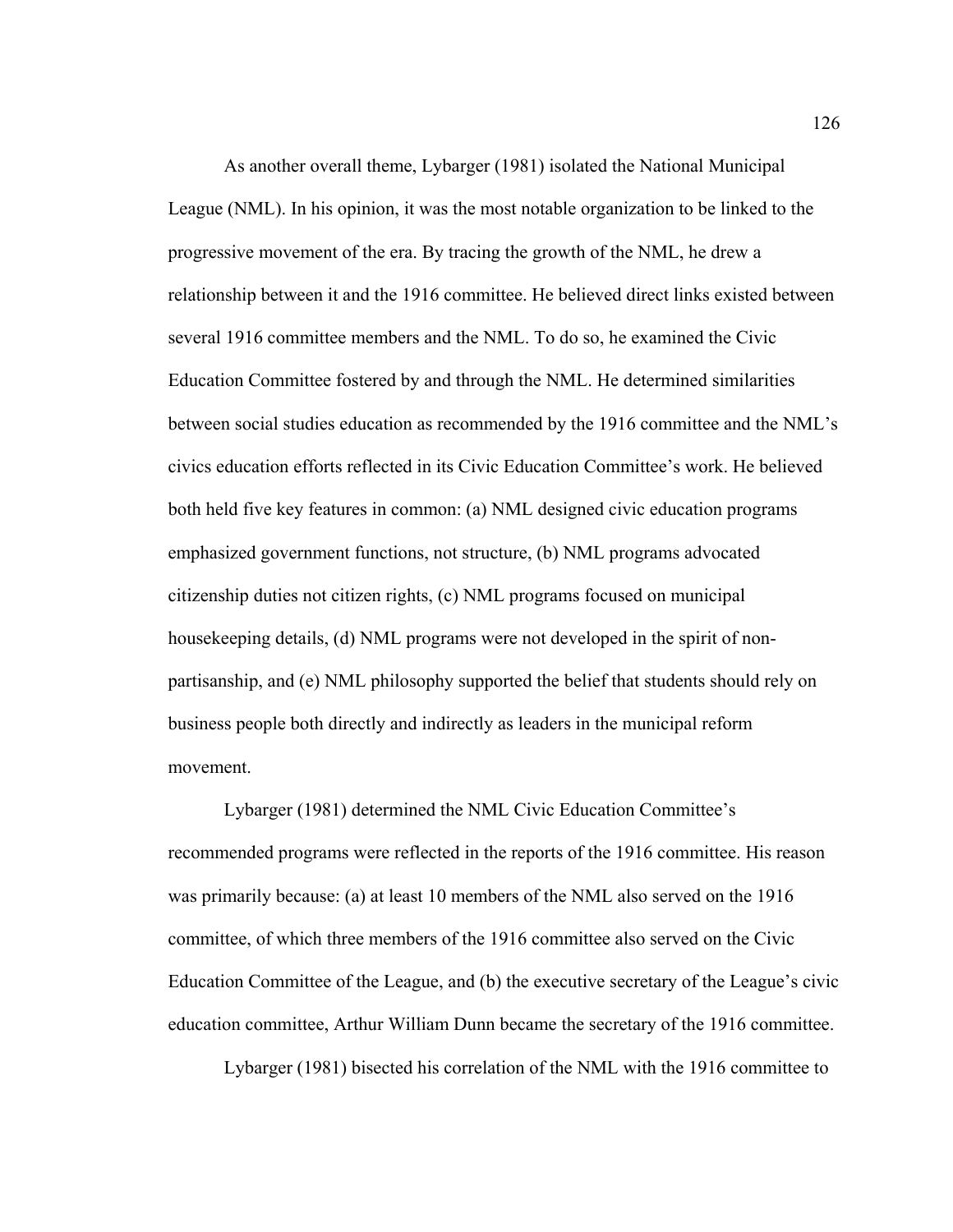include the Hampton Institute. In support, he suggested five points: (a) both shared a common view concerning the ongoing evolution and gradual democratization of political and legal institutions, (b) both maintained evolutionary assumptions which legitimated their idea that social and institutional changes had to be gradual to be effective and enduring, (c) both emphasized the functions, not the structures of government, (d) both studied governmental functions closest to students (i.e., Department of Agriculture for Hampton and local government for NML), and (e) both emphasized duties more than rights and the obligations of citizenship more than its privileges.

Lybarger (1981) formed an idea surrounding a social studies political context he believed favorably affected northern educators and businessmen. He suggested his research: (a) detected evidence of the great prestige the civic education aspects of the Hampton curriculum enjoyed with influential northerners, and (b) suggested the Hampton program correlated with the north's educational problem regarding recent immigrants and their children. He argued this was because Hampton was designed to address former slaves and their children in the south.

The work at Hampton Institute, Lybarger (1981) stated, reached beyond the bounds of education, perhaps for both north and south. He believed the Hampton Institute was involved in a humanitarian effort to help less fortunate make the best of what they did possess under their current circumstances. He also pointed out that five of the 1916 committee members possessed experience with social settlement and charity organizations. In his opinion, this established another direct relationship between Jones and other 1916 committee members. This perceived relationship was the basis for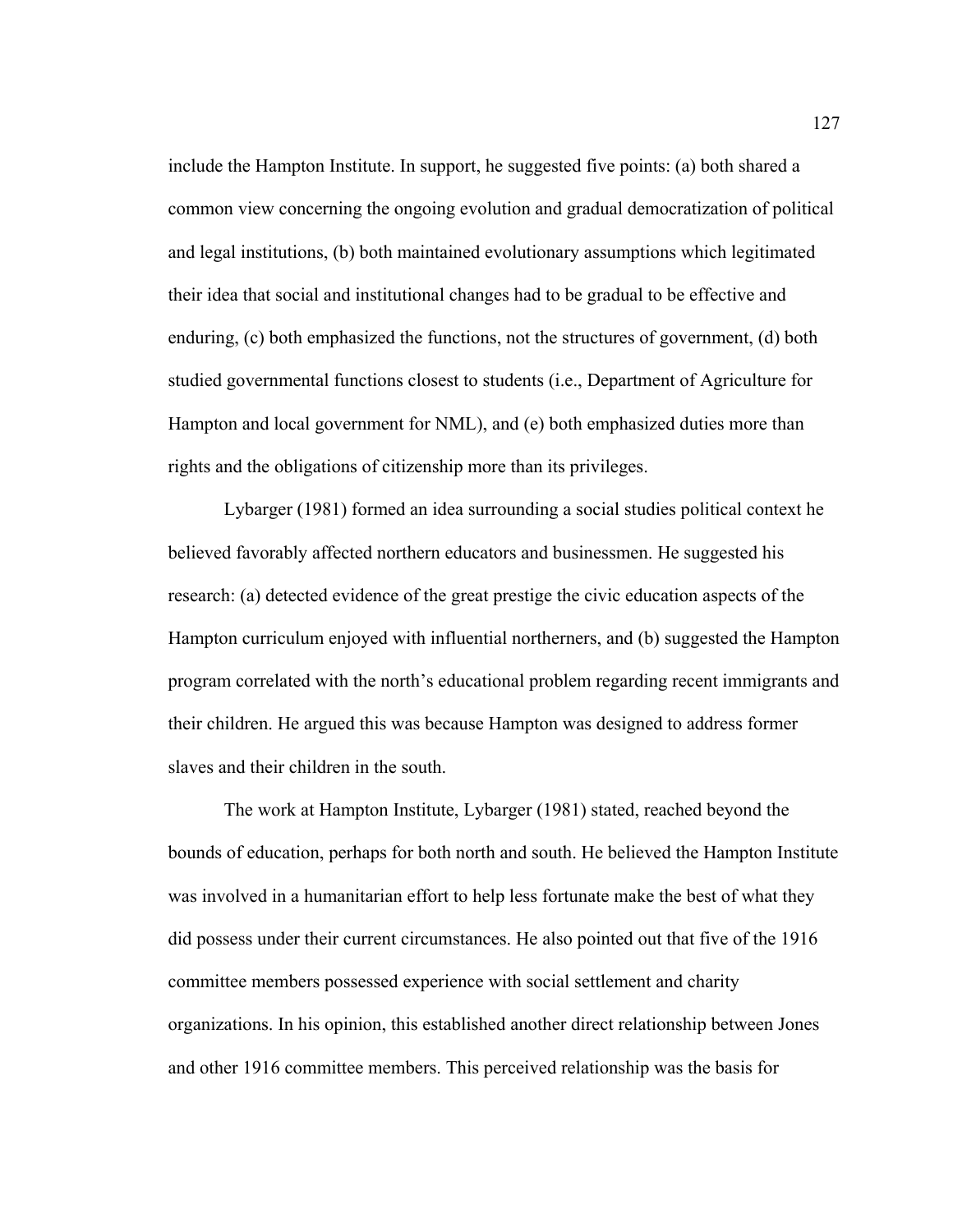Lybarger's (1981) belief that "a conception of need and a way of addressing need that would not be foreign to people familiar with the Hampton social studies" (p. 297) and contributed to the 1916 committee's interest in Hampton's social studies program.

The 1916 committee agreed, Lybarger (1981) indicated, their recommendations should address the "immediate 'needs and interests' of students" (p. 303) At the same time, however, Lybarger believed the 1916 committee defined "need" as a defect of a moral, intellectual or personal nature. Lybarger argued, "'Need' was a consequence of the social judgments of the members of the Committee on Social Studies about what ideals ought to be inculcated in the weak by instruction in the social studies" (p. 304).

Lybarger (1981) offered what he believed to be a compelling point. He suggested the 1916 committee's recommendations were widely accepted primarily because its members shared a "Darwinian view." From that vantage point, he concluded the 1916 committee held the collective opinion that social studies education legitimated the privileged position of children from wealthy homes, pointed the way to success for middle class children, and assisted children of immigrants and others in making the best of their lot in life. However, Lybarger also took a curious, brief turn to Krug (1964). Lybarger argued: "The research presented here suggests that Krug's distinction between social service and social control is not as sharp as he claimed" (p. 312).

Lybarger (1981) believed the 1916 committee members held common social, academic, and intellectual backgrounds which most likely allowed them to reach substantial agreement on what he considered fundamental social efficiency oriented educational, political, and economic issues. Thus, Lybarger believed while the 1916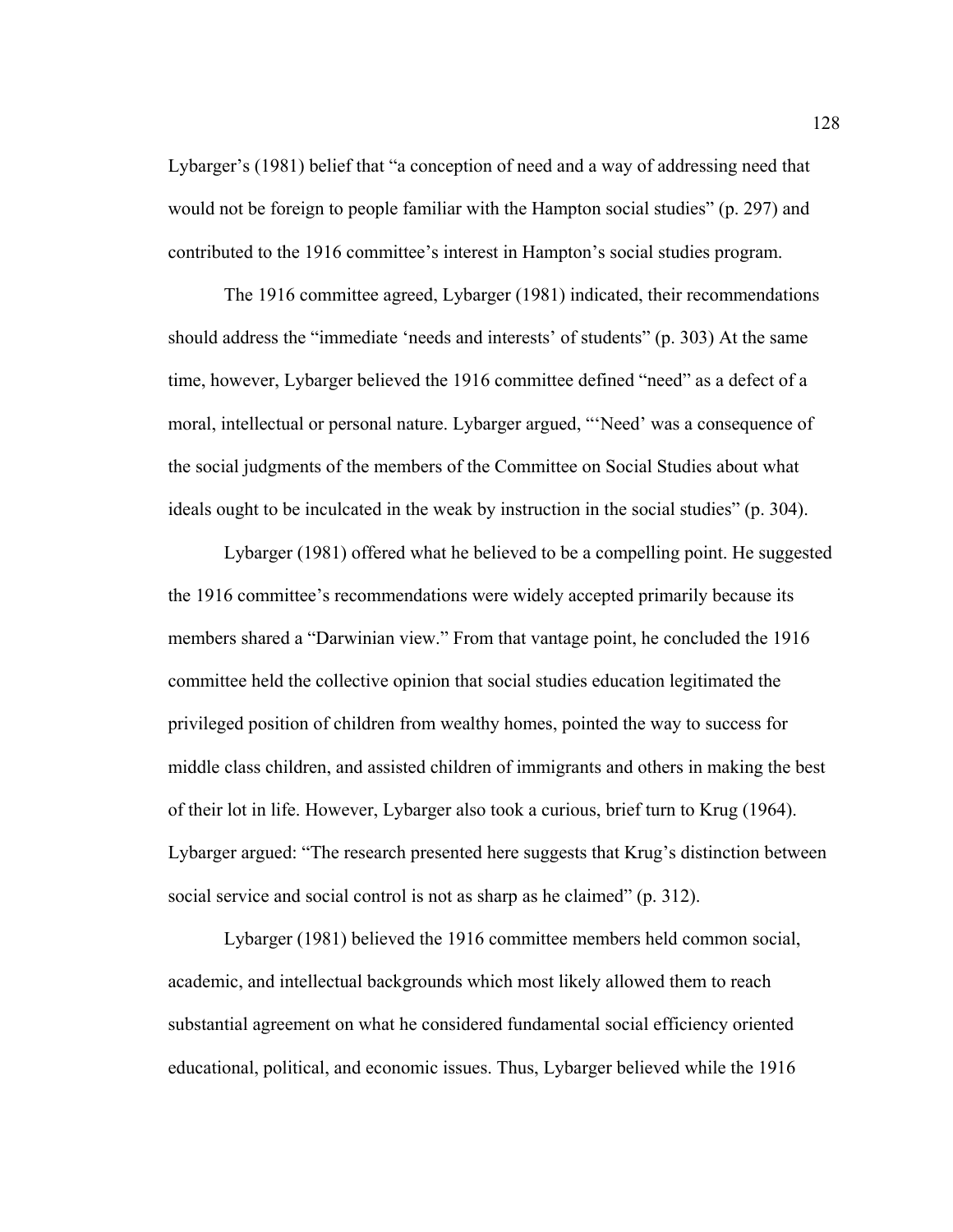committee gave "explicit" support toward social service, "implicit in the reports was a strain of social control" (p. 312).

Subsequently, Lybarger wrote two articles that extended his conclusions and implications on the *1916 Report on Social Studies*. Lybarger (1983) took the position that "the [1916] Committee acknowledged a pedagogical debt to Hampton Institute, an industrial and trade school for Blacks and Native Americans in Hampton, Virginia" (p. 455). Consistent with his 1981 unpublished dissertation, Lybarger expanded on his notion that the Hampton Institute program served as the educational template for the recommendations in the *1916 Report on Social Studies*. In doing so, Lybarger stated the 1916 committee concluded that the social studies program at the Hampton Institute served as its model for teaching and learning in social studies education.

In a second article, Lybarger (1987) examined what he perceived to be the effect of charity organizations and social settlement work on the *1916 Report on Social Studies*. He noted that seven members of the 1916 committee had been involved in charity house or settlement house work. Lybarger selected Columbia University Settlement House in New York as his example of humanitarian work instead of work done by Jane Addams and John Dewey at Hull House in Chicago. His selection was partially due to his observation that at various times four 1916 committee members—Jones, Kingsley, Barnard, and Arey—were associated with the Columbia Settlement. Choosing Columbia Settlement as his best example was based mostly on his rationale that its settlement work was centered around Jones' notion concerning the social evolution of the individual, namely "the transformation of the individual into the Anglo-Saxon ideal'" (p. 184).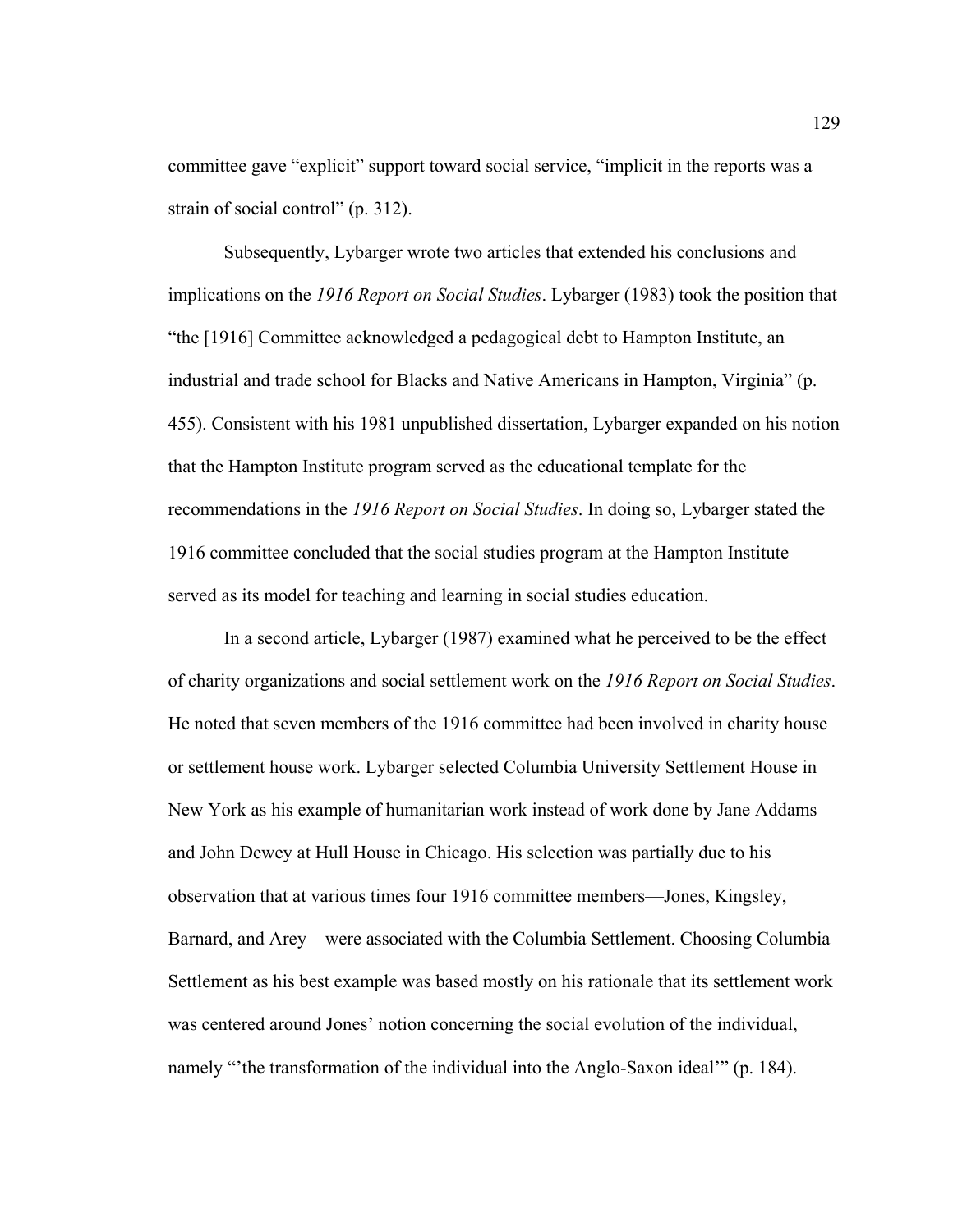**Herbert M. Kliebard.** Kliebard (1994) stated the *1913 Preliminary Statement* gave Jones, who Kliebard named as the author, the opportunity to openly write about Jones' view of the new direction for American education, particularly with regard to social studies. The *1915 Report on Community Civics* was also discussed in his writing. Kliebard indicated that in comparison to it, the *1916 Report on Social Studies* was somewhat muted. However, he concluded "its major thrust was still clear" (p. 16).

 According to Kliebard (2004), the 1916 committee recommendations did not in general reorient subjects to the extent desired by social efficiency reform advocates. Some subjects such as history, mathematics, and English indicated a change to a functional orientation. He believed the 1916 committee recommendations were humanitarian based, addressing particular characteristics and deficiencies of students along the line of Jones' philosophy. Referring to the *1913 Preliminary Statement* he stated: "it was clear that the recommendations for the reconstruction of the social studies would follow the lines that Jones had pursued at Hampton" (pp. 108-109). The preservation of American values and the perception of a need to combat the undermining of American society—both of great concern—was the reason the 1916 committee used the Hampton Institute social studies program. Therefore, he determined "it is not surprising that a curriculum originally developed for a social underclass should eventually emerge as a model for the majority of America's schoolchildren" (p. 109).

 In turn, Kliebard acknowledged that Dewey's ideas differed from those promoted by Jones and the Hampton Institute. Dewey advocated efforts underway to prevent students from dropping out of school. At the same time, Kliebard observed Dewey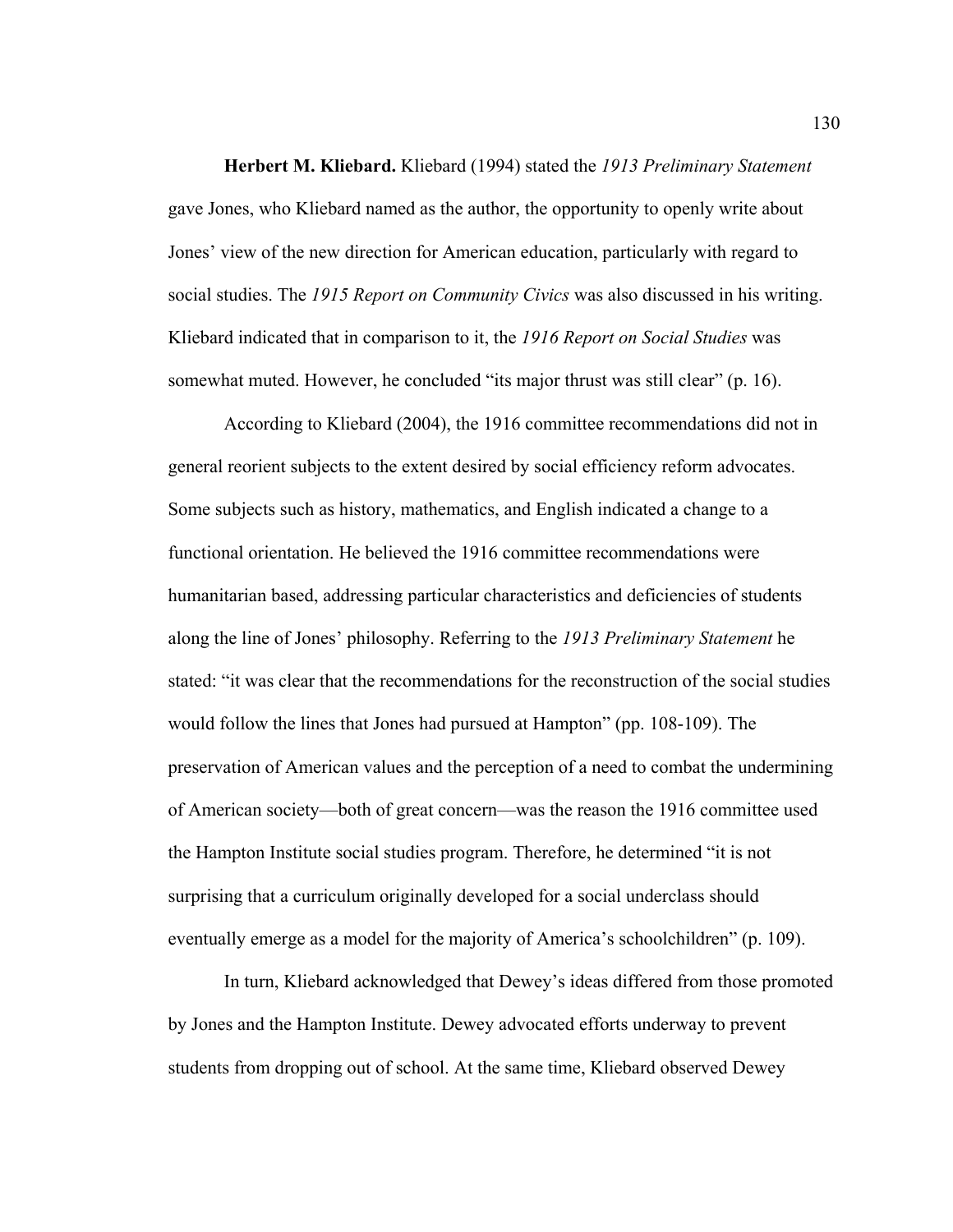desired the teaching to be of significance and importance to the students. Kliebard noted that Dewey used the terms industrial education and vocational education interchangeably. He determined Dewey used industrial education to present a more broad scope view for subjects than the methods used for basic skills training. Relating to Dewey's ideological positions, Kliebard discussed the dramatic differences between Snedden and Dewey. He pointed out Snedden supported legislation that called for a dual education system, involving one system for vocational and one system for general education. Dewey, Kliebard noted, believed Snedden's position would educate one student group in a strict book fashion and would educate the other group using a narrow focus on trade training. Kliebard (2004) indicated at a time when even organized labor was not really challenging vocational education "Dewey emerged as its ardent and perhaps even its most vocal opponent"  $(p. 125)$ .

 Kliebard (2004) stated that social efficiency was the dominant force in moving vocational education to a prominent position in the schools. He believed that individuals who followed Snedden and Charles Prosser, not followers of Jane Addams or John Dewey, were the most influential. One reason, he stated, was:

Vocational education also fit perfectly into the social efficiency ideal of education as preparation for a specific social and occupational role, and in this sense, it was the most important step in the direction of a policy of curriculum differentiation in order to achieve that ideal. (p. 128)

Kliebard believed Dewey's ideas of democratic values did not persuade the advocates of trade training to deviate from their ideas. However, he indicated that in the end, Dewey may have formulated a compromise that led to a school system where "all children shared a common setting for their education" (Kliebard, 2004, p. 129). Nevertheless, Kliebard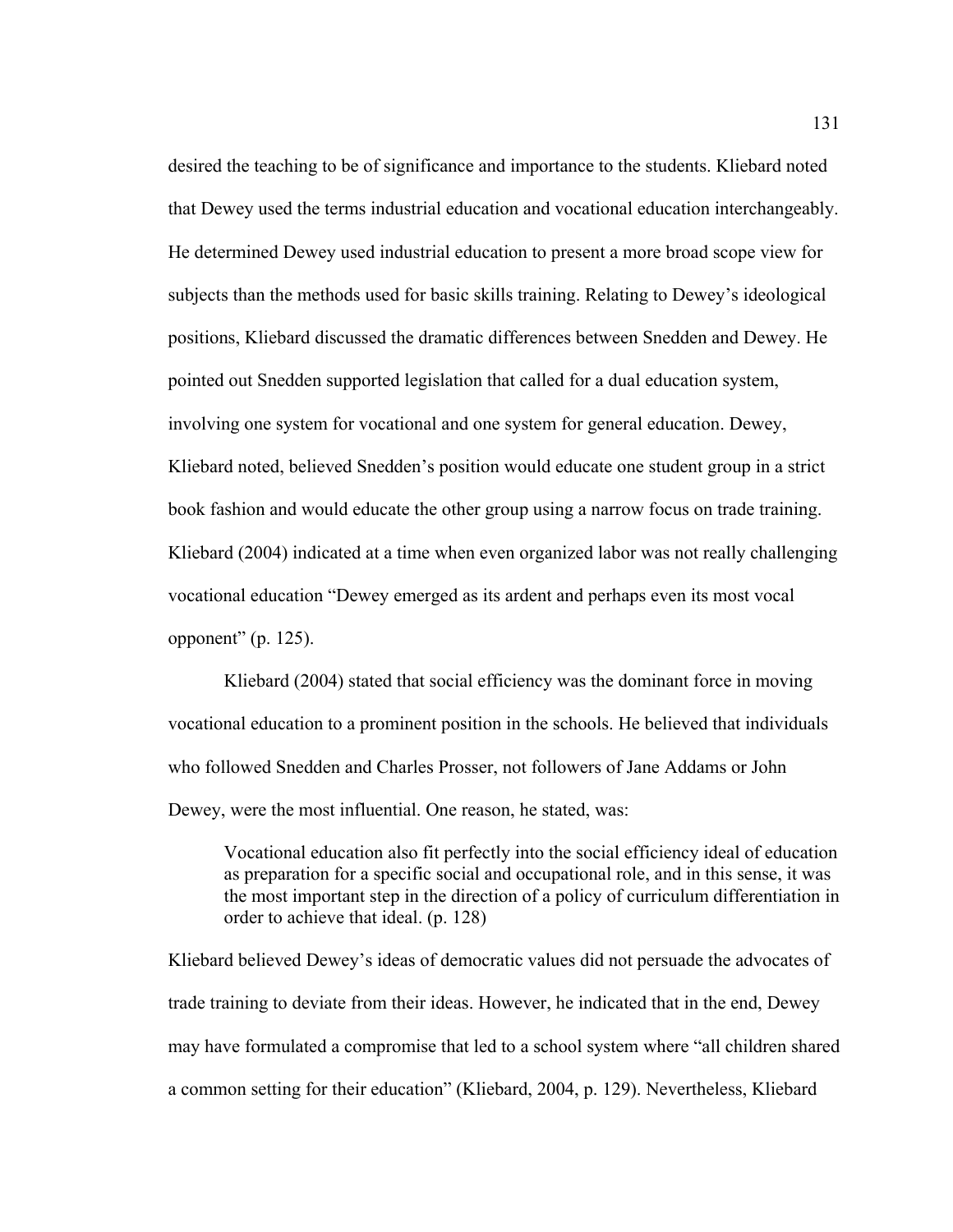suggested that various issues attached to the rise of industrialism united in a favorably received campaign for vocational education. He believed that the various types of social issues and changes underway during that era were not solely responsible for revising vocational education into an innovative curriculum. Rather, Kliebard stated, "certain ways of interpreting social change made the infusion of vocational education into the public school curriculum the most plausible and politically expedient, although not necessarily the most efficacious, response to those perceived changes" (p. 129).

 Kliebard's (2004) interpretation of the *1916 Report on Social Studies* surrounds Jones, the Hampton Institute's social studies program, and advocates of vocational education. He believed the forces and influences of social efficiency in place at that time triumphed and formed the basis for the recommendations in the *1916 Report on Social Studies*.

# **The Dewey and Robinson School of Interpretation**

 Another group of curriculum historians have argued that the influence of John Dewey and James Harvey Robinson should not be overlooked in the 1916 report on social studies. They argue that Dewey's principles of education and Robinson's concept of new history are very prevalent in the 1916 report on social studies.

Luther V. Hendricks. Hendricks' (1946) intent was to outline the depth and breadth of James Harvey Robinson's participation in the education changes experienced in history curriculum goals, organization, and content in the  $20<sup>th</sup>$  century. He indicated Robinson was not the sole originator of new history concepts. However, he indicated it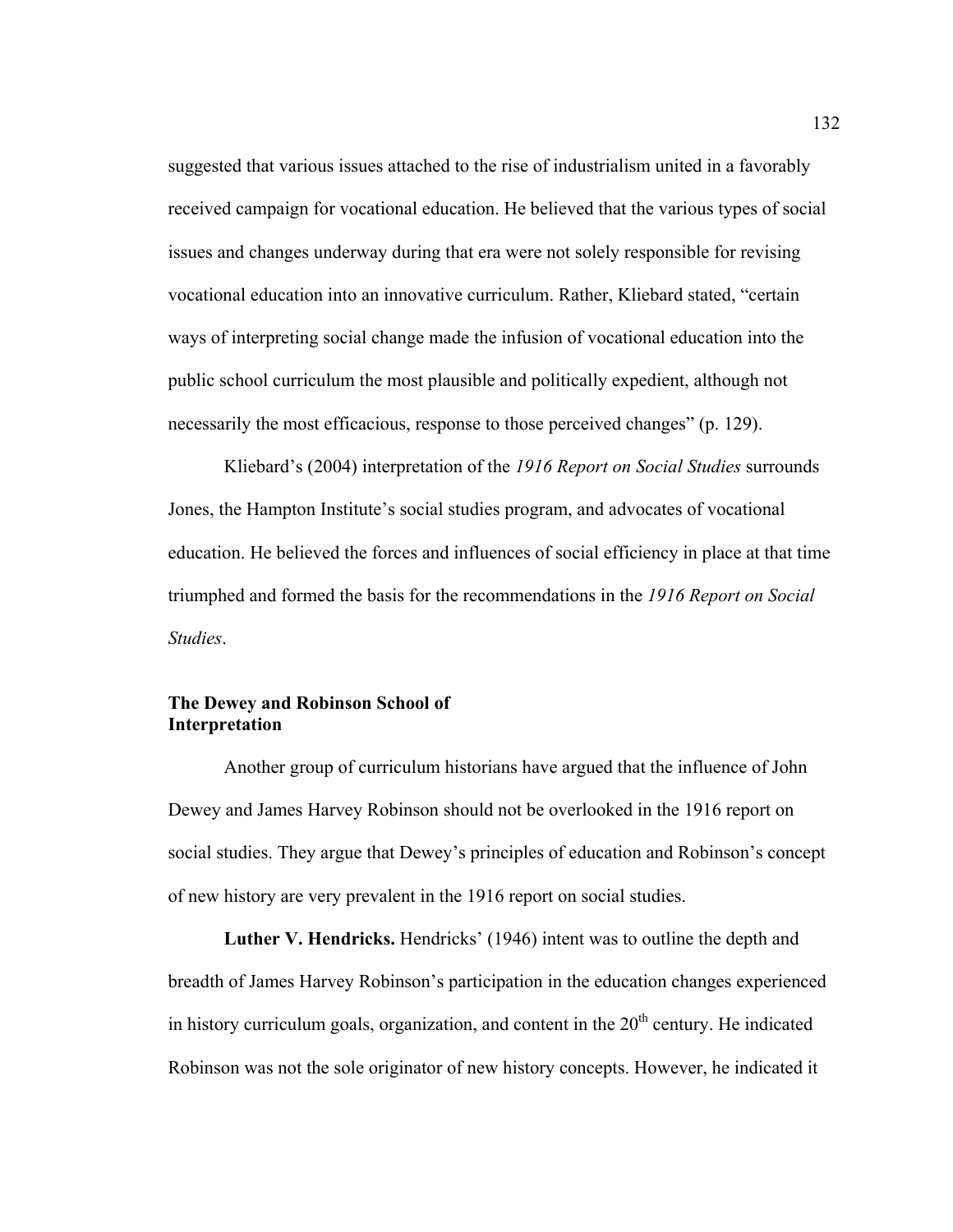was Robinson who enthusiastically and effectively promoted the concept to educators. Robinson, he stated, was the "new history" (p. viii). Hendricks intended to determine the impact of Robinson's "great influence" (p. viiii) on the teaching of history. He stated: "This is a study of Robinson as an educator" (p. ix).

 According to Hendricks (1946), Robinson's vision to revamp history into a more effective curriculum to meet society's updated, new century requirements was evidenced early on in his career. Hendricks observed it began to flourish when Robinson served in 1892 on the NEA subcommittee on History, Civil Government, and Economics attached to the Committee of Ten. Over the next two decades, Robinson concentrated on moving history study "into line with the newer discoveries concerning man's past and with the educational needs of our own age" (p. 19). He consistently suggested methods of changing the study of history to avoid the shortcomings of the traditional history courses being offered.

Hendricks believed that by 1910 Robinson's vision for the purpose and aim of history study realized significant changes for history educators. Robinson's revised views required history education to "select and interpret those facts from the past which would be of most value in explaining the present and in directing human progress" (Hendricks, 1946, p. 37). Robinson's change involved a move from considering history a static subject that only progressed as new data was accumulated to a history study that would secure its place intellectually by harmonizing "itself with the highest aims and ideals of modern society" (p. 38). Hendricks believed Robinson viewed contemporary society as willing to become entrenched in efforts to achieve social betterment. He indicated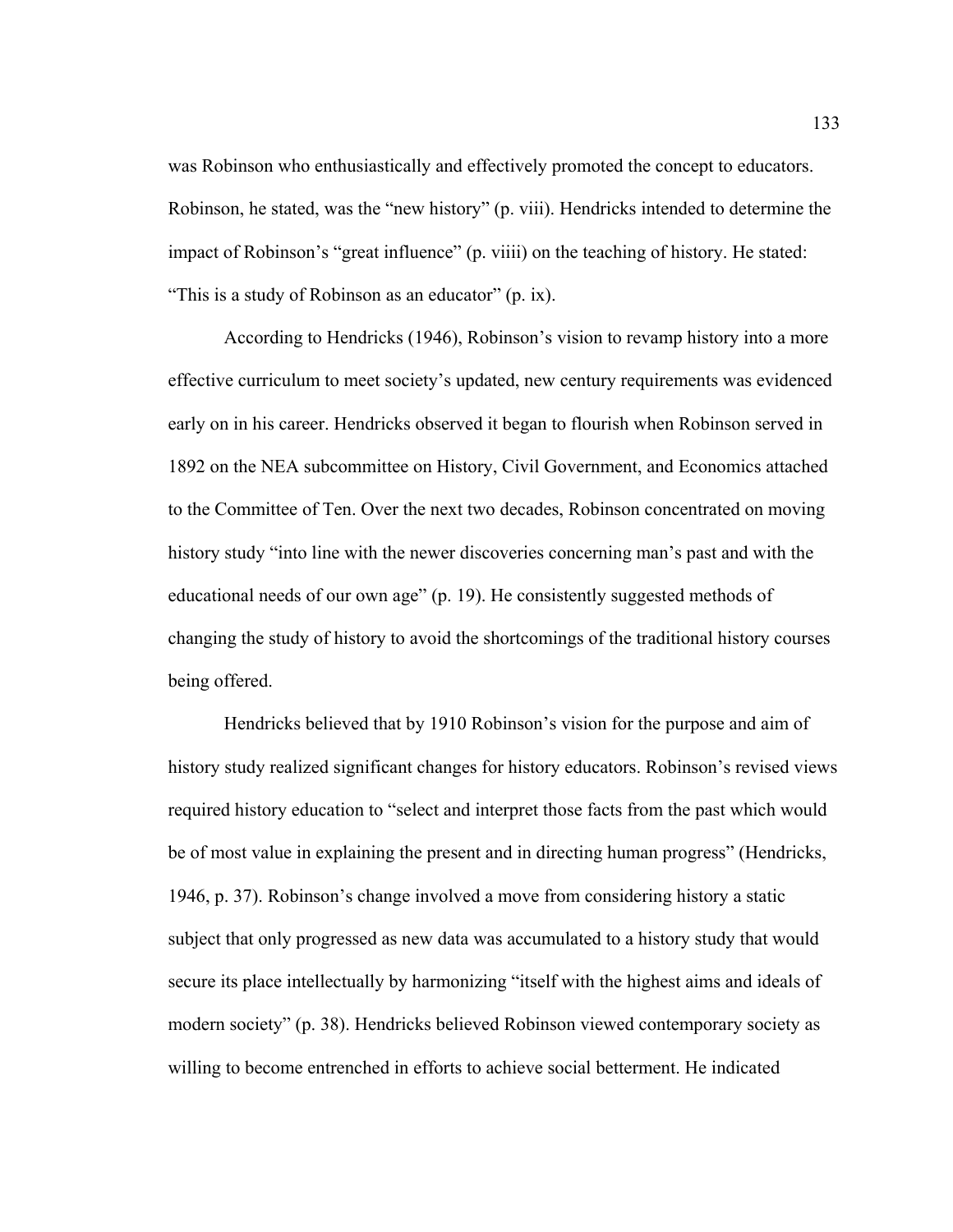Robinson believed intelligent social reform required understanding current issues and events. This type of understanding, therefore, would be resolved through a study of history, which would ideally provide potential solutions for current problems. Hendricks (1946) stated, "Robinson urged that the present, which had hitherto been a willing victim of the past, should now turn upon the past and utilize it in the interest of social advance" (p. 38).

Robinson's vision for new history to reach its goals, Hendricks (1946) indicated, was for history to draw back from its singular stance and "recognize that it is but one of several ways of studying mankind" (p. 46). Hendricks observed that, in addition to his writings and public speeches, Robinson, significantly influenced history teaching through his active participation on "several professional committees which were considering the place and of history in the schools" (p. 52). The 1916 committee was the last education committee membership Hendricks listed for Robinson.

Hendricks stated the 1916 committee followed Robinson's principles in recommending that history topics should be selected based on their relationship to current interests of students or on usefulness to students for their development. Hendricks (1946) stated, "this whole emphasis on the exploitation of the past for the sake of the present had been the essence of Robinson's philosophy for over a decade" (p. 63). Hendricks indicated the 1916 committee also recognized Robinson's principle that the historical story of humanity's progress and development was not isolated to historians. Instead, the story needed to be told in conjunction with the other social sciences.

By the time of the 1916 committee**,** Hendricks (1946) stated, Robinson believed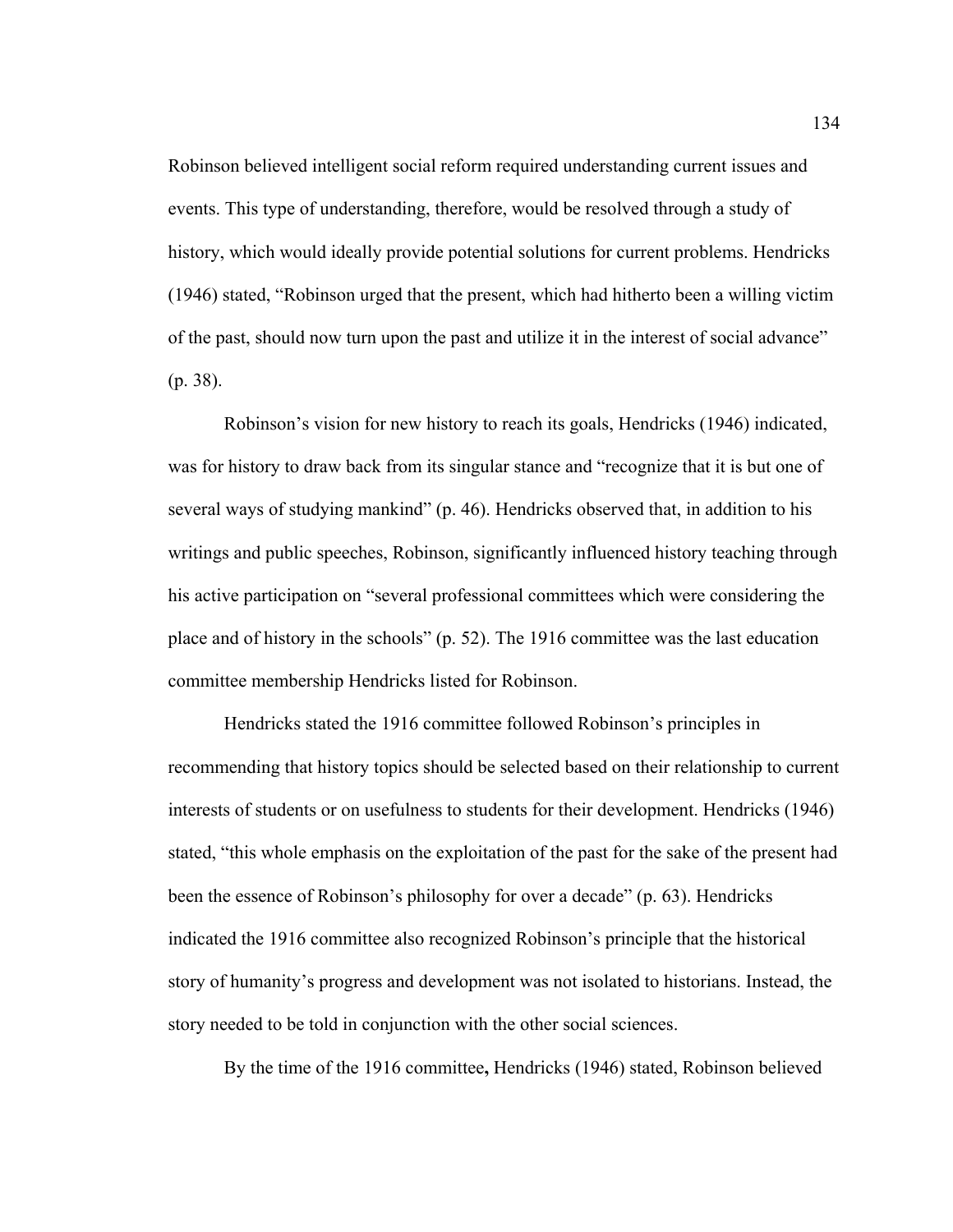the new history needed to: (a) be based on selected course material, (b) provide adequate instruction to criticize and interpret the material selected, (c) concentrate on important and essential data to study human progress, (d) focus on both events and issues, (e) provide knowledge on the blocks of time between notable human events, (f) provide understanding of past societies and cultures, and (g) channel understanding of present problems and issues. Hendricks (1946) noted the 1916 committee's acknowledgement of its debt to Robinson's ideas concerning the new history. He pointed out that the 1916 committee directly quoted and turned to his concepts numerous times throughout their report. As a result**,** Hendricks indicated that Robinson's ideas were "well substantiated by the report itself" (p. 62).

In an analysis of the impact Robinson's concepts had during the 1916 committee's deliberations, Hendricks provided a narrative assessment from Thomas Jesse Jones.In a personal interview with Jones in 1945, Hendricks (1946) stated that Jones: "believes that Robinson had a profound influence on all the committee's deliberations" (p. 62). Thus, Hendricks suggested Robinson's philosophy was a significant part of the 1916 committee's work and recommendations. In particular, he stated the 1916 committee believed *The New History* "contained the best statement of the philosophy of history appropriate to our times" (p. 63).

**David W. Saxe.** Saxe (1991) discussed many issues relative to the *1916 Report on Social Studies* in his work. These included a description of the social studies program formulated by the 1916 committee. He believed the 1916 committee suggested that history, if it were to remain a school subject, needed to be of direct value and therefore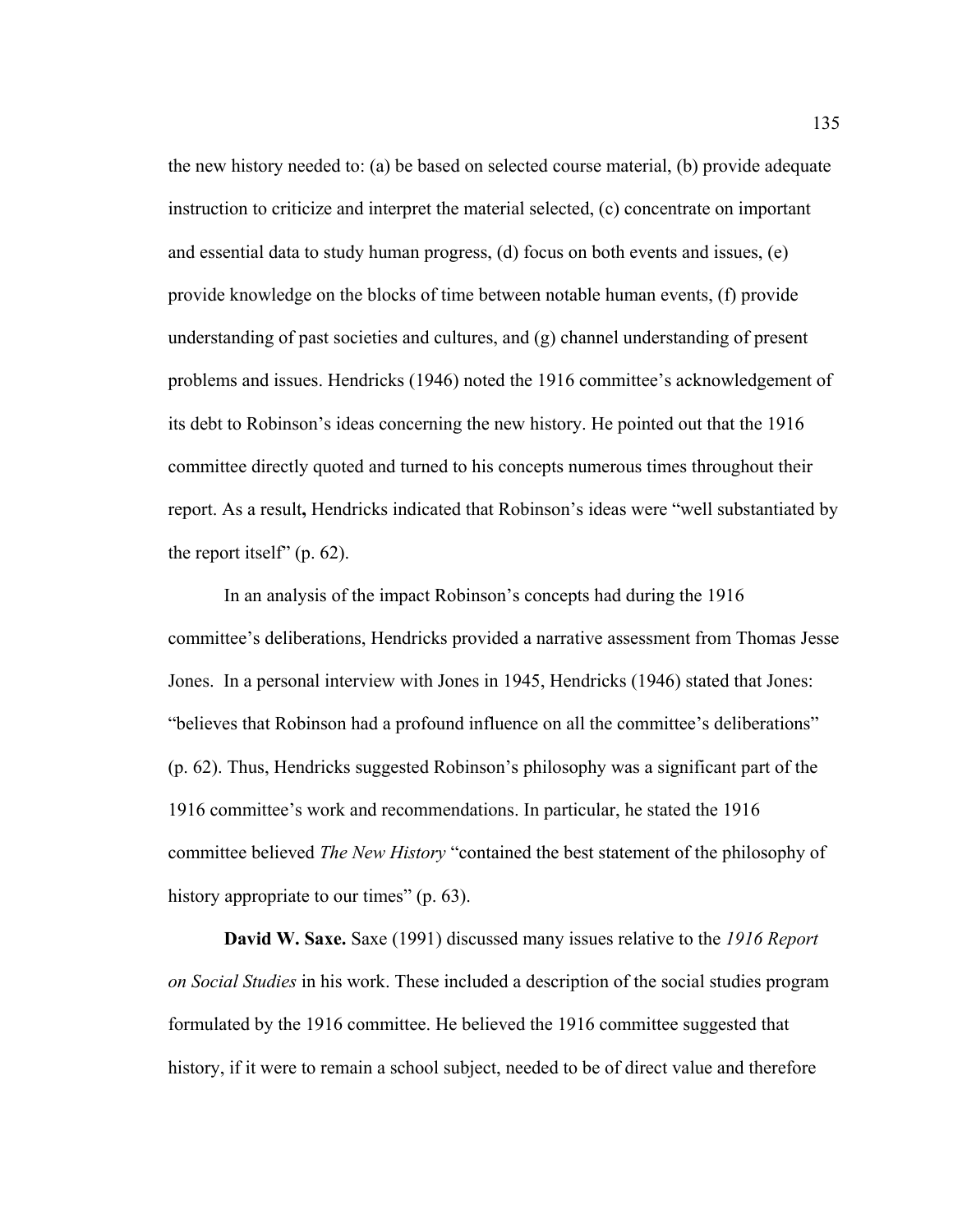only utilitarian. As a result, Saxe suggested the 1916 committee developed "curriculum that specialized in attending to the present growth needs and interests of the learner" (p. 147). This meant, in his opinion, the 1916 committee gravitated to a focus of educating students to be good citizens and therefore, learn the concepts of "social service, welfare, utility, efficiency, and responsibility" (p. 147). Saxe also believed the 1916 committee "adopted a decidedly a historical approach" (p. 147).

Nevertheless, Saxe observed the 1916 committee looked favorably to Robinson and his new history. Saxe determined the 1916 committee moved away from concepts derived from the AHA. Instead, in Saxe's opinion, the 1916 committee was aligned with the NEA and its educators. Saxe (1991) attached to the group he called the professional educators of the NEA the label of "progressive education, new education, and social education insurgents" (p. 148). This label appeared to accent his idea that the 1916 committee forged ahead on their own with little or no input from traditional history advocates in the design for the newly created social studies. He stated, "The insurgents took this cautious attitude as a refusal to cooperate, thus mandating their call to action" (p. 148).

 Saxe believed the 1916 committee's definition of social studies was broad. He maintained they determined any of the several social science courses—including history—could be used. However, under the notions of social efficiency at that time, each school system was to identify the appropriate and practical course. Saxe outlined the 1916 committee's definition created two paradoxes: "freedom vs. conformity" and "individual vs. society" (p. 49). He stated conformity would lie in the direction of social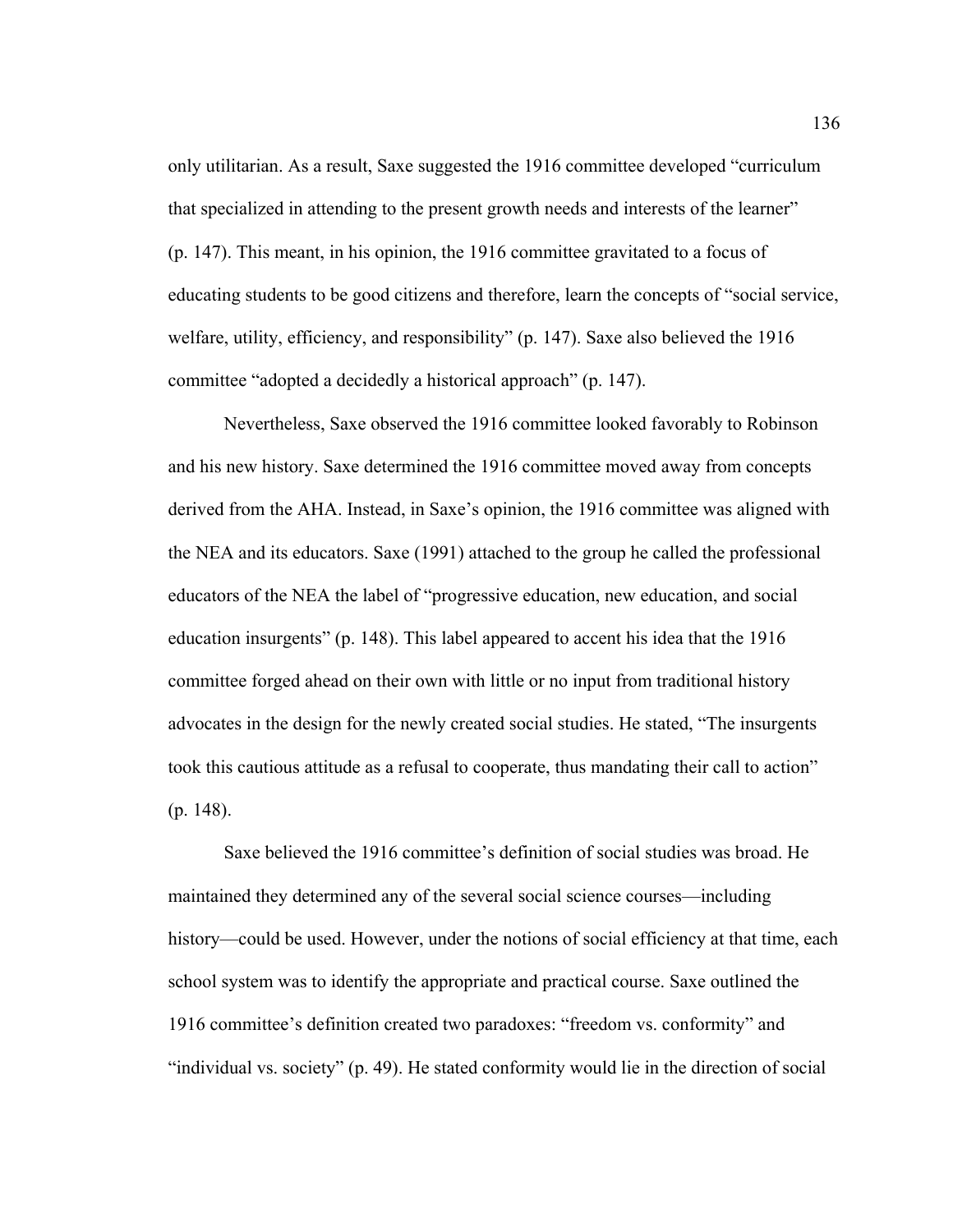control. The second paradox involved social service. Saxe believed the 1916 committee combined both paradoxes. He stated the 1916 committee recommended "that educators adopt social control measures as well as social service concepts" (Saxe, 1991, p. 149).

 The 1916 committee, Saxe suggested, was determined to include community civics in social studies as an opportunity to educate students for citizenship. He determined the 1916 committee firmly believed their recommendations would be successful if the courses and the teaching were designed to meet the student's immediate needs. However, he outlined this stance by the 1916 committee created a dilemma. In his opinion, the recommendations did not allow curriculum to be designed in advance of teaching courses. In particular, he observed the 1916 committee, in lieu of outlining courses, insisted topics and subject matter "should be determined in each case by immediate needs" (Saxe, 1991, p. 150).

 Saxe emphasized the importance that Dewey played in relation to the 1916 committee's recommendations by noting they followed Dewey's ideas and philosophy for education. He observed the 1916 committee moved beyond the traditional idea that social efficiency and citizenship education were the essence of social studies. Instead, he pointed out, that the 1916 committee recommended teachers and administrators determine the needs and interests of their students. He noted this position was in line with Dewey: "who held that although the child's needs and interests are a vital part of any school program, students were not to dictate curricula" (p. 151). Saxe observed the various committees who worked prior to the 1916 committee provided data to support their recommendations. However, he stated the 1916 committee appeared "to be dictating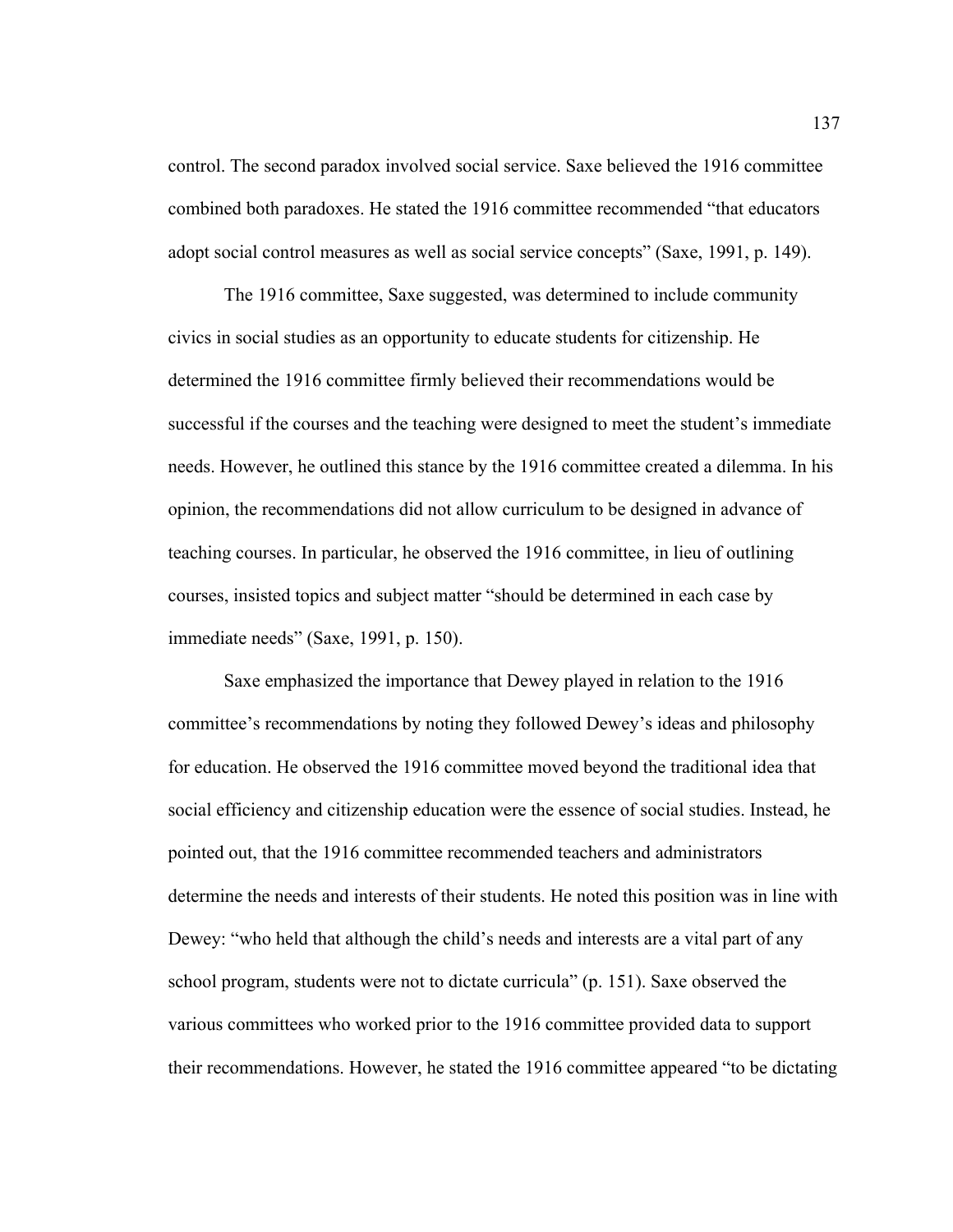a course of action without benefit of empirical support, using instead Deweyan philosophy as a base" (Saxe, 1991, p. 152).

 Saxe indentified the difference between traditional education and the 1916 committee's newly created social studies education. He suggested the former was intellectually centered on the individual and the latter was designed around the social development of the group. However, Saxe indicated the 1916 committee made an inadequate attempt to draw a differentiation between "needs of present growth" and "immediate objective utility." He highlighted this point as a failure to illustrate and define these terms. Thus, he suggested the 1916 committee created an educational program designed to prepare students primarily to be citizens and secondarily to be wage earners. Saxe believed this distinction was based on the 1916 committee's definition of good citizen, not on how students or parents defined good citizen. In repeating his concern, Saxe (1991) stated the 1916 committee recommendations "were left largely undefined" (p. 153). As a result, he suggested they concluded it was better to provide a guideline for teachers and risk that schools would ultimately violate their guiding principles "than to confine the report to a revolving philosophical argument" (p. 153).

 Saxe determined community civics was the main emphasis in the newly created social studies. He outlined that the ninth grade civics recommendation encompassed the social efficiency concept to the extent that learning to be self-supporting and contributing efficiently to world progress was stressed. He pointed out the history topics included would vary, but would not require a chronological approach. In addition, he took the stance that "No matter what the topic, everything had to relate directly to the present, and

138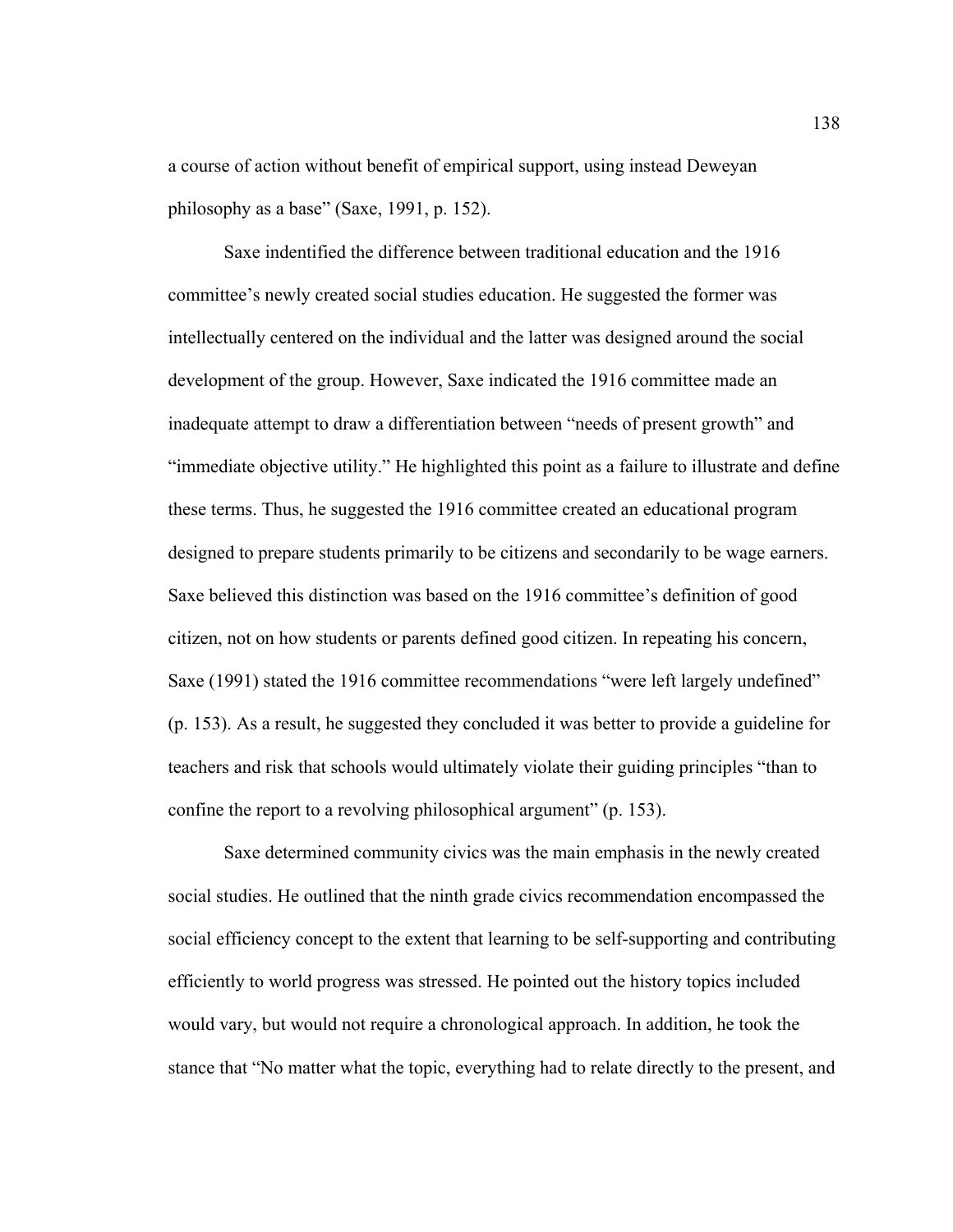that all topics had to deal specifically with 'real situations and relations in the pupil's own life' to be considered socially efficient" (Saxe, 1991, p. 159).

 In addition, Saxe adopted an "either or" interpretation of the 1916 committee's recommendations on history course teaching approaches. He believed the 1916 committee applied two basic principles for selecting either the topics or the problems: That is, teachers were to select course material based on the immediate interest and social significance of either the topic or the problem.

 Saxe outlined three key questions that the 1916 committee asked: (a) What were the ways and means that made college and life requirements mutually exclusive?, (b) If history subjects were to meet requirements, what tests needed to be applied?, and (c) If history instruction was increased, to what extent would history insure universal or improved social education? He believed the 1916 committee provided direct quotes from Dewey to answer the first question. In his opinion, statements from James Harvey Robinson and William Mace were used in response to the second. However, Saxe believed un-cited, "paraphrased arguments from Snedden represented a response to the third question" (p. 163).

 Saxe pointed out the 1916 committee proposed approaches to meeting immediate needs and interests referencing Robinson's concepts. In addition, Saxe indicated the 1916 committee favorably viewed a teaching approach that was used by both Blanche C. Hazard, a 1916 committee member, and Dr. J. L. Meriam, university elementary school of the University of Missouri, cited by the 1916 committee. Saxe (1991) believed the 1916 committee was cautious in their recommendations in changing traditional history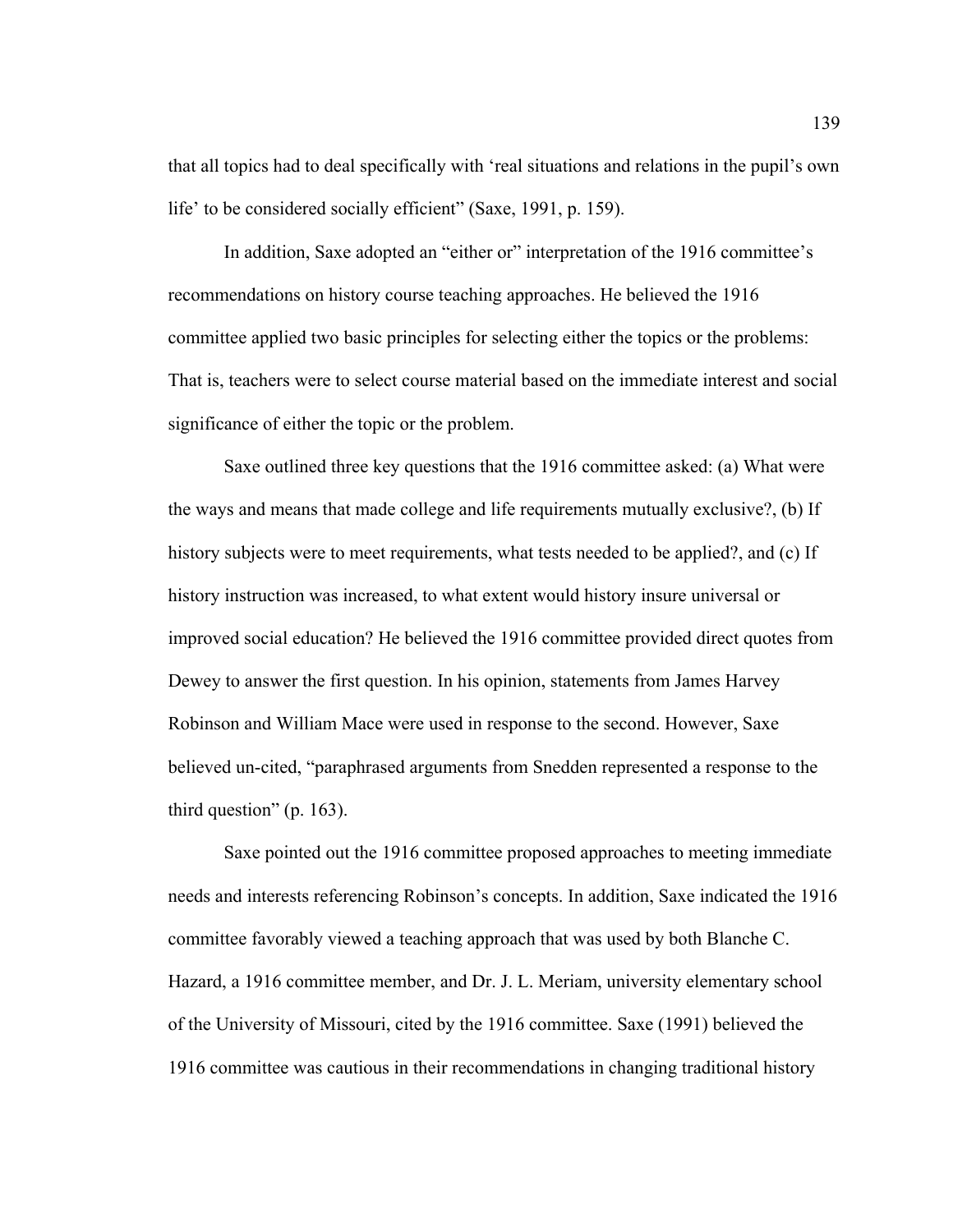courses from a narrative, chronological approach in order "not to blatantly upset the status quo" (p. 164). He stated, "Teachers were to select from the whole of the traditional history course those facts that met the qualifications of 'functioning in the present'; everything else was to be discarded "(p. 164).

 In addition, Saxe indicated that within the community civics and history recommendations resided a stimulus for teachers to create their own ideas. That is, he suggested the purpose of the newly created social studies was not to train "the collective will" (Saxe, 1991, p. 166). Saxe pointed out the POD course design was not standardized in presentation form or content. He believed it was an experimental course that either displayed the flexibility of social studies or, in his opinion, revealed misconceptions or lack of agreement on social studies subjects. However, almost in contradiction, Saxe stated, "The primary principle used, of course, was Dewey's 'needs and interests,' thus making Dewey another important though somewhat passive contributor" (p. 168). He clearly outlined that Dewey had a significant influence on the 1916 committee. Saxe stated: "Most, if not all, the selected philosophical points that appeared in the report were specifically drawn from his writings" (p. 168).

 On several points, Saxe determined the *1916 Report on Social Studies* fell short on adequately addressing the issue of social studies concepts meeting the present needs as well as the present interests of students. However, Saxe did attribute the final recommendations of the *1916 Report on Social Studies* to the influence and the enduring philosophy of both Dewey and Robinson.

**Stephen T. Correia.** Correia's (1994) goal for his essay was to cover what he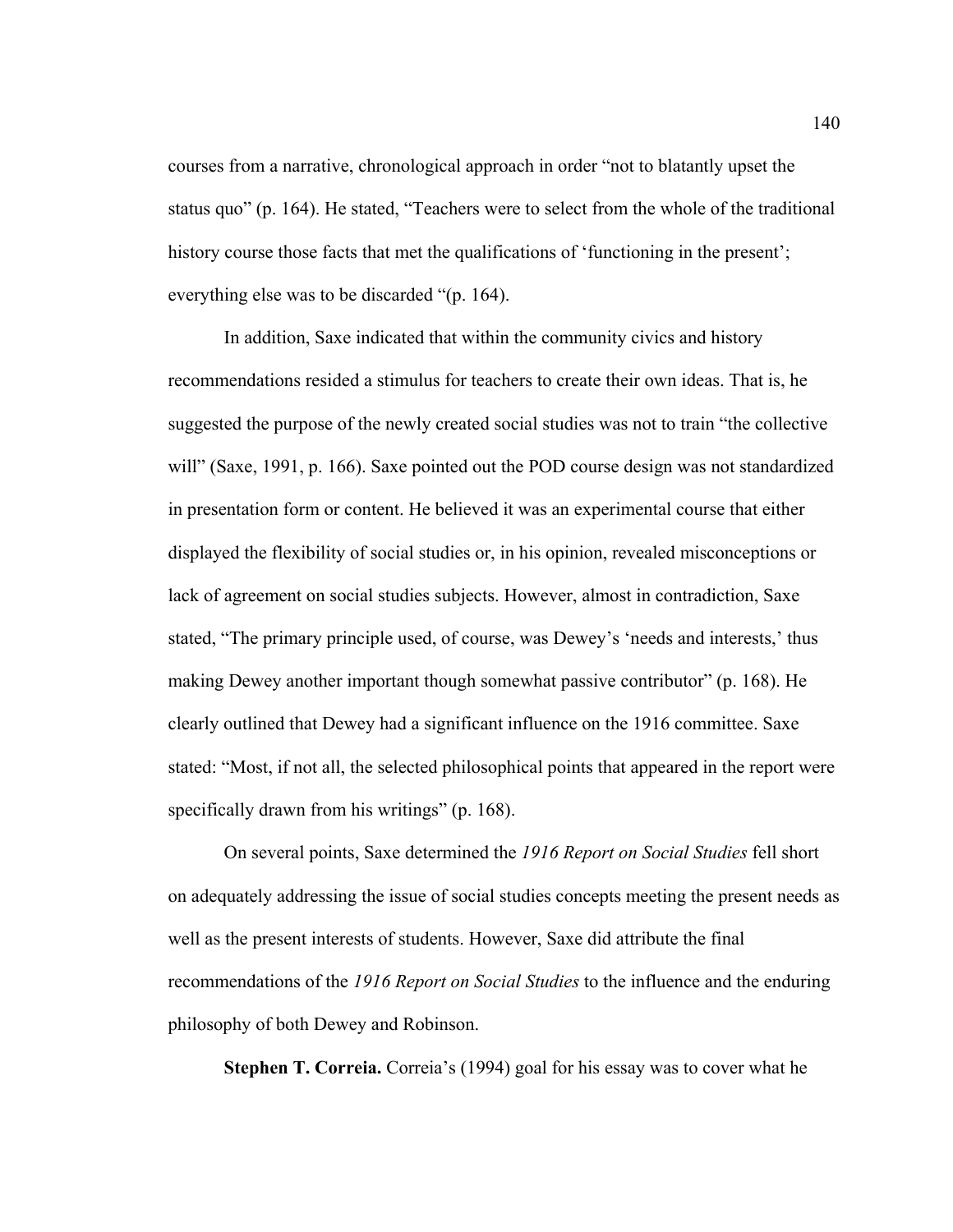deemed a shortfall in research on the *1916 Report on Social Studies* up to that point in time—a close look at the chairperson of the 1916 committee, Thomas Jesse Jones. Correia identified Jones' social studies program at Hampton Institute as a revolutionary forerunner in social studies curriculum. He believed the Hampton's focus was to train teachers who would in turn train their students to learn to be workers who accepted and appreciated their work in industry. However, Correia observed "…it is important to note that this Hampton-style social studies curriculum did not provide for the students to be trained to be intelligent and participating members of society" (p. 103).

 Correia recognized Jones' leadership and his background in the development of social studies education. Due to Correia's perception of Jones' ability to initiate a compromise among groups of people, he believed Jones was the ideal selection to chair the 1916 committee. In contrast to Jones, however, Correia determined the 1916 committee's intent for its recommendations was to develop principles for teaching and encouraging teachers to exert initiative. The 1916 committee avoided issuing recommendations for curriculum. He stated, "instead they urged local educators to make the decisions as to what kinds of topics and subject-matter were appropriate for their unique local conditions" (Correia, 1994, p. 107).

 Correia (19940 determined the 1916 committee was either unwilling or unable to present specific definitions of what would constitute "present needs and interests of students" (p. 107). He suggested this factor was the cause of the continuing confusion over what constituted social studies. Correia believed the aspects of present needs and interests were significant components of the 1916 committee's plans for a curriculum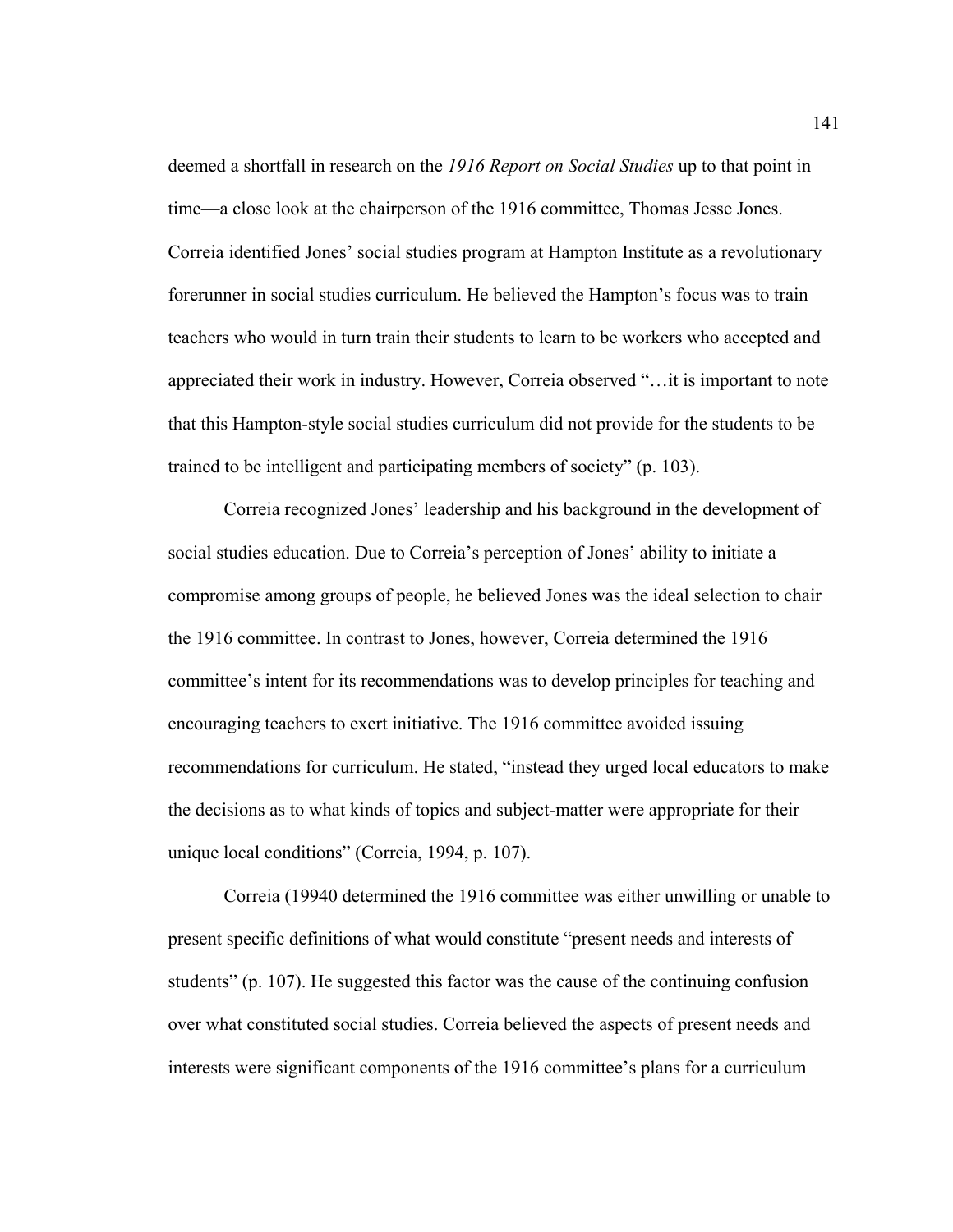design. The lack of definitions had a positive effect in one respect. He stated it afforded local educators flexibility to address needs and interests as they determined. However, this flexibility also generated a variety of teaching definitions, which he believed obscured the potential for the newly created social studies from its very beginning. As a result, Correia considered this lack of definition a failure in the 1916 committee's recommendations.

Correia held to his observation that Jones' Hampton Institute curriculum was geared to meet the immediate needs of students. In so doing, he noted the Hampton's social studies program was referenced by the 1916 committee. He determined Jones designed his program for adequately addressing needs in order to lift "the race from one level to the next higher level of development" (Correia, 1994, p. 107). Correia defined this intent as a "society influenced definition of needs" (p. 107). He determined Jones' program, therefore, used an educational philosophy aimed at social control. However, pointing to Arthur W. Dunn as an example, Correia stated that educational theories from other 1916 committee members were "from a different perspective…" (p. 108). Based on this factor, Correia concluded the *1916 Report on Social Studies* deviated from the aspect of social control favored by Jones. He suggested the 1916 committee recommended guidelines for educators to use in developing curriculum to effectively respond to their local conditions and students.

 Correia discussed the growing success of Jones' career, even though it did have humble beginnings. For instance, he noted Jones' affiliation with the Phelps-Stokes Fund—maintained in tandem with Jones' chairpersonship of the 1916 committee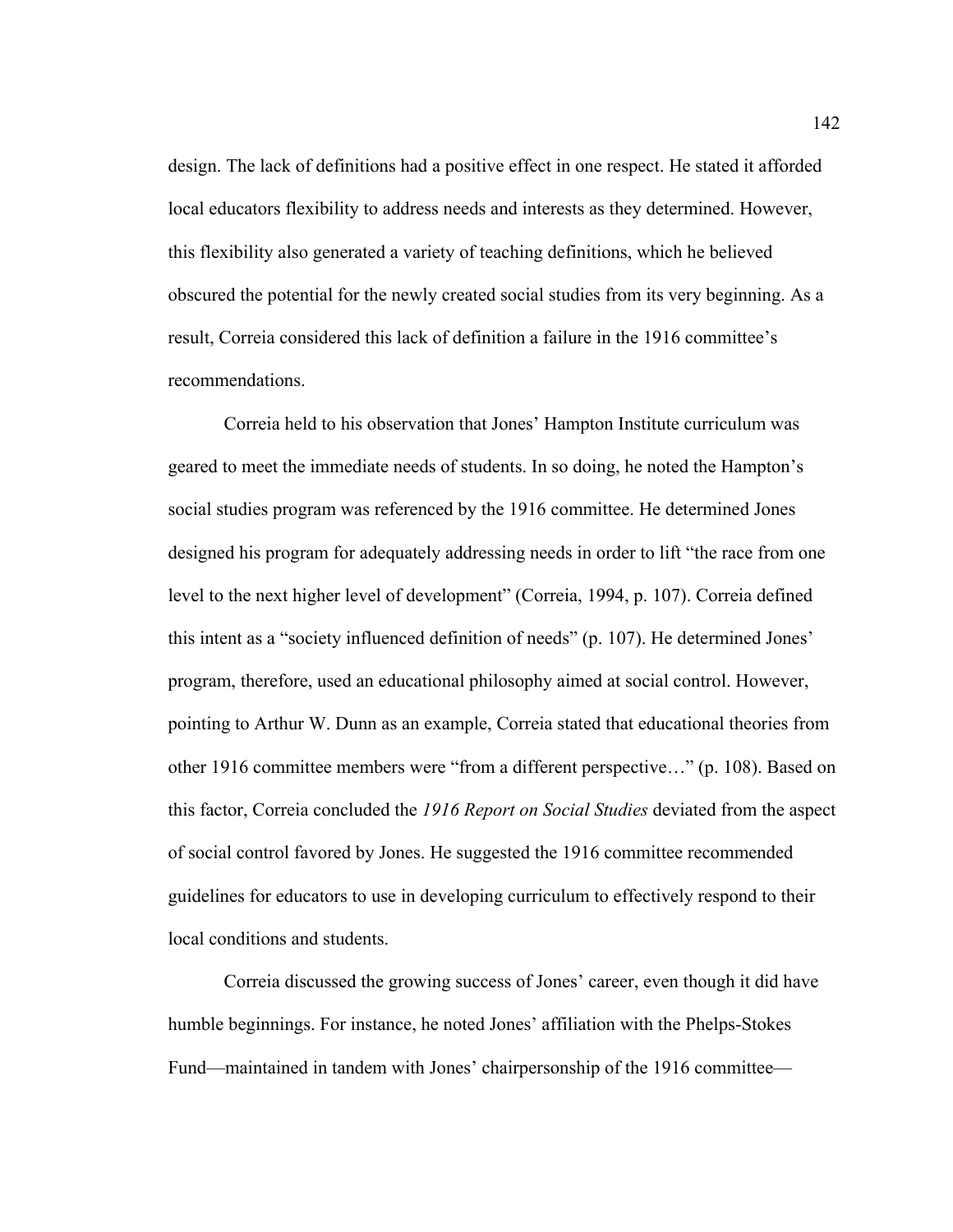allowed him to expand into vastly different job endeavors that diverged from social studies. Correia suggested subsequent to the *1916 Report on Social Studies* Jones ceased to have a leadership role in the 1916 committee and indeed in the field of social studies education.

Correia indicated Jones' skillful chairpersonship of the 1916 committee did not produce the results that Jones envisioned. Correia suggested that during the tenure of the 1916 committee it was likely Jones' educational philosophy, particularly for social studies, was on the wane and became out-of-date. Correia pointed out Jones was educated at the turn of the century. Correia indicated even at the turn of the century the sociological ideas and theories acquired by Jones were subsiding in general appeal to society. Yet, Correia believed that Jones maintained his same Spencerian ideas after leaving Columbia and throughout the remainder of his professional career.

In turn, Correia indicated Jones' penchant for Spencerian ideas put him on a different theoretical track from his colleagues on the 1916 committee. He stated, "The 1916 report of The Committee on Social Studies was not a document which reflected a Spencerian point of view" (Correia, 1994, p. 111). However, Correia determined that Jones himself maintained a belief the 1916 committee developed principles to establish and preserve order in society through the educational use of social control in the curriculum.

Correia's interpretation of the *1916 Report on Social Studies* moved toward a revised opinion. That is, he suggested, while Jones was noted for his chairpersonship of the 1916 committee, his educational philosophy was not a strong influence on the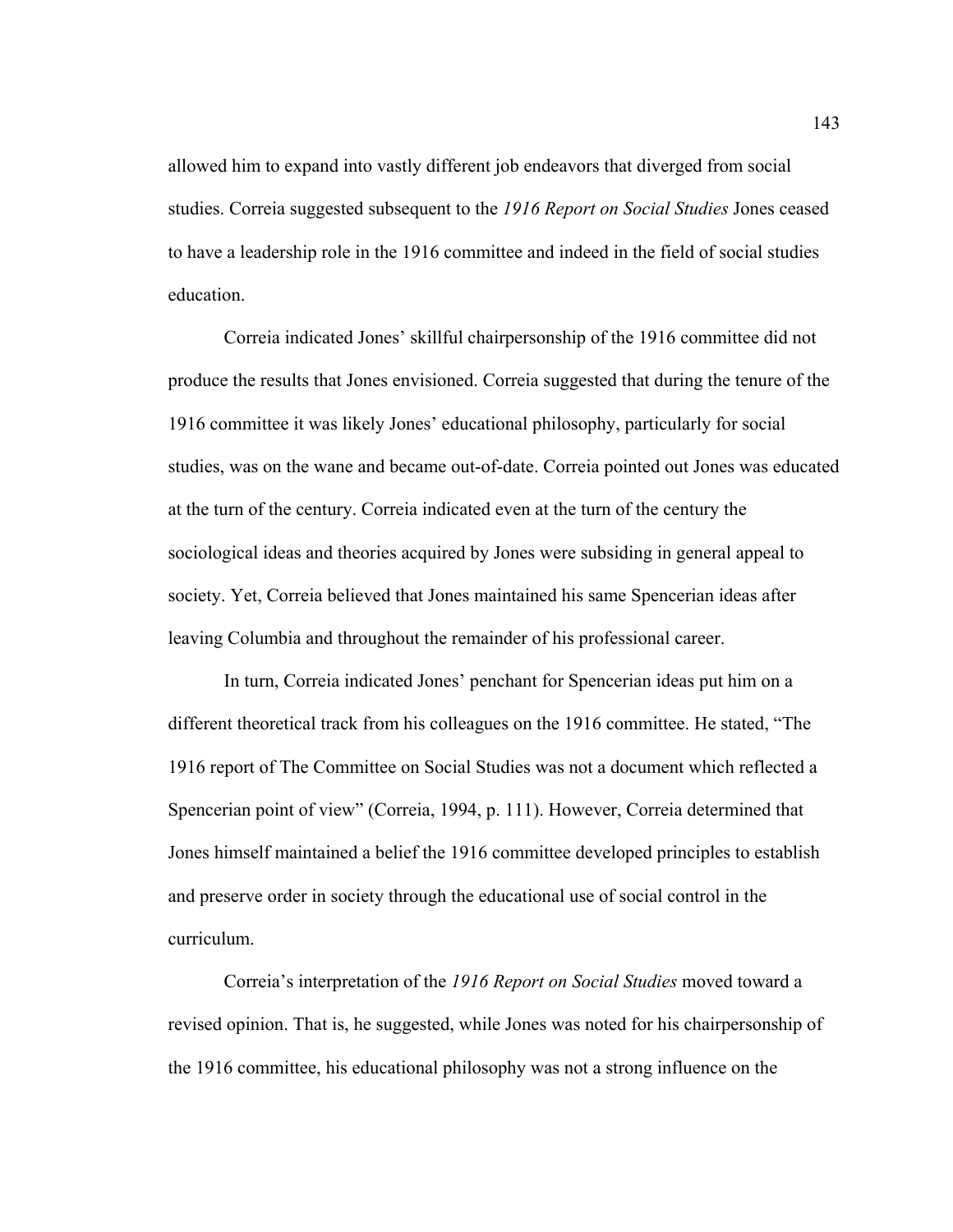members. Instead, Correia indicated the recommendations made by the 1916 committee members as a group only proposed social control to a limited extent. As a result, he believed the 1916 committee aligned their recommendations to coordinate and utilize a Dewey and Robinson type of educational philosophy.

*Ronald W. Evans.* Evans (2004) published an extensive historical account of social studies education that included an analysis of the background surrounding the *1916 Report on Social Studies*. He noted scholars and individuals who influenced the 1916 committee. Giddings and Small were among those identified by Evans. However, he stated, "Probably the single most important influence on the committee was John Dewey" (p. 22). Evans observed Dewey held the position that traditional history failed to focus on students' interests and needs. According to Evans, Dewey believed the study of history started with examining a present issue or problem. In addition, Evans pointed out the *1913 Preliminary Statement* "also included Robinson's view of history instruction" (p. 24). This factor indicated to Evans that beginning with the *1913 Preliminary Statement* Robinson advocated a change in the teaching of traditional history.

 Evans observed the 1916 committee presented a broad definition of social studies in their introduction to the *1916 Report on Social Studies*. He believed their definition fell short of addressing or dispelling existing debate over the precise nature of social studies. Evans determined the *1916 Report on Social Studies* incorporated social efficiency concepts. He indicated, in society's broad view at that time, the essence of social efficiency was training students to become members of society. However, Evans (2004) determined the *1916 Report on Social Studies* brought social control and social service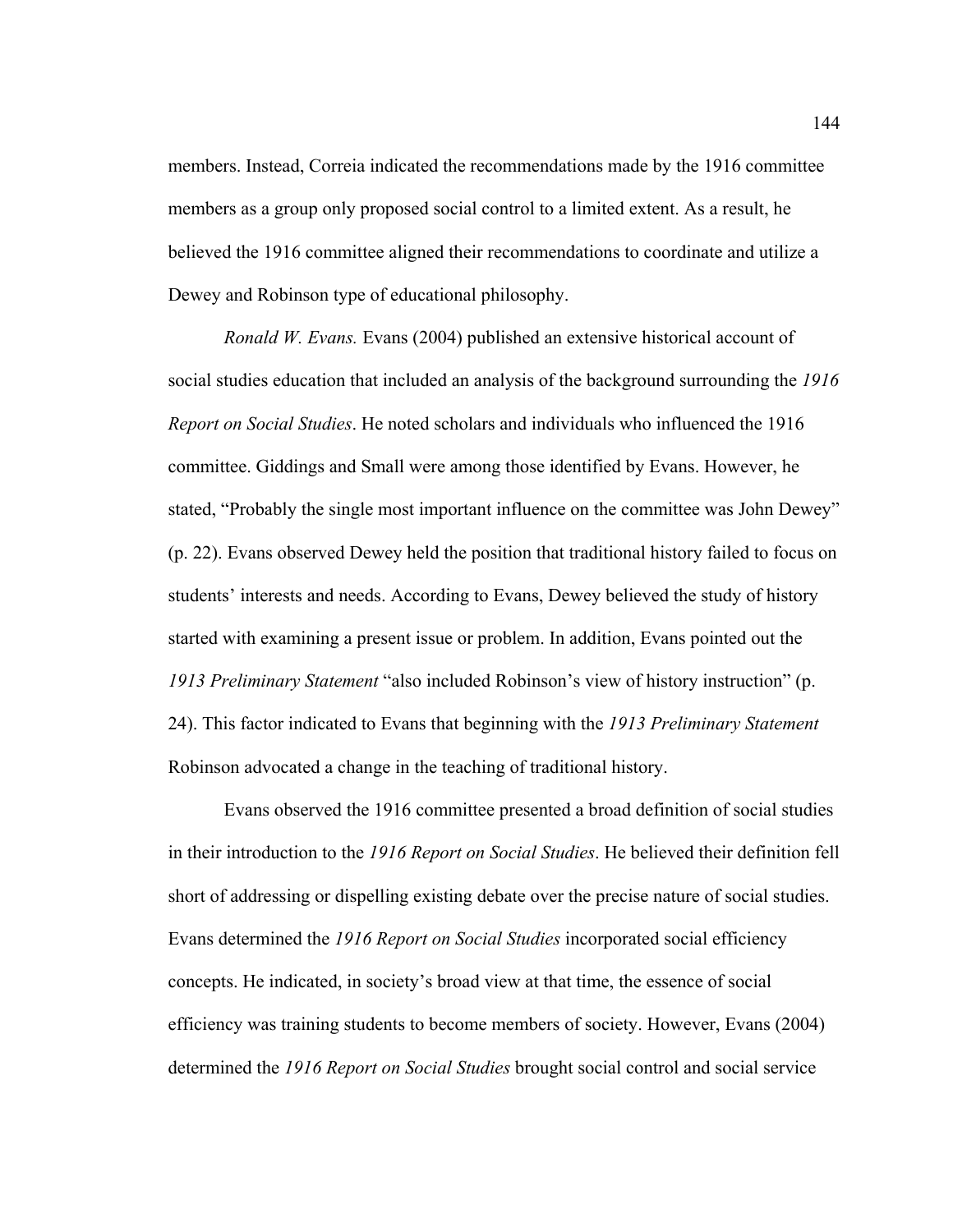together with "elements of both the meliorist and social efficiency camps" (p. 24). He indicated the 1916 committee adopted a broad, not a narrow, view of social efficiency. Thus, he stated it was "a form of social efficiency closer to the meliorist pedagogy of John Dewey" (p. 26).

 Evans believed this stance was echoed in, or evidenced by, the fact the 1916 committee did not provide detailed course outlines. The 1916 committee clearly indicated they wanted to avoid stereotyped course formats that would not provide for addressing students' interests and needs. For instance, Evans (2004) noted the phrase "present interests and needs" was used frequently throughout the *1916 Report on Social Studies*. He stated, "This was a Deweyan position" (p. 24).

 Evans considered both the *1915 Report on Community Civics* and the Problems of American Democracy course proposed in the *1916 Report on Social Studies* as radical in comparison to the AHA traditional history courses. Evans singled out community civics as the social studies education vehicle for social efficiency concepts of the era. He suggested that the *1915 Report on Community Civics* focused on the local community as an easier method of teaching citizenship responsibility. At the same time, Evans stated the 1916 committee argued a community of interests also equated to, and applied to, the national community.

In addition, Evans believed the 1916 committee's failure to provide solid examples of curricula led to a failure to provide changes for teacher methods. However, he believed the proposed POD course was a compromise attempt. In his opinion, it represented a purest position and a revisionist plan for social studies. He also believed the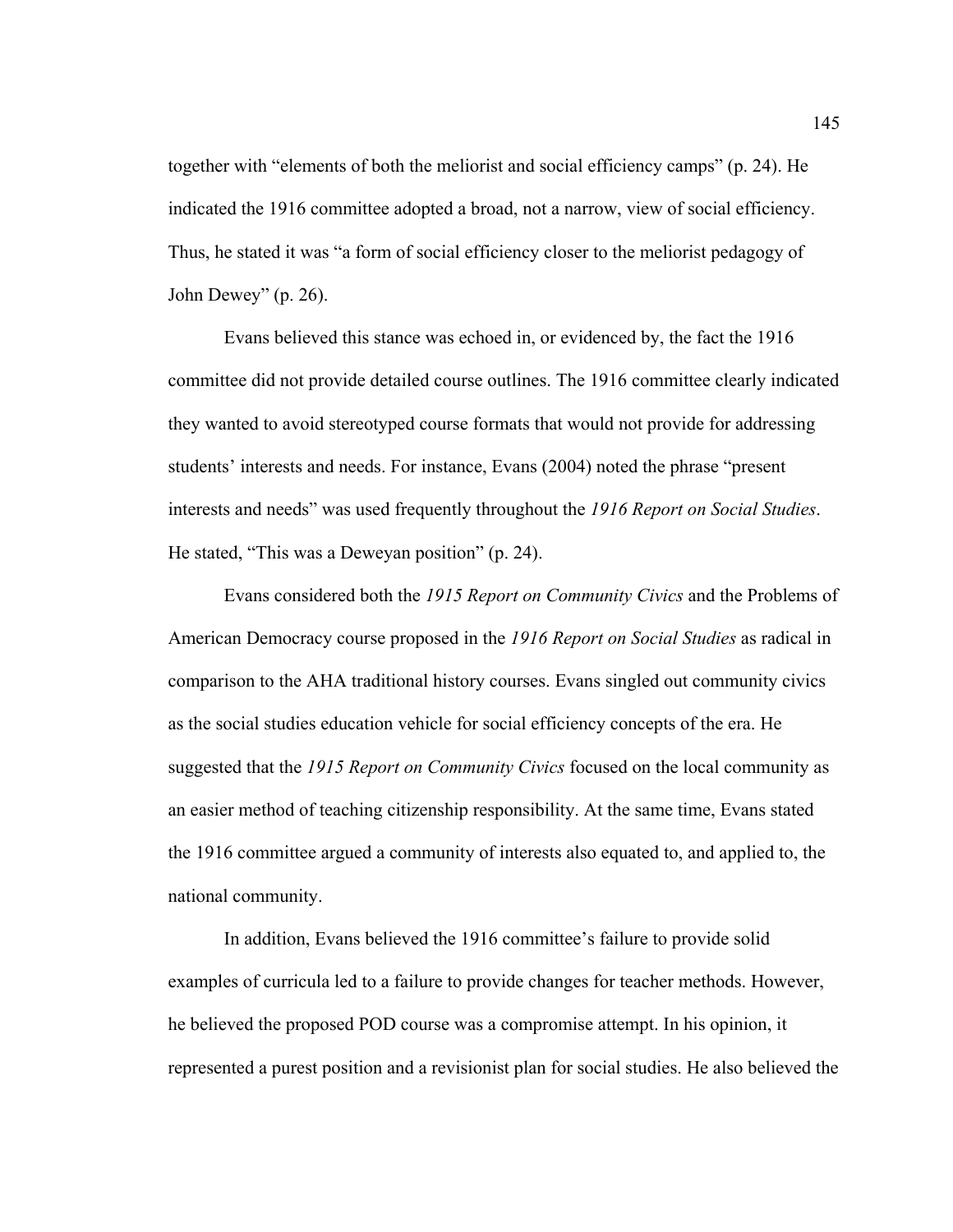POD course followed the social science course modeled by the ASSA. As a result, he acknowledged social efficiency concepts were represented in the POD course. However, Evans stated: "it was social efficiency of a liberal, softer reconstructionist bent" (p. 26). The POD course demonstrated this idea. It focused on an examination of actual problems or issues. According to Evans, this was in contrast to the "direct inculcation of preferred citizen behaviors" (p. 26) discussed in the *1915 Report on Community Civics*.

 The creation of the POD course, Evans suggested, envisioned the ideals of progressive reform. In turn, he labeled Dewey as the "most influential progressive" (p. 27). In addition, he determined under Dewey's pedagogy, educational theory translated into social theory. Referencing part of Dewey's social theory, Evans (2007) indicated: "John Dewey had frequently asserted that schools lagged behind social conditions and social problems" (p. 116). Evans (2004) indicated Dewey's theories were identified through the 1916 committee's idea that the educator, therefore, "becomes an agent for social change, a social reconstructionist" (p. 27).

 In addition to Dewey, Evans identified Robinson as one of the two primary individuals who influenced the *1916 Report on Social Studies*. The 1916 committee, Evans noted, was critical of previous treatments of history, primarily due to what could be termed an overemphasis on ancient and medieval history. He believed the 1916 committee blended Robinson's new history with Dewey's pedagogy. He stated, "Both were quoted liberally" (Evans, 2004, p. 25).

In addition, Evans (2004) discussed four major issues of influence on the 1916 committee: (a) the intellectual roots in progressive education, (b) the 1916 committee's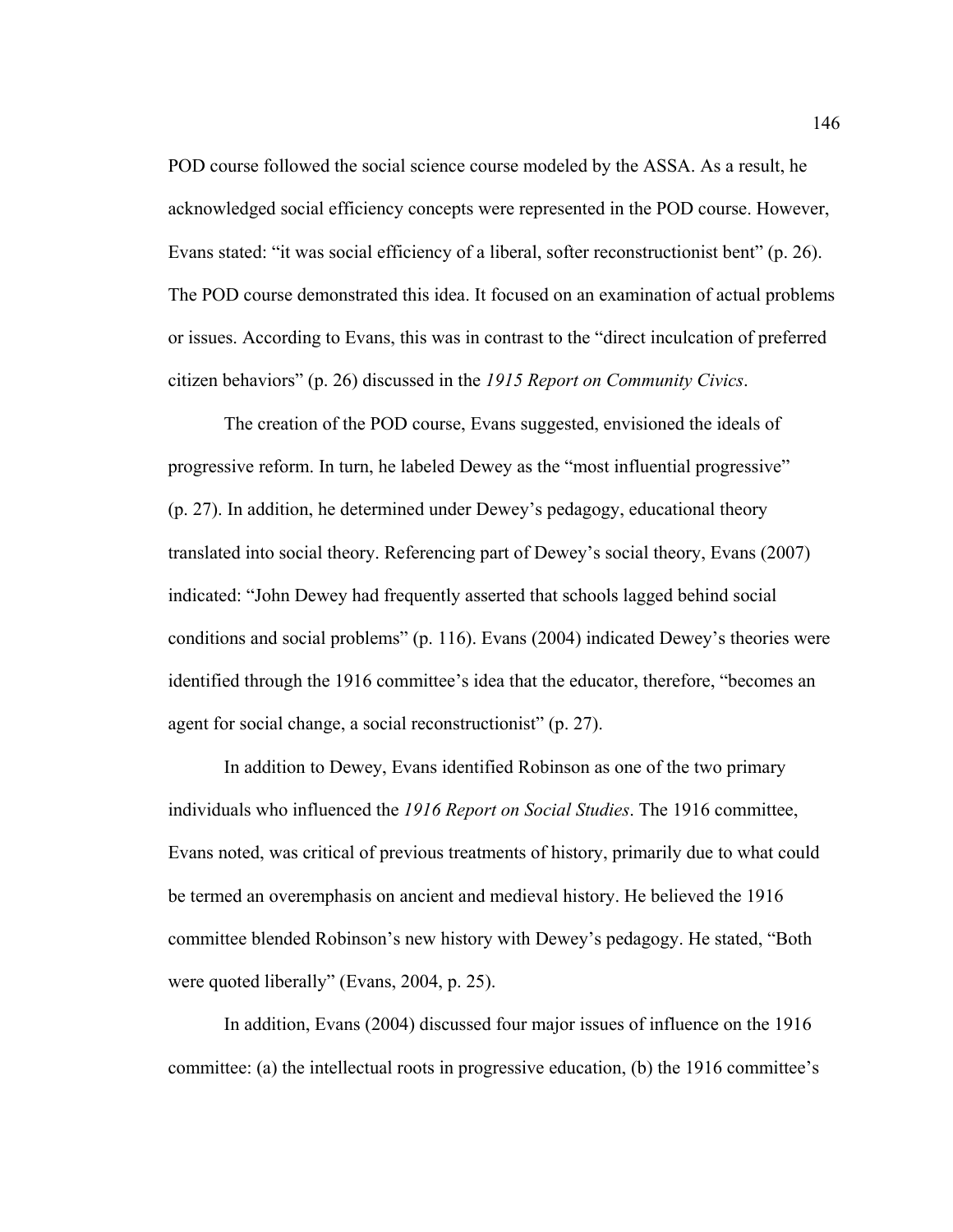social studies curriculum, created under the umbrella of reform, ultimately embodied "Protestant social gospel" (p. 27), (c) the impact of unprecedented immigration during this period, and (d) the perceived economic necessity identified by reforms of the time. Keeping these four issues in mind, Evans summarized his description of the character of the 1916 committee members. He stated the members were "White, middle-class northeast European Americans who generally assumed the hegemony of their own group and ignored race as an issue" (p. 28). In turn, Evans believed the 1916 committee, as a group, was unified in an effort to publish useful and practical, but flexible, secondary education recommendations for teachers.

 On the surface, Evans suggested the *1916 Report on Social Studies* was intended to address educators' concern for social improvement and to create a much improved method for teaching social studies. At the same time, the 1916 committee intended the new teaching methods and practices would provide some assistance to help society. However, beneath the surface, he suggested, the *1916 Report on Social Studies* was striving to resolve the competing ideologies of social efficiency and social meliorism. Evans believed both Dewey and Robinson played major roles in the 1916 committee's vision for conflict resolution.

## **Multiple Influences**

 Another group of educational historians has argued multiple influences were swirling around the 1916 committee. These scholars embraced a spectrum of ideas not necessarily held in a prioritized sequence. These scholars focus upon social efficiency and other social movement ideas of the 1916 era, Dewey ideals, and Robinson's new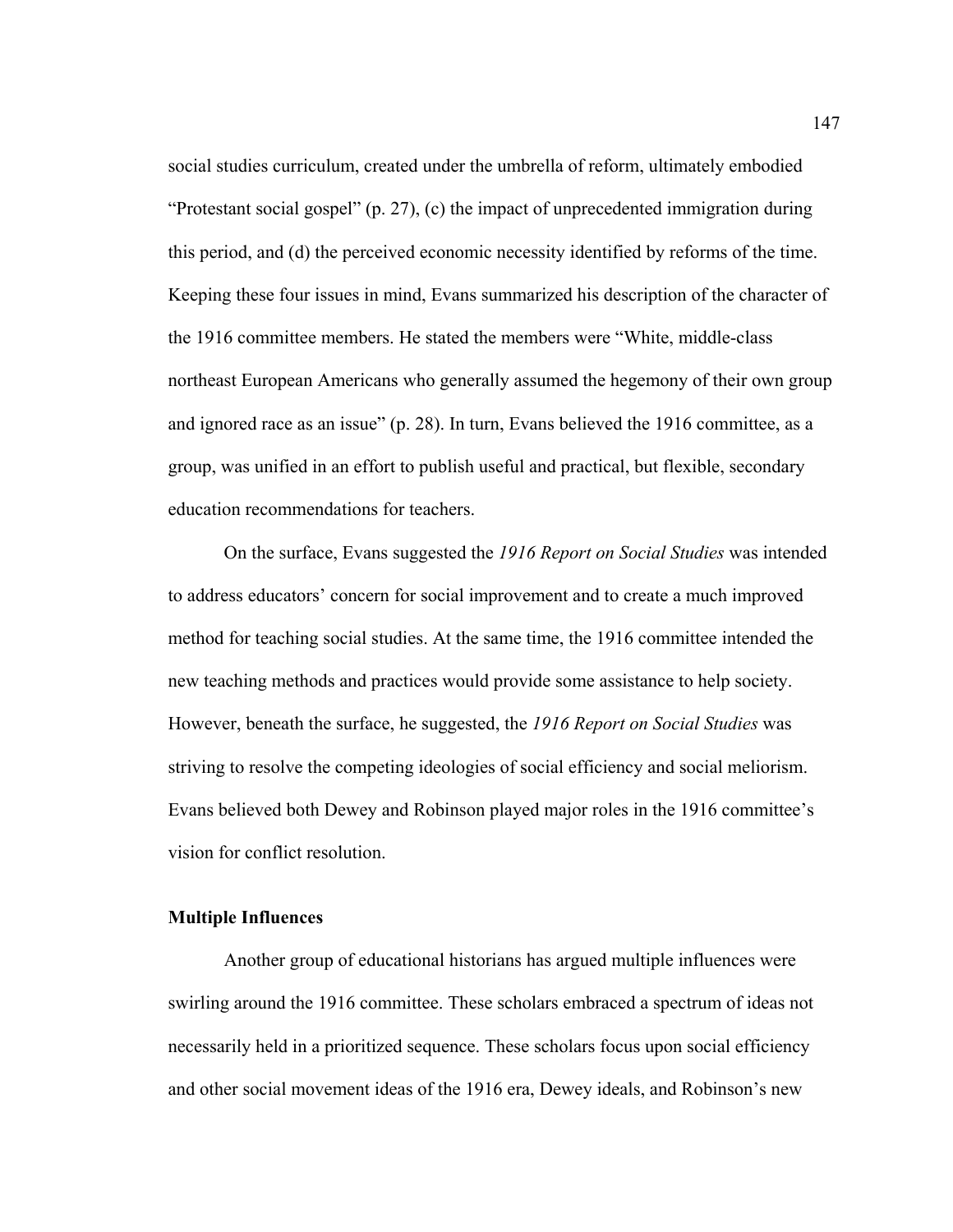history.

**Lawrence A. Cremin.** Cremin (1961) tells the story of the rise and evolution of the progressive education movement. He assured the reader it was not a simple story. Progressive education evolved in the latter part of the  $19<sup>th</sup>$  century. In Cremin's view, it was initiated in conjunction with extensive humanitarian efforts to ensure the promises of American living for the new industrialized urban society. He stated that progressive education commenced as the progressive movement became applicable to education.

 This new industrialized society, Cremin (1961) suggested, caused the NEA to join the hotly debated manual training issue at the turn of the  $20<sup>th</sup>$  century. As the NEA's involvement in the debate continued, an answer to America's need for vocational training was proposed in 1913 by the National Association of Manufacturers. Their recommendation was to allow independent vocational boards—mainly employers and employees—to "manage the training of the hand-minded half of the population" (p. 53).

 Related to the concerns of industrialized society, Cremin (1961) suggested that the settlement workers movement of the time was founded to regenerate community neighborhoods. However, one of their primary goals was the humanizing of industrial society. He stated, "In this, education would always be the primary instrument" (p. 60). Cremin observed the work of Hull House, "the most famous of the American settlements," together with other settlements, "found themselves more and more in the business of education" (pp. 60-61). He suggested the Hull House program was socialized education, which Jane Addams preferred to think of as a "protest against a restricted view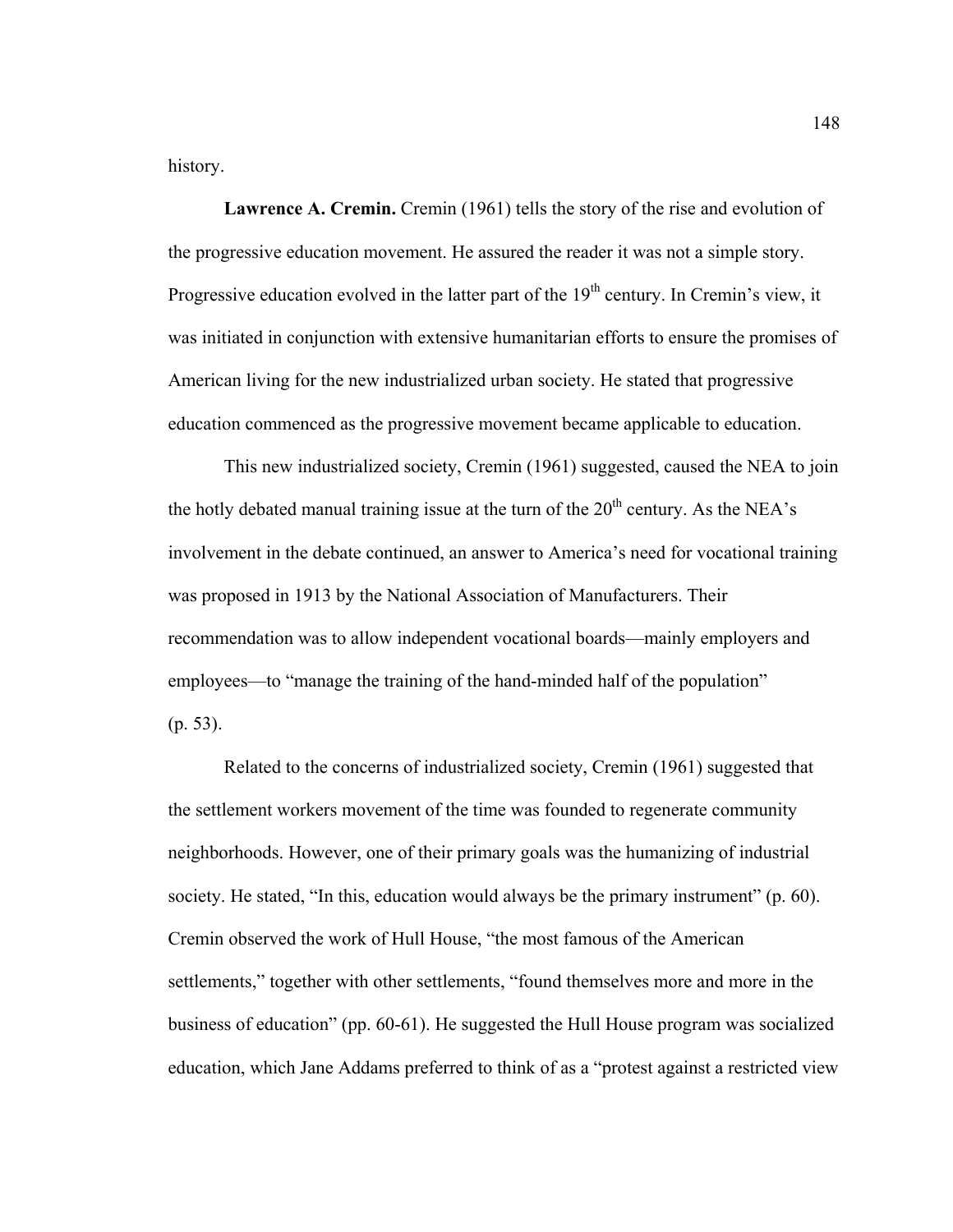of the school" (p. 61). Cremin noted, "There is a patent similarity between Jane Addams's educational outlook and John Dewey's" (p. 63), which he believed was a result of their collaboration on Hull House during the time Dewey was at the University of Chicago.

 Cremin (1961) suggested the settlement house workers were faced with fundamental problems involving "wealth, corruption, and the unwillingness of the privileged to share their knowledge and ideals with the poor" (p. 67). However, he suggested other reformists found the problems related directly to the immigrants themselves. That is, social gospel ministers were concerned with immorality and high crime rates couched vaguely in terms of racial origin. Unionists blamed immigrants for unemployment and lower wages. On the other hand municipal leaders were significantly concerned with the immigrant vote being driven by the political bosses. Society immediately involved education to address their perceived "ever-present need to Americanize those who had already come" (p. 67). However, Cremin observed society lacked agreement on exactly what Americanization of immigrants meant or should be. Therefore, the perceived need created more problems than solutions.

According to Cremin (1961), advocates of each of the progressive causes ranging from the late  $19<sup>th</sup>$  century through World War I developed their own programs for the schools. Society's reformists intertwined "social reform, reform *through* education, and the reform *of* education" (p. 85). Therefore, progressive education was initiated from a broad scope social and political reform called the progressive movement. It was, according to Cremin, started as a multifaceted protest against viewing the school in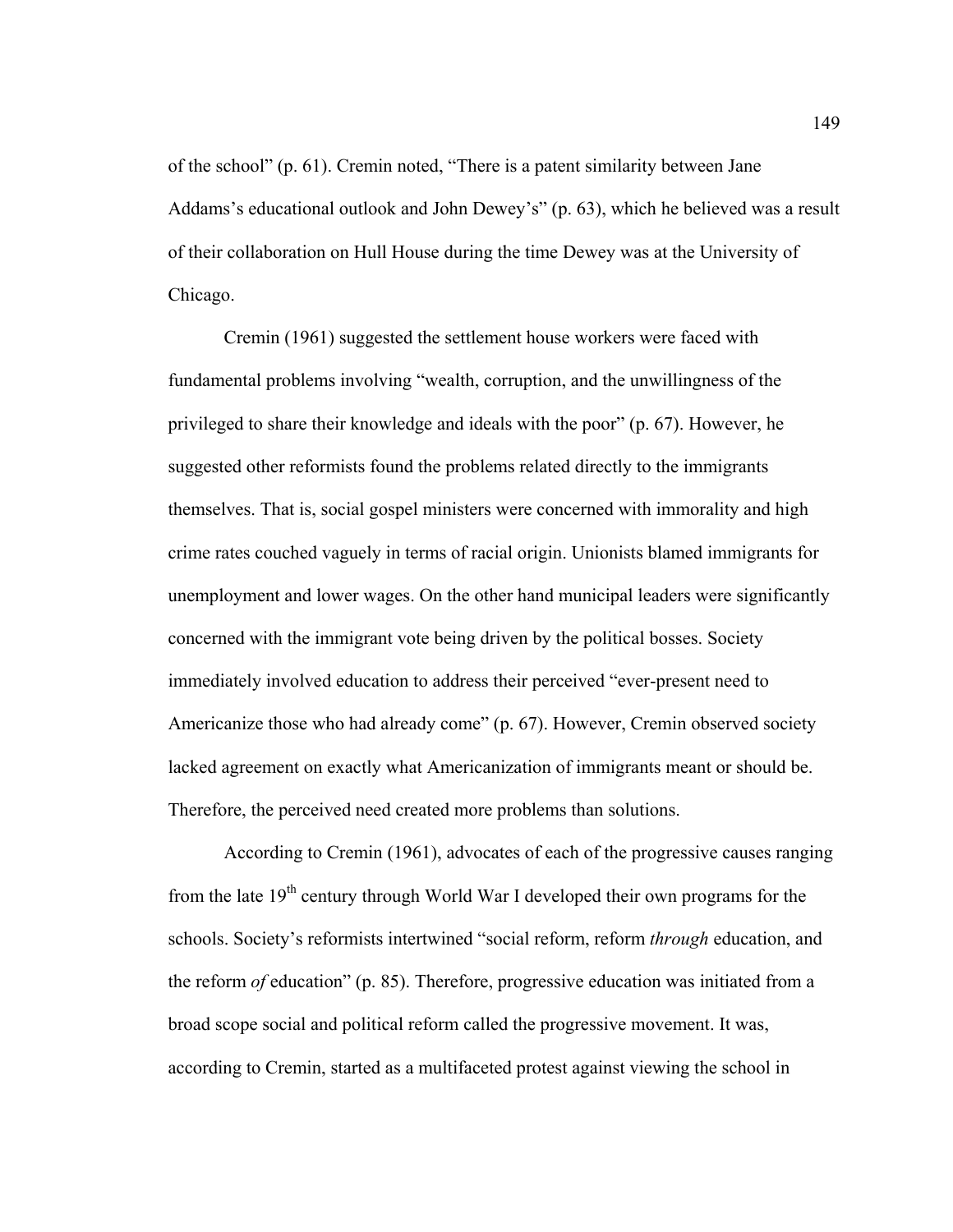restricted terms. However, he believed progressive education in reality was more than this. Cremin suggested its premise related education to politics to fulfill the new future of American life.

 Within this era of progressivism, Cremin (1961) noted that Spencer's work immediately accelerated and supported the campaign for "new education" based on teaching pure and applied sciences, mathematics, and modern European languages. He believed Spencer's ideas were a significant influence on the NEA Committee of Ten's recommendations giving parity to the natural sciences in secondary education. Also, he stated Spencer was a potent influence on the CRSE's Cardinal Principles*.* He noted Spencer's work had a larger effect that may have been more important but elusive. He stated, "Spencer, after all, was the great proponent of evolution to the American people, the teacher of what later came to be called social Darwinism" (p. 93).

 Cremin observed educators in the late 1890s could choose to follow the ideas of either Spencer and Sumner or Ward and Small. This represented a choice, in Cremin's (1961) words, between Conservative Darwinism and Reform Darwinism. Regarding the latter, Cremin believed that Ward and Small transformed the "harsh Spencerian doctrine of social Darwinism into a full-fledged philosophy of meliorism" (p. 99). Since John Dewey was Small's colleague, Cremin believed Dewey's choice to side with Ward and Small was not difficult.

 As an indication of Dewey's influence on educational change, Cremin discussed Dewey, his philosophy, and career at great length. He stated that Dewey played an early role in the progressive education movement. With educational reforms around him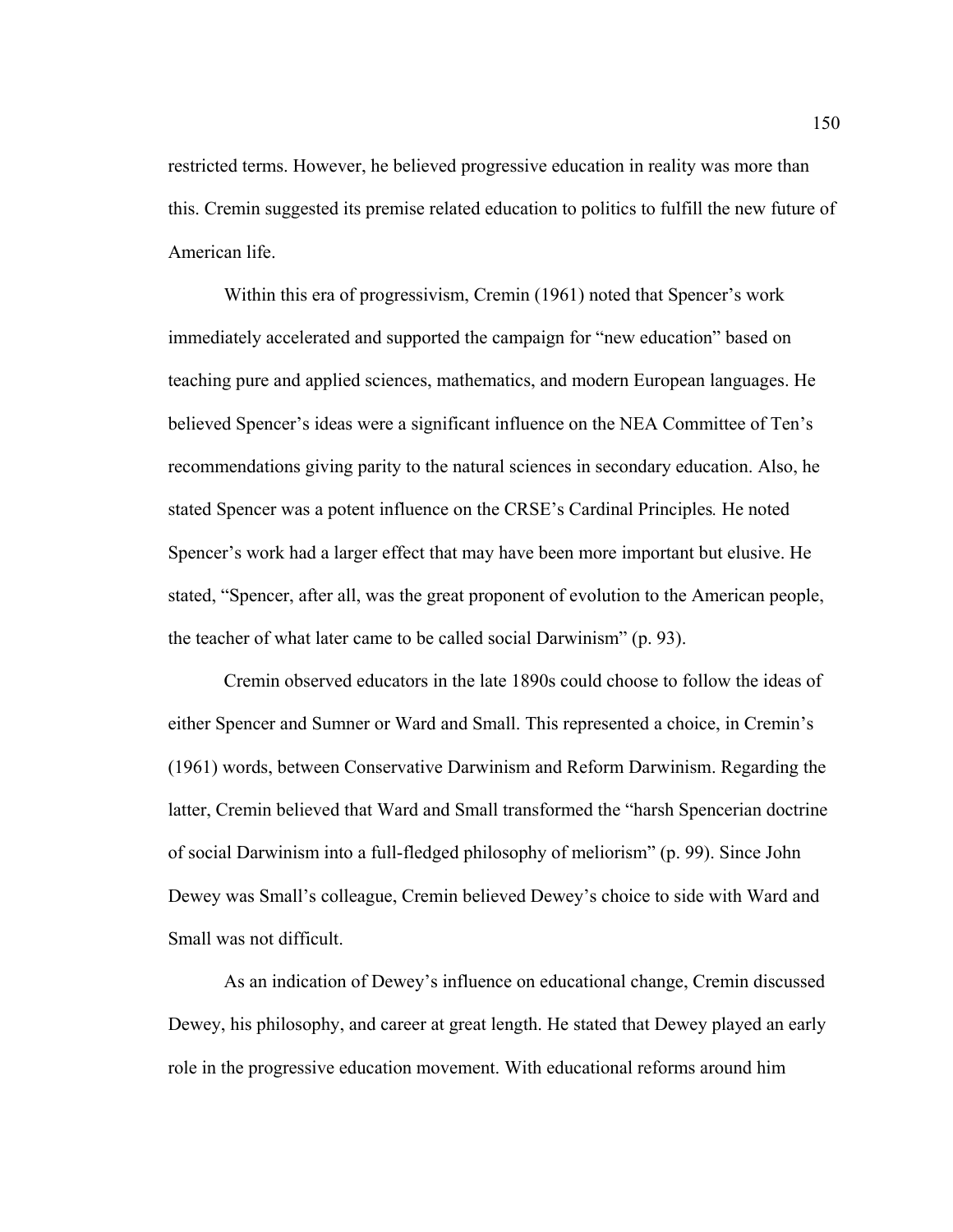attempting to sort out existing pedagogy, Dewey placed the blame squarely on the industrialists for schools not providing the right solutions. Simply stated, Dewey believed society educated students. However, the society of the era was experiencing a completely radical change under the impact of the industrialists. Therefore, according to Cremin (1961), Dewey believed education needed to experience a complete transformation on a par with society in order to have any meaning for students.

Even though Dewey viewed education's aims in social terms, Cremin (1961) stated Dewey firmly believed that the successes of a transformed education would be evidenced "in the changed behaviors, perceptions, and insights of individual human beings" (p. 122). One of Dewey's key notions was that "education is growth and subordinate to no end beyond itself" (p. 123). According to Cremin, Dewey held that education's aim was not merely to create citizens or workers but to create human beings who would constantly add to the meaning of their experiences and their abilities to direct future experiences. Cremin believed that this idea became a much abused Deweyism. At the same time, Cremin stated it was Dewey's notion of growth that tied his theories of the individual to "progressivism writ large" (p. 123).

 Cremin (1961) suggested that Dewey believed democracy in the new social era required both a reformatted culture and a reformatted curriculum. According to Cremin, Dewey included the introduction of vocational subjects not as training for manual skills, but as focal points to increase intelligent participation in the life and meaning of the new industrialized society. Cremin suggested Dewey believed that a narrow utilitarian education for one class of people and a broad, liberal education for another would not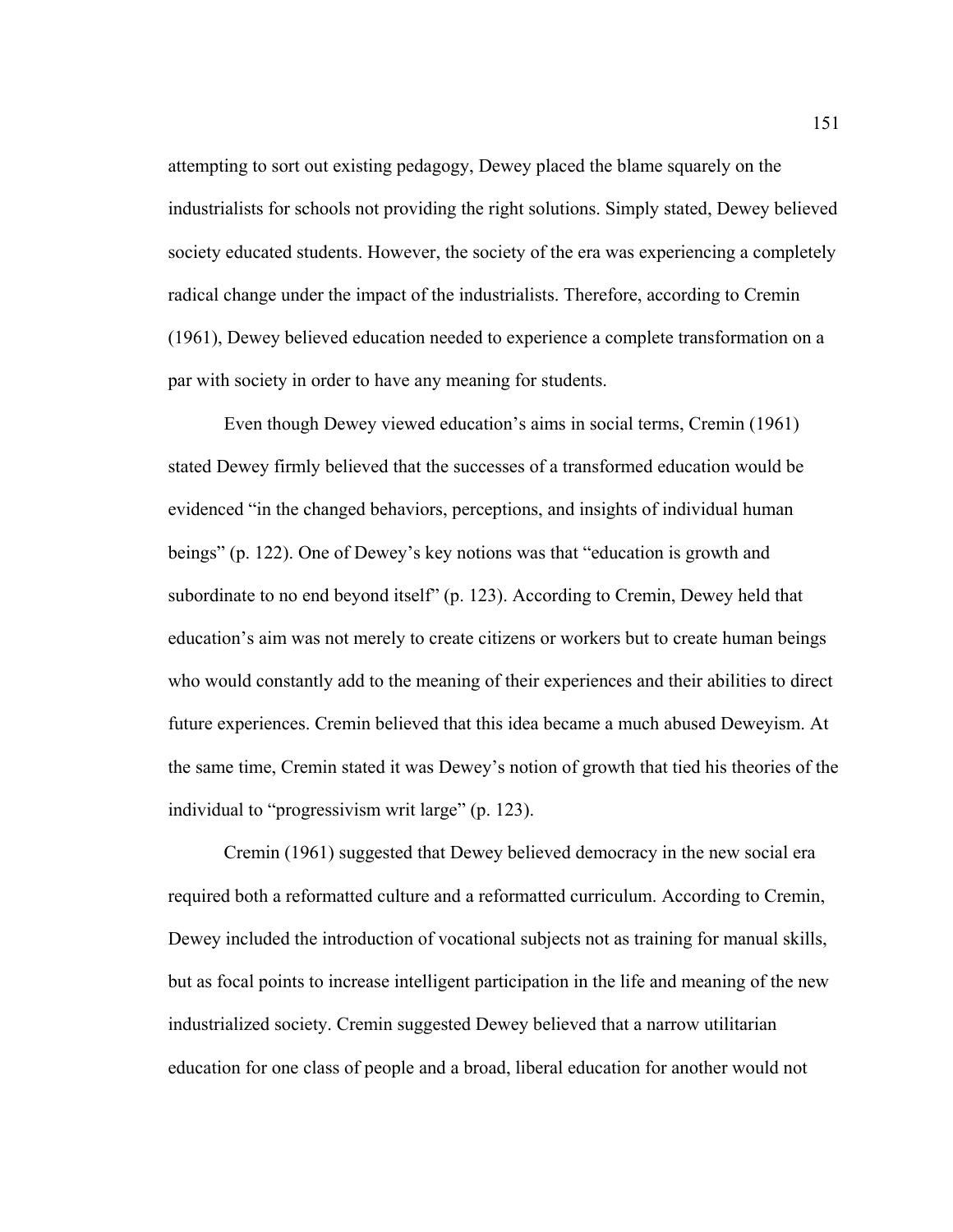allow democracy to flourish. Therefore, Cremin stated, Dewey viewed educational reform as "the first and foremost work of an 'intentionally progressive' society" (p. 126).

 Due to a conflict between the University of Chicago and his experimental school, Dewey left and joined the professors at Teachers College, Columbia University. Teachers College had undergone a transformation into a "'full- fledged reformist' philosophy of teacher preparation" (p.175) via a merger of professionalism and progressivism. It had gravitated to the position of welcoming all major streams of progressivism in education. It provided its professors the financial and political freedoms to explore every avenue of pedagogical theory and practice. At the same time, it created a separation from arts and sciences that undermined the basic teacher preparation functions of Columbia. This situation "increasingly insulated the work of the pedagogical faculty" (p. 176). This situation was a boon to allowing free and unrestricted growth of progressivism ideology. At the same time, it harbored the progressive movement from valuable criticism.

 Cremin (1961) suggested an interesting juxtaposition. That is, Dewey experienced the tenets of progressive education as it was connected with social reform. On the other hand Cremin suggested, Rugg and others, "found their insight in its tie with the historic battle of the artist against the superficiality and commercialism of industrial civilization" (p. 183).

**David Jenness.** Jenness (1990) completed a study intended to make sense of the social studies subject. Not unlike the 1916 committee members, Jenness was a participant in research for a national commission to identify goals, priorities, and recommendations for reorganizing and bolstering the social studies curriculum and teaching in schools. He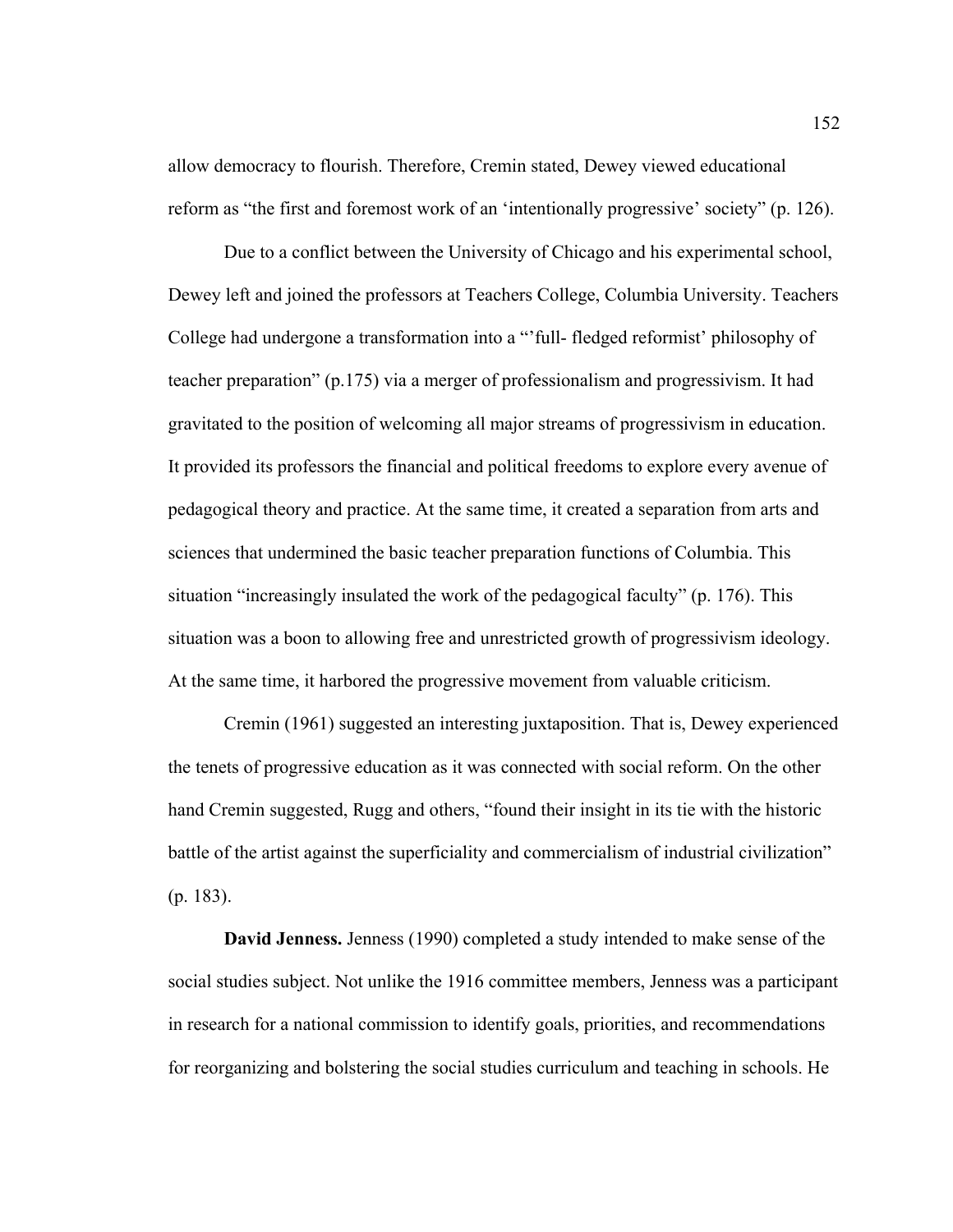indicated at that time the term social studies was viewed as somewhat suspect, possibly even hypothetical. His extensive research included the early development of social studies.

 Jenness noted that society after about 1910 was involved in sweeping educational change. The change was possibly part of a new national agenda that reflected social trends and aspects associated with, for instance, industrialism, technology and growth of cities. He suggested the social reform aspects of progressivism influenced the educational changes.

 A less studied but important aspect to this educational change was the philosophy of progressivism. According to Jenness, this aspect implied change built on small steps and coordinated human action that could be adjusted to balance many interests and needs. Jenness (1990) believed this idea of small forward steps was a counterforce to another progressive concept in this era: social Darwinism or what he called vulgar evolutionism. Instead, in his opinion, the first aspect of progressive progress was a "result of deliberate and authentic human actions" (p. 74). Jenness suggested this was the essence of John Dewey.

 Jenness believed that knowledge gained in education was accomplished through a student's experience, not just simply acquiring it. In other words, knowledge was gained through actively interacting with the surrounding environment. It was a form of problem solving. This led Jenness (1990) to observe Dewey represented many aspects in education and social history. He suggested it was difficult to view Dewey against a progressivism and industrial democracy backdrop. At the same time, it was "difficult to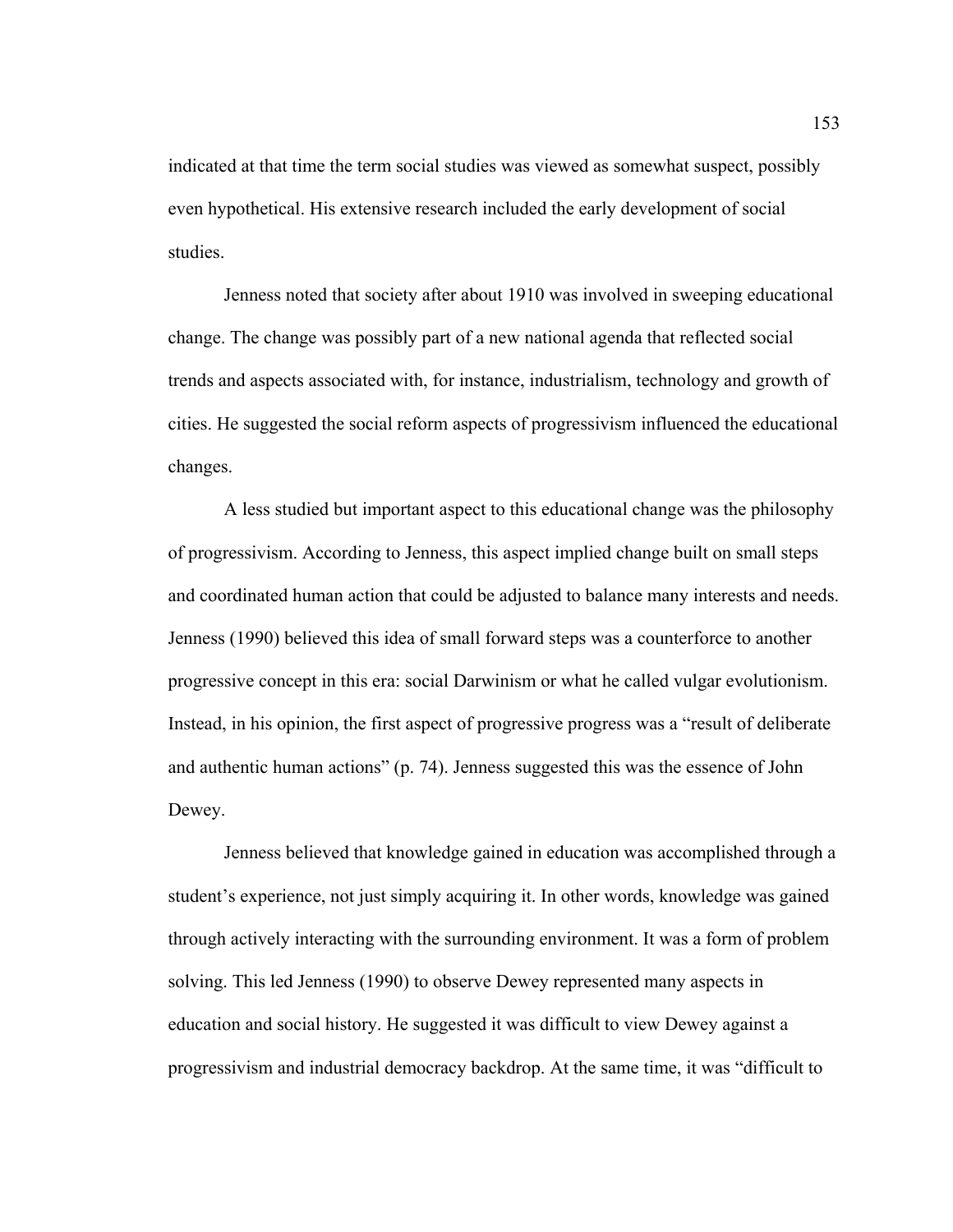separate his [Dewey's] intentions from the inferences of those who followed him" (p. 75).

 Jenness believed Dewey hoped the schools would teach students to be socially effective individuals who would not only earn a living but also represent a supply of practical knowledge for the improvement of society in general. Nevertheless, Jenness (1990) indicated Dewey was opposed to individuals and groups "who believed in the extremes of Social Efficiency, with its reliance on tests and routines and input-output functions" (p. 75).

 Jenness introduced the *1916 Report on Social Studies* by first pointing out the CRSE did not issue its Cardinal Principles until 1918. He believed, however, the revolutionary ideas attributed to the *1916 Report on Social Studies* in hindsight reflected the CRSE's extended revisionist view of public education's purpose and goals. He believed Cardinal Principles gained significance for many years after 1918.

The *1916 Report on Social Studies* recommendations concerning traditional civics, Jenness stated, reflected and reinforced those contained in the *1915 Report on Community Civics*. He believed both the study group for the *1915 Report on Community Civics* and the 1916 committee concluded the current teaching practices for traditional civics did not work. According to Jenness (1990), the 1916 committee's solution to the problem with traditional civics was to design a new course in community civics. In the ninth grade, their community civics course would combine elements of government, economics encompassing largely the history of economic changes after 1880, as well as the analysis of social structures and processes that justified the term "community."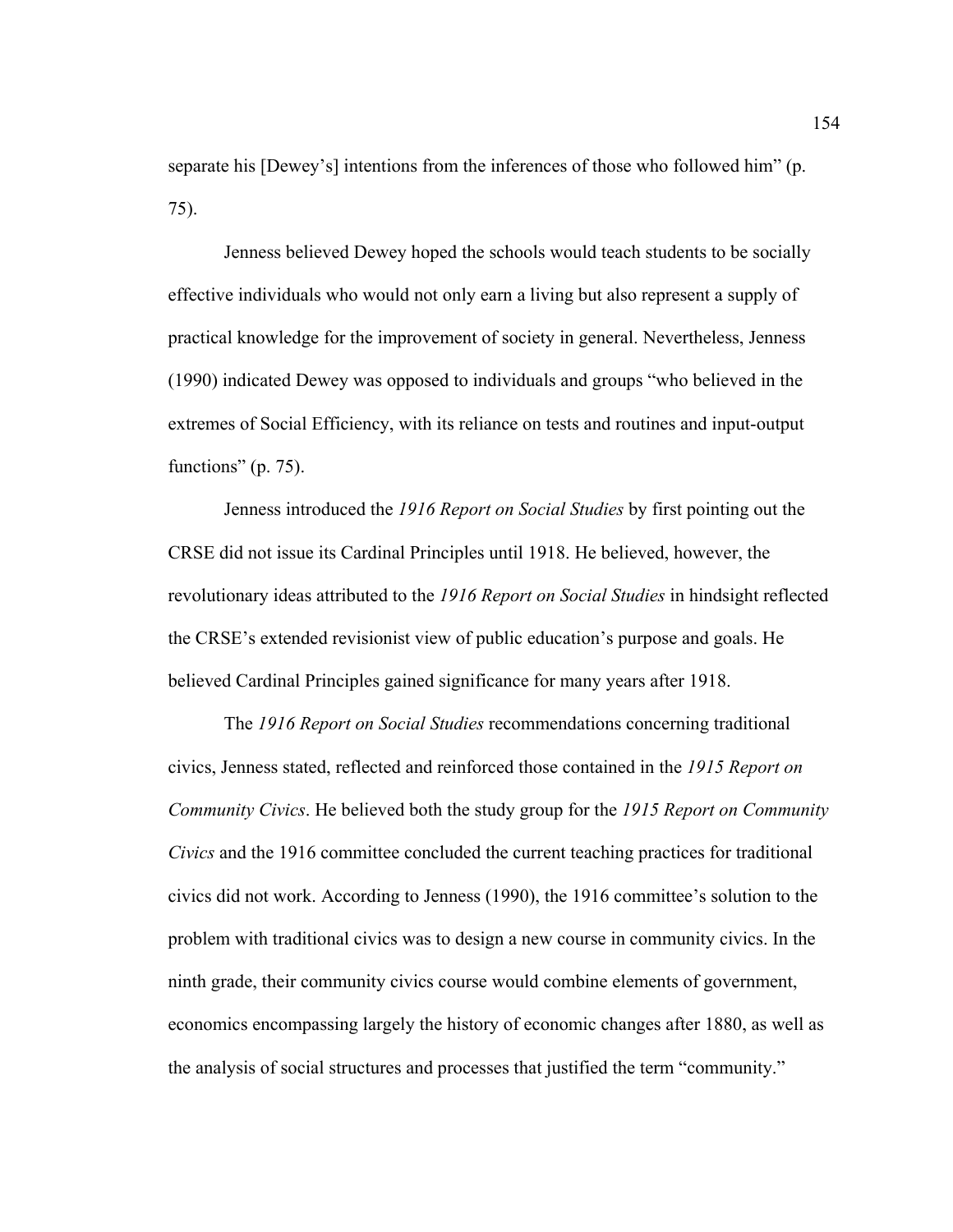Jenness also believed solving the problem with traditional civics involved the 1916 committee's recommendation for the Problems of American Democracy course. According to Jenness (1990), the 1916 committee recommendation made it clear they viewed problems as a fact of life. Therefore, he suggested the 1916 committee believed that students who studied history, community civics, and the remaining social studies "should be able to face societal problems realistically" (p. 77). He suggested the 1916 committee did not identify or find a need to identify whether problems faced were temporary or reoccurring or actually a part of American democracy. He identified that later attempts were made to charge the social studies subject in general and the 1916 committee itself with "premature Social Reconstructionism" (p. 77). However, Jenness pointed out the 1916 committee referred to problems, issues, and matters of social importance or student interest in a very matter of fact manner. Jenness stated, "It is hard to see any provocative doctrine of social criticism here" (p. 77).

 The 1916 committee's focus on community civics and social problems, Jenness (1990) suggested, most likely implied history was inadequate as a standalone subject to provide knowledge of society worldwide as well as its various institutions and forms. However, he stated, "proposals for alternation within history were not extreme" (p. 78). He believed the 1916 committee was aligning itself with "Robinson's concept of historical-mindedness" (p. 80) and that history needed to relate or contribute to the present. He argued, therefore, the 1916 committee was planning to remove "some dead wood" (p. 80) by realigning history and reducing somewhat the amount of time in the curriculum.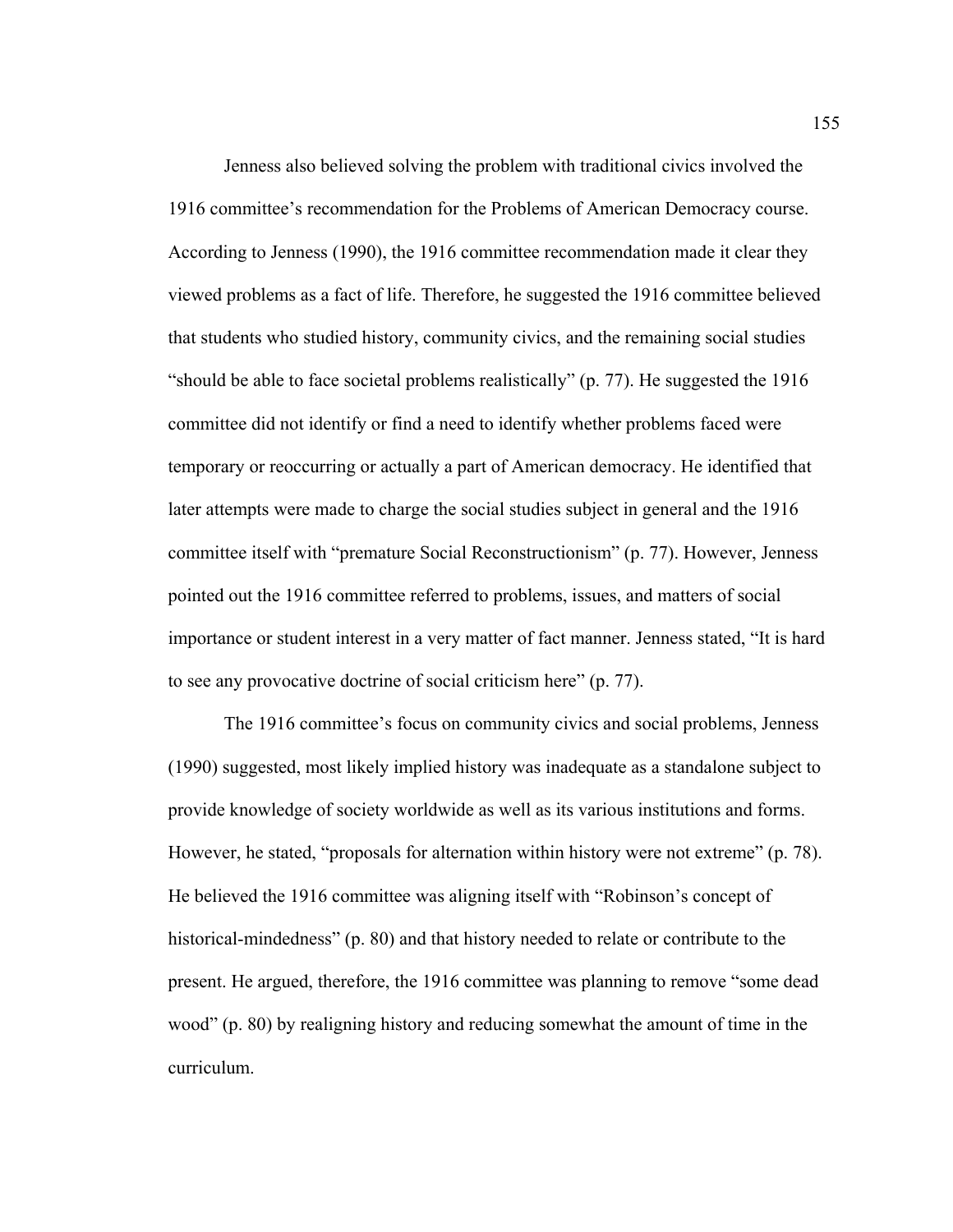Jenness believed the 1916 committee's recommendations for secondary education were significant but hardly revolutionary. That was why, in his opinion, school curriculum did not necessarily immediately incorporate their ideas. On the other hand the Cardinal Principles*,* Jenness (1990) believed, "*was* revolutionary in its restatement of the *purpose* of public education, and thus its intended character" (p. 80). He suggested that the CRSE's Cardinal Principles was a mixture of the early reform movements starting with progressive reform. The remaining reforms were a confusion of concepts utilizing the term social. This was a mixture of "social meliorism, social determinism, social efficiency, social enrichment (in terms of lifelong adjustment), social reform" (p. 82).

 However, Jenness suggested there was an important divergence between the Cardinal Principles and the *1916 Report on Social Studies*. He stated the Cardinal Principles was "An example of social engineering and social reform carried to extreme" (Jenness, 1990, p. 82). On the other hand he indicated the *1916 Report on Social Studies* "might be expected to show the same pattern: anti-intellectualism, vocationalism, and the like" but the "language of the 1916 Report does not do so, however" (p. 82).

Jenness believed the 1916 committee held that of utmost importance were the ideas of practical citizenship and informed participation—inherently a part of social learning. He believed the 1916 committee clearly detailed that the heart of their social studies curriculum was aimed at citizenship. He believed the 1916 committee held that in order to fulfill their various social responsibilities students required knowledge of history—particularly historical mindedness, a solid understanding of civic processes, and development of a social awareness. Jenness (1990) stated, "No one who reads the 1916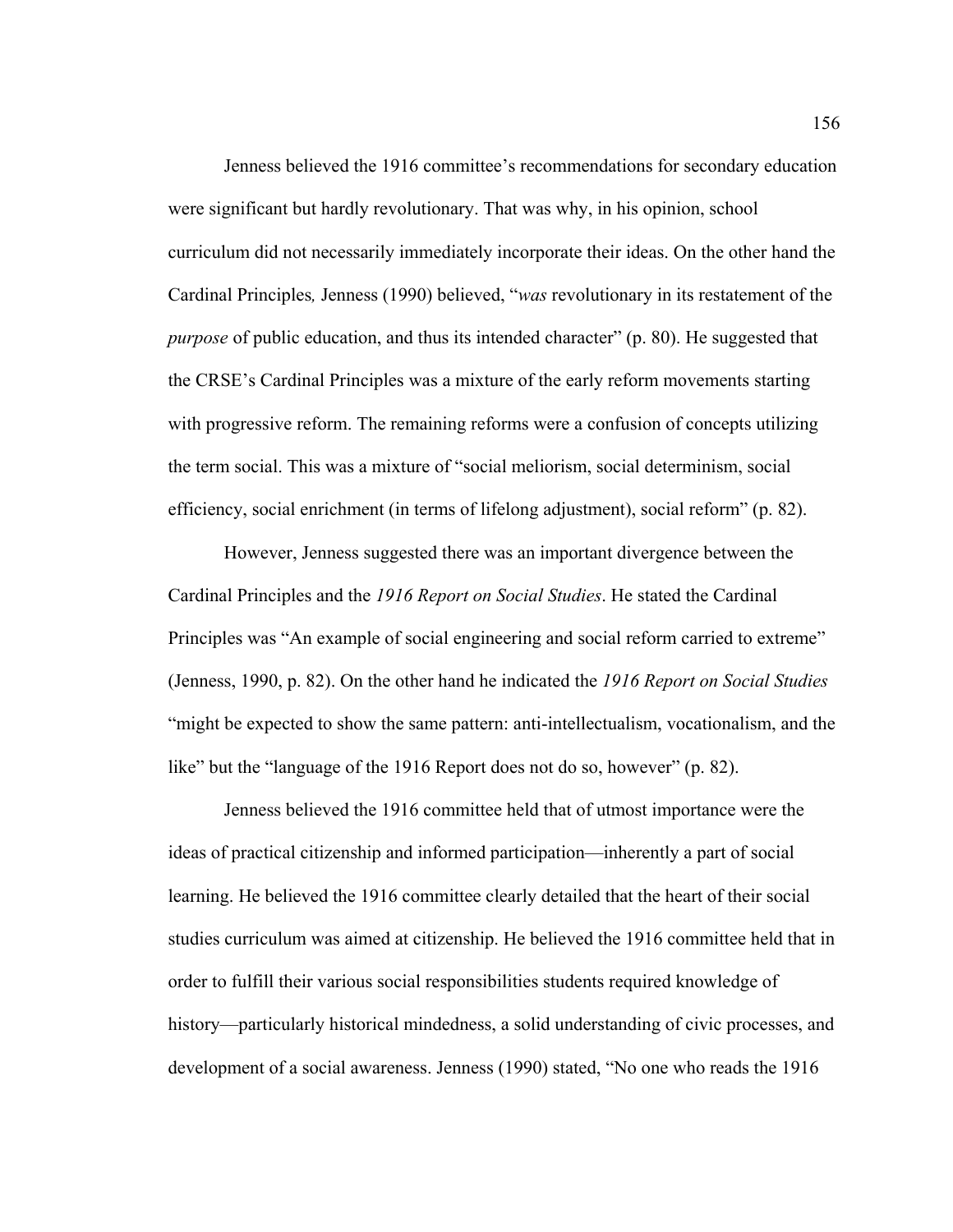report could miss the main point: that the social studies should enable one to know and to act in the real world" (p. 84).

To reach this conclusion, Jenness acknowledged his interpretation identified that multiple influences including different versions of progressivism, social efficiency, and other reform movements of the day were a combined backdrop to the combined influences on the recommendations of the 1916 committee.

**Michael Whelan.** Whelan (1991, 1993, 1997a, 1997b, 2006) wrote several essays or articles pertinent to the 1916 committee and various interpretations of their *1916 Report on Social Studies*. In an aggregate, he discussed key individuals and entities which influenced the 1916 committee and their *1916 Report on Social Studies*. In addition, Whelan reviewed and critiqued the work of other scholars regarding the *1916 Report on Social Studies*.

 Whelan (1991) researched Robinson's role. He pointed out Robinson was a member of the 1916 committee, served on the earlier Committee of Ten, and was cited extensively through verbatim passages in the *1916 Report on Social Studies*. This led Whelan to conclude that Robinson, particularly through his book, *The New History*, exerted significantly more influence on the 1916 committee recommendations than Mace, his committee colleague, or even Dewey.

 Based on the new scientific approaches to the social sciences in place at the time of Robinson's writings, Whelan (1991) suggested Mace's earlier approaches for the teaching and learning of history needed to be updated in an empirical manner. Whelan indicated Robinson's new history concepts expanded "the scope of historical history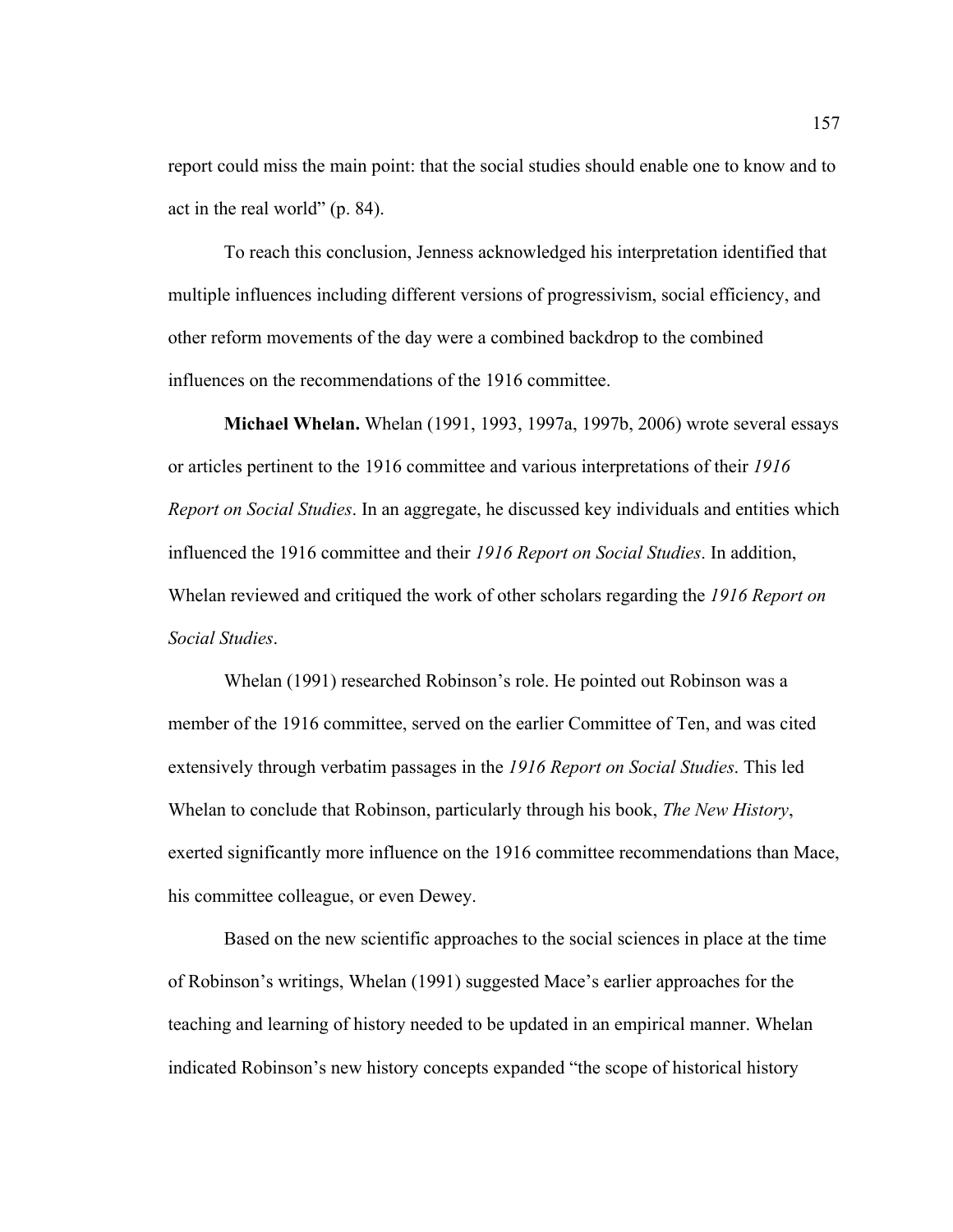inquiry to be effected through the establishment of an intellectual alliance between history and the social sciences" (p. 193). Whelan also indicated Robinson held that limiting the extent of historical history study to past politics or selected events "tended to trivialize the richness and lasting continuity of human existence" (p. 194).

Whelan (1991) argued the 1916 committee repeatedly displayed reliance on Robinson's new history. He believed Robinson's concept of new history "served as the intellectual foundation upon which the Committee on Social Studies was based" (p. 196). As a final assessment, Whelan believed the 1916 committee intended "to infuse the history taught in the schools with the ideals of Robinson's 'modern historical outlook'" (p. 200).

Whelan's (1993) book review of Saxe's (1991) *Social studies in Schools: A History of the Early Years* suggested the term "social studies insurgents" devised by Saxe to describe the 1916 committee members as a group was off key. He found the word "insurgents" misleading at best. Whelan argued Saxe fell short in adequately describing the intent of the 1916 committee. That is, he believed Saxe superficially interpreted the 1916 committee's inclusion of current issues study for the newly created social studies.

 In Whelan's opinion, Saxe simply related notions of civics to Dunn, and connected Jones and Kingsley to aspects of citizenship education and sociology. According to Whelan, Saxe used these ideas as a basis to conclude history was not included in the early conceptual theories of social studies. Therefore, Whelan (1993) contended that Saxe's work was limited in scope and obscured the "fact that historical study has been a central component of social studies throughout the twentieth century"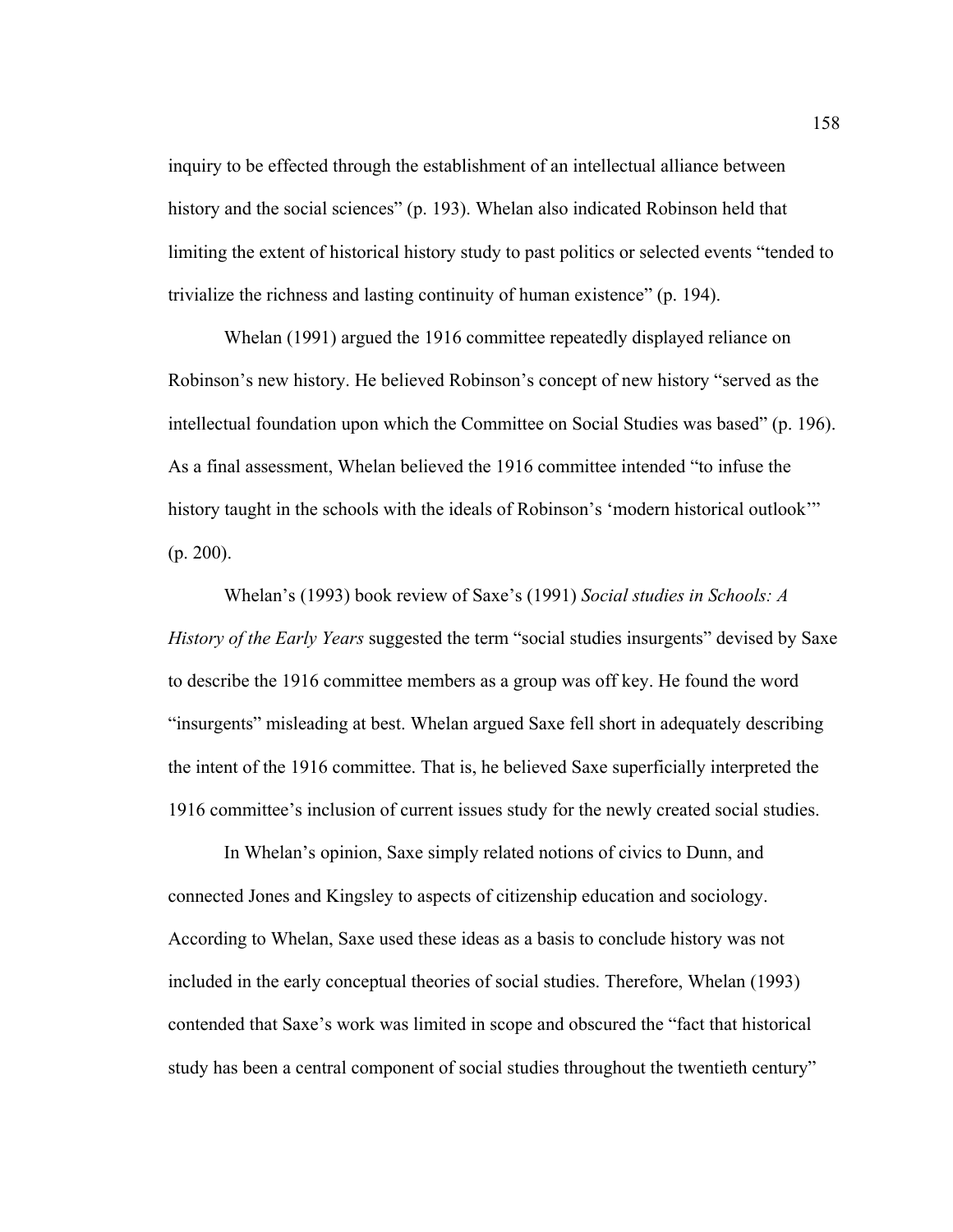(p. 321). As a conclusion of his review, Whelan argued: "Had he [Saxe] analyzed the similarities between the insurgents and the historians, however, not just their differences, his study would have been more balanced, more accurate, and as a result, more valuable" (p. 323).

In subsequent writings, Whelan (1997a, 1997b, 2006) continued his discussion and critique of the analysis of the 1916 committee and the *1916 Report on Social Studies* by other scholars. More importantly, Whelan presented his own interpretations on the 1916 committee's work. At the outset, Whelan (1997a) described his own educational philosophy as an argument not only to adopt history-centered curriculum, but also that the new curriculum needed to maintain "traditional ideals of social studies education, including, above all, social studies' special responsibility for citizenship education" (p. 22). His goal for both articles was to study early social studies education in order to identify the intent of the various historical committees' efforts to balance history study with current issues or events study.

Whelan (1997a) reiterated Saxe's (1991) conclusion that the 1916 committee's recommendations represented a revolution—not merely a piecemeal reform—for the subject of social studies However, Whelan stated, contrary to Ravitch (1985, 1989a, 1989b) and Saxe (1991), he believed the 1916 committee was extremely diverse both professionally and philosophically. That is, he believed the 1916 committee comprised several schools of thought. In his opinion, the influence of diversity in thinking was evident in the 1916 committee's recommendations. Whelan indicated the "history reformers" proposed redesigning existing history courses and the "pedagogy experts"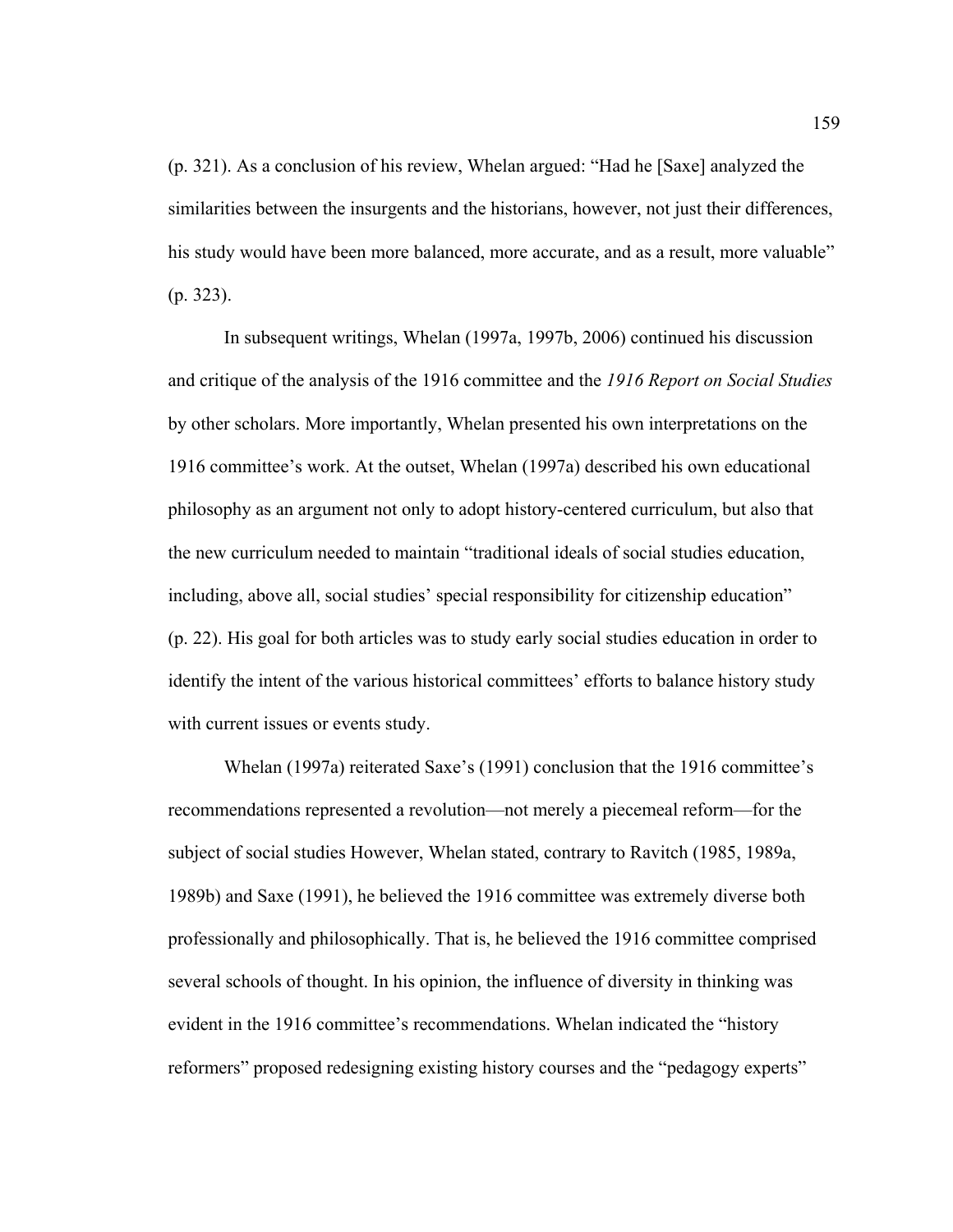(Whelan, 1997a, p. 25) suggested improved teaching methods and provided examples.

Whelan (1997a) stated, contrary to Ravitch (1985, 1989a, 1989b) and Saxe (1991), the *1916 Report on Social Studies* was "misunderstood as a revolutionary document" (p. 28). He believed it did not eliminate the Committee of Ten's or Seven's history subject recommendations. However, the 1916 committee, according to Whelan, significantly reformed both previous committees' proposals. His reason was that, in his opinion, the 1916 committee placed much more significance on developing citizenship values. Whelan did not believe this was revolutionary. Instead, he believed the Committee of Ten provided the "real revolution in history and social studies education" (p. 28) in secondary education. He stated both the Committee of Seven and the 1916 committee adopted the Ten's fundamental principles. This was because he believed by 1916 history was well established in schools. Therefore, the 1916 committee was not justifying a need for history in the curriculum. Instead, according to Whelan, the 1916 committee was "free to clarify the type of history most conducive" (p. 29) to make an effort to significantly develop citizenship. To do so, Whelan stated, the 1916 committee specifically advised students to study "those aspects of the past that continue to affect their lives as individuals and as members of social groups" (p. 31).

Whelan stated history represented the best and most natural subject to serve as the vehicle to organize social studies curriculum. This philosophical belief was first reflected in Whelan's suggestions that Robinson was a significant influence on the 1916 committee. Second, he believed a combination of groups represented an influence for the other various 1916 committee members. That is, insurgents, history reformers, and expert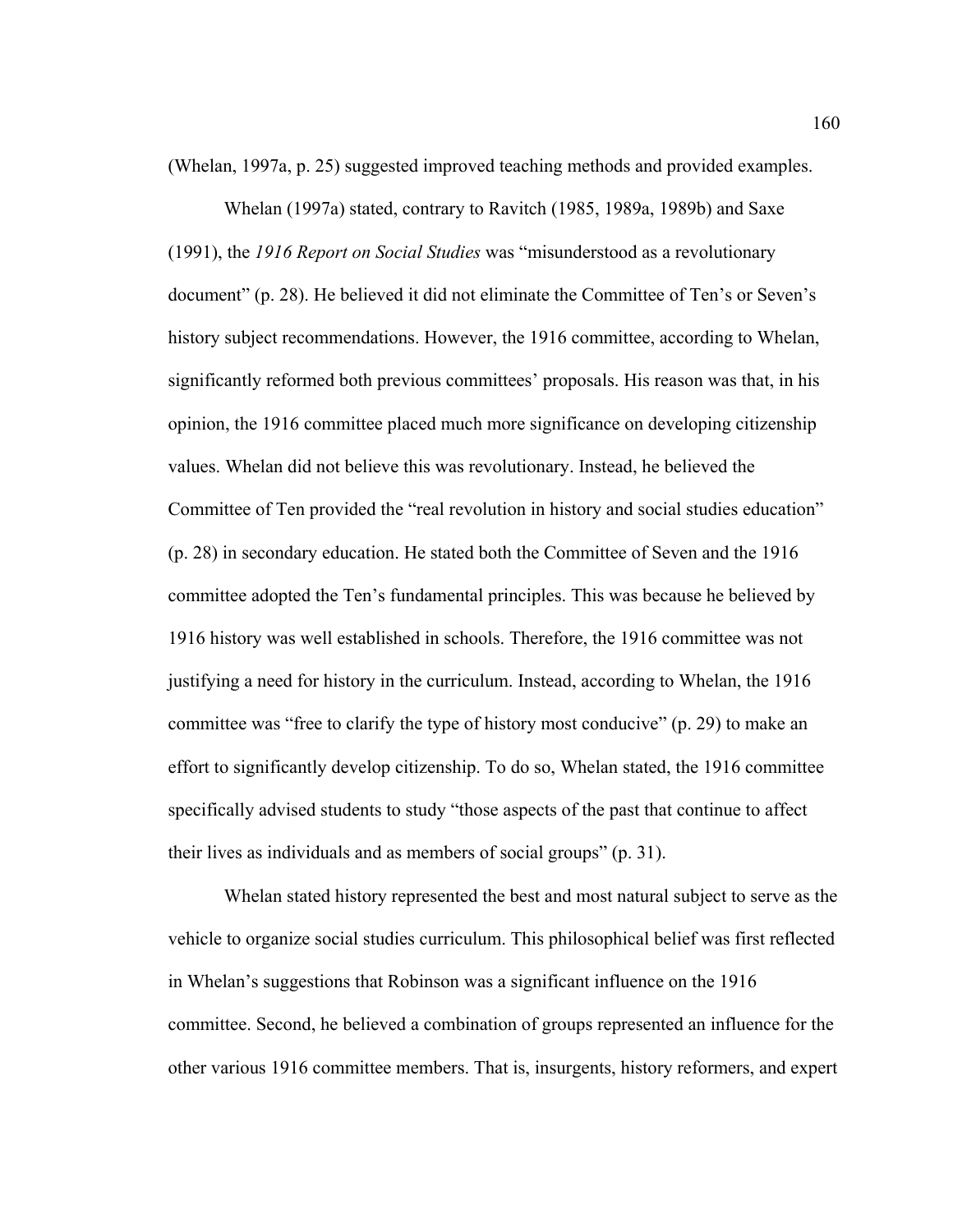pedagogical reformers diversely influenced individual 1916 committee members. His interpretation of the *1916 Report on Social Studies* was that it "reflects the heterogeneity of educational reform in general during the progressive era" (Whelan, 1997b, p. 25). More importantly, instead of eliminating history education from the curriculum, he argued the 1916 committee recommended a "series of reforms in the way history was organized" (p. 25) for teaching and learning.

In turn, Whelan (2006) outlined the contemporary debate over a history-centered social studies in which the study of history would be organized in order to promote traditional social studies education goals. This included "its special responsibility for citizenship education" (p. 38). He assessed that history "is the only social studies subject open to the whole range of human experience and its development through time" (p. 48).

**Murray R. Nelson.** Nelson (1994) in the introduction to his commentary on the *1916 Report on Social Studies* clearly outlined what he considered its relevant and pervasive effects and influence since its publication. However, he emphasized that few social studies education scholars had set aside the time up to that point to read its 63 pages, let alone closely examine its content. With a few exceptions, in his opinion, it had not been adequately, let alone, effectively, addressed. Nelson identified until that time the study completed by Michael Lybarger in 1981 was one of the few writings on the *1916 Report on Social Studies*.

Nelson's essay was a close, more contemporary interpretation of the content and structure. Nelson suggested the work of the 1916 committee was influenced by societal issues of that era such as the impact of immigration, the impending war, labor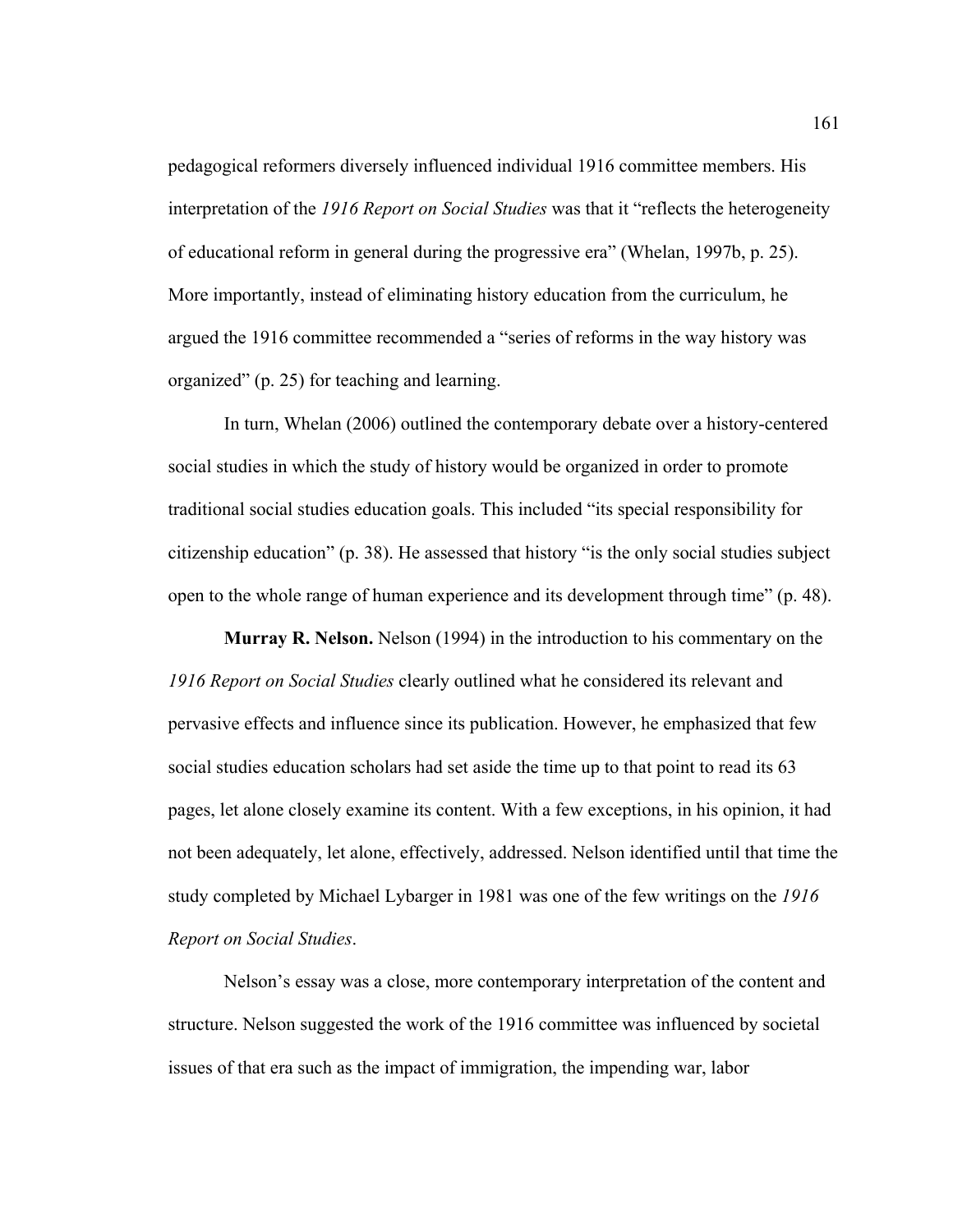exploitation, and union activity. He outlined these issues generated many concerns with the type and method of education in place. Nelson indicated the progressive movement during this period weighed in and influenced education. He highlighted Dewey's influence during the tenure of the 1916 committee. However, Nelson referred to Lybarger (1981) and indicated he concurred with Lybarger's suggestion that Giddings influenced the 1916 committee. That is, he cited Lybarger to establish either a firm, or somewhat firm, connectivity between Giddings, his teaching, and his textbooks with the majority of the 1916 committee members. He also indicated Small was influential in Dunn's work on the 1916 committee. In addition, Nelson noted that few of the 1916 committee members were actually members of the NEA. This observation allowed Nelson (1994) to conclude "it is no surprise that the Committee was heavily weighted toward social reformers" (p. 82).

Nelson indicated the elements of welfare topic was one of three major parts of the *1915 Report on Community Civics*. He observed the same elements were actually introduced in the *1913 Preliminary Statement* and then developed in both of the subsequent reports with "minor modifications" (p. 83). Nelson also stated, in his opinion, "The aims of social studies were social efficiency, the cultivation of good citizenship, including loyalty to high national ideals" (p. 83).

In addition, Nelson (1994) believed one of the most important statements from the 1916 committee was made in the introduction to the *1916 Report on Social Studies*. He reiterated the fact the 1916 committee decided not to provide detailed course outlines in order to avoid stereotyping instruction. He stressed the 1916 committee wanted teachers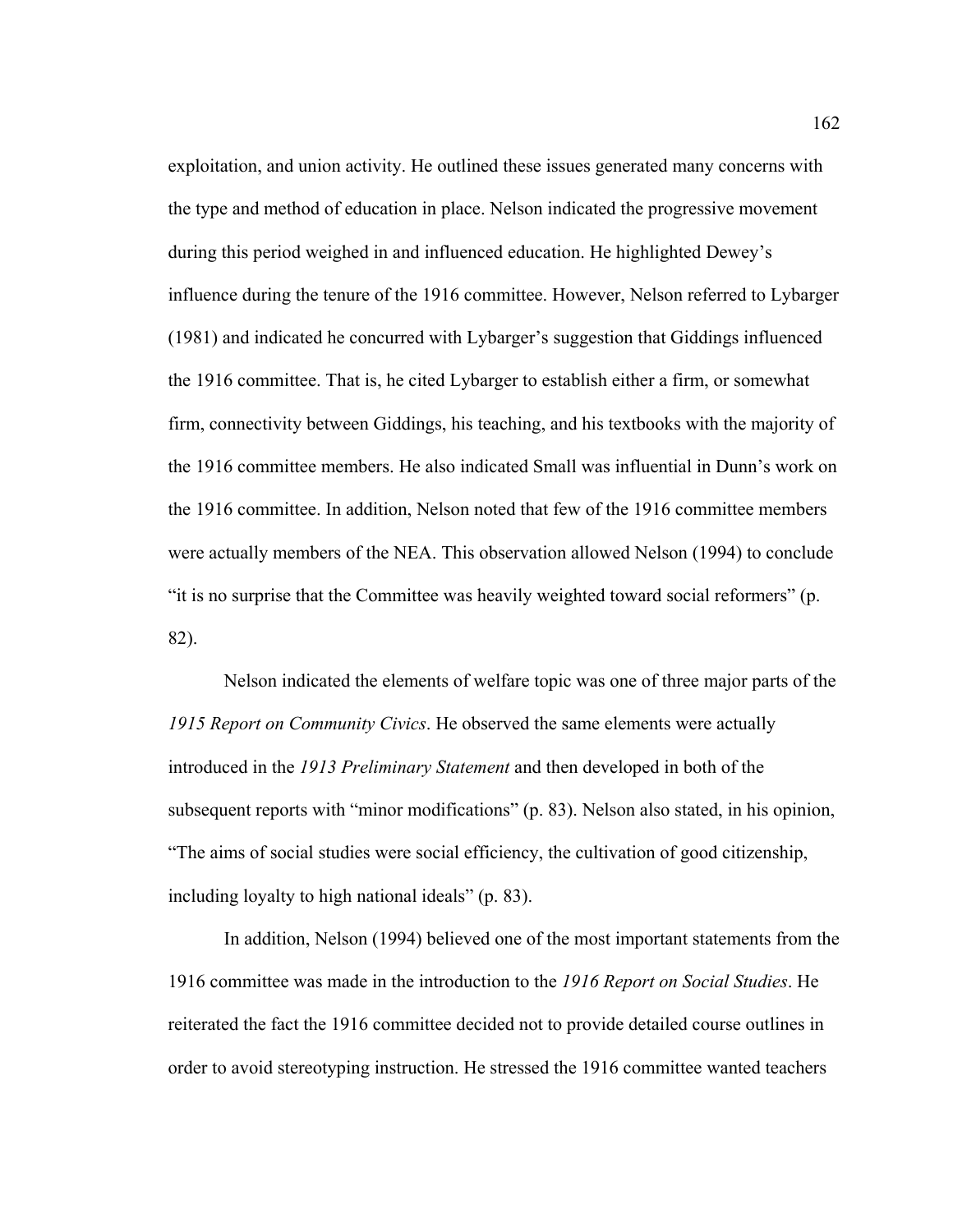to organize and determine course material based on immediate needs. This stance by the 1916 committee indicated to Nelson their statements negated any idea that the social reform surrounding the 1916 committee transformed their thinking toward a social reconstructionist philosophy. Instead, he simply stated, "They noted the high school course had been determined too largely by supposed future needs and called for more emphasis on present needs and past experience" (p. 84). In addition, Nelson suggested many scholars overlooked the 1916 committee's concern regarding the growing problem of students dropping out of school. He stated, "This is a vital component of the Report easily ignored by later eulogists of it" (p. 84).

Nelson observed Dewey made important contributions to the *1916 Report on Social Studies*. He stated the basis for the seventh and eighth grade history courses was derived from Dewey's idea of "relating to the child's world" (Nelson, 1994, p. 84). Nelson believed the 1916 committee did not necessarily find issue with the chronological method of teaching history. However, he indicated the 1916 committee took up the issue that schools did not adequately cover the subjects being taught. He determined instead of recommending a more traditional, but comprehensive, overview of history, "the Committee considered one year of school work on one historical epoch, permitting the teacher free choice within these limits" (p. 86).

Nelson further suggested the 1916 committee viewed the POD course as an indepth study. He believed the POD course was designed to be flexible and changed. He argued it represented the 1916 committee's response to their perception of student needs as well as to the demands of economists and sociologists. He also believed the 1916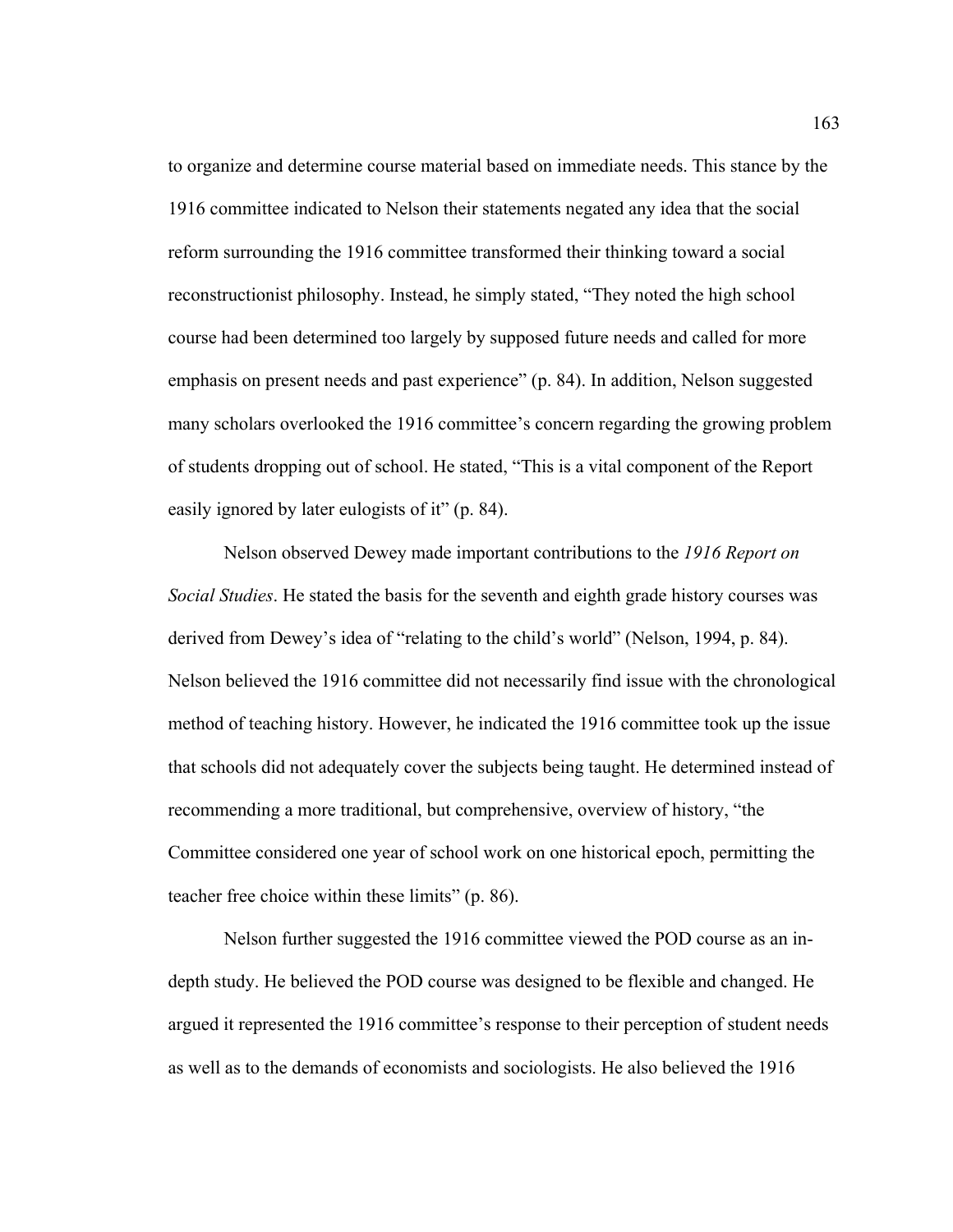committee's examples for the POD course were "drawn in part from Jones' work at Hampton Institute" (Nelson, 1994, p. 86). Nelson determined the reason was the 1916 committee considered the Hampton program the best example for organizing problembased economic and sociological knowledge. In addition, Nelson believed the 1916 committee encouraged applying the community civics principles that he considered to be the elements of welfare to experiment with the innovative nature of the POD course. Yet, Nelson noted one concern of the 1916 committee—that is, the lack of suitable textbooks. Nelson believed it was not actually a pervasive problem to their recommendations. He argued the 1916 committee was advocating local curriculum development as their primary objective, not the development of suitable textbooks.

Due to "nonreading," Nelson (1994) stated the *1916 Report on Social Studies* suffered from wide and varied misinterpretation. He believed the 1916 committee developed recommendations "far more flexible than the misinterpretations of the report would imply" (p. 87). At the same time, Nelson indicated ideological beliefs and biases of the 1916 committee members needed to be taken into account. Nelson was concerned, for instance, with the fact the 1916 committee failed to refer to educational recommendations from previous committees. He indicated, "Members of the 1916 Report chose not to do this" (p. 87).

Nelson then transitioned his commentary. He stated, "The Committee of 1916 believed in what we refer to as social Darwinism" (1994, p. 88). From this viewpoint, he suggested the 1916 committee advocated the overall opinion that individuals gained success by acknowledging their position in society and by gradually improving it. In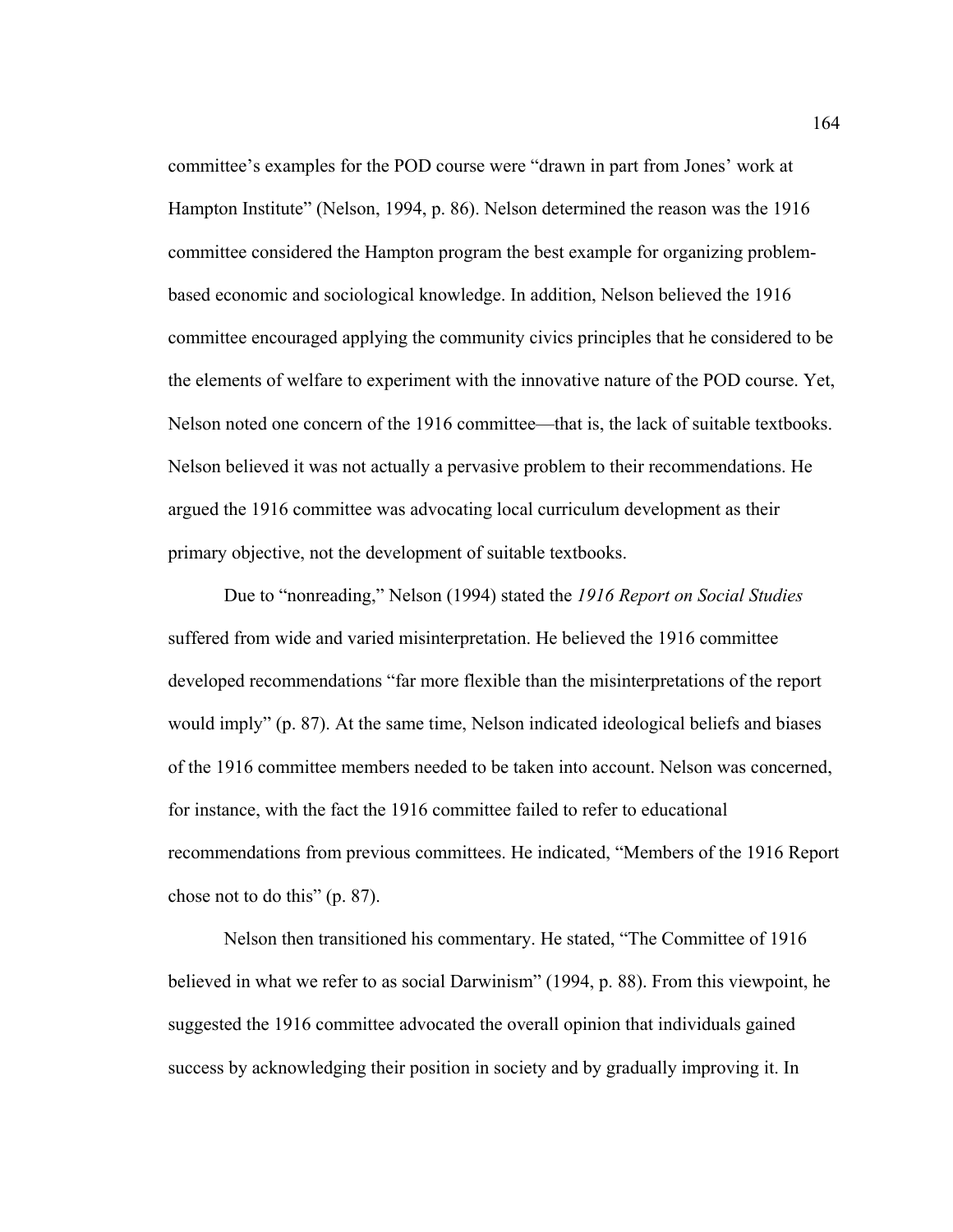addition, Nelson took the position the 1916 committee promoted education as the path to local reform. Therefore, he believed teaching local government, not aspects of national civics education, was their focus.

Nelson also drew parallels between societal issues of the 1916 era to his current time. He correlated the same parallel between the writers of the 1916 Report and the writers of subsequent reports on education. He determined the 1916 committee intended teaching to be flexible and to have choices made available to students. Nelson suggested the same was true for contemporary reports. However, he cautioned that part of the strength and character of all reports was the underlying ideologies. He stated, "Those ideologies are often ignored in accepting reports at face value" (1994, p. 90).

Nelson's interpretation of the *1916 Report on Social Studies* involved identifying and acknowledging who and what contributed the strongest ideological base. In so doing, he believed the 1916 committee's ideology and pedagogy was derived from an individual—such as Jones, a social reform movement—such as social efficiency, or a combination of both.

## **Neoconservatives**

 The Neoconservative Revisionist School of Interpretation consists of historians. They argue that the *1916 Report on Social Studies* undermined and adversely affected the teaching of traditional history. The neoconservatives believe that social studies is not useful, promotes social efficiency, and is utilitarian.

**Diane Ravitch.** In numerous publications, Ravitch (1978, 1985, 1989a, 1989b, 2000) discussed and analyzed history and social studies as school subjects commencing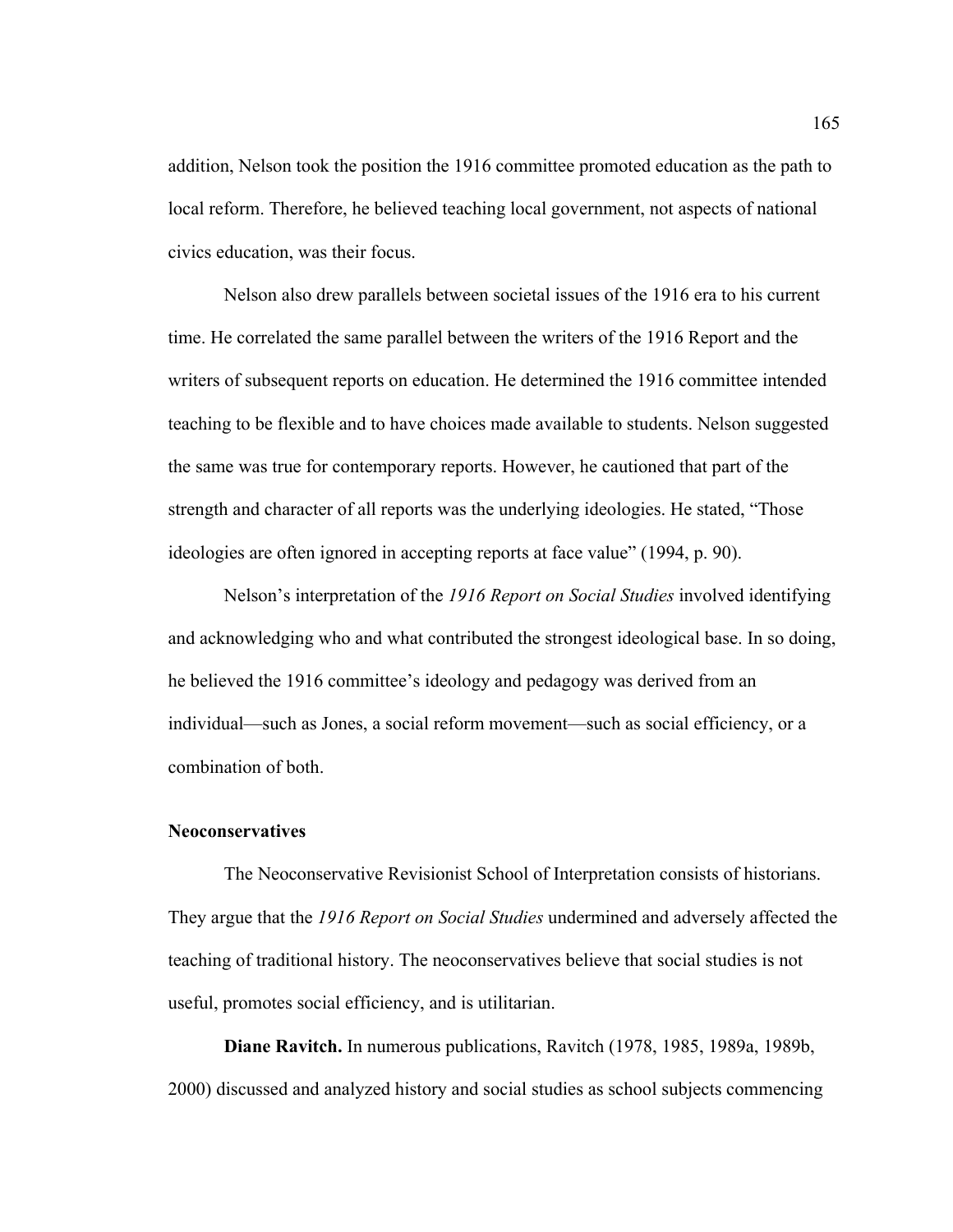in the early development stages of the  $20<sup>th</sup>$  century. She utilized similar themes over a complement of topics. She covered individuals such as Dewey and Jones, together with indirect references to Robinson, as well as the Committee of Ten, the 1916 committee, the CRSE, social efficiency concepts and what she termed radical revisionists and radical historians. Ravitch's educational philosophy is woven throughout. One result was Ravitch's interpretation of the intent and outcomes of the *1916 Report on Social Studies* which was little more than a utility-minded document

 Views and opinions on the influence of John Dewey were extensively presented. Ravitch (1978) believed Dewey was not an innovator. Rather, she believed he was adept at analyzing and identifying major trends and historical forces that affected education over time. She viewed Dewey as a liberal. In addition, in her opinion: "Dewey was a progressive, but he frequently allied himself with radicals and anarchists on particular issues, and they in turn frequently borrowed his ideas" (p. 160).

 Ravitch (1985) indicated Dewey was not actually opposed to organizing subjects systematically, "nor did he scorn the learning that comes from books" (p. 299). She believed he wrote *Experience and Education* (1938) to continue communicating his point "that children's experiences were a means, not the end of education" (p. 300).

 Ravitch (2000) called Dewey the "leading spokesman" for progressive education. According to Ravitch, Dewey defined the goal for progressive education as making "the schools an instrument of social reform" (p. 57). That is, the school was not intended to develop different curriculum for students from different social classes. Ravitch suggested social and educational reformers at that time were in agreement on the need to eliminate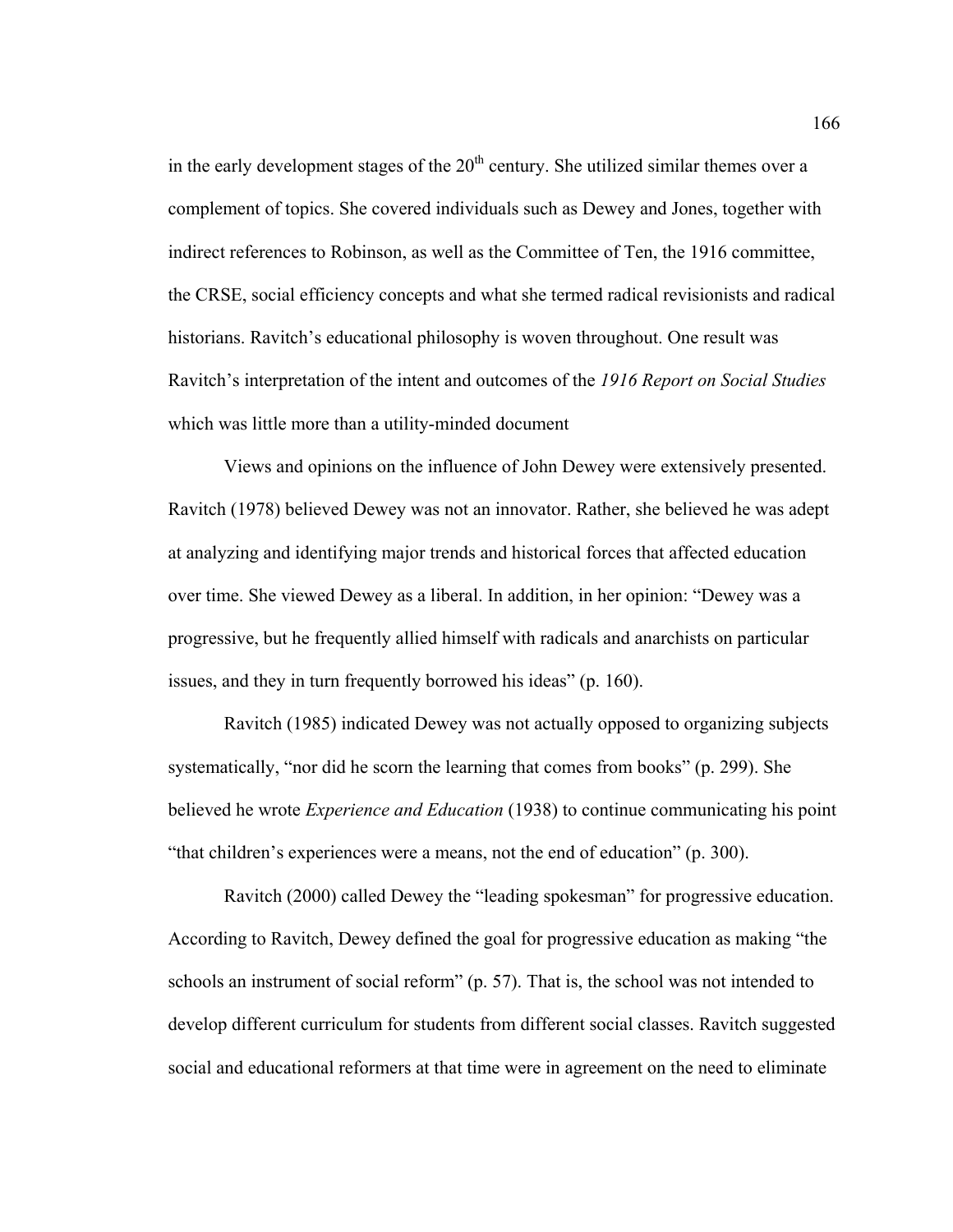obstacles separating society from schools. She pointed out Dewey, in particular, did not want students trained to work. Instead, Ravitch (2000) stated, he wanted to "use the occupations to provide insight into how society evolved and how it functioned" (p. 61). She indicated, however, public schools during this era advocated a new education to simply "train better cooks, seamstresses and carpenters" (p. 61).

 In contrast to Dewey, Ravitch suggested Snedden advocated teaching based on students predestined occupations. According to Ravitch, Snedden insisted on separate vocational schools. Ravitch (2000) indicated this differed from Dewey's position because "Dewey believed that separate vocational schools were inherently undemocratic and would narrow both general education and vocational education" (p. 85).

 According to Ravitch (2000), J. Meriam, Director of the University Elementary School at the University of Missouri, used Dewey's ideas to design a child-centered school. Ravitch observed Meriam structured his school around the notion that students want to live in the present. Therefore, the teaching needed to meet "'real, present needs of the pupils'"  $(p. 91)$ .

 Ravitch acknowledged that *The New History* in 1912 also advocated a new approach to teaching and learning in history. However, she did not specifically identify Robinson as the author. This may have implied Ravitch held an identical view of Robinson himself. That is, she may have held the same opinion toward Robinson as she did for new history.

 Ravitch (2000) identified Jones as "The specialist on racial matters who had written the important 1917 federal report *Negro Education*" (p. 127). She indicated Jones'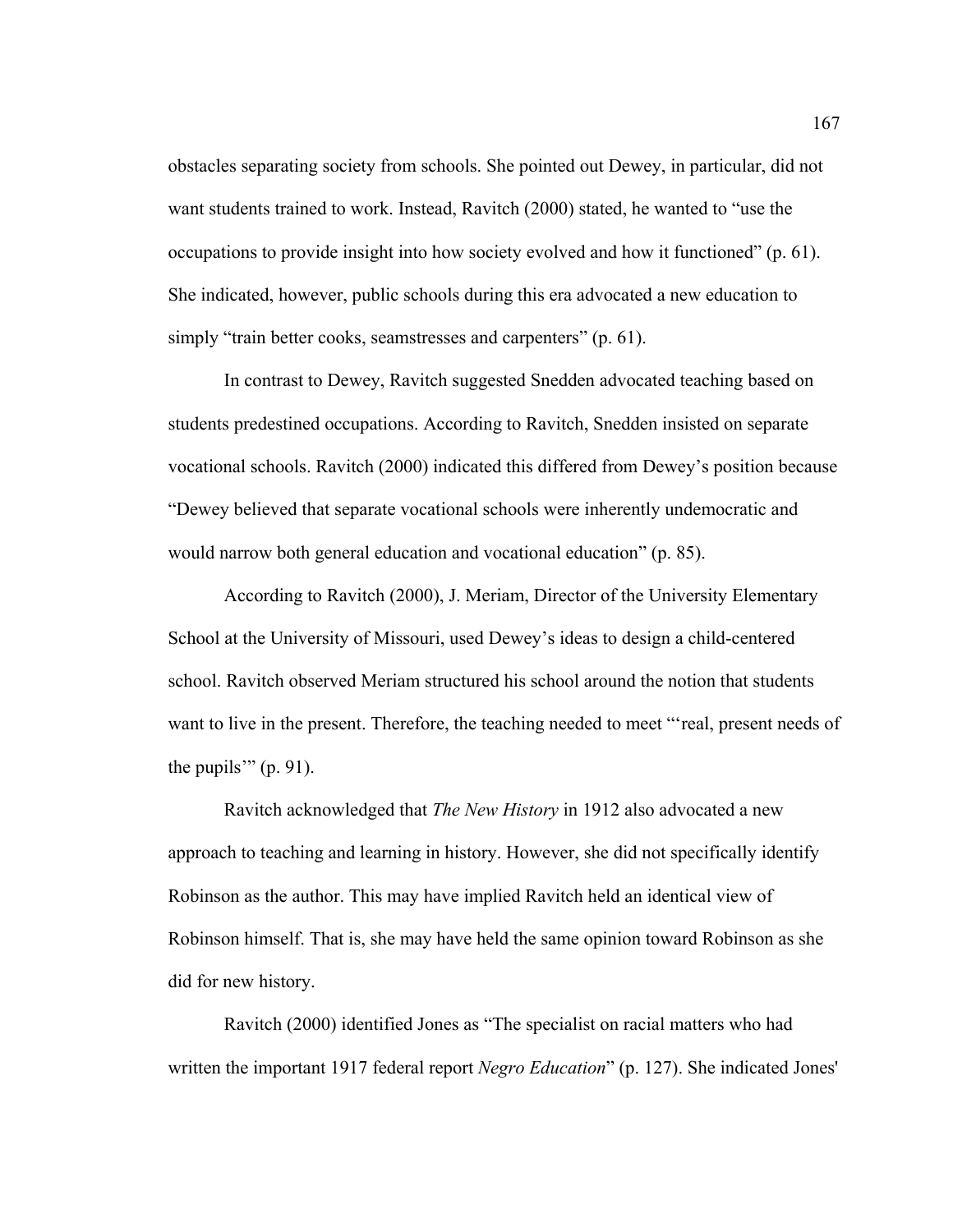was a noted advocate of industrial education. She attributed Jones with being one of the initiators of the term social studies. She believed the newly created social studies contained two related notions. The first was social efficiency defined as "teaching students the skills and attitudes necessary to fit into the new social order" (p. 127). The second complementary idea was the new history, which in her opinion, outlined that social studies content "should be selected on the basis of 'the pupil's own immediate interest' and 'general social significance'" (p. 127). Ravitch argued the new social studies advocates contended students would not have any interest in history "unless it was directly related to the present" (p. 127).

 From her view of Snedden, Jones, and Dewey, Ravitch (1985) suggested it was Dewey who gained a substantial following for the idea that curriculum should be built around the interests of the child and should be better related to the community—the socalled real-life activities. In her opinion, there was a growing sense among education policy makers that the schools would never be able to play a constructive role as a social agency until they broke free of the limitations imposed by traditional academic goals. Ravitch indicated the CRSE's Cardinal Principles resulted from this new educational concept. She pointed out, the CRSE report stated, "The controlling principles in this readjustment were social utility and efficiency" (p. 73).

 This led Ravitch to indicate progressive educators adapted to viewing the actual social function of schools. This group, she believed, asserted that schools in general needed to utilize social efficiency concepts. The progressive educators, she indicated, believed "In education, social efficiency meant that every subject, every program, every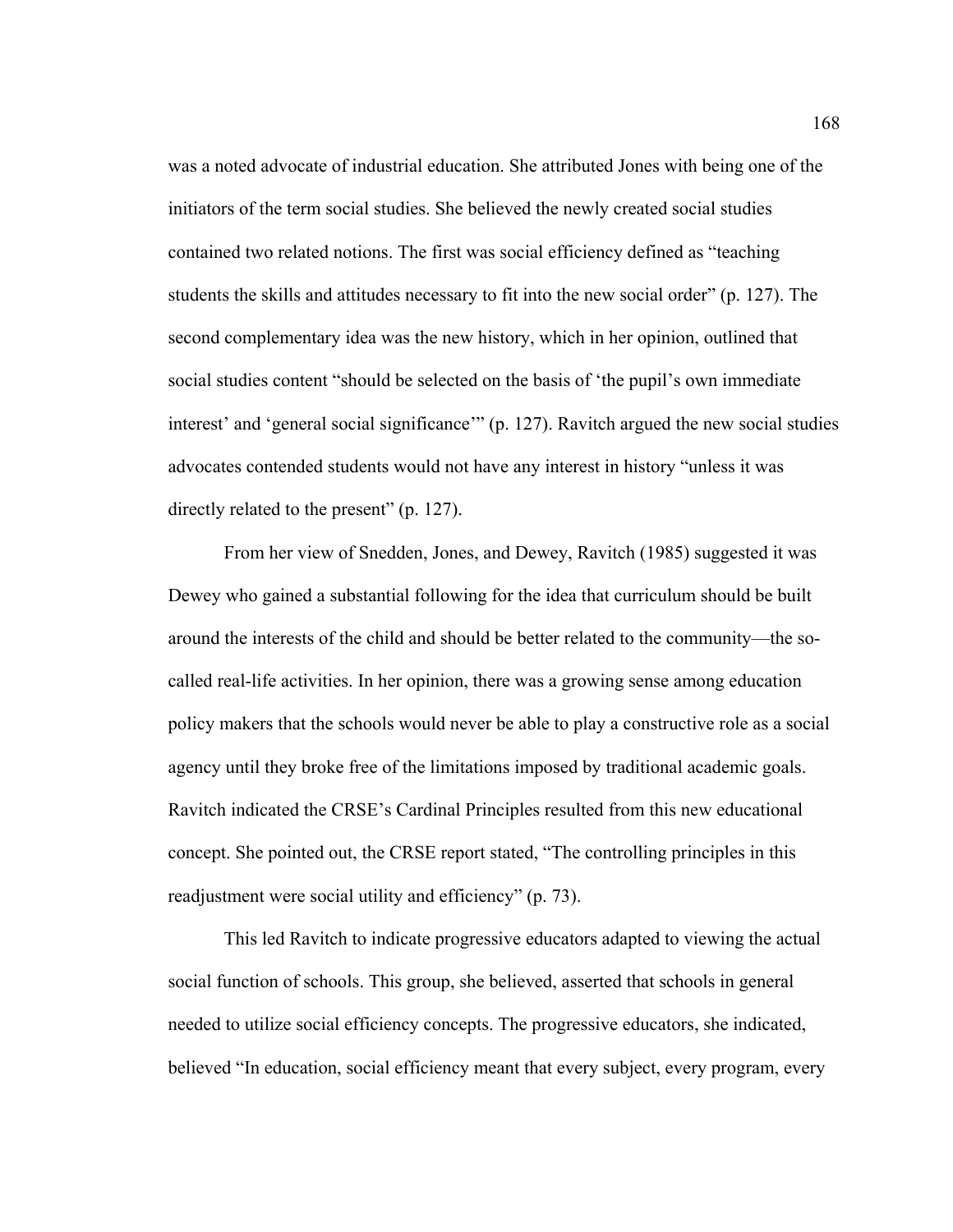study "must be judged by whether it was socially useful" (Ravitch, 1985, p. 125). In turn, Ravitch suggested by World War I the widely accepted educational goal was social efficiency. She believed "this consensus emerged full-blown" (Ravitch, 1985, p. 126) in the Cardinal Principles*.*

 Ravitch (1985) suggested the Committee of Ten was a significant precursor to the CRSE. She highlighted the NEA formed and charged the Committee of Ten with "the first national commission on the high school curriculum" (p. 119). The Committee of Ten, according to Ravitch, was to determine if different course work needed to be developed for college bound versus non-college bound students. She argued the Committee of Ten "agreed that all children should receive a broad, liberal education, regardless of their future occupation or when their education was likely to end" (p. 119). She particularly noted the group was composed of school officials and academic scholars who "attacked the rote memorization method of teaching history" (p. 119). She named one of the scholars involved as Woodrow Wilson from Princeton but did not identify James Harvey Robinson from Columbia.

 Ravitch (2000) suggested there were similarities between the Committee of Ten and the CRSE. However, she indicated the similarities ended by enumerating: (a) the Ten was dominated by college presidents, while education professors dominated the CRSE group, (b) the Ten chairperson, Eliot, was then the president of Harvard University, while the CRSE chairperson, Kingsley, was a former social worker, former mathematics teacher, and current supervisor of the Massachusetts High Schools—appointed by Snedden, and (c) the Ten held that each high school student "should have a solid liberal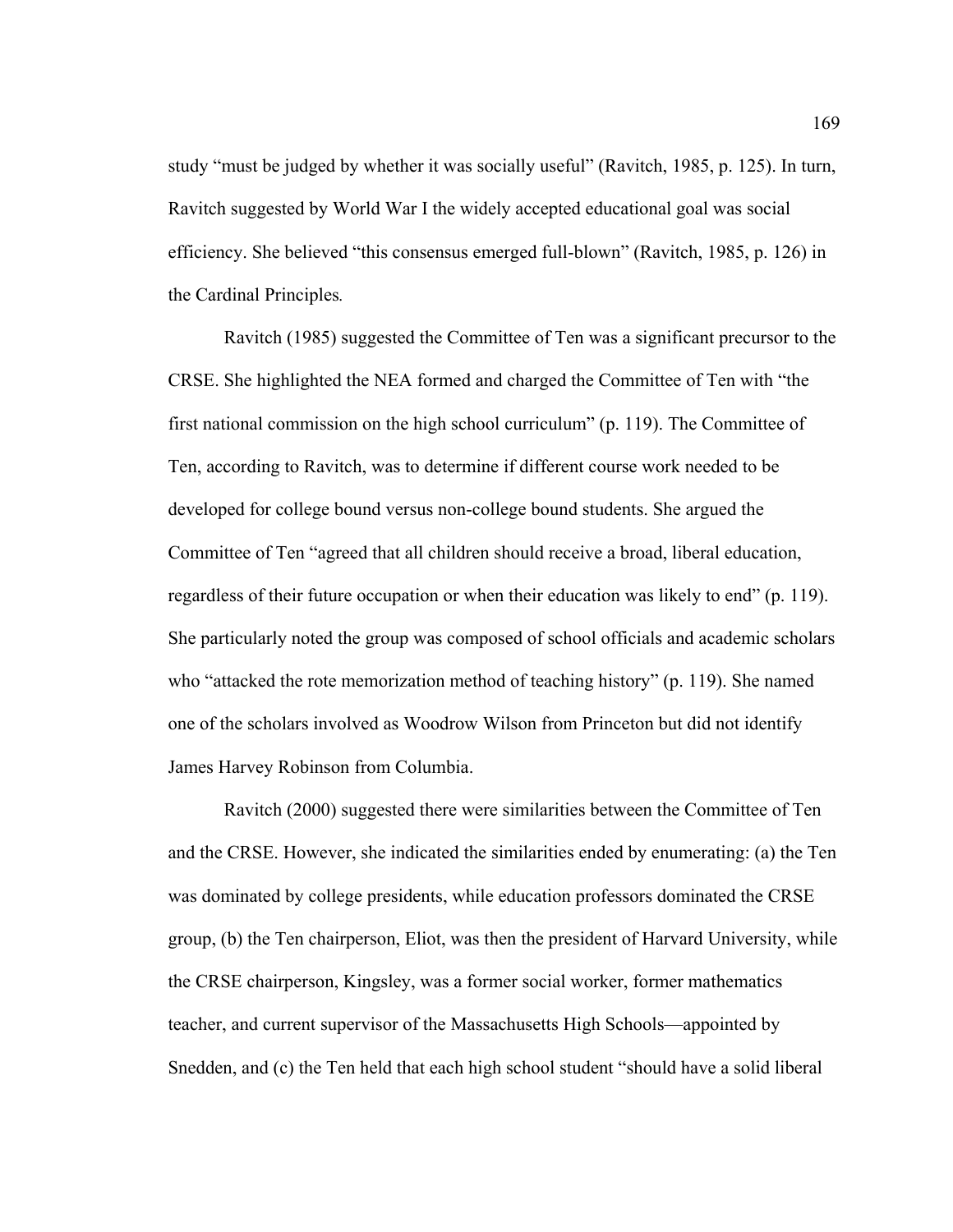education regardless of the student's ultimate occupation" (p. 123). However, the primary idea of the CRSE, she believed, "was that high schools should provide different curricula for different groups of students, depending on their likely occupation in the future" (p. 123). Ravitch argued the main goal of the CRSE included a directive that "behind the seven objectives was socialization, teaching students to fit into society" (p. 125).

 To an extent, Ravitch (1985, 2000) in her analysis and interpretations blended the 1916 committee recommendations into the purview and outcomes of the CRSE. As part of her educational philosophy concerning historical education, Ravitch (2000) suggested school administrators and educators to a certain extent actually understood that the academic curriculum was not elitist. She believed it was democratic and encouraged all students to study all the subjects. In addition, according to Ravitch (2000), introducing vocational programs into secondary education did not "preclude participation in the academic curriculum" (p. 113). Indeed, Ravitch argued: "There must have been many who continued to believe in the educational ladder that kept educational opportunity open to all for as long as possible" (p. 113). She suggested progressive educators were vocally opposed to educators who disagreed with their ideas and considered their opposition as "conservative" or "reactionary." In turn, she contended during the time the CRSE was in place, "dissenters were relatively quiet, perhaps reluctant to be publically identified as 'absolutists,' enemies of modern education, or defenders of an 'aristocratic' tradition" (p. 113).

 Ravitch (1978) argued educational historians representing radical revisionism made attempts to oppose the liberal ideas and policies advocated for public schools. As a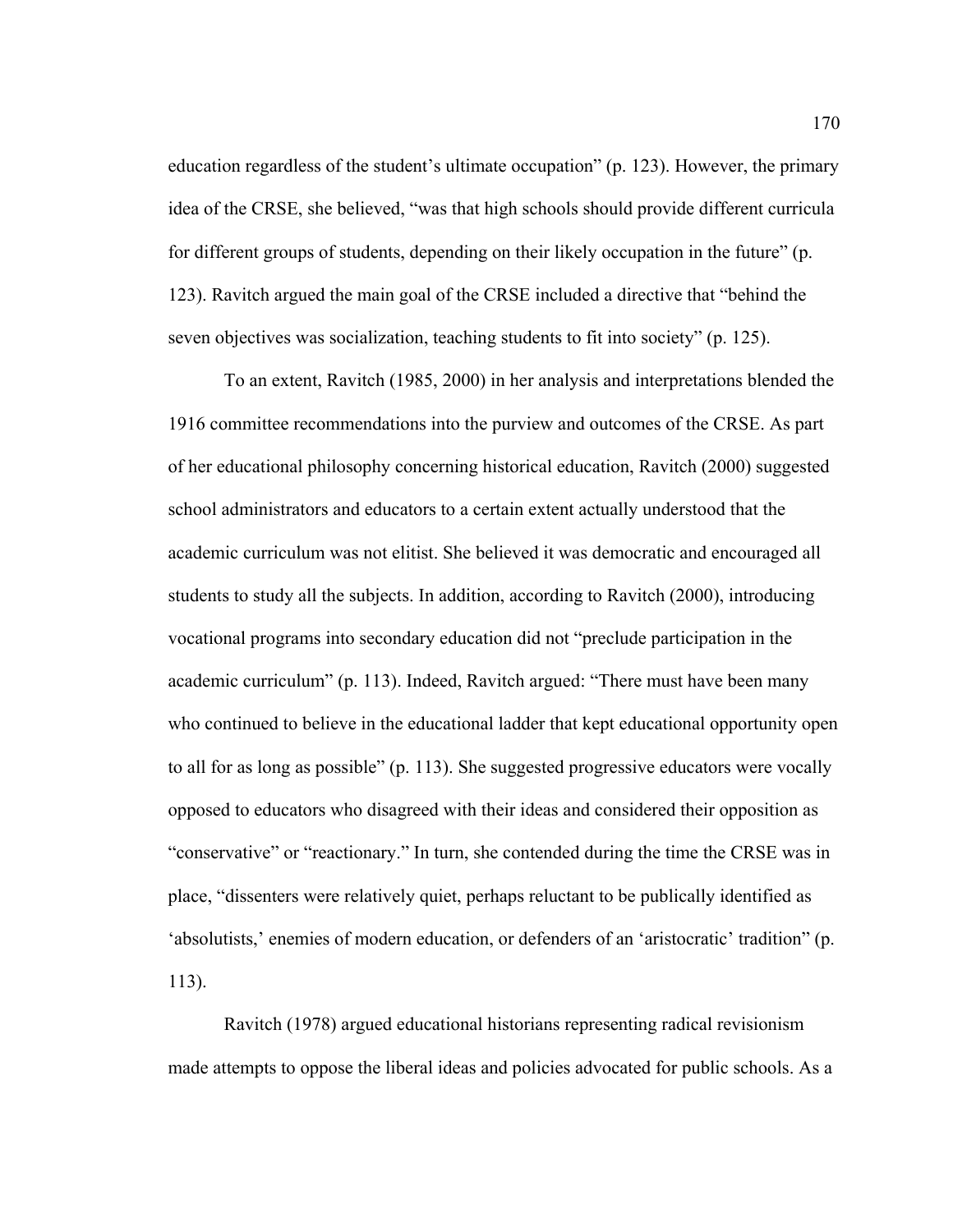contrast, she stated: "Where liberals like John Dewey had seen education as an instrument of democratic politics to the extent that it enabled people to participate in shaping the culture and direction of their society, radicals saw education as a vehicle for teaching conformity and complacency" (p. 35).

**Hazel Whitman Hertzberg.** Hertzberg (1981, 1989) extensively covered aspects and issues involving the 1916 committee and its recommendations. One reason was that at the outset, Hertzberg (1981) asked, "How, then, did the future of social studies become so important by the time of the 1916 NEA report?" (p. 4).

 Over the span of her writings involving the 1916 committee and its *1916 Report on Social Studies*, Hertzberg (1989) demonstrated conceptual links with Ravitch's ideas and interpretations. For instance, Hertzberg suggested that at least half of the 1916 committee membership were school administrators. Under that premise, she strongly implied that the 1916 committee members were, in her terms, devoted to what she described as scientific management progressivism. In turn, she implied the 1916 committee chose to privilege social science subjects and current events, over history, and particularly ancient and medieval history. She reasoned: "It is not surprising that scientific management progressivism favors sociology, economics, current events, and other 'practical' and easily tested subjects, and that history is often regarded as impractical and irrelevant" (p. 81). Then she implied that "some tendencies in sociology,[and] especially educational sociology" (p. 81) exemplified the social control aspects of social efficiency.

Hertzberg (1981) began her commentary on the *1916 Report on Social Studies*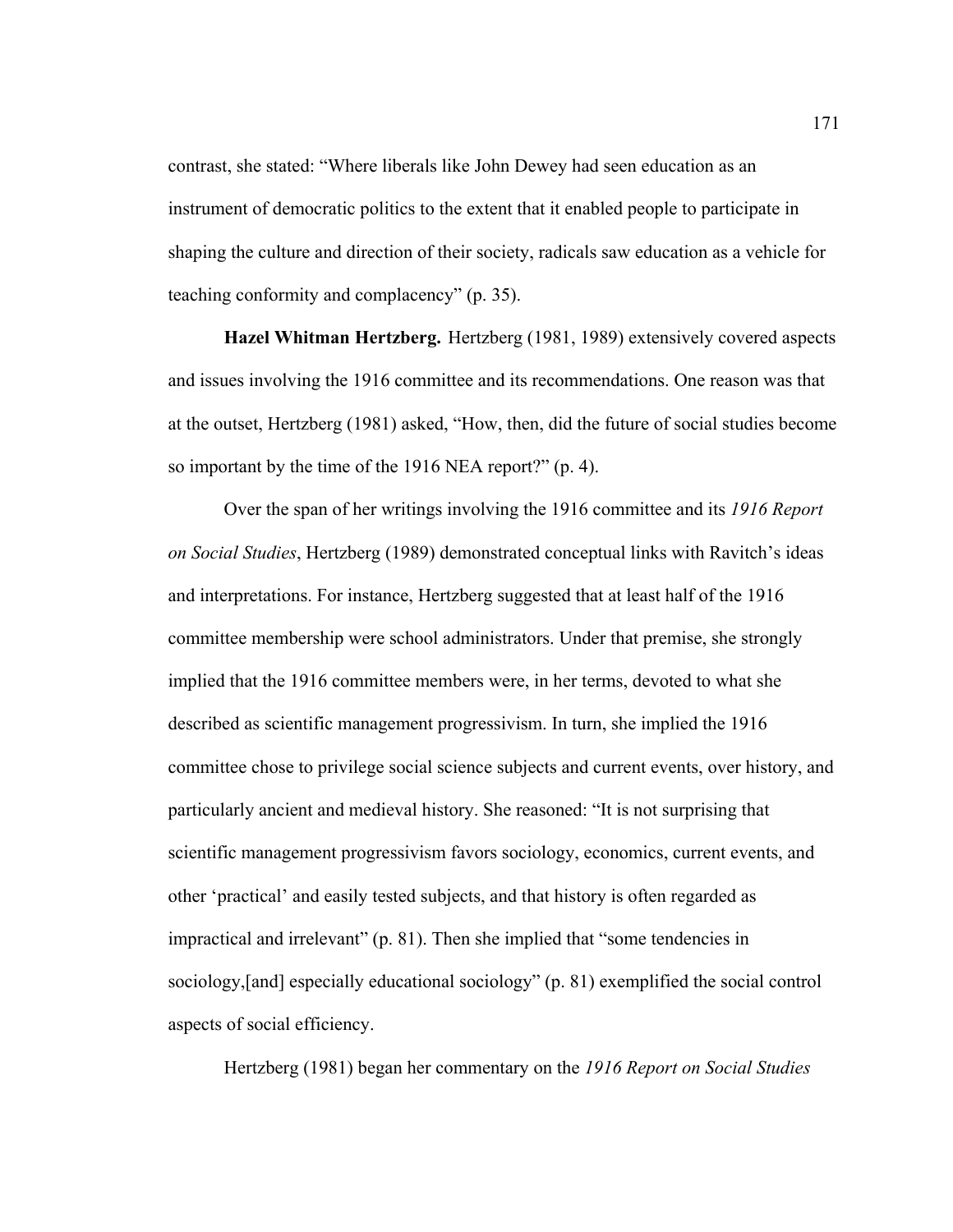with a brief historical background of organizations, as well as committees who preceded the 1916 committee, which she considered influential. Professional societies, namely the American Social Science Association (ASSA), which founded the American Historical Association (AHA) as a separate organization, and the American Economic Association  $(AEA)$ —all founded in the late  $19<sup>th</sup>$  and early  $20<sup>th</sup>$  centuries—were considered in the group of national organizations of reform. However, Hertzberg observed professional social studies groups were also formed. The most important new organization or agency, Hertzberg stated, was the NEA, which became the leader in setting curriculum.

Hertzberg (1981) viewed the work of the Committee of Ten as the first important organizational effort by the NEA. Hertzberg noted Robinson was a member "who a quarter of a century later would be the chief mentor of the 1916 NEA committee" (p. 9). In addition, Hertzberg documented the Committee of Seven was formed under the AHA, but at the direction of the NEA. She believed the Committee of Seven's recommendations served as a foundation for social studies and represented the most influential committee in the history of social studies education. However, this was the case only if the extent of the implementation of recommendations was used as a measurement indicator. Hertzberg believed the Seven's report established a connection between history educators and schools. More importantly, it solidified what she believed to be history's leadership role in the future of social studies.

Between the conclusion of the Committee of Seven and the commencement of the 1916 committee's work, Hertzberg (1981) reported reform movements were intensely active. Entrenched in the effect of progressive reform on social studies were two ideas: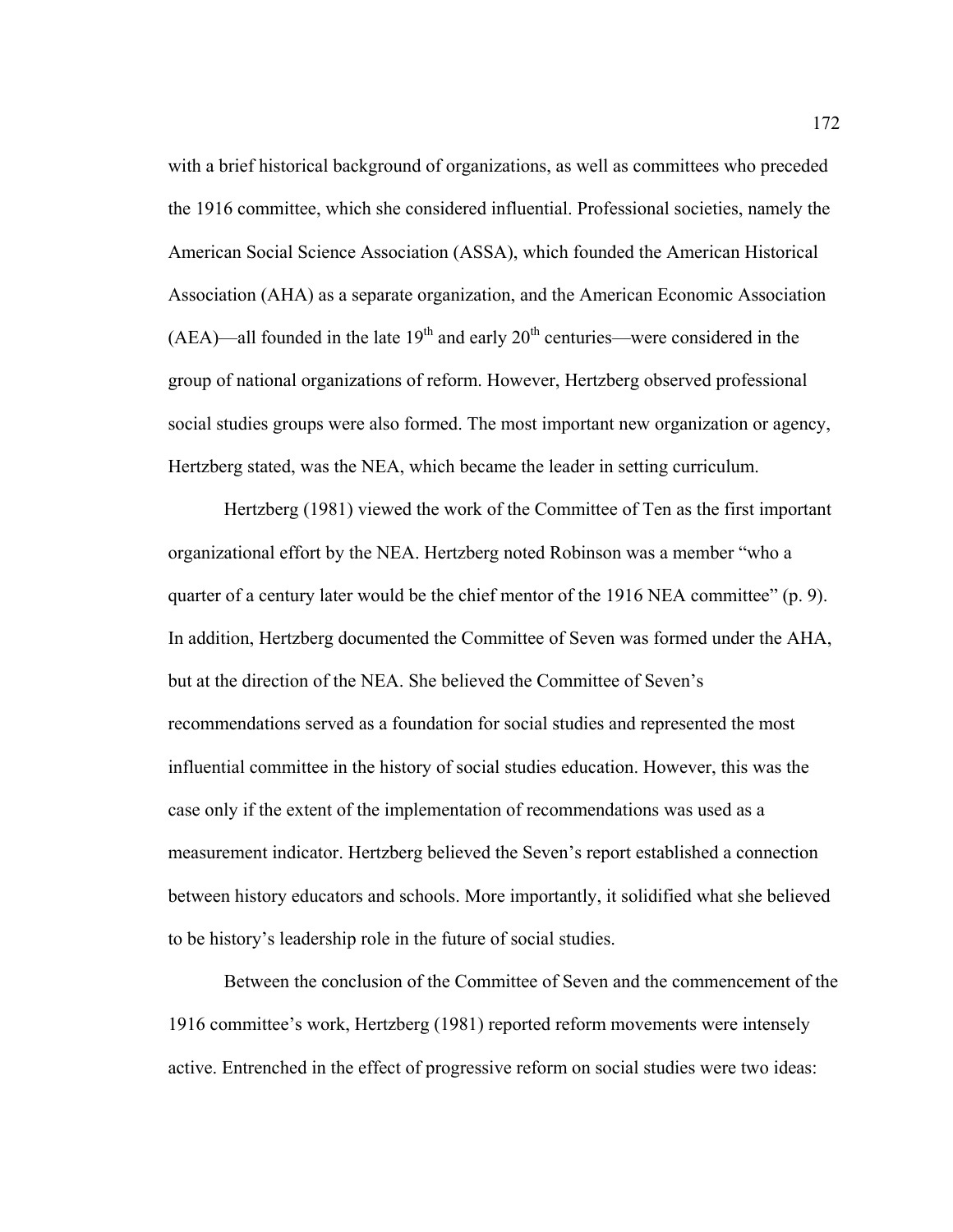social efficiency and the "new history." However, she noted, "In the education of citizens, 'social efficiency' like 'social studies' was an ambiguous term open to various interpretations" (p. 17).

Hertzberg described David Snedden as being at one end of the spectrum relative to interpretation of social efficiency—particularly, how this concept affected the notion of social studies in general. Hertzberg (1981) believed Snedden was influenced by both Herbert Spencer and Edward Ross—Snedden's professor at Stanford—who supported a "doctrine of social control [that] inspired Snedden's own extreme version" (p. 17). She stated Snedden based his educational model on juvenile reform schools. Thus, his model provided a view for all schools to be scientifically managed and organized hierarchically. The reason was to insure schools would become instruments of social control, which would provide separate education for the rank and file or common student. That is, Hertzberg indicated the common students under Snedden's model would receive vocational training and the other students—those considered college bound consumers would be taught Snedden's version of liberal education.

 Hertzberg believed John Dewey sat at the other end of the spectrum of interpretations concerning social efficiency. Hertzberg stated that Dewey's vision was for a democratic society. Dewey's school model was a community where the student would learn the spirit of service and become self-directed through the arts, history and science. Hertzberg noted other varieties of social efficiency in between the opposite ends of the Snedden and Dewey spectrum existed. However, she observed that no matter what version, "the doctrine of social efficiency became and remained a major influence on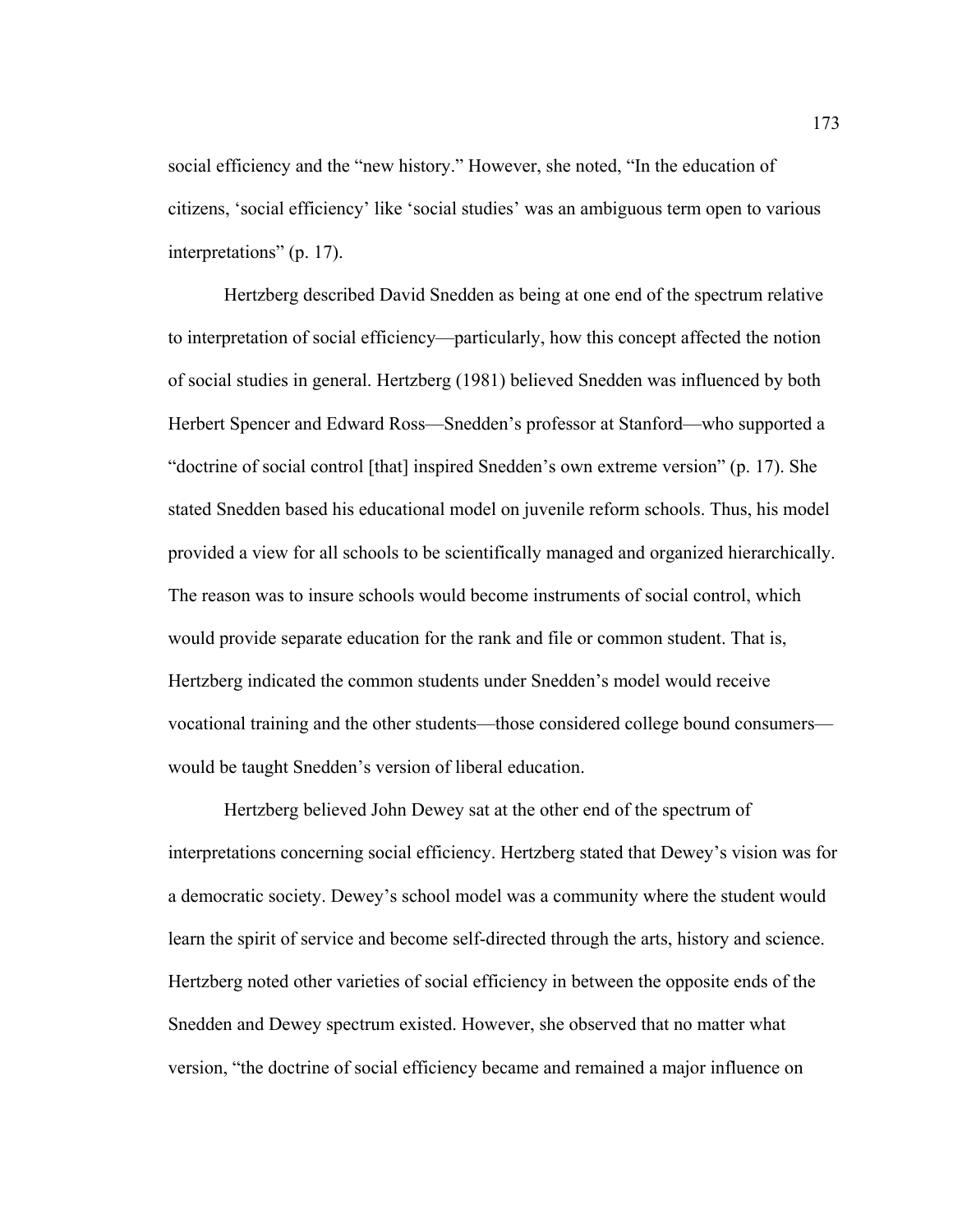education and a continuing element of controversy" (Hertzberg, 1981, p. 18). In identifying which variety of social efficiency was reflected in the *1916 Report on Social Studies*, she stated, "Social studies reformers used the doctrine but tended to express a version closer to Dewey's than to Snedden's" (p. 18).

 Hertzberg (1981) stated, "If social efficiency represented educational versions of progressive reform, the 'new history' was progressivism manifest in the historical profession" (p. 18). Hertzberg noted that Robinson was a leader in this movement. In her opinion, Robinson and his new history colleagues believed history would enlighten the student on the present while viewing the past. Hertzberg also attached the term "intellectual history" to the new historians. She believed this phrase fit as a description that reflected the expansion of teacher associations and the initiation of additional social science associations. This influence was evidenced by a shift toward the new history and the new civics. She indicated this shift in opinion created a value on: (a) recent history, (b) teaching community civics over several school years, (c) a new course on government in the last school year, and (d) recognition that teacher training and certification was needed. She believed all these issues became recommendations in the "influential 1916 NEA report on the Committee on Social Studies" (p. 22).

 The *1915 Report on Community Civics*, Hertzberg indicated, was the first major output from the 1916 committee. However, she observed only excerpts of it were essentially merged into the *1916 Report on Social Studies*. Hertzberg (1981) also focused on the *1916 Report on Social Studies* with the notation: "It became a landmark only in retrospect" (p. 26). Hertzberg believed the 1916 committee's social studies definition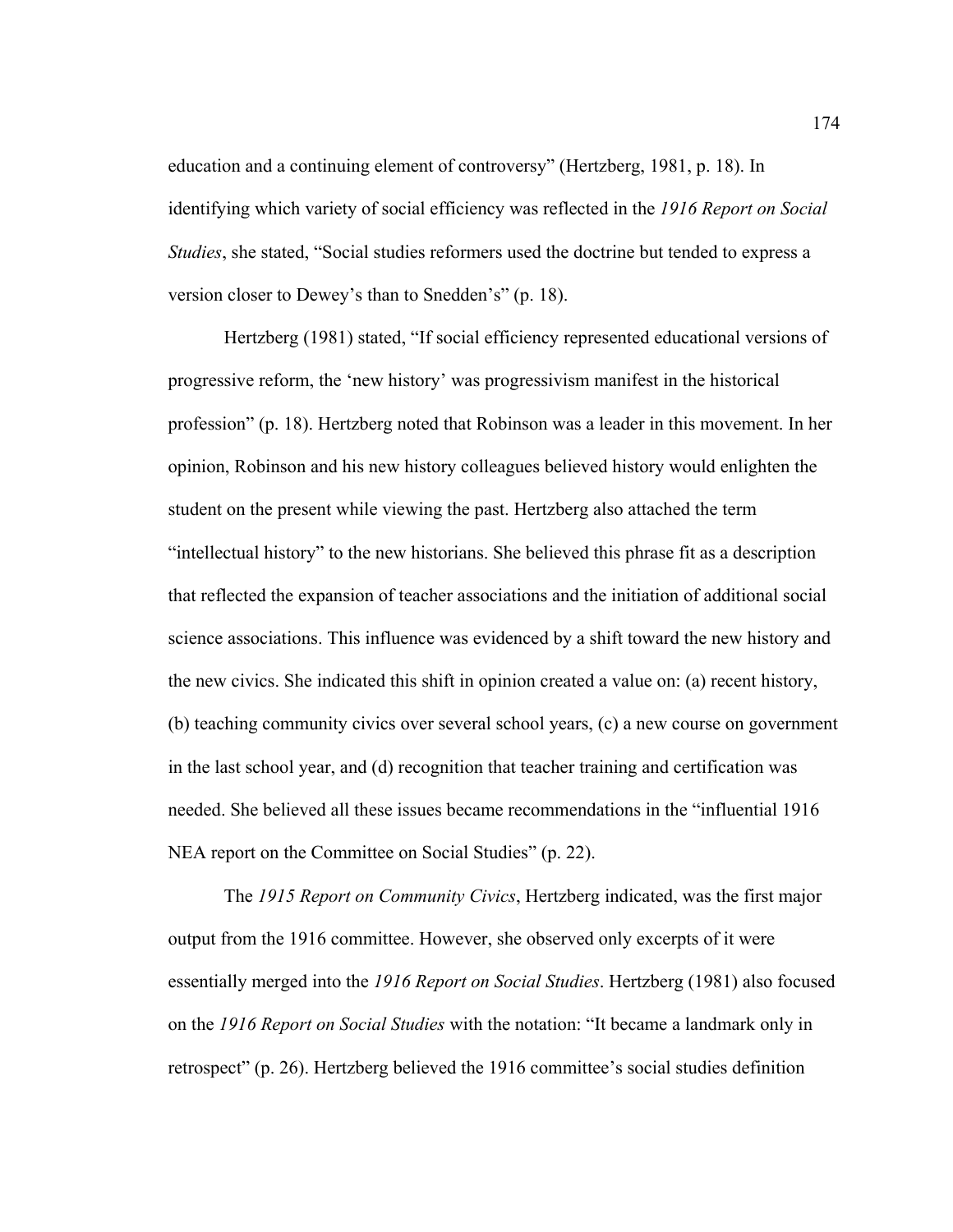sidestepped detailing whether the group of social studies subjects should be centered on a central theme or a fusion of themes. She believed the 1916 committee's recommendations utilized both approaches.

For instance, Hertzberg indicated the two recommended curriculum cycles were intended to address the 1916 committee's concern that students dropped out of school. In addition, she believed the recommendation for the community civics course and its orientation provided "a logical and pedagogically sound avenue of approach to the later social studies" (Hertzberg, 1981, p. 27). Hertzberg further noted the 1916 committee's recommended changes for teaching multiple history courses as well as adding the new Problems of Democracy (POD) course. Based on these observations, she determined the 1916 committee merged Robinson's new history with Dewey's pedagogy. She stated, "Together with community civics, it was this version of social efficiency that triumphed in the report of the NEA Committee on the Social Studies, not the sterner stuff of Snedden" (p. 28).

 Hertzberg (1981**)** believed the 1916 committee created the POD course to address the issue of how to adapt the social sciences to meet the requirements of secondary education. The POD's approach for teaching was to have students examine real problems, issues, or conditions. This meant, in her opinion, "A committee which had started under a 'social science' label ended up by abandoning the social sciences in favor of the social studies" (p. 28). In addition, Hertzberg concluded the *1916 Report on Social Studies* adapted the history teacher associations' consensus on the change to new history.

Hertzberg's overall interpretation of the 1916 committee's recommendations was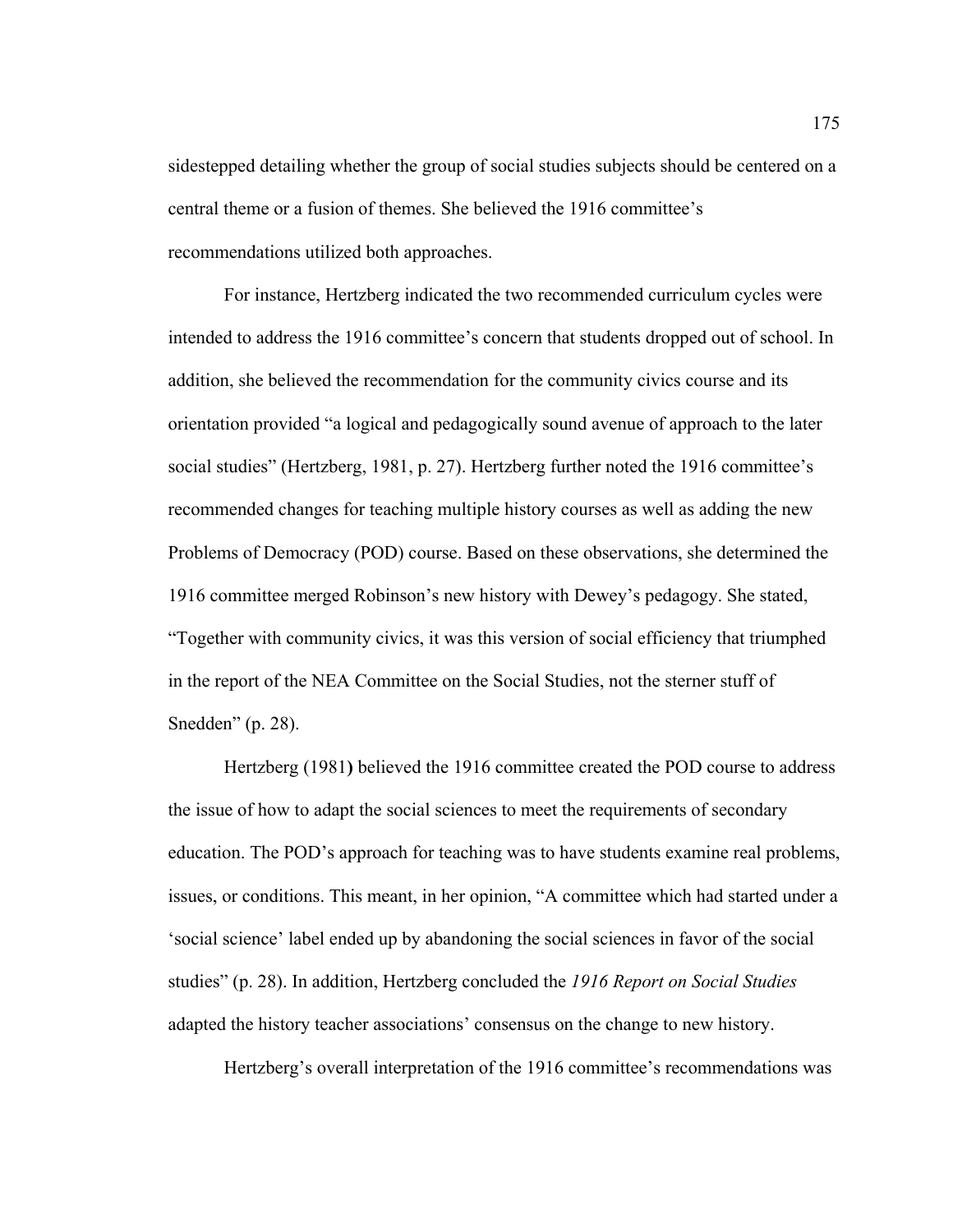contained in her bottom line assessment of the CRSE's Cardinal Principles. In her opinion, the Cardinal Principles were actually outside the boundaries of the subjects studied. For instance, she refined the social efficiency aspects she detected in the *1916 Report on Social Studies* with an interpretation that encompassed how Dewey viewed the effects of social efficiency in education. As a result, Hertzberg (1981) stated, "The main line of social studies curricular development would be bonded to the 1916 Report rather than to that of its parent body" (p. 29).

However, by 1989, Hertzberg gravitated to a more humanistic philosophy of education. Hertzberg (1989) reexamined her ideas and positions on the history of social studies education. The revised views modified her previous interpretation of the deliberations and outcomes of the 1916 committee. As a premise, Hertzberg concluded there were actually four competing types of educational progressivism during the time of the 1916 committee. These were humanistic, scientific management, social efficiency, and child-centered. She believed all four were blended into the *1916 Report on Social Studies*, "although by no means [were they] integrated" (p. 83).

Hertzberg determined the Committee of Ten, followed by the Seven, developed the humanistic version of educational progressivism. She concluded progressive historians and Dewey held this view. In turn, she suggested the 1916 committee not only adopted the Ten's and Seven's core history and civics courses, but also expanded the duration of civics curriculum. Beyond this observation, Hertzberg entered into a compare and contrast discussion between the Ten, the Seven, and the 1916 committees. She identified one major difference for the 1916 committee as opposed to the Ten and Seven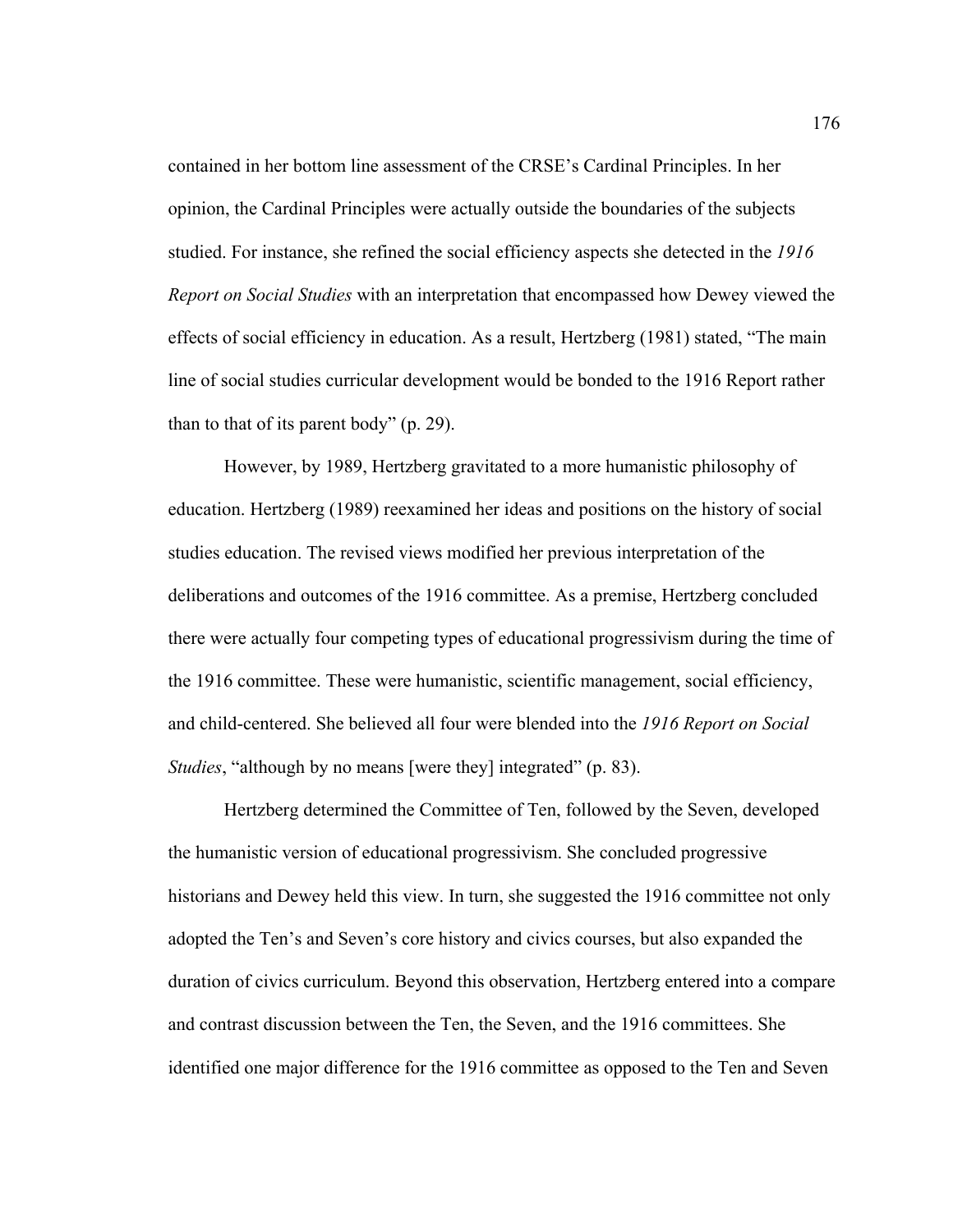was its membership. In her opinion, the 1916 committee was substantially populated with "practicing secondary school administrators and teachers" (Hertzberg, 1989, p. 85). From these groups, she placed an emphasis on what she argued was the preponderance of school administrators. As a result, Hertzberg indicated the *1916 Report on Social Studies* lacked the concern of developing the individual student's "personal culture" which she believed was maintained by the Ten and Seven. Indeed, she stated, "This distinguishing feature of humanistic progressivism was notably absent" (p.85) in the *1916 Report on Social Studies*.

Hertzberg argued the primary influences on the *1916 Report on Social Studies* stemmed from "sterling progressives" (p. 84) during that era. She indicated: (a) James Harvey Robinson "was the major historian on the committee," (b) Arthur W. Dunn, in addition to being the 1916 committee's secretary, "was the best-known proponent of community civics in the country," and (c) "John Dewey, while not a member of the committee, was quoted liberally" (Hertzberg, 1989, p. 84).In her opinion, she also determined that: "Permeating the report was the influence of sociology" (p. 84). She suggested Jones' and Dunn's doctorates in sociology presented a significant influence on the 1916 committee.

In addition, Hertzberg indicated Jones and Dunn were "officials" in the U.S. Bureau of Education. She suggested this was a significant connection to government. She believed this connection enhanced the fact the *1916 Report on Social Studies* was published as an official document of the U.S. Bureau of Education. In her opinion, this represented another notable departure from the committees of Ten and Seven.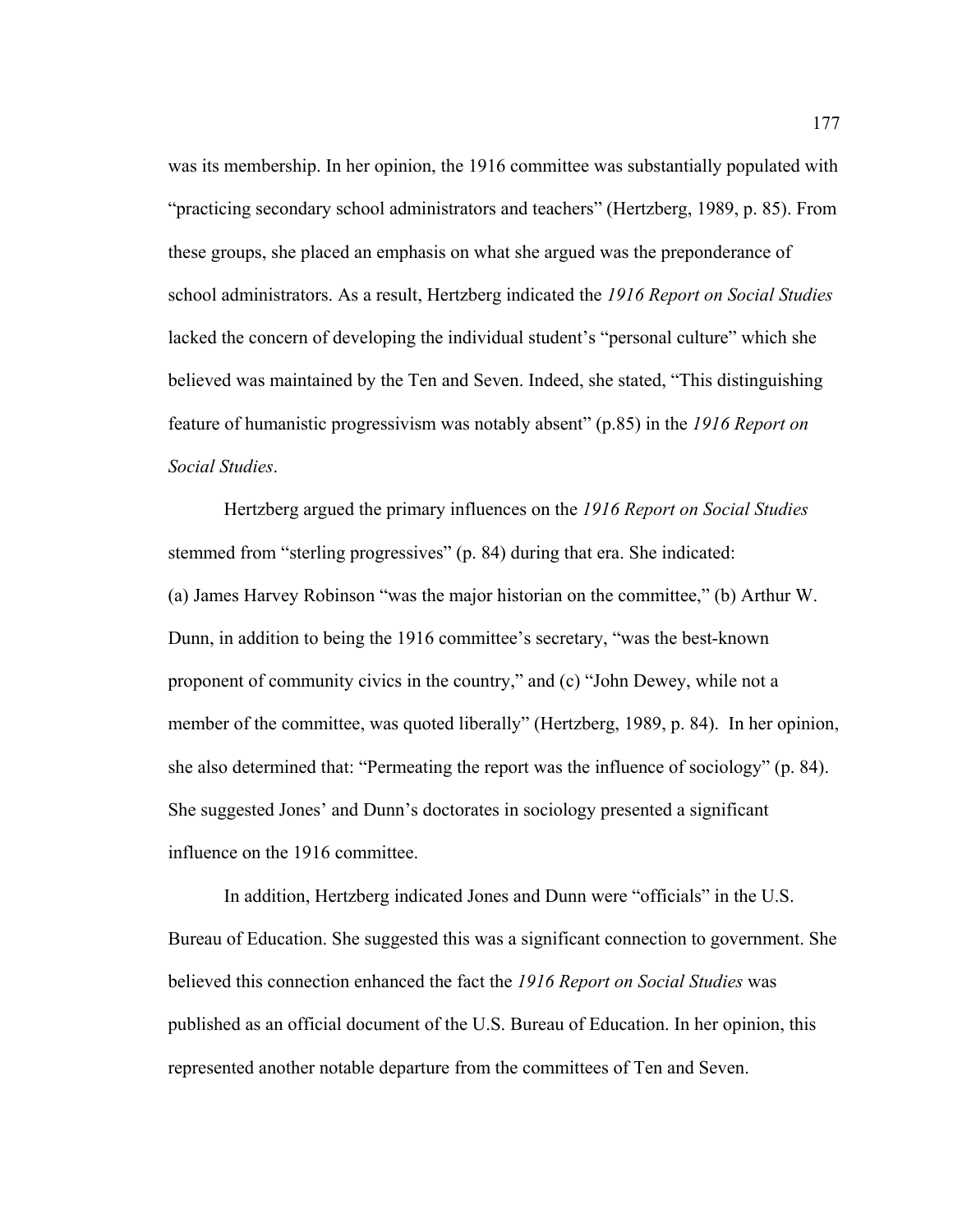Hertzberg enumerated several succinct points. She reiterated her 1981 conclusion that the 1916 committee developed its own version of social efficiency: "one closer to Dewey than to Snedden" (p. 85). Further, she suggested the 1916 committee proposed that each school cycle included a separate civics course. What she believed to be the two new civics courses—the ninth grade community civics and the twelfth grade POD course—in her opinion, "expressed the committee's zeal for social efficiency" (p. 86).

Hertzberg believed significant segments of the 1916 committee's recommendations went off-key and created an erroneous path. Namely, she suggested the "four-year high school history curriculum" (Hertzberg, 1981, p. 87) was reduced to only three years. As a result, she believed "In the 1916 report the chief losers in history were ancient and English history" (p. 87). She argued Robinson was an important influence for this change. After pointing out the 1916 committee essentially proposed Robinson's new history, Hertzberg suggested this particular 1916 committee recommendation constituted a fallacy. Her notion was substantiated by an acknowledgment that in her opinion was made by the 1916 committee. According to Hertzberg, by using Robinson's principles the 1916 committee held they had not solved the problem of how to organize history. In fact, Hertzberg stated subsequent questions posed by the 1916 committee "remain significant today" (p. 88). Indeed, she suggested the significance of the unresolved questions started with the *1916 Report on Social Studies*. The reason, she argued, was that the 1916 committee's "prime example of 'meeting the needs of present growth' was inappropriately drawn from an experimental campus elementary school" (p. 88).

Hertzberg (1989) indicated the 1916 committee clearly did not oppose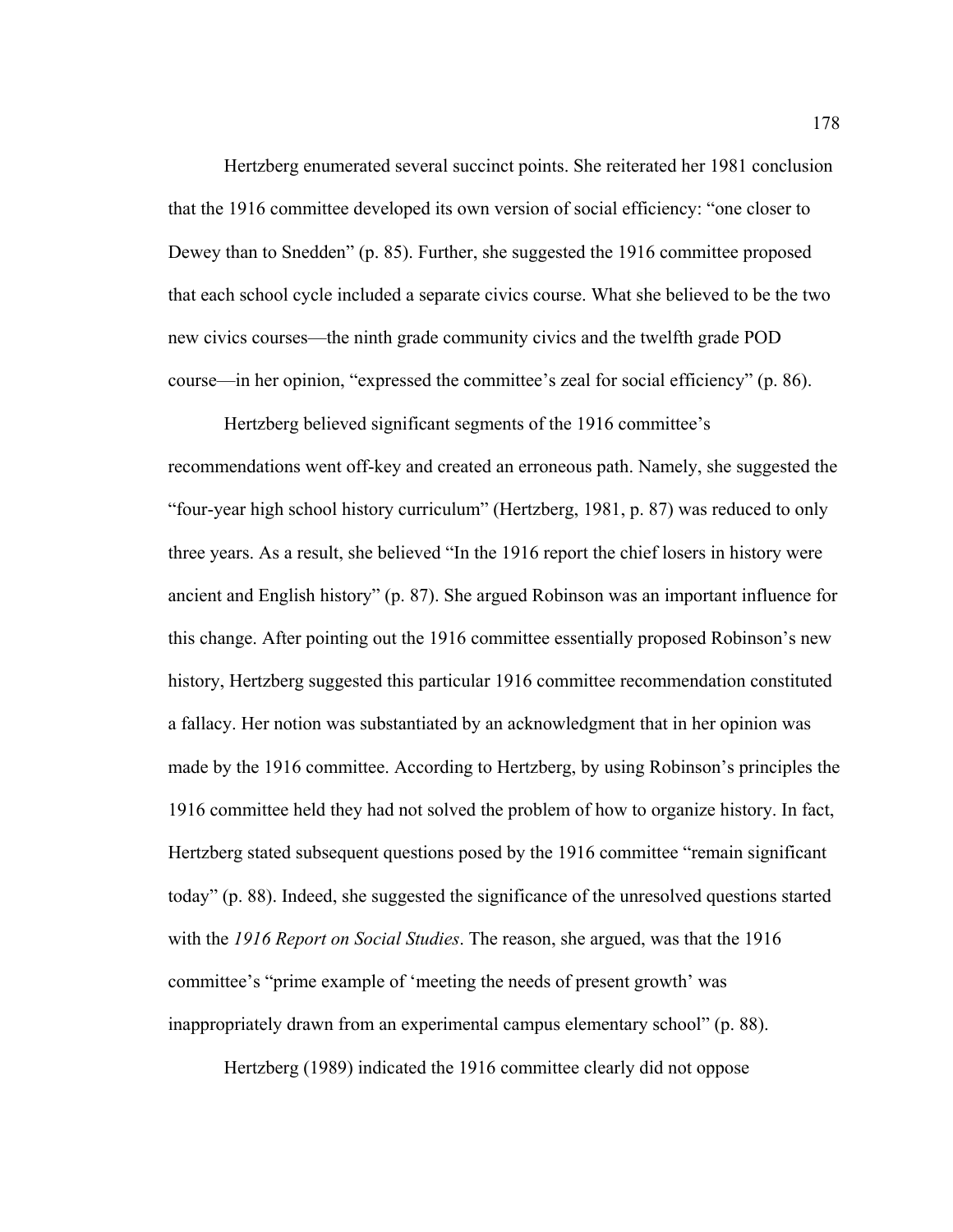chronological history. Instead, she stated it was opposed to the "'what-comes-next' variety" (p. 88). She believed both the committees of Ten and Seven also held this position on history courses. However, according to Hertzberg, there was a significance difference between types of history advocated by each of the three committees. She believed the Ten and Seven were synchronous in favoring political history to educate students to participate in community government. However, the 1916 committee, in her opinion, advocated industrial, social, and economic history to educate students to participate in a wide range of organizations and institutions. Therefore, Hertzberg believed the 1916 committee "was in line with the thrust of the new or progressive history of the historians" (p. 89).

In addition, Hertzberg suggested the *1916 Report on Social Studies* was preoccupied with recommendations for elementary grade teaching and learning as opposed to its assigned charter for secondary education. She argued Dewey's quotations in the *1916 Report on Social Studies* were from his elementary education writings and therefore, were not appropriate for high school students. She was perplexed to understand why, in her opinion, the 1916 committee did not rely on Dewey's *Democracy and Education*, published in early 1916. She believed this book represented "the most extended of his writings on the social subjects, which would have been more appropriate" (p. 89).

According to Hertzberg (1989), by combining the four types of educational progressivism, the *1916 Report on Social Studies* "was primarily a social efficiency document, strongly influenced by humanistic progressivism" (p. 89). In a brief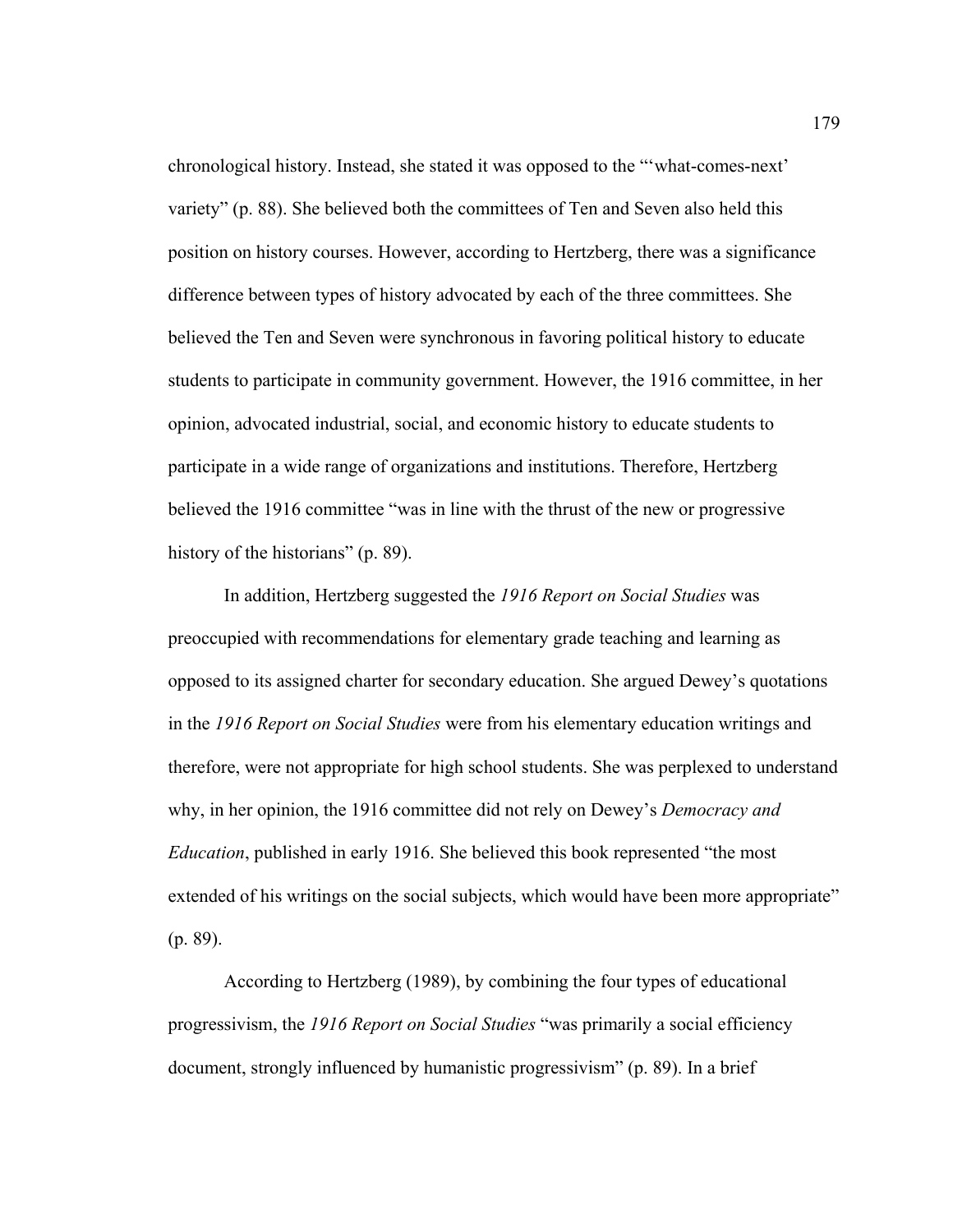comparison of the *1916 Report on Social Studies* with the CRSE's Cardinal Principles, Hertzberg stated, "One can see in the latter a sterner version of social efficiency progressivism" (p. 90). Hertzberg concluded that subsequent social studies curriculum in reality "reflected the 1916 report rather than that of its parent commission" (p. 90).

# **Post-Revisionists**

 Other historians have done related work. Although they have not directly addressed the *1916 Report on Social Studies*, their work is of interest because their approach challenges traditional and celebratory thinking as well as revisionist interpretations and develops new schools of thought.

**Robert B. Westbrook.** Westbrook (1991) wrote extensively about John Dewey, educational philosopher. He endeavored to examine Dewey's democratic theory and activism development during his career. His emphasis was on an interpretation of what Dewey thought and the positions he supported.

 Westbrook (1991) suggested Dewey believed individuals in a democracy "were entitled to an education that would enable them to make the best of themselves as active participants in the life of their community" (p. 94). In pursuit of that goal, he indicated Dewey did not advocate traditional pedagogy. Rather, he believed Dewey had a clearly differentiated pedagogy. For instance, Dewey advocated effective education required teachers to use both student interests and individual purposes in order to learn subject matter. In addition, he attacked child-centered education for overlooking the connection between student interests and activities to school subjects. Therefore, Dewey's educational philosophy required teachers "to perform the extremely difficult task of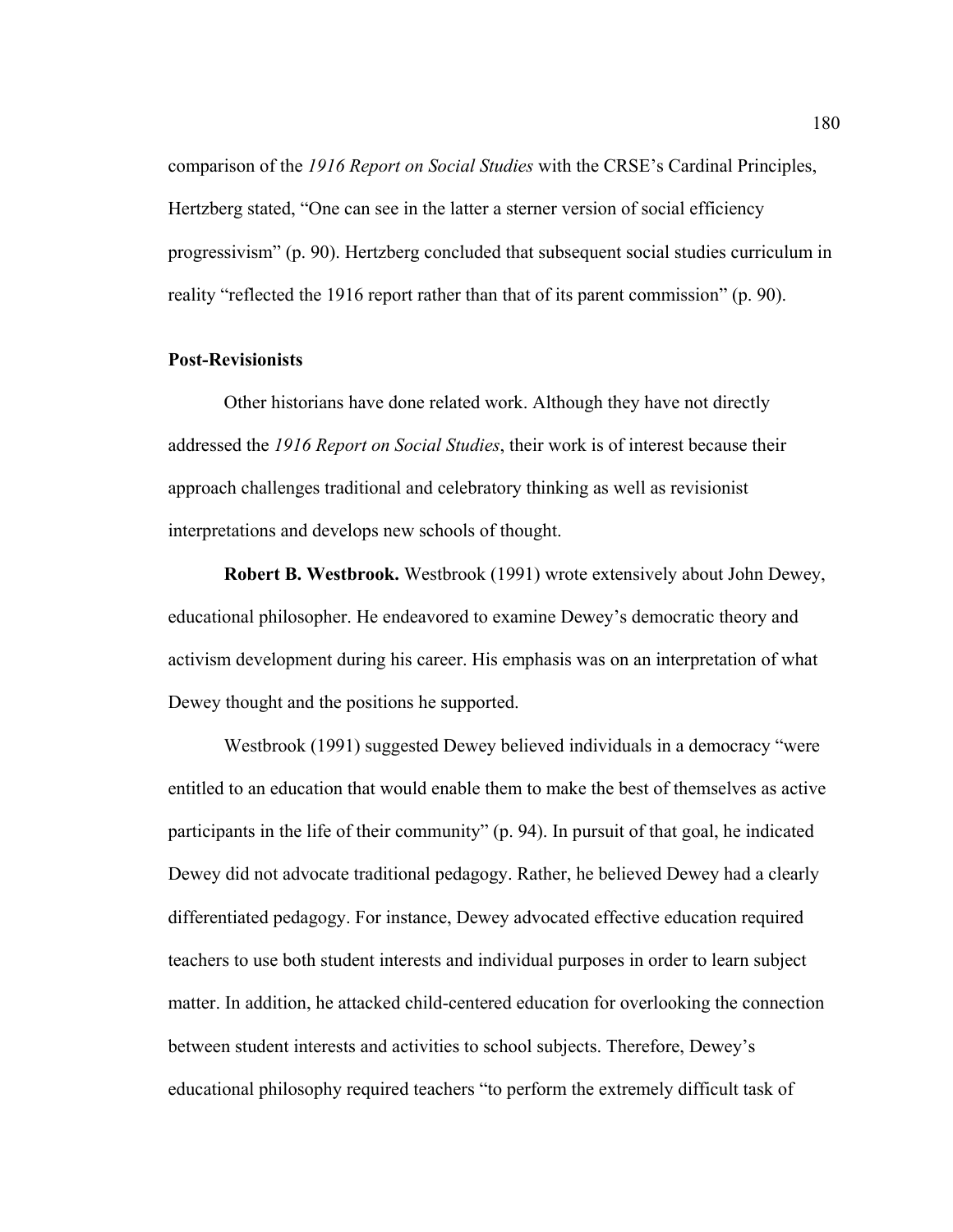'reinstating into experience' the subject matter of the curriculum" (p. 100).

 According to Westbrook (1991), Dewey believed schools failed to integrate into curriculum the interests of the child. The result was that schools failed "to develop in children the character requisite for a democratic society" (p. 105). Westbrook suggested Dewey isolated history study as a vehicle to promote democracy in education. That is, Dewey believed it was the most effective tool for instruction that would enable students to learn the values of social life and understand the types of actions and activities that assist in the demands of the present.

Westbrook believed Dewey's required character development remained as the core of his educational philosophy. However, this belief was "occasionally obscured by his discussion of the social aims of education in generic fashion" (Westbrook, 1991, p. 171). He suggested Dewey created ambiguities using short statements, such as, schools cultivated students' interests in forming perceptions of what constituted social order and progress. The result was various interpretations "of the sort of character to be developed, depending on their competing definitions of 'social order' and 'progress'" (p. 171). Westbrook believed Dewey argued that all societies devised methods of educating students as a means of social control to consciously shape students' character. However, he stated, Dewey believed "classrooms in a democracy had to be not only communities of inquiry, but *democratic* communities of inquiry" (p. 72).

 Westbrook observed Dewey's program for democratic education was self-evident in his arguments over vocational education. Dewey was advocating his ideas at a time when the movement to address industrial needs through vocational education created a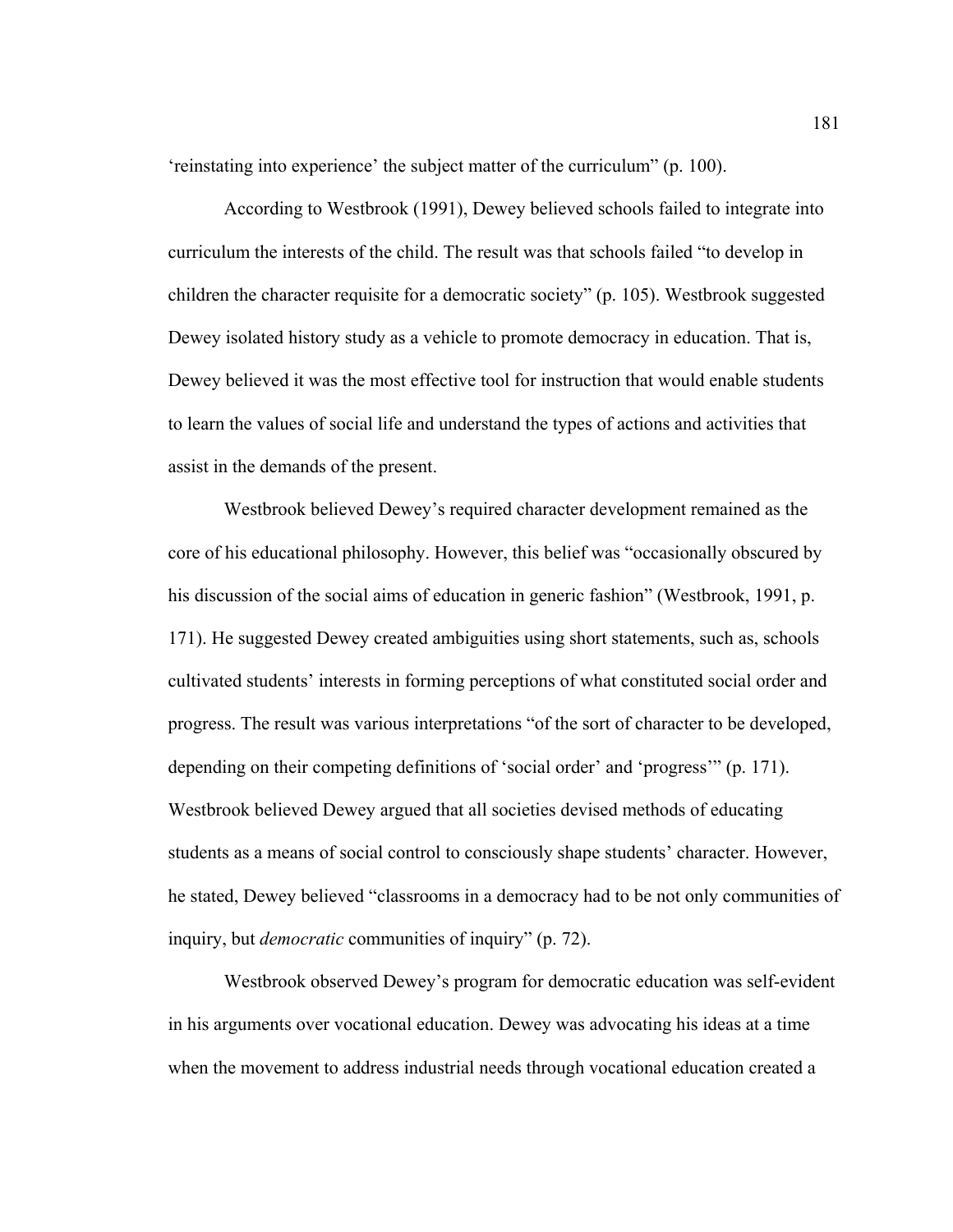significant change in secondary schools. During that time, according to Westbrook, secondary schools moved from what was perceived as an elitist position tied to college requirements with an enrollment just under 7%—age 14 to 17. The schools changed to institutions of "mass education enrolling 32.3 percent of that same population and committed to fostering the social efficiency of the children of the nation's working class" (Westbrook, 1991, p. 174). This resulted in a debate over whether or not to integrate industrial education. Industrialists were strong advocates of a dual or separate school system. However, Westbrook indicated, Dewey was an extremely vocal opponent of a dual system. He stated Dewey believed the dual system "was a form of class education which would make the schools a more efficient agency for the reproduction of an undemocratic society" (p. 175). As a side note, Westbrook observed Dewey held that some industrialists would welcome public tax supported schools supplying them with their labor force.

 According to Westbrook, Dewey was concerned that the industrialists and the society of the day advocated manual training. Dewey believed their manual training or industrial education was designed to train children for routine, monotonous work that lacked intellectual content. Dewey opposed this type of manual or trade training, which was advocated by Snedden and administrative progressives. Westbrook (1991) stated Snedden's version of industrial education would "continue to divide the education of hand and mind and perpetuate the class divisions it reflected" (p. 177). On the other hand Dewey's version of vocational education "would prepare children for rewarding work in which they would be more than factors of production" (p. 177). In other words, Dewey's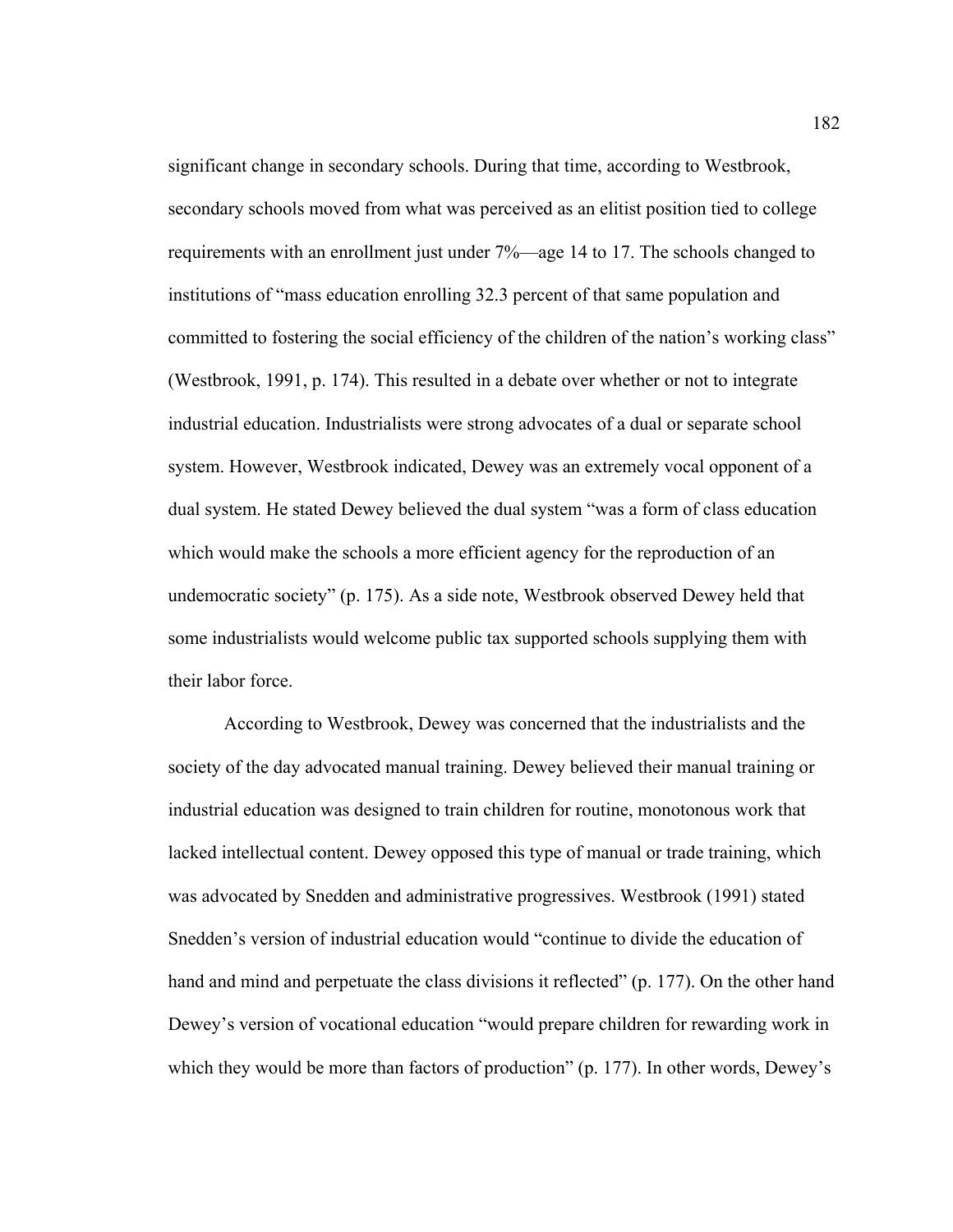theory was that occupations were at the center of life. Dewey's brand of vocational education would prepare students not only for their occupation or work but also prepare them for the other functions they would fulfill in a democratic society, including citizenship. Westbrook stated, "It would obliterate distinctions between culture and utility by providing all children with an education that integrated the two" (p. 178).

 Westbrook suggested that by the eve of World War I, Dewey was well aware of the limitations of school reform. That is, Dewey realized his vision of instituting a revolution in the classroom in order to reconstruct a democratic society could not take place until society gained his vision of democracy. In reality, Westbrook believed, Dewey not only had to change existing traditional educationalists but also face the opposition of the industrialists who viewed his vision for education as a threat to their existing ability to use labor for their own means. The industrialists' opposition might be viewed as a recognition that social reorganization itself depended on educational reconstruction. However, as Dewey optimistically predicted, it was not necessarily a precursor for a social order that was more equitable and enlightened.

 Westbrook suggested Dewey was aware that the type of social reorganization involved in his reconstruction of liberal ideas would require a radical change in public education. Schools would need to be changed in order to provide all students with the skills and knowledge necessary in order to "participate to best of his abilities in the planning process as a worker, consumer, and citizen" (Westbrook, 1991, p. 437). Dewey did not believe that the required knowledge and skills "were beyond the reach of the average individual, and again he laid the blame for the existing incapacities of the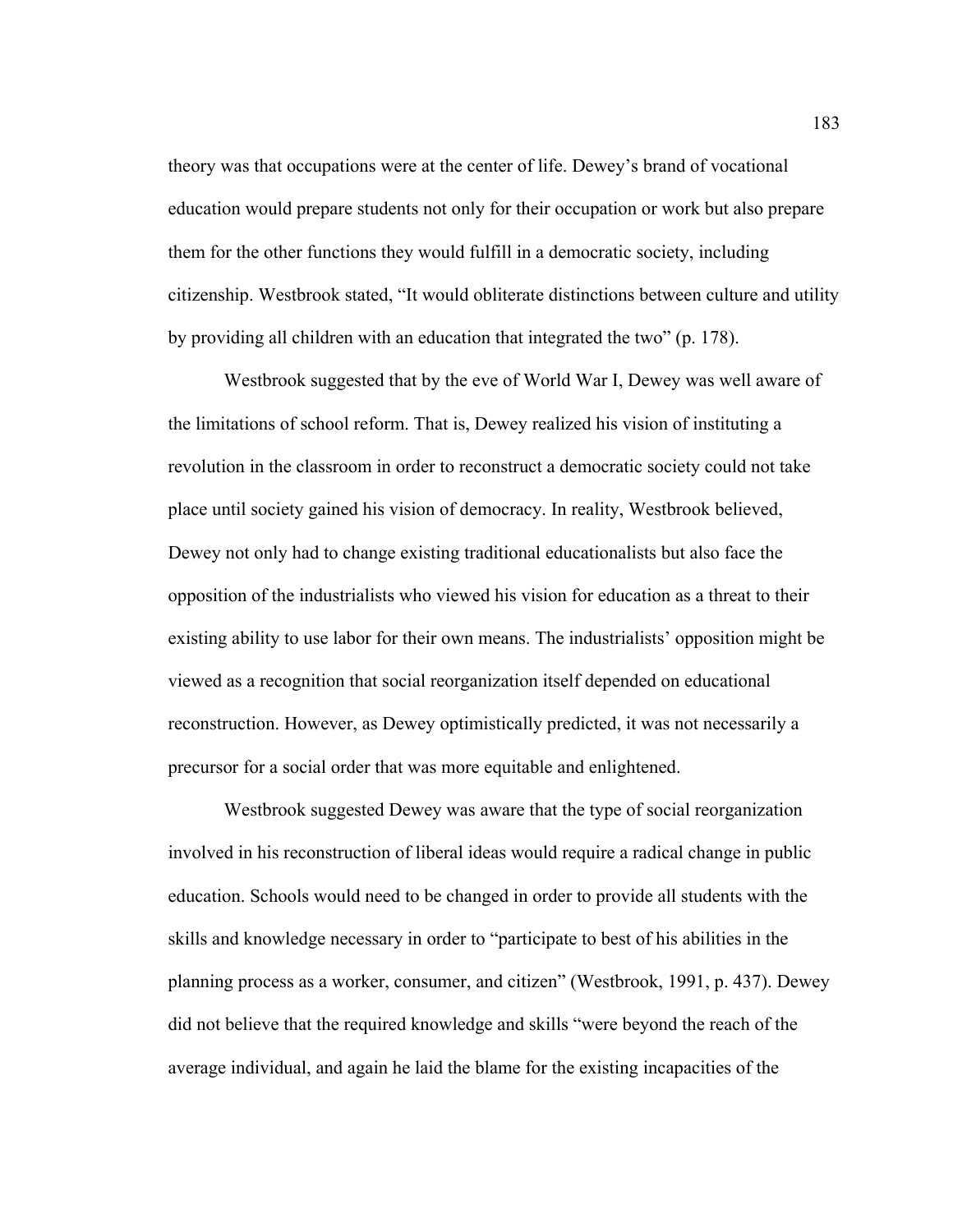individual on the inequities of capitalistic society" (p. 437).

 Westbrook's work on Dewey helps us better understand the *1916 Report on Social Studies* because he clarifies Dewey's philosophy that called for a unity of educational theory and practice. During his study of Dewey's career, Westbrook gained through Dewey's viewpoint an appreciation of the significant barriers that confront democracy in contemporary societies.

**David Tyack and Larry Cuban.** Tyack and Cuban (1995) presented a discussion of the various elements that encompassed public school reform from the conclusion of the  $19<sup>th</sup>$  century through the conclusion of the  $20<sup>th</sup>$  century. Their discussion is related indirectly to the *1916 Report on Social Studies*. It is important to this study because they detail the nature of reforms in schools and provide the political, institutional, and cultural perspectives pertinent to the grammar of schooling.They outlined two competing ideologies in place during the beginning of the  $20<sup>th</sup>$  century. The first group was described as a combination of religious and political faiths held by the 19<sup>th</sup> century school reformers. The second was a merger of evangelical ideas with the ideas of educators as a science. Tyack and Cuban stated this second group of reformers was united by a common educational background. This group was dominated by white men—that is, not many women and no minorities. This group, according to Tyack and Cuban, became the education and government professionals and leaders. They noted in particular that leaders of the NEA belonged to this group. Tyack and Cuban suggested that "Their program for progress stemmed from a shared conviction that education was the prime means of directing the course of social evolution" (p. 17).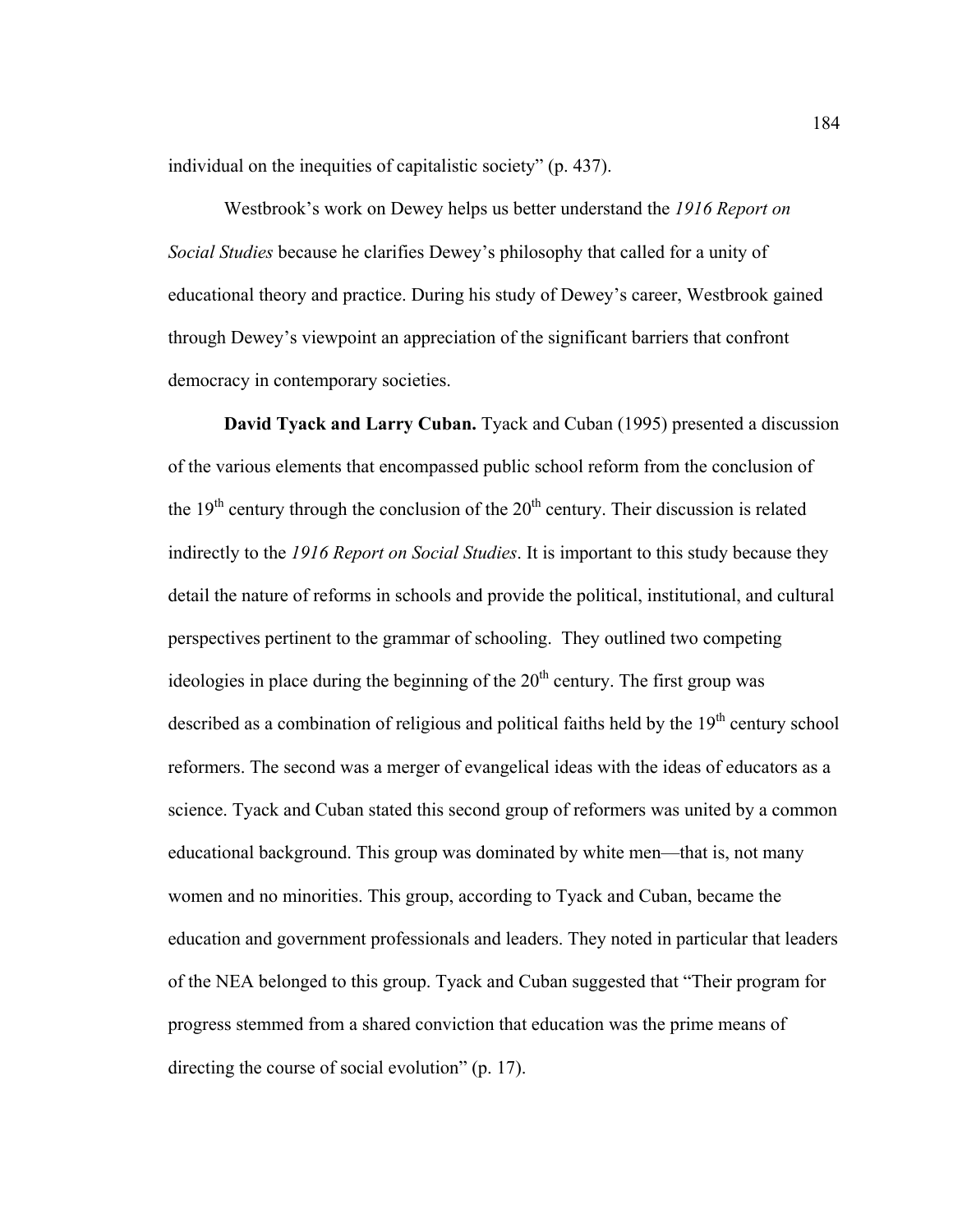Tyack and Cuban (1995) considered this second group to be administrative progressives. The authors' interpretation was that "The administrative progressives believed that school governments would be more efficient and expert if it were more buffered from lay control" (p. 18). They suggested that early  $20<sup>th</sup>$  century educational leaders—administrative progressives—worked with professionals and businessmen to change "the character of urban school politics" (p. 18).

In addition, Tyack and Cuban indicated that administrative progressives held the view that students had different levels of competence as well as different interests and thoughts on life. Those students who deviated from the "norm" as defined by administrative progressives were given different labels. As a result, Tyack and Cuban (1995) stated, "Progress for these experts [administrative progressives] meant a place for every child and every child in his or her place" (p. 20). Tyack and Cuban suggested administrative progressives considered themselves as guardians of public interest and held that "teachers who opposed guidance by expert administrators were unprofessional trouble makers" (p. 22).

 Tyack and Cuban discussed numerous issues regarding the impact of growth and enrollment spanning the decades. According to Tyack and Cuban (1995), the Committee of Ten's work at the end of the  $19<sup>th</sup>$  century viewed the high school "as an agency for owning intelligence for its own sake but also as an institution for preparing students for careers in a complex and interdependent society" (p. 50). Then, Tyack and Cuban acknowledged another later group of educational reformers. This group was identified by the authors as the CRSE, which published Cardinal Principles*.* The authors believed the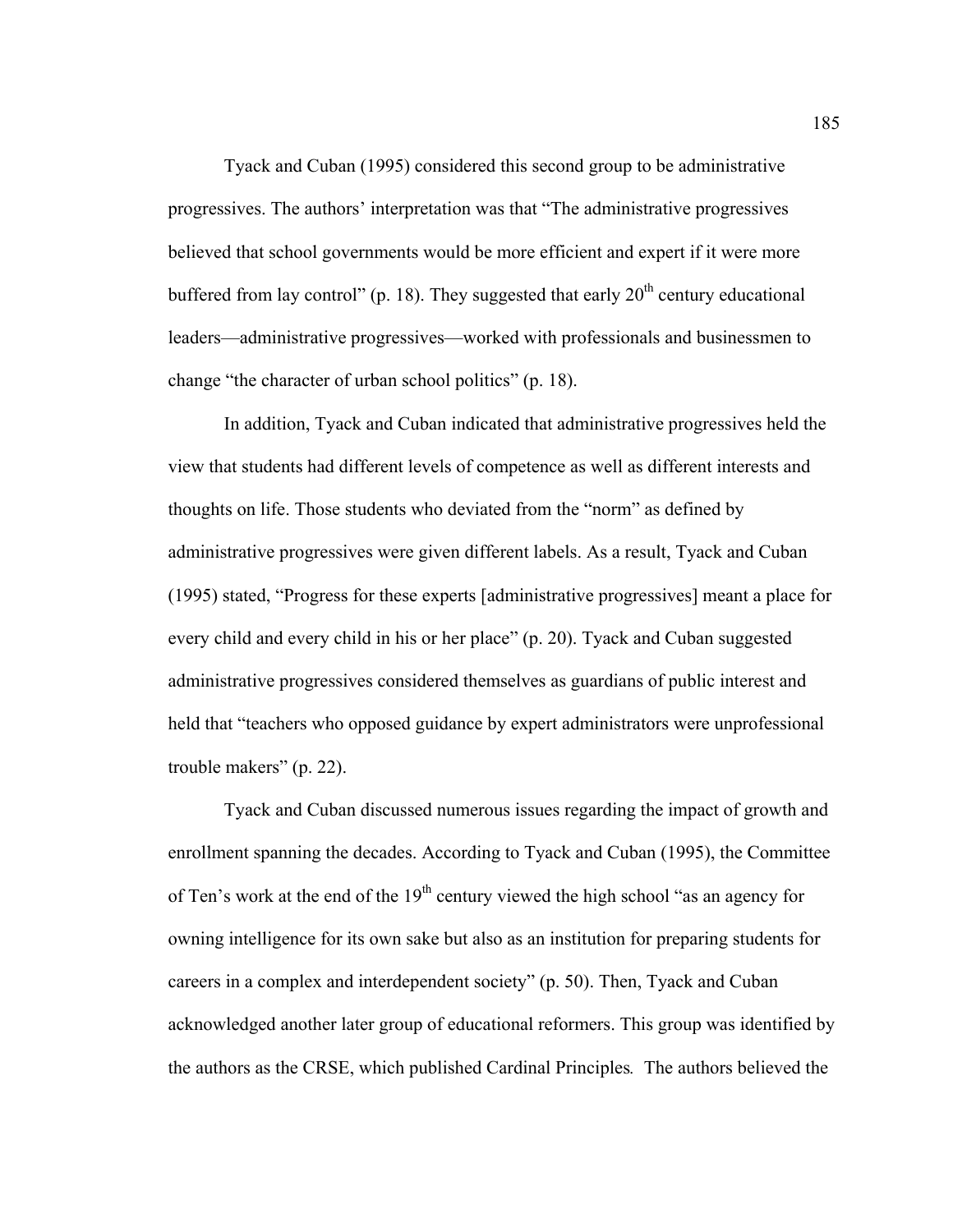CRSE established an extremely different position from the Committee of Ten. Tyack and Cuban indicated the difference was in the CRSE's focus on students using high school as their final stage of education. They observed that educators viewed the CRSE report as a social efficiency document that focused on "the broad socialization of youth for work, family life, good heath, citizenship, ethical character, and worthy use of leisure" (p. 51).

On the other hand, Tyack and Cuban suggested Dewey was concerned about the potential influences of industrialization on democracy. Social efficiency advocates harbored concerns similar to Dewey. However, Tyack and Cuban (1995) stated, "They generally lacked Dewey's profound and subtle understanding of the processes that made democracy real both in the school and in the larger society" (p. 51).

Tyack and Cuban also formed a hypothesis that politics and education do not necessarily track together. They believed historians lives would be simplified and educational forecasters predictions would be easier "if in fact educational reform periods did simply cycle in accord with major political shifts. But the story is not so straightforward" (1995, p. 45).

Tyack and Cuban focused on the CRSE's Cardinal Principles—the umbrella document that represented the culmination of efforts by the underlying subject committees. This included the 1916 committee. They viewed cardinal principles as social efficiency driven recommendations for secondary education. In doing so, Tyack and Cuban developed theories about the educational leadership group they called administrative progressives. This group, according to Tyack and Cuban, influenced Cardinal Principles*.* The authors determined there was a difference in the extent or level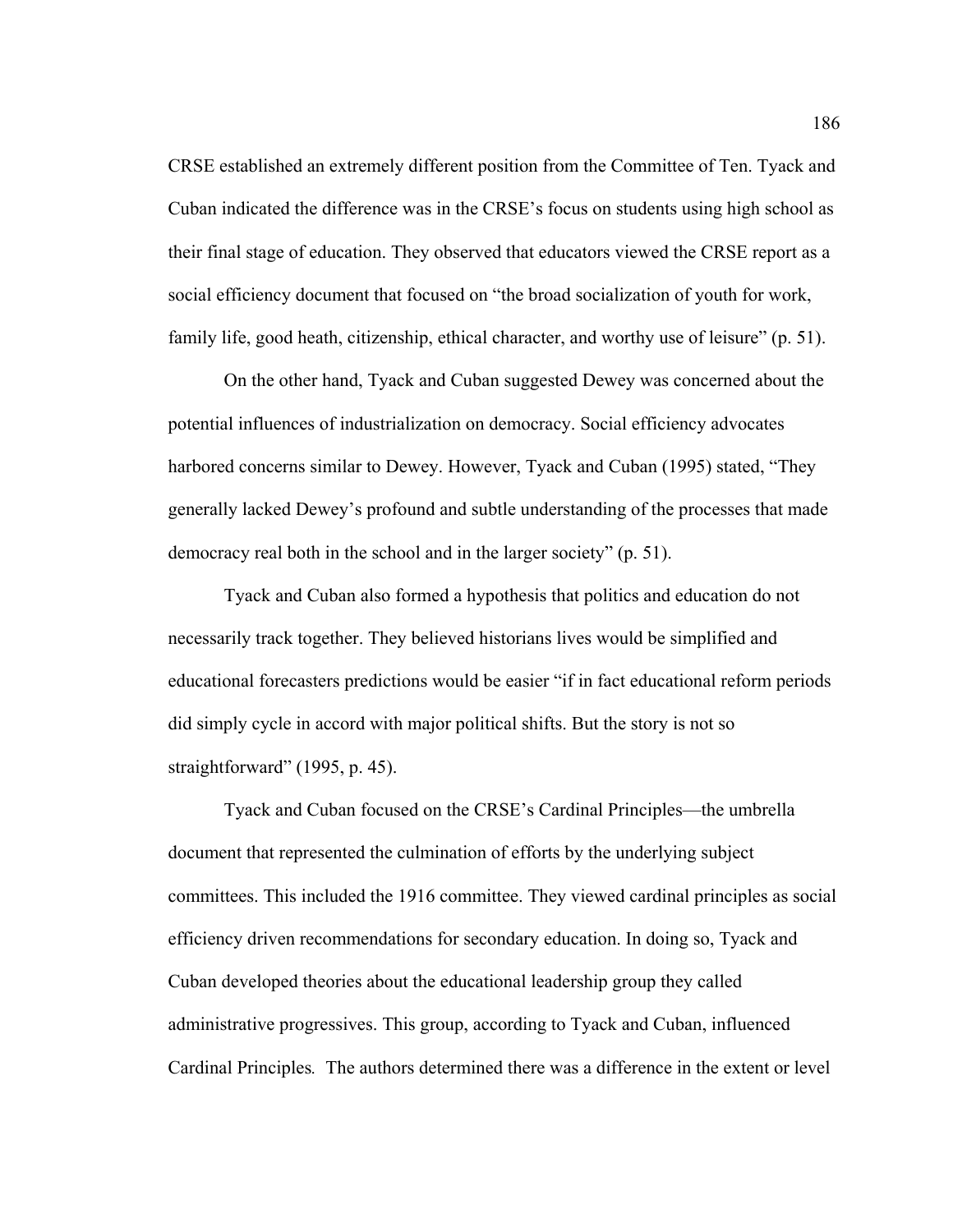of this group's impact that was notably different from the softer progressive position of John Dewey. Tyack and Cuban (1995) suggested that Cardinal Principles represented "an enthusiastic rationale and blueprint" for social efficiency (p. 51).

Tyack and Cuban presented a view of the administrative progressives comprising the CRSE group that defines the group's philosophy as divergent from the 1916 committee. While both groups shared a concern over the impact of industrialization and the need to keep students in school even if they were not college bound, the two groups held different positions on how to educate students. Linking the CRSE administrative progressives with social efficiency advocates of the time, Tyack and Cuban (1995) suggested, "They generally lacked Dewey's profound and subtle understanding of the processes that made democracy real both in the school and in the larger society" (p. 51). The CRSE group placed an emphasis on the group of students using high school as their final step in education. Dewey, on the other hand believed the high school should serve all students—college bound and non-college bound. Tyack and Cuban's discussion on the Cardinal Principles relates to the *1916 Report on Social Studies* because they indirectly conduct a compare and contrast dialogue of the goals of the 1916 committee's *1916 Report on Social Studies* versus the CRSE's Cardinal Principles..

# **Conclusion**

The various persuasions of  $20<sup>th</sup>$  century reformers possessed one common idea schools needed to change in order to deal with the impacts of industrialization, tremendous growth of cities, and wide spread immigration. To some extent, there was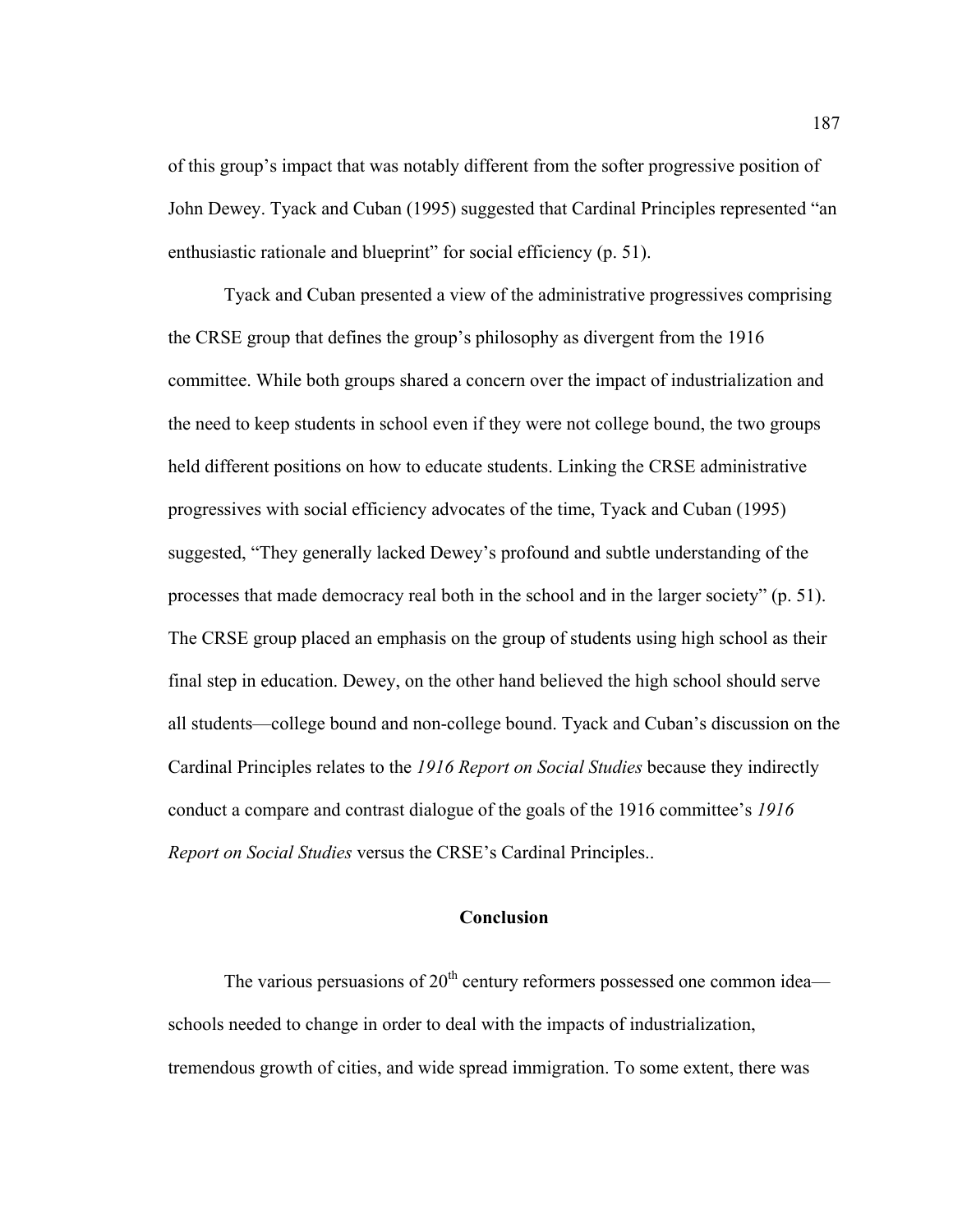agreement on the types of defects existing in schools at that time. However, the different reform groups held widely divergent views on how to improve and expand education for students.

 There was significant disagreement between the proponents of school reform regarding ideas on or for vocational education. Tyack and Cuban (1995) asked, "Should educators sort out and train the 'high-minded' boys in separate schools or try to promote industrial democracy by infusing an understanding and appreciation of work in all pupils as John Dewey urged?" (p. 46). In fact, educators' disagreements on goals for education ran the entire gamut of political and social philosophy. Tyack and Cuban suggested, "Radicals or liberals may favor a traditional academic curriculum as fervently as conservatives" (p. 46).

As we have seen, scholars have provided a widely divergent discussion of the *1916 Report on Social Studies*. The scholars within the various schools of interpretation address theories and ideas on the meaning and intent of the work of the 1916 committee as well as the social and political issues of the era. Moreover, the various scholarly interpretations run a wide gamut ranging in tone from soft to hard, from enthusiastic to radical. In the next chapter, we shall try to make sense of these conflicting schools of interpretation and offer a few insights on the potential for a new interpretation of the *1916 Report on Social Studies* for the 21<sup>st</sup> century.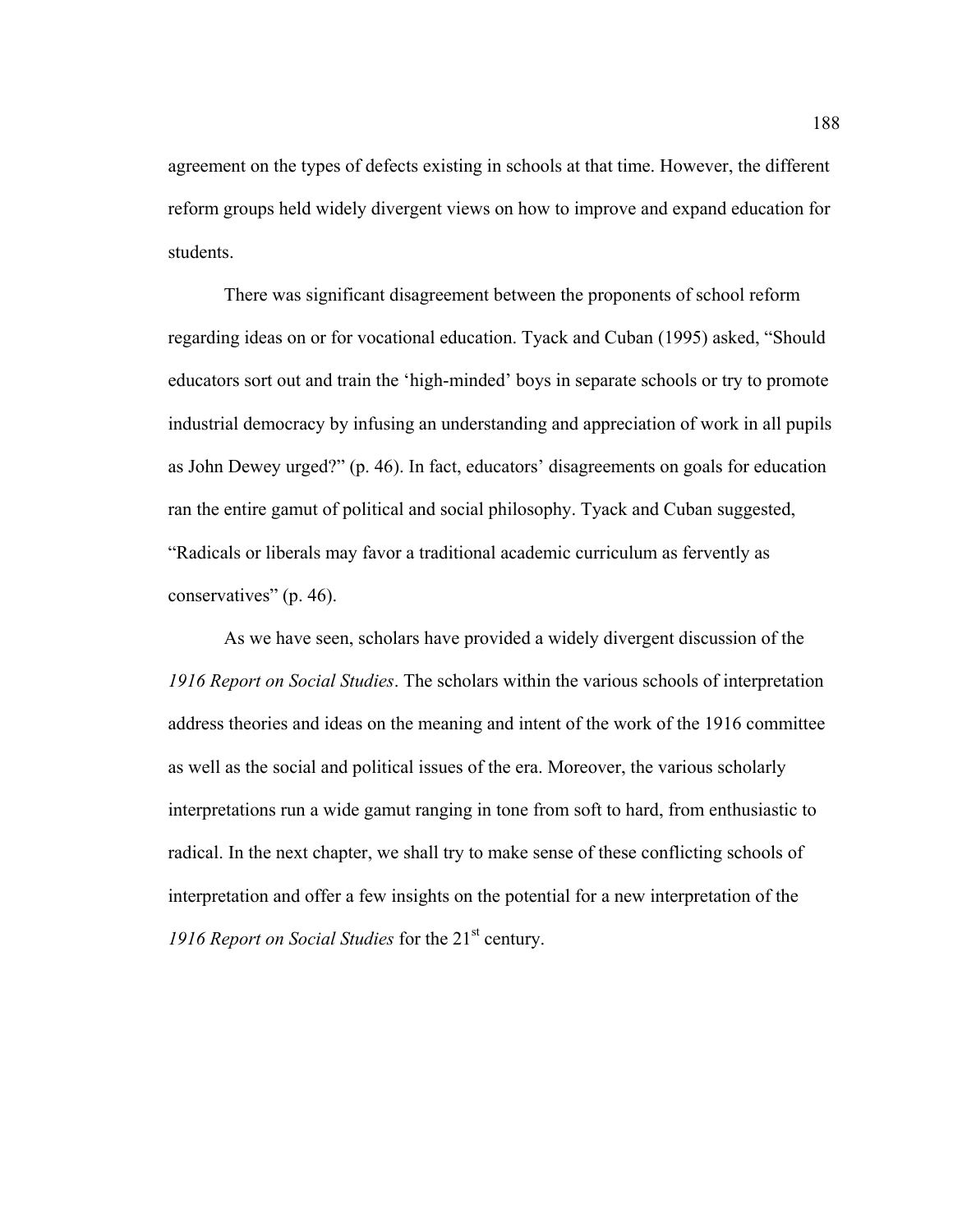## CHAPTER V

# THREADING THE NEEDLE OF INTERPRETATIONS

## **Introduction**

One common thread between the schools of interpretation on the *1916 Report on Social Studies* is the continually high appraisal of the value of its content. Nelson (1999) stated: "Since this 1916 report has been, over the past eighty years, cited and referred to innumerably by writers in the field, the significance of the report itself seems unquestioned" (p. 387). From this common point a full five years after Nelson's comments, the interpretations by scholars from school to school—from celebratory historians, revisionists, and neoconservatives—are notable in their variation.

## **Different Intentions and Influences**

Each interpretation stands on its own merit without necessarily reaching a common or unified outcome. Scholars within each school share similar ideas and opinions on the meaning and intent of the 1916 committee's recommendations. However, the different schools of interpretation have not reached a consensus. For example, concepts of social efficiency are evidenced in the ideas of several scholars. At the same time, depending on the school of interpretation, there is a variation of views on the extent, depth, or even type of social efficiency underlying the 1916 committee's recommendations.

There is also a variety of opinion on which particular individuals exerted the most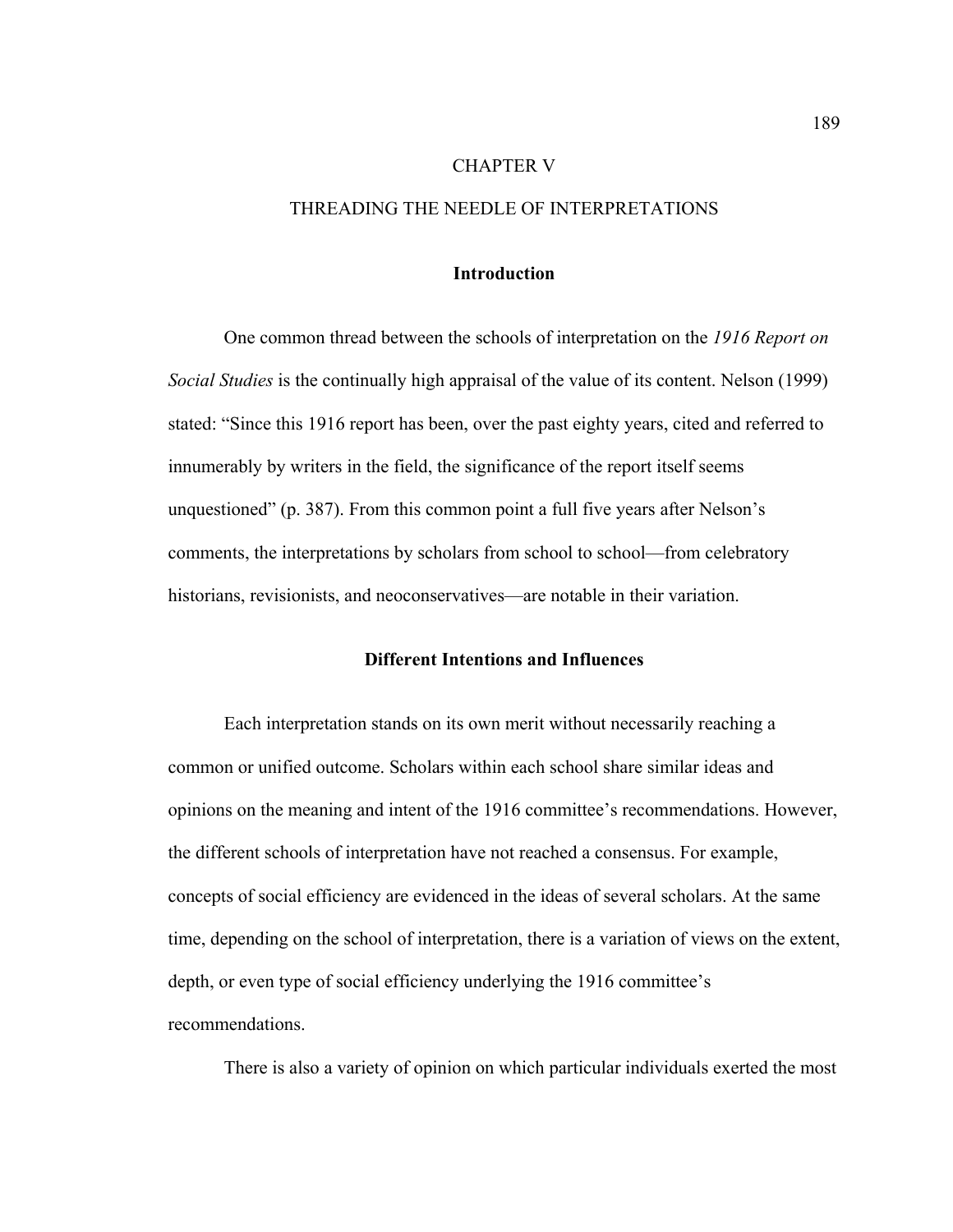influence on the 1916 committee. For some it was Jones, or Jones and Giddings, or Jones and Kingsley. For others it was Robinson. Still other scholars believe Dewey did more than hover in the background.

In this, the  $21<sup>st</sup>$  century, there appears to be ample room for a new look and a new interpretation to ascertain why readers of the *1916 Report on Social Studies* "can still turn to this report and find it useful in describing the notion and possibilities of social studies" (Nelson, 1999, p. 387).

### **Social Efficiency Influence**

Several scholars have held that the *1916 Report on Social Studies* is, in essence, a document most strongly influenced by social efficiency (Kliebard, 2004; Lybarger, 1981). In similar light, another adopted the position that the Report did little more than confirm that social efficiency would be the cornerstone of modern education (Ravitch, 2007). These two opinions may be considered as one in many aspects. At face value, this unified interpretation translates into a description of social efficiency as an educational framework in which the school sees its role as that of preparing students to become members of the work force. In this interpretation, curriculum responds to society's needs. That is, curriculum is seen as a public good designed to meet collective needs. The underlying societal stance could be considered as the opportunity for all students and citizens to contribute to the public good.

# **Different Notions**

However, Krug (1964) discussed notions of social efficiency, which suggested a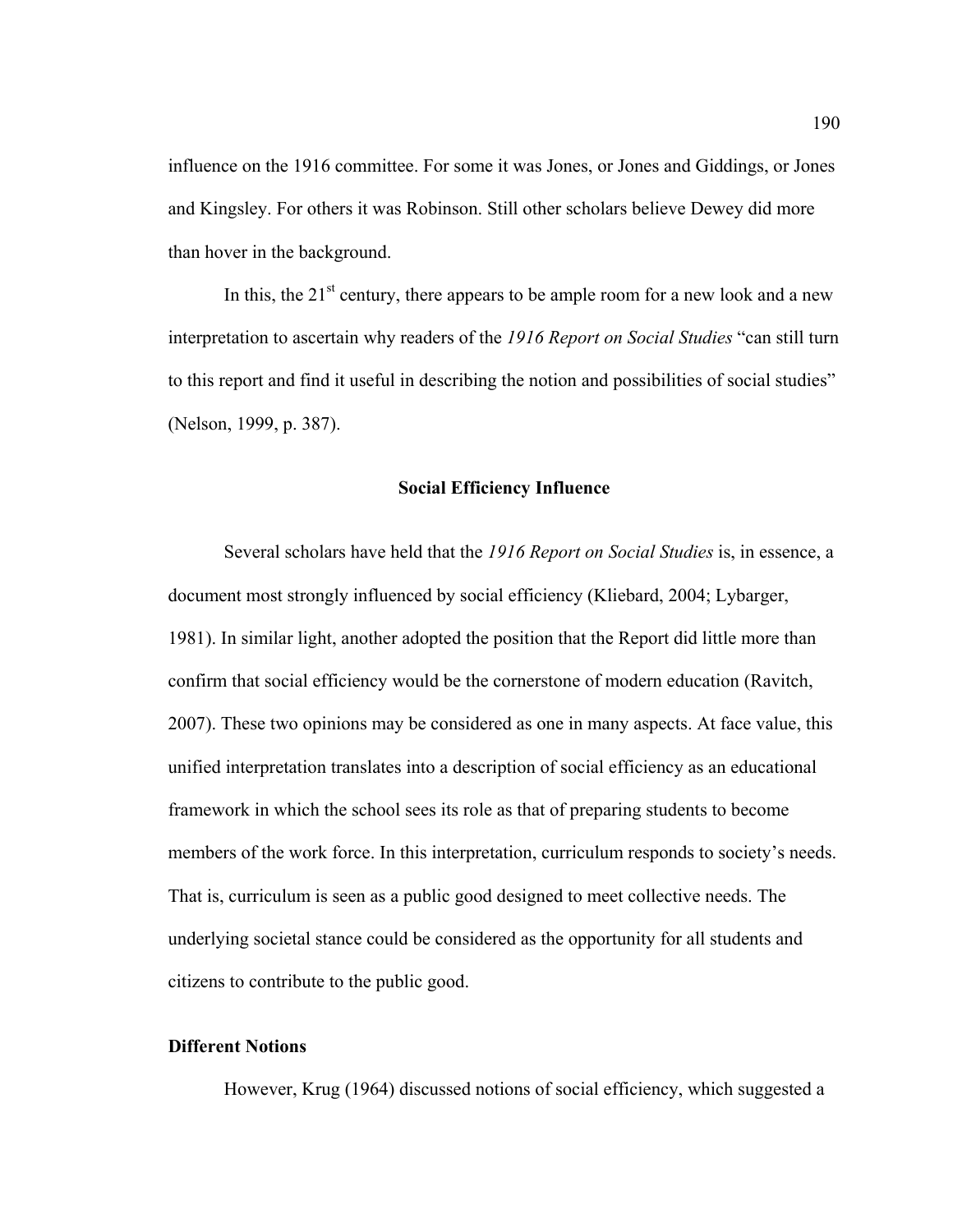very different view on the underpinnings of the *1916 Report on Social Studies* that reflected more than preparing students to be workers. He suggested that the quest for social reforms at the turn of the 20<sup>th</sup> century encapsulated in the term "social efficiency" involved both education for social control and education for social service. First, Krug indicated that the origin of the term social control went as far back as 1901 in a book by Edward Ross. Krug believed the implication of social control involved "the management, and even the restraint, of individual behavior on behalf of the group" (pp. 249-250). In his mind, society could not exist without some form of social control.

Second, and more importantly, Krug suggested, "The persistent question…is whether to endure or to embrace it" (p. 250). This study suggests the the1916 committee chose to endure it. They did so by embracing the educational philosophy of John Dewey and applying it through James Harvey Robinson, as well as others on and off the 1916 committee. To this end, Krug argued, Dewey's tenets held that schools were much more of an agency for social service.

Inexplicably, these two separate ideas—schools as an agency for social control and schools as an agency for social service—became joined as "one slogan, education for social efficiency" (Krug, 1964, p. 249). Saxe (1991) agreed with Krug's definition of social efficiency. He concluded that the 1916 committee combined the two and recommended, "Educators adopt social control measures as well as social service concepts" (p. 149). Further, he indicated the 1916 committee's actual position differed dramatically from some scholars' assumptions that, under a description as progressive administrators, they solely promoted traditional social efficiency concepts, which in turn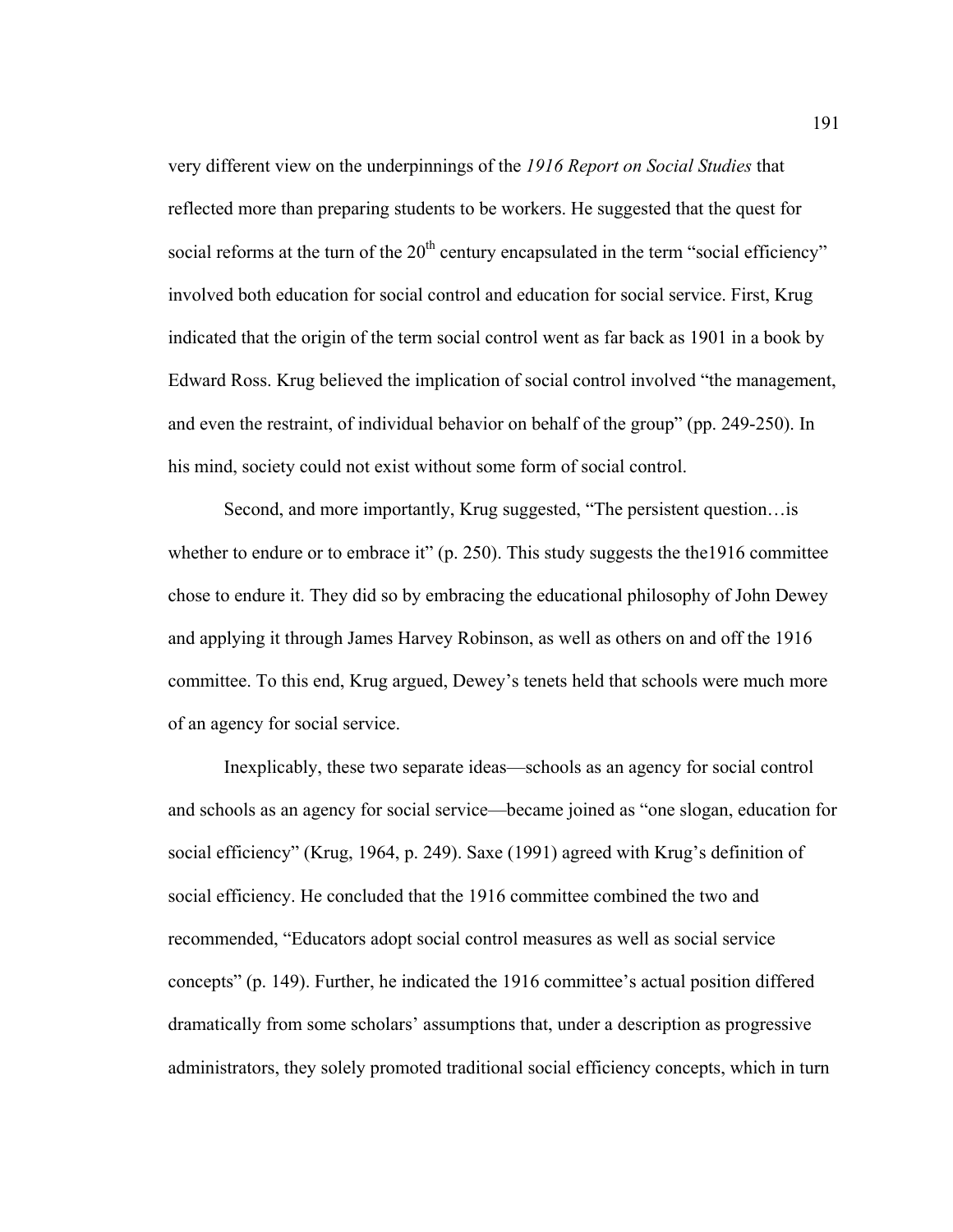merged with the ideas of scientific management.

# **Definitive Definitions?**

 It can also be argued that there were significant and varying degrees of interpretation within Krug's definition of social efficiency for social control and social efficiency for social service during the time of the 1916 committee (Dewey, 1916). In relation to this statement, the distinction between social control and social service is perhaps lost in many contemporary interpretations.

Therefore, there is reason to believe that the 1916 committee's view on social efficiency may have (a) differed between individual 1916 committee members, (b) differed from the mainstream thoughts of their day, and (c) differed from how contemporary scholars view the concept of social efficiency in the late  $20<sup>th</sup>$  and in the early  $21<sup>st</sup>$  century. Multiple influences of the time as well as the influence of individual educators and scholars could have combined to mitigate and soften social efficiency per se as an overarching influence throughout all three reports of the 1916 committee.

### **"The Appreciation of Methods of Human Betterment"**

 One reason for confusion over the role of social efficiency in the *1916 Report on Social Studies* may stem from scholarly accounts concerning the 1913 Preliminary Report. In its introductory paragraphs, the 1913 Preliminary Report clearly indicated, "Good citizenship should be the aim of social studies in the high school" and that "it is maintained that social studies have direct responsibility in this field" (U.S. Bureau of Education, 1913, pp. 16-17). Immediately following this passage, the 1913 Preliminary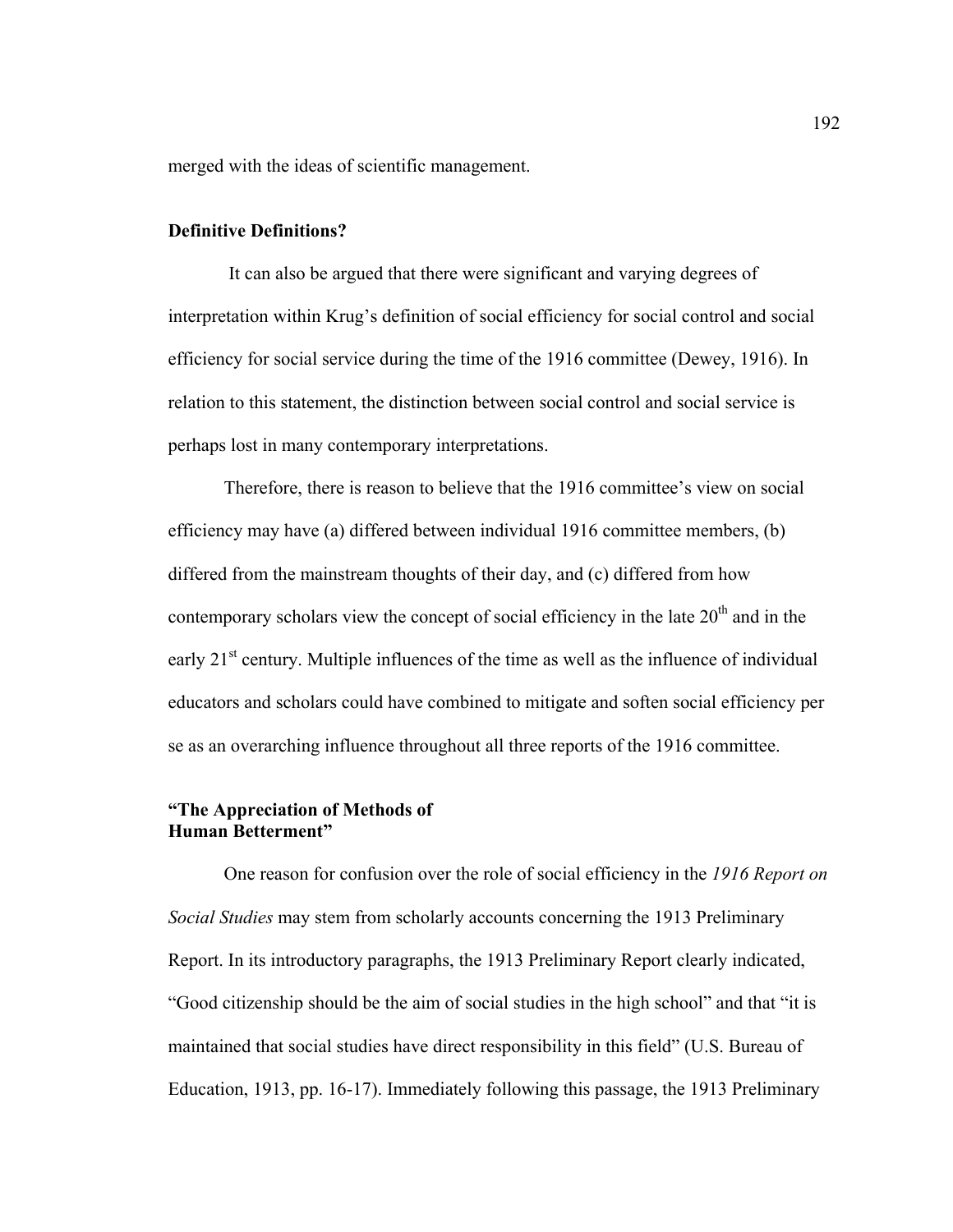Report stated, "Facts, conditions, theories, and activities that do not contribute rather directly to the appreciation of methods of human betterment have no claim" (U.S. Bureau of Education, 1913, p. 17).

The phrase "appreciation of" is absent from Ravitch's (2007) interpretation of the *1916 Report on Social Studies*. In quoting the 1913 Preliminary Report, she stated instead: "It proclaimed that 'facts, conditions, theories, and activities that do not contribute rather directly to the methods of human betterment have no claim" (p. 30). Not mentioning the phrase "appreciation of"—that is, "the appreciation of methods of human betterment"—may lend immense support to the neoconservative antisocial studies argument. However, it detracts from an understanding of the original intent of the 1916 committee.

The reason this warrants a closer examination is that Lybarger (1981) also did not provide the word "appreciation" in his revisionist interpretation of the *1916 Report on Social Studies*. Instead, Lybarger wrote, "In his *1913 Preliminary Statement*, Jones, then chairperson of the Committee on Social Studies, held that 'Facts, conditions, theories, and activities that do not contribute rather directly to an understanding of the methods of human betterment have no claim for inclusion in the social studies'." (p. 71). In doing so, the word "appreciation" was not only omitted but also replaced. He substituted the word "understanding" for the word "appreciation" in his version. It should also be noted Lybarger added the phrase "for inclusion in the social studies" which does not appear in the 1913 Preliminary Report.

Both modified versions by Ravitch (2007) and Lybarger (1981) taint an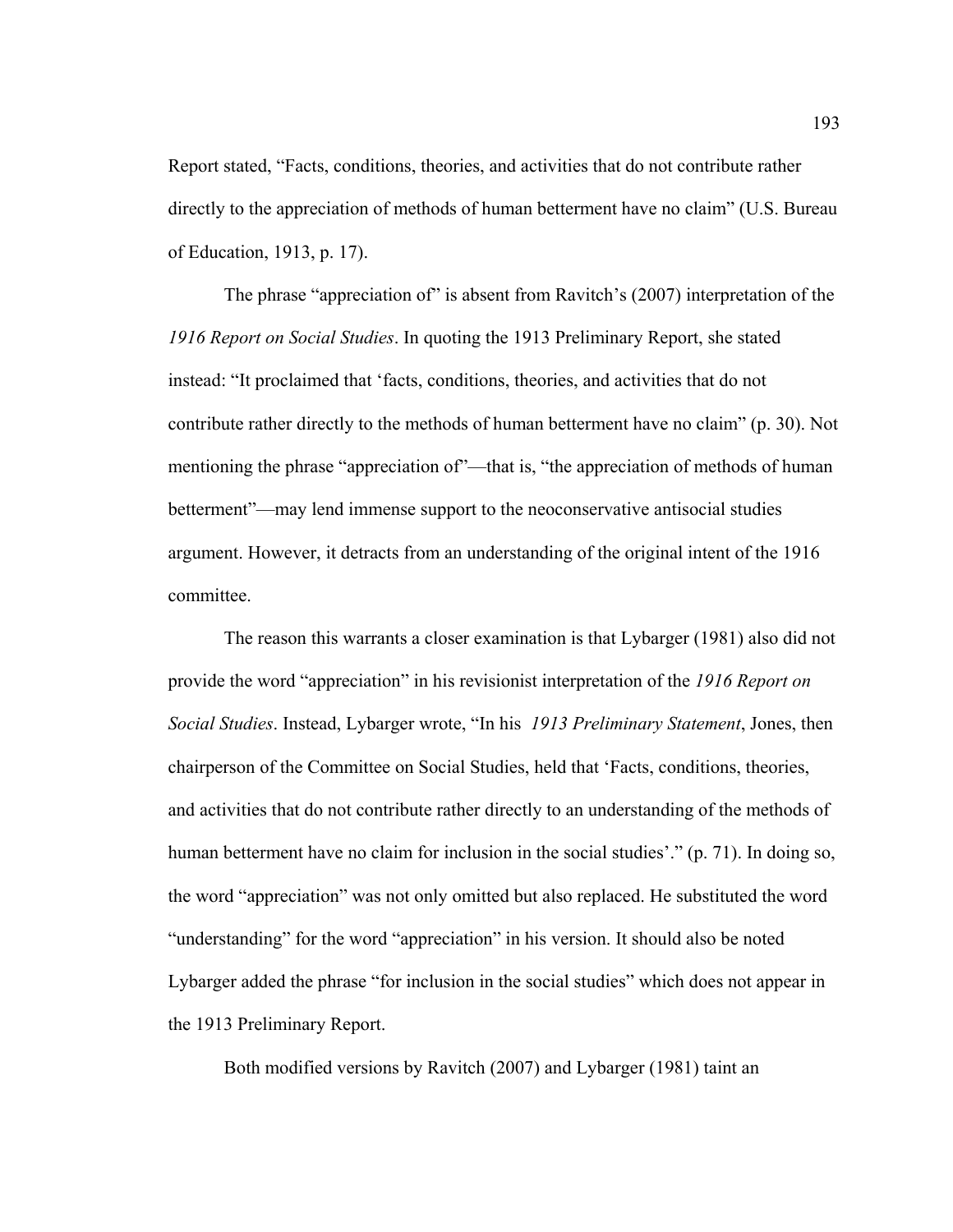understanding of the 1913 Preliminary Report. These modifications by Ravitch and Lybarger represent a stumbling block to any analysis involving the aim and intent of the *1916 Report on Social Studies*.

#### **Why "Appreciation" Is Missing?**

What is it about the concepts involving the phrase "appreciation of" or the word "appreciation" used by the 1916 committee that would cause these scholars to create modifications? What can be accomplished by these omissions or revisions? One explanation may be that the phrase "appreciation of methods of human betterment" does not appear to be utility minded. In addition, it is not easy to quantify or to evaluate and test. Despite these factors, neoconservative and social efficiency revisionists implied that the time and motion studies associated with Taylorism and scientific management were the primary concepts adapted by the 1916 committee. However, social efficiency driven concepts would not be easily applicable to suggesting the 1916 committee was utilityminded—especially in measuring "the appreciation of methods of human betterment." This passage would not be considered a strong indicator of social control if "appreciation of" or "appreciation" were left in place as written by the 1916 committee. To first modify a select phrase from the 1913 Preliminary Report and then portray the *1916 Report on Social Studies* as simply an outcome of either social efficiency or scientific management appears to be overstated.

Instead, it is reasonable to suggest that the 1916 committee's use of "the appreciation of methods of human betterment" in the 1913 Preliminary Report—the first report issued to the CRSE—actually sets the stage for the Deweyan notions which are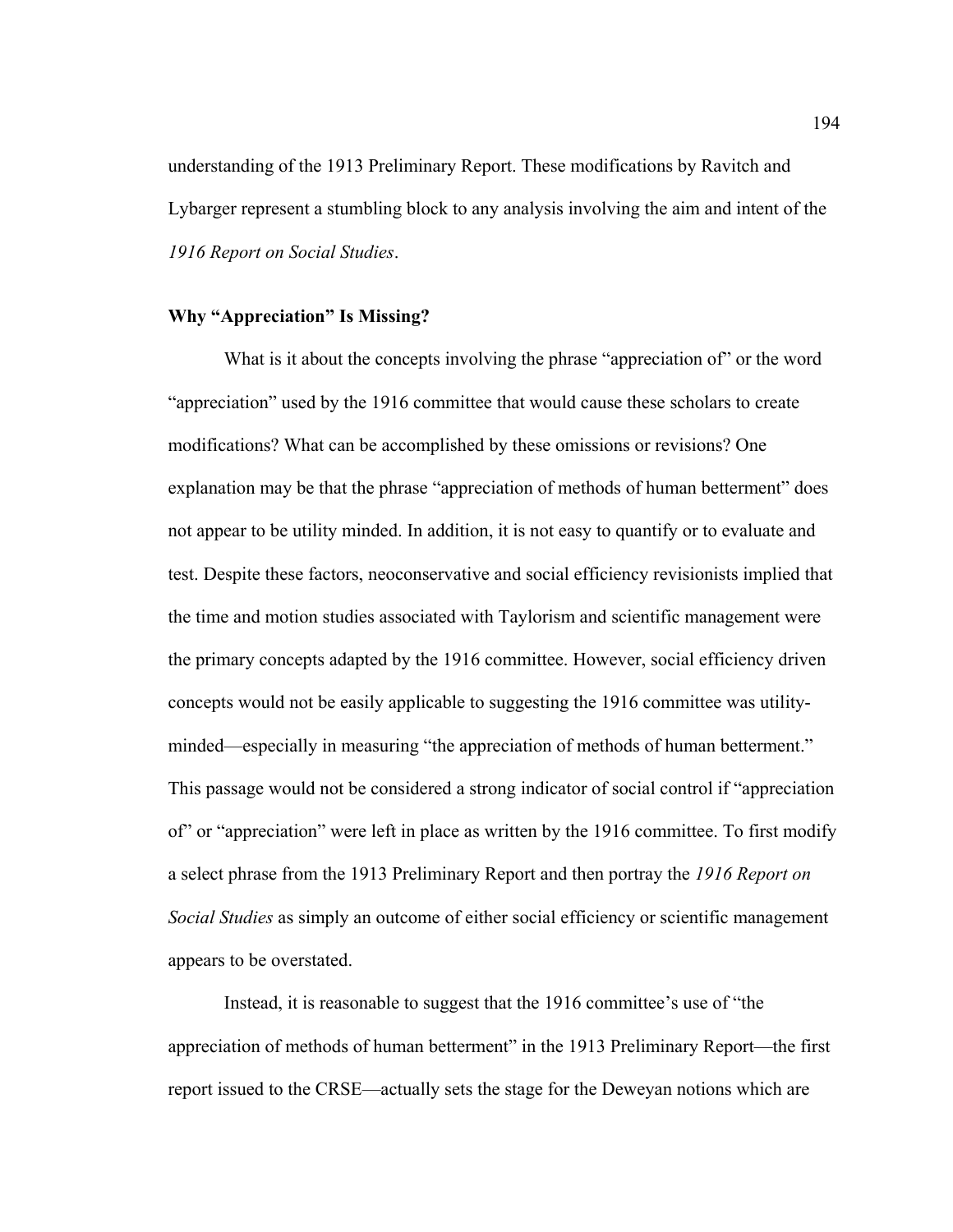later reflected throughout the text of the third and final report, the *1916 Report on Social Studies*. The use of the word "appreciation" is consistent with the 1916 committee's application of Dewey's educational philosophy and concepts in the *1916 Report on Social Studies*. Even Hertzberg (1989) found it important to clarify Dewey's position on the idea of social efficiency. She stated,

Social efficiency could also mean something quite different. John Dewey's model for the school was an idealized community, permeated with "the spirit of art, history, and science," saturating the child with "the spirit of service" and "providing him with the instructions of self-direction," in a society that would be "worthy, lovely, and harmonious. (p. 82)

This is important to note because the neoconservative and the social efficiency revisionist interpretations generally imply that the phrase "social efficiency" and the singular term "efficiency," as it appears in the *1916 Report on Social Studies*, is translated in modern times, essentially, to mean scientific management.

# **Taking Care of Business?**

Certainly, industry's move to scientific management processes by way of Taylor and Bobbitt in the 1916 era became identified as the social change to implement in education, indeed in virtually every aspect of society. All organizations within society needed to appear as if they were taking care of their work in a businesslike manner. The impetus became that education was not to outline how schools were to function and teach. Instead educators were to follow the directives of business and industry. As Callahan (1962) pointed out, "Doubtless many educators who had devoted years of study and thought to the aims and purposes of education were surprised to learn that they had misunderstood their function. They were to be mechanics, not philosophers" (p. 84).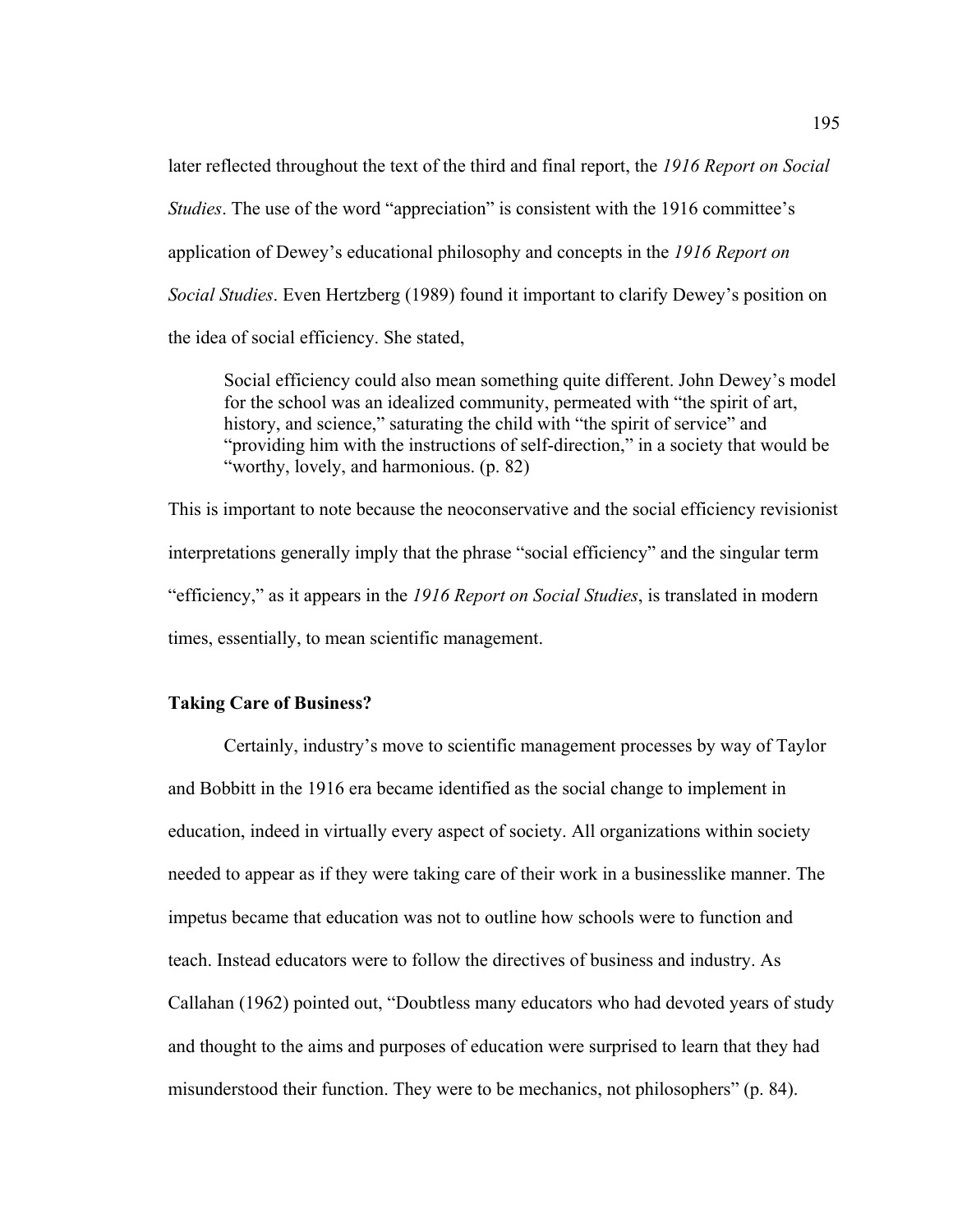However, despite the 1916 era's society and industry forces, and contrary to neoconservative and social efficiency revisionist criticisms of the *1916 Report on Social Studies*, it is reasonable to suggest the 1916 committee did in fact consider and resist what the national implications of a merger of social efficiency and scientific management would represent in education.

Krug (1964) argued that actual business practices during the 1916 era may not have been only partially mirrored by education's attempt to incorporate scientific management ideas. Krug, similar to Callahan (1962), argued that educators may not have been concerned as much with the cost of providing education—that is, elimination of waste or cost cutting measures—as much as they were concerned with what students learned. This created a perception that led society to call for some type of scientific testing in education. However, any change that may have been implemented in the schools did not equate to what was considered business-oriented management. According to Krug, the pedagogical dilemma "was whether or not the academic tradition could survive the more subtle pressures represented by social efficiency made scientific" (p. 308)

 As a result, the 1916 committee was very aware of the influence social efficiency advocates were wielding in society and of their attempts to promote the same in the schools. Thus, the 1916 committee acknowledged and used the phrase "social efficiency" four times, the phrase "national efficiency" four times, and the phrase "demands for efficiency" twice in the *1916 Report on Social Studies*. This latter phrase—"demands for efficiency"—was discussed not under the context of ideology, but more in expressions of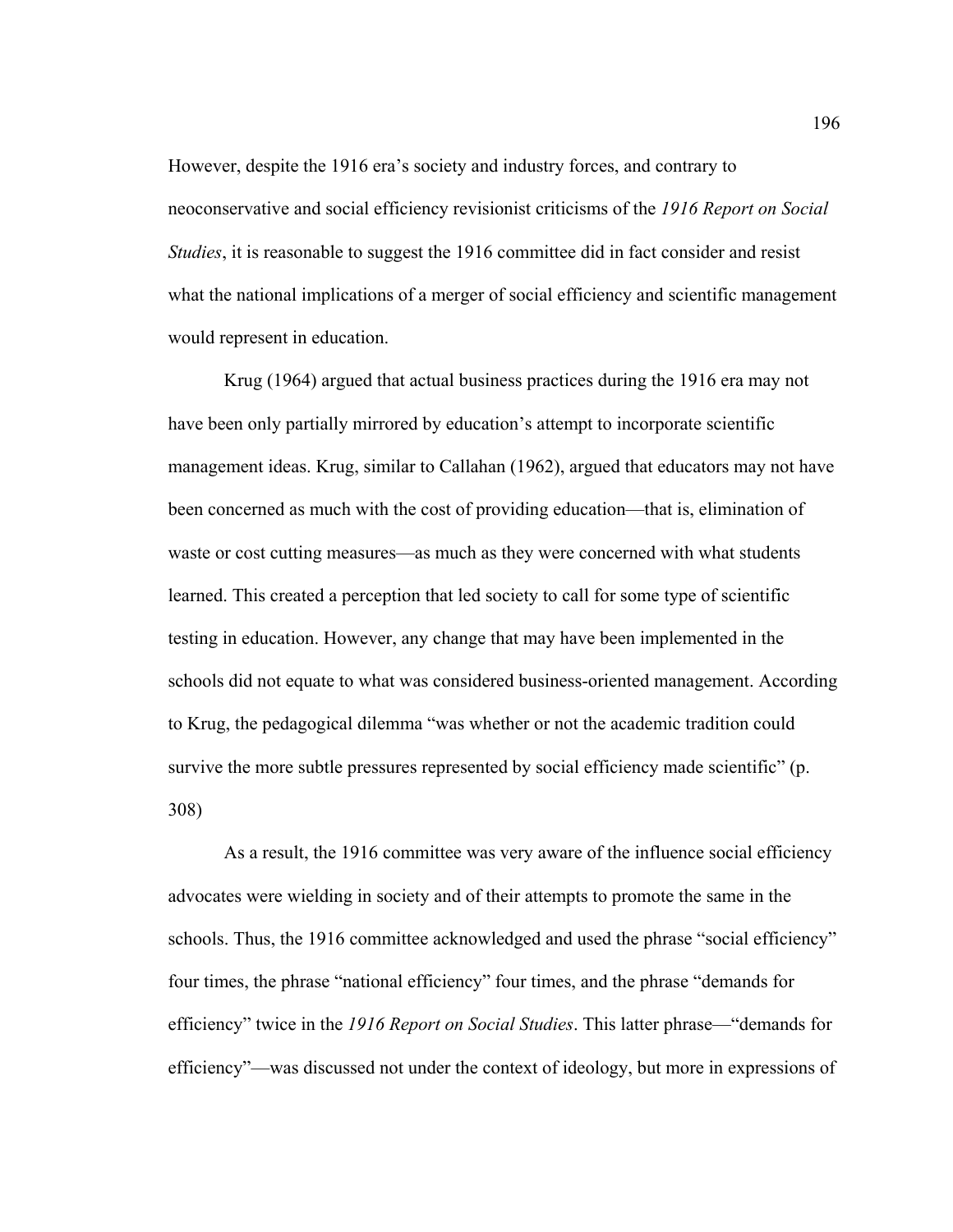a difficult issue to handle. That is, the first use of the phrase is included in a quotation from a teacher sharing a frustration with developing a desirable social studies program under the pressures of social efficiency. This was followed by an echoing 1916 committee that the "demands for efficiency" were "causing very severe tests to be applied" (U.S. Bureau of Education, 1916, p. 41). It may also be noted that the term "scientific management" was not referenced in any part of the text.

In contrast, as will be discussed, there are close to thirty variations of Dewey's terms "immediate interest" and "needs of present growth" used in the *1916 Report on Social Studies*. Given the 1916 committee's limited use of the popular term social efficiency, concepts generally attached to this ideology were not necessarily incorporated and used by the 1916 committee in the same manner promoted by mainstream social efficiency advocates. The manner in which Krug (1964) differentiated between notions of schools as an agency of social control and schools as an agency of social service—both under the concept of social efficiency—would be one example.

### **Multiple Influences**

#### **How Progressive Is Progressive?**

Indeed, the 1916 committee used other concepts from competing ideologies, and they did not actually subscribe to any one particular concept, much in the same method and the same way in which Dewey did not appear to fully embrace any specific ideology in total (Kliebard, 2004). For instance, the difference between the administrative progressives on one hand and other progressives of the era similar to Dewey as a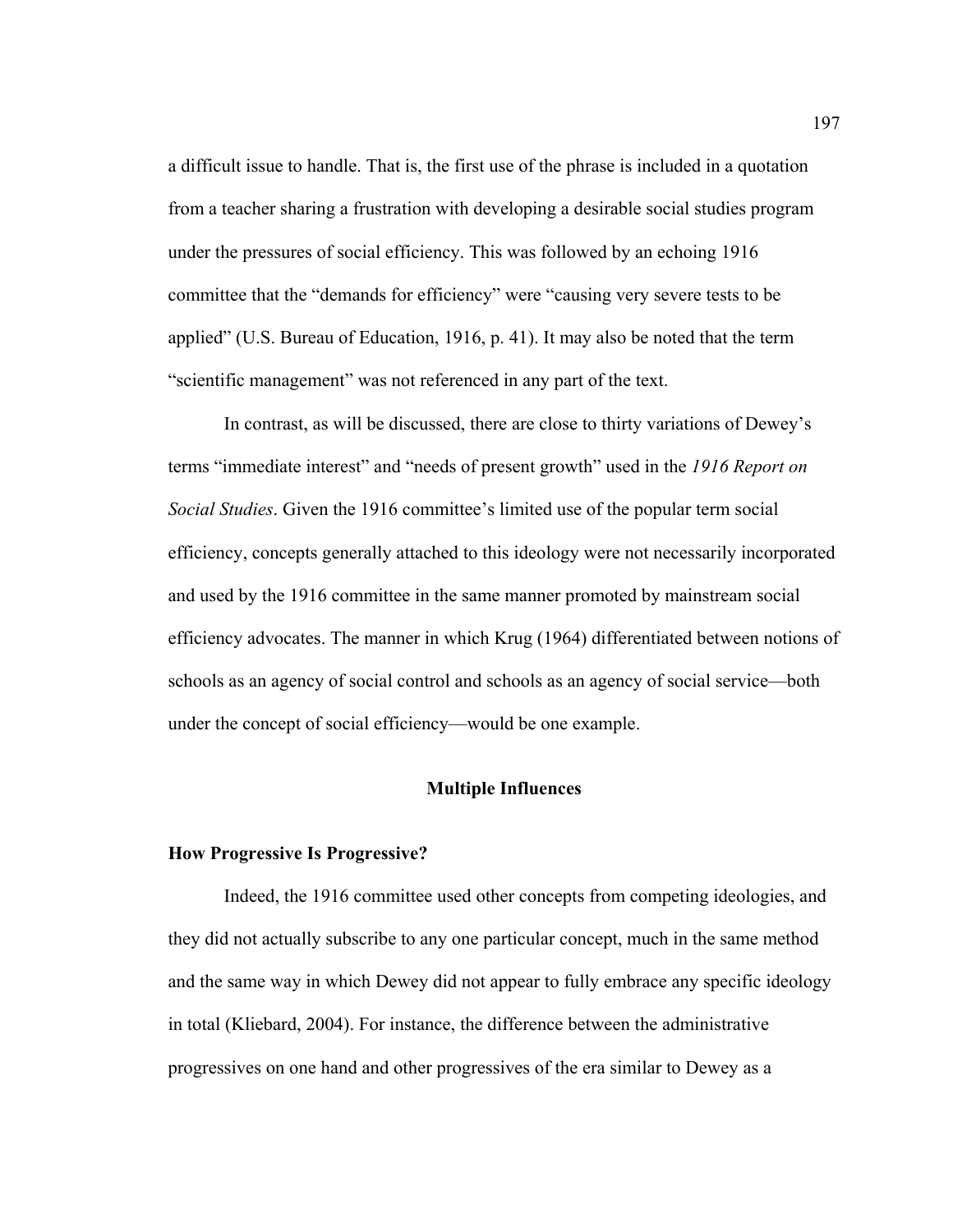progressive was somewhat blurred (Westbrook, 1991). In referring to Dewey, Kliebard (2004) observed: "It was his fate to become identified with a vague, essentially indefinable entity called progressive education" (p. 27).

 Dewey actually may have outlined or influenced the premise for the 1916 committee to use under their "a*ims of the social studies."* To start, Dewey (1916) penned the following: "For the *statement* of aim is a matter of emphasis at a given time (p. 130). The term "aim" as used in the *1916 Report on Social Studies* adopted a new look which the 1916 committee stated was unique to social studies—as opposed to other subjects. In doing so, it is possible that the following guidelines from Dewey were their philosophical basis: "That evil institutions and customs work almost automatically to give a wrong education which the most careful schooling cannot offset is true enough; but the conclusion is not to educate apart from the environment, but to provide an environment in which native powers will be put to better uses" (Dewey, 1916, p. 138).

However, Smith (1997) provided a more definitive view of the umbrella of progressives. In his approach, to the right of the progressive group were individuals like William Howard Taft and Herbert Spencer who (a) promoted economic individualism on pragmatic grounds, and (b) supported scientific management. The center of the progressive spectrum was identified in Theodore Roosevelt's New Nationalism and Woodrow Wilson's New Freedom. To the left were individuals, such as John Dewey, who, Smith indicated, were known as democratic progressives. Smith suggested Dewey was cautious of New Nationalism and "its efforts to herd people into big, efficient organizations, scientifically managed by strong leaders." Instead, he believed Dewey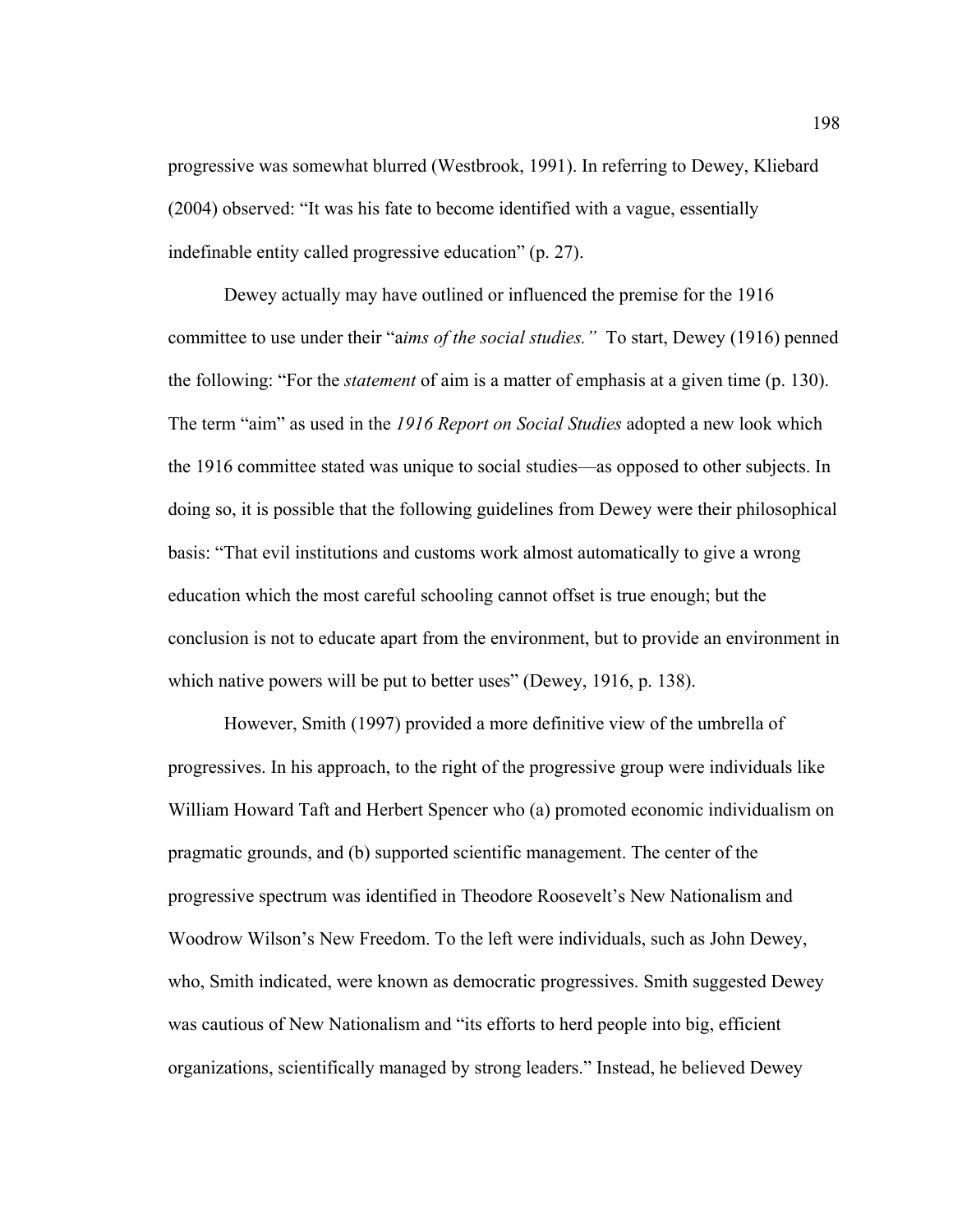leaned toward "Jeffersonian traditions of local participatory democracy and openness to immigrants, reformulated on pragmatist premises and purged as far as possible of racism" (p. 420)

 At the same time, the differences between Dewey and Snedden were distinct (Hertzberg, 1981, 1989; Kliebard. 1994; Krug, 1964; Westbrook, 1991). Though Dewey used many of the same common administrative progressive terms such as "social efficiency," Dewey had vastly different definitions (Westbrook, 1991). Hertzberg (1989) noted in particular,

Dewey wrote that social efficiency in its broadest sense was "nothing less than the socialization of *mind* which is actively concerned in making experiences more communicable; in breaking down the barriers of social stratification which makes individuals impervious to the interests of others. (p. 82)

Dewey's very different stance can be noted in his own statement: "It must be borne in mind that ultimately social efficiency means neither more nor less than capacity to share in a give and take of experience" (Dewey, 1916, p. 141).

In reality, education efforts at the time used the ideology of the sciences to justify and support both educational and ideological motives. However, the wide spread effort to make educational objectives scientific was translated into a practice in education that was far removed from being scientific (Callahan, 1962; Krug, 1964). It is reasonable to consider that perhaps the non-administrators both on and off the 1916 committee were aware that social efficiency and scientific management did not lend themselves to development of good curriculum. During that time, for example, individuals could question traditional subjects such as history without providing proof, but "those who defended it were called upon to do so scientifically. Since this could not readily be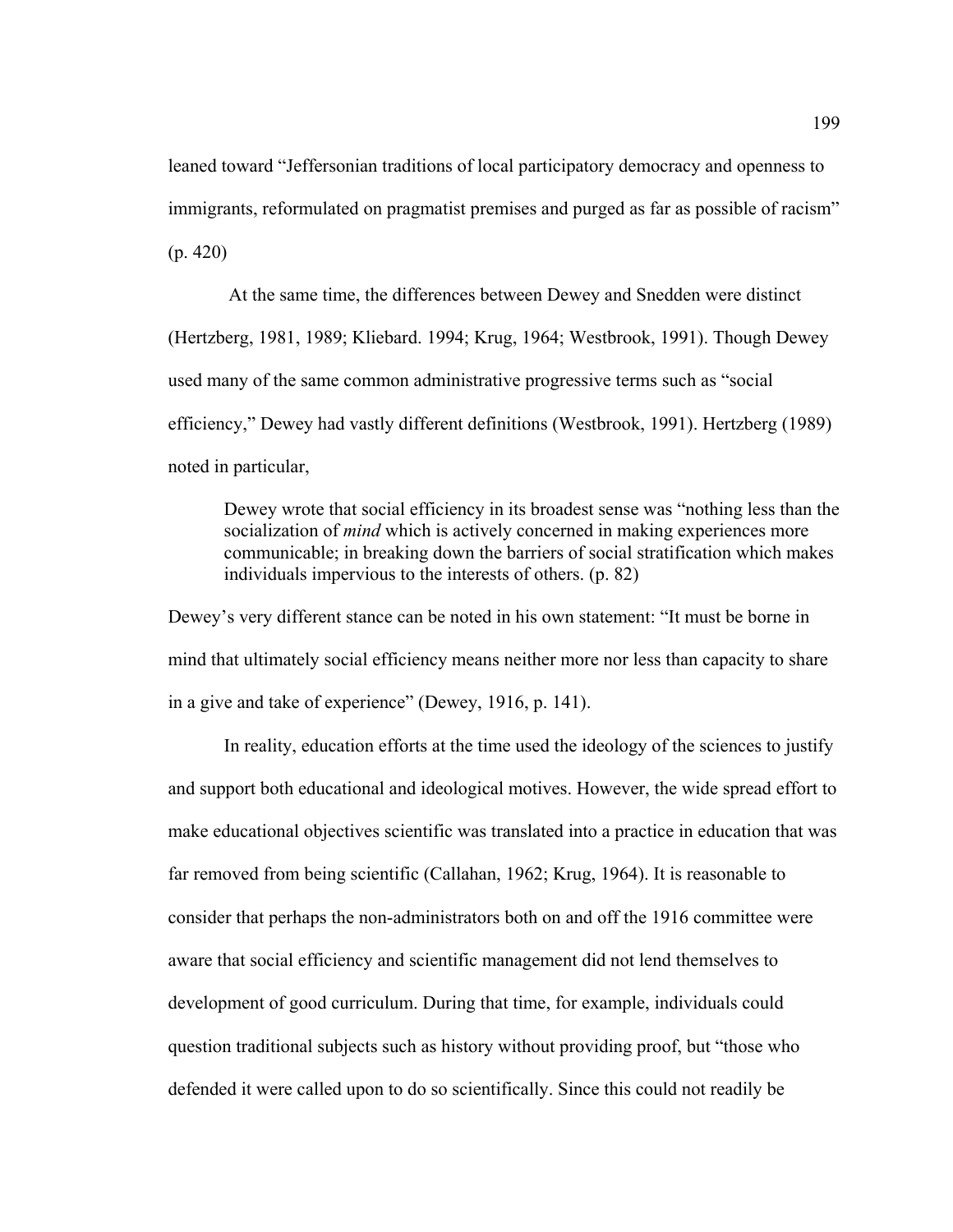managed, history, or any subject so questioned, necessarily remained under a cloud" (Krug, 1964, p. 318).

The 1916 committee's—and Dewey's—stance of incorporating various aspects of multiple and sometimes competing ideologies indicates that their combined ideas concerning social efficiency were not simply confined to what modern scholars now interpret as scientific management. After all, Krug (1969) argued, "The practical result of the move to define objectives scientifically was the reinforcement of social efficiency as the all-embracing educational objective into which others would be absorbed (p. 310).

 However, Dewey (1916) cautioned, "The error is in implying that we must adopt measures of subordination rather than of utilization to secure efficiency" (p. 139).

# **Committee of Educators**

The operational common denominator for the 1916 committee members, who produced the third and final report, was that they were educators. Though their background and training varied, some aspects were similar. At the same time, individual similarities did not combine to create an overarching influence on the third and final report. In other words, while many scholars consider social efficiency—today, translated essentially as scientific management—as the strongest, most dominating influence of the era and therefore, on the entire trilogy of reports, other influences may warrant equal or even more consideration.

Arguably, the 1916 committee recognized that values such as "loyalty" and a "sense of obligation" could ambiguously be used in a manner that appeared to stem from social efficiency constructs. At the same time, it is reasonable to conclude that these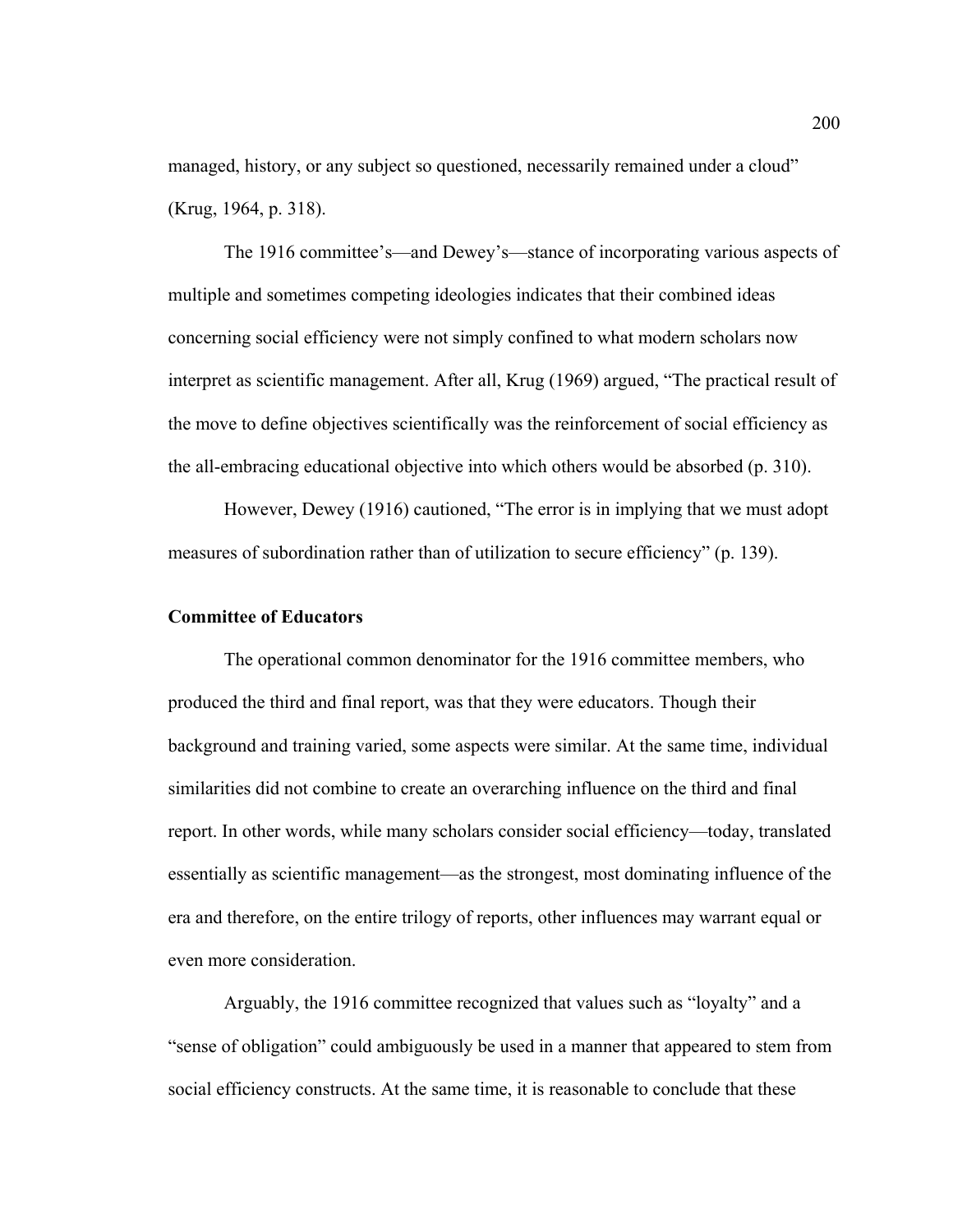words were used by the 1916 committee to recognize aspects of care and concern toward others that they wanted to promote through citizenship education. The 1916 committee's position represented a significantly expanded concept well beyond the status quo. That is, the 1916 committee was striving for citizens to achieve the social and political feelings of human beings that come from the process of socialization. In their mind, this encompassed aspects of social meliorism (reflectively thinking about how one can contribute to the betterment of a world community) and social reconstructionism (empathy and a sense of social justice within a world community). This was demonstrated when they addressed in the *1916 Report on Social Studies* what it meant in society to be a part of humanity,

Again, "society" may be interpreted to include the human race. Humanity is bigger than any of its divisions. The social studies should cultivate a sense of membership in the "world community," with all the sympathies and sense of justice that this involves as among the different divisions of human society. (U.S. Bureau of Education, 1916, p. 9)

It is apparent the 1916 committee was grappling with educational reform that was

impacted by what Popkewitz (1983) has described as follows.

The modern American school was formed with intense debate about its function. The discussions focused upon the role of the school to socialize the new immigrants, the poor and the minorities; to provide for labor selection; to help create a "true" democracy in which reason prevailed, and to engage students in learning. The actual direction taken in the curriculum involved negotiation among various groups as schooling responded to the social predicaments it confronted in the larger society. (p. ix)

Thus, it is reasonable to look to a spectrum of other influences on the 1916 committee

such as social meliorism, social reconstructionism, humanism, and developmentalism as

well as influential key individuals related to these various theories such as Mace,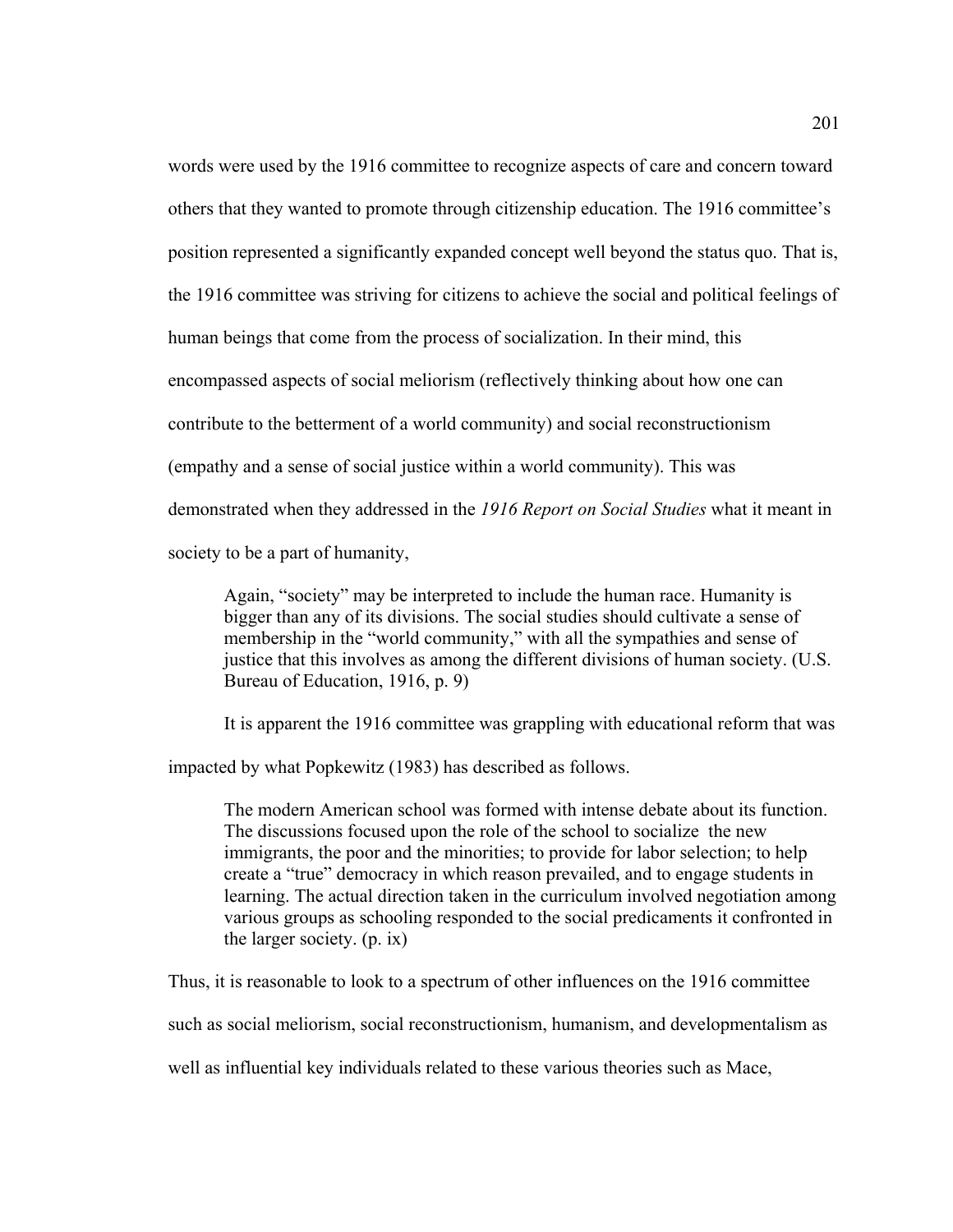Robinson, and Dewey.

### **Microcosm**

The *1916 Report on Social Studies* represents a microcosm of Kliebard's (2004) competing camps. As a result, the third and final report—the *1916 Report on Social Studies*—the product of the full 1916 committee, was both a consensus and a commitment to develop a new approach to achieve its goal of launching a new academic subject known as social studies. Its goal represented a line of demarcation from the previous committees convened by the NEA and the AHA, as well as from the formal NEA report published as the CRSE's Cardinal Principles. The 1916 committee reengineered its representation of society's concerns as a microcosm of Kliebard's ideologies. Its recommendations in the *1916 Report on Social Studies* can also be considered a reflection of Deweyan principles and philosophy much more powerfully than social efficiency concepts. Indeed, the *1916 Report on Social Studies* is significantly more Deweyan than the 1913 Preliminary Report. In comparison to the separately published *1915 Report on Community Civics* which strongly recommended the inculcation of general social efficiency principles, the *1916 Report on Social Studies* undoubtedly and significantly embraced Dewey.

### **What's In a Term?**

Krug (1964) believed that during this era the term scientific management was viewed by society as having two components: the management part was derived from industry, while the scientific part was applied to schools and derived from educators.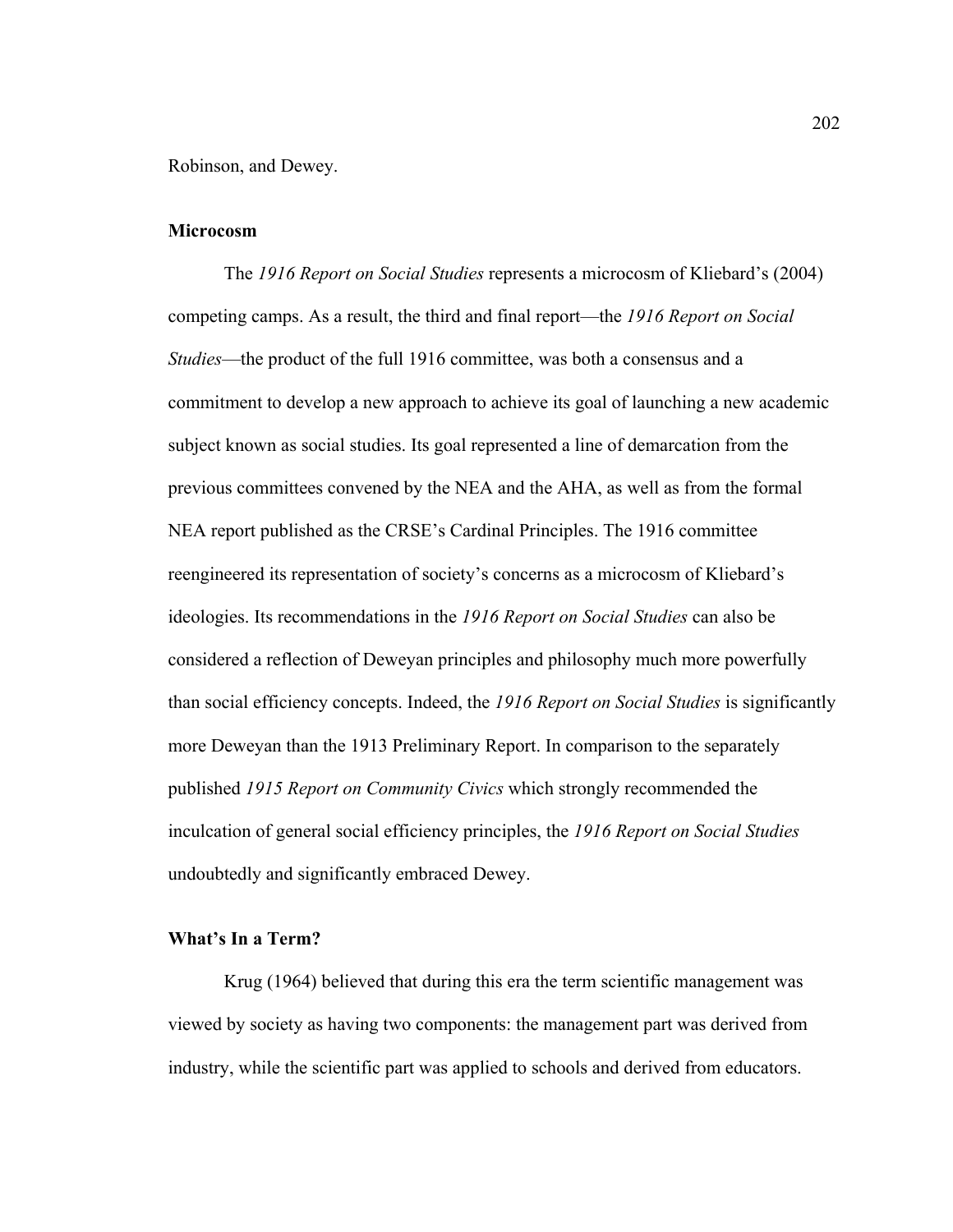However, he indicated, educators had defined scientific management in a very different manner than society in general. That is, educational goals under a scientific definition were "centered in social efficiency, viewed in terms of citizenship, character, family living, the use of leisure, and other aspects of life" (Krug, 1964, p. 307). To Evans (2004) the social efficiency concepts for education in the 1916 era involved the training of individuals but in "the broadest sense" (p. 24). He believed, similar to Krug, that the *1916 Report on Social Studies* "combined social service and social control," as well as "elements of both the meliorist and social efficiency camps" (p. 24).

Elements of the humanist camp appear sporadically in the *1916 Report on Social Studies*. Clearly, Robinson's new history concept used the study of "Athens—the City Beautiful" in the classroom as an example of an ancient and aesthetically important study in history. Robinson's example was represented in an approach taken by a teacher in the field. This exemplified a humanistic teaching approach. In turn, Hertzberg (1989) considered the *1916 Report on Social Studies* a social efficiency document written under a strong influence from humanistic progressivism. Developmentalism is also apparent in the *1916 Report on Social Studies*. For example, in the section involving geography and history in the seventh and eighth grades, the 1916 committee presented extracts from Indianapolis schools. One example stated, "By the time children reach the sixth grade they are sufficiently mature to approach the study of a continent or a country with some problem in mind" (p. 18).

Kliebard (2004) believed Dewey was not "a staunch ally of either" (p. 50) the humanists or the developmentalists. In fact, the very way in which Dewey blended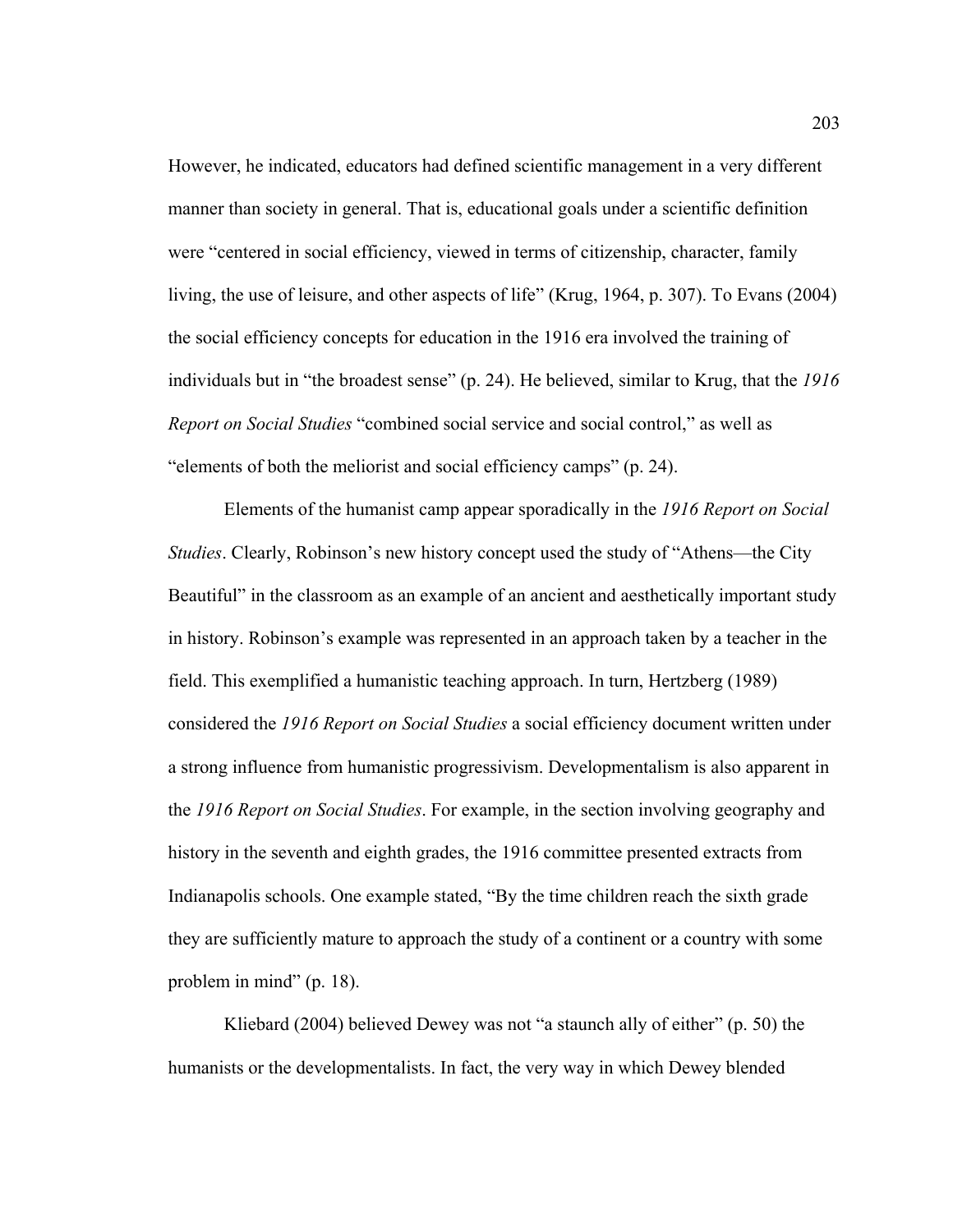various aspects of the competing camps of his day into his overall philosophy may specifically illustrate the approach taken by the 1916 committee. However, Kliebard (2004) believed Dewey was not influential in the sense of seeing his ideals realized in the schools. He stated,

John Dewey, the quintessential American philosopher, may, paradoxically, have been out of step, in at least some significant respects with dominant American values, and while, personally, he was much revered in his own lifetime, his educational reforms remained confined largely to the world of ideas rather than the world of practice. (p. 75)

As an opposite view, the majority of the authors identified for this study on the

*1916 Report on Social Studies* acknowledged that Dewey had a significant influence

upon the 1916 committee. Some of these scholars were somewhat balanced between

Dewey and Robinson, but a vast number tipped to the Dewey side of the influence scale.

# **Influential 1916 Committee Members**

### **Guiding Student Study**

 Using principles to guide student study of topics more effectively than strictly using a textbook from start to finish was a concept attributed to William Mace. Saxe (1991) determined that Mace was a notable contributor to the *1916 Report on Social Studies*. Saxe stated, "Utilization of the guiding principle concept" (p. 168) was evident throughout the *1916 Report on Social Studies*.

In addition, both Mace and Robinson were used by the 1916 committee to answer a conceptual question in the *1916 Report on Social Studies*. The 1916 committee asked: "*What 'tests' must the history course meet if it is 'to hold its own in our schools'?'"* (U.S.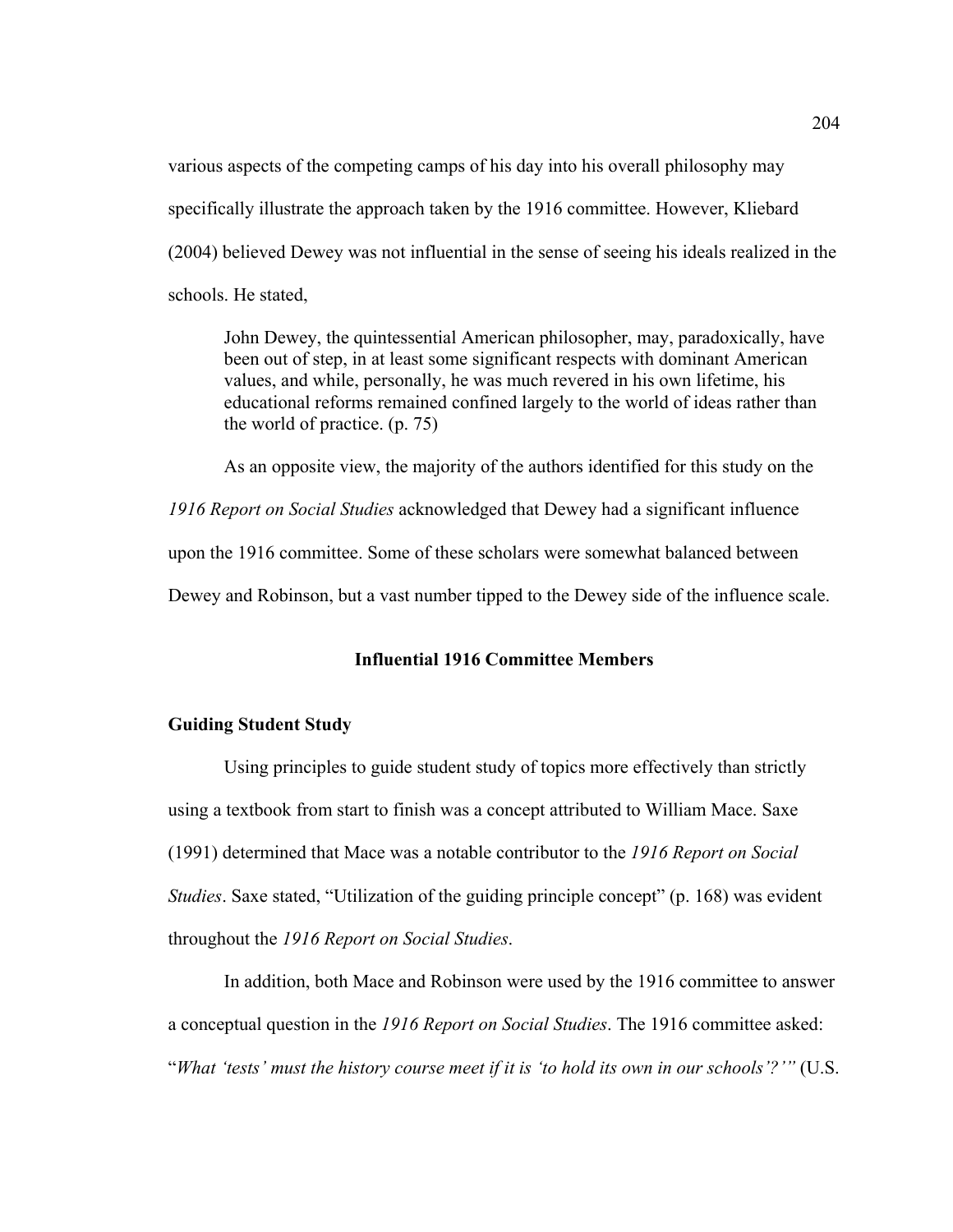Bureau of Education, 1916, p. 41). Extensive quotations from Mace and Robinson comprised the 1916 committee's complete rationale and entire answer to the question posed.

Mace's 1916 committee colleague, Robinson, may have enjoyed more recognition than Mace because Robinson's consistent participation on other educational committees as well as in professional endeavors made him more visible. However, Mace may arguably be considered as a conceptual forerunner to both Dewey and Robinson. For instance, Mace's influence can be seen in the development of the teaching and learning concepts recommended for the newly created social studies—in particular, history.

 It is clear that Mace (1902) believed that history curriculum played a much larger role in education than mere dates, faces, and places. He was a proponent of history courses that explained events and personalities with a view to learning how to approach future community, nation, and world life experiences. The problem with the traditional notions of teaching and learning in history, Mace suggested, was that it often did not account for real life. For instance, Mace believed that one could find five phases in life applicable to all civilizations: (a) political, represented by government institutions, (b) religious, as demonstrated by churches, (c) educational and cultural, encompassed by schools, (d) industrial, which included occupations and work skills, and (e) social, which were contained in family life. Mace suggested that the institutions involved in these five phases "have become great crystallized centers of life around which the thoughts and feelings of people grow" (p. 11).

Suffice it to say, the bottom line of his influence and contribution to the efforts of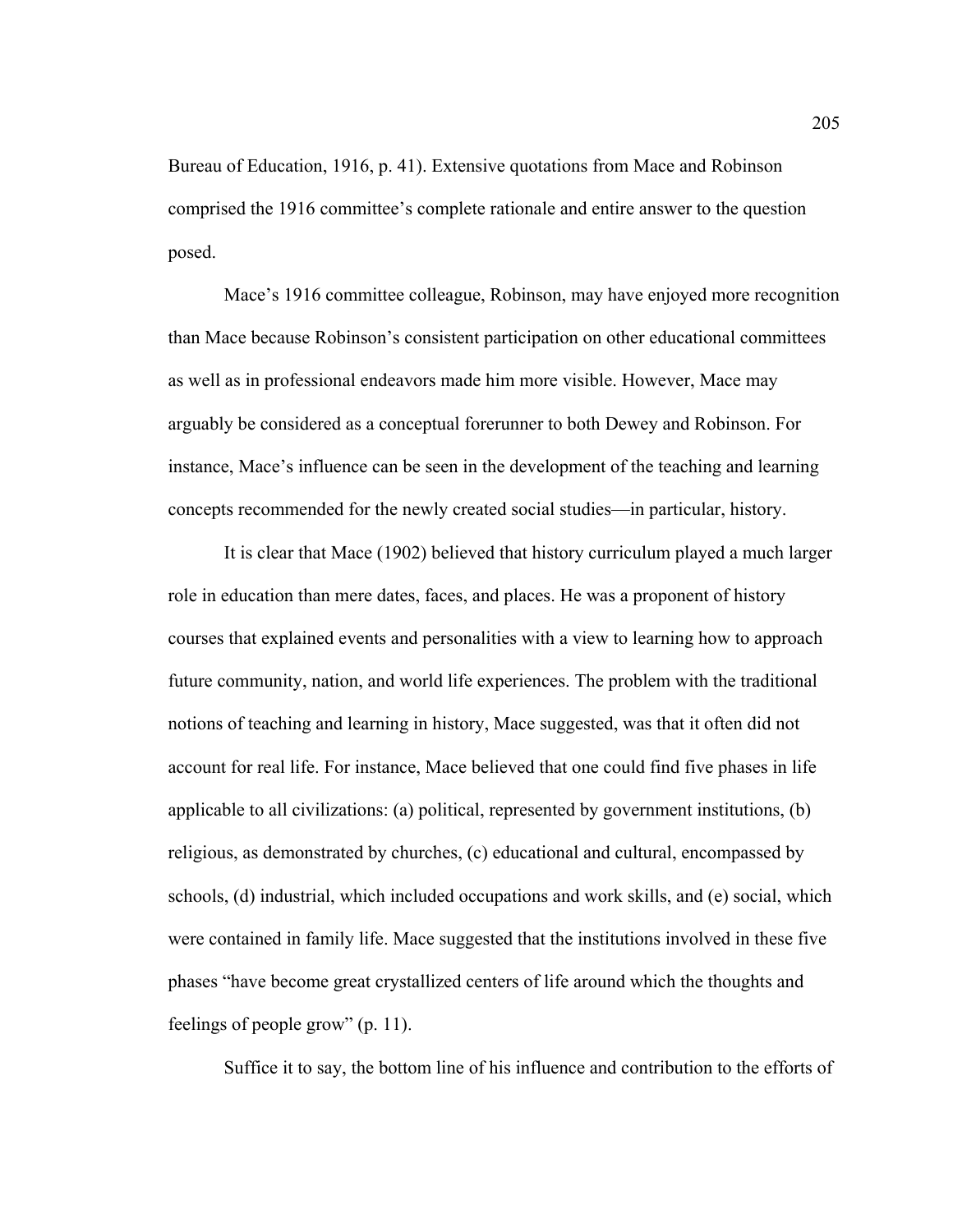the 1916 committee was summarized in part of his input used in the *1916 Report on Social Studies*. A quote from Mace stated,

To connect events and conditions with life as the pupil knows it will make history more or less of a practical subject. The pupil will see where his knowledge turns up in the affairs of everyday life. He will really discover how present-day institutions came to be what they are. Whenever or wherever he strikes a point in history, in Egypt, Greece, Rome, England or even America, the point must be connected with modern life. (U.S. Bureau of Education, 1916, pp. 41-42)

#### **Here's to history, James Harvey Robinson**

 Scholars have identified James Harvey Robinson as the most influential historian on the 1916 committee (Hendricks, 1946; Hertzberg, 1981, 1989; Saxe, 1991). His advocacy for the new history exerted a profound influence on the 1916 committee's recommendations. Robinson's presence may have also served to bridge the gap between rejection and accommodation with the Committee of Seven (Hertzberg, 1981). His impact on the 1916 committee may have rivaled that of Jones, Kingsley, and Dunn other 1916 committee members frequently noted as influential by scholars. Indeed, Hendricks (1946) verified directly with Thomas Jesse Jones that Robinson was a most significant influence on the 1916 committee. In addition to being quoted at great length in the 1913 Preliminary Report, the 1916 committee quoted Robinson at length another six times in the *1916 Report on Social Studies*.

#### **Participating Chair or Acting Chair?**

It cannot be denied that many scholars regarded Jones as both chair and a major influence on the 1916 committee's recommendations. Kliebard (2004), in sentiments similar to Lybarger (1981), stated, "Given the almost obsessive concern with social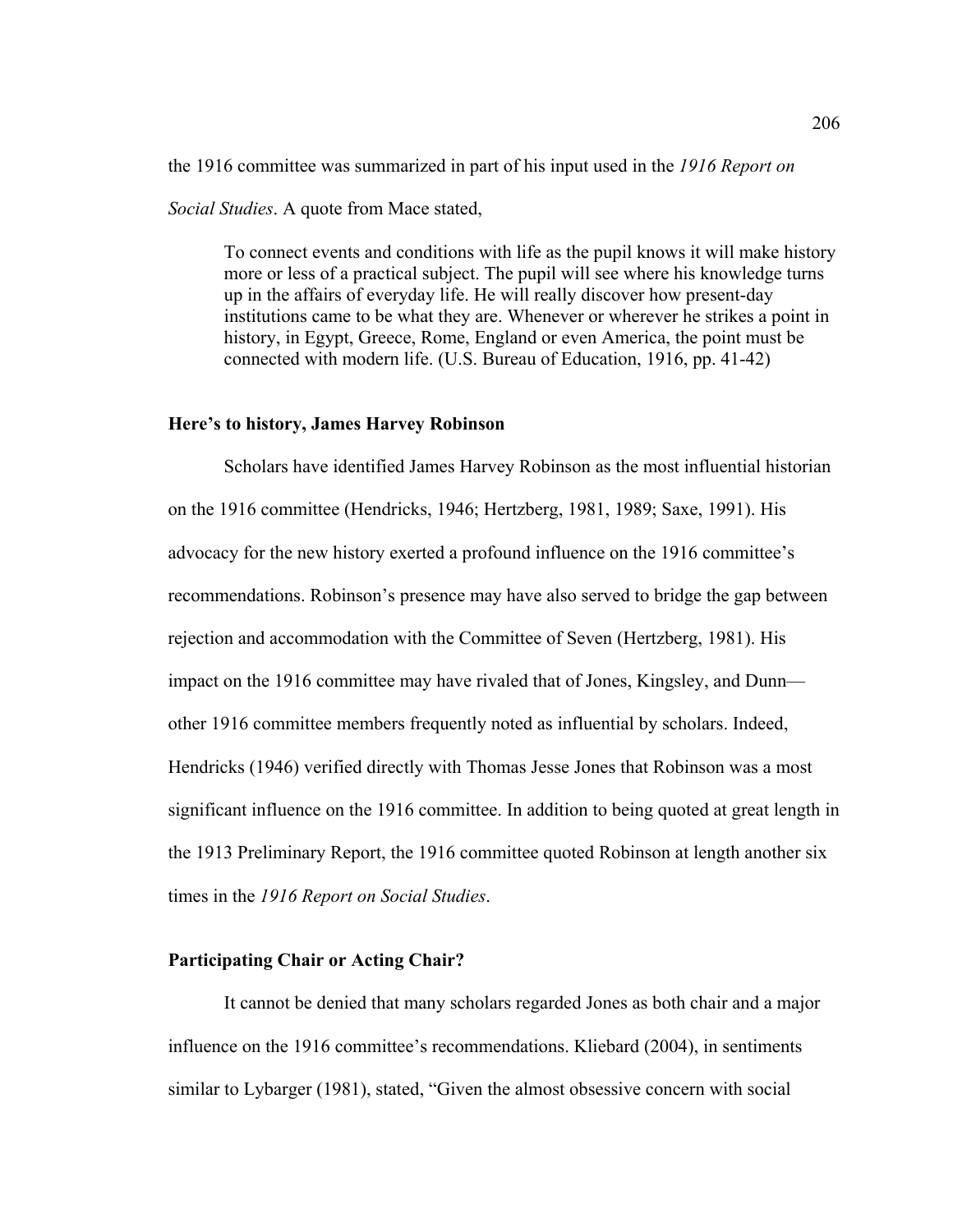disintegration and an erosion of traditional American values, it is not surprising that a curriculum originally developed for a social class [Hampton Institute] should eventually emerge as a model for the majority of America's schoolchildren" (Kliebard, 2004, p. 109).

 Ravitch (2007) also subscribed to the idea the 1916 committee's recommendations were in line with the Hampton Institute's social studies program taught by their chairperson Jones. She believed both Jones' Hampton program and the 1916 committee shared a common goal: "the social adjustment of students to their particular situation, which meant that these studies would prepare students for their future roles in society and their likely jobs" (p. 30). This is in sharp contrast both with Dewey's notion of history being a complement to geography and other subjects and the consistent way in which Robinson applied ideas from the social sciences to his new history. Essentially, neoconservative and social efficiency revisionists appear to support an interpretation that lacks consideration for the impact of Dewey's notion of "immediate needs of present growth" which the 1916 committee cited numerous times and in varying ways throughout the *1916 Report on Social Studies*. Thus, prominent scholars who do not consider Dewey influential appear to hold a common view that the 1916 committee used the Hampton Institute as their all inclusive model for social studies curriculum (Kliebard, 2004; Lybarger, 1981; Ravitch, 2007). This view appears to stem from a belief that Jones was the most influential member on the 1916 committee.

### **A Pivotal Figure or Not?**

To what degree was Thomas Jesse Jones influential on the 1916 committee?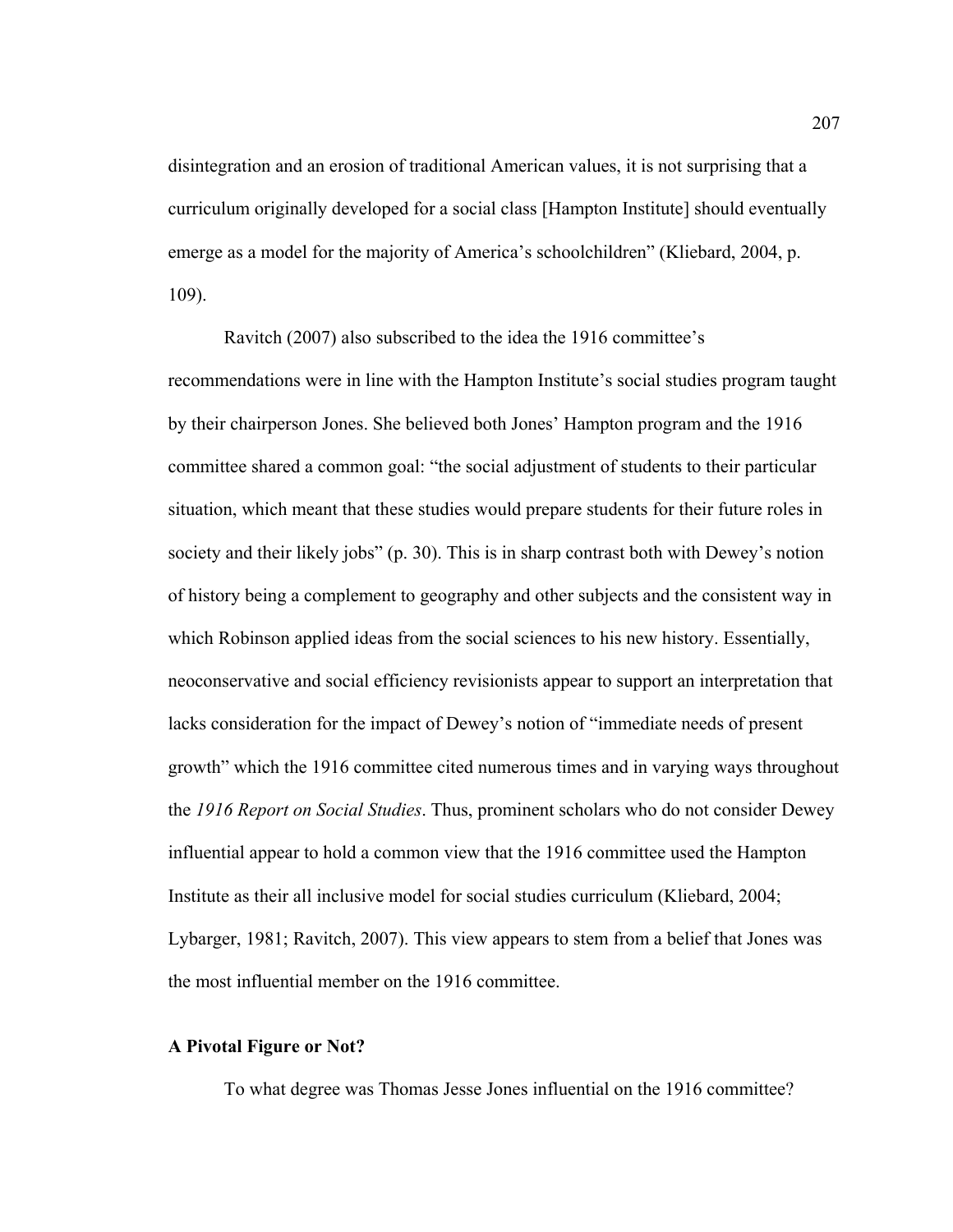Kliebard (2004) considered Jones a "pivotal figure" (p. 107) in the reconstruction of social studies. It was not surprising to Kliebard that Jones was appointed by Kingsley to chair the 1916 committee. Kliebard considered Jones a guiding force in educational reform. In addition, several scholars devoted considerable discussion to the influence of Giddings' sociological teaching on 1916 committee members—most notably, Jones (Kliebard, 2004; Lybarger, 1981; Nelson, 1994). Lybarger (1981), in particular, argued that Jones' study of Giddings social psychology regarding the social mind represented a significant portion of Jones' Hampton sociology course. Jones (1906) examined social mind by identifying several types of character, which he extended, with definitions of various types of mind that were generally related to social psychology. He drew upon numerous detailed examples in support of what he called "different social types" (p. 48).

In turn, both Kliebard (2004) and Lybarger (1981) were impressed by a statement made by the 1916 committee.

These two particular illustrations of expressions of the 'social mind' are taken from a description of the social studies in the curriculum of Hampton Institute. It may be said in passing that this committee has found no better illustration of the organization of economic and sociological knowledge on a problem basis, and of the selection of problems for study with direct reference to the pupils' immediate interests and needs than that offered in the work of this institution. (U.S. Bureau of Education, 1916, pp. 55-56)

The entire quotation, however, indicates the 1916 committee briefly introduced social mind as an illustration of how educators could use real life examples in the classroom. Stated another way, social mind was introduced as part of an illustration which involved study of concrete problems of democracy in the recommended POD course. The two illustrations selected by the 1916 committee first involved the use of any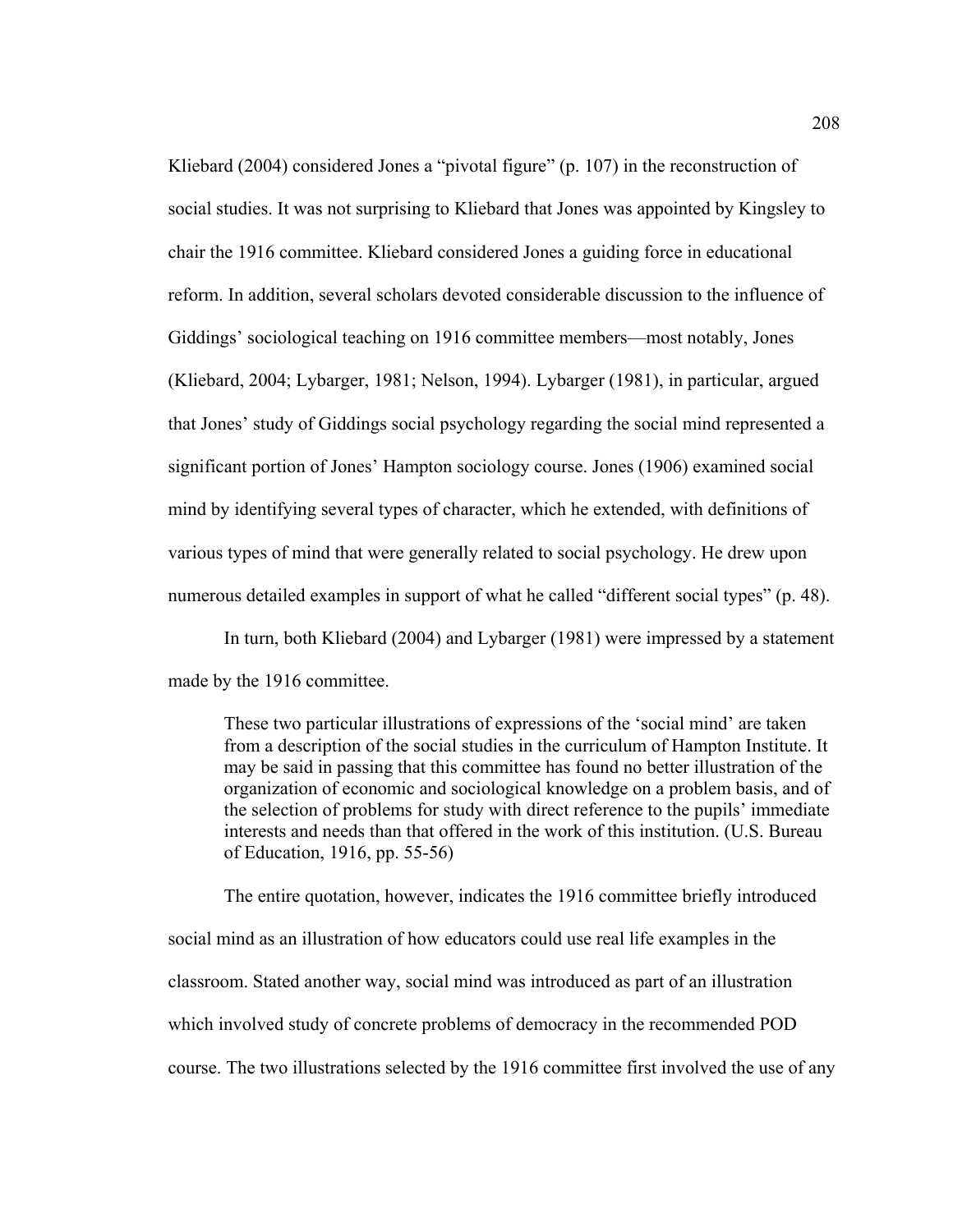daily paper, or life in any school, to allow students to consider "the impulsive action of 'crowds' in contrast with the deliberative action of individuals and of the consequences of such action in social conduct" (U.S. Bureau of Education, 1916, p. 55). The second example involved evaluating tradition and its power and effects.

Regarding these two illustrations, the 1916 committee stated, "These two particular illustrations of expressions of the 'social mind' are taken from a description of the social studies in the curriculum of Hampton Institute" (U.S. Bureau of Education, 1916, p. 55). This apparently has resulted in confusion over the nature and meaning of the *1916 Report on Social Studies* concerning the term "social mind," versus the actual extent to which the 1916 committee considered social mind as one illustration using two narrow topics in social psychology.

Both Lybarger (1981) and Kliebard (2004) appeared to rely on this particular passage to conclude, in their collective opinions, that the Hampton Institute provided the template for a national social studies educational program. It is this author's contention that the term "social mind," and the extent to which the 1916 committee considered it, was in reality one illustration out of many examples used by the 1916 committee as topic or subject illustrations. The difference is this passage represents a singular illustration, not a template for all of social studies teaching.

### **Description vs. Curriculum**

The 1916 committee made advantageous use of illustrations of teaching materials and programs studied throughout the *1916 Report on Social Studies*. However, the 1916 committee merely referred to two illustrations of expressions in the course description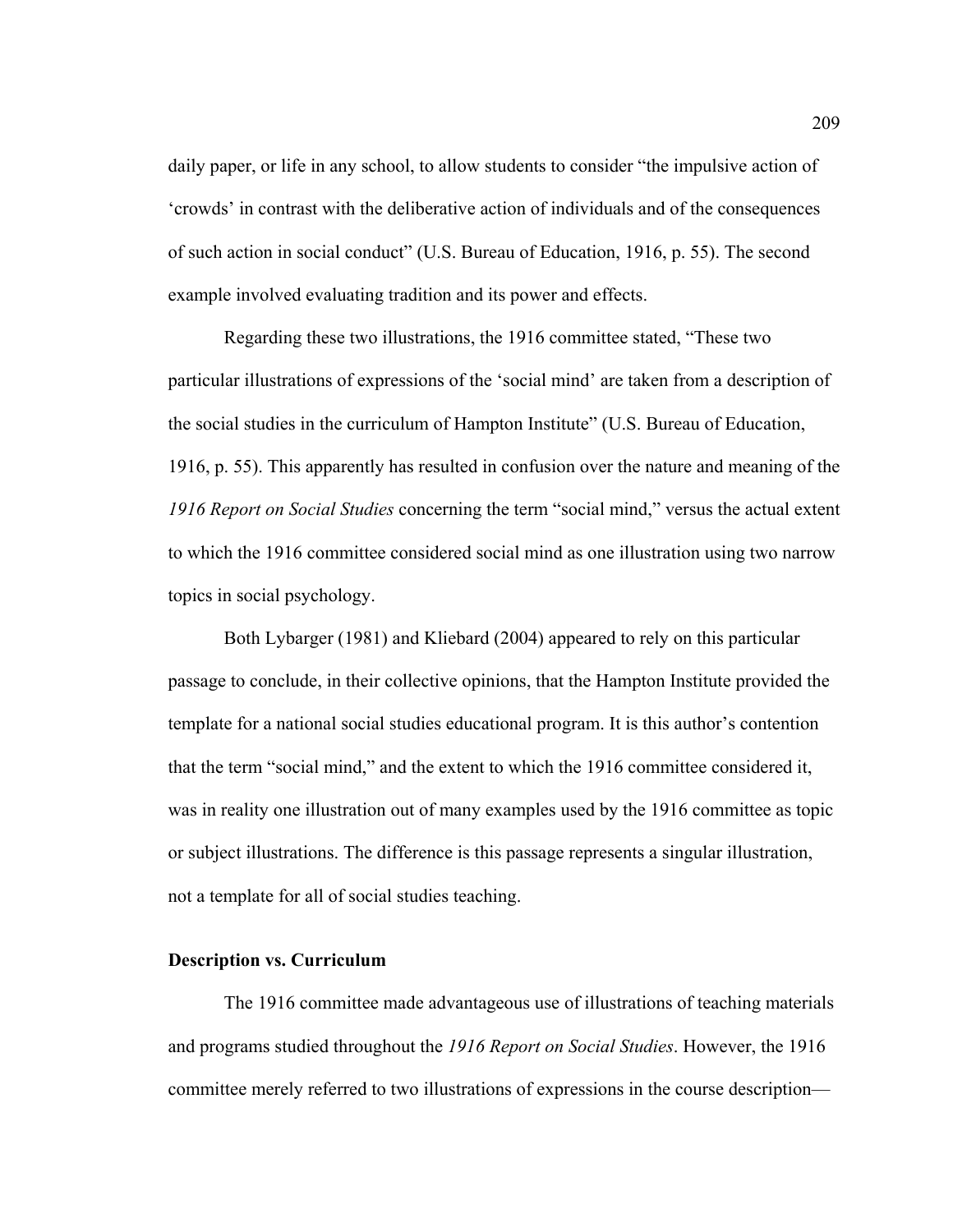not the actual Hampton Institute course curriculum. This is important to consider because, as Correia (1994) noted, the concepts Jones used to develop his social studies program for Hampton Institute were on the wane even as the 1916 committee was formed. His research indicates Thomas Jesse Jones became personally involved with his two-volume report, *Negro Education*, published in 1917. In Correia's opinion, as chair of the 1916 committee, Jones may have become more of a managerial figurehead rather than a direct philosophical influence over the third and final *1916 Report on Social Studies*.

#### **The Once and Future Boss**

Clarence D. Kingsley is noted by some scholars as an influence on the 1916 committee's deliberations (Kliebard, 2004; Krug, 1964).After all, Kingsley was chair of the CRSE and was responsible for appointing Jones as chair of his CRSE social studies subcommittee. However, in a one-to-one comparison to Jones relative to the *1916 Report on Social Studies*, Kingsley was afforded a singular course reference in similar fashion to Jones. That is, Kingsley's "A Study of Nations," was referenced but not actually used as an illustration or example for the newly created social studies.

Kingsley's (1916) article proposed "a *study* of nations rather than a *science*—is not only required by the times, but also can be made intensively interesting to highschool pupils and can be organized so as to be effective in accomplishing its purpose" (p. 38). It is important to note that when the *1916 Report on Social Studies* was published, Kingsley's Study of Nations had not yet been fully developed into a textbook.

Kingsley's concept, as detailed in his article, came to fruition in a book by Harriet E.Tuell in 1919. Tuell (1919) acknowledged that Kingsley reviewed her material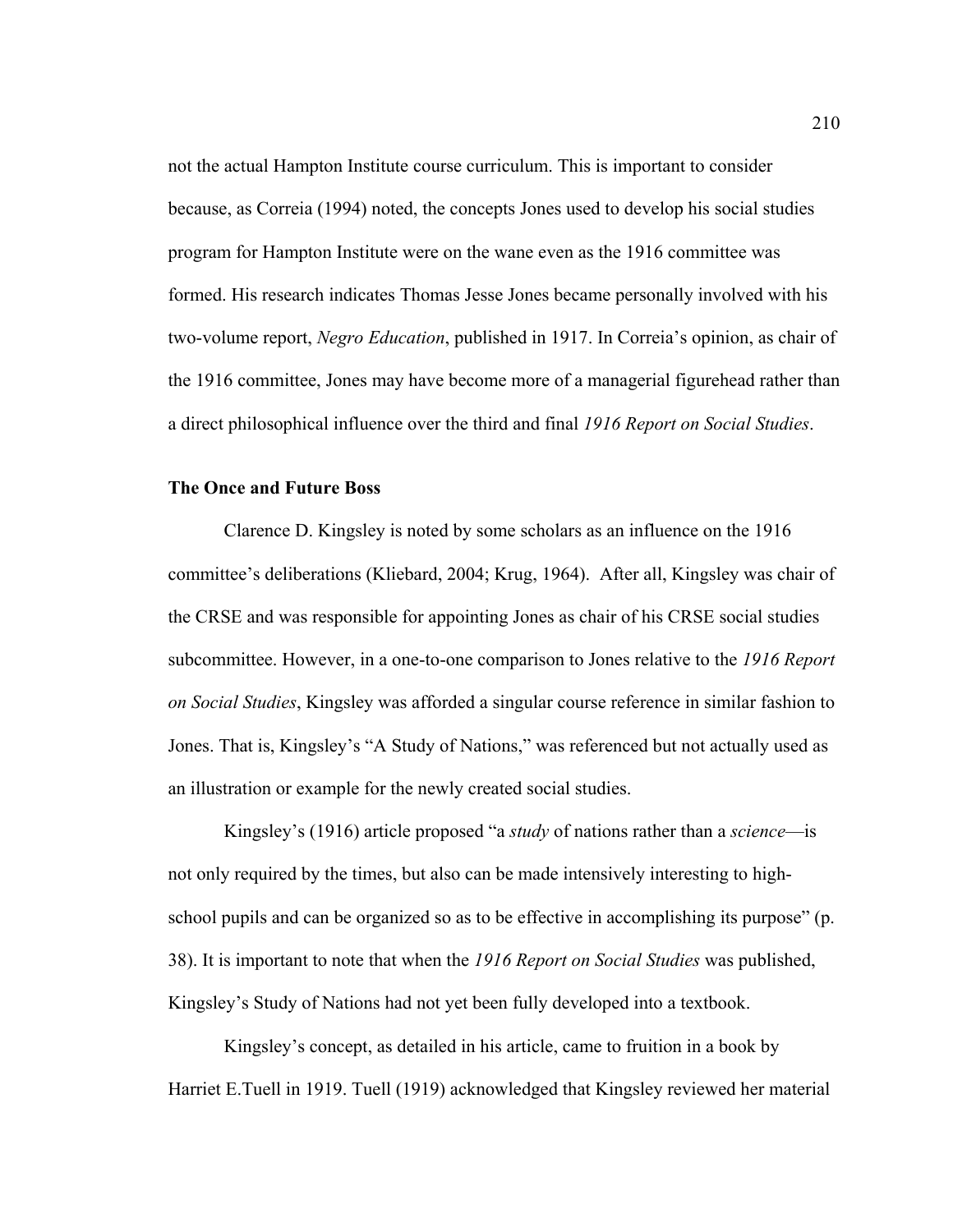prior to publication. She noted "his careful reading of the manuscript" (p. xvi). In defining her method of approach for the text material, she stated, "the 'Study of Nations' is based upon the principle of which Dr. John Dewey is the great protagonist; namely, that it is the business of the school to meet the needs of present growth in the child. As the first step in that direction, the course is so planned as to begin at a point of contact with the pupil's immediate interest" (p. 1). Thus, Tuell's textbook based on Kingsley's initial concept was definitively Deweyan in approach.

Eventually Kingsley did appoint himself as an actual member of the 1916 committee, perhaps during or after the publication of the *1915 Report on Community Civics*. However, scholars have verified that his actual role was as chairperson of the CRSE and overseer of the Cardinal Principles report (Kliebard, 2004; Krug, 1964). Based on the several factors outlined, it is reasonable to suggest that both of the individual leaders—Jones and Kingsley—had a less than substantive influence on the actual deliberations of the 1916 committee.

The work of Arthur Link (1955) appears to support this idea. Link believed other scholars were significantly ignorant of the reality of the politics of the progressive era. He indicated some of the reform movement leaders in the 1916 era were likewise fooled. He believed that most of the progressive leaders were "realistic politicians who well knew that the changes they proposed were merely instruments to facilitate the capture of political machinery by spokesmen of the majority. They used these instruments, therefore, to gain and hold power" (p. 90). It is reasonable to consider the possibility that the 1916 committee required the political influence and power of Jones and Kingsley in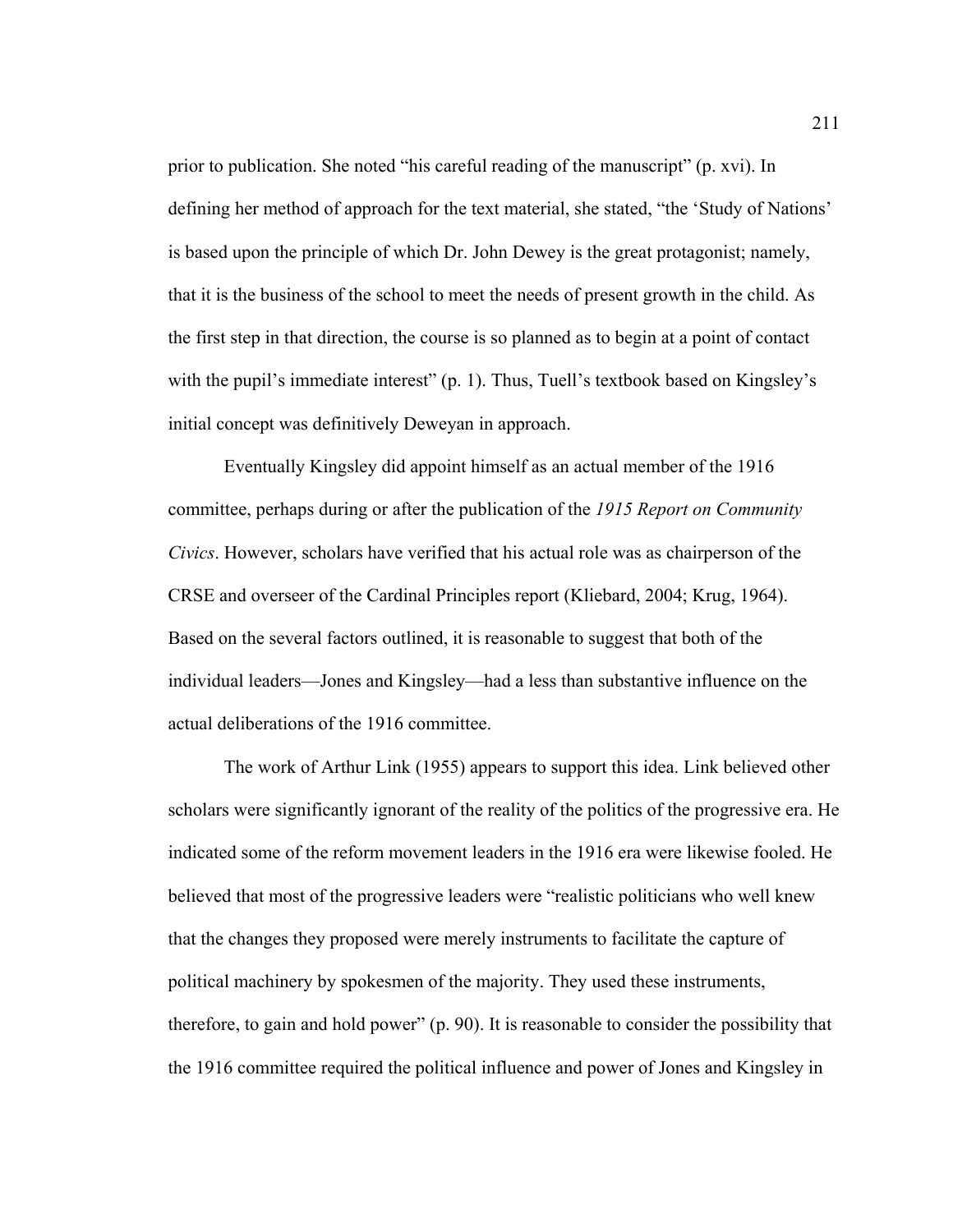support of their efforts. Thus, while the Jones and Kingsley publications were among the numerous materials under consideration as illustrations by the 1916 committee, neither one of their works nor their ideals became key substantive contributions to the recommendations of the 1916 committee. Instead, it was Deweyan principles that ultimately encapsulated the 1916 committee's brief consideration of the works by Jones and Kingsley.

## **One Thread of Wisdom**

 The 1916 committee's regard for three influential committee members became evident in the threading together of their ideas.The similarity of theories and concepts from Mace to Dewey to Robinson as an influence on the 1916 committee is unmistakable and cannot be casually overlooked. In vignette fashion, their individual concepts of teaching history are portrayed in the following:

 Mace (1902) said, "The understanding of history requires the student to take ideas as germs and trace them through all phases of their growth, thus putting continuous and parallel threads of thought through the entire subject" (p. 10).

 Dewey (1899) stated, "History must be presented, not as an accumulation of results or effects, a mere statement of what happened, but as a forceful, acting thing. The motives—that is, the motors—must stand out" (p. 156).

 Robinson (1912) determined, "It is clear that our interests are changing, and consequently the kinds of questions that ask the past to answer our most recent manuals venture to leave out some of the traditional facts least appropriate for an elementary review of the past and endeavor to bring their narrative into relation, here and there, with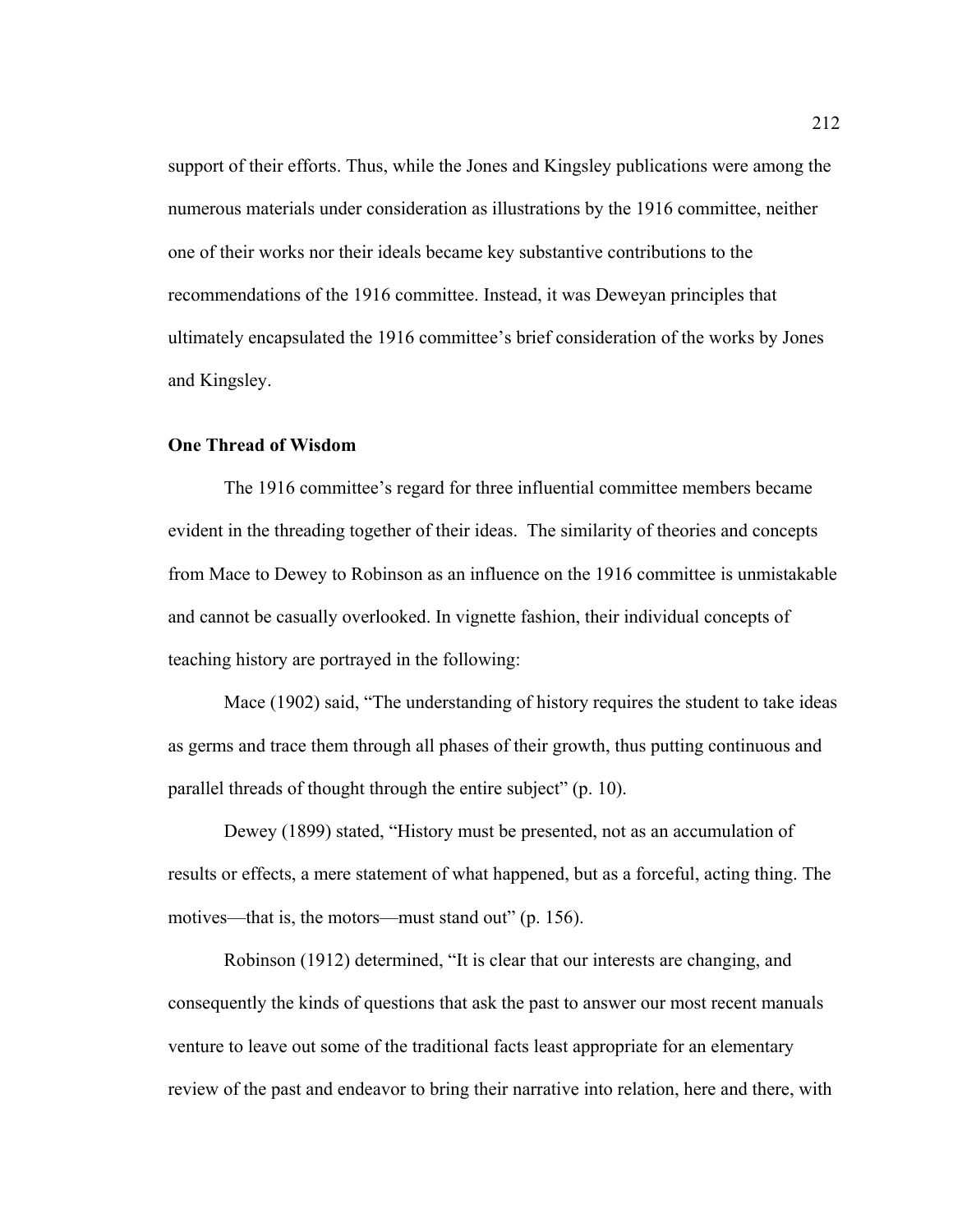modern needs and demands" (p. 137).

It can be said the 1916 committee adopted Robinson's concept of new history. The 1916 committee stated:

What Prof. Robinson suggests is that, given a group of boys and girls whose economic and social position is preordained to the ranks of the great majority of men and women "who do common things," the history instruction should be organized, not on the traditional basis of chronology and politics, but on that of their own immediate interests. (U.S. Bureau of Education, 1916, p. 51)

It should not be overlooked, however, that Dewey offered a broad scoped, innovative philosophy that dovetailed with Robinson. In addition, Dewey provided the practical new teaching approaches needed by the 1916 committee to develop recommendations for the new social studies to educate a changing society.

## **Illustrations of Principles in Action**

The 1916 committee formed a coalition of Mace and Robinson ideas, but added Dewey's concepts as the ultimate umbrella over their recommendations. These factors can easily combine with research and the 1916 committee's own statement verifying the full working membership met frequently as a group to develop the third and final report. As a work group, the 1916 committee still significantly relied on input from various and numerous educators, professional organizations, and existing school entities across the United States. As such, this full working committee was also armed and poised with real life teaching illustrations to reach a revised, new common philosophy and approach focused on immediate needs of present growth to carry out its mission for social studies education.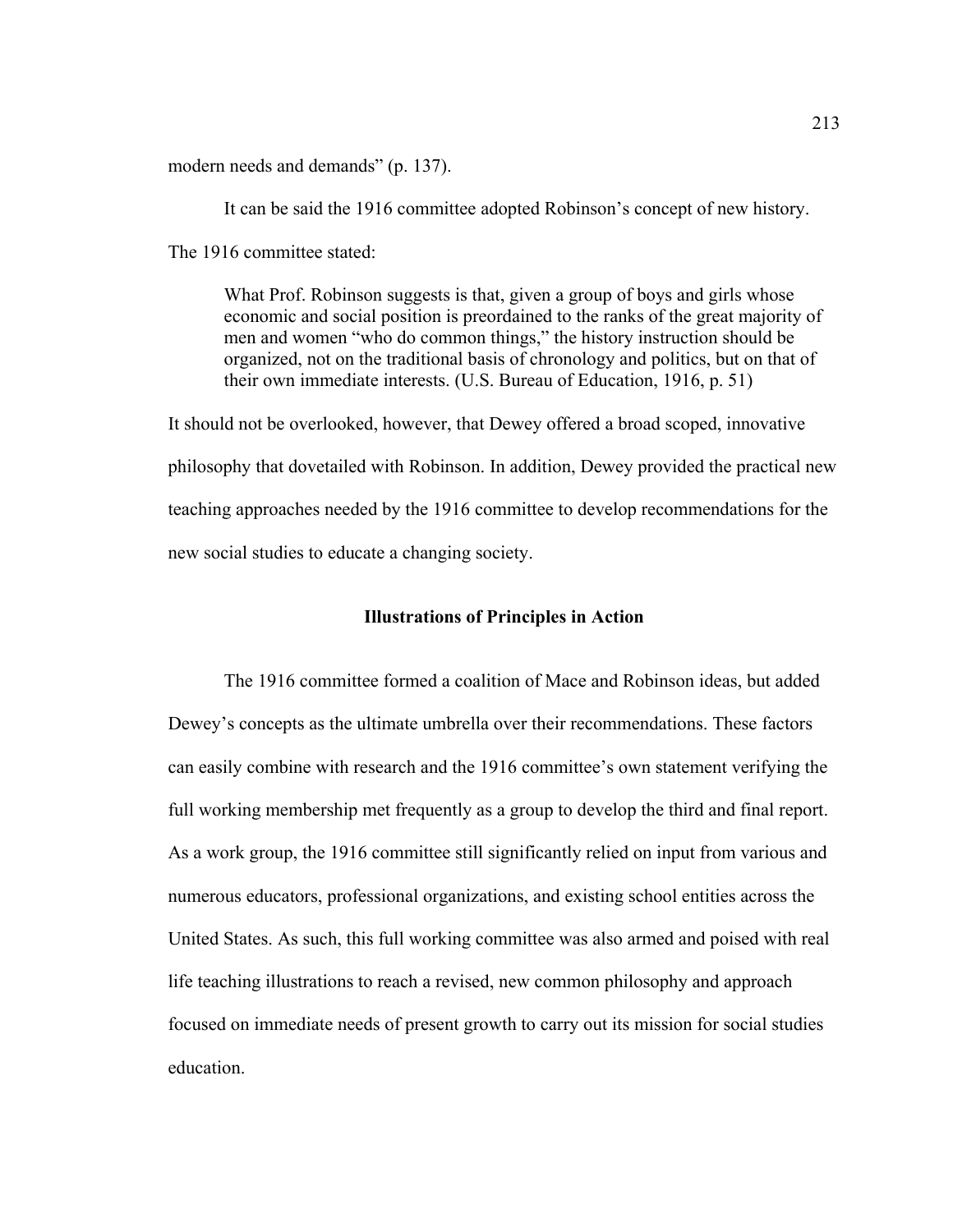## **Rounding Out the Ideas**

It is important to reflect on the reliance they placed on input from outside educators from numerous different areas and types of schools. The 1916 committee stated its intention was to consult—and consult they did. In lieu of developing curriculum on their own—a benchmark of their recommendations—the 1916 committee searched for and identified school programs either in development or in place that they utilized as illustrations for their newly created social studies concepts. Indeed, the amount of notations, references, and illustrations they gathered is remarkable. Their search for outside sources was intended to give a perspective to their efforts to produce a new, but knowledgeable and usable set of recommendations. It is noted these uniquely selected outside sources are in addition to the valuable input they absorbed and integrated into the *1916 Report on Social Studies* from fellow committee members such as Mace and Robinson at their meetings. A key move for the 1916 committee was to venture "outside the room" and extensively incorporate Deweyan concepts and statements as they began to search out illustrations for their new approach to teaching and learning in social studies.

# **Educational Ideas from Outside the Inner Sanctum**

 The following is a narrative listing of the outside input from other educators and references reflected in the *1916 Report on Social Studies*. At the outset, the 1916 committee revisited both the Indianapolis school plan in place and the Philadelphia plan under development that were both introduced in the *1915 Report on Community Civics*. Specifically, these two plans were included under the *1916 Report on Social Studies*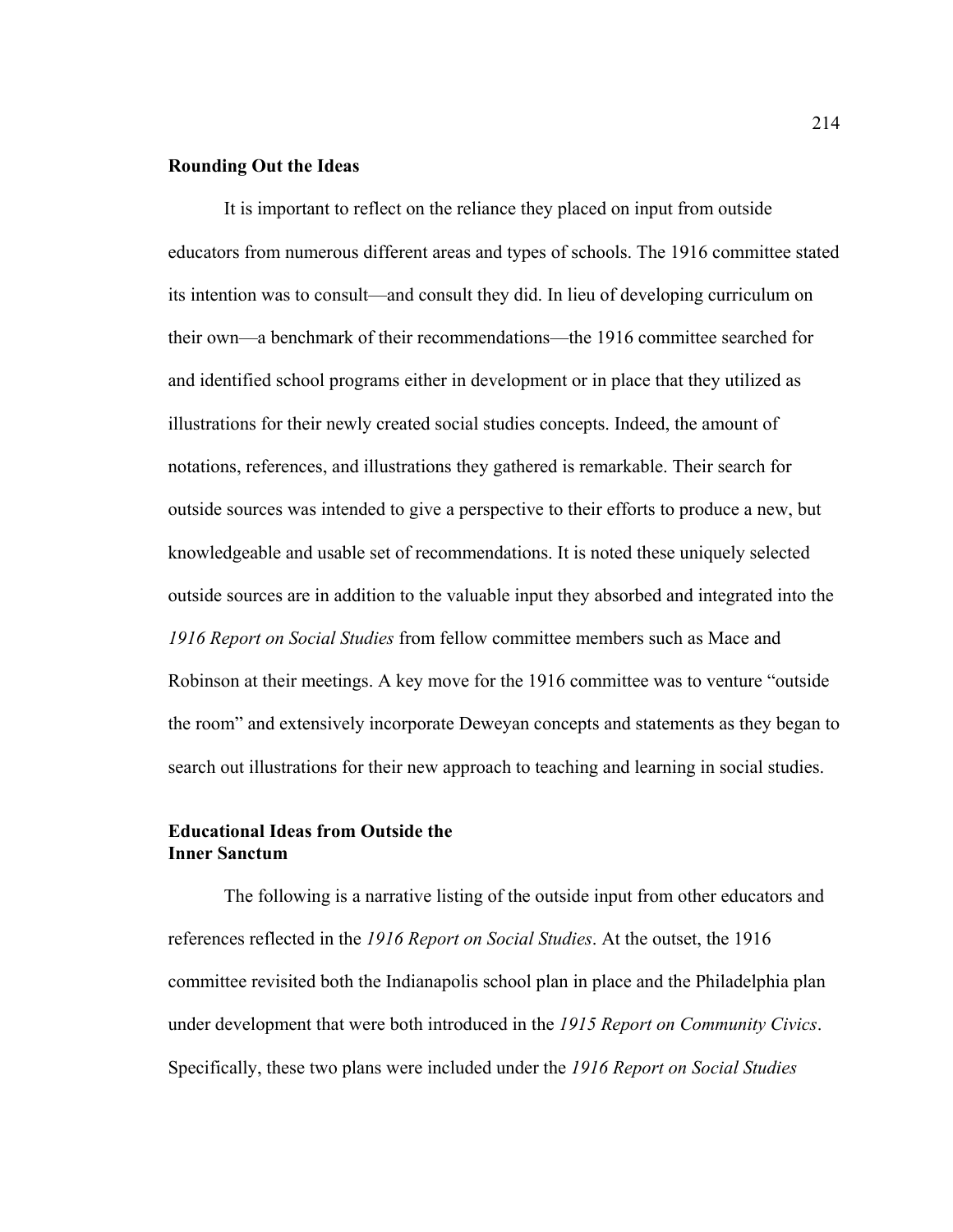section on methods to organize social studies for the seventh and eighth grades. They were considered exemplary illustrations "as well as anything available to the committee, [for] the socialization of geography and the coordination between geography, history and civics" (U.S. Bureau of Education, 1916, p. 18).

Next, the 1916 committee reproduced a lesson plan developed by J.F. Smith from the Berea College, Kentucky, Normal School. This was used as an example of a course in community civics that was successfully adapted to meet rural area requirements. To illustrate a teaching method to relate civics to history, the 1916 committee recommended using the autobiography of Benjamin Franklin. In the section on history devoted to organizing material on history courses, the 1916 committee cited a course taught by Miss Harris. In the same section, the 1916 committee used Miss Dilks' study of "Athens—the City Beautiful" to illustrate her method to bring that ancient city "into the range of the pupil's own interest and experience" (U.S. Bureau of Education, 1916, p. 38). After all, the 1916 committee noted, "Athens represents a climax in the development of esthetics" (p. 38).

As an example of the type of industrial history that was explained through the use of a Robinson quotation on page 50 of the 1916 Report on Social Studies, they described a lesson developed by Miss Blanche Hazard, a 1916 committee member. The 1916 committee also noted the same principle was applied in a course outlined and published by Dr. Leavitt and Miss Brown in their book chapter on history. In a section concerning principles for history instruction, the 1916 committee discussed input provided by Miss Jessie C. Evans from William Penn High School for Girls in Philadelphia. She relayed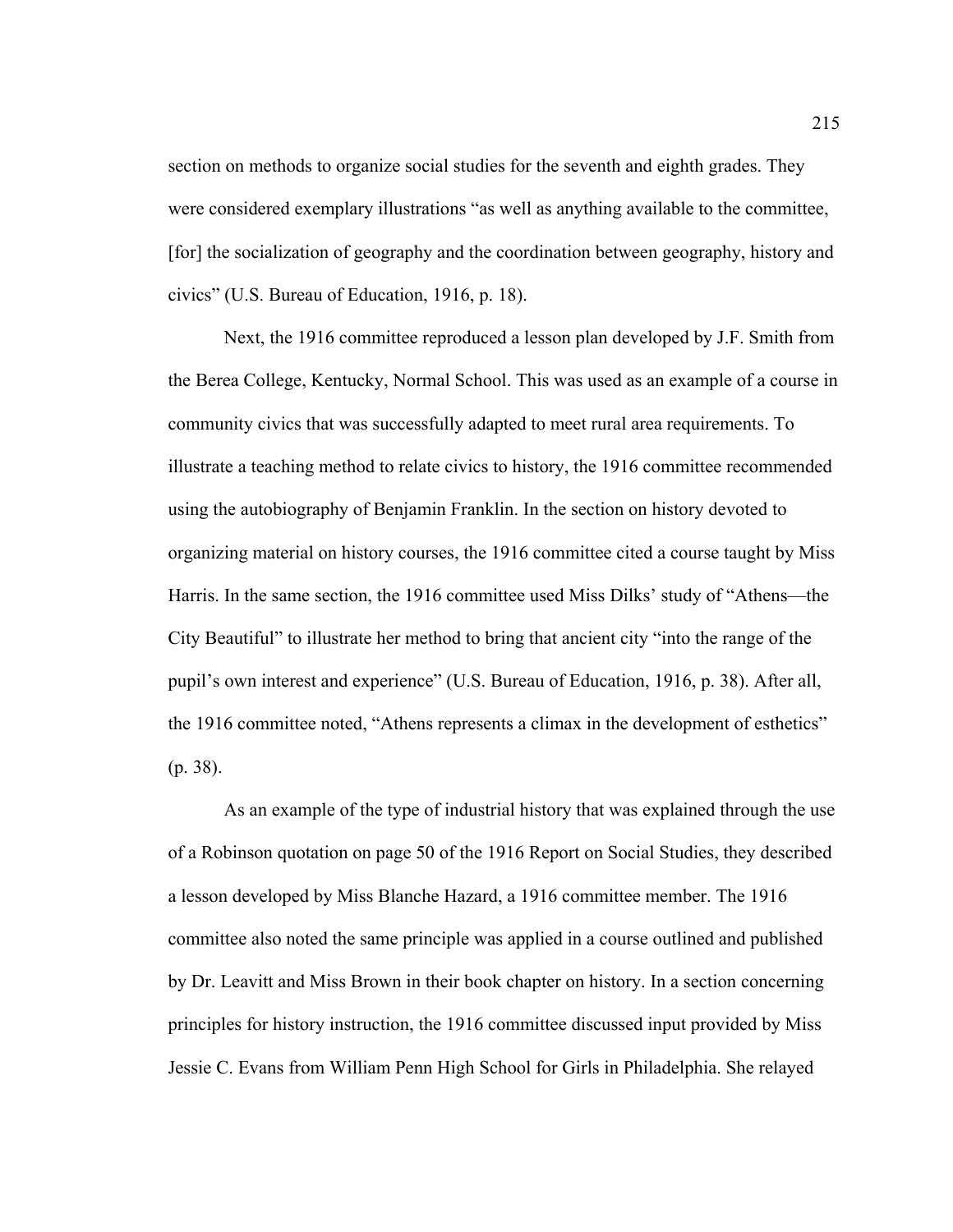her concern regarding "a growing danger that the traditional history course will only be permitted to the college-preparatory student" (U.S. Bureau of Education, 1916, p. 40).

Next, the 1916 committee, as an illustration of Robinson's principle "*functioning in the present,"* cited lessons developed by Miss Hannah M. Harris, State Normal School, Hyannis, Massachusetts, and Miss Clara G. Dilks, Philadelphia, as well as Miss Blanche C. Hazard, New York State Agricultural College. These three lessons illustrated "both the selection of topic and the method of approach with reference to the pupils' immediate interest" (U.S. Bureau of Education, 1916, p. 44).

The 1916 committee used the curriculum plan of the University of Missouri elementary school as an illustration of "One of the most radical experiments…to 'meet the needs of present growth'" (U.S. Bureau of Education, 1916, p. 49). The 1916 committee further stated that this Missouri plan developed by J. L. Meriam, not only met, but also conceptually went farther than the curriculum plan developed by Miss Blanche Hazard. Meriam's plan strongly emphasized developing history instruction not on the traditional chronology and political basis. Instead, his instruction focused content on the students' own immediate interest. The 1916 committee further noted in illustrating Miss Harris' history course plan that she referred to the difficulty presented by reconceptualizing history based on Robinson's principle. She proposed her plan "to meet it by a compromise between the 'chronological' and 'pedagogical' methods" (U.S. Bureau of Education, 1916, p. 51).

For each course or lesson plan used to illustrate their educational concepts, the 1916 committee provided extensive discussion and descriptions in the body of the *1916*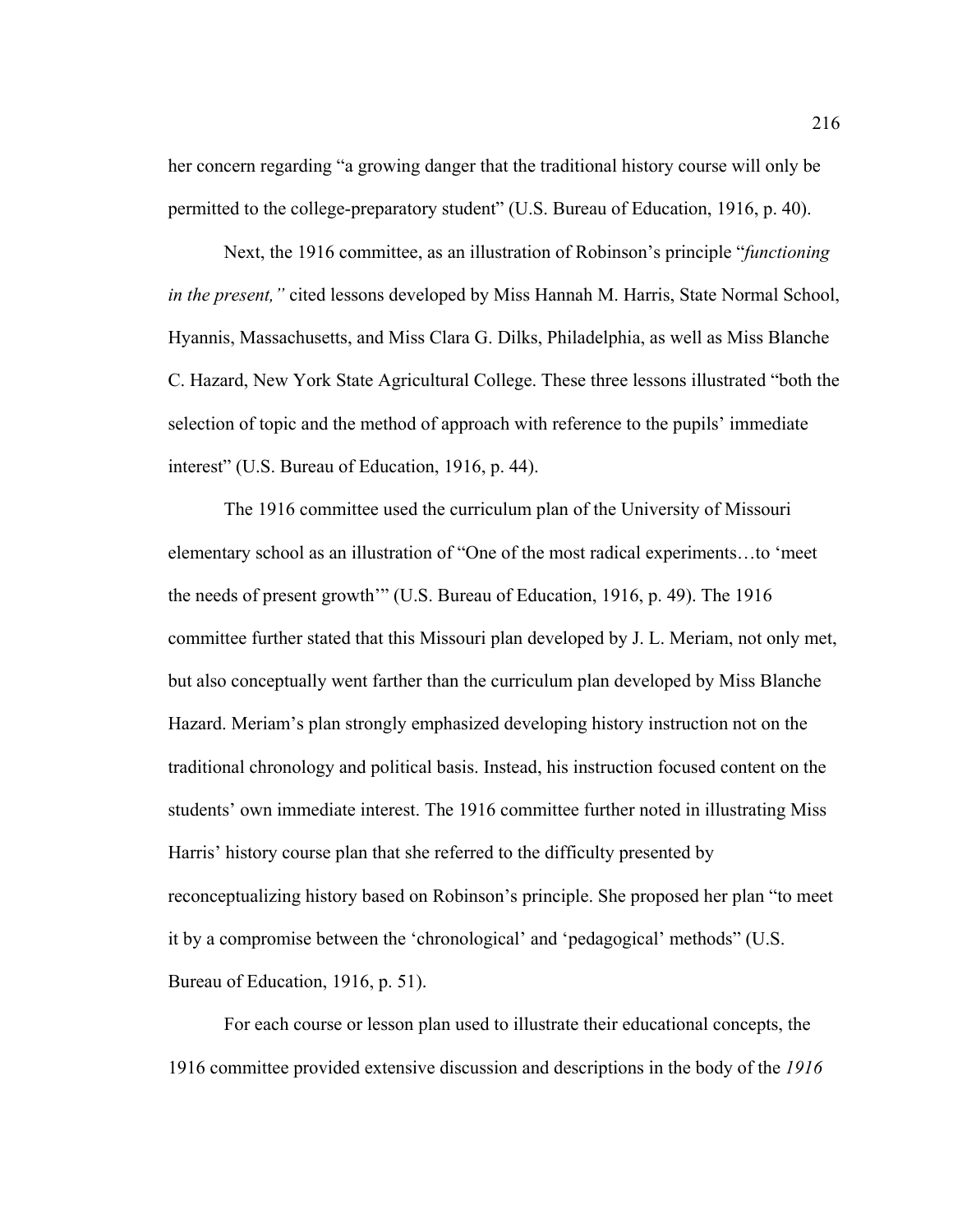*Report on Social Studies*. In other words, rather than create their own course plans, the 1916 committee lived up to their commitment not to do so by providing real, live, fieldtested teaching approaches that met the recommended teaching and learning principles they determined applicable to the newly created social studies. Indeed, in today's vernacular, these illustrations and examples might be considered as "best practices" in social studies education.

## **The Case for Dewey's Influence**

### **Behind the Scene**

 John Dewey was both philosopher and educator before, during, and after the 1916 committee's tenure. It is well documented that Dewey had accumulated significant experience in experimental school education prior to 1916 (Kliebard, 2004). In particular, Kliebard described Dewey's methodology of integrating various competing aspects of curriculum theory that Dewey believed would best support the child. Kliebard stated: "The way history was studied in the Dewey School also illustrates how Dewey was using the school to help him reconstruct the curriculum concepts that were being put forward by the various interest groups of his time" (p. 65).

As a result, throughout the development of his educational philosophy, "In all realms—political, social, psychological, epistemological, philosophical—Dewey was an enemy of absolutism, formalism, and a priori concepts" (Jenness, 1990, p. 74). Dewey worked vociferously through his experimental school and his writing to improve and reform education. He held the belief that a new school curriculum would assist in needed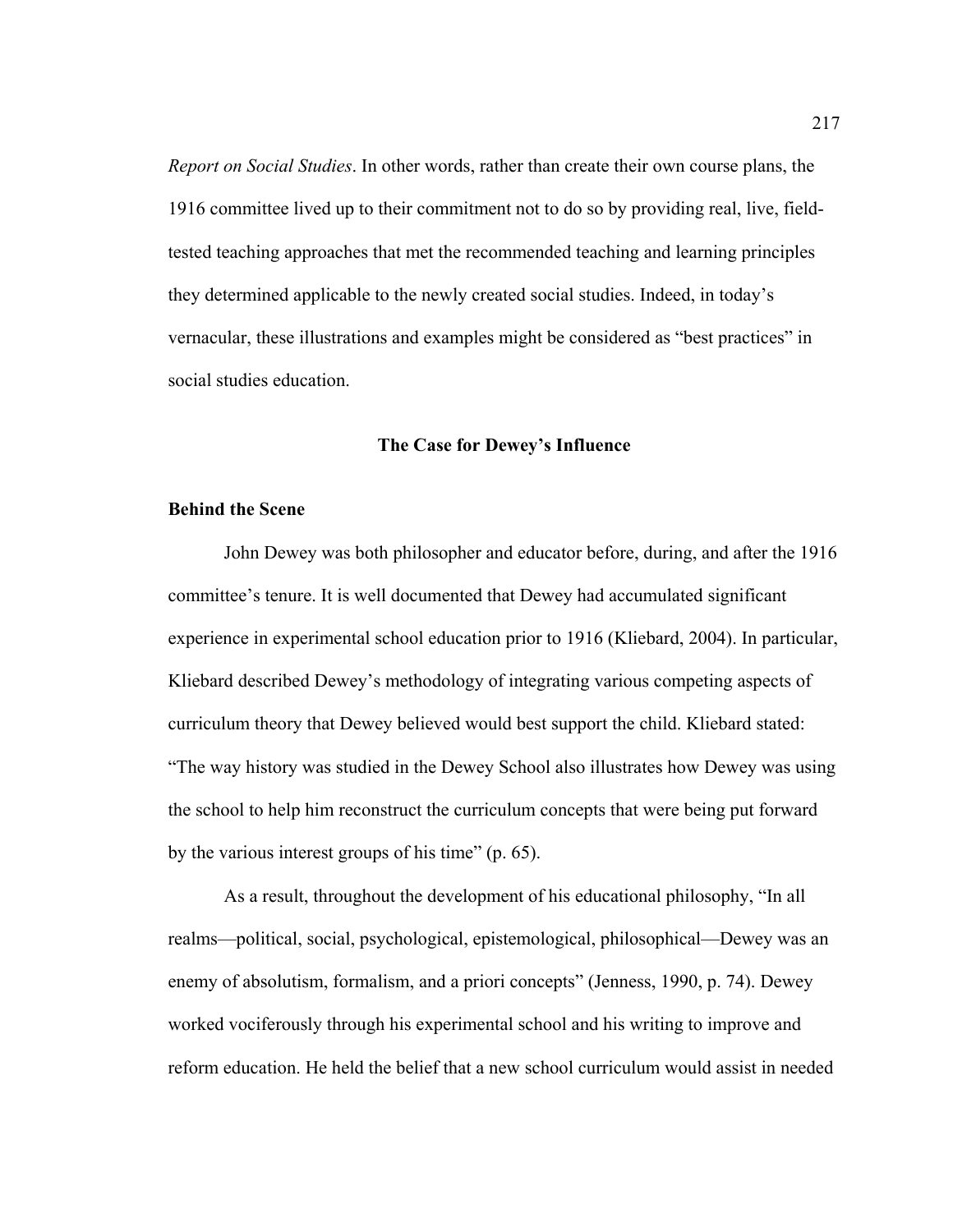reform for society. However, "he did not believe, as did the Social Reconstructionists of the 1930s, that those who managed American schools could create a new social order in one generation" (Jenness, 1990, pp. 74-75).

### **Principled Influence**

Egan (1983) extensively utilized John Dewey "as the source of ideas influential in structuring the social studies curriculum" (p. 197). He believed Dewey provided a blueprint of concepts for social studies education. Saxe (1991) believed the 1916 committee viewed Dewey in much the same way. Specifically writing about the *1916 Report on Social Studies*, Saxe stated, "The primary principle used of course, was Dewey's 'needs and interests' thus making Dewey another important, though somewhat passive, contributor" (p. 168). One of Dewey's foremost principles held that the actual approach to study history always involved looking at a current life situation with its problems (Jenness, 1990)

 In evaluating the success of school reform in general, Tyack and Cuban (1995) followed Dewey's lead in reviewing reform concepts based on their practical outcomes, positive or negative. They stated when Dewey discovered the progressive educators claiming to be his followers "where downplaying the importance of coherent subject matter and condoning ill mannered behavior of students, he reformulated his progressive principles. Aims and practices, he thought, should be in continuous interaction" (p. 63). Again, the term progressive and the principles used here by Tyack and Cuban lead to a Deweyan format.

It appears Dewey maintained a relatively low profile as a contributor to the 1916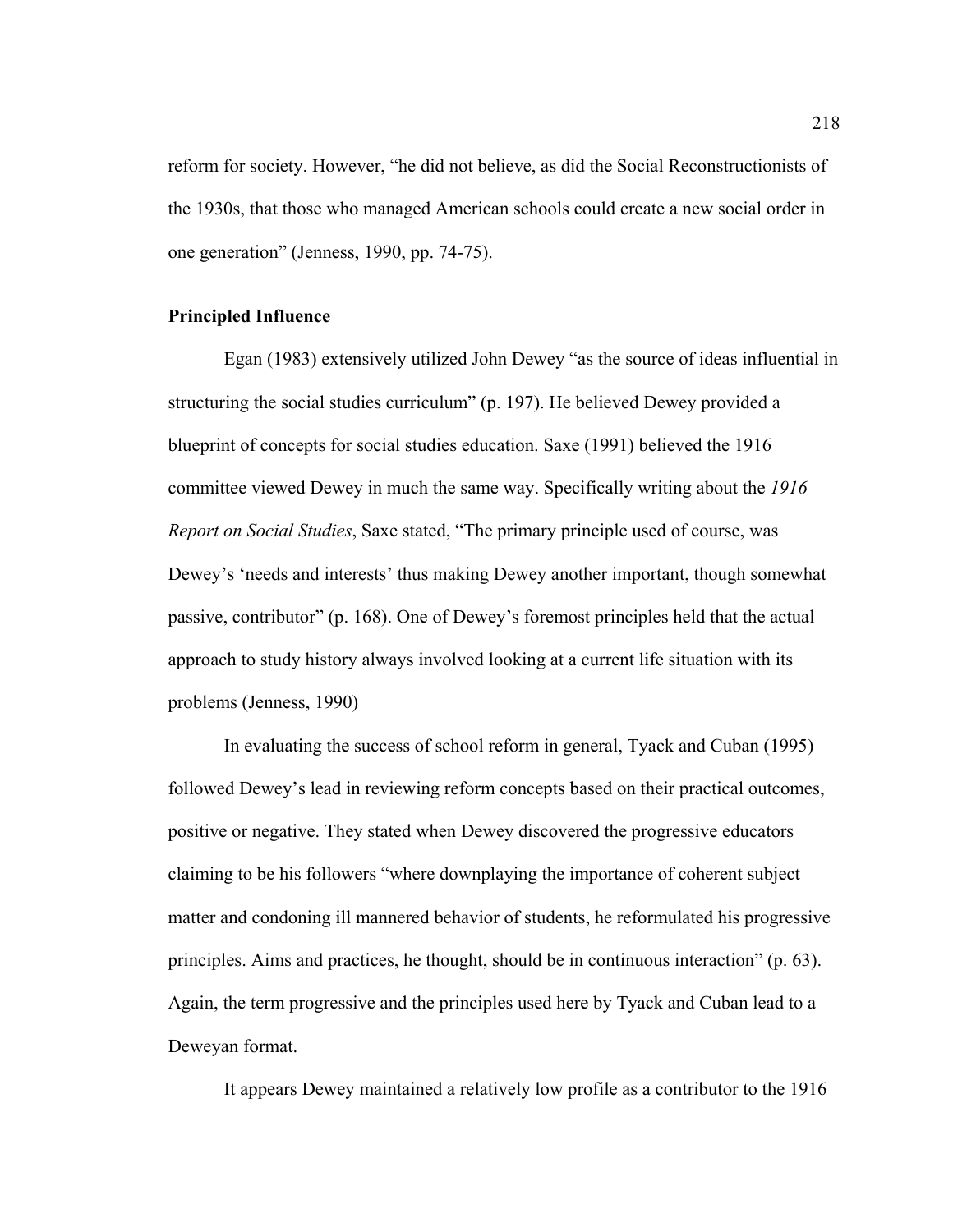committee's recommendations but amplified his work by concentrating on developing and expanding his theories through practical school experiments—defining educational aims and developing teaching practices. In doing so, "Dewey rejected the rigid, lockstep practices that typified public schools in the nineteenth and early twentieth centuries; the uniformity of curriculum…" (Ravitch, 1983, p. 47). It is reasonable to suggest that, in the minds of the 1916 committee, Dewey sat at their conference table between Mace and Robinson—invisible, perhaps, but there nevertheless.

The 1916 committee relied three times on lengthy direct messages from Dewey in the *1916 Report on Social Studies*. More so, the 1916 committee relied on Dewey's concepts and philosophy through the use of his phrases in their narrative discussions. Such Deweyan phrases include: "immediate needs of social growth" (p. 10); "immediate needs" (p. 10); "needs of present growth" (p. 11); "immediate need of such mental and social nourishment" (p. 11); "processes of present growth" (p. 11); "importance of the immediate community" (p. 28); "when it is of immediate use" (p. 32); "topics of immediate interest" (p. 32); "pupil's immediate needs" (p. 34); "pupils' own immediate interest" (p. 37); "pupil's own immediate interest" (p. 37); "immediate interests" (p. 37); "immediate community" (p. 38); "pupils' immediate interest" (p. 44); "meet the needs of present growth in the pupils" (p. 47); "present interest of the pupil, or meet the needs of present growth" (p. 48); "meet the needs of present growth" (p. 49); "'immediate interest'"(p. 49); "own immediate interests" (p. 51); "'meet the needs of present growth'" (p. 51); "immediate needs of secondary education" (p. 52); "immediate interest to the pupil" (p. 53); "their immediate interest" (p. 53); "pupils' immediate interests and needs"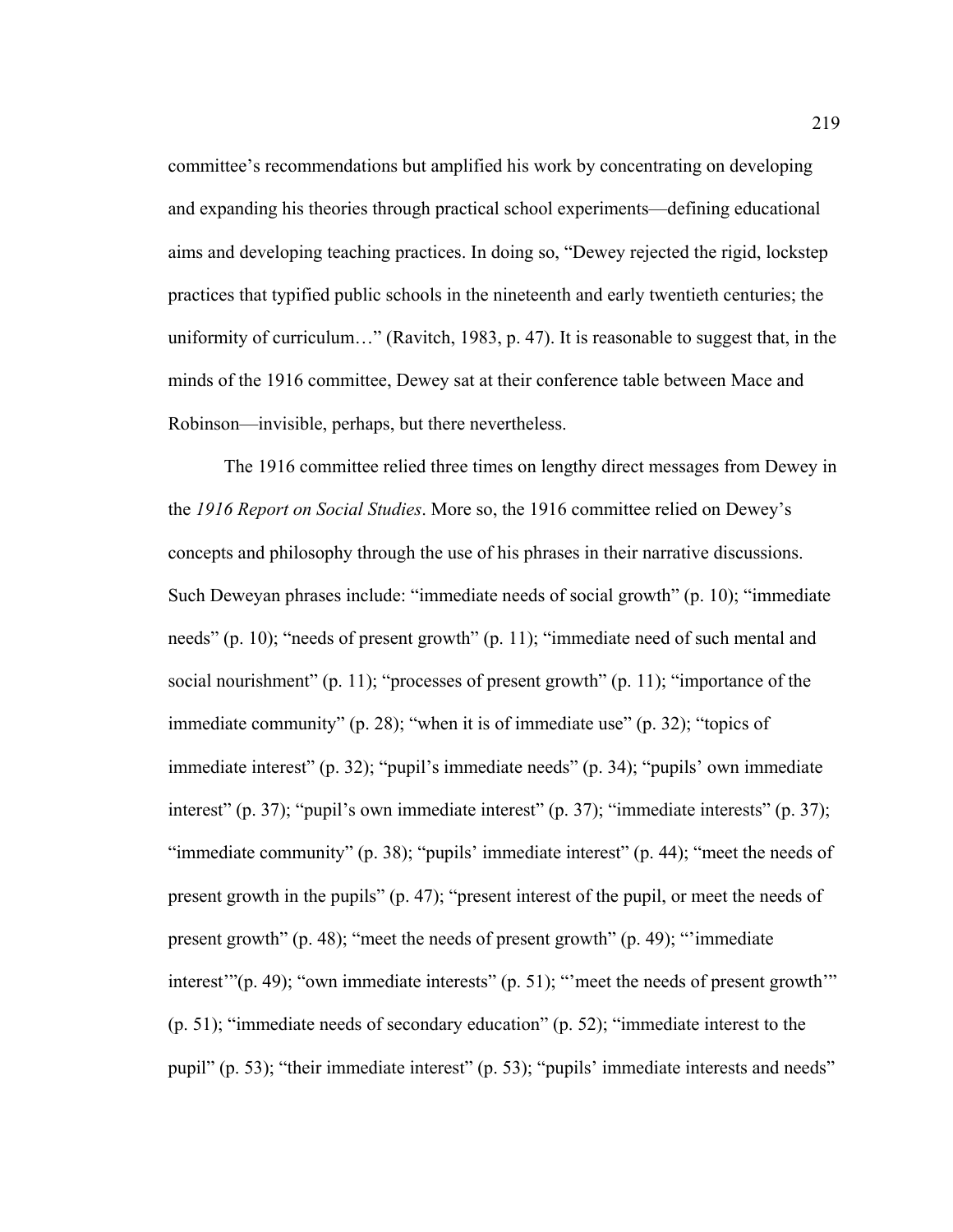(p. 56); "present interest" (p. 57); "*pupil's past experience, immediate interests, and the needs of his present growth"* (p. 58); "'needs of present growth'" (p. 59); "immediate interests and needs of the pupils" (p. 62; Bureau of Education, 1916, pp. 10-62)

## **A Trilogy of Reports—Independent Intent**

The Bureau of Education published three separate, distinct reports produced by three different groups of individuals with three different philosophies and agendas. The first and second reports were developed by two separate small groups of committee and noncommittee members. In contrast, the third report is a product of the full complement of the 1916 committee.

The first report, the 1913 Preliminary Report, can be regarded as a call to the full 1916 committee to begin its work. It does not necessarily follow that it became a concrete directive solely from Jones for the full 1916 committee, especially in view of the extensive quotations from James Harvey Robinson as well as J. Lynn Barnard, William A. Wheatley, and Henry R. Burch. The input from these four individuals is multi-faceted and represented a cross-section of subject topics. It can be suggested that each of these authors prepared and submitted introductory ideas for the 1916 committee in order to pave their way to address history, civics—or more appropriately community civics, vocations or survey of vocations, and economics as integral pieces of the new social studies. In total, the information contributed by these four scholars and educators comprised a significant portion of the text contained in the 1913 Preliminary Report.It may be safe to assume the written input provided from these four key individuals enabled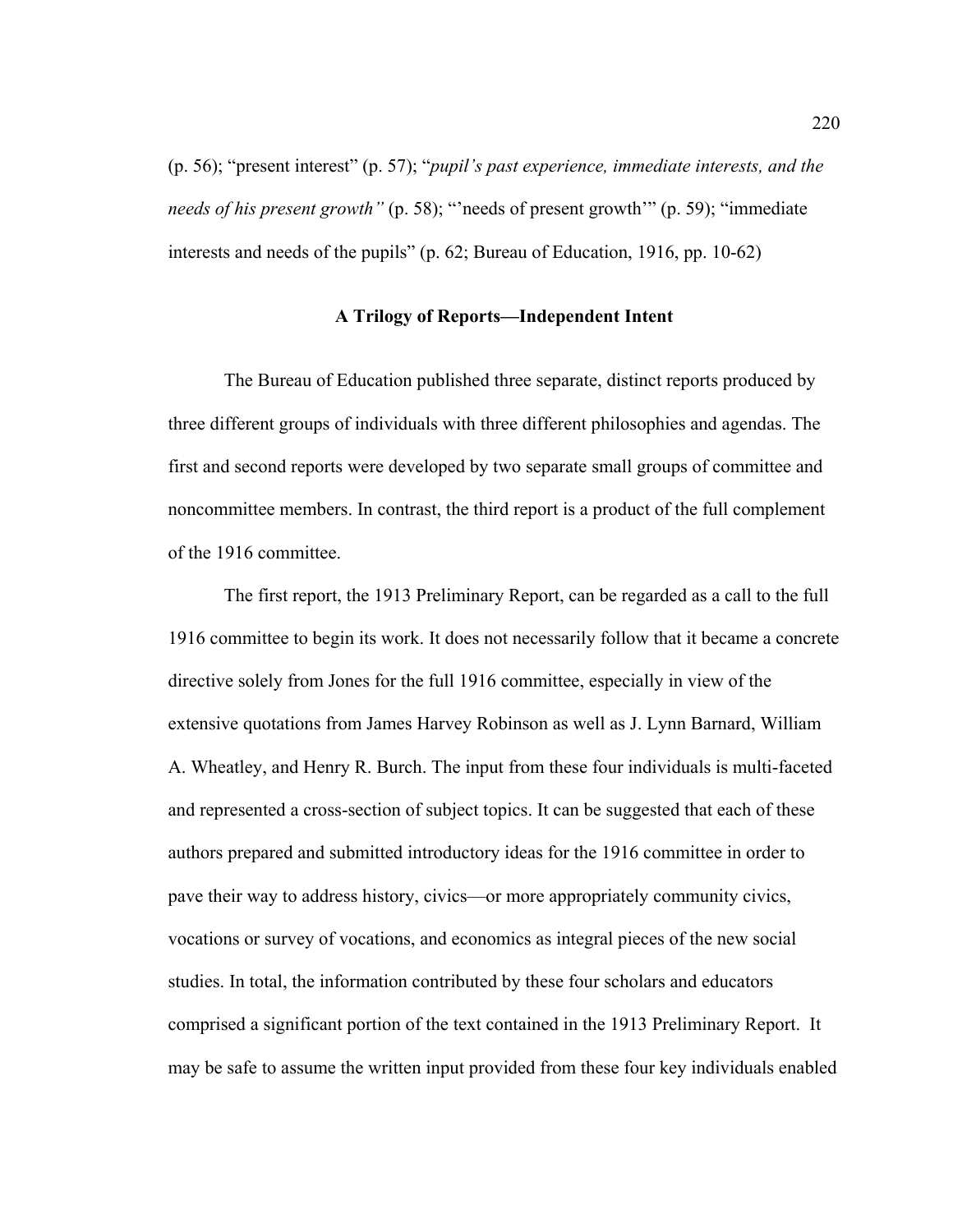Jones to complete and deliver his 1913 Preliminary Report to Kingsley's CRSE in very timely fashion.

The second report, the *1915 Report on Community Civics*, while widely read by educators and acknowledged by the NEA of the time, primarily became a stand alone, isolated report. Indeed the special subcommittee was formed to write and submit a report to the CRSE specific to this one topic of concern within the overall new social studies subject. It was immediately published as a separate bulletin under the auspices of the NEA. At the time of the *1915 Report on Community Civics*, only one of the four members of the special committee, Barnard, was also a member of the 1916 committee.

The *1915 Report on Community Civics* enjoyed being published by the Bureau of Education as a manual for teachers. Since it was a product of a separate special committee, the 1916 committee itself stated: "This special report has been approved by the Committee on Social Studies, adopted as a part of its present general report…. Some of the essential features, however, are here summarized" (U.S. Bureau of Education, 1916, p. 22).

This special committee for the *1915 Report on Community Civics* emphasized the importance of the entire spectrum of social studies in training students for citizenship. Its assigned scope was limited to community civics. It attempted to fully define what was termed the elements of welfare. In teaching community civics, the special committee stated these elements should be adapted to the needs and interests of the students. In their opinion, each class possessed all the essential characteristics of the community. The special committee enumerated that the community civics class required cooperation, class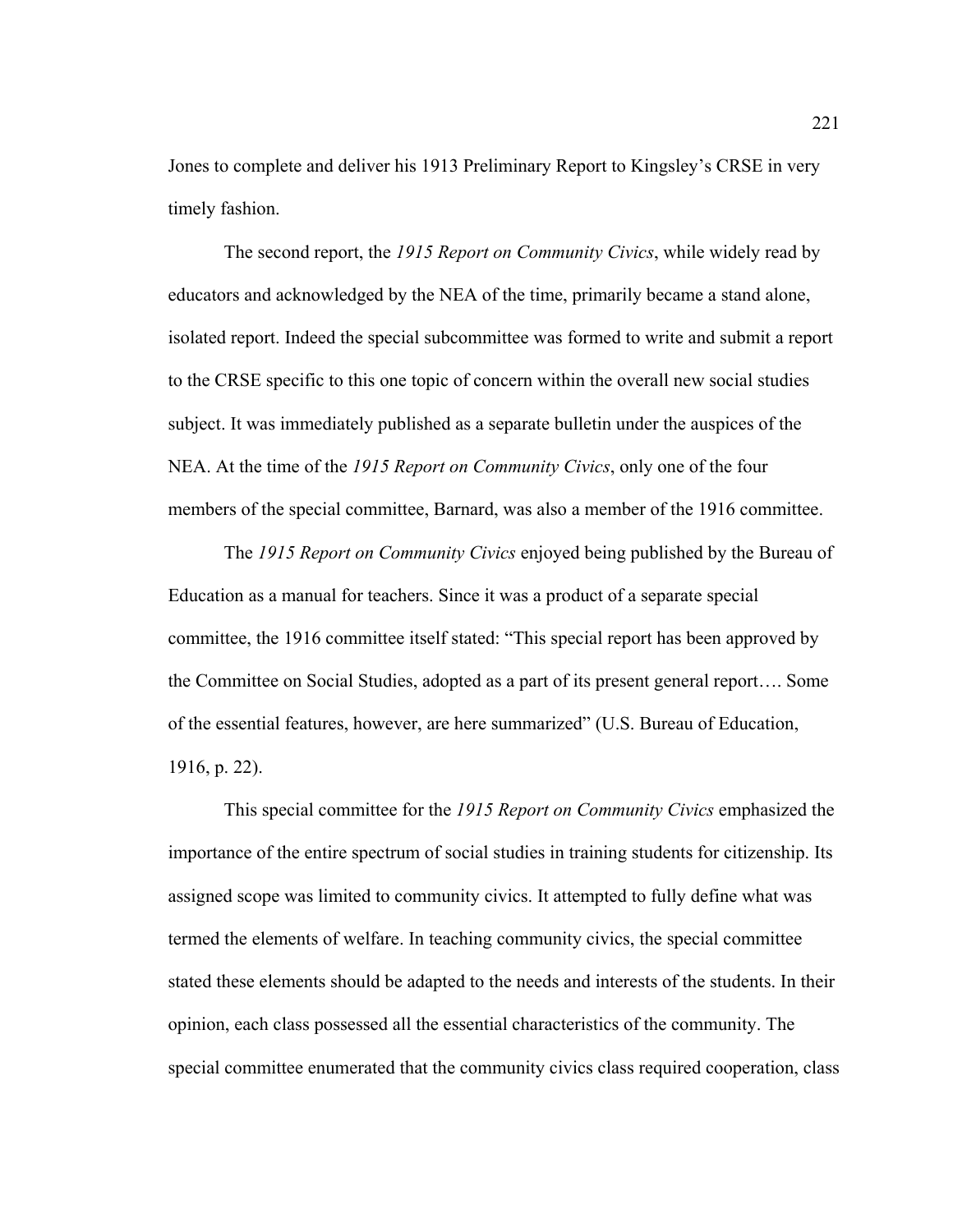discussion, respect for opinions, individual responsibility for class welfare, teacher participation as a fellow citizen and learner, all culminating in an effort "to cultivate interest, judgment, initiative, cooperation, power to organize knowledge, and other qualities of good citizenship" (U.S. Bureau of Education, 1915, p. 14).

The *1915 Report on Community Civics* is considered by some scholars the first formal publication of the 1916 committee (Hertzberg, 1981; Wesley, 1937). Wesley believed its publication brought about radical change to the teaching of civics specifically: "It altered the connotation of the word by shifting the emphasis from the machinery of government to community welfare" (Wesley, 1937, p. 97). Realistically, the elements of welfare were tied to both the individual and the community as a joint venture.

As stated, the introduction to the third and final report, the *1916 Report on Social Studies*, acknowledged, or, more appropriately announced, the second report—*1915 Report on Community Civics*—was to be an integral part of the final report. In reality, based on the 1916 committee's own statement together with a close examination, only portions of certain sections of the *1915 Report on Community Civics* were referenced and highlighted in the *1916 Report on Social Studies*.

#### **Overarching Influence**

As the culmination of the trilogy of reports, the *1916 Report on Social Studies* is arguably the most influential of the three reports on social studies education. As a result, the degree of Dewey's influence upon the most significant report in social studies education should be emphasized. In an overall view of the *1916 Report on Social Studies*, Saxe (1991), for instance, clearly indentified that "Dewey's influence on the committee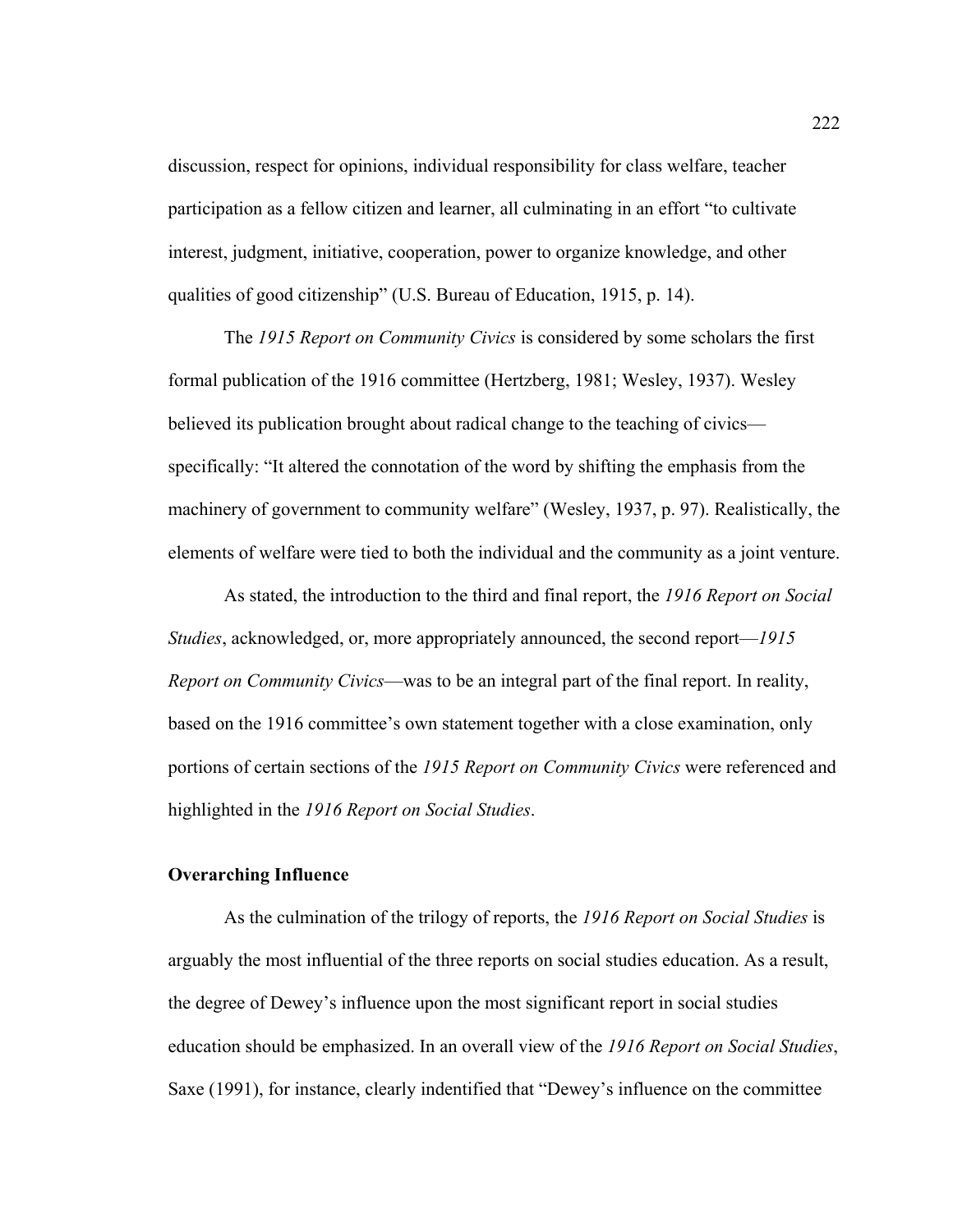was strong. Most, if not all, the selected philosophical points that appeared in the report were specifically drawn from his writings" (p. 168).

This is seen in the manner in which the 1916 committee articulated its adoption of Dewey's three faceted principle of meeting the immediate needs and addressing or solving present processes of growth through the judicious selection of topics. Nelson (1994) specifically noted a passage from the *1916 Report on Social Studies* that revisited the 1916 committee's idea that education should still reference the future, but that placing an emphasis on present growth would allow the student to understand the present as a preparation for the future. It stated,

By the very processes of present growth he will make the best possible provision for the future. This does not mean that educational processes should have no reference for the future. It does not mean, to use a concrete illustration, that a boy should be taught nothing about voting until he is 21 and about to cast his first ballot. It means merely that such instruction should be given at the psychological and social moment when the boy's interests are such as to make the instruction function effectively in his processes of growth. (U.S. Bureau of Education, 1916, p. 11)

Nelson's specific annotation regarding the final sentence of the passage directly above stated, "This intersection of interest and capability was central to Dewey's ideas as illustrated in *Child and Curriculum, Experience and Education*, among others" (p. 64).

# **Three-Prong Precept**

 As stated, the 1916 committee carried this three prong principle from Dewey as part of their vision into their history and Problems of American Democracy courses. Thus, throughout their recommendations, the 1916 committee clarified that the three prongs of this teaching principle (a) started, whenever possible, with a problem or topic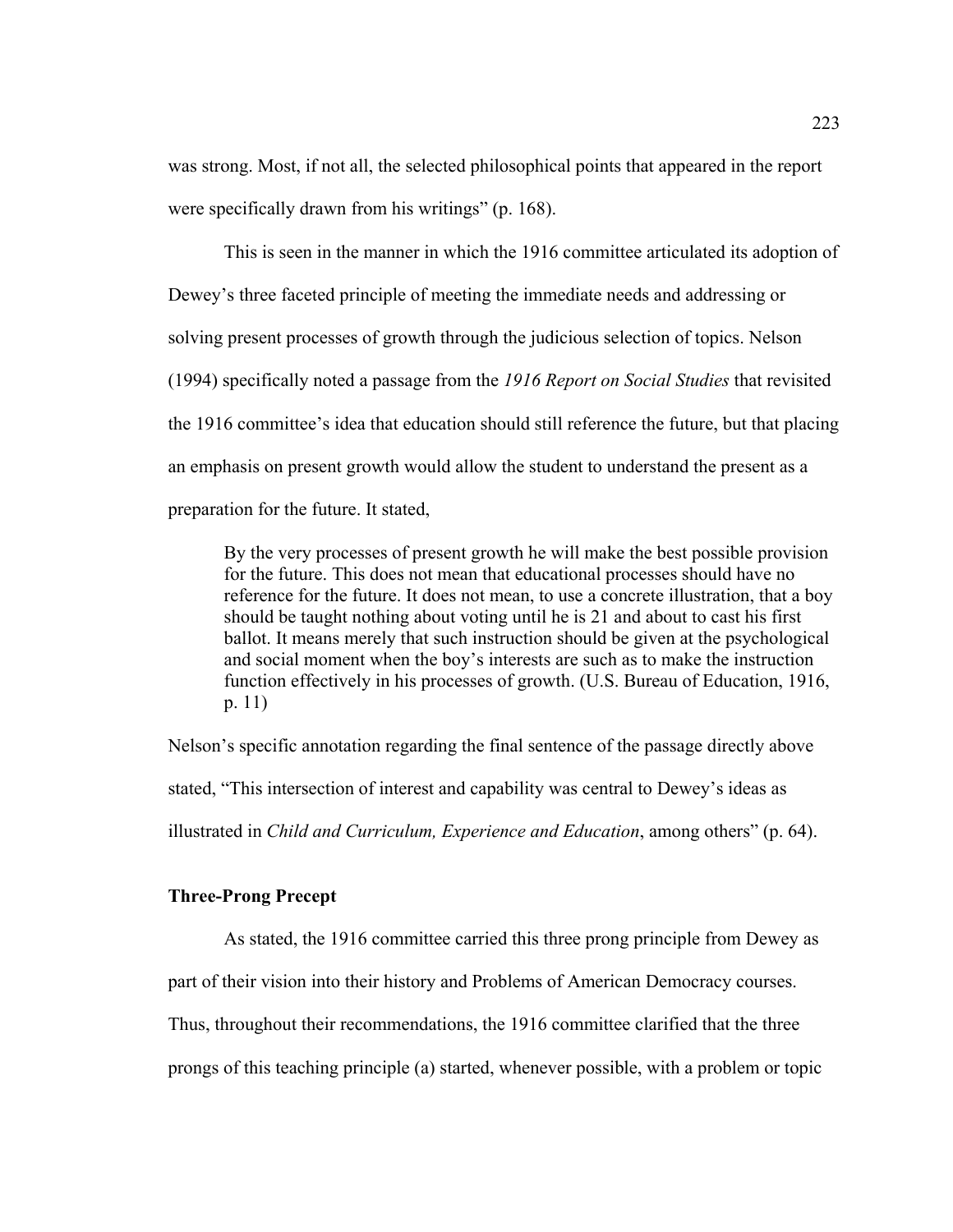of study carefully selected in order to meet; (b) the pupil's own immediate interest; and (c) provided a topic or problem of study that has significance to society.In doing so, they consistently maintained in a most Deweyan manner their educational theory for history and the POD courses in secondary education through the  $12<sup>th</sup>$  grade for the newly created social studies.

Again, for each history course, the 1916 committee specifically recommended as a history organizing principle.

- 1. The adoption to the fullest extent possible of a "topical" method, or a "problem" method, as opposed to a method based on chronological sequence alone.
- 2. The selection of topics or problems for study with reference to (a) the pupil's own immediate interest; (b) general social significance. (U.S. Bureau of Education, 1916, p. 37)

Indeed, for the final twelfth-grade course the 1916 committee simply increased

the level of challenge in their three prong teaching principle. The new POD course

recommendation stressed organizing instruction, "on the basis of concrete problems of

vital importance to society and of immediate interest to the pupil" (U.S. Bureau of

Education, 1916, p. 53).

Yet, Ravitch (2007), for instance, believed differently. Her views on the 1916

committee's recommendations for community civics, history, and Problems in American

Democracy—and their use of Dewey's phrase "immediate needs of present growth"—

had an extremely limited and narrow focus. She wrote,

The recommendations of Jones' committee were closely aligned with the Hampton Program in social studies that Jones had taught. The main goal of both was the social adjustment of students to the particular situation, which meant that these studies would prepare students for their future roles in society and their likely jobs. (p. 30)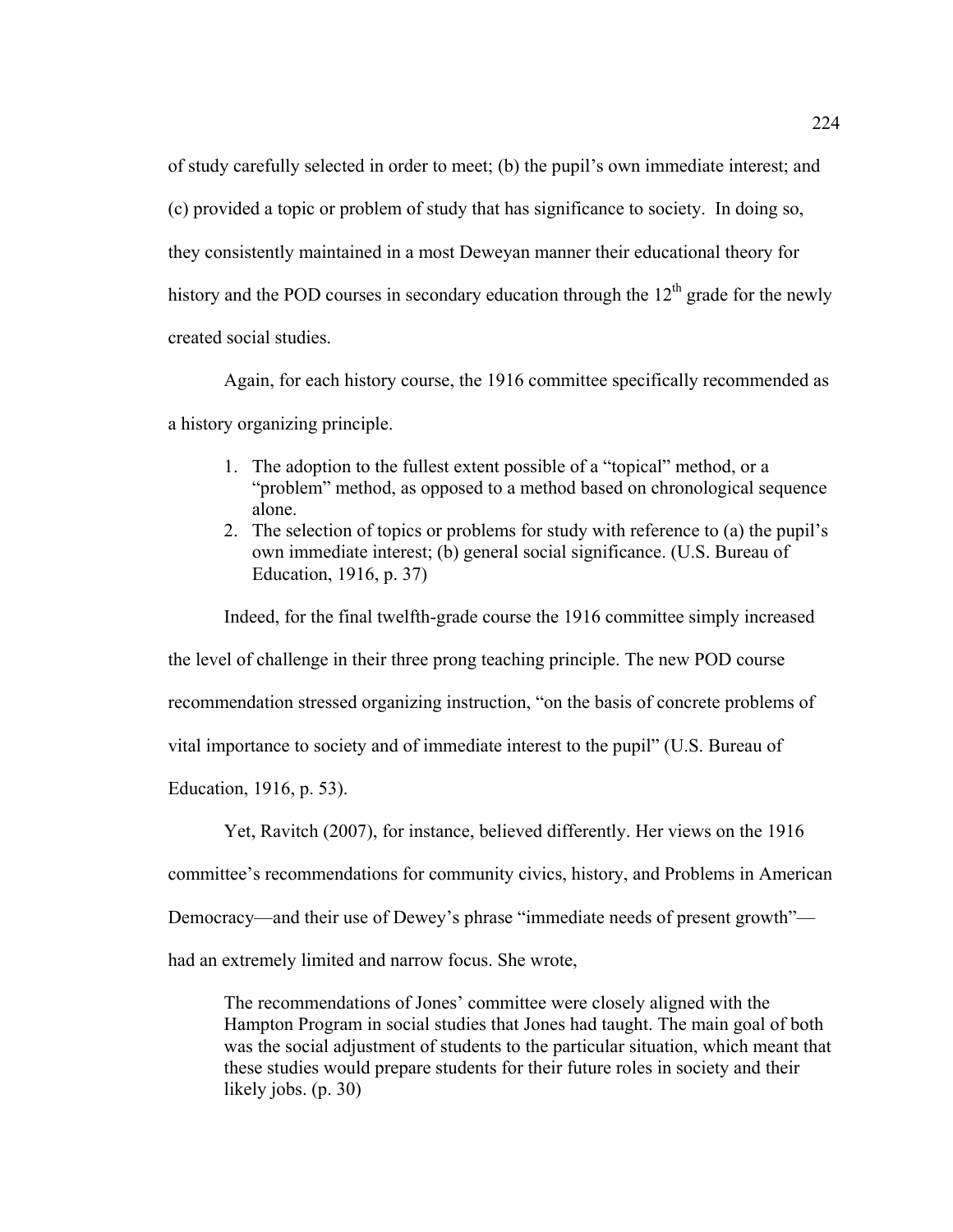The importance of this difference is that Ravitch's view represents a singular concept of utility rather than a unified concept based on Dewey's notions of "immediate needs of present growth." Dewey's approach demonstrates an appreciation of human betterment as expressed by the 1916 committee.

 Indeed, the 1916 committee specifically addressed and dismissed the utility argument posed by scholars such as Lybarger (1981, 1987) and Ravitch (2007). In fact, the 1916 committee brought the issue to the forefront of its discussion. They first wrote: "A distinction should be made between the 'needs of present growth' and immediate, objective utility" (U.S. Bureau of Education, 1916, p. 11). Then, they clarified their intention by specifically stating,

As a boy's mental and social horizon broadens with the processes of education, he will become inquisitive about facts and relations perhaps long before he has direct use for them in the affairs of life. The best question that can be asked in class is the question that the pupil himself asks because he wants to know and not the question the teacher asks because he thinks the pupil some time in the future ought to know. (U.S. Bureau of Education, 1916, p. 11)

The 1916 committee dealt with this distinction in similar fashion for the community civics and history courses, as well as their new POD course. First, for community civics, the 1916 committee clearly stated that previous attempts to meet the goals for the traditional civics course were "more or less mechanical and superficial" (p. 10). The 1916 committee concluded unless community civics could be structured or restructured "to the pupil's immediate needs of social growth" (p. 10), traditional civics teaching would continue to fail. They stated, "What is true of civics is also true of the other social studies, such as history and economics" (p. 10).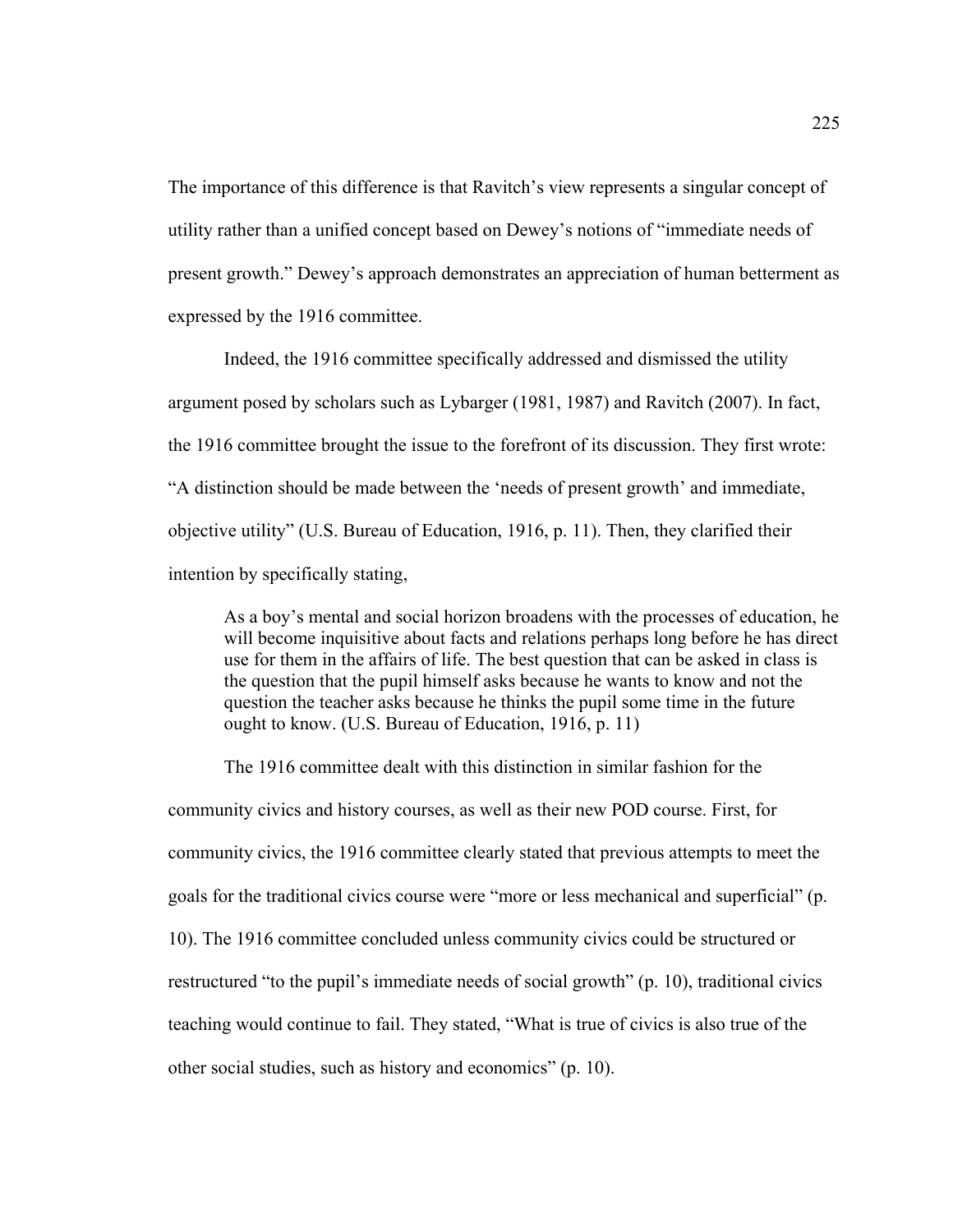It is important to note the common theme of the three facets of Dewey's philosophical principle. Dewey's frame of reference was that one should never assume pupils possess experience. Indeed, Dewey (1916) said, "The initial stage of that developing experience which is called thinking is *experience*" (p. 180). Thus, the situation or experience for teachers to confront the student with "should be of such a nature as to arouse thinking means of course that it should suggest something to do which is not either routine or capricious—something, in other words, presenting what is new (and hence uncertain or problematic)" (p. 181). More specifically, Dewey held, "The true starting point of history is always some present situation with its problems" (p. 251).

## **One Plus One Plus One Equals Three**

 That is, the 1916 committee was continuing to articulate its adoption of Dewey's three faceted principle of meeting immediate needs and in this case addressing or solving present processes of growth through judicious selection of topics. However, Lybarger (1981, 1987) concluded otherwise. First, Lybarger argued that "'immediate needs' of students [are] the major factor in shaping the social studies curriculum" (p. 176). Second, Lybarger stated his research would concern itself with "'immediate needs of students' [as] principles of selection in determining the content of this social studies curriculum" (p. 177) as a singular aspect. While the distinction between Lybarger's statements remains unclear at least to this author, there is reason to suggest that Lybarger believed that the term "immediate needs" referred to the singular, one-faceted manner in which Jones applied that phrase at the Hampton Institute. That is, Lybarger did not look to, nor consider, Dewey's application of the term under Dewey's principles and philosophy. As a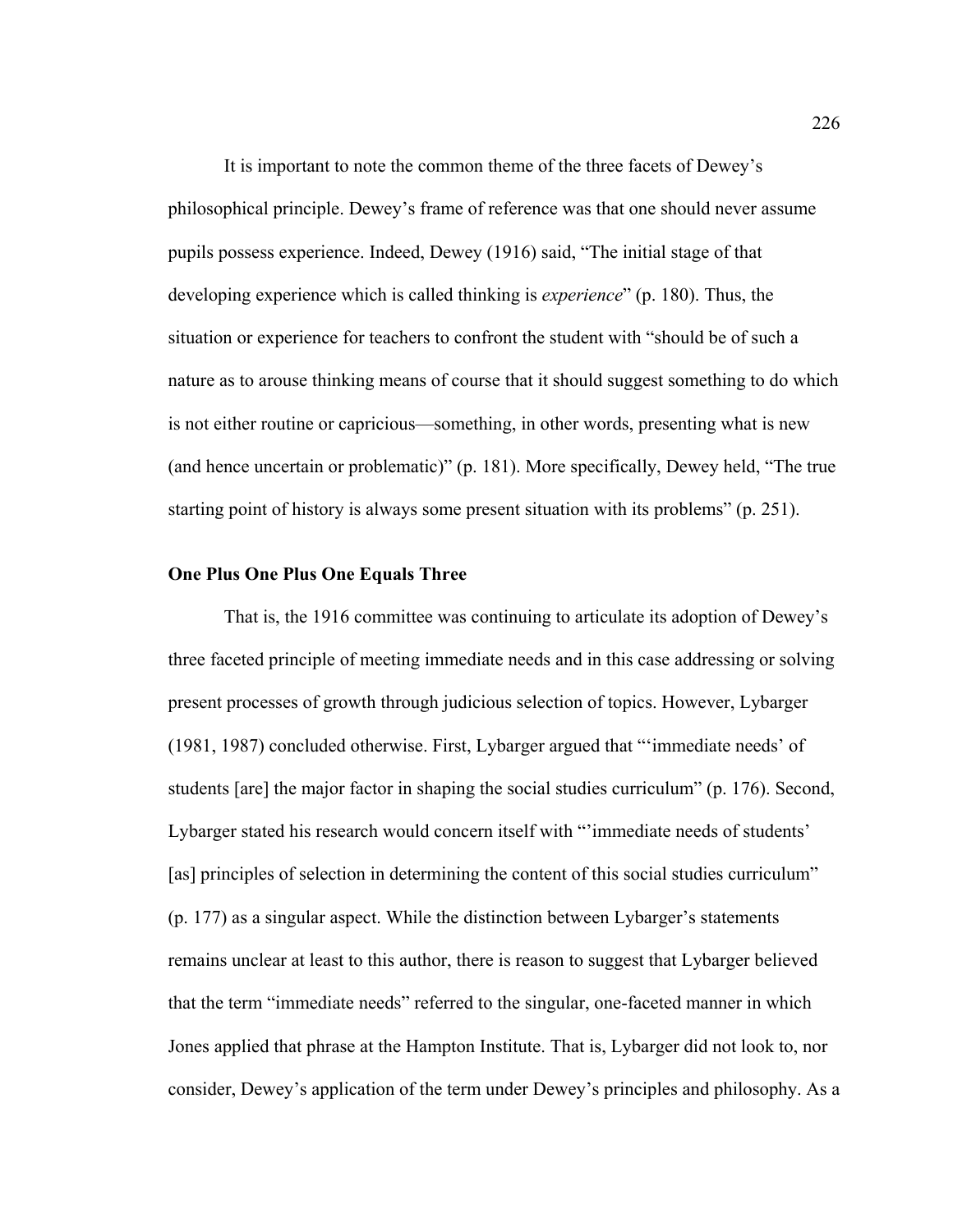result, this study suggests that "immediate interest and immediate needs" in reality stem from complex and in many ways dense narrations on a philosophy that encompasses Deweyan ideals.

As noted, Correia (1994) expressed concern the 1916 committee failed to explain immediate interests and immediate needs in a clear manner. However, Nelson (1994) appeared to address Correia's concern by examining an extensive 1916 committee discussion on "*What is meant by functioning in the present?*" (U.S. Bureau of Education, 1916, p. 43). Based on Robinson's ideas, the 1916 committee further explained this principle and highlighted the following statement from the *1916 Report on Social Studies*:

The selection of a topic in history and the amount of attention given to it should depend, not merely upon its relative proximity in time, nor yet upon its relative present importance from the adult or from a sociological point of view, but also and chiefly upon the degree to which such topic can be related to the present life interests of the pupil, or can be used by him in his present processes of growth. (U.S. Bureau of Education, 1916, p. 44)

In his annotations, Nelson bolded this italicized statement. He indicated: "This response

to Robinson is clearly based on the ideas and writings of John Dewey" (p. 66).

This author suggests Dewey's ideas were one part—a part however that arguably represented the most prominent component in the battle over the social studies curriculum being developed for the newly created social studies. Thus, this study suggests that Dewey was a much more prominent combatant in what Kliebard (2004) referred to as "The Struggle for the American Curriculum." Evans (2004), in what he termed the "Social Studies Wars," called Dewey "Probably the single most important influence on the committee" (p. 22).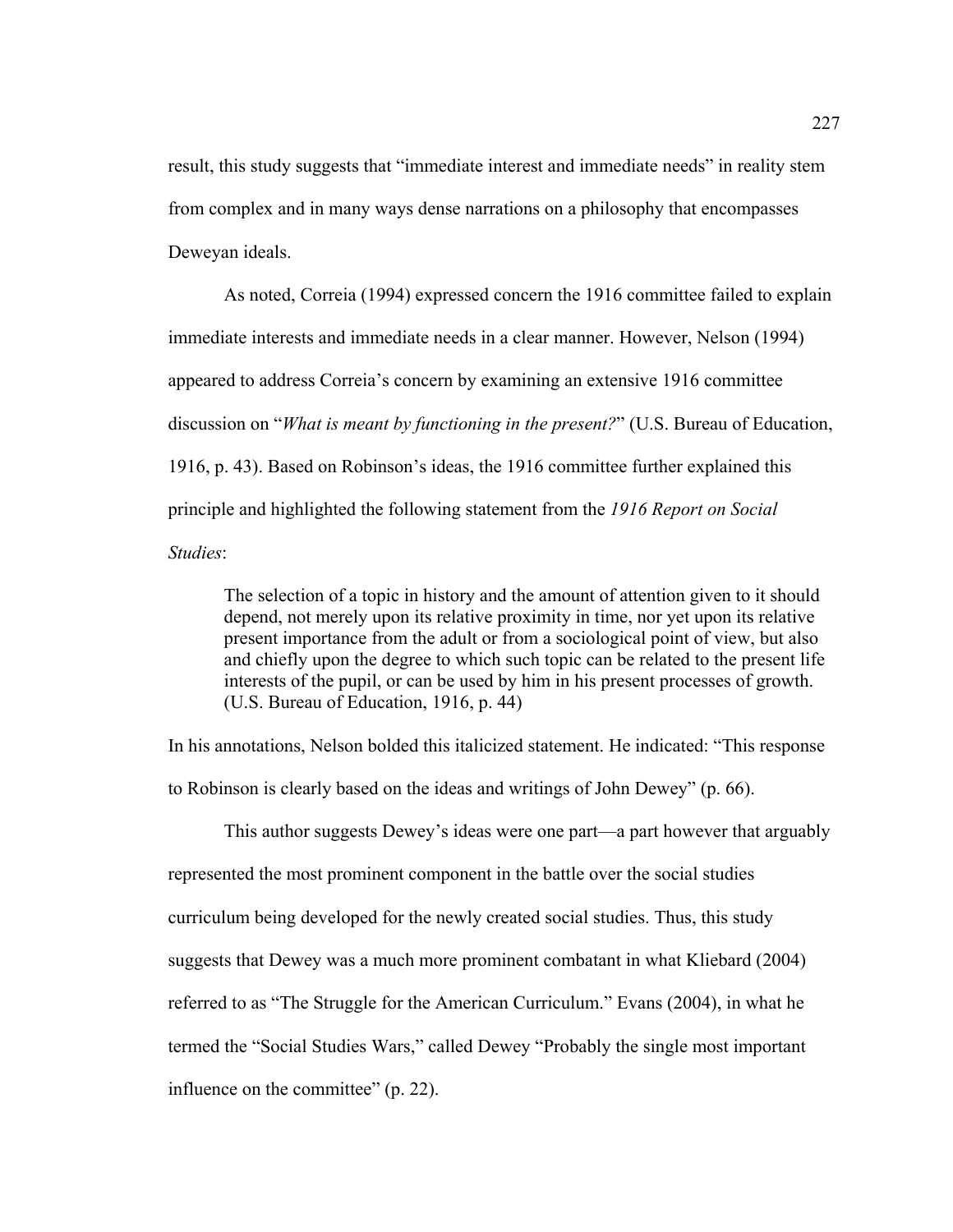One cannot overlook the fact that the 1916 committee addressed, in various types of similar phrases, "needs of present growth" and the related "immediate interests and immediate needs" almost 30 times in their recommendations. In particular, the 1916 committee, in discussing their concept for community civics, stated: "The best time to introduce history in the education of the child is when it is of immediate use…. Community civics affords opportunity to use history to illuminate topics of immediate interest" (U.S. Bureau of Education, 1916, p. 32). The 1916 committee further identified their point of view on this principle by stating: "Unless the subject matter and methods of instruction are adapted to the pupil's immediate needs of social growth, such attempts avail little. What is true of civics is also true of the other social studies, such as history and economics" (U.S. Bureau of Education, 1916, p. 10).

#### **Cardinal Principles Effect**

Using the CRSE as his frame of reference, Krug (1964) believed the *1916 Report on Social Studies* "turned out to be one of the most successful efforts" (p. 355) out of the entire group of CRSE subject committees. He attributed the 1916 committee's success in part due to the fact that committee member Kingsley had become a tireless and energetic force for his new major field of interest—social studies. Krug believed the *1916 Report on Social Studies* ultimately "served as an important point of reference in subsequent discussions of the social studies field" (p. 355). Krug's accolades for Kingsley appeared to reflect Kingsley's ability to motivate his chosen committee to get their job done in timely fashion. Any influence of Kingsley's theories and concepts for education was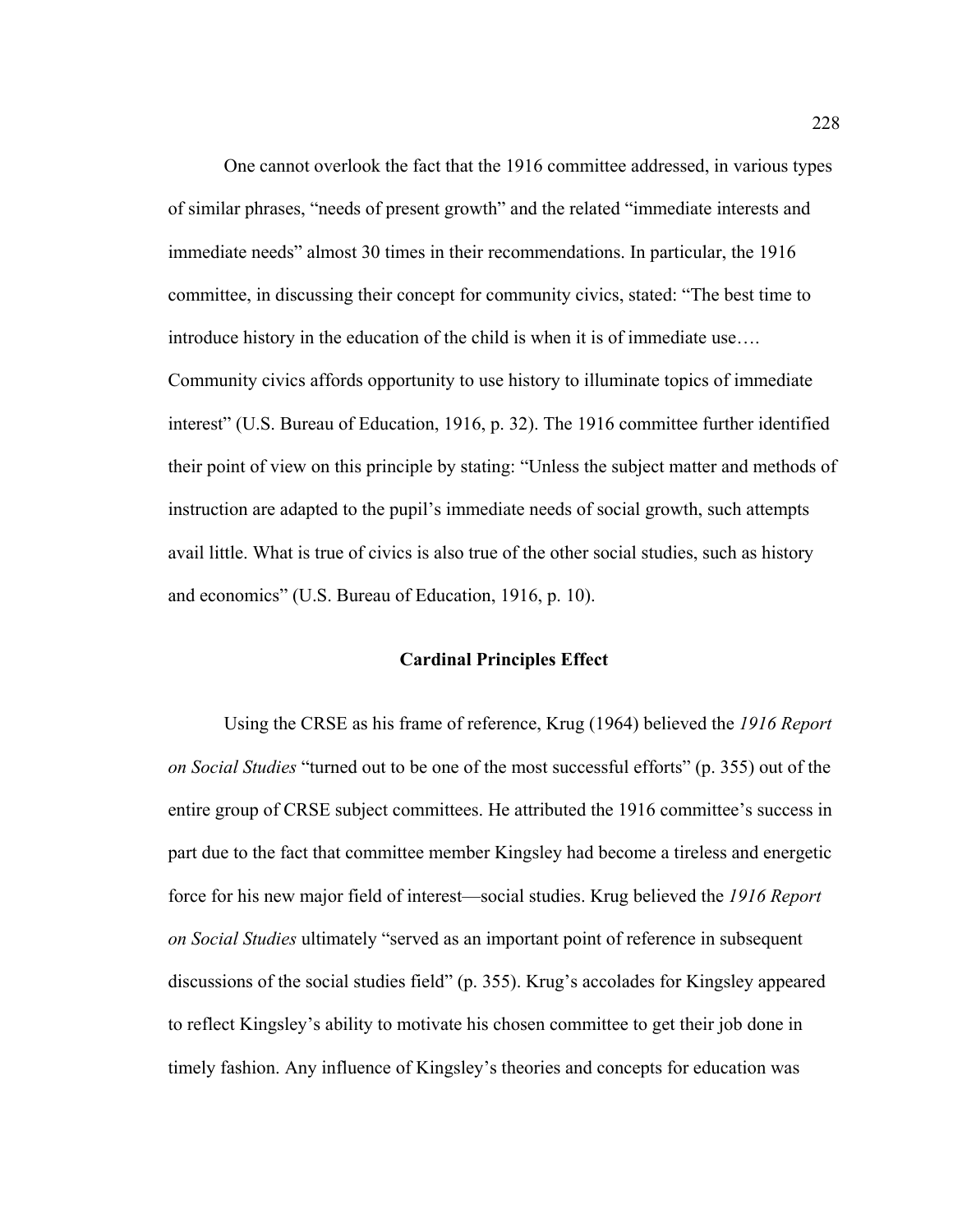channeled into and reserved for the significant role he played as overseer of the 1918 Cardinal Principles (Hertzberg, 1981, 1989; Kliebard, 2004; Krug, 1964).

# **Cardinal vs. Deweyan Principles**

One should not overlook the fact that many scholars cited in this study believed the Cardinal Principles represented the dominant report that influenced educational change (Kliebard, 2004). Kliebard pointed out CRSE archives after the summer of 1916 had gaps in the records. In spite of this, he maintained the work on revising and finalizing the culminating CRSE report moved forward. He held that Kingsley essentially engineered the Cardinal Principles on a solo basis, "as a major landmark in secondary education in the United States" (p. 95).

However, other scholars believed the conceptual basis of the *1916 Report on Social Studies* was vastly divergent from the Cardinal Principles. Specifically, Krug (1964) stated,

What Kingsley set forth, however, was not so much a threat to the right of subjects to exist as a missionary call for the teachers of every subject to direct themselves to the strenuous pursuit of the seven aims. In the long run, this led to absurdities from which some subjects have not yet recovered. Nevertheless, when applied with discrimination and common sense, the seven aims have proved useful instruments in the making of some curricular decisions, and these are subjects to which some of the aims directly apply. (p. 446)

Kliebard (2004) used a different explanation to frame his belief the Cardinal

Principles were universally accepted upon publication. In recognizing that successful efforts in curriculum reform had been occurring since 1893, he contended it was the right time for the Cardinal Principles to be published and "reflect the growing belligerence toward academic subjects through the ascendance of social efficiency in the educational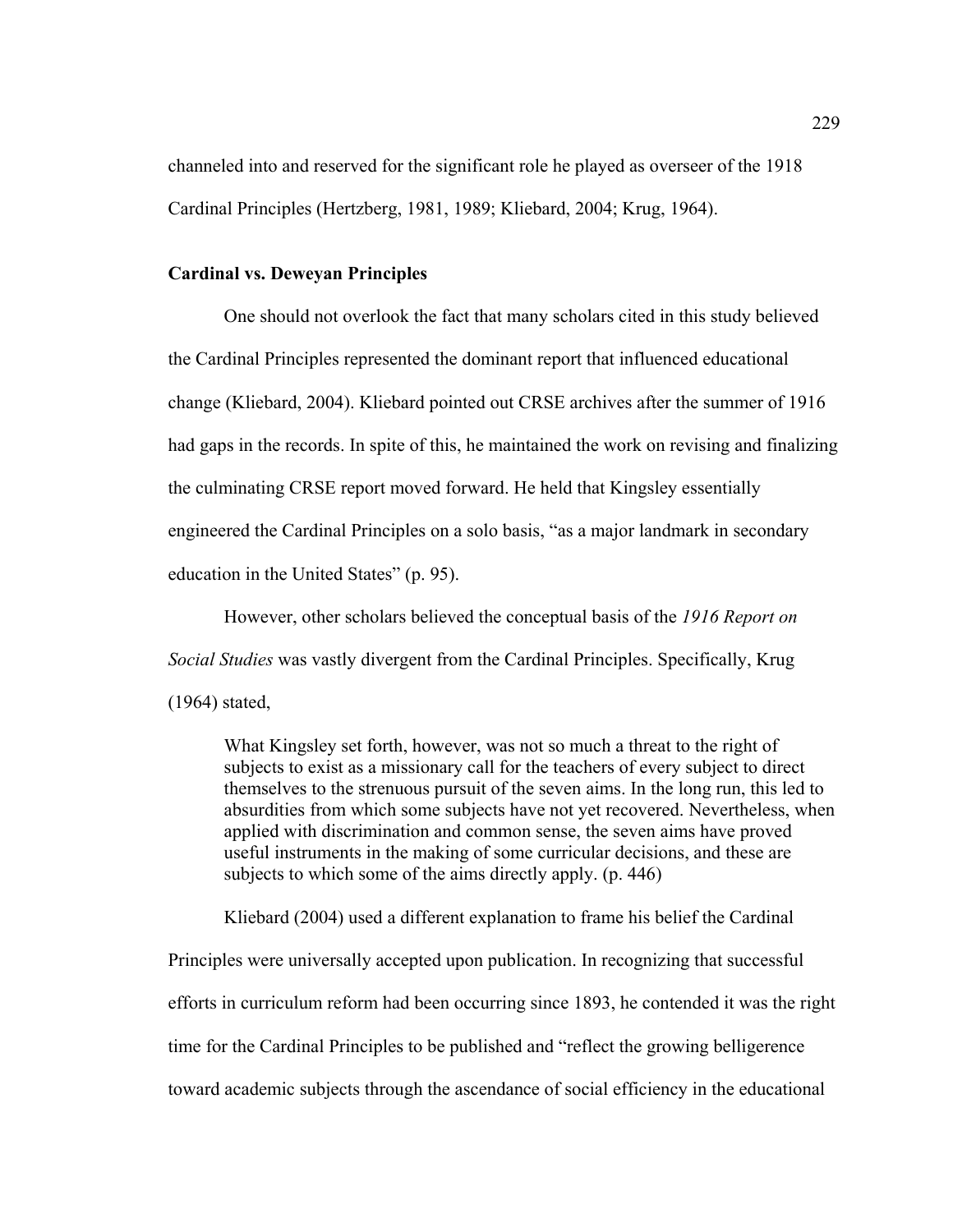world" (p. 96). He stated, "With the possible exception of the second [aim—"Command of fundamental processes"], these aims each represented an area of life activity, and the curriculum was directed toward efficient performance within that area" (p. 97). Even though he indicated Kingsley was Snedden's protégé, Kliebard, believed Kingsley's report was couched in more moderate terms. He held that the seven aims were the prominent outcomes of the 32 page Cardinal Principles report.

Thus, the divergence between the CRSE report and the *1916 Report on Social Studies* is that in reality the Cardinal Principles was a very strong statement of the social efficiency ideology. In contrast, the *1916 Report on Social Studies* took a very different pedagogical path. Ravitch (1983) viewed the 1916 committee's path as inverted to the Cardinal Principles. She held that the CRSE report transposed "Dewey's notion of theschool-as-a-lever-of-social-reform into the-school-as-a-mechanism-to-adjust-theindividual-to-society" (p. 48). Almost all of the scholars identified in this study bring Dewey into their discussion and analysis time and time again. The 1916 committee followed suit, or, in reality, were in front of the scholars through the content of their actual written document.

## **The Tipping Point**

The question then becomes: Was John Dewey the philosophical tipping point for the *1916 Report on Social Studies* divergence from the widely accepted social efficiency ideas of the era? Was Dewey a stronger influence on the *1916 Report on Social Studies*?

To revisit my earlier argument, in an overview of the *1916 Report on Social*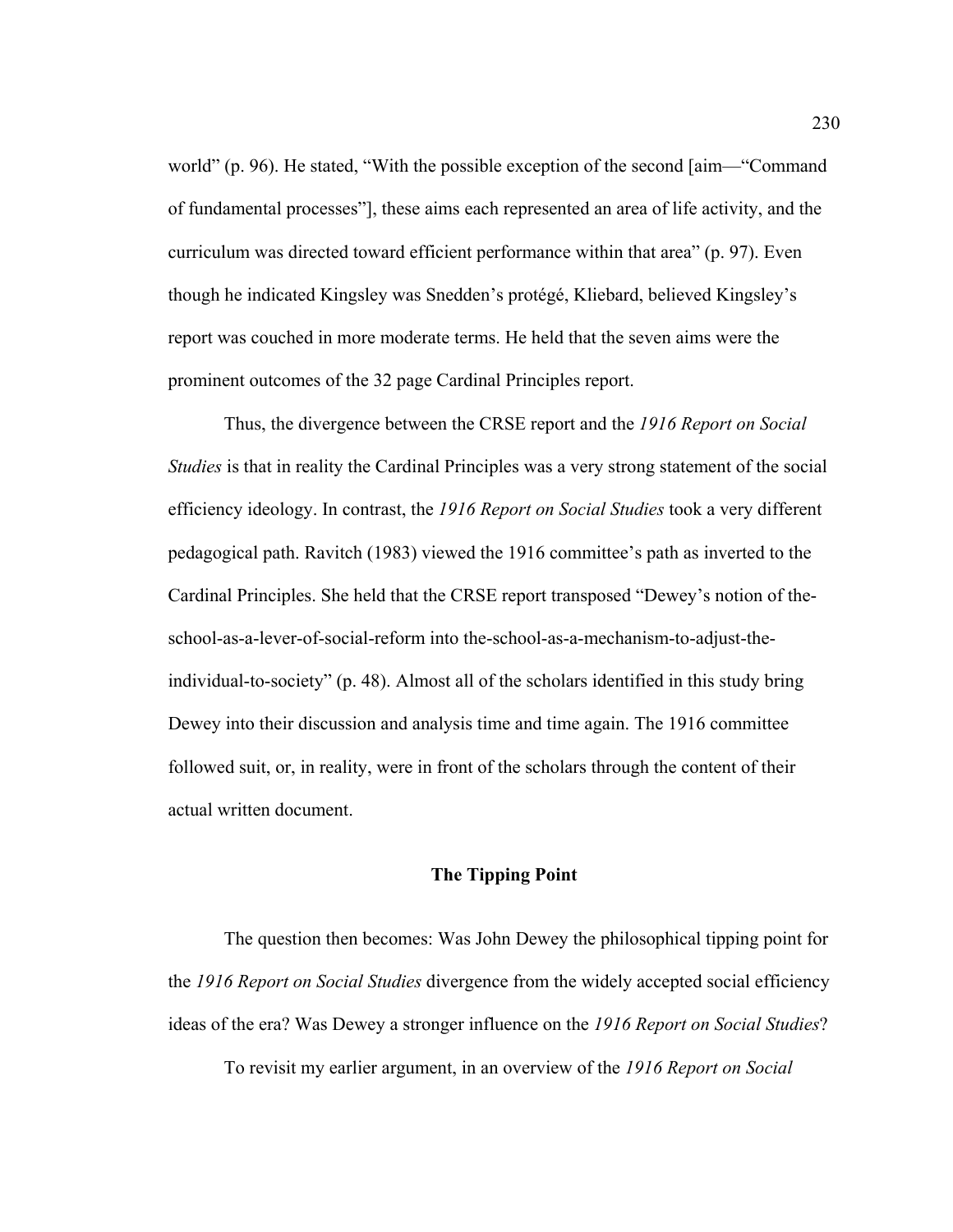*Studies*, the 1916 committee included a total of four specific references to "social efficiency" in a report that was 54 pages in length. Chairperson Jones is noted once for a curriculum illustration. CRSE Chairperson Kingsley is noted once for a potential textbook. Mace is quoted once, albeit at considerable length. Robinson quotations and references to his philosophy appear ten times in all. All of these individuals were members of the 1916 committee. The 1916 committee used numerous teacher and educator illustrations—one from Miss Blanche Hazard, a fellow 1916 committee member—and the remaining from outside educator sources.

In comparison, extensive quotations from the one other non-1916 committee member, John Dewey, appear three times. Almost more important and more direct to the 1916 committee's recommendations, Dewey's philosophy appears in the application of teaching principles in similar Deweyan phrases almost 30 times.Further, scholars have pointed out that Robinson's new history, which is referred to and quoted in the *1916 Report on Social Studies*, benefited from his close association with John Dewey while both were at Teacher's College, Columbia (Westbrook, 1991). Dewey (1899) succinctly stated his view of history as, "History must be presented, not as an accumulation of results or efforts, a mere statement of what happened, but as a forceful acting thing" (p. 156).

## **The Circle Is Unbroken**

The 1916 committee completed its own circle back to Dewey. The circle began early in the *1916 Report on Social Studies* in *"The point of view of the committee*"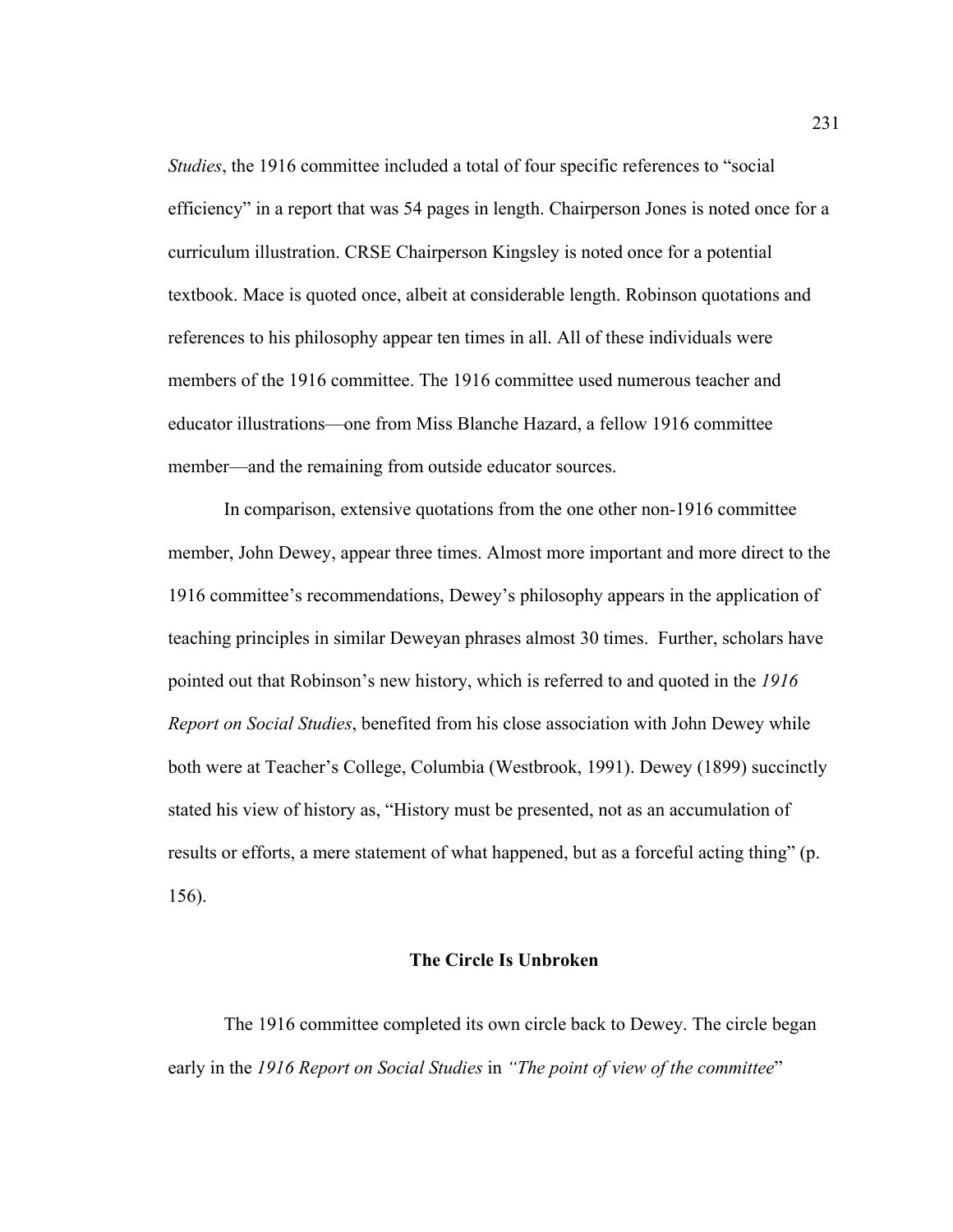section. There, in the third item, the 1916 committee stated: "One principle the committee has endeavored to keep before it consistently throughout this report because of its fundamental character. It is contained in the following quotation from Prof. Dewey:" (U.S. Bureau of Education, 1916, p. 10). The full Dewey quotation that followed on page 11 included his "needs of present growth" principle. The circle back to Dewey's principle was completed on page 40 of the *1916 Report on Social Studies* under the section *"To what extent and in what ways are college requirements and life requirements mutually exclusive?"* (U.S. Bureau of Education, 1916, p. 40). At this point, the 1916 committee referenced their intent to repeat the entire Dewey quotation from page 11 as a restatement and wrote,

If we could really believe that attending to the needs of present growth would keep the child and teacher alike busy and would also provide the best possible guarantee of the learning needed in the future [in college or elsewhere], transformation of educational ideals might soon be accomplished, and other desirable changes would largely take care of themselves. (U.S. Bureau of Education, 1916, p. 40)

By the conclusion of the *1916 Report on Social Studies*, the conceptual

educational trail of Dewey to Mace to Dewey to Robinson to Dewey consistently circles around Deweyan ideas. After all, a document that puts faith in the hands of teachers, advocates decision-making and experimentation by teachers—not school administrators—and speaks of "transformation of educational ideals" (p. 40) can hardly be called efficient. There is nothing utility-minded or efficient in these passages. Rather, much like Dewey, the 1916 committee is taking some aspects of all the camps competing for their place in the American curriculum and is creating a usable document for education reflective of Deweyan ideals.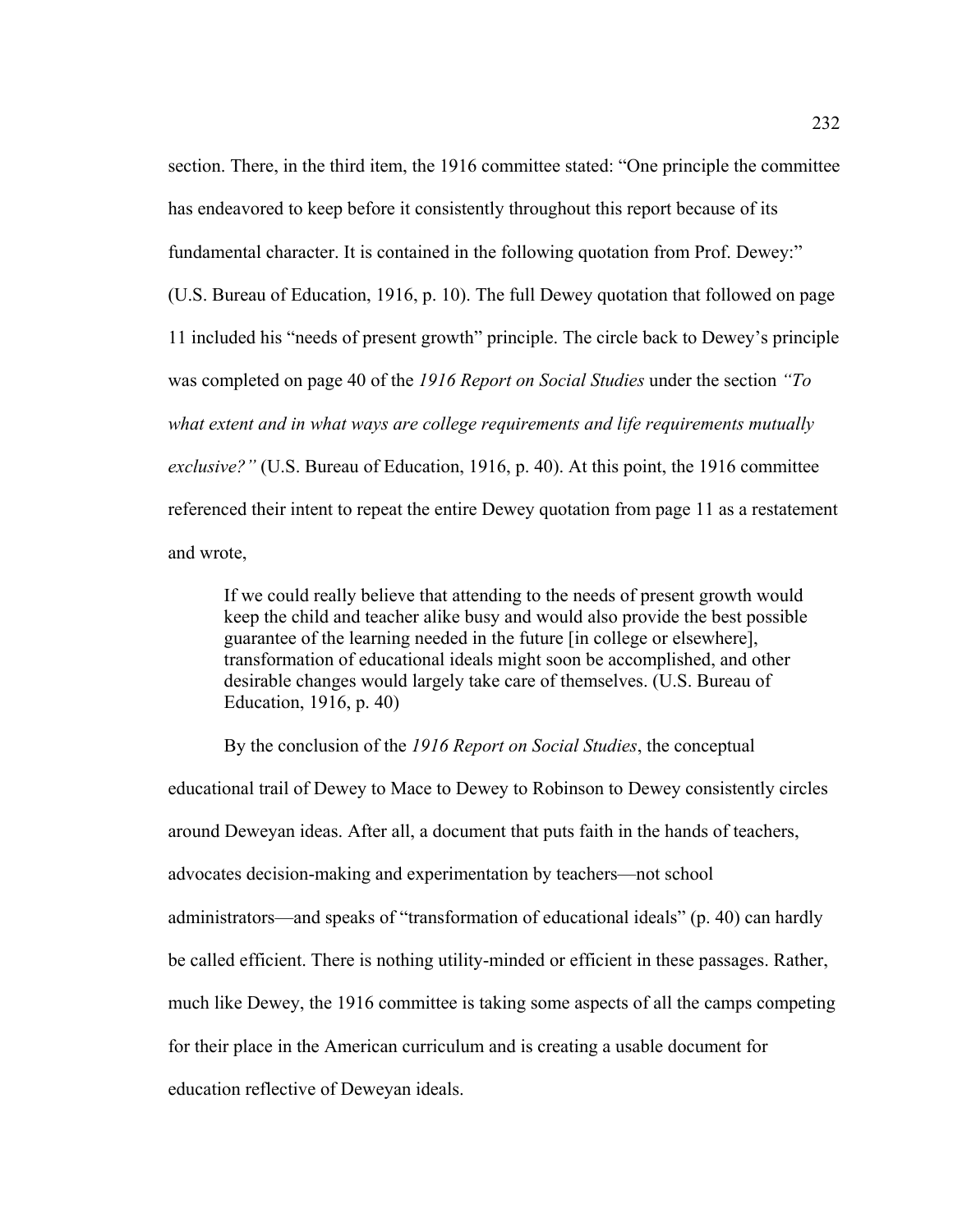#### **Conclusion**

The *1916 Report on Social Studies* remains recognized as a seminal report on its own merit. The recognition of this report may flow from the high regard held for Dewey through the various schools of interpretation. Dewey's role in the competition waged between the ideological camps of the 1916 era that were reflected in the *1916 Report on Social Studies* may play a part in scholars considerations.

Dewey provided the 1916 committee with a conceptual guide to lead them through the entanglement of social efficiency ideology of their era. The *1916 Report on Social Studies* did not strongly emphasize the ideas of Snedden or Taylor. Instead, the 1916 committee relied on very different and broad scope Deweyan notions much better suited for their plans for social studies. They believed the newly created social studies were differentiated from other subjects due to an emphasis on social content, not on social aims. In their opinion, the newly created social studies content afforded unique opportunities to educate students as members of society. The attributes of the contents of social studies did not equate directly to the narrow social aims of social efficiency. Instead, social studies was driven by social content, which fed the immediate needs and interests of students.

Dewey also provided his concept of democracy in education which served to support the 1916 committee's goals that education should advocate citizenship and democracy. The 1916 committee directly acknowledged that their primary principles were borrowed from Dewey. They did not need to reinvent the wheel as evidenced by their own statements and repeated references in the *1916 Report on Social Studies* to the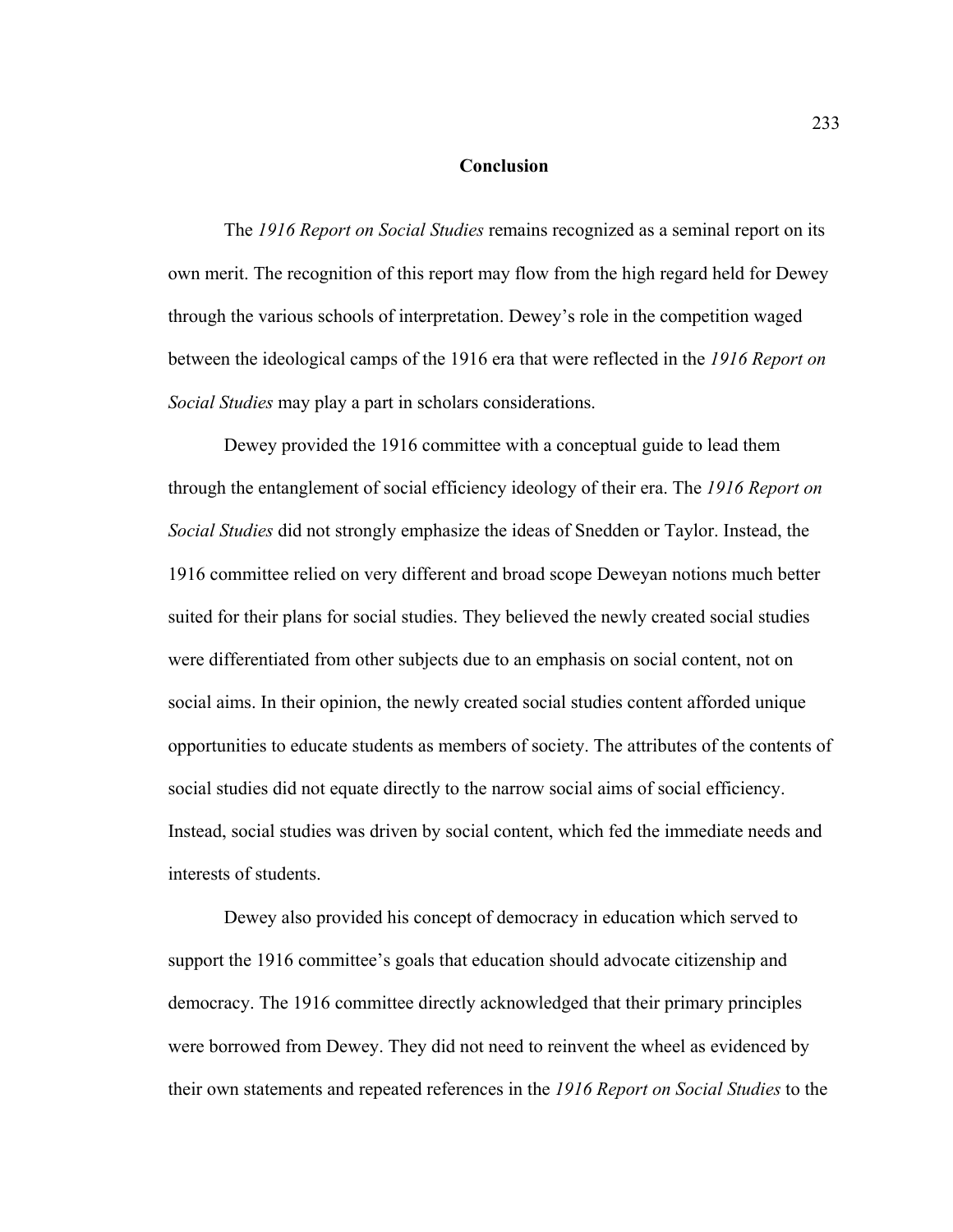students' needs of present growth coupled with immediate needs and interests. This was the 1916 committee's philosophical and pedagogical framework. In his discussion on this point Lybarger concluded: "Committee members called the adoption of such a principle ''a new and most important element', and claimed the work of John Dewey as warrant for their principle" (p. 177).

The numerous teaching illustrations used by the 1916 committee exemplified Dewey's approach through examples of educators designing lessons, units, and programs for students. The 1916 committee cited examples of approaches to teaching and learning that were quite different from the top down approach advocated by Snedden, Taylor and Bobbitt. Dewey's steadfastly maintained educational philosophy became the stalwart assistance that the 1916 committee needed to "bridge the camps" and created the avenue to provide recommendations that were not limited in scope to one or even two ideologies. Thus, Dewey was the strongest influence on the 1916 committee because his concepts and philosophy provided the methodology to fulfill the 1916 committee members' vision for the newly created social studies.

 The 1916 committee integrated Dewey's principles into their recommendations from the beginning of the actual text of the *1916 Report on Social Studies* on page 9 through the conclusion on page 63. They applied Dewey's principles both directly and indirectly. Verbatim quotes by Dewey appeared three times. Direct reference to his "immediate interest" and "immediate needs" principles were used approximately thirty times—spanning the text from page 9 to page 63. The 1916 committee placed an emphasis on the three components of Dewey's primary teaching principle. This emphasis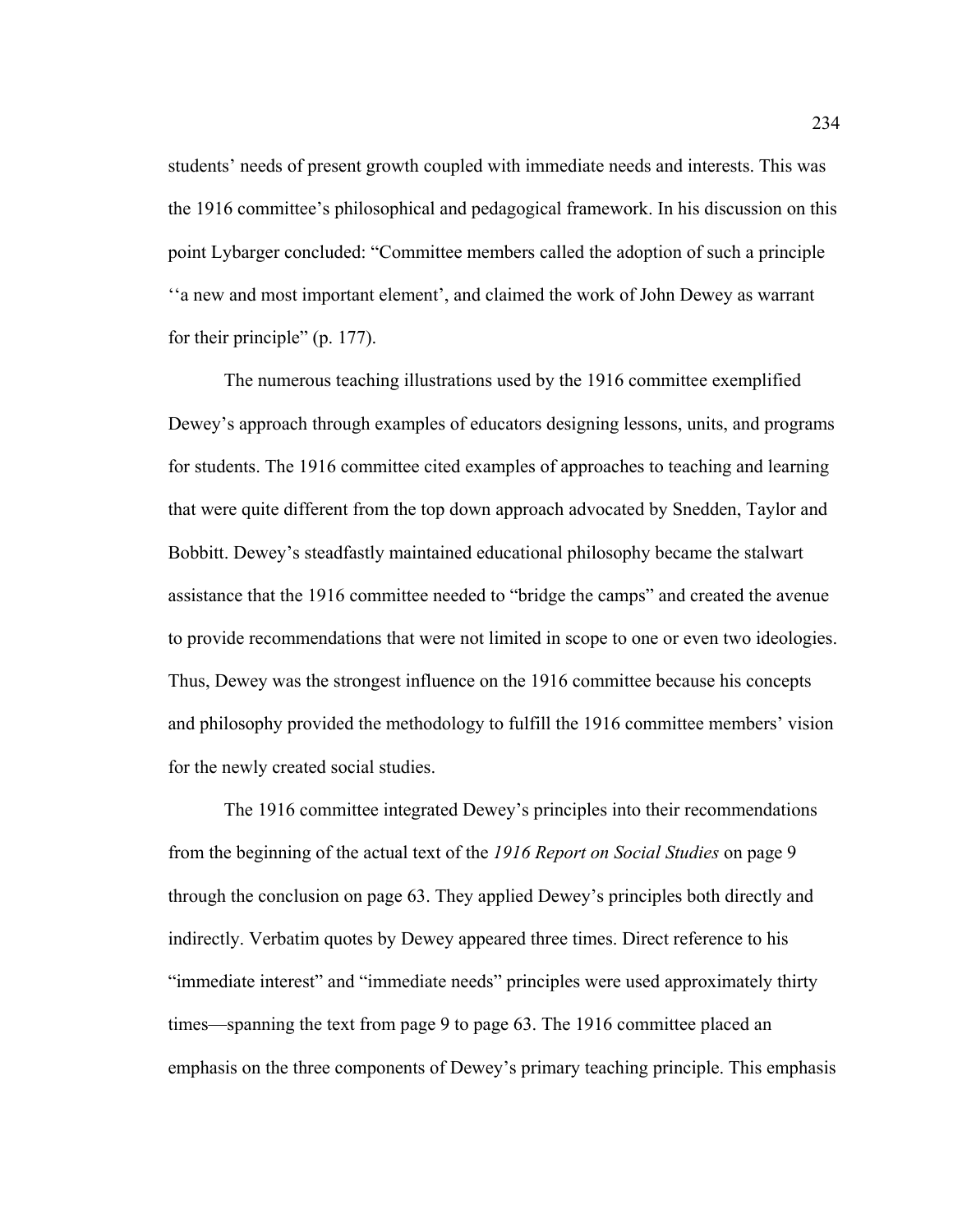became the central theme of the 1916 committee's recommendations.

 Dewey's concepts and principles were usable, doable, and practical. That is, the Deweyan ideas amassed in their arsenal allowed the 1916 committee to publish recommendations that were already having a positive effect on teaching. A case in point, the 1916 committee cited a dozen or so illustrations which presented Deweyan based teaching programs from a variety of different schools in diverse geographic locations.

Indeed, as the *1916 Report on Social Studies* moves into the 21<sup>st</sup> century, its status as a seminal educational document remains. This study suggests that the reason is primarily due to the continuing influence and relevance of John Dewey's philosophy and principles for education. In short, Dewey's ideas have stood the test of time.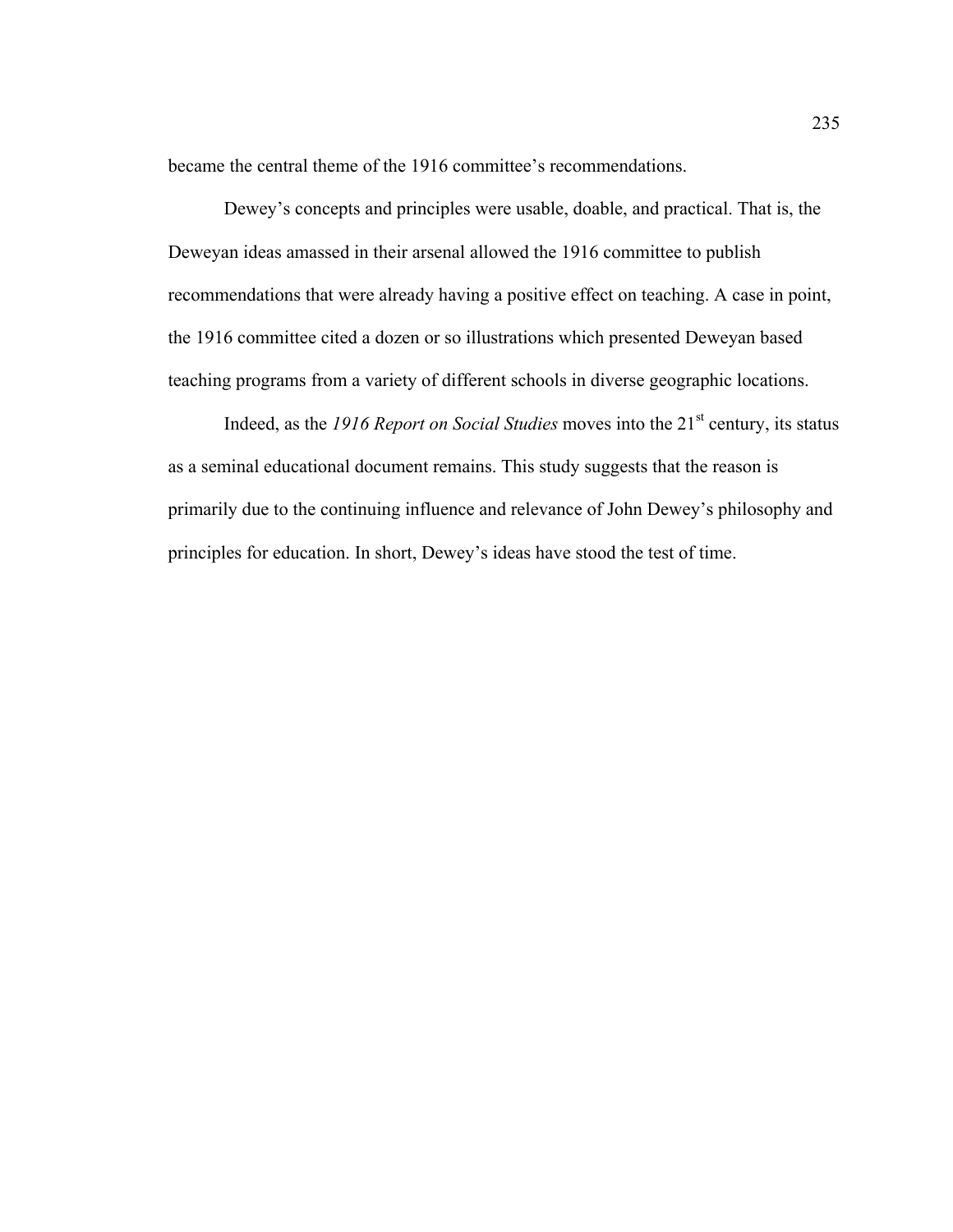#### CHAPTER VI

## SUMMARY AND IMPLICATIONS

#### **Summary**

 This study examined the *1916 Report on Social Studies* in order to determine how it has been interpreted and regarded over time. The underlying question became: Which interpretation, or interpretations, most embodies the intent, goals, and purpose of the 1916 committee?

 The central finding of this study is that the *1916 Report on Social Studies* may be overall much more Deweyan in approach than many others have argued. That is, contrary to the belief of some modern scholars, the *1916 Report on Social Studies* may not be specific to a social efficiency orientation. This author maintains that the *1916 Report on Social Studies* represents a uniquely engineered microcosm of Kliebard's (2004) assessment of the competing ideological camps during the era of the 1916 committee. The path to this belief starts with the recognition that the *1916 Report on Social Studies* is a trilogy of three separate reports. The individual reports were prepared by three different and diverse groups that resulted in each report reflecting three different influences. Only the third and final report of the trilogy reflected the intent and the educational principles that were held by the entire membership of the 1916 committee. That is, the recommended operational philosophy for the newly created social studies was the result of a combination of multiple personal and philosophical influences which included embedding in the third and final report elements of social efficiency, social meliorism,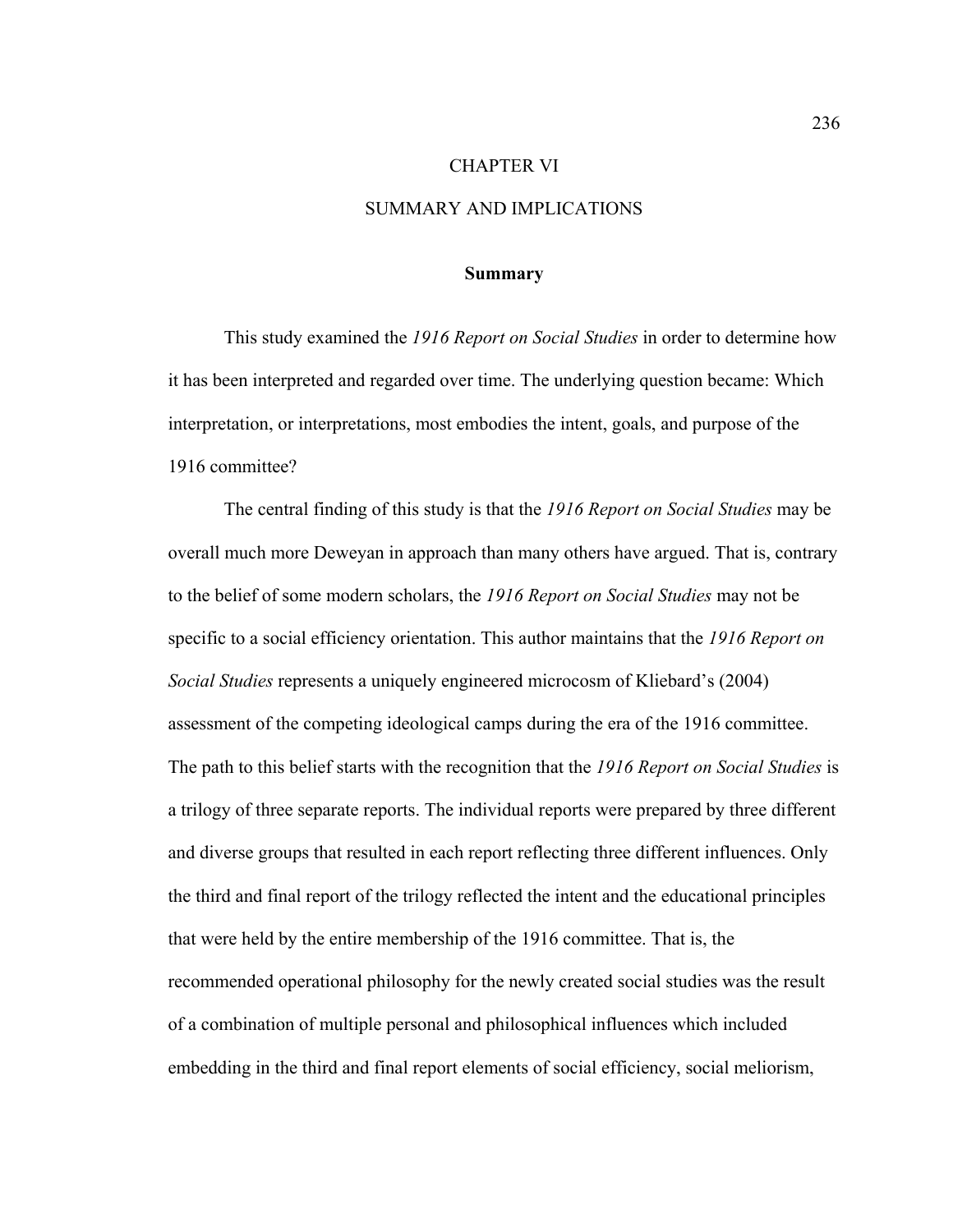social reconstructionism, humanism, and developmentalism. I believe that the ideological microcosm which enveloped the 1916 committee can be considered the platform for an educational philosophy and pedagogy which may have been significantly influenced directly and indirectly by John Dewey. John Dewey's influence may have provided an overlay and counterforce to the numerous other individual and societal influences exerted over the 1916 committee.

 Chapters II-VI of this dissertation examined the 1916 committee, the three individual reports, the previous scholars who have studied these reports, the various interpretations of the *1916 Report on Social Studies* and developed findings and implications as follows.

First, the 1916 committee members were identified and researched. Key members including Kingsley, Jones, Dunn, Barnard, Robinson, and Mace were discussed and analyzed regarding their various roles and level of participation on the 1916 committee. John Dewey, not actually a member, was included in this section due to his influence on the deliberations of the 1916 committee.

 Second, the three documents that comprised the trilogy of reports published under the 1916 committee were reviewed for topics and content. This author has determined that each report is a separate and distinct document.

Third, the work of 18 scholars who have written interpretations of the *1916 Report on Social Studies* or the societal conditions that influenced the 1916 committee's thoughts were analyzed. The scholars were placed in appropriate schools of interpretation relative to their view of the *1916 Report on Social Studies* and the social impacts of the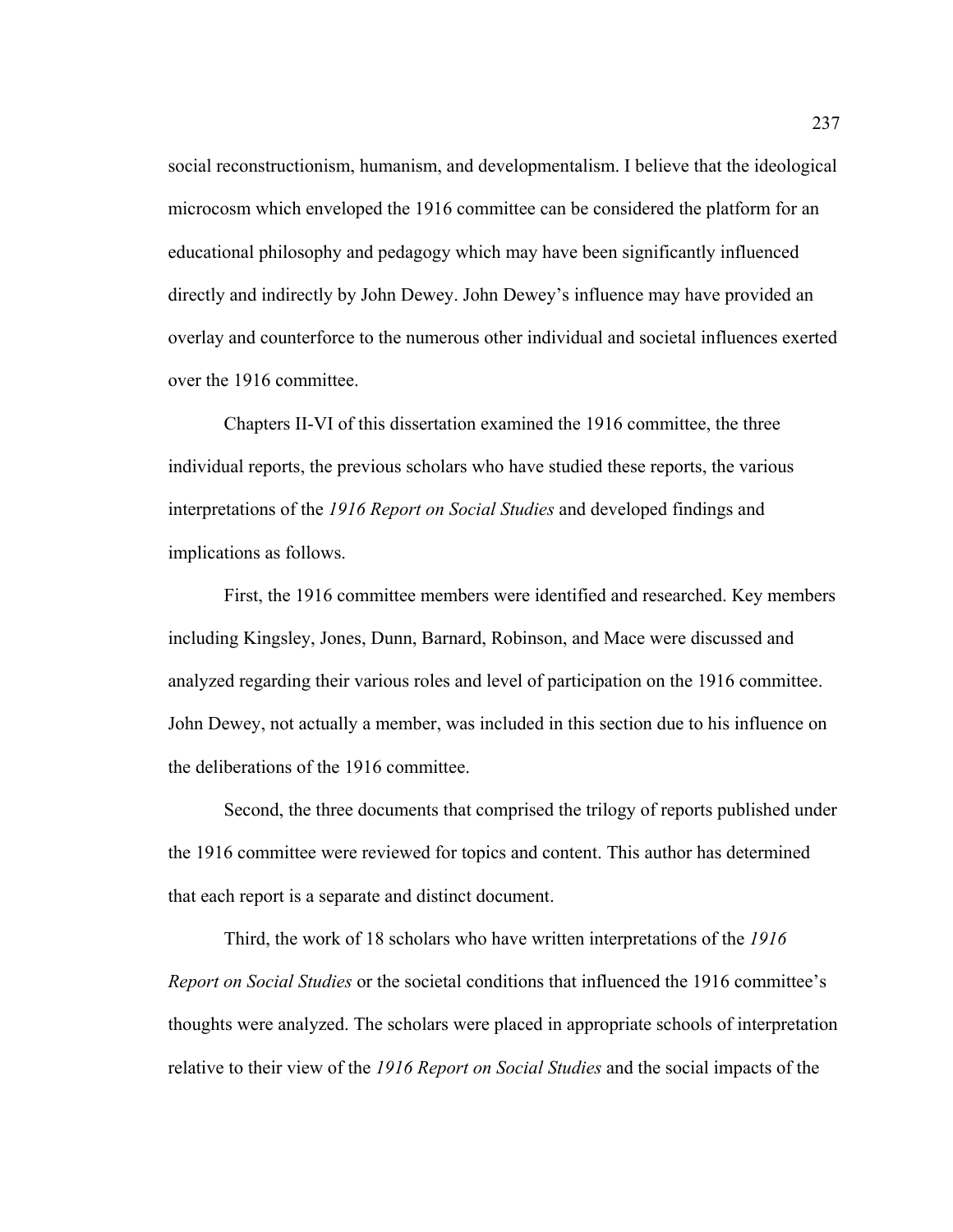era. The schools of interpretation were identified as: celebratory historians, revisionist interpretations—social efficiency, the Dewey and Robinson school of interpretation, multiple influences, neoconservatives—and postrevisionists.

Next, an analysis of the multiple societal influences and the influences of key individuals potentially impacting the 1916 committee and the various scholarly interpretations were discussed. This author determined that the 1916 committee's work represented a microcosm of Kliebard's (2004) analysis of the competing camps battling for control of the American curriculum.

Finally, my conclusion in this study suggests that a new interpretation of the *1916 Report on Social Studies* has emerged. That is, the 1916 committee published a document that may be significantly more Deweyan in concept and principle than held by many previous interpretations. Thus, this author supports the Deweyan school of interpretation.

In the introduction, I stated eight arguments to support the thesis statement. Let us revisit each of these arguments.

First, it is important to recognize that the 1916 committee published three separate, distinctly different reports. Modern scholars tend to analyze these three reports as one package under the singular title of the *1916 Report on Social Studies*. However, when each of the three reports is treated as a stand-alone document, all are uniquely different. The differentiation in the three reports stems from the uniqueness of the composition of the committee membership involved in the production of each report

The first report, the *1913 Preliminary Statement*, consisted of Jones, the chairperson, plus four 1916 committee members who provided original text. Each of the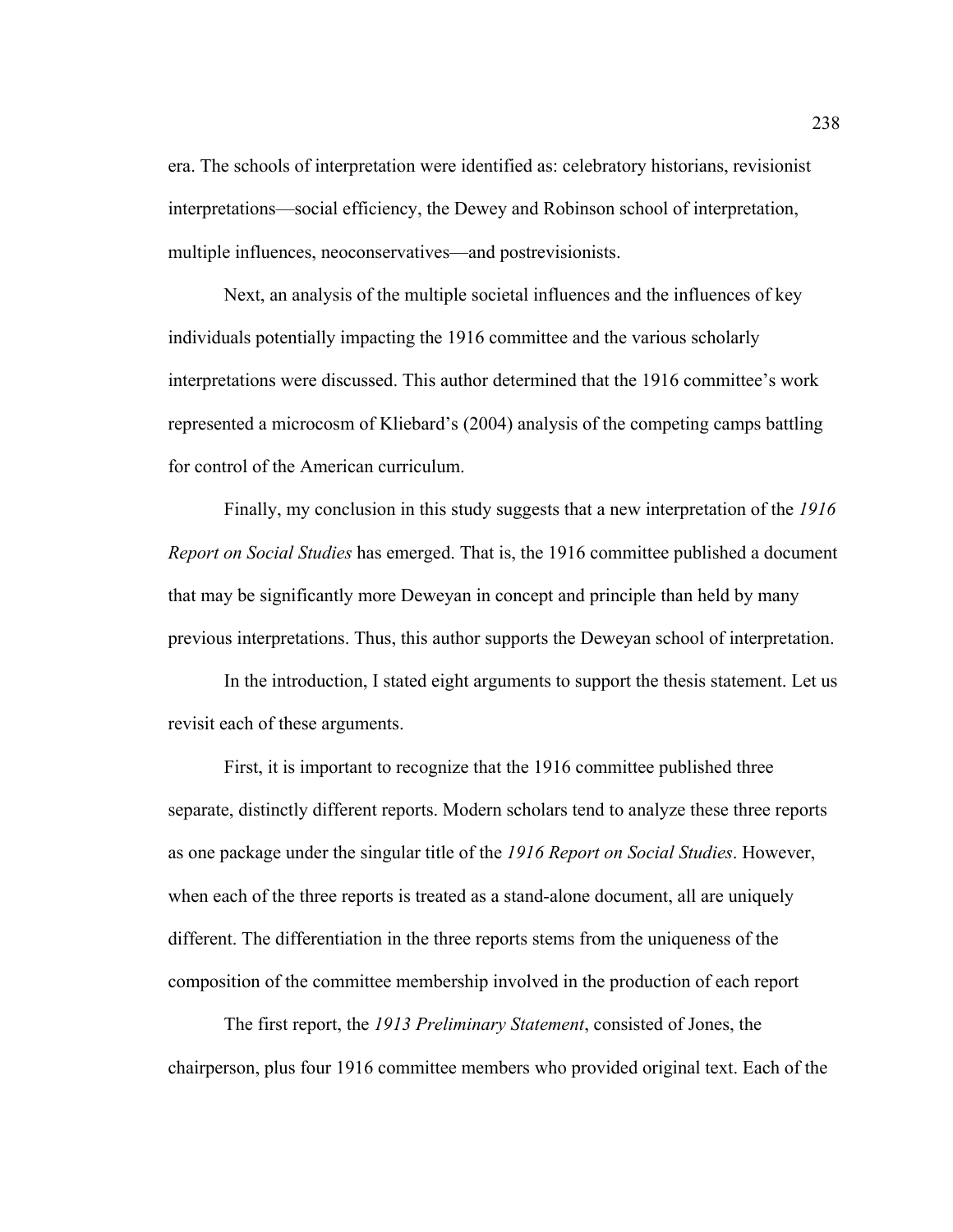four members presented preliminary thoughts on four social studies subjects. The first report is a preliminary statement issued in the same vein and at the same time as the preliminary statements from the other CRSE subject committees.

The second report, the *1915 Report on Community Civics*, was produced by a selected special committee consisting of one existing and three future 1916 committee members. This report was limited in scope to the subject of community civics. It presented: (a) detailed examples of approaches for the teaching of community civics, and (b) emphasized the importance of this subject in the curriculum to that era of expansive population growth due to the influx of immigrants. It was published immediately upon CRSE approval as an aid to teachers.

The third and final report is the only report that addressed the charter for the 1916 committee from the CRSE. That is, the full body of the 1916 committee was directed to produce recommendations for teaching and learning of the newly created social studies in secondary education. According to the *1916 Report on Social Studies*, this was accomplished by the complete complement of 1916 committee members. These members worked as a collective group. They melded the educational philosophy and principles of Dewey with those of the established ideological camps of the era. Then, they molded those competing ideals into a document, which is a reflection of Kliebard's (2004) analysis of the competing camps battling for control of the American curriculum in the early part of the  $20<sup>th</sup>$  century. As such, the full 1916 committee, as one cohesive group coming from diverse backgrounds, in the third and final report reached a revamped and common philosophy that may have been much more Deweyan in its approach to the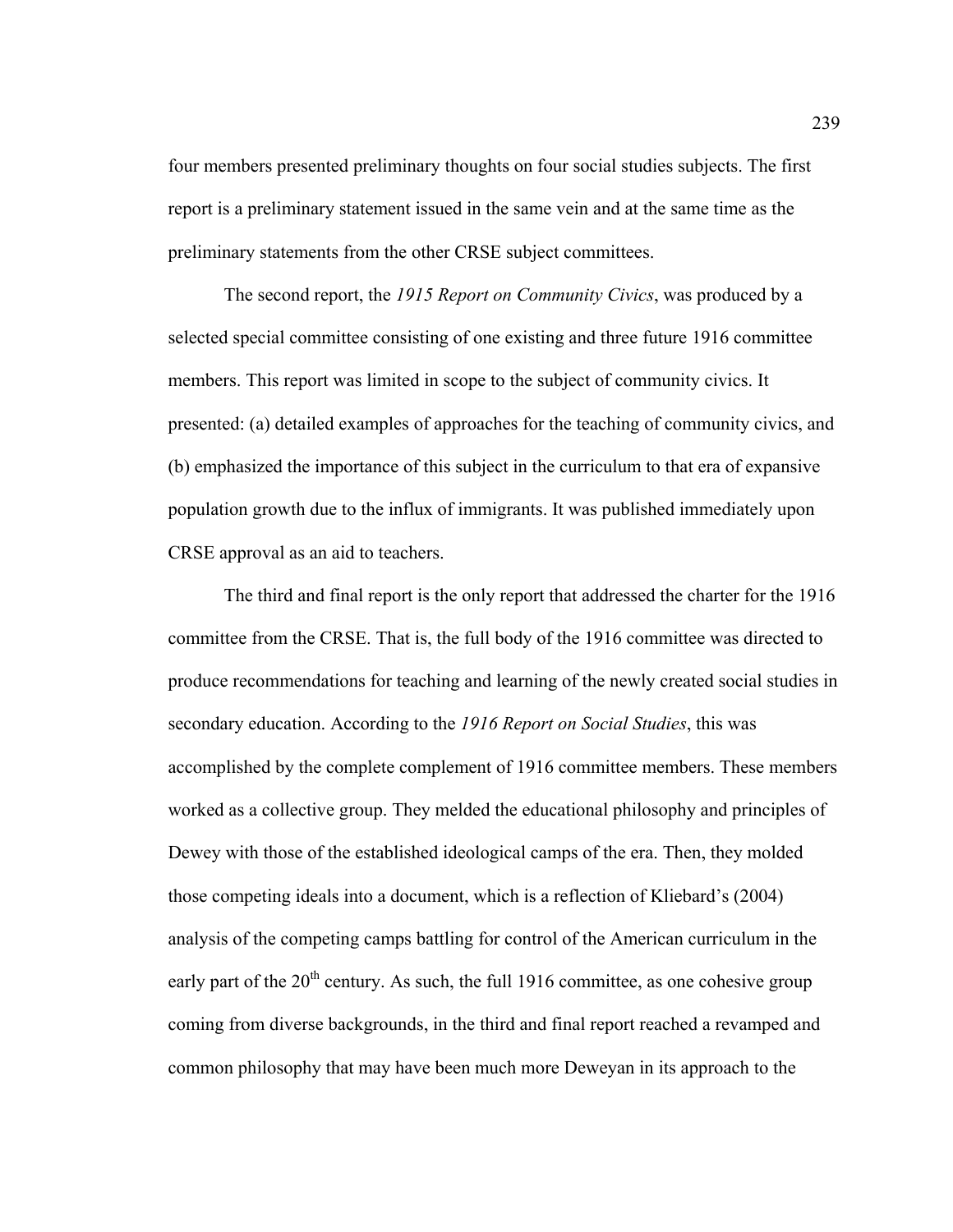teaching and learning of social studies than was evident in the first or second reports.

Second, I argue that the *1916 Report on Social Studies* does not embody a social efficiency or social control orientation to the degree held by many modern scholars. The views and perspectives of the various scholars that supported the *1916 Report on Social Studies* as a document representing a social efficiency or scientific management viewpoint are numerous. This view could stem, in part, from not recognizing the unique individuality of each report in the trilogy. Instead, I argue that other numerous and significant ideologies as well as individual personalities that influenced the 1916 committee ultimately had a profound impact on the *1916 Report on Social Studies*.

Third, over the years, scholars have put forth competing definitions for social efficiency. Krug (1964), as an individual scholar, supported a very different view from other modern scholars. I believe his concept of two streams of understanding for social efficiency—education for social control and education for social service—represents a significant diversion from other scholars. He suggested, and I agree with his view, that the 1916 committee understood that the term "social efficiency" involved both education for social control and education for social service.

Fourth, a large segment of modern scholars believe that social efficiency was the dominant ideology that influenced the 1916 era. I agree. However, I argue it does not necessarily follow that the 1916 committee as a group was influenced by this single ideology to the same level and extent as the society of the day. The 1916 era was replete with other prominent ideological concepts such as social meliorism, social reconstructionism, humanism, and developmentalism. In addition, there were several key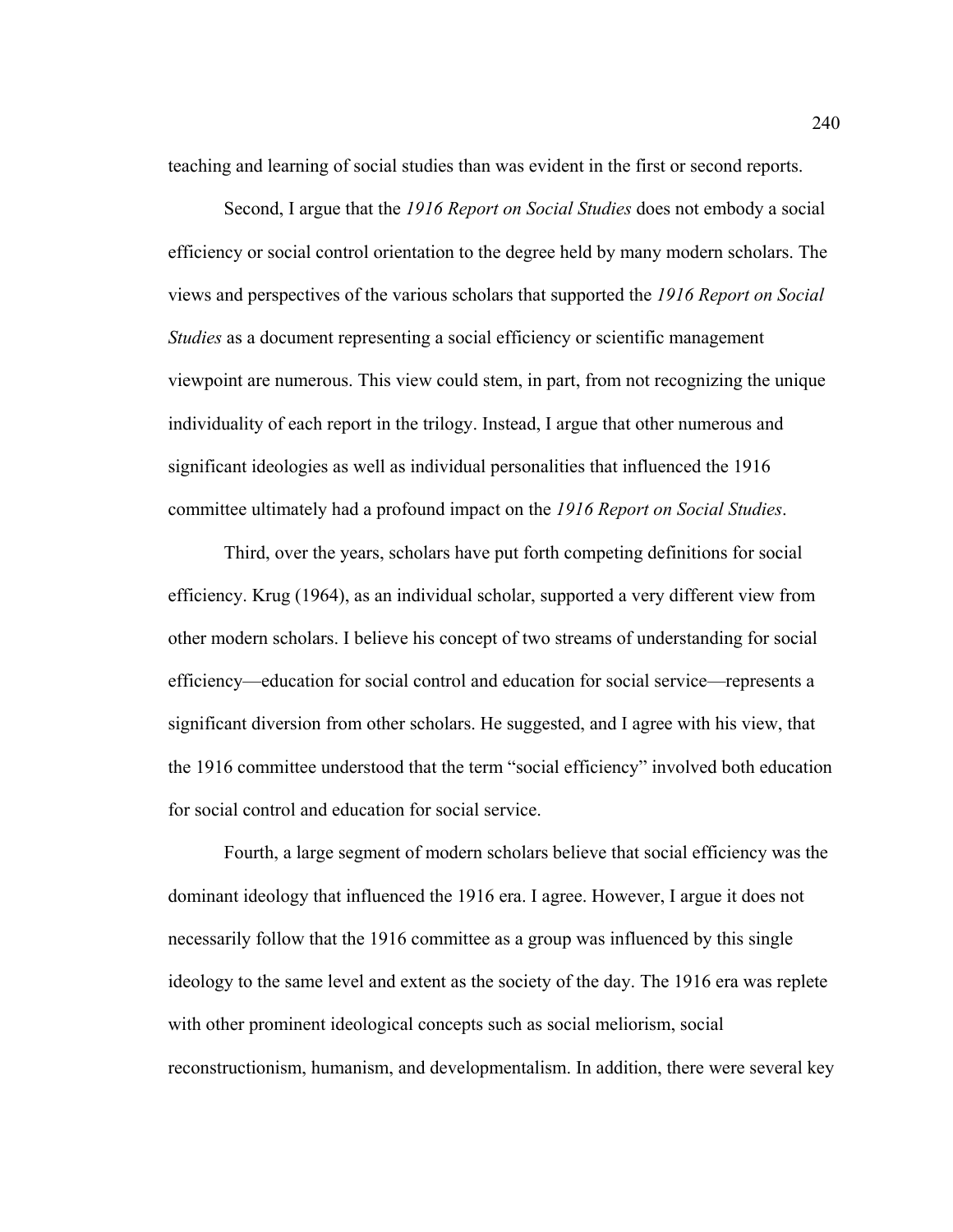people influencing the 1916 committee. These included Kingsley, Jones, Dunn, Barnard, Robinson, Mace, as well as nonmember John Dewey. All had differing types and degrees of influence on the 1916 committee. The most notable and most influential individuals were Robinson and Dewey as evidenced by their level of direct and indirect input in the *1916 Report on Social Studies*. As one adds together the various ideological and individual influences, the combination effectively softens and reduces the idea that social efficiency as social control represented the overarching influence throughout the entire trilogy of reports. Thus, I argue there may be sufficient reason to believe the 1916 committee as a group formulated a view on social efficiency that diverged from some individual committee members. I further argue that the revised view held by the 1916 committee also diverged from the society of the era and from the view of social efficiency held by some modern scholars.

Fifth, I argue, therefore, that the 1916 committee indeed represented a microcosm of the ideological camps that were conceptualized by Kliebard (2004). The 1916 committee, over their tenure, cohesively combined a new philosophical view that was intended to strongly support their recommendations for the newly created social studies. They clearly stated at the outset of the *1916 Report on Social Studies* that a new perspective and approach was a necessity due to the uniqueness of social studies as a subject among all the other subjects assigned to the various CRSE committees.

Sixth, I argue that Kingsley selected Jones as chair of the 1916 committee due to his background. Over time, Jones sufficiently expanded his own personal career endeavors. As a result, evidence suggests that Jones moved forward with his own career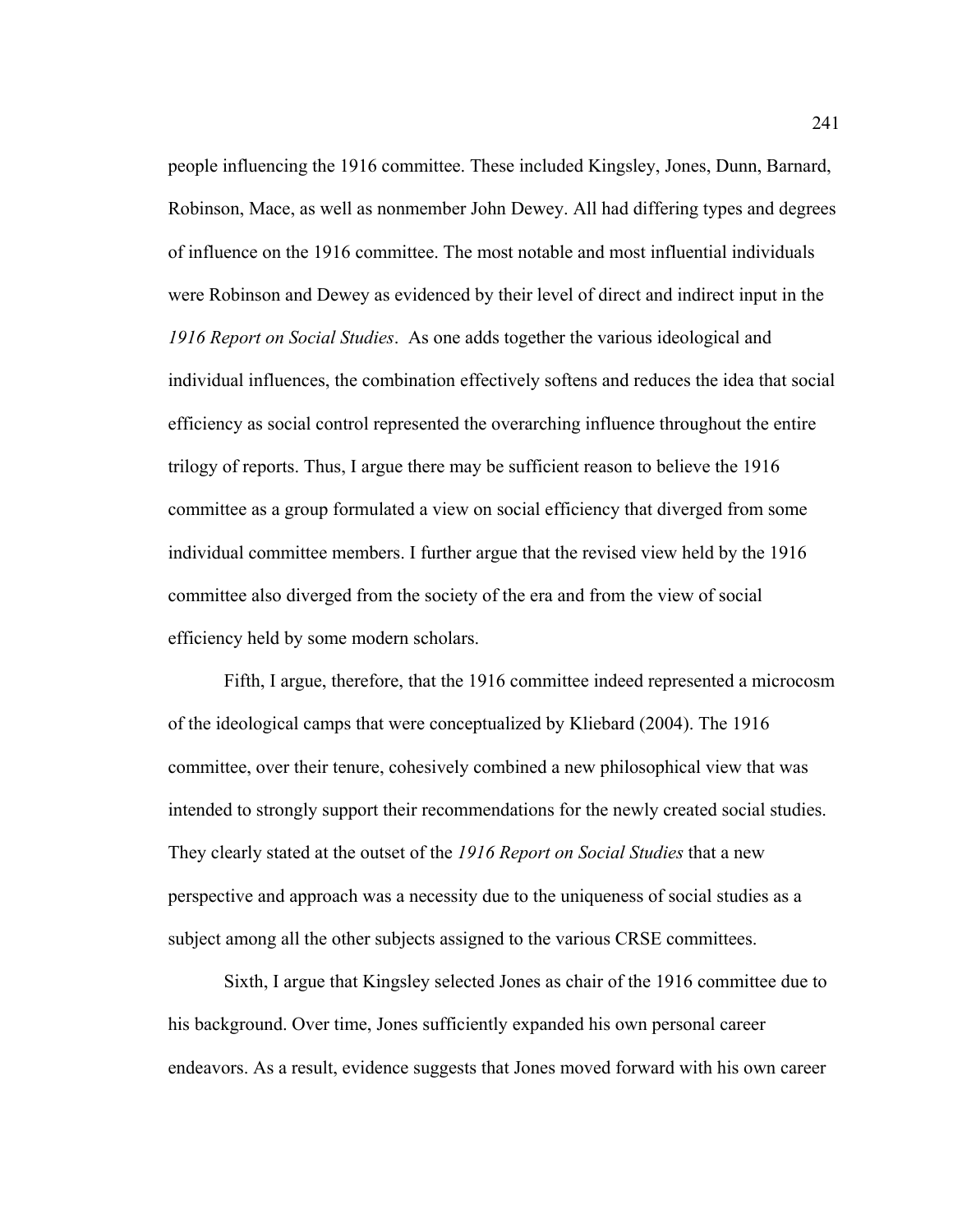goals as his main focus and allowed the 1916 committee to work without exerting his direct influence. One scholar in particular offered evidence that others may have stepped in as overseers of the work of the 1916 committee (Correia, 1994).

Seventh, I believe that as individuals, the 1916 committee members possessed one common denominator. That is, they were, for the most part, educators and educational administrators with a variety of backgrounds and training in education. Thus, they held a common focus on education and a common commitment to develop the best possible teaching and learning approach for the newly created social studies. The 1916 committee, as a group, was prepared to address educational reform for social studies head on. As such, this group produced recommendations that diverged from other NEA committees and from the NEA's formal CRSE umbrella report, Cardinal Principles. Instead, the 1916 committee's third and final report may have been a more significant reflection of Deweyan principles than either of the other two reports in the trilogy of the *1916 Report on Social Studies*.

Eighth, I believe that this dissertation has shown that John Dewey was much more of a significant influence on the 1916 committee than many contemporary scholars suggest. Several scholars (Evans, 2004; Saxe, 1991) have published direct statements on Dewey's strong influence on the 1916 committee. From beginning to end, the third and final report is replete with Deweyan philosophy and direct quotations. In addition, teaching illustrations selected to be highlighted as examples by the 1916 committee from educators in the field were based on Deweyan principles.

In summary, the central finding of this dissertation is that John Dewey may have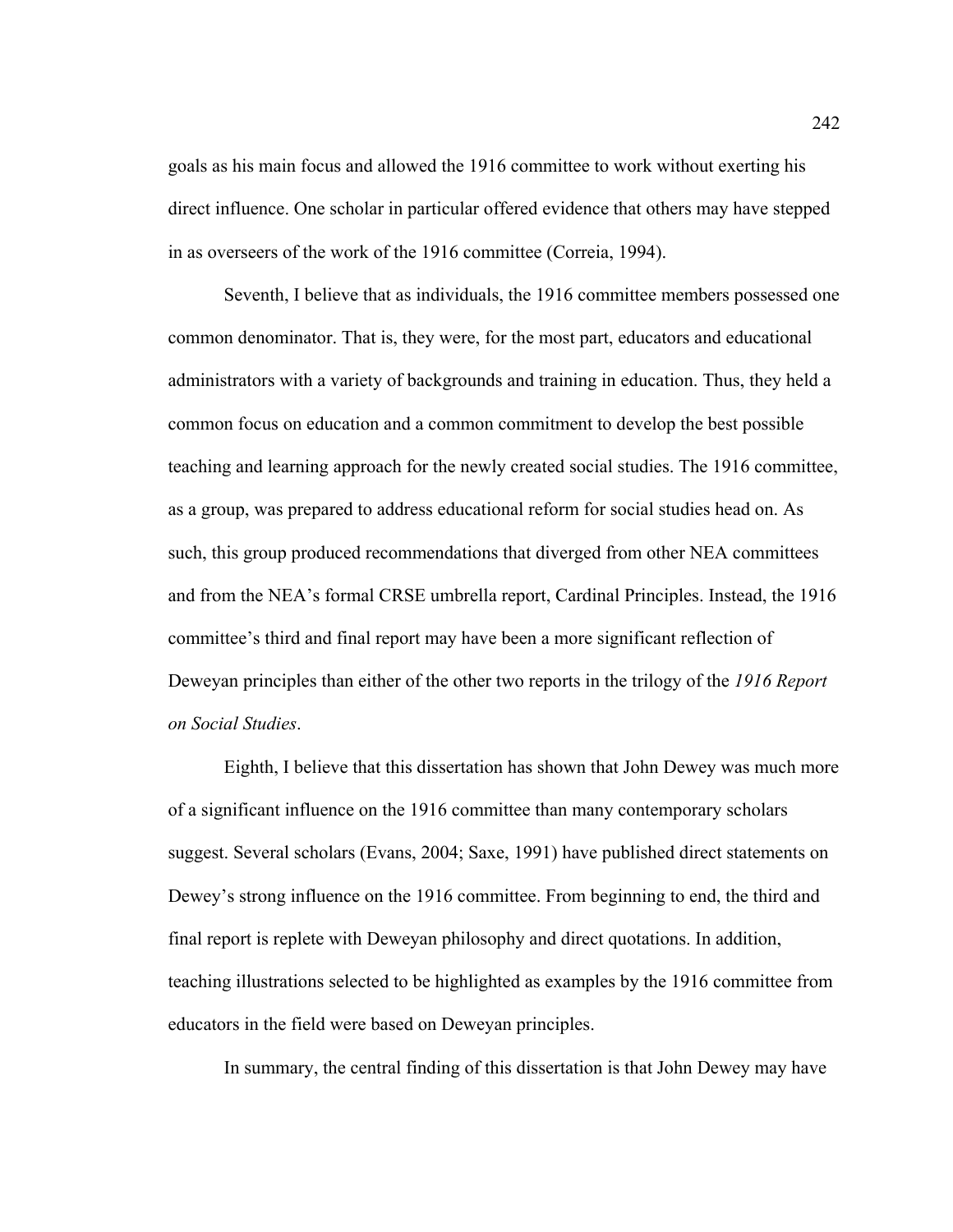been a more significant influence on the 1916 committee members and Report than suggested by many contemporary scholars. As a result, the *1916 Report on Social Studies* might be seen as more strongly representing Deweyan principles. Therefore, educators today may benefit from the opportunity to view the *1916 Report on Social Studies* from the perspective of this Deweyan interpretation.

### **Implications**

The *1916 Report on Social Studies* is of continuing relevance for several reasons. First, because its recommendations for the teaching and learning of social studies are due, in part, to the strong Deweyan influence on the 1916 committee, it is of interest to scholars and teachers who are part of the Deweyan tradition. A long line of educators have continued in the Deweyan tradition and educational philosophy, including the John Dewey Society (AERA) and the issues centered community (National Council for the Social Studies; NCSS), with a long history of scholarship and theory to practice work. Several of the leading theorists in curriculum and social studies have argued for alternatives to the strict disciplinary teaching approach. Because this traditional approach often failed to frame social studies in a way that would challenge and highlight perennial issues, theorists over time have supported social studies centered on existing societal issues (Engle & Ochoa, 1988; Evans, 2006; Oliver, 1957; Oliver & Shaver, 1966; Rugg, 1941a, 1941b; Saxe, 1991).

Second, the work of several contemporary scholars explores themes similar to the *1916 Report on Social Studies* and represents, in part, an extension of the 1916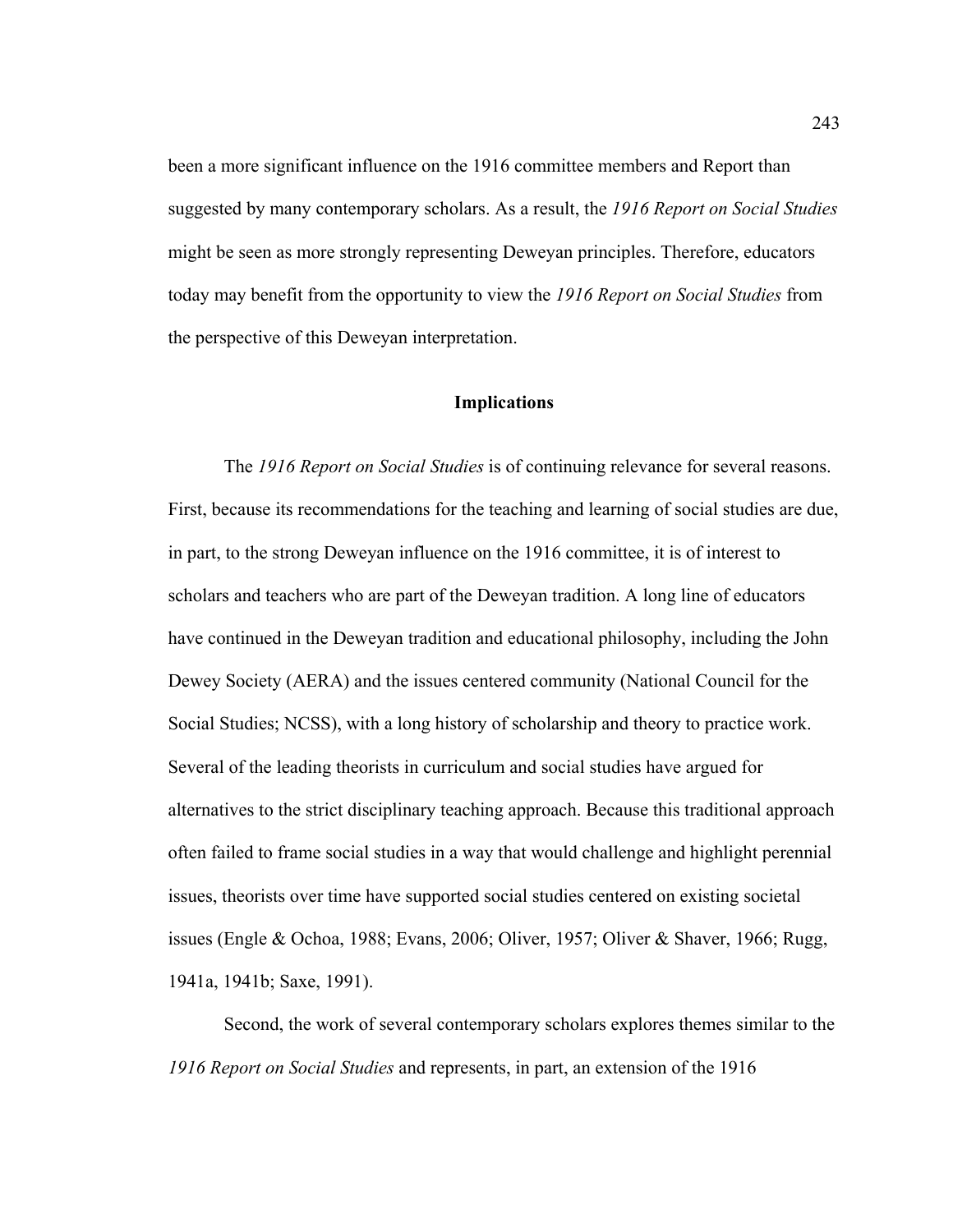committee's Deweyan based philosophy and an attempt to find empirical warrants for similar ideas (Evans, 2004; Hahn, 1996; Newmann, 1988, 1990a, 1990b, 1990c, 1991a, 1991b). The work of Fred Newmann is especially pertinent because his research, as well as other scholars involved in issues-centered instruction, is conceptually linked to the *1916 Report on Social Studies*. That is, teaching and learning in social studies requires considering how students are able to apply in-depth knowledge to nonroutine situations. Newmann's recommended assessment methodology measured the ability to use information in nonroutine ways and thus promoted the application of higher order thinking and thoughtfulness.

Third, the constructivist paradigm of authentic pedagogy that has emerged to some prominence in recent years has much in common with Dewey and the key principles of the 1916 committee. The current concepts of authentic pedagogy are embodied in three key points. Specifically, the thrust of authentic pedagogy involves application of knowledge and skills in a creative, original manner, rather than a mere use of facts and information. The process includes, first, the development of an in-depth understanding of social studies problems and issues. The second step is the development of intensely defensible ideas and concepts about important topics and issues. These first two points become solidified when, third, students learn to analyze and see issues and problems from multiple viewpoints and identify several perspectives on these viewpoints, both within and outside of the subject being studied. Thus, authentic pedagogy principles indicate that knowledge is demonstrated when students actually analyze issues and form their own interpretations based on evidence gathered or given to them, rather than merely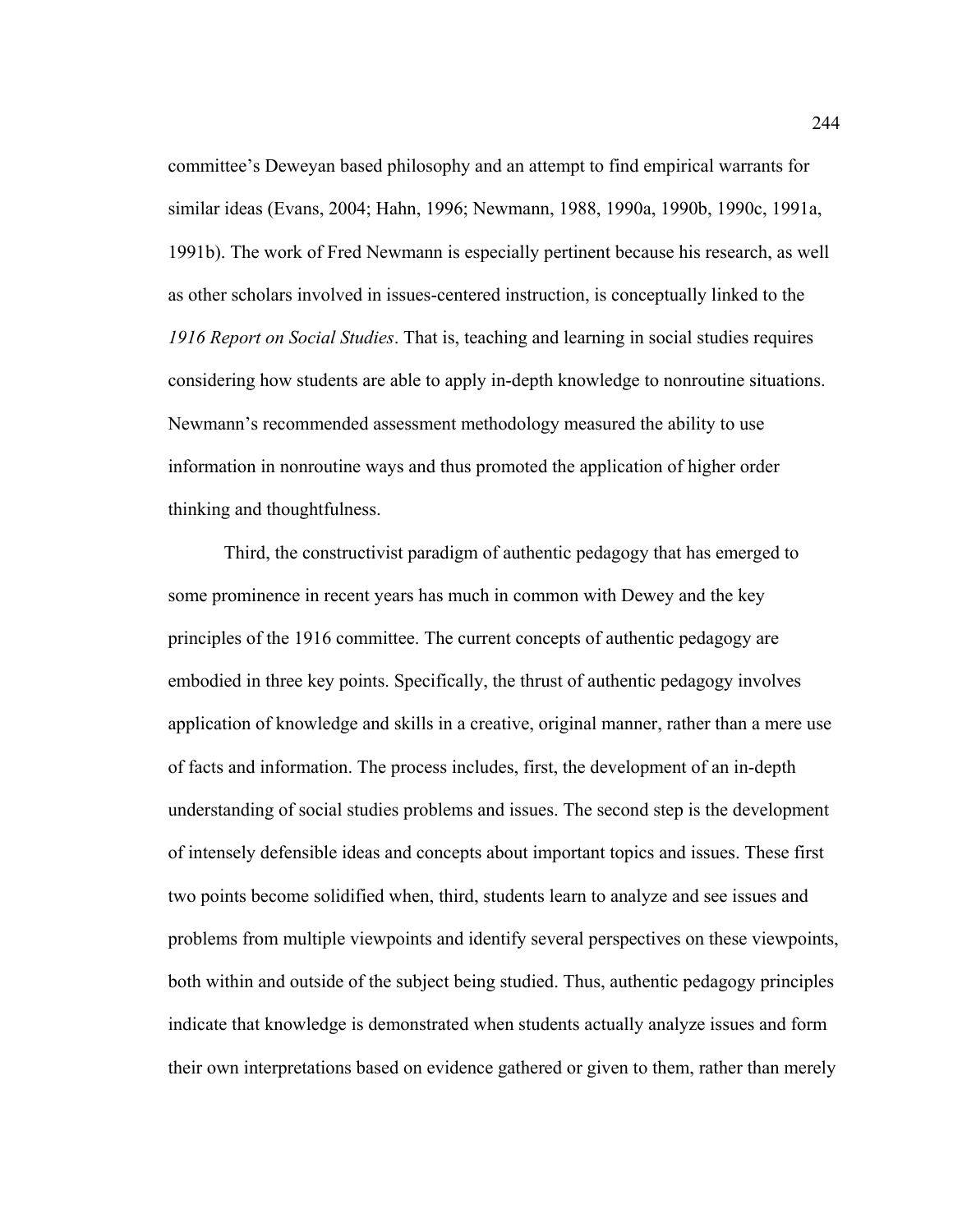reiterating existing beliefs and views. The viewpoints developed through this process have a value beyond school (King, Newmann, & Carmichael, 2009; Scheurman, 1998).

At the student level, the constructivist paradigm of authentic pedagogy speaks to the need for students to reach well beyond simply complying and meeting a teacher's requirements for the subject being studied. This principle, once again, is presented in three steps. Beginning with construction of knowledge, the principle then moves into an in-depth disciplined inquiry that results in communication of views and interpretations of issues and problems that are meaningful and valuable beyond school. The empirical evidence suggests that this three-step process provides the basis for addressing the more complex issues and problems that need to be analyzed successfully by adults in contemporary society (King et al., 2009; Scheurman, 1998).

When placed side by side with the 1916 committee's principles, the constructivist paradigm of authentic pedagogy thus becomes a mirror image of the principles drawn from the work of John Dewey imbedded throughout the *1916 Report on Social Studies*. That is, the overarching concern throughout the third and final report was Dewey's belief that adults are too often concerned about what they consider will be important in the future for the child, while at the same time ignoring the immediate needs of the child. Dewey believed in developing students to become discerning, problem-solving adults capable of understanding and contributing to their society (Dewey, 1916). As a result, the 1916 committee recommended that the teaching and learning of social studies (a) started, whenever possible, with a topic or problem of study carefully selected in order to meet; (b) the student's own immediate interest; and (c) provided a topic or problem of study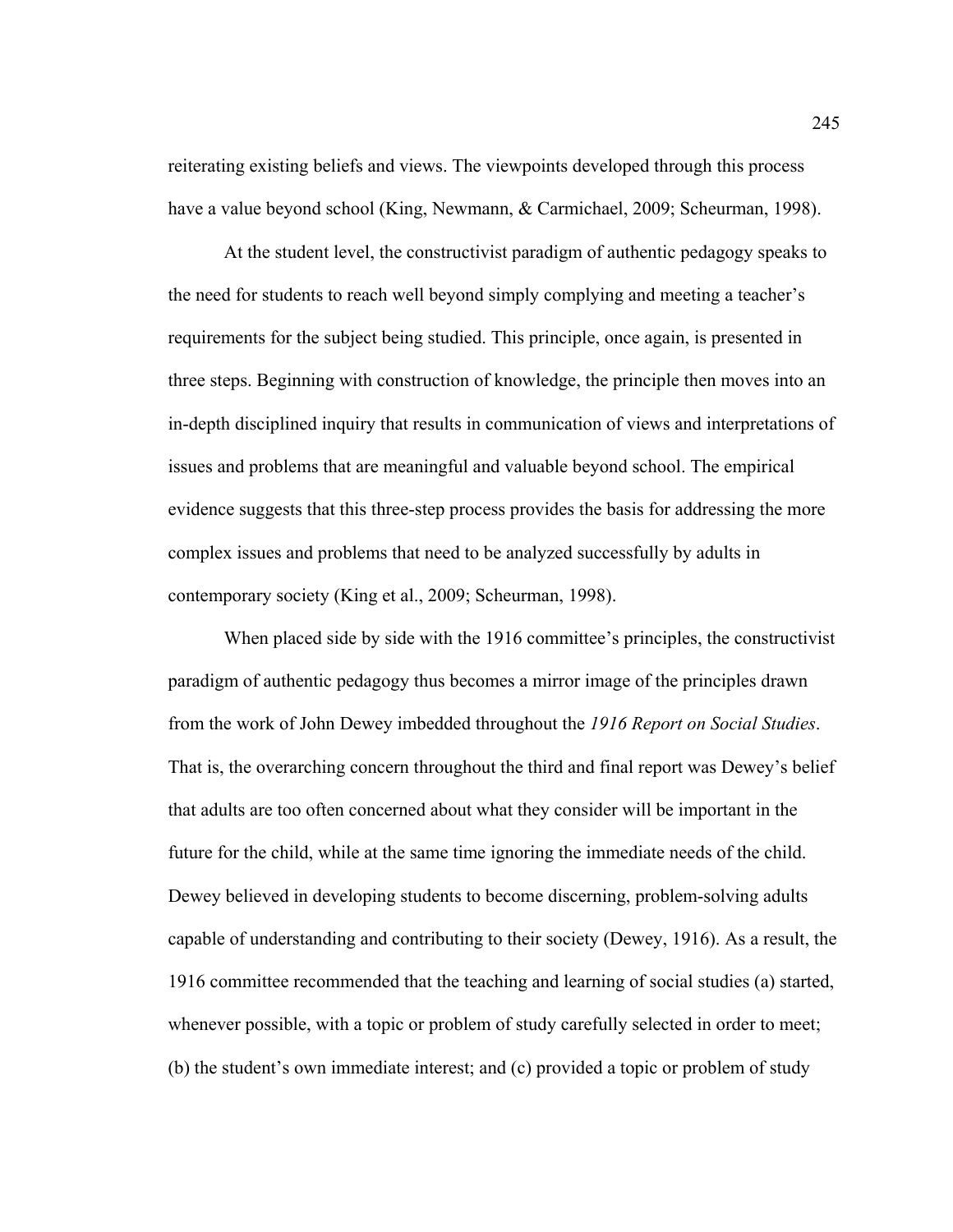that has significance to society. In other words, the 1916 committee's three-pronged precept can be seen as a forerunner to what is now discussed as authentic pedagogy.

Fourth, many key principles and the main curriculum pattern proposed by the 1916 committee continue to survive, although it has been challenged and modified. The 1916 committee established a modal pattern that would work in either of the school cycles (8-3-3 or 8-4; Saxe, 1991). As time marched forward, the newly created social studies curriculum pattern recommended by the 1916 committee, which was widely accepted by teachers in that era, moved into an evolutionary state. The newer trends in social studies gravitated to an issues-centered focus which in many respects is not unlike the 1916 committee's approach of selecting a topic of interest to students that encompassed the significance of such topics to their communities. Indeed, in the 1960s the NCSS published articles with titles such as "Activism in Social Studies Education" reflecting the trend of the times. In the late 1960s and 1970s, the move was toward social reconstructionism thus reinforcing the issues-centered approach to social studies (Evans, 2004, 2006).

Modal patterns over the many decades since 1916 became variations of that detailed by the 1916 committee. The differences in pattern were not necessarily dramatic. Jenness (1990) tracked the similarities and dissimilarities of the curriculum patterns and identified the back and forth swings in courses either included or absent. In particular, the 1916 committee's POD course reached a zenith at one point and then fell out of favor. The 21<sup>st</sup> century is experiencing a modal pattern reflecting the 1970s and 1980s. However, development of individual state standards has led to variations in modal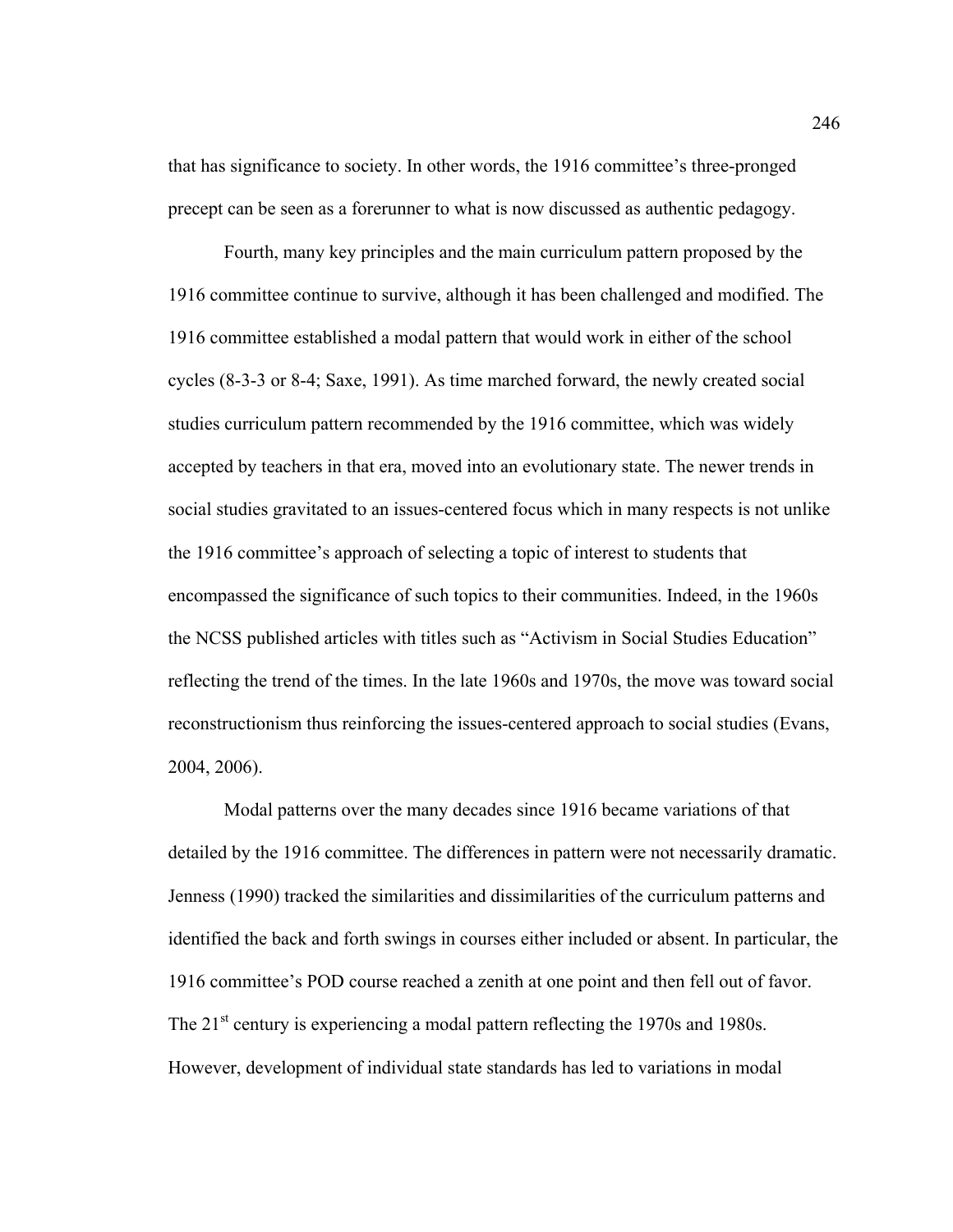patterns across the nation. The shift in patterns deemphasizes the social sciences and increases the teaching of discipline-based courses such as history and geography (Evans, 2004, 2006).

As a key organization involved in the evolution of curriculum, the NCSS continues to propose social studies curriculum standards. Today's NCSS standards are extensively covered under a spectrum of 10 broad thematic categories. In essence, the NCSS standards expand and explain the range of issues and problems that could be identified by teachers for students that adds significant detail to, and direction for, the 1916 committee's concise primary principle of selecting topics of interest and significance to society. Each category is prefaced with the leading statement that "Social studies programs should include *experiences* that provide for the study of…so that the learner can…" (NCSS, 1994; emphasis added)**.** Thus, the evolution process is continuing while at the same time not straying significantly from the longstanding curriculum foundation provided by the 1916 committee based on Deweyan principles.

Finally, contemporary recognition of Dewey's influence may result in a renewed educational reference to the 1916 committee's recommendations for the teaching and learning of social studies in the  $21<sup>st</sup>$  century. The social studies teaching framework recommended by the 1916 committee was designed to both create and meet student's interest and to provide a deeper understanding of topics of significance to society. A renewal of the 1916 committee's recommendations could motivate students and enhance efforts to make social studies more relevant and meaningful to result in improved learning experiences for today's students.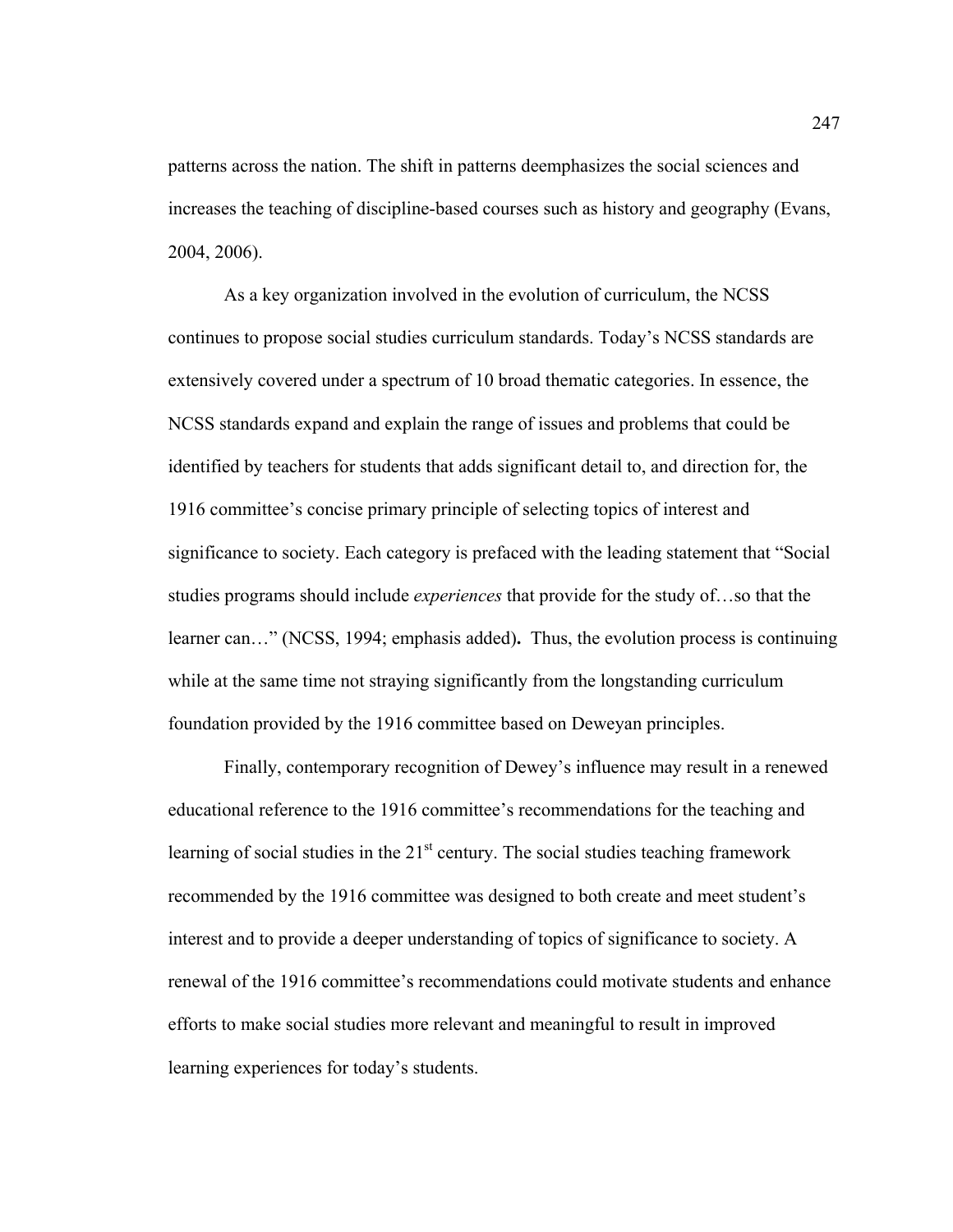## REFERENCES

- American Historical Association. (1920). Notes from the historical field: N.E.A. Committee on Social Studies. *Historical Outlook*, 11, 203.
- Apple, M.W., & Teitelbaum, K. (2001). John Dewey, 1859-1952. In J. A. Palmer (Ed.), *Fifty major thinkers on education: From Confucius to Dewey* (pp. 177-182)*.* New York, NY: Routledge.
- Barnard, J.L. (1916). Training in the schools for civic efficiency. *Annals of the American Academy of Political and Social Science*, *67*, 26-33.
- Barr, R., Barth, J., & Shermis, S. (1978). *The nature of the social studies.* Palm Springs, CA: ETC.
- Callahan, R.B. (1962). *Education and the cult of efficiency*. Chicago, IL: The University of Chicago Press.
- Correia, S.T. (1994). Thomas Jesse Jones—Doing God's Work and the 1916 Report, In M.R. Nelson (Ed.), *The social studies in secondary education: A reprint of the seminal 1916 report with annotations and commentaries* (pp. 93-120)*.* (ERIC Document Reproduction Service No. ED374072)
- Correia, S.T. (1995). A small circle of friends: Clarence Kingsley and membership on the committee of the commission on the reorganization of secondary education. (ERIC Document Reproduction Service No. ED398136)
- Cremin, L. (1961). *The transformation of the school.* New York, NY: Knopf.
- Dewey, J. (1897). My pedagogic creed. *School Journal, 54*, 77-80.
- Dewey, J. (1899). *The school and society.* Chicago, IL: University of Chicago Press.
- Dewey, J. (1910). *How we think.* Lexington, MA: Heath.
- Dewey, J. (1916). *Democracy and education.* New York, NY: McMillan.
- Dewey, J. (1938). *Experience and education.* New York: Collier.
- Dunn, A.W. (1907). *The community and the citizen.* Boston, MA: Heath.
- Egan, K. (1983). Social studies and the erosion of education. *Curriculum Inquiry, 13*(2), 195-214.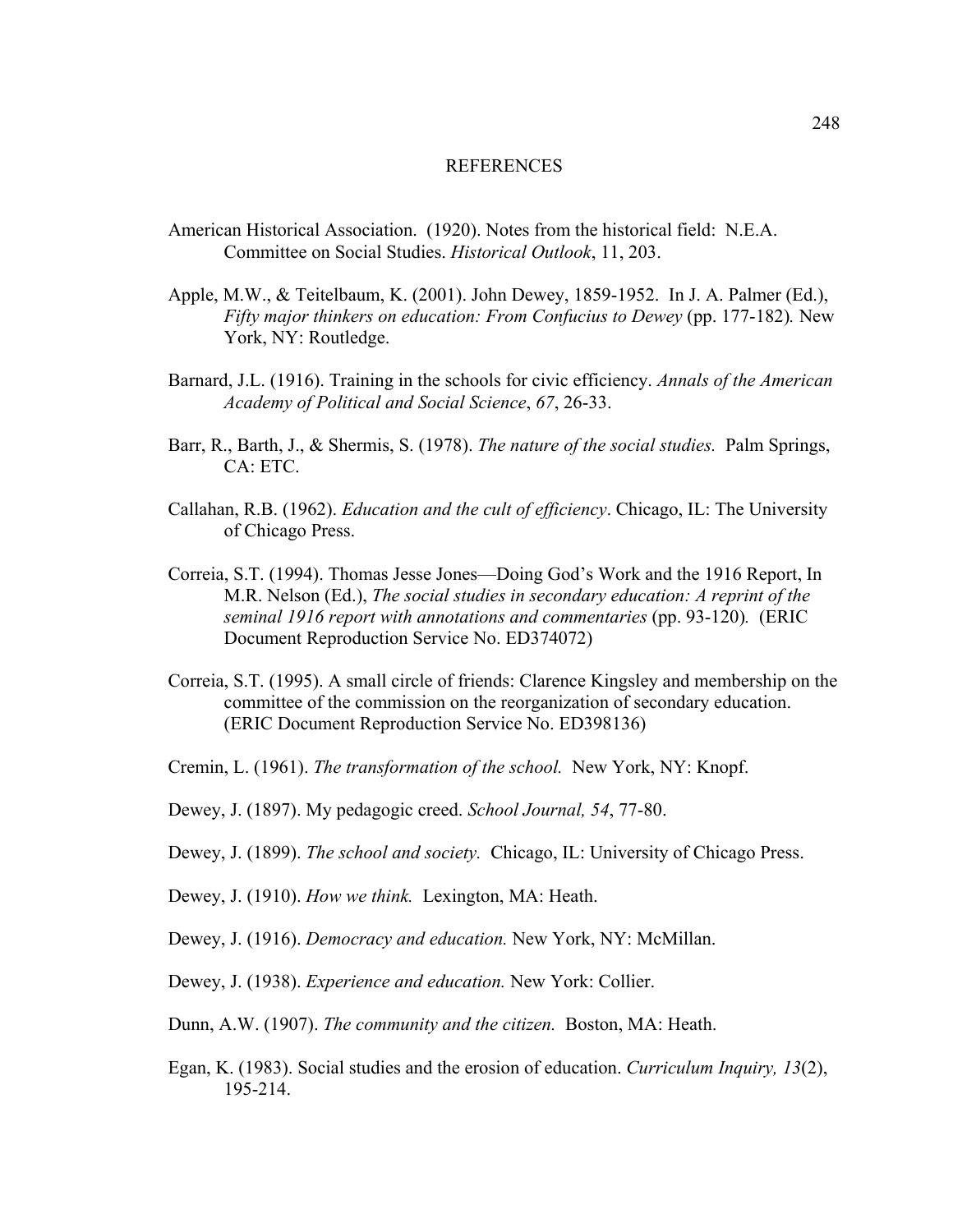- Engle, S., & Ochoa, A. (1988). *Education for democratic citizenship.* New York, NY: Teachers College Press.
- Evans, R.W. (2004). *Social studies wars: What should we teach the children?* New York, NY: Teachers' College Press.
- Evans, R.W. (2006). The social studies wars, now and then. *Social Education, 70*(5), 317-321.
- Evans, R.W. (2007). *This happened in America: Harold R. Rugg and the censure of the social studies.* Charlotte, NC: Information Age.
- Hahn, C.L. (1996). Research on issues-centered social studies. In R.W. Evans & D.W. Saxe (Eds.), *Handbook for teaching social issues.* Washington, DC: National Council for the Social Studies.
- Hendircks, L.V. (1946). *James Harvey Robinson: Teacher of history.* Morningside Heights, NY: King's Crown.
- Hertzberg, H. (1981). *Social studies reform: 1880-1980.* Boulder, CO: Social Science Education Consortium.
- Hertzberg, H.W. (1989). History and progressivism: A century of reform proposals. In P. Gagnon (Ed.). *Historical literacy: The case for history in American education*  (pp. 69-102). New York, NY: Macmillan.
- Jenness, D. (1990). *Making sense of social studies.* New York, NY: Macmillan.
- Jones, T.J. (1904). *The sociology of a New York City block.* New York, NY: The Columbia University Press
- Jones, T.J. (1906). *Social studies in the Hampton curriculum*. Hampton, VA: Hampton Institute.
- King, M.B., Newmann, F.M., & Carmichael, D.L. (2009). Authentic intellectual work: Common standards for teaching social studies. *Social Education 73*(1)*, 43-49.*
- Kingsley, C.H. (1916). The study of nations: Its possibilities as a social study in high schools. *School and Society, 3*(54), 37-41.
- Kliebard, H.M. (1994). "That evil genius of the Negro race": Thomas Jesse Jones and educational reform. *Journal of Curriculum and Supervision, 10*, 5-20.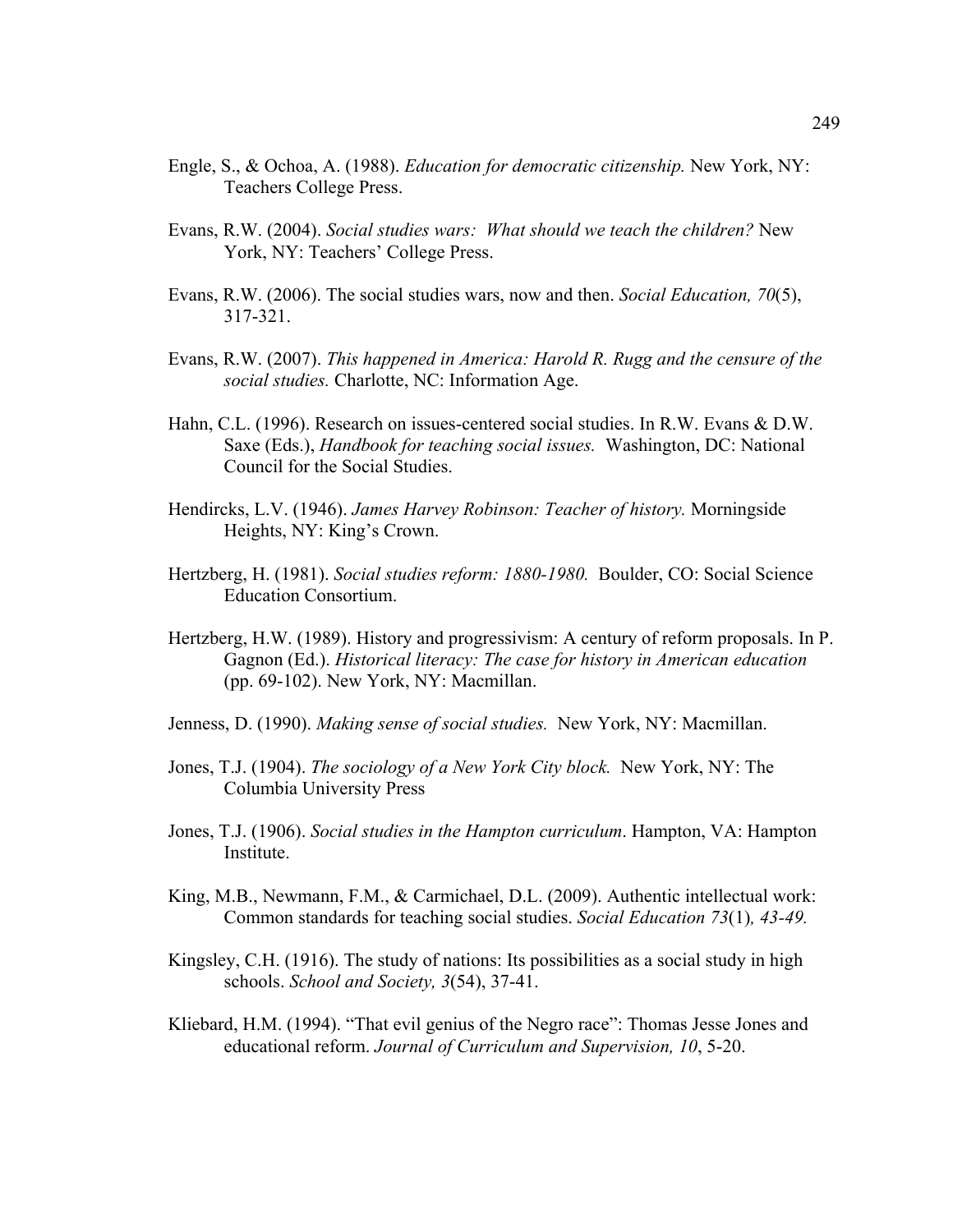- Kliebard, H.M. (2002). *Changing course: American curriculum reform in the twentieth century.* New York, NY: Teacher's College Press.
- Kliebard, H. (2004). *The struggle for the American curriculum: 1893-1958* (3<sup>rd</sup> ed.). New York, NY: Routledge.
- Krug, E.A. (1964). *The shaping of the American high school 1880-1920.* Madison: University of Wisconsin Press.
- Link, A.S. (1955). *American epoch: A history of the United States since the 1890's.* New York: Knopf.
- Lybarger, M. (1981). *Origins of the social studies curriculum, 1865-1916* (Unpublished doctoral dissertation). University of Wisconsin, Madison.
- Lybarger, M.B. (1983). Origins of the modern social studies: 1900-1916. *History of Education Quarterly, 23*(4), 455-468.
- Lybarger, M.B. (1987). Need as ideology: A look at the early social studies. In T.S. Popkewitz (Ed.). *The formation of school subjects: The struggle for creating an American institution* (pp. 176-189)*.* New York, NY: Falmer.
- Mace, W.H. (1902). *Method in history.* Boston, MA: Ginn.
- Mace, W.H. (1904). *A school history of the United States.* New York, NY: Rand.
- Nash, G.B., Crabtree, C., & Dunn, R.E. (2000). *History on trial: Culture wars and the teaching of the past*. New York, NY: Vintage.
- National Council for the Social Studies. (1994). *Curriculum standards for social studies, expectations of excellence*. Washington, DC: Author.
- Nelson, M.R. (1994). *The social studies in secondary education: A reprint of the seminal 1916 report with annotations and commentaries*. (ERIC Document Reproduction Service No. ED374072)
- Nelson, M.R. (1999). Will the field of social studies survive? *The Review of Education/ Pedagogy/Cultural Studies, 20*(4), 385-397.
- Newmann, F. (1988). Higher order thinking in the high school curriculum. *NASSP Bulletin, 72*(508), 58-64.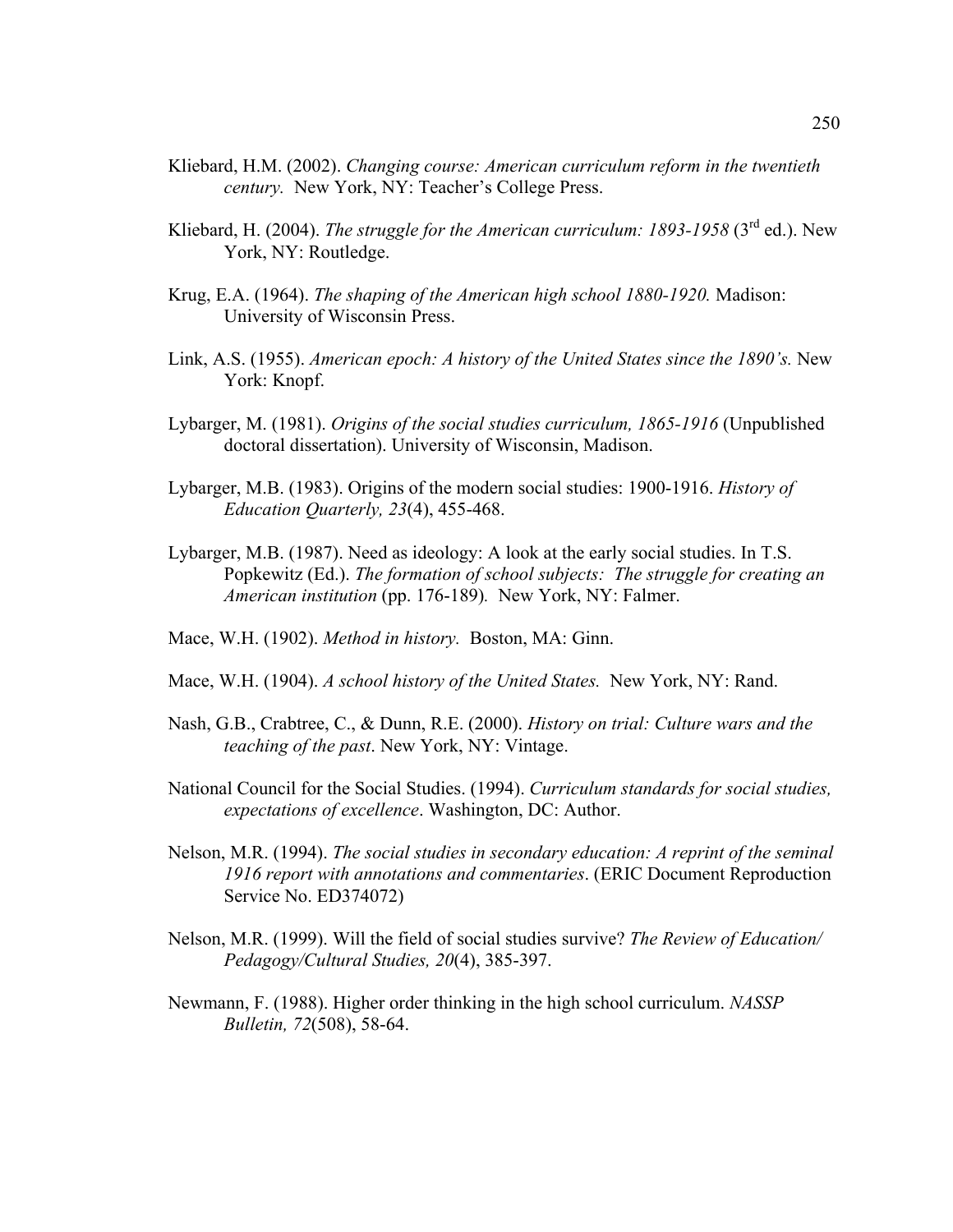- Newmann, F. (1990a). Higher order thinking in teaching social studies: A rational for the assessment of classroom thoughtfulness. *Journal of Curriculum Studies, 22,* 41- 56.
- Newmann F. (1990b). Qualities of thoughtful social studies classes: An empirical profile. *Journal of Curriculum Studies, 22,* 253-275.
- Newmann, F. (1990c). A test of higher order thinking in social studies: Persuasive writing on constitutional issues using the NAEP Approach. *Social Education, 54,*  369-373.
- Newmann, F. (1991a). Classroom thoughtfulness and students' higher order thinking: Common indicators and diverse social studies courses. *Theory and Research in Social Education, 19,* 410-433.
- Newmann, F. (1991b). Higher order thinking in the teaching of social studies: Connections between theory and practice. In J. Voss, D. Perkins, & J. Segals (Eds.), *Informal reasoning and education* (pp. 380-400). Hillsdale, NJ: Erlbaum.
- Oliver, D. (1957). The selection of content in the social studies. *Harvard Education Review*, *27*, 271-300.
- Oliver, D.W., & Shaver, J.P. (1966). *Teaching public issues in the high school.* Logan: Utah State University.
- Popkewitz, T. S. (1983). The formation of school subjects and the political context of schooling. In T. S. Popkewitz (Ed.). *The formation of school subjects: The struggle or creating an American institution* (pp. 1-24).New York, NY: Falmer.
- Ravitch, D. (1978). *The revisionists revised: A critique of the radical attack on the schools.* New York, NY: Basic.
- Ravitch, D. (1983). *The troubled crusade: American education 1945-1980.* New York, NY: Basic.
- Ravitch, D. (1985). *The schools we deserve: Reflections on the educational crises of our time.* New York, NY: Basic.
- Ravitch, D. (1989a). The plight of history in America's schools. In P. Gagnon (Ed.), *Historical Literacy: The case for history in American education* (pp. 51-68). New York, NY: Macmillan.

Ravitch, D. (1989b). The revival of history: A response. *The Social Studies, 80*(3), 89-91.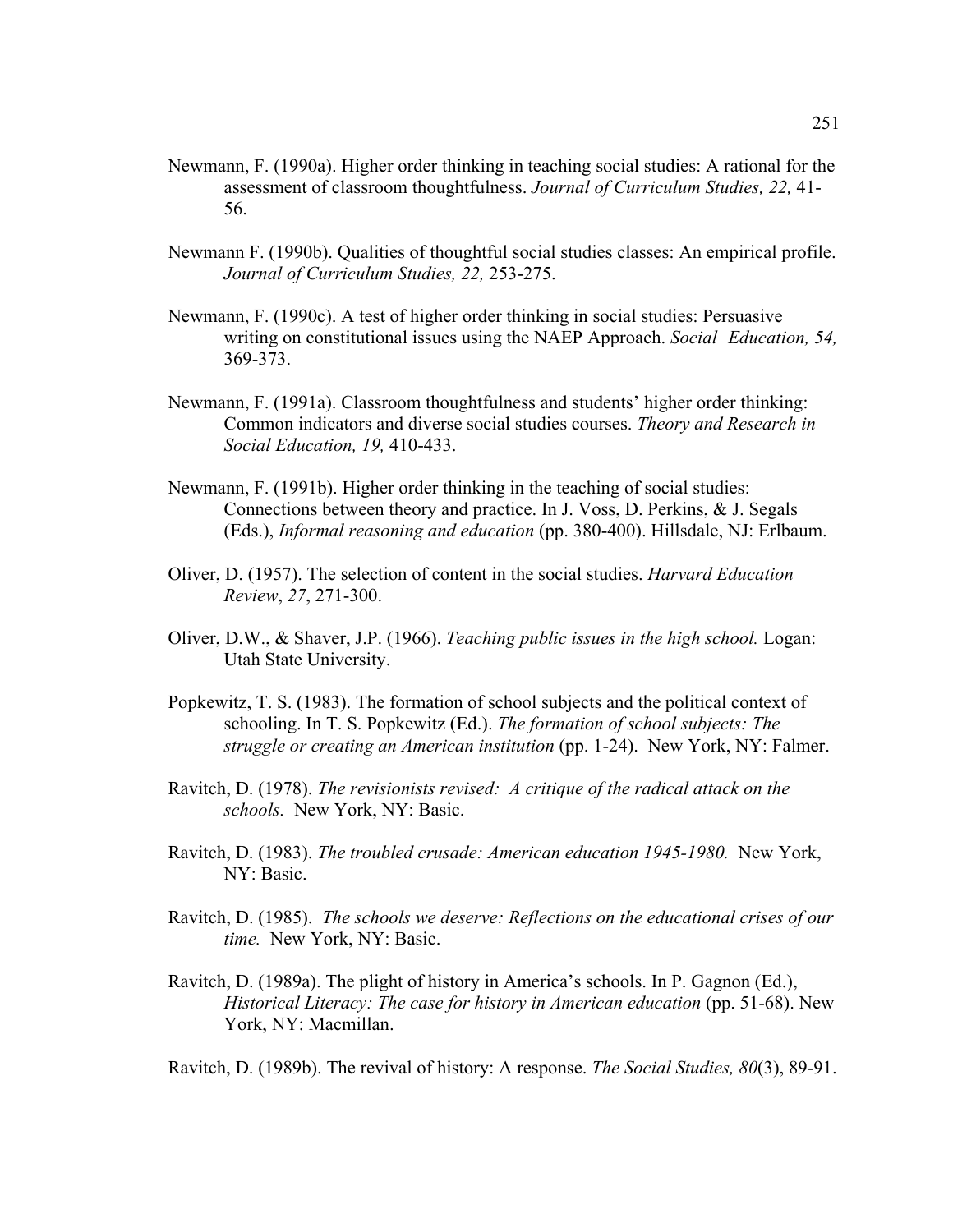Ravitch, D. (2000). *Left back.* New York, NY: Simon & Schuster.

Ravitch, D. (2007). History's struggle to survive in the schools. *OAH Magazine of History*, *21*(2), 28-32.

Robinson, J.H. (1912). *The new history.* New York, NY: The Free Press.

- Rugg, H.O. (1941a). A study in censorship: Good concepts and bad words. *Social Education, 5,* 176-181.
- Rugg, H.O. (1941b). *That men may understand: An American in the long armistice.*  New York, NY: Doubleday.
- Saxe, D.W. (1991). *Social studies in schools: A history of the early years.* Albany: State University of New York Press.
- Scheurman, G. (1998). From behaviorist to constructionist teaching. *Social Education 73(1),* 43-49.
- Smith, R.M. (1997). *Civic ideals: Conflicting visions of citizenship in U.S. history*. New Haven, CT: Yale University Press.
- Tryon, R.M. (1935). *The social sciences as schools subjects.* New York, NY: Scribner.
- Tuell, H.E. (1919). *The study of nations: An experiment in social education.* Boston, MA: Houghton Mifflin.
- Tyack, D., & Cuban, L. (1995). *Tinkering toward utopia: A century of public school reform.* Cambridge, MA: Harvard University Press.
- U.S. Bureau of Education. (1913). *Preliminary statements by chairmen of committees of the national education association on the reorganization of secondary education.* Washington, DC: Government Printing Office.
- U.S. Bureau of Education. (1915). *The teaching of community civics*. Washington, DC: Government Printing Office.
- U.S. Bureau of Education. (1916). *The social studies in secondary education.* Washington, DC: Government Printing Office.
- Wesley, E.B. (1937). *Teaching the social studies: Theory and practice*. Boston, MA: Heath.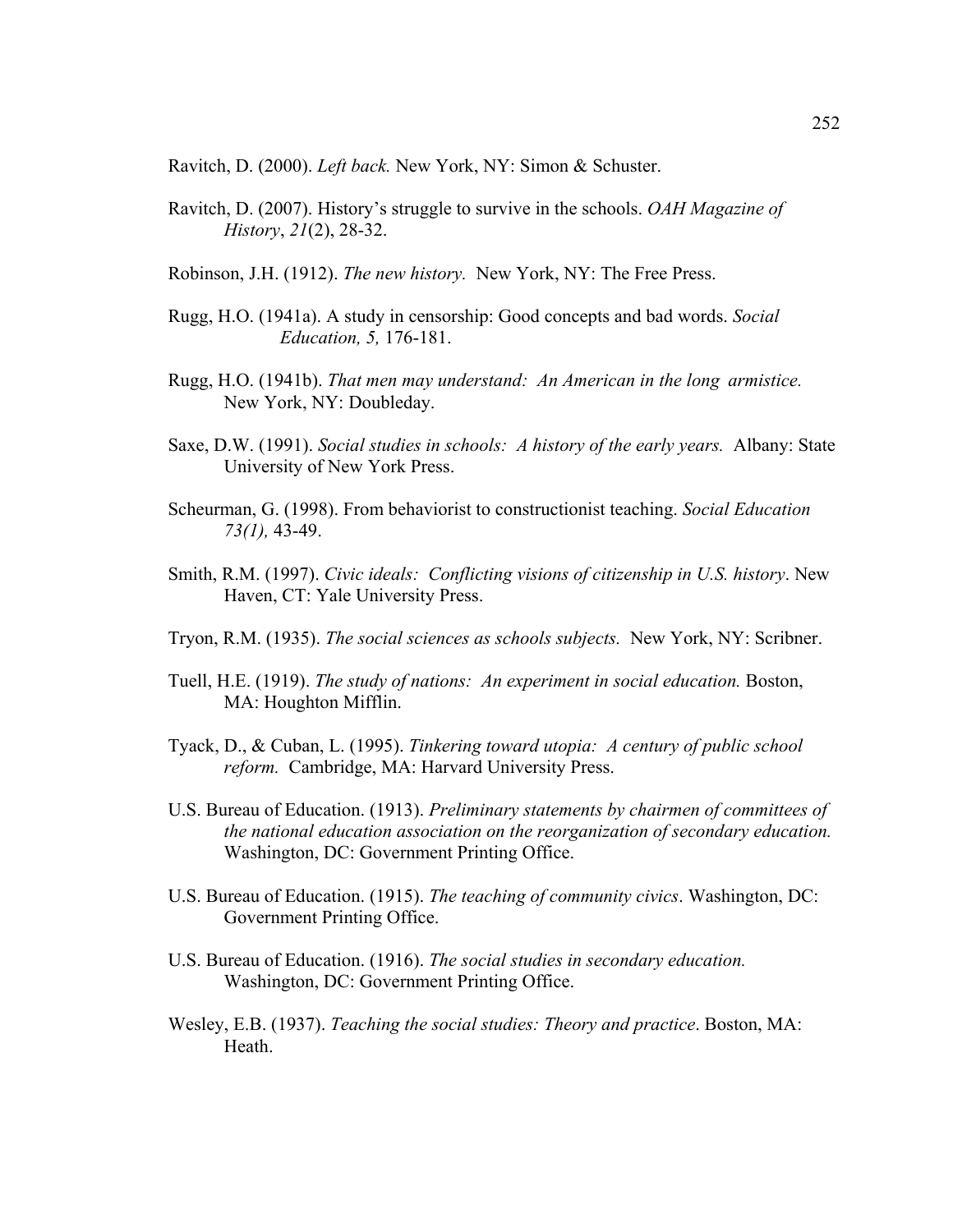- Westbrook, R.B. (1991). *John Dewey and American democracy.* Ithaca, NY: Cornell University Press.
- Whelan, M. (1991). James Harvey Robinson, the new history, and the 1916 social studies report. *The History Teacher*, *34*(2), 191-202.
- Whelan, M. (1993). Review: Social studies in schools: A history of the early years by David Warren Saxe. *American Journal of Education*, *101*(3), 320-323.
- Whelan, M. (1997a). A particularly lucid lens: The Committee of Ten and the Social Studies Committee in historical context. *Journal of Curriculum and Supervision, 12,* 256-268.
- Whelan, M. (1997b). History as the core of social studies education. In E.W. Ross (Ed.), *The social studies curriculum: Purposes, problems, and possibilities (pp. 21-37).* Albany: State University of New York Press.
- Whelan, M. (2006). Teaching history: A constructivist approach. In E.W. Ross (Ed.). *The social studies curriculum: Purposes, problems, and possibilities* (pp. 37-49). Albany: State University of New York Press.
- Woodson, C.G. (1950). Personal: Thomas Jesse Jones. *The Journal of Negro History, 35*(1), 107-109.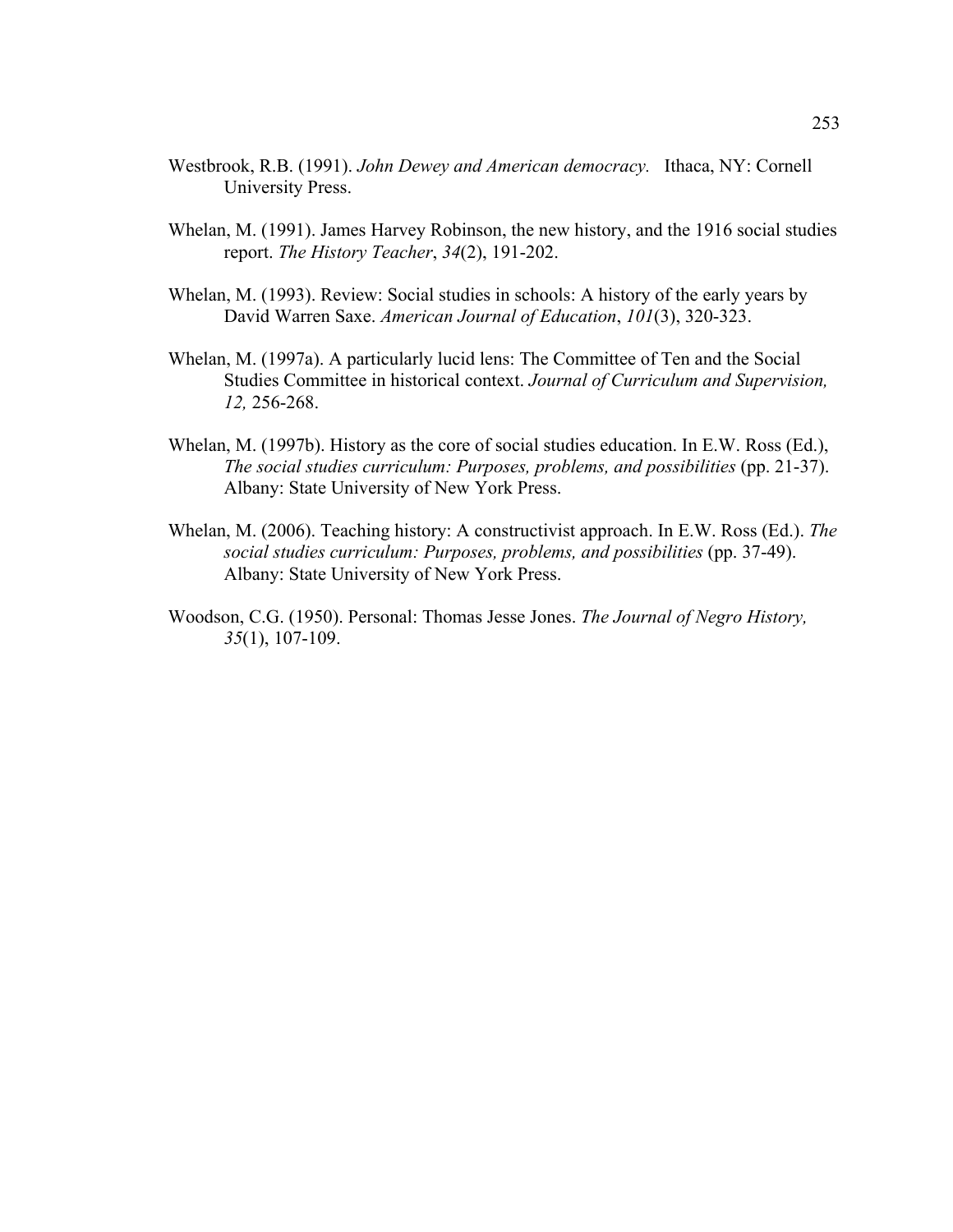## CURRICULUM VITAE

# C. GREGG JORGENSEN

2676 W. Desert Springs Rd. St. George, UT 84770 435-313-6914 [gjorgensen@bajabb.com](mailto:gjorgensen@bajabb.com)

| <b>EDUCATION:</b>    | Ph.D., Utah State University, December 2009<br>Curriculum and Instruction, Major: Social Studies Education                                                                                                                                                                                                                                                                                                                                                                                                                                                                                                                  |
|----------------------|-----------------------------------------------------------------------------------------------------------------------------------------------------------------------------------------------------------------------------------------------------------------------------------------------------------------------------------------------------------------------------------------------------------------------------------------------------------------------------------------------------------------------------------------------------------------------------------------------------------------------------|
|                      | J.D., Antioch School of Law, Washington, D.C. 1977                                                                                                                                                                                                                                                                                                                                                                                                                                                                                                                                                                          |
|                      | B.S., Political Science (History minor), Magna Cum Laude,<br>University of Utah, 1974                                                                                                                                                                                                                                                                                                                                                                                                                                                                                                                                       |
| <b>DISSERTATION:</b> | "Unraveling Conflicting Interpretations: A Reexamination of the 1916<br>Report on Social Studies."                                                                                                                                                                                                                                                                                                                                                                                                                                                                                                                          |
|                      | A qualitative analysis of the Report to determine how it has been regarded<br>and interpreted over time. A study of the various multiple societal and<br>individual influences on the 1916 Committee that explores if, in fact, there<br>is one dominant interpretation, or, whether or not different interpretations<br>are possible for the 1916 Report on Social Studies. The analysis and<br>conclusions suggest a new interpretation of the 1916 Report on Social<br>Studies that argues that its educational philosophy and pedagogy may have<br>been significantly influenced directly and indirectly by John Dewey. |
|                      | Advissor Danald W. Eveney Committee, Domn, M. Engelship Mantha                                                                                                                                                                                                                                                                                                                                                                                                                                                                                                                                                              |

Advisor: Ronald W. Evans; Committee: Barry M. Franklin, Martha Whitaker, Jeanne Thomas, Steven P. Camicia, Barre Toelken, Patricia Gantt, Ronald W. Evans

## **TEACHING EXPERIENCE:**

*Dixie State College of Utah* 2007-2009 Assistant Professor, Department of Education. Courses Taught: EDUC 2400 Foundations/ Multicultural/ ESL Education ELED 4400 Methods/ Teaching Elementary Social Studies Education ELED 4600 Methods/ Teaching Elementary Language Arts Education ELED 4989 Elementary Education Capstone EDUC 2500 Technology for Educators and Electronic Portfolios (K-12) EDUC 4500 Technology in Education Supervision of Student Teachers Supervision of Practicum Students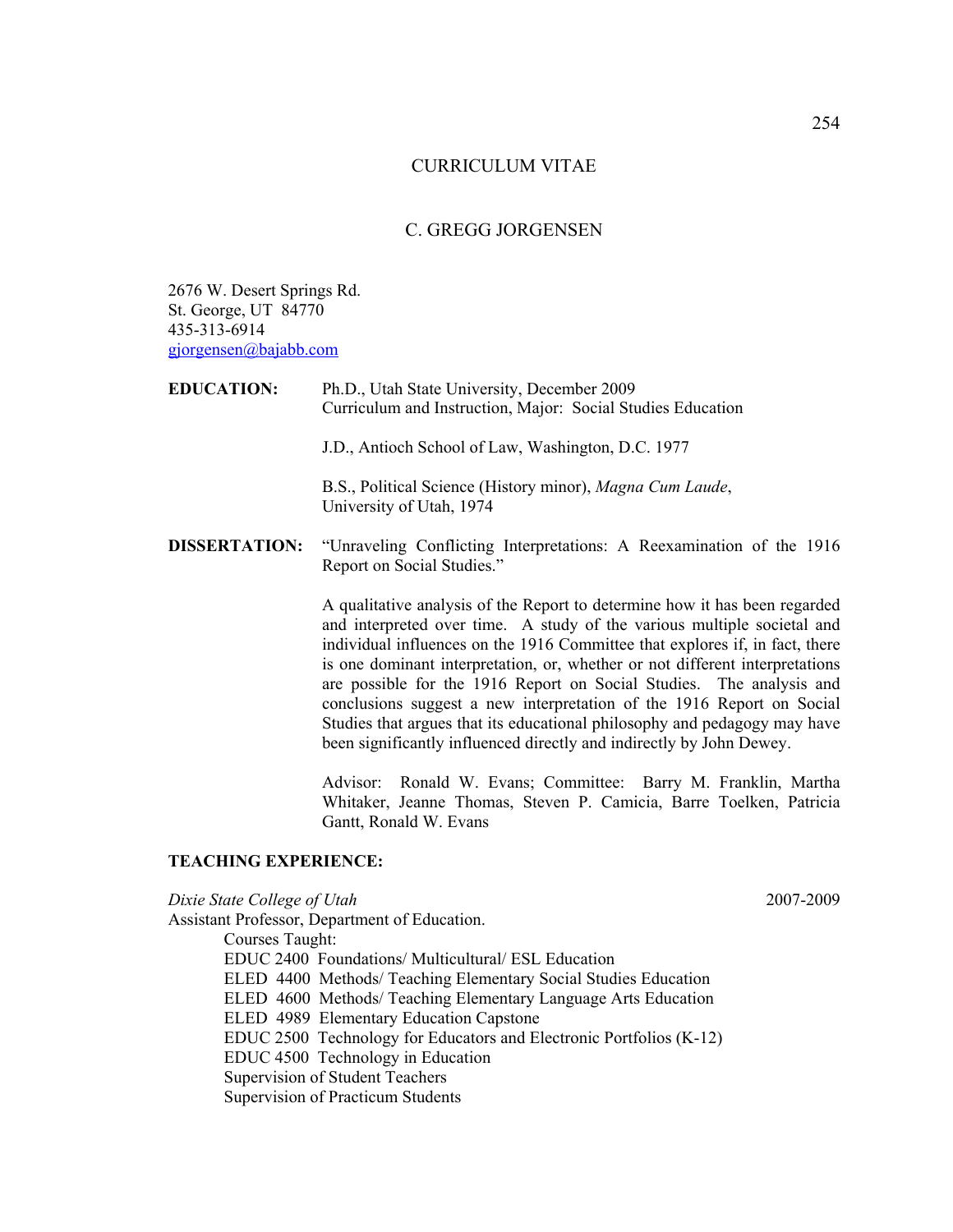*Utah State University* 2003-2007 Graduate Assistant, Department of Secondary Education. I taught Social Studies Methods courses, the master's level course, Philosophical, Historical, and Social Foundations of Education, as well as the student teaching seminar for social studies student teachers. In addition, I supervised clinical experiences for social studies majors, and supervised student teachers. My responsibilities included the placement of all social studies practicum students. I served as an assistant for Dr. Barry M. Franklin in his distance education doctoral curriculum course.

I also taught Service Learning, the Teaching Practicum seminar, Social Studies seminar courses, and through distance education I taught Special Education for Secondary Teachers, for the Alternative Licensure Teaching Program in Continuing Education at Utah State University. I also supervised practicing teachers in the Alternative Licensure Teaching Program in classrooms throughout the state of Utah.

## *Davis School District* 2002-2003

Teacher, Farmington Junior High, Farmington, Utah. I taught 7<sup>th</sup> grade—Utah Studies.

### *Utah State University* 2003

Adjunct Instructor, Department of Secondary Education. I taught the master's level course, Philosophical, Historical, and Social Foundations of Education, during the summer of 2003.

## Multimedia Consultant 2003

Research Editor, *Promontory*, a PBS video documentary produced by KUED-TV, University of Utah.

### *Utah State University* 2001-2002

Instructor, Department of Secondary Education. The Davis School District, Utah, granted leave without pay for one year to teach Social Studies Methods courses, supervise social studies student teachers, and conduct a seminar for social studies student teachers at Utah State University. I also taught Social Studies Methods and a seminar for social studies student teachers face-to-face at the Unitah basin campus site. During the summer session, I taught the master's level course, Philosophical, Historical and Social Foundations of Education.

## *Davis School District* 1997-2001

Teacher, Farmington Junior High, Farmington, Utah. I taught  $7<sup>th</sup>$  grade—Utah Studies. I served as Chair, Social Studies Department, 2000-2001. Honor: Disney's American Teacher Award nominee for the year 2000.

## **LICENSURE:**

State of Utah: 6-12 Social Studies Teaching Certification

## **PROFESSIONAL EXPERIENCE PRIOR TO TEACHING:**

Research Institute of America, New York, New York 1988-1998 Sales Representative in Northern California and Southern Oregon for publisher of legal, business and tax information.

Honor and Award: National Director's Club 1992 award winner for RIA's national sales force.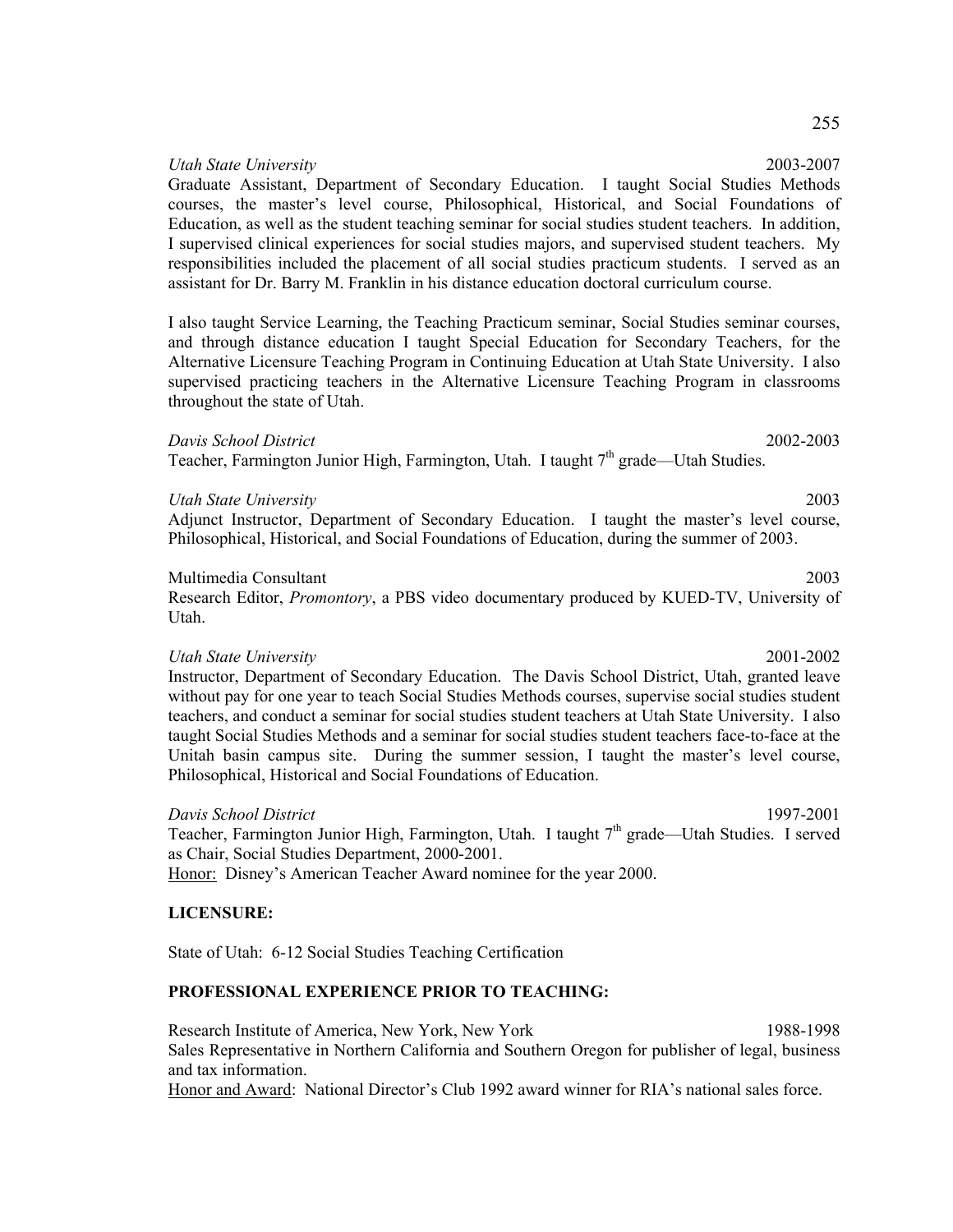| Mountain West College, Salt Lake City, Utah<br>Instructor of Legal Research for paralegal program.                                                                                                                         | 1986-1988 |
|----------------------------------------------------------------------------------------------------------------------------------------------------------------------------------------------------------------------------|-----------|
| University of Utah, College of Law Library<br>Energy Law Librarian. Teaching responsibilities: Instructing second and third year law students<br>in legal research on Westlaw and Lexis-Nexis online information services. | 1982-1988 |
| Western Survey Research, Salt Lake City, Utah                                                                                                                                                                              | 1980-1982 |

Polling for clients such as KUTV Channel 2 Television in Salt Lake City, Utah.

### **PRESENTATIONS:**

### *National and International Conferences*

- Jorgensen, C. G., "Unraveling Conflicting Interpretations of the 1916 Report on Social Studies." Annual meeting of the Society for the Study of Curriculum History, Denver, April, 2010.
- Evans, R. W., & Jorgensen, C. G., "A Dream Deferred: The (Unfulfilled) Promise of Critical Pedagogy." Annual meeting of the National Council for Social Studies, Atlanta, November, 2009.
- Student Mentoring Seminar in Curriculum Studies. Annual meeting of the American Educational Research Association Conference, San Francisco, April, 2006.
- Chair and Discussant, "Educational Partnerships and Reform: Four Perspectives." Annual meeting of the American Educational Research Association, Montreal, Quebec, April 2005.
- Jorgensen, C. G., "Critical Thinking and the Politics of Diversion." Annual meeting of the American Educational Research Association, Montreal, Quebec, April 2005.
- Gallagher-Geurtsen, T., Jorgensen, C. G., & Shoemate, S., "Poplar Culture and the Civic Engagement of Youth." Conference on Civic Education Research, Reno, September 2004.
- Co-Chair and Discussant, "Re-Visioning Disability: Cultural Signs and Experiential Knowing." Annual meeting of the American Educational Research Association, Chicago, April 2004.

### *Regional Conference*

Jorgensen, C. G., "Teaching the Native American Stories of N. Scott Momaday in Social Studies Classrooms." The annual philological conference of the English Graduate Student Association, Idaho State University, April 2004.